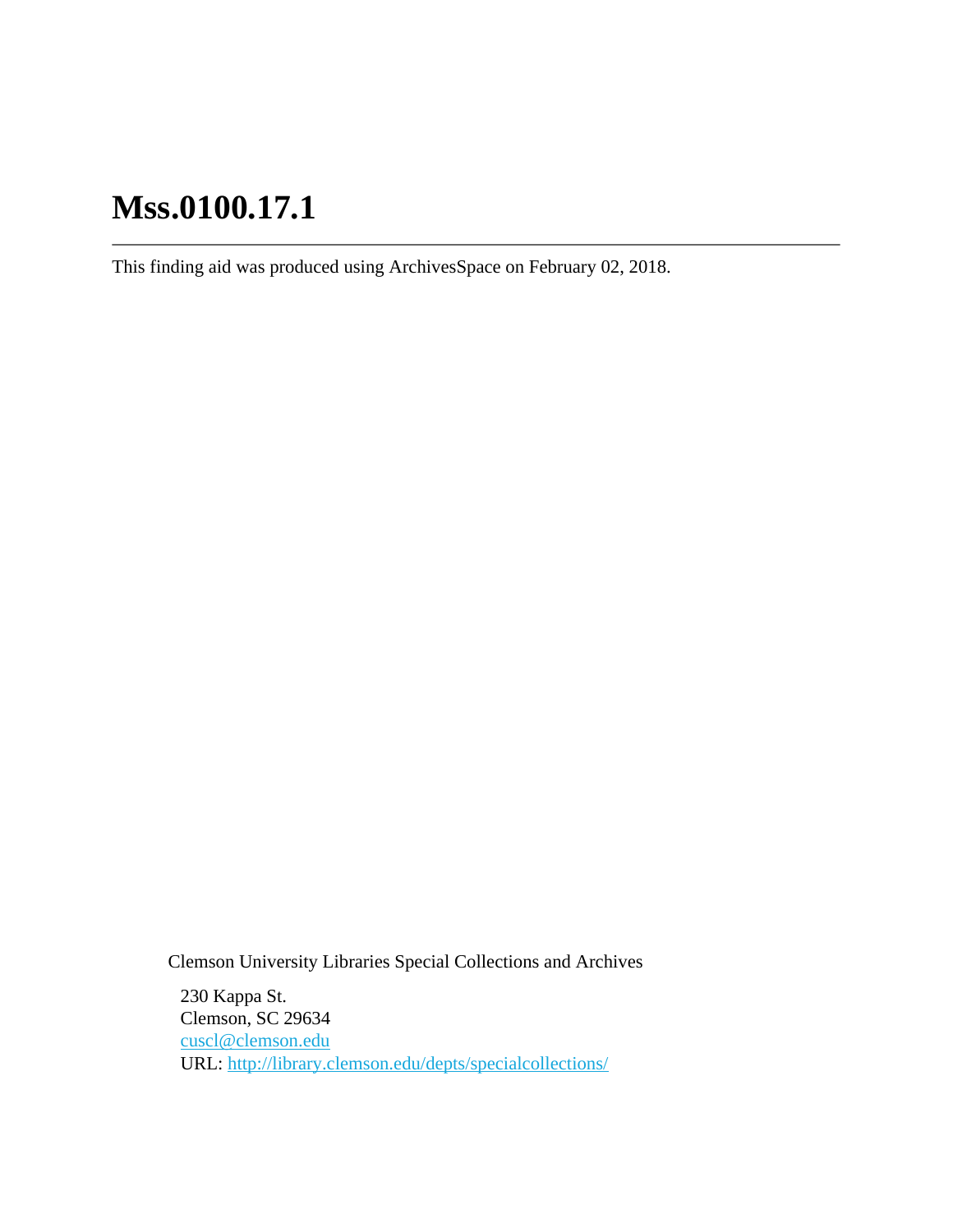# <span id="page-1-0"></span>**Table of Contents**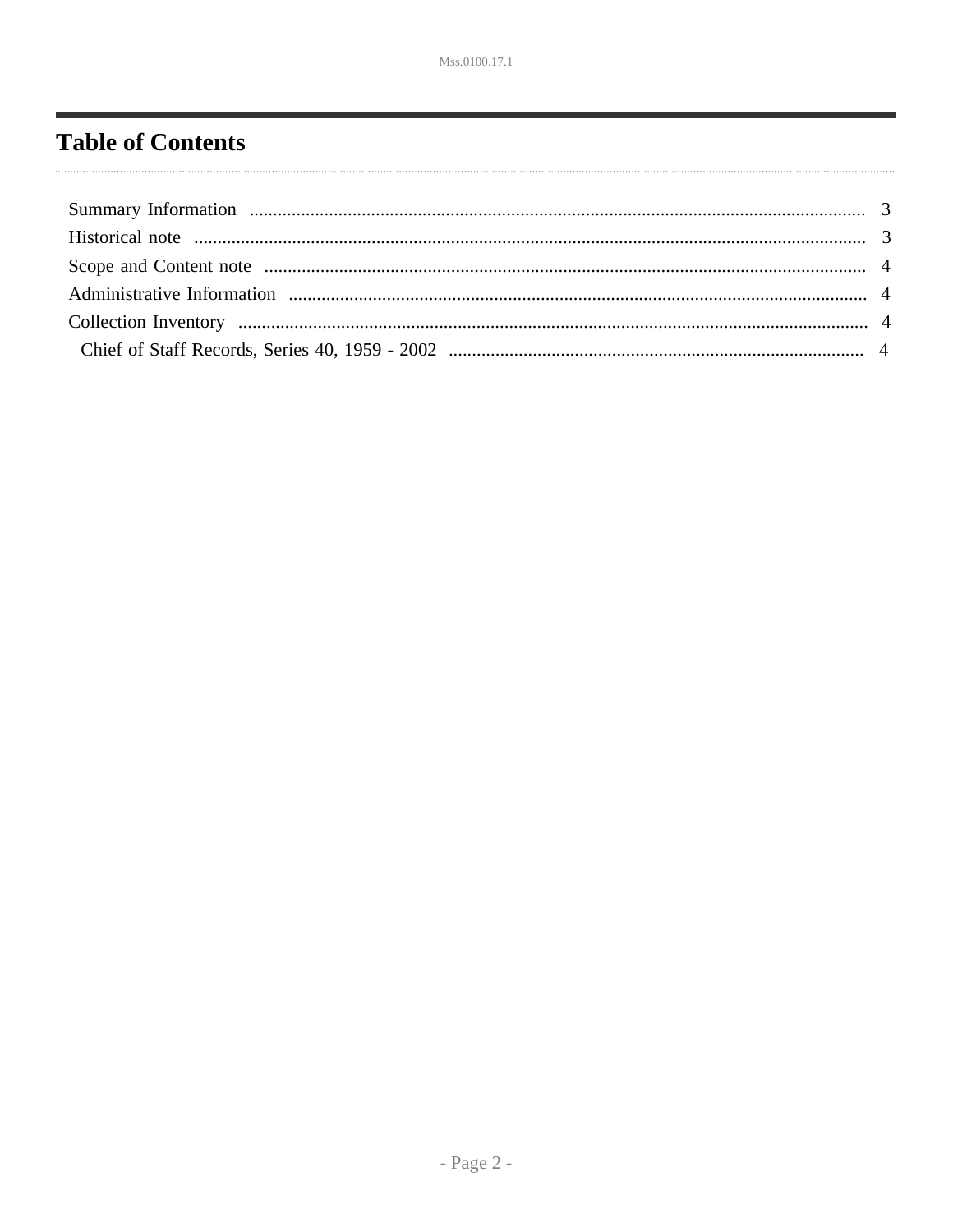| <b>Repository:</b>                  | <b>Clemson University Libraries Special Collections and Archives</b> |
|-------------------------------------|----------------------------------------------------------------------|
| <b>Title:</b>                       | Strom Thurmond Collection, Chief of Staff Records                    |
| ID:                                 | Mss.0100.17.1                                                        |
| Date [inclusive]:                   | 1959-2002                                                            |
| <b>Physical Description:</b>        | 40 Cubic Feet                                                        |
| Language of the<br><b>Material:</b> | English                                                              |
| <b>Mixed Materials</b><br>[box]:    | $1 - 110$                                                            |
|                                     |                                                                      |

## <span id="page-2-0"></span>**Summary Information**

**^** [Return to Table of Contents](#page-1-0)

## <span id="page-2-1"></span>**Historical note**

The Chief of Staff (see Administrative Assistant series) handled all matters connected with the operation of Senator Strom Thurmond's office in Washington, DC. This individual, Robert J. 'Duke' Short, was responsible for implementation of and changes in office policy, and supervised the office staff. He had overall responsibilty for all coorespondence except for the Senator's personal correspondence. The Chief of Staff established and maintained records on personnel, employment recommendations, promotions, demotions and discharges. In addition, he handled all patronage matters that dealt with office positions and other government positions, and was in charge of the interns and pages. The Chief of Staff kept the Senator informed of all office operations, carried out special assignments, and tasked the Press Assistant with covering newspapers and publications for articles of importance or interest to the Senator. Furthermore, he edited or proofed all drafts of statements and speeches before they went before the Senator. Finally, the Chief of Staff helped during political campaigns, and was the only staff member allowed by law to do so as part of his normal duties.

Due to Senator Thurmond's extreme age, his Chief of Staff, of necessity, took on additional responsibilities to assist the Senator and carry out all his Senate duties. Some of these additional duties included attending all Senate meetings, listening and advising, and in some instances, speaking for the Senator. Mr. Short also hired additional staff, sepcial assistants to Senator Thurmond, to asist him in any way necessary to carry out his official duties as well as push his wheel chair. As the Senator and Mr. Short carried out their duties the Senate has recognized Mt. SHort's contributions, not only to Senator Thurmond but to the Seante as well, and honored him with the unprecedented disignation of Assistant South Carolina Senator.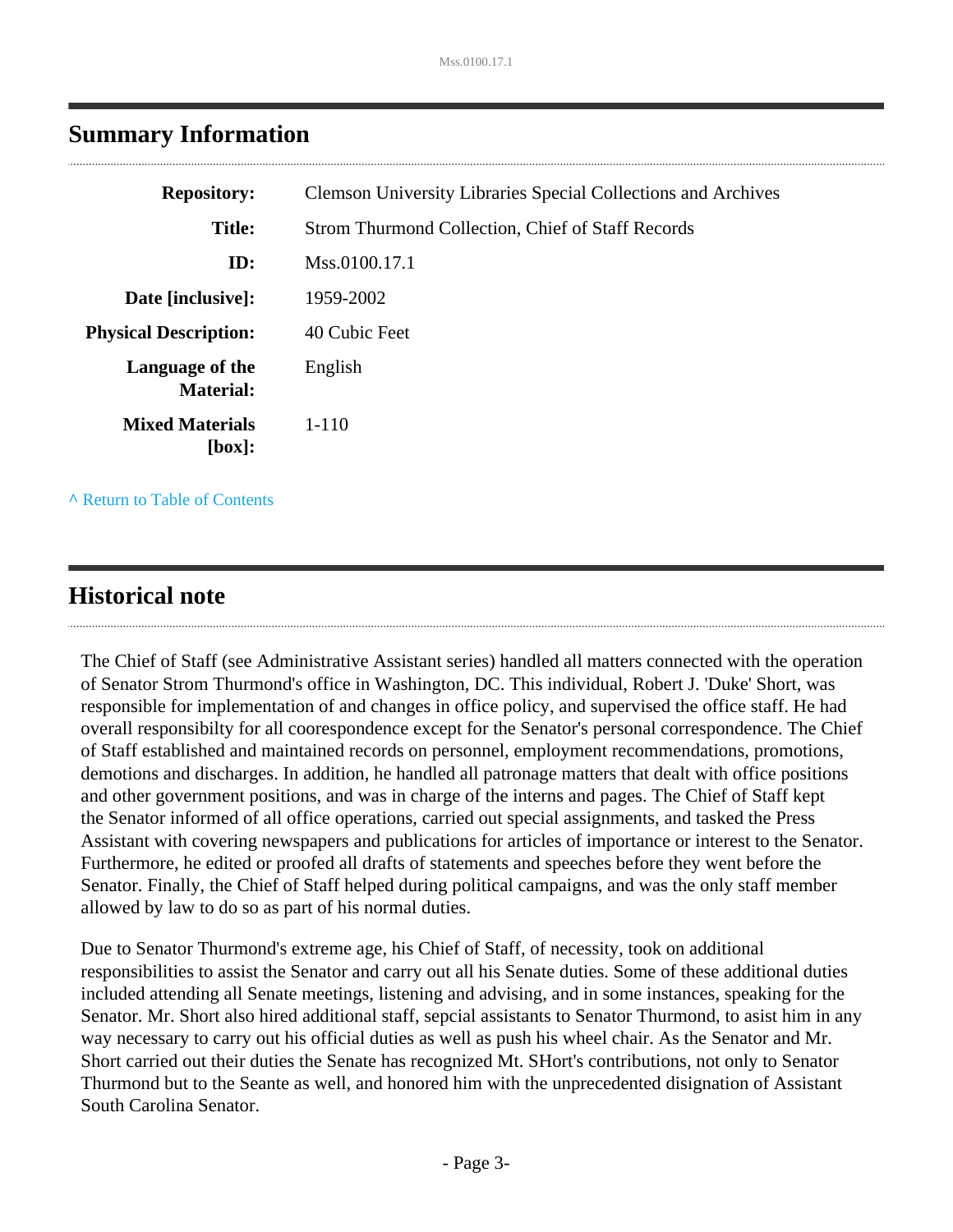The Special Assistants to Senator Thurmond, mentioned above, included Jason Rossbach and Mark Ivany. Mr. Short's Personal Secretary was Eliza Edgar, whose father is famous South Carolina Historian, Author and Radio personality Dr. Walter Edgar.

Mr. Short also held the unique distinction of being Senator Thurmond's Chief of Staff for over 30 years, which is longer than most senators have served in Congress, including the junior Senator from South Carolina, Fritz Hollings.

**^** [Return to Table of Contents](#page-1-0)

## <span id="page-3-0"></span>**Scope and Content note**

The Chief of Staff series contains records ranging from ordinary day-to-day office files and correspondence to unique and sensitive committee and agency files. The dates of inclusion are 1959, when Duke Short first became employed by Senator Strom Thurmond, to the end of 2002, when all record-keeping activities caesed due to Senator Thurmond's, and therefore Duke Short's, retirement.

**^** [Return to Table of Contents](#page-1-0)

## <span id="page-3-1"></span>**Administrative Information**

#### **Publication Statement**

Clemson University Libraries Special Collections and Archives

230 Kappa St. Clemson, SC 29634 [cuscl@clemson.edu](mailto:cuscl@clemson.edu) URL:<http://library.clemson.edu/depts/specialcollections/>

**^** [Return to Table of Contents](#page-1-0)

## <span id="page-3-2"></span>**Collection Inventory**

<span id="page-3-3"></span>**Chief of Staff Records, Series 40, 1959 - 2002**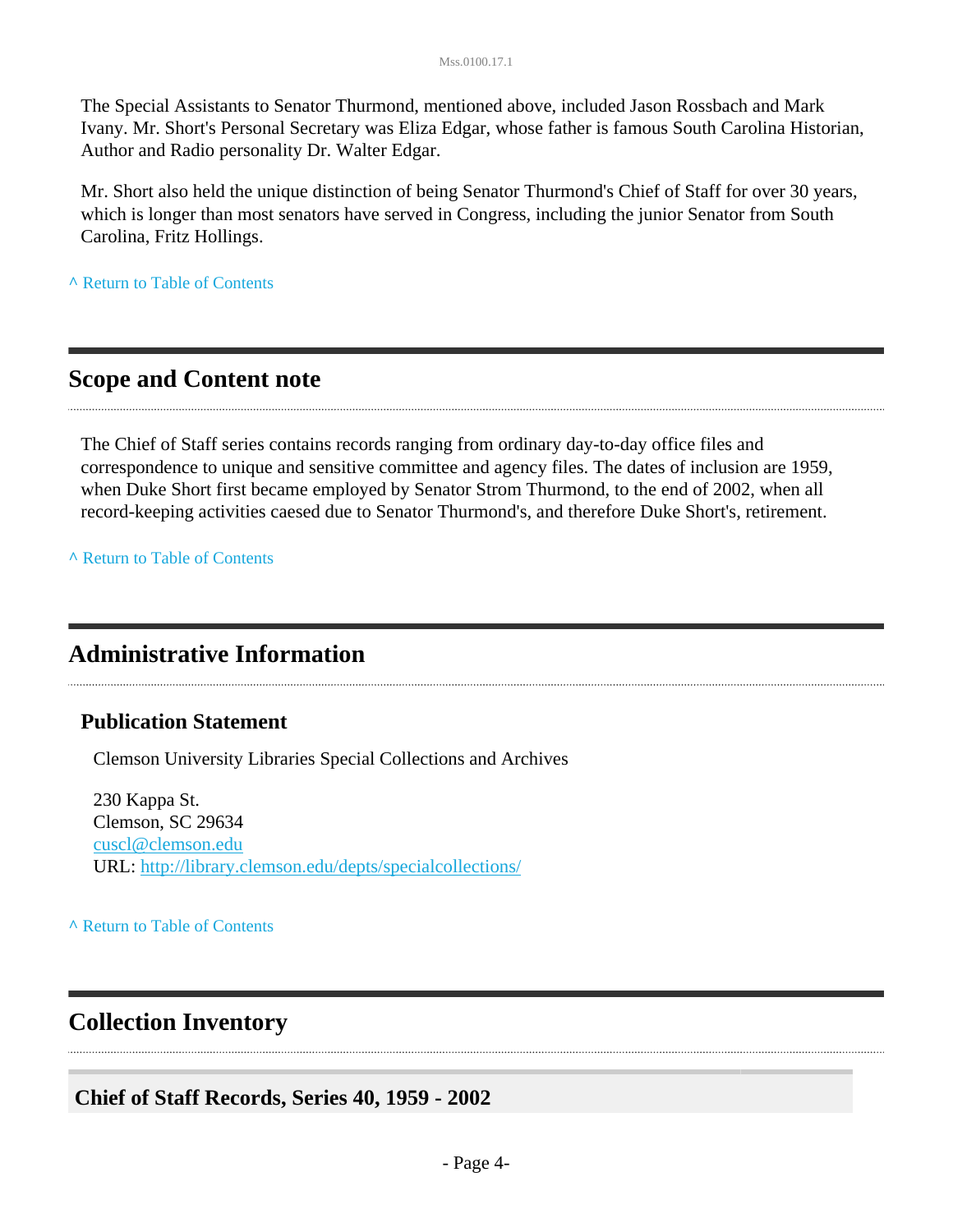#### **^** [Return to Table of Contents](#page-1-0)

# **86th Congress, 1959-1961**

| <b>Title/Description</b>                                                                                 | <b>Instances</b> |
|----------------------------------------------------------------------------------------------------------|------------------|
| Correspondence, Including Thurmond's Election to and<br>Resignation from his US Senate Seat (1951 - 1959 |                  |
| 88th Congress, 1963-1965                                                                                 |                  |
| <b>Title/Description</b>                                                                                 | <b>Instances</b> |
| Thurmond Portraits Correspondence                                                                        |                  |
| 90th Congress, 1967-1969                                                                                 |                  |
| <b>1st Session</b>                                                                                       |                  |
| <b>Title/Description</b>                                                                                 | <b>Instances</b> |
| Correspondence, Including Judgeships, Olin D., Johnston, and<br>Ronald Reagan (1960-1967)                |                  |
| <b>2nd Session</b>                                                                                       |                  |
| <b>Title/Description</b>                                                                                 | <b>Instances</b> |
| Voter Opinion Survey, Presidential Race, South Carolina                                                  |                  |
| 91st Congress, 1969-1971                                                                                 |                  |
| <b>Title/Description</b>                                                                                 | <b>Instances</b> |
| Projects - Military Government Association Membership                                                    |                  |
| 92nd Congress, 1971-1973                                                                                 |                  |
| <b>1st Session</b>                                                                                       |                  |
| <b>Title/Description</b>                                                                                 | <b>Instances</b> |
| James E. Duffy and SC Republican Party Issues                                                            |                  |
| <b>2nd Session</b>                                                                                       |                  |
| <b>Title/Description</b>                                                                                 | <b>Instances</b> |
| Previous Adminitrative Assistant Files Carried Over -<br>Memorandum to Senator Thurmond, July 25         |                  |

Projects - Internment at Arlington Cemetary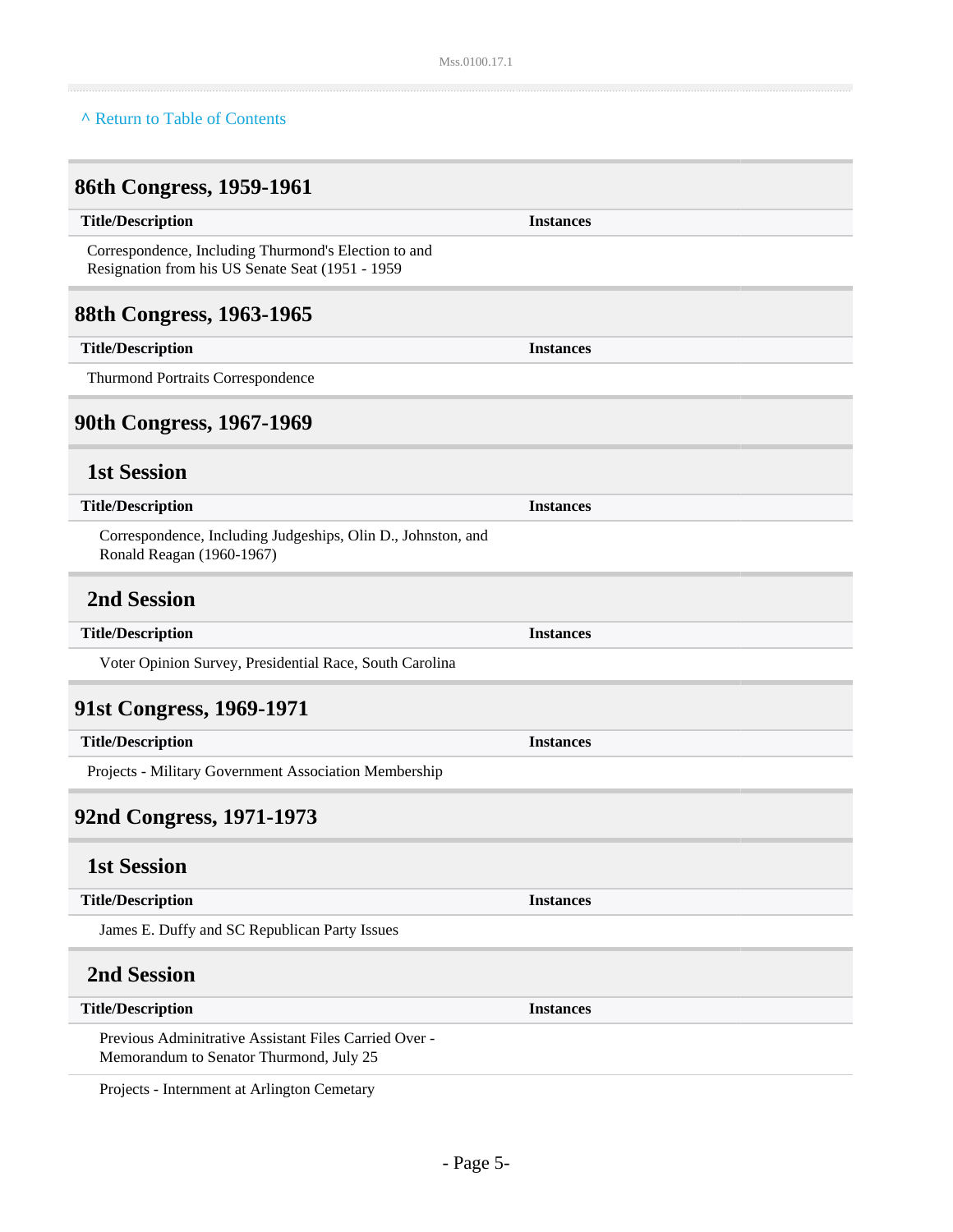Voter Opionon Survey, Sixth Congressional District, South Carolina

Voter Opinion Survey, South Carolina

#### **93rd Congress, 1973-1975**

#### **1st Session**

| <b>Title/Description</b>                                                                                        | <b>Instances</b> |
|-----------------------------------------------------------------------------------------------------------------|------------------|
| Previous Administrative Assistant Files Carried Over -<br>Memorandum to Senator Thurmond, January to April      |                  |
| Previous Administrative Assistant Files Carried Over -<br>Memorandum to Senator Thurmond, May                   |                  |
| Previous Administrative Assistant Files Carried Over -<br>Memorandum to Senator Thurmond, June                  |                  |
| Previous Administrative Assistant Files Carried Over -<br>Memorandum to Senator Thurmond, July                  |                  |
| Previous Administrative Assistant Files Carried Over -<br>Memorandum to Senator Thurmond, August and September  |                  |
| Previous Administrative Assistant Files Carried Over -<br>Memorandum to Senator Thurmond, October               |                  |
| Previous Administrative Assistant Files Carried Over -<br>Memorandum to Senator Thurmond, November and December |                  |
|                                                                                                                 |                  |
| <b>2nd Session</b>                                                                                              |                  |
| <b>Title/Description</b>                                                                                        | <b>Instances</b> |
| Department of State Concerning Karl and Tom Hawkins (see<br>1975)                                               |                  |
| Previous Administrative Assistant Files Carried Over -<br>Memorandum to Senator Thurmond, January               |                  |
| Previous Administrative Assistant Files Carried Over -<br>Memorandum to Senator Thurmond, February              |                  |
| Previous Administrative Assistant Files Carried Over -<br>Memorandum to Senator Thurmond, March and April       |                  |
| Previous Administrative Assistant Files Carried Over -<br>Memorandum to Senator Thurmond, May to July           |                  |
| Previous Administrative Assistant Files Carried Over -<br>Memorandum to Senator Thurmond, July to December      |                  |

Memorandum to Senator Thurmond, August to December

South Carolinas Appointed to the Nixon Administration

Staff - McMaster, Henry Dargan (1973 - 1974)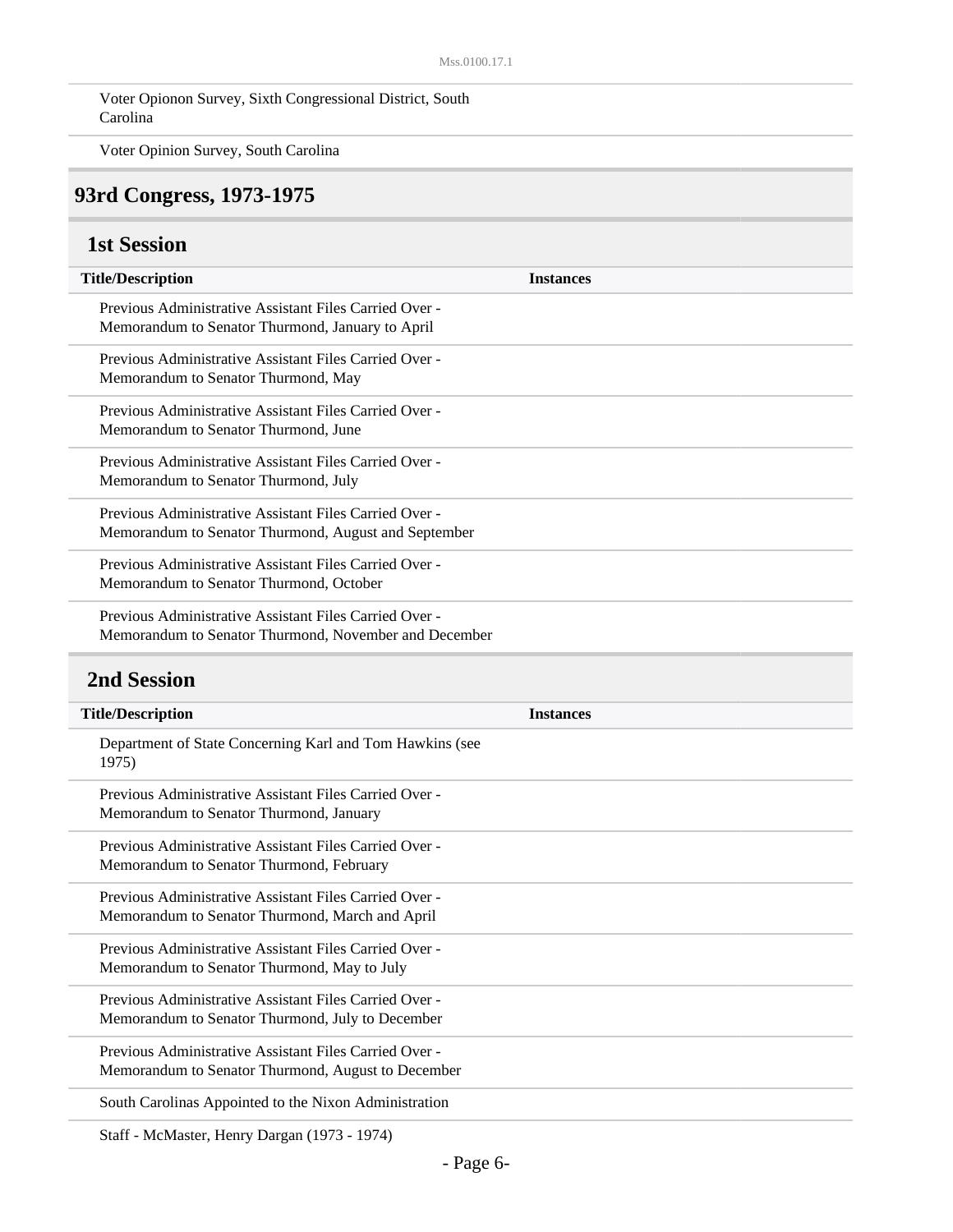Staff - Nickeron, Constance F.

# **94th Congress, 1975-1977**

## **1st Session**

| <b>Title/Description</b>                                                                                      | <b>Instances</b> |
|---------------------------------------------------------------------------------------------------------------|------------------|
| Department of State Concerning Karl and Tom Hawkins (see<br>1974)                                             |                  |
| Miscellaneous Election Law Issues (1974 - 1975)                                                               |                  |
| Previous Administrative Assistant Files Carried Over -<br>Memorandum to Senator Thurmond, February to June    |                  |
| Previous Administrative Assistant Files Carried Over -<br>Memorandum to Senator Thurmond, July to December    |                  |
| Staff - Clary, Gary E. (1974 - 1975)                                                                          |                  |
| <b>2nd Session</b>                                                                                            |                  |
| <b>Title/Description</b>                                                                                      | <b>Instances</b> |
| Miscellaneous Election Law Issues                                                                             |                  |
| Previous Administrative Assistant Files Carried Over -<br>Memorandum to Senator Thurmond, January to June     |                  |
| Results of 4th District Public Opinion Poll, Compiled and<br>Analyzed by Lee Atwater                          |                  |
| Staff - Blandford, Joseph Bernard III (1974 - 1976)                                                           |                  |
| Staff - Coates, William A. (1973 - 1976)                                                                      |                  |
| Staff - Johnson, Mary Jane (1973 - 1976)                                                                      |                  |
| Summary of Senator Thrumond's 20 Years in the Senate                                                          |                  |
| The Darden Poll, Presidential Election, Southern States                                                       |                  |
| 95th Congress, 1977-1979                                                                                      |                  |
| <b>1st Session</b>                                                                                            |                  |
| <b>Title/Description</b>                                                                                      | <b>Instances</b> |
| Lewis Edward Beasly, Military Assistant (Governor David<br>Beasly's Father)                                   |                  |
| Nationwide Survey on Attitudes Toward Labor Issues                                                            |                  |
| Previous Administrative Assistant Files Carried Over -<br>Memorandum to Senator Thurmond, January to December |                  |
|                                                                                                               |                  |

Staff - Ducworth, George Marion (1974 - 1977)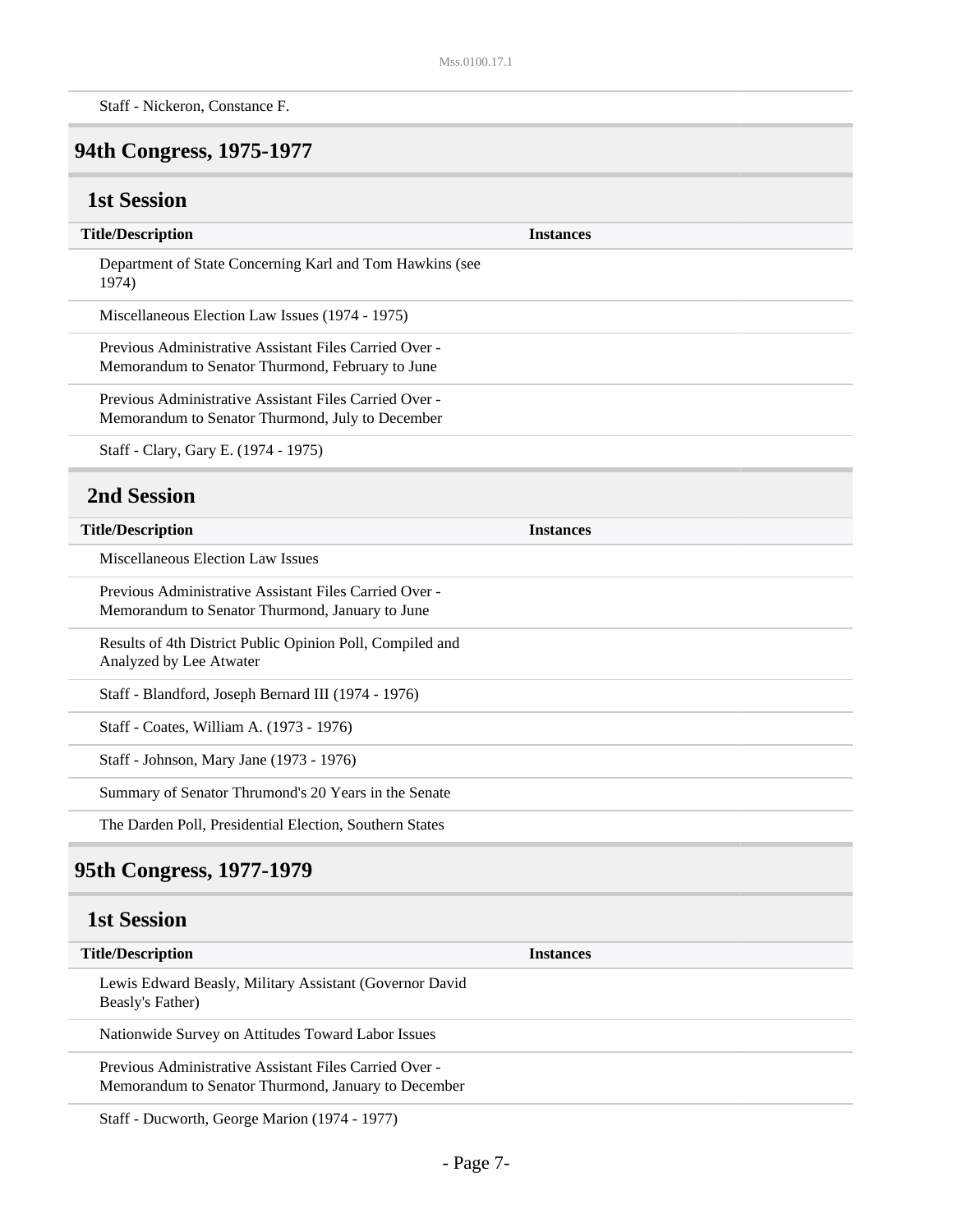| Staff - Hucks, Rebecca (1974 - 1977)                           |
|----------------------------------------------------------------|
| Survey of Political Attitudes, South Carolina, August - part 1 |
| Survey of Political Attitudes, South Carolina, August - part 2 |
| Survey of Political Attitudes, South Carolina, August - part 3 |
| Survey of Political Attitudes, South Carolina, August - part 4 |
| Survey of Political Attitudes, South Carolina, August - part 5 |
| Survey of Political Attitudes, South Carolina, September       |
| Voter Registration Population in House District 121            |

## **2nd Session**

| <b>Title/Description</b>                                                                                  | <b>Instances</b> |
|-----------------------------------------------------------------------------------------------------------|------------------|
| Campaign Silver Tray Gifts                                                                                |                  |
| Correspondence - Lois McGaha, Cofidential                                                                 |                  |
| Miscellaneous Election Law Issues (1977 - 1978)                                                           |                  |
| Previous Administrative Assistant Files Carried Over -<br>Memorandum to Senator Thurmond, January to June |                  |
| South Carolina Survey and Related Material                                                                |                  |
| Survey of Political Attitudes, South Carolina, April - part 1                                             |                  |
| Survey of Political Attitudes, South Carolina, April - part 2                                             |                  |
| Survey of Political Attitudes, South Carolina, April - part 3                                             |                  |
| Survey of Political Attitudes, South Carolina, April - part 4                                             |                  |
| Survey of Political Attitudes, South Carolina, April - part 5                                             |                  |
| Survey of Political Attitudes, South Carolina, April - part 6                                             |                  |
| Survey of Political Attitudes, South Carolina, May                                                        |                  |

# **96th Congress, 1979-1981**

### **1st Session**

| <b>Title/Description</b>                                       | <b>Instances</b> |
|----------------------------------------------------------------|------------------|
| Campaign Silver Tray Letters                                   |                  |
| Concerning Gifts                                               |                  |
| Harvey Leroy 'Lee' Atwater, Staff Assistant                    |                  |
| South Carolina - List of All South Carolina College Presidents |                  |
| Survey of Political Attitudes, South Carolina                  |                  |
| دمسماه مسمرين والمتحدث المساويات المساحي                       |                  |

Staff - Chumbris, Peter Nickolas (1978 - 1979)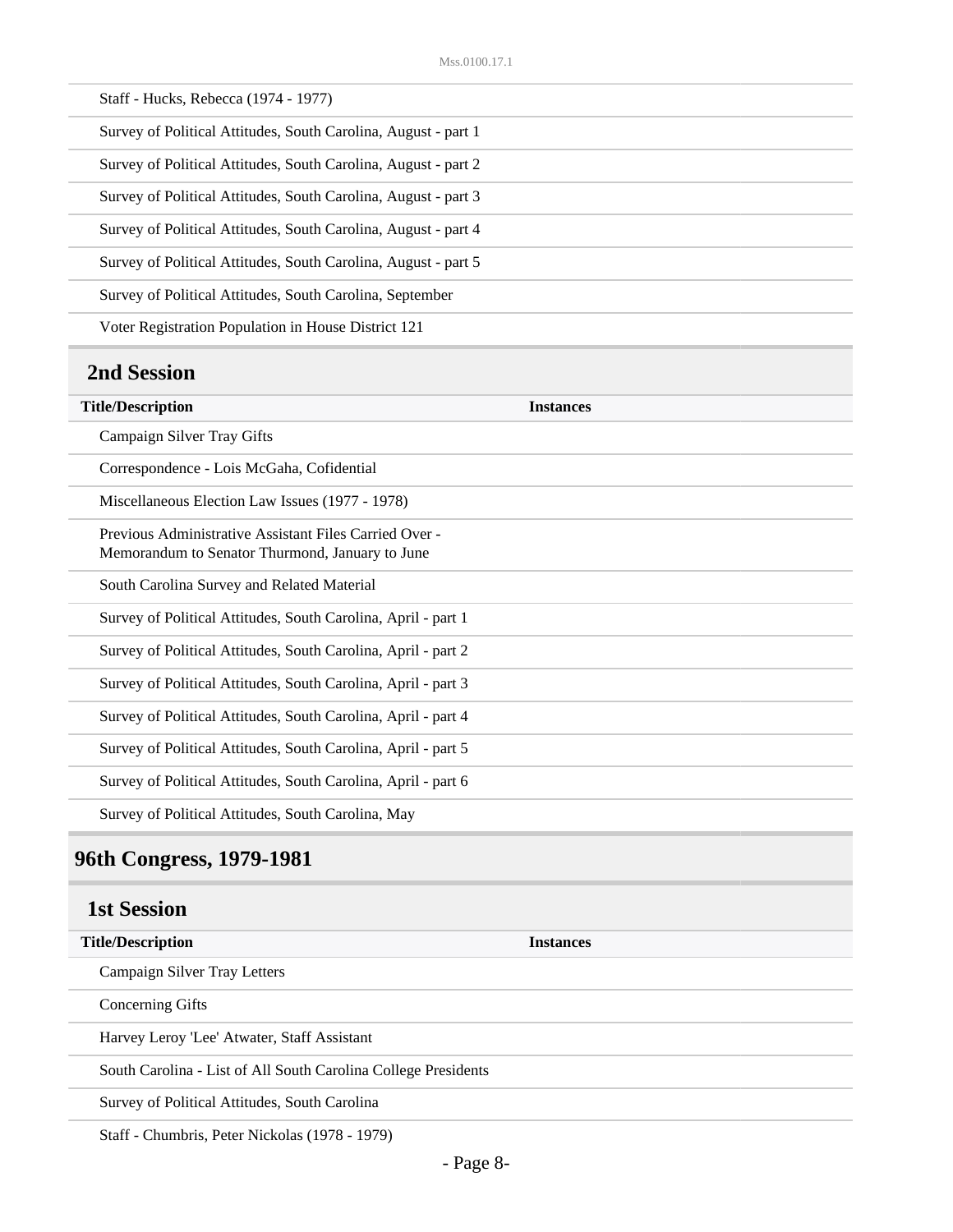| Staff - Clonts, Mary Margaret (1978 - 1979)                                                      |
|--------------------------------------------------------------------------------------------------|
| Staff - Newman, Nancy                                                                            |
| Staff - Short, Robert J. 'Duke'                                                                  |
| Staff - Velde, Richard W. 'Pete'                                                                 |
| 2nd Session                                                                                      |
| Administration - Reagan Administration Organization                                              |
| <b>Birthday Greetings</b>                                                                        |
| Campaign Silver Tray Letters                                                                     |
| Censure and Expulsion of Senator Harrison A. Williams, Jr., of<br>New Jersey, from the US Senate |
| <b>Concerning Gifts</b>                                                                          |
| Congressional Delegation Hearings, Senate Chambers,<br>Columbia, SC                              |
| Congressman John J. Jenrette, of South Carolina, and ABSCAM                                      |
| Congressman John J. Jenrette, of South Carolina, and ABSCAM<br>- Notes 1                         |
| Congressman John J. Jenrette, of South Carolina, and ABSCAM<br>- Notes 2                         |
| Congressman John J. Jenrette, of South Carolina, and ABSCAM<br>- Notes 3                         |
| Constituent Service by County - Abbeville to Charleston                                          |
| Constituent Service by County - Cherokee to Greenwood                                            |
| Constituent Service by County - Hampton to Oconee                                                |
| Constituent Service by County - Orangeburg to York                                               |
| <b>Constituent Service Out-of-State</b>                                                          |
| Constitution (1957 - 1980)                                                                       |
| Correspondence - President-elect Ronald Reagan                                                   |
| Correspondence - White House Responses (1980 - 1981)                                             |
| Letters to the President                                                                         |
| Office - Staff Organization                                                                      |
| Patronage - Able, William F. (see same 1984)                                                     |
| Patronage - Adams, Weston (see same 1981 - 1986)                                                 |
| Patronage - Coates, William A.                                                                   |
| Patronage - Dickey, Frances; Dowling, Jacob M.; Drawdy,                                          |

Vance B.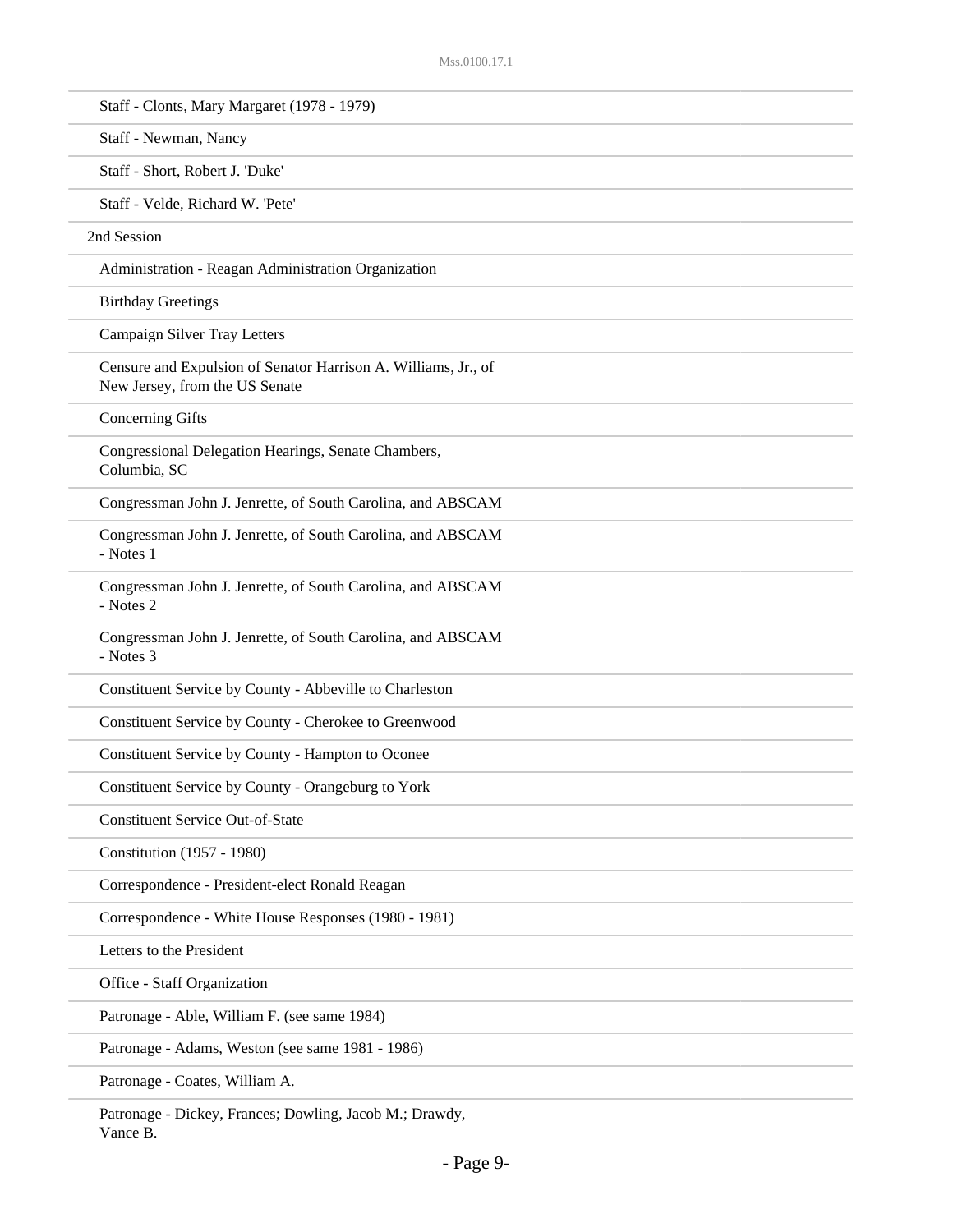| Press Conference of the Honorable Benjamin R. Civiletti,<br>Attorney General of the United States, July 24 |
|------------------------------------------------------------------------------------------------------------|
| Press Conference of the Honorable Benjamin R. Civiletti,<br>Attorney General of the United States, July 25 |
| Staff - Berly, Joel Anderson III (1979 - 1980)                                                             |
| Staff - Bessey, Virginia (1978 - 1980)                                                                     |
| Staff - Campbell, George Anthony (1975 - 1980)                                                             |
| Staff - Crawford, Gary W. (1976 - 1980)                                                                    |
| Staff - Davis, Hugh K. (1978 - 1980)                                                                       |
| Staff - Edwards, Rebecca B. (1975 - 1980)                                                                  |
| Staff - Fagan, Thomas L. (1979 - 1980)                                                                     |
| Staff - Napier, John Light (1974 - 1980)                                                                   |
| Statement Concerning Platform for the 1980 Republican<br><b>National Convention</b>                        |

# **97th Congress, 1981-1983**

## **1st Session**

| <b>Title/Description</b>                                                                                | <b>Instances</b> |
|---------------------------------------------------------------------------------------------------------|------------------|
| Censure and Expulsion of Senator Harrison A. Williams, Jr., of<br>New Jersey, from the US Senate        |                  |
| Christmas Letters, VIPs - Part 1                                                                        |                  |
| Christmas Letters, VIPs - Part 2                                                                        |                  |
| Clemson Honorary Degree Proposal for Fritz Hollings                                                     |                  |
| <b>Concerning Gifts</b>                                                                                 |                  |
| Congressman John J. Jenrette, or South Carolina, and ABSCAM<br>- Report 1                               |                  |
| Congressman John J. Jenrette, or South Carolina, and ABSCAM<br>- Report 2                               |                  |
| Congressional Delegation Hearings, Senate Chambers,<br>Columbia, SC                                     |                  |
| <b>Consumer Product Safety Commission - Toy Safety Campaign</b>                                         |                  |
| Correspondence - Dennis W. Shedd, Administrative Assistant                                              |                  |
| Correspondence - Horace W. Fleming, Staff Director (First)<br>Director of the Strom Thurmond Institute) |                  |
| Correspondence - Invest in America                                                                      |                  |

Correspondence - John Russell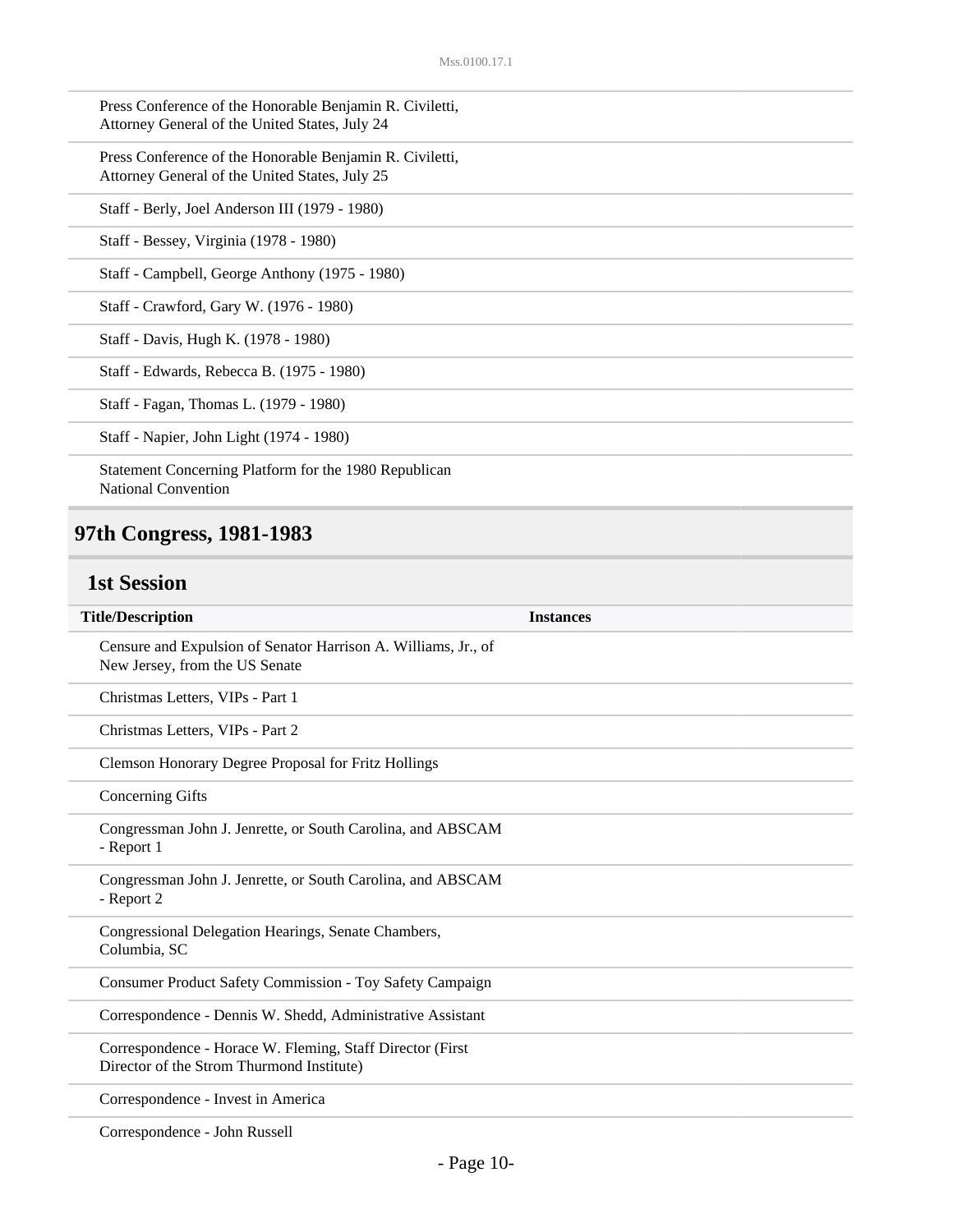| Correspondence - Memoranda                                                                                                 |
|----------------------------------------------------------------------------------------------------------------------------|
| Correspondence - Memoranda from the Administrative Assistant                                                               |
| Correspondence - White House Education Concerns Meeting                                                                    |
| Donation of Strom Thurmond's Papers to Clemson University                                                                  |
| Ethics - Christmas Cards and Senate Ethics                                                                                 |
| Hearings - Judiciary Committee, Subcommittee on the<br>Constitution, Extension of the Voting Rights Act of 1965,<br>Report |
| Judiciary - Key Judicial Speeches                                                                                          |
| Letters to the President, January to April 21                                                                              |
| Letters to the President, April 22 to December                                                                             |
| Letters to the White House, January & February                                                                             |
| Letters to the White House, March                                                                                          |
| Letters to the White House, April                                                                                          |
| Letters to the White House, May & June                                                                                     |
| Letters to the White House, July to December                                                                               |
| Papers of Members of Congress - Access                                                                                     |
| Patronage - Abeel to Alexander                                                                                             |
| Patronage - Adams, Weston (see same 1980 and 1982 - 1986)                                                                  |
| Patronage - Allbritton to Azars, Includes Atwater                                                                          |
| Patronage - Balfour, Robert L. to Bauer, William R.                                                                        |
| Patronage - Barnes, Rudy (1980 - 1981)                                                                                     |
| Patronage - Baxter, Walter G. to Blackburn, W. Lee                                                                         |
| Patronage - Blickle, Mark to Brisson, Brenda                                                                               |
| Patronage - Brinker, Lawrence H. (1980 - 1981)                                                                             |
| Patronage - Brown, Clifton Girard (1980 - 1981)                                                                            |
| Patronage - Brown, Deborah N. to Byrd, Suzanne W.                                                                          |
| Patronage - Calcote, Clarence E. to Colvin, M. Calhoun                                                                     |
| Patronage - Cannon, James Alton                                                                                            |
| Patronage - Carter, Michael                                                                                                |
| Patronage - Chapman, Robert F. (1980 - 1981)                                                                               |
| Patronage - Connelly, Robert E. to Crocker, Tim D.                                                                         |

Patronage - Crosscope, John A. to Culp, Wayne A.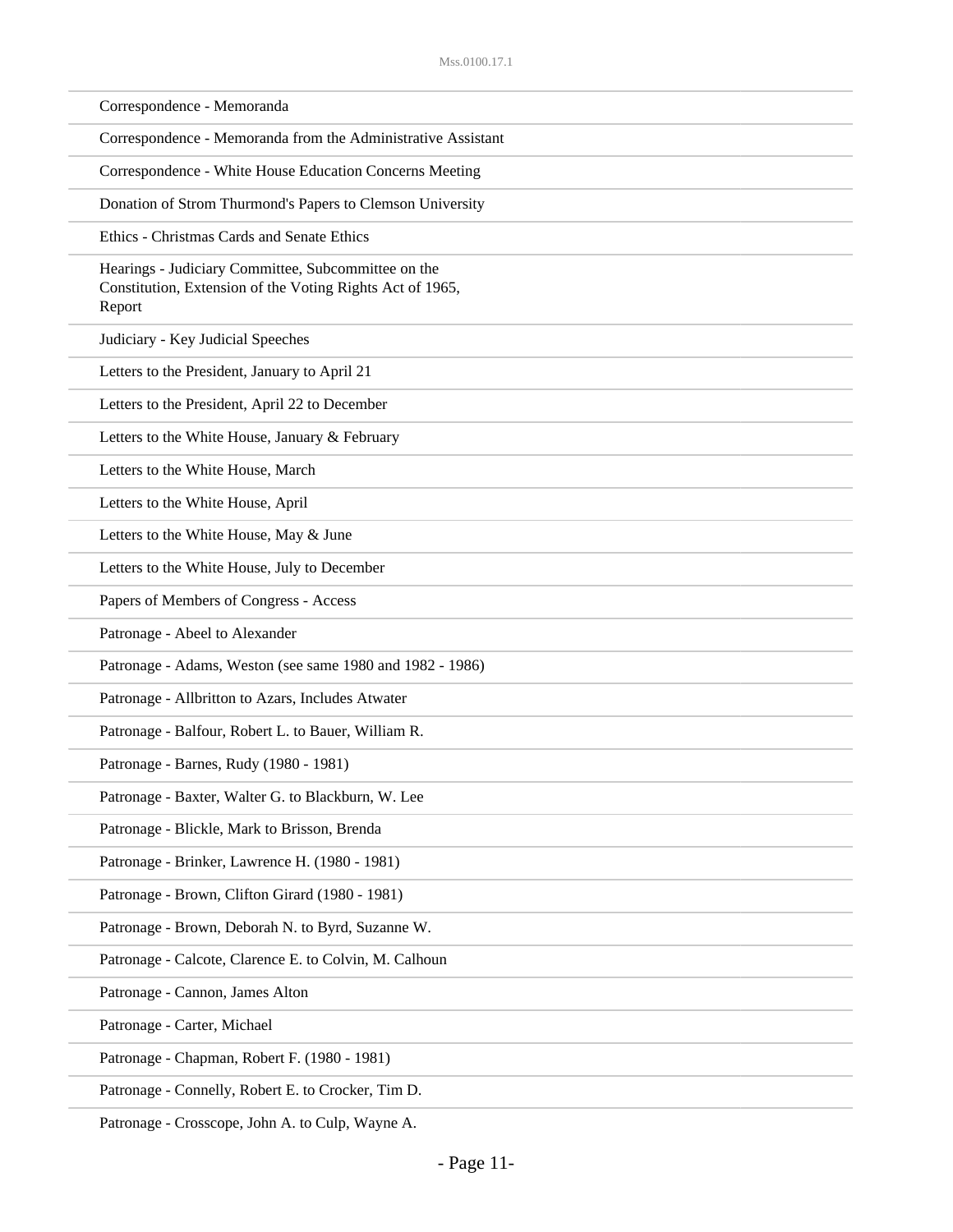Staff - Jones, Stephen L. (1974 - 1981)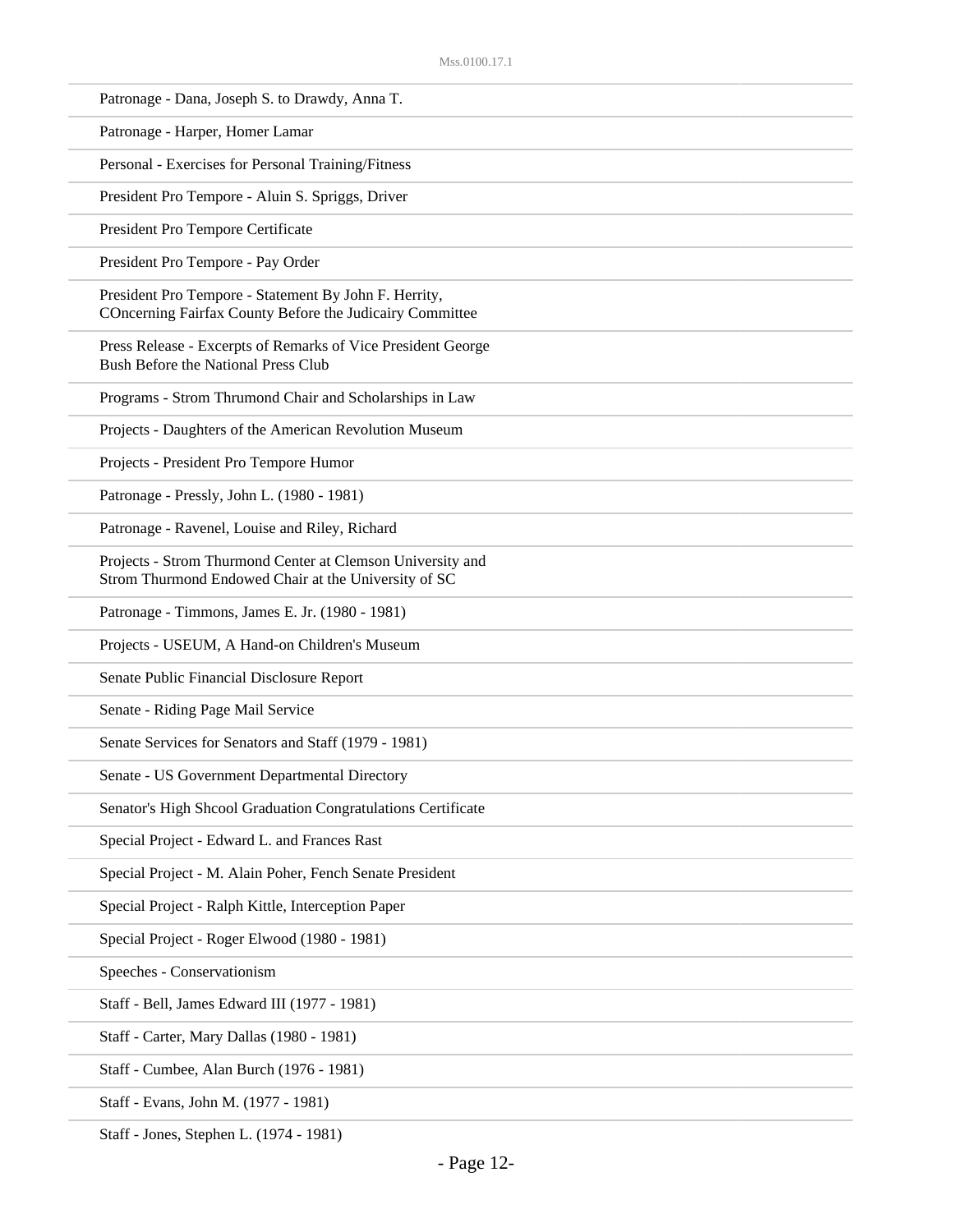| Staff - Key Republican Senate Staff                                                                                    |                  |
|------------------------------------------------------------------------------------------------------------------------|------------------|
| Staff - Mitchell, Sylvia Neighbors (1973 - 1981)                                                                       |                  |
| Staff - Newman, Robert Irland Jr. (1979 - 1981)                                                                        |                  |
| Staff - Smoak, Mary Frances (1979 - 1981)                                                                              |                  |
| Staff - Spence, Allan J. Jr. (1976 - 1981)                                                                             |                  |
| The Strom Thurmond Institute                                                                                           |                  |
| Voter Registration - Black Voter Registration Statistics                                                               |                  |
| White House - Appointment/Nominiation Announcements and<br>Congratulations Sent by Thurmond                            |                  |
| <b>2nd Session</b>                                                                                                     |                  |
| <b>Title/Description</b>                                                                                               | <b>Instances</b> |
| Bills Introduced by Senator Thurmond                                                                                   |                  |
| Board and Honorary Memberships                                                                                         |                  |
| 1984 Campaign - Agenda, Planning Meeting, Thrumond Fund<br>Raiser                                                      |                  |
| 1984 Campaign File, Part 1                                                                                             |                  |
| 1984 Campaign File, Part 2                                                                                             |                  |
| Censure and Expulsion of Senator Harrison A. Williams, Jr., of<br>New Jersey From the US Senate                        |                  |
| Re: Censure and Expulsion of Senator Thomas J. Dodd, of<br>Louisiana, from the US Senate                               |                  |
| Christmas Letters, VIPs                                                                                                |                  |
| Clemson - Reception for the Clemson Football Team, The 1981<br>Orange Bowl National Champions                          |                  |
| Clemson - Statement in the Congressional Record, The Clemson<br>Football Team 1981 National College Football Champions |                  |
| Clemson - the 1981 Orange Bowl                                                                                         |                  |
| <b>Concerning Gifts</b>                                                                                                |                  |
| Congressional Delegation Hearings, Senate Chambers,<br>Columbia, SC                                                    |                  |
| Congressman John J. Jenrette, of South Carolina, and ABSCAM                                                            |                  |
| Correspondence - Dennis W. Shedd, Administrative Assistant                                                             |                  |
| Correspondence - Department of Energy                                                                                  |                  |
| Correspondence - Edward D. Harrill, Executive Assistant to the                                                         |                  |

President Pro Tempore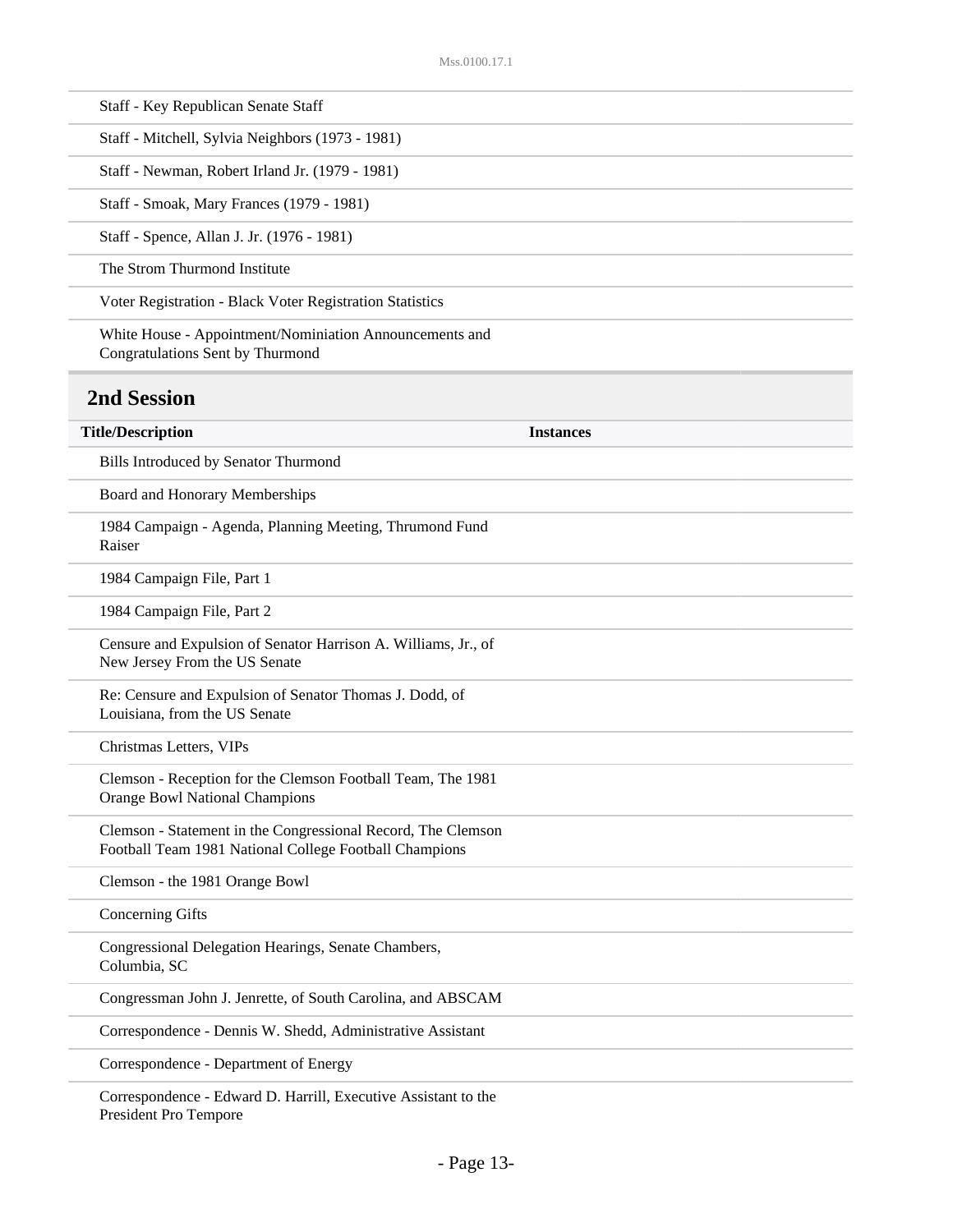| Correspondence - Horace W. Fleming, Staff Director (First<br>Director of the Strom Thurmond Institute) Part 1                                                       |  |
|---------------------------------------------------------------------------------------------------------------------------------------------------------------------|--|
| Correspondence - Horace W. Fleming, Staff Director (First<br>Director of the Strom Thurmond Institute) Part 2                                                       |  |
| Correspondence - Thad Strom, Staff Assistant                                                                                                                        |  |
| Creation of a Strom Thrumond Center at Clemson University                                                                                                           |  |
| Hatch Act                                                                                                                                                           |  |
| Hearings - Judiciary Committee, Subcommittee on the<br>Constitution, Extension of the Voting Rights Act of 1965,<br>Statements and Testimony on January 20 - Part 1 |  |
| Hearings - Judiciary Committee, Subcommittee on the<br>Constitution, Extension of the Voting Rights Act of 1965,<br>Statements and Testimony on January 20 - Part 2 |  |
| Hearings - Judiciary Committee, Subcommittee on the<br>Constitution, Extension of the Voting Rights Act of 1965,<br>Statements and Testimony on January 28          |  |
| Hearings - Judiciary Committee, Subcommittee on the<br>Constitution, Extension of the Voting Rights Act of 1965,<br>Statements and Testimony on February 1          |  |
| Hearings - Judiciary Committee, Subcommittee on the<br>Constitution, Extension of the Voting Rights Act of 1965,<br>Questions                                       |  |
| Insurance                                                                                                                                                           |  |
| Judiciary - Key Judicial Speeches                                                                                                                                   |  |
| Letters to the President                                                                                                                                            |  |
| Letters to the White House                                                                                                                                          |  |
| Library of Congress - Surplus Book Program                                                                                                                          |  |
| Miscellaneous Election Law Issues (1981 - 1982)                                                                                                                     |  |
| Office - Jenny Childs Memorial Intern Program                                                                                                                       |  |
| Patronage - Adams, Weston (see 1980 - 1981 and 1983 - 1986)                                                                                                         |  |
| Patronage - Ashy, Peter J. (1980 - 1982)                                                                                                                            |  |
| Patronage - Batavia, Max K. and Beard, John R.                                                                                                                      |  |
| Patronage - Blackmon, Floyd F. (1971 - 1982)                                                                                                                        |  |
| Patronage - Caggiano, Franklin Benjamen (1981 - 1982)                                                                                                               |  |
| Patronage - DeLoach, Betty to Dunham, Marion W.                                                                                                                     |  |
| President Pro Tempore - Pay Order                                                                                                                                   |  |

Projects - American for the Reagan Agenda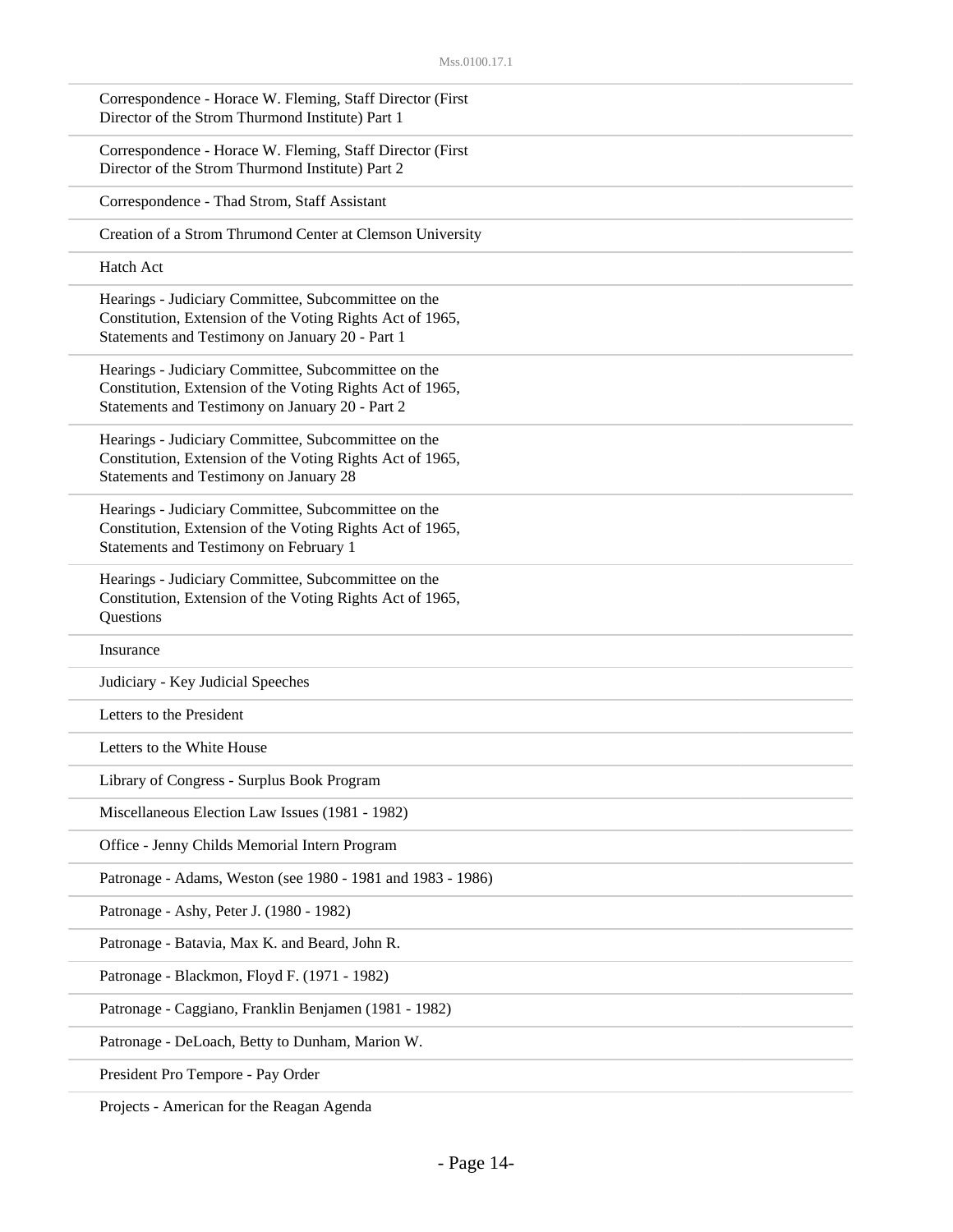| Projects - Bishop Quinton Anderson and the Bishops' Council of<br>the African Methodist Episcopal Chuch Delegation |  |
|--------------------------------------------------------------------------------------------------------------------|--|
| Projects - Commemoration of the 200th Anniversary of the Birth<br>of John C. Calhoun - Addresses Delivered         |  |
| Projects - Commemoration of the 200th Anniversary of the Birth<br>of John C. Calhoun - Clan Colquhoun              |  |
| Projects - Commemoration of the 200th Anniversary of the Birth<br>of John C. Calhoun - Congressional Record        |  |
| Projects - Commemoration of the 200th Anniversary of the Birth<br>of John C. Calhoun - Correspondence              |  |
| Projects - Commemoration of the 200th Anniversary of the Birth<br>of John C. Calhoun, Part 1                       |  |
| Projects - Commemoration of the 200th Anniversary of the Birth<br>of John C. Calhoun, Part 2                       |  |
| Projects - Larry Francis Lebby Art Exhibit, Part 1                                                                 |  |
| Projects - Larry Francis Lebby Art Exhibit, Part 2                                                                 |  |
| Projects - Ted Turner at Clemson University and Strom<br><b>Thurmond Center Lecture</b>                            |  |
| Projects - The American Spirit Display                                                                             |  |
| Projects - US Capitol Historical Society Film (1981 - 1982)                                                        |  |
| Projects - Voting Rights                                                                                           |  |
| Projects of Mrs. Thurmond                                                                                          |  |
| Senate - Public Financial Disclosure Report                                                                        |  |
| Senate - Senate Candidates 1982 Elections                                                                          |  |
| Special Project - Anne Worsham Richardson                                                                          |  |
| Special Project - Brookgreen Gardens                                                                               |  |
| Staff - Edwards, James R. Jr. (1981 - 1982)                                                                        |  |
| Staff - Harrill, Edward D. (1974 - 1982)                                                                           |  |
| Staff - Kenney, Ed (1975 - 1982)                                                                                   |  |
| Staff - Norton, Shery II (1981 - 1982)                                                                             |  |
| Staff - Pressly, John L. (1976 - 1982)                                                                             |  |
| Staff Manual for the Committee on the Judiciary                                                                    |  |
| <b>Strom Thurmond Sterring Committee</b>                                                                           |  |
| University of South Carolina - Dedication of the law School<br><b>Strom Thrumond Auditorium</b>                    |  |

White House Correspondence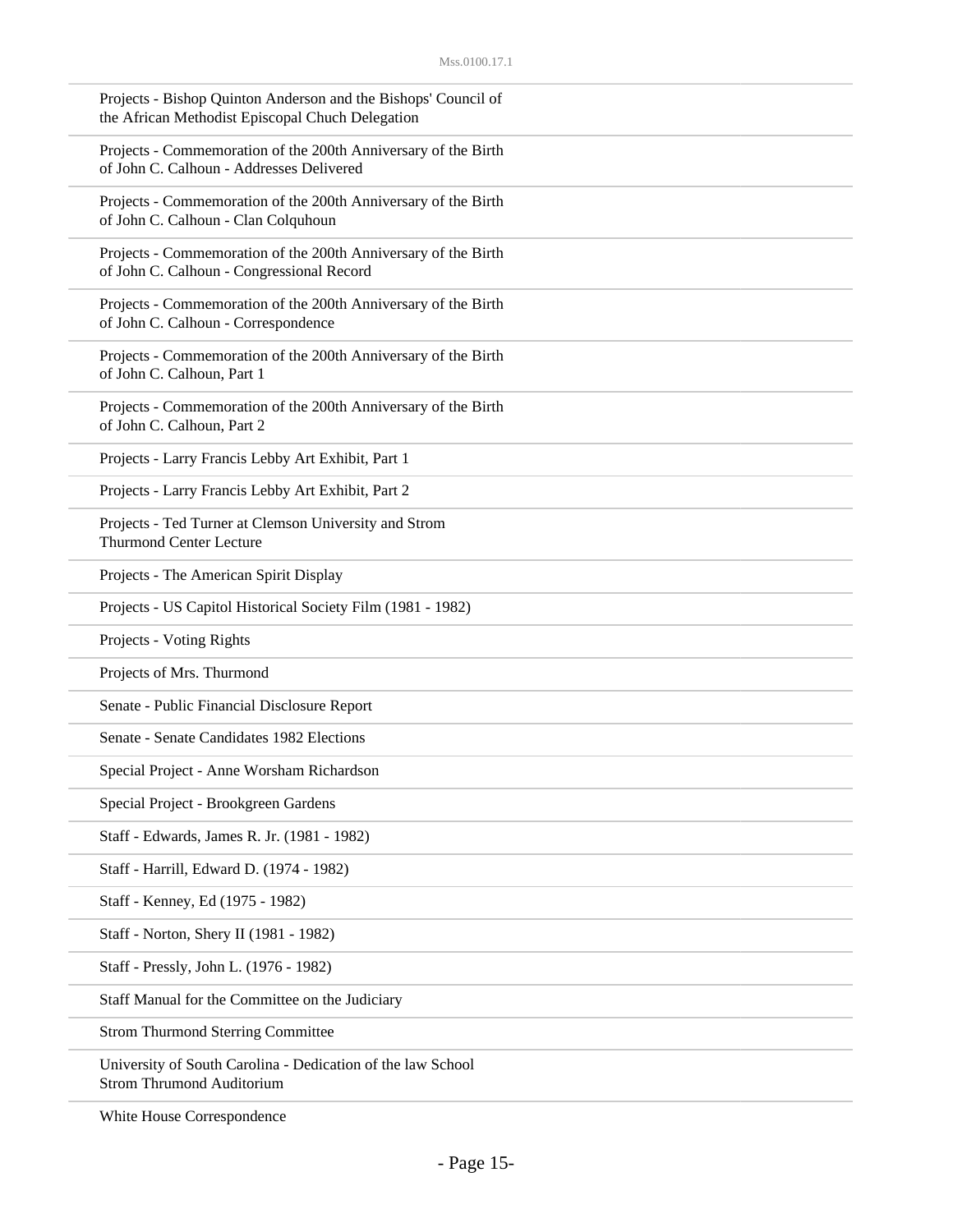# **98th Congress, 1983-1985**

| <b>1st Session</b>                                                                         |                  |
|--------------------------------------------------------------------------------------------|------------------|
| <b>Title/Description</b>                                                                   | <b>Instances</b> |
| Award for Excellence in Law Enforcement                                                    |                  |
| Bills Authorized by Senator Thurmond                                                       |                  |
| Board and Honorary Memberships                                                             |                  |
| 1984 Campaign File                                                                         |                  |
| Combo Accounts                                                                             |                  |
| <b>Concerning Gifts</b>                                                                    |                  |
| Foreign Gifts                                                                              |                  |
| <b>Fundraising Schedules</b>                                                               |                  |
| <b>Hatch Act</b>                                                                           |                  |
| <b>Mass Mailing</b>                                                                        |                  |
| Miscellaneous Election Law Issues                                                          |                  |
| Patronage - Albergotti, Lila F. (1981 - 1983)                                              |                  |
| Patronage - Adams, Weston (see same 1980 - 1982 and 1984 -<br>1986)                        |                  |
| Patronage - Anderson, Sterling W.; Antrum, Richard; Archung,<br>Art (1982 - 1983)          |                  |
| Patronage - barmore, Williams E. (1980 - 1983)                                             |                  |
| Patronage - Batson, Louis P. (1981 - 1983)                                                 |                  |
| Patronage - Cassels, W. T.; Clark, Joe L.; Collum, Patrick D.;<br>Cone, Andy (1981 - 1983) |                  |
| Patronage - Creel, Carolyn W. and Creel, Paul E. (1981 - 1983)                             |                  |
| Patronage - Dawley, Charles to Dutremble, Dale L.                                          |                  |
| Patronage - Edwards, Ann (1982 - 1983)                                                     |                  |
| Patronage - Flood, Henry de Saussure (1981 - 1983)                                         |                  |
| Patronage - Hile, Stanley W. and Hodges, Joseph P. (1980 -<br>1983)                        |                  |
| Patronage - Timmerman, Dabney Bubba (1982 - 1983)                                          |                  |
| President Pro Tempore Office Staff Payroll Reports                                         |                  |
| Projects - Frankie Welch, Textile Designer, Donation to<br>Clemson                         |                  |

Projects - German American Tricentennial 1683 - 1983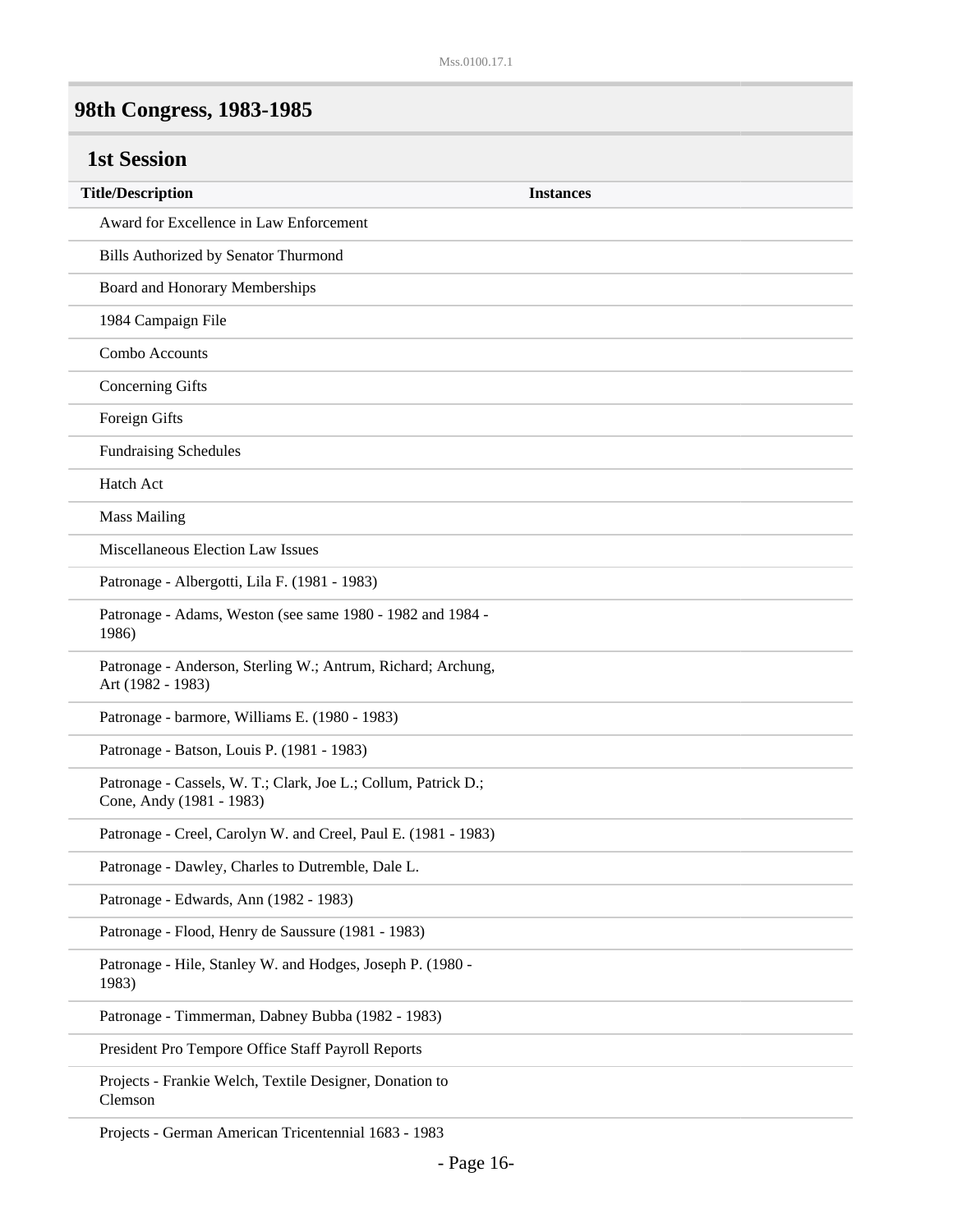| Projects - Outstanding Mother of the Year Award (1982 - 1983)                                                            |
|--------------------------------------------------------------------------------------------------------------------------|
| Projects - President Pro Tempore Miscellaneous (1982 - 1983)                                                             |
| Projects - Research Topics for the Strom Thurmond Center and<br>Special Collections at the Robert Muldrow Cooper Library |
| Projects - Robert Russell Lucheon for the Strom Thrumond<br>Center                                                       |
| Projects - Senate Wive Use of the Russell Building Gym                                                                   |
| Projects of Mrs. Thurmond                                                                                                |
| Proposed Agreement to Aquire Senator and Mrs. Thurmond's<br>Papers for the Strom Thurmond Center at Clemson University   |
| Senate Public Financial Disclosure Report                                                                                |
| Staff - Bernstein, Deborah G. (1976 - 1983)                                                                              |
| Staff - Bruse, Candice C (1974 - 1983)                                                                                   |
| Staff - Buzhard, Joseph Fred III (1981 - 1983)                                                                           |
| Staff - Campbell, Sarah Louise                                                                                           |
| Staff - Field, Margaret H. 'Tracey' (1981 - 1983)                                                                        |
| Staff - Fleming, Horace W. (1980 - 1983)                                                                                 |
| Staff - Lewis, Alva                                                                                                      |
| Staff - Naylor, Mary Allison (1981 - 1983)                                                                               |
| Strom Thurmond's Voting Record, Significance of His 10,000th<br>Roll Call Vote                                           |
| The Strom Thurmond Institute                                                                                             |
| Third Biennial of the Strom Thurmond Alumni Association                                                                  |
| Thurmond Political Contacts, 1st Congressional Distric, by<br>County                                                     |
| Thurmond Political Contacts, 2nd Congressional District, by<br>County                                                    |
| Thurmond Political Contacts, 3rd Congressional District, by<br>County                                                    |
| Thurmond Political Contacts, 4th Congressional District, by<br>County                                                    |
| Thurmond Political Contacts, 5th Congressional District, by<br>County                                                    |
| Thurmond Political Contacts, 6th Congressional District, by<br>County                                                    |
|                                                                                                                          |

Thurmond Reception and Fundraiser, May 19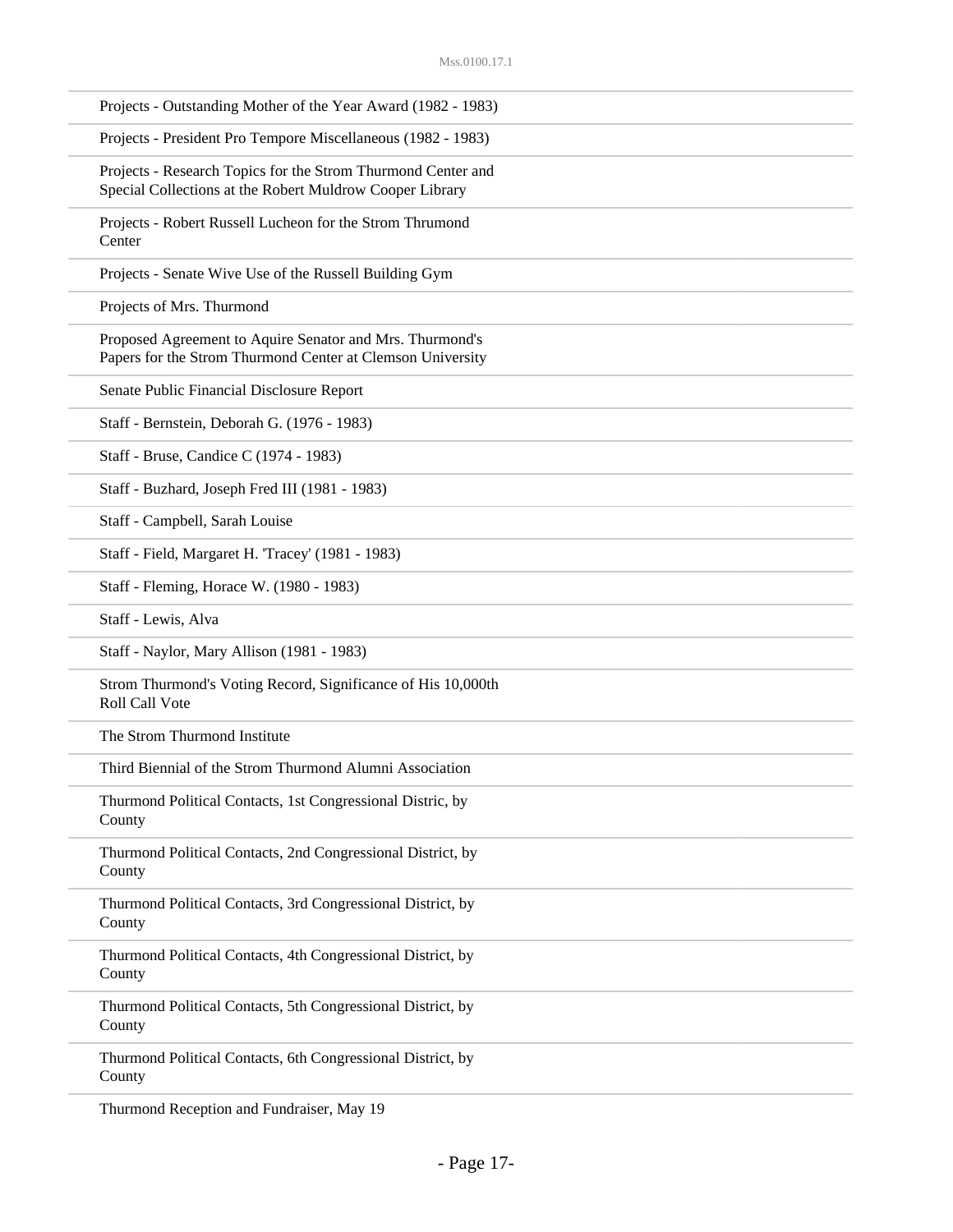| Thurmond Office Staff Payroll Reports                   |  |
|---------------------------------------------------------|--|
| Travel                                                  |  |
| <b>Travel Regulations</b>                               |  |
| West Columbia Home                                      |  |
| White House Correspondence                              |  |
| White House Correspondence to and from Gerald R. Ford   |  |
| White House Correspondence to and from Richard M. Nixon |  |

#### **2nd Session**

| <b>Title/Description</b>                                                                                         | <b>Instances</b> |
|------------------------------------------------------------------------------------------------------------------|------------------|
| Appeal by Professor Rajko Medenica, M.D., Ph.D. by Attorney<br>Sava Andejelkovic, Part 1                         |                  |
| Appeal by Professor Rajko Medenica, M.D., Ph.D. by Attorney<br>Sava Andejelkovic, Part 2                         |                  |
| Appointments - State and Federal                                                                                 |                  |
| Bills Authored by Senator Thurmond                                                                               |                  |
| 1984 Campaign File                                                                                               |                  |
| Campaign Activiteis of Senate Staff (1976 - 1984)                                                                |                  |
| <b>Concerning Gifts</b>                                                                                          |                  |
| Congressional Delegation Hearings, Senate Chambers,<br>Columbia, SC                                              |                  |
| <b>Ethics Committee</b>                                                                                          |                  |
| <b>Fundraising Schedules</b>                                                                                     |                  |
| <b>Group Lists</b>                                                                                               |                  |
| Law Enforcement Coodinating Committee                                                                            |                  |
| Miscellaneous Election Law Issues                                                                                |                  |
| Nomination of Frank H. Easterbrook, of Illinois, to be US<br>Circuit Judge for the seventh Circuit Court, Part 1 |                  |
| Nomination of Frank H. Easterbrook, of Illinois, to be US<br>Circuit Judge for the seventh Circuit Court, Part 2 |                  |
| Nomination of Frank H. Easterbrook, of Illinois, to be US<br>Circuit Judge for the seventh Circuit Court, Part 3 |                  |
| Patronage - Able, William F. (1981 - 1984, see same 1980)                                                        |                  |
| Patronage - Adams, Weston (see same 1980 - 1983 and 1985 -                                                       |                  |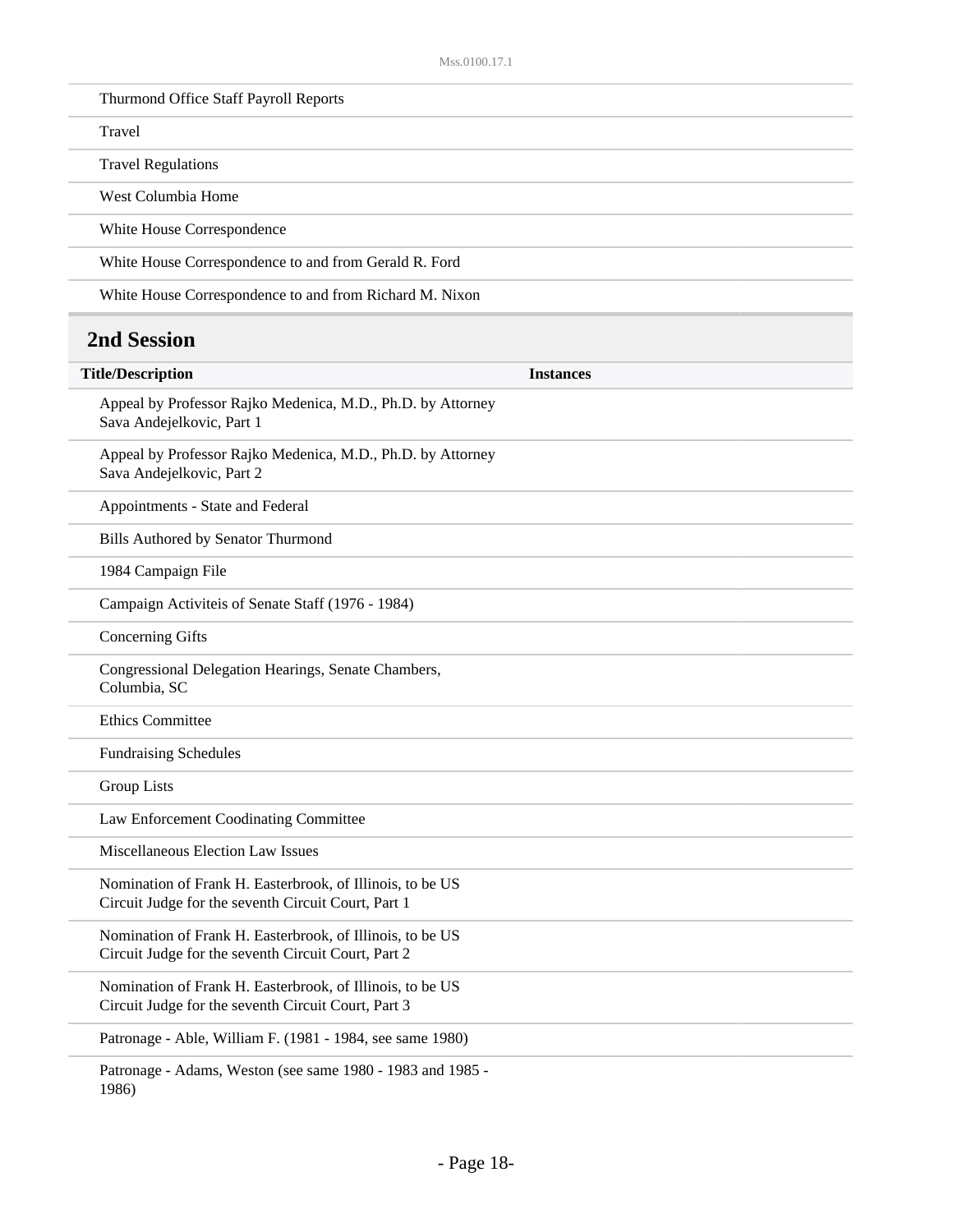| Patronage - Baker, James H.; Baskin, Edward B.; and Beerman,<br>Richard                |
|----------------------------------------------------------------------------------------|
| Patronage - Brannon, William Lester and Brassell, Charles                              |
| Patronage - Brantly, Herbert (1981 - 1984)                                             |
| Patronage - Choe, Yong Sik and Chovanec, Jay                                           |
| Patronage - Corning, Roland S.                                                         |
| Patronage - Cox, Walter T. III                                                         |
| Patronage - D'Andrea, William and Dysart, Benjamin                                     |
| Patronage - Dotson, Donald L. (1981 - 1984)                                            |
| Patronage - Flynn, Cynthia to Fudge, Grace                                             |
| Patronage - Galloway, Carol M. to Gross, Baely O.                                      |
| Patronage - Haimbaugh, George to Henderson, Rosa                                       |
| Patronage - Hennelly, Edward J. and Hill, James C.                                     |
| Patronage - Howard, Frank (1983 - 1984)                                                |
| Patronage - Johnson, Jan B. to Jordan, Henry S. (1980 - 1984)                          |
| Patronage - Leonard, Guy M.                                                            |
| Patronage - Norwood, John W. III (1982 - 1984)                                         |
| Patronage - Perot, Phanor L. and Powell, Willson (1983 - 1984)                         |
| Patronage - Pittman, Roy E. (1980 - 1984)                                              |
| Patronage - Richard, Louis M. to Rivers, Ruth (1983 - 1984)                            |
| Patronage - Sanders, Oneil to Snell, M. Tony (1980 - 1984)                             |
| Patronage - Stall, Charles W. Jr.                                                      |
| Patronage - Tarchinki, Pamela J.; Thomas, George; Tucker, Carl<br>M. III (1983 - 1984) |
| Patronage - Tarrance, Gegg Nolan and Tompkins, Mary K.<br>$(1983 - 1984)$              |
| Personal Office Staff Payroll                                                          |
| President Pro Tempore Office Staff Payroll Reports                                     |
| Project Snapshots - A, Part 1 - Abbott to Anderson                                     |
| Project Snapshots - B, Part 1 - Babbit to Bates                                        |
| Project Snapshots - B, Part 2 - Bates to Benwell                                       |
| Project Snapshots - B, Part 3 - Bernados to Boatwright                                 |
| Project Snapshots - A, Part 2 - Anderson to Ayotte                                     |

Project Snapshots - B, Part 4 - Bockoven to Boyles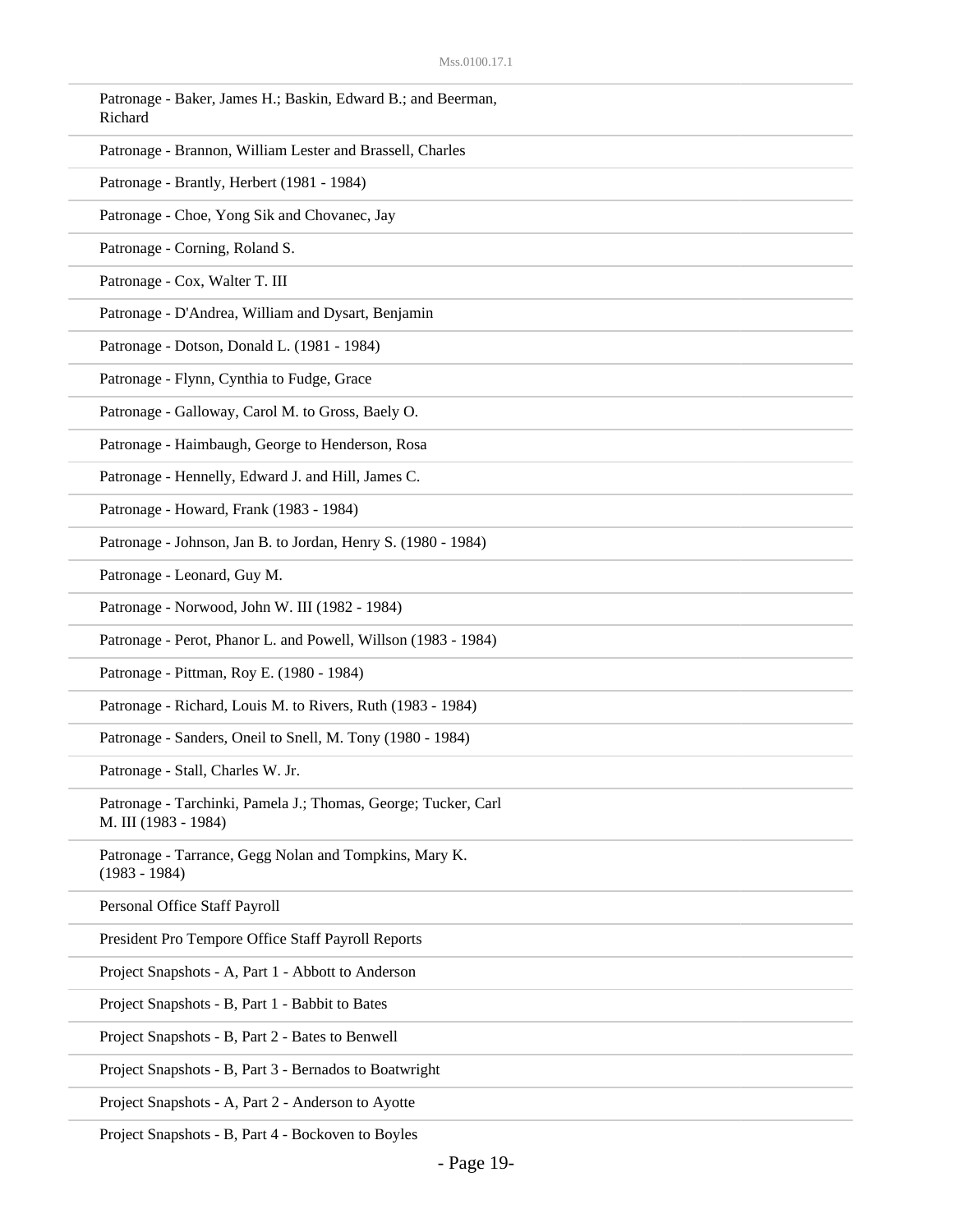| Project Snapshots - B, Part 5 - Bozanek to Brock               |
|----------------------------------------------------------------|
| Project Snapshots - B, Part 6 - Brock to Brownlee              |
| Project Snapshots - B, Part 7 - Bruner to Byrd                 |
| Project Snapshots - C, Part 1 - Caffin to Carr                 |
| Project Snapshots - C, Part 2 - Carr to Chasteen               |
| Project Snapshots - C, Part 3 - Chattman to CLifton            |
| Project Snapshots - C, Part 4 - Clifton to Conable             |
| Project Snapshots - C, Part 5 - Concerned Citizens to Covinton |
| Project Snapshots - C, Part 6 - Cowan to Cusak                 |
| Project Snapshots - D, Part 1 - Dailey to Davis                |
| Project Snapshots - D, Part 2 - Davis to DiBona                |
| Project Snapshots - D, Part 3 - Dickens to Drake               |
| Project Snapshots - D, Part 4 - Dreher to Dyson                |
| Project Snapshots - E, Part 1 - Eagerton to Ellis              |
| Project Snapshots - E, Part 2 - Ellis to Evins                 |
| Project Snapshots - F, Part 1 - Fague to Flowers               |
| Project Snapshots - F, Part 2 - Flowers - Futrelle             |
| Project Snapshots - G, Part 1 - Gable to Gentry                |
| Project Snapshots - G, Part 2 - Gentry to Goodwin              |
| Project Snapshots - G, Part 3 - Goodwin to Gwin                |
| Project Snapshots - H, Part 1 - Haas to Hannan                 |
| Project Snapshots - H, Part 2 - Harbin to Hatcher              |
| Project Snapshots - H, Part 3 - Hatcher to Hicks               |
| Project Snapshots - H, Part 4 - Hicks to Hollins               |
| Project Snapshots - H, Part 5 - Hollis to Hyman                |
| Project Snapshots - I, Inabinet to Izing                       |
| Project Snapshots - J, Part 1 - Jacinto to John                |
| Project Snapshots - J, Part 2 - Johns to Julian                |
| Project Snapshots - K, Part 1 - Kamman to King                 |
| Project Snapshots - K, Part 2 - King to Kupris                 |
| Project Snapshots - L, Part 1 - Labon to Leaper                |

Project Snapshots - L, Part 2 - Leary to Lindler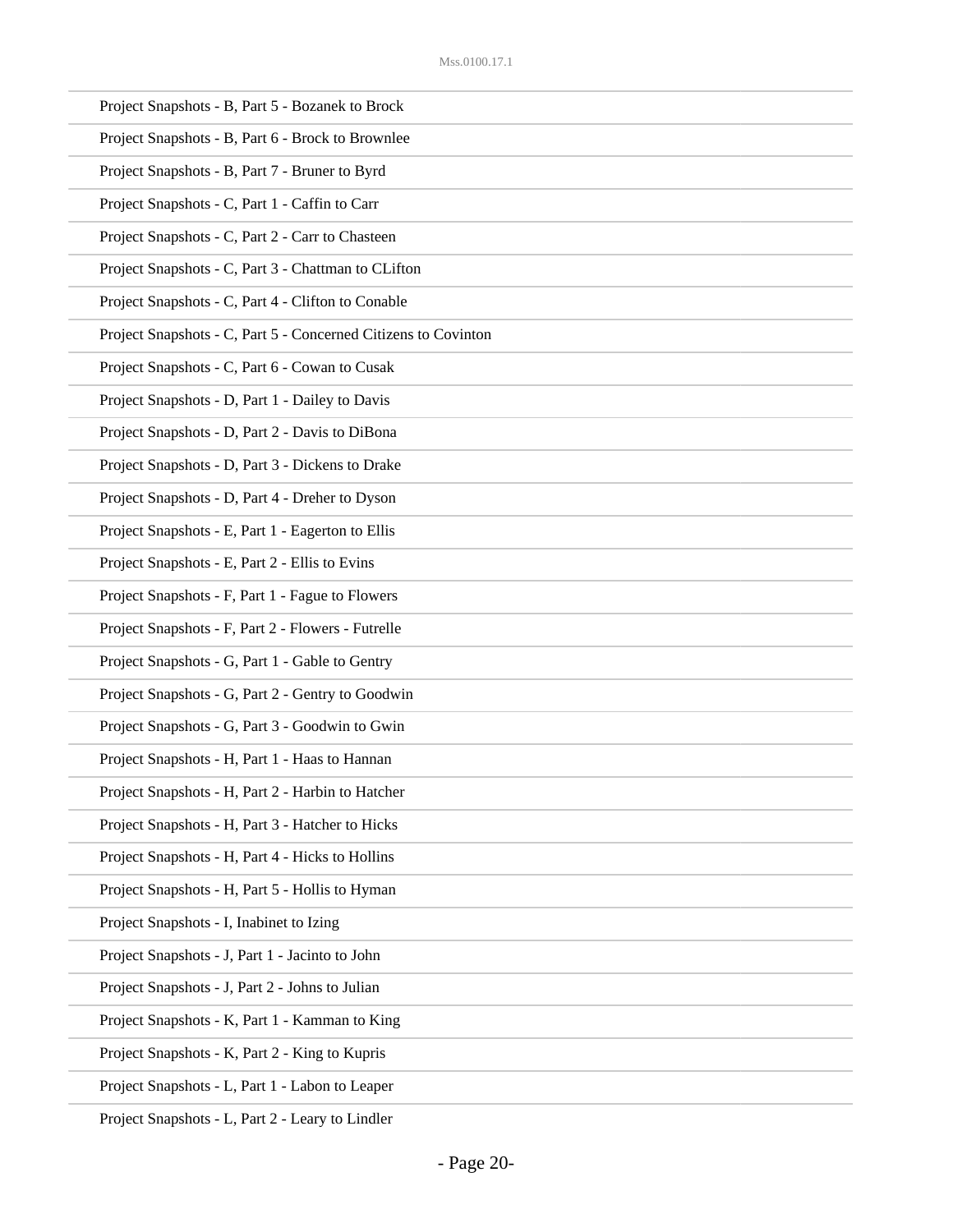| Project Snapshots - L, Part 3 - Lindsey to Lyons           |
|------------------------------------------------------------|
| Project Snapshots - M, Part 1 - Mabbit to Mathis           |
| Project Snapshots - M, Part 2 - Matley to McDaniel         |
| Project Snapshots - M, Part 3 - McDermott to McMillan      |
| Project Snapshots - M, Part 4 - McMoore to Miller          |
| Project Snapshots - M, Part 5 - Miller to Moore            |
| Project Snapshots - M, Part 6 - Moore to Myers             |
| Project Snapshots - N, Part 1 - Nairwood to Nutt           |
| Project Snapshots - O, Oakley to Owings                    |
| Project Snapshots - P, Part 1 - Packwood to Pearce         |
| Project Snapshots - P, Part 2 - Pearce to Pinckney         |
| Project Snapshots - P, Part 3 - Pinckney to Pyatt          |
| Project Snapshots - Q, Quarles                             |
| Project Snapshots - R, Part 1 - Rachels to Rhodus          |
| Project Snapshots - R, Part 2 - Rholetter to Rodgers       |
| Project Snapshots - R, Part 3 - Rodgers to Ryan            |
| Project Snapshots - S, Part 1 - Safford to Seay            |
| Project Snapshots - S, Part 2 - Seere to Simmons           |
| Project Snapshots - S, Part 3 - Simmons to Smith           |
| Project Snapshots - S, Part 4 - Smith to Speissegger       |
| Project Snapshots - S, Part 5 - Spencer to Stevens         |
| Project Snapshots - S, Part 6 - Stickel to Swinger         |
| Project Snapshots - T, Part 1 - Taber to Thornburg         |
| Project Snapshots - T, Part 2 - Thornhill to Tomkins       |
| Project Snapshots - T, Part 3 - Toney to Tyneson           |
| Project Snapshots - U, - United Negro College Fund to Usry |
| Project Snapshots - V - Vain to Vuksta                     |
| Project Snapshots - W, Part 1 - Wactor to Watkins          |
| Project Snapshots - W, Part 2 - Watkins to White           |
| Project Snapshots - W, Part 3 - White to Williams          |
| Project Snapshots - W, Part 4 - Williams to Wyrosdick      |

Project Snapshots - Y - Yarborough to Young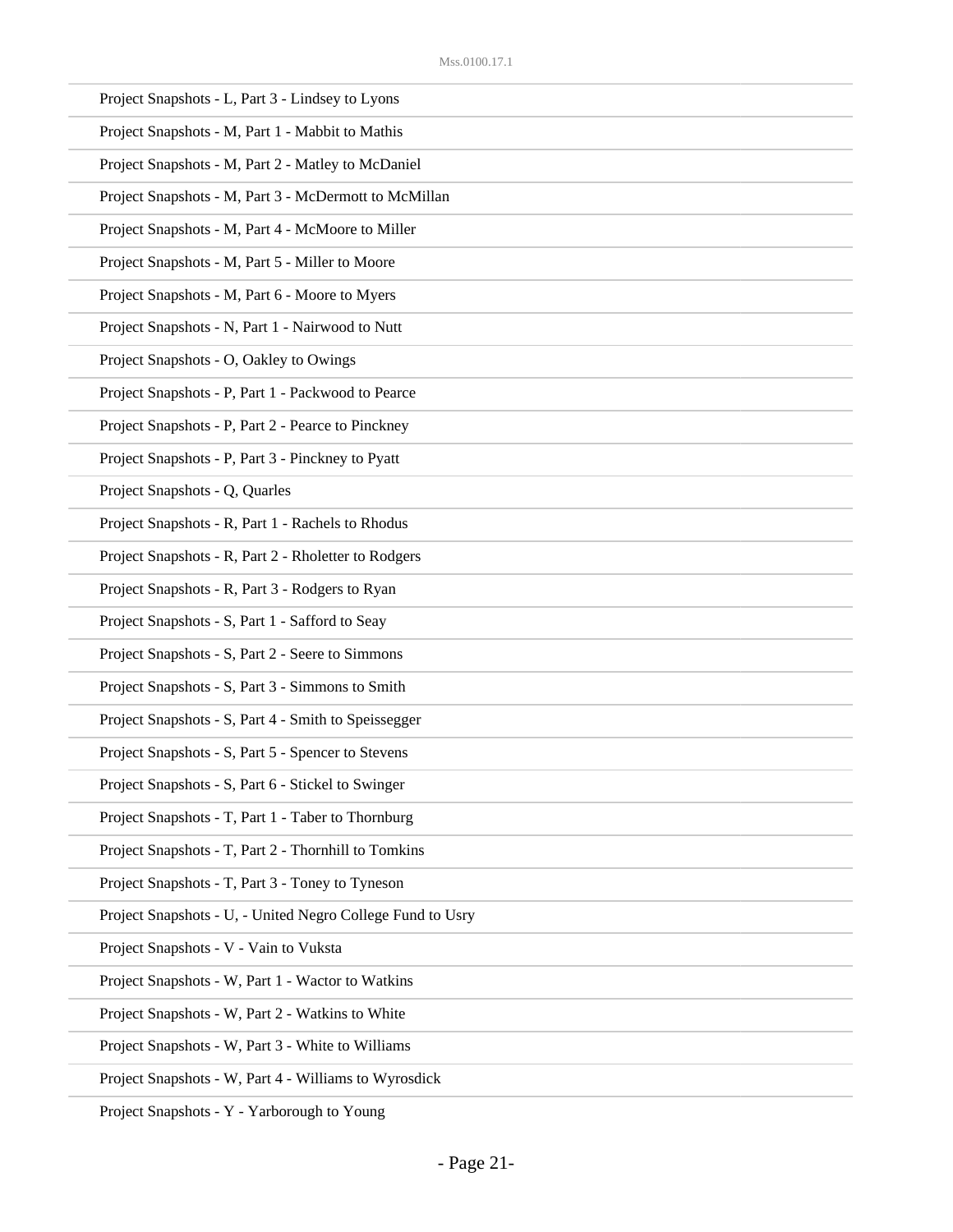| Project Snapshots - Z - Zanfardino to Zuck                                            |
|---------------------------------------------------------------------------------------|
| Project Snapshots - Addendum - Antion to Yates                                        |
| Projects - Thrmond Scholarships at Winthrop College                                   |
| Projects of Mrs. Thurmond                                                             |
| Proposed Design and Location of the Strom Thurmond Institute<br>at Clemson University |
| Radko Medenica, M.D., Ph.D. - Part 1                                                  |
| Radko Medenica, M.D., Ph.D. - Part 2                                                  |
| Republican Leadership, 98th Congress (1983 - 1984)                                    |
| Senate Committee Assignments                                                          |
| Senate Public Financial Disclosure Report                                             |
| Senator Strom Thurmond (1982 - 1984)                                                  |
| South Carolina Congressional Delegation Meeting                                       |
| Staff - Blas, Susan Michelle Sarah                                                    |
| Staff - Bull, Harconrt IV (1983 - 1984)                                               |
| Staff - DeLoach, Gregory D.                                                           |
| Staff - Folse, Donna Jane (1980 - 1984)                                               |
| Staff - Francis, Thomasina C. (1976 - 1984)                                           |
| Staff - Hannan, Barbara J. (1983 - 1984)                                              |
| Staff - Jackson, Jean Appleby                                                         |
| Staff - Largent, Christy Caroline (1983 - 1984)                                       |
| Staff - Lightsey, Kathleen Elizabeth (1983 - 1984)                                    |
| Staff - Moorman, John H. Jr.                                                          |
| <b>Statutory Allowence</b>                                                            |
| The Strom Thurmond Institute                                                          |
| The Henry M. Jackson Foundation                                                       |
| Thurmond Campaign Finance (1982 - 1984)                                               |
| Thurmond Family, God Children and Neighbors (1981 - 1984)                             |
| Thurmond Office Staff Payroll Reports                                                 |
| Travel                                                                                |
| United States Attorney, South Carolina Office                                         |
| West Columbia Home                                                                    |

White House Correspondence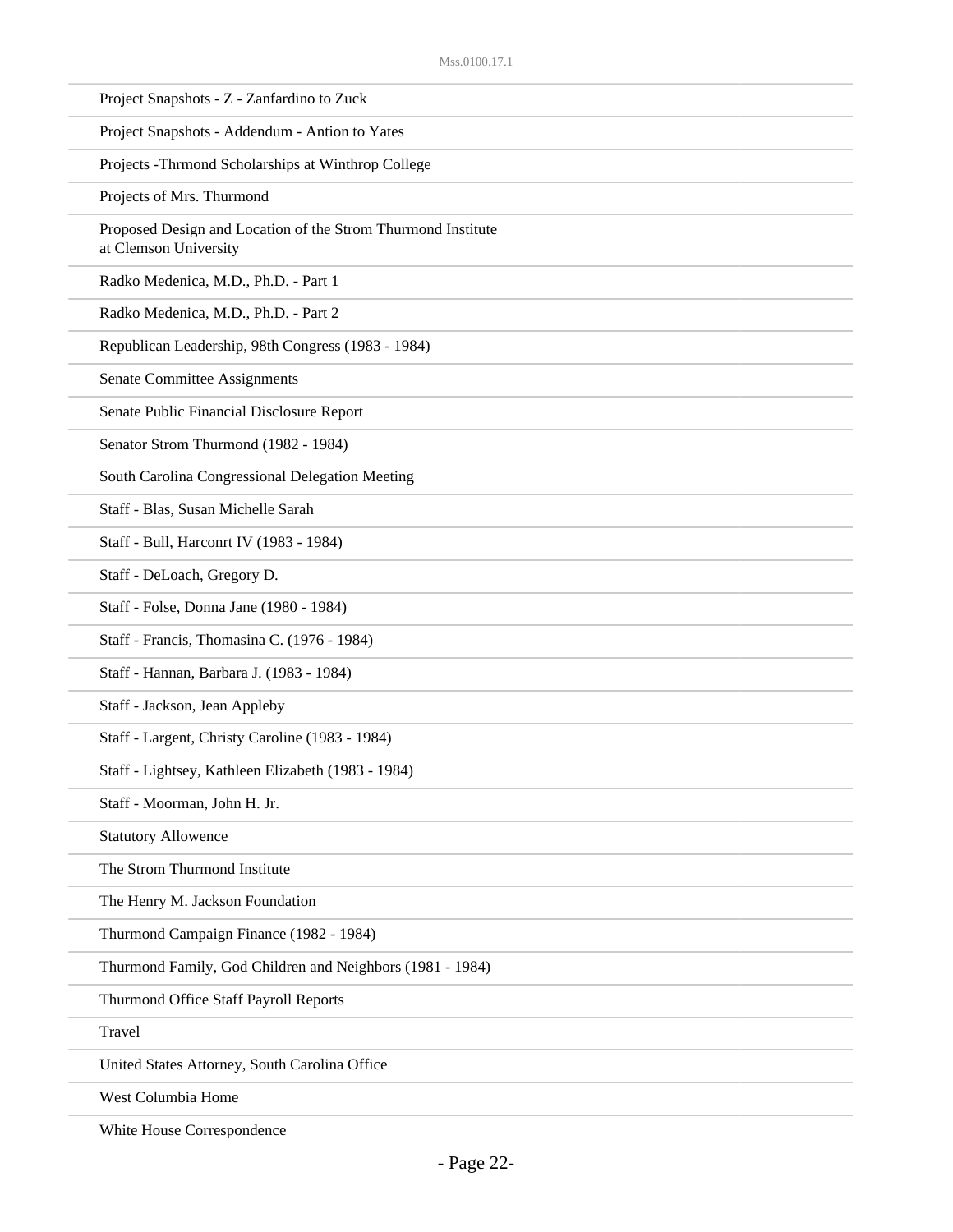White House Correspondence to and from Richard M. Nixon

## **99th Congress, 1985-1987**

| <b>1st Session</b>                                                                                                                                                                                                                       |                  |
|------------------------------------------------------------------------------------------------------------------------------------------------------------------------------------------------------------------------------------------|------------------|
| <b>Title/Description</b>                                                                                                                                                                                                                 | <b>Instances</b> |
| Accomplishments as US Senator, 1954 - 1985                                                                                                                                                                                               |                  |
| Americans for Good Government                                                                                                                                                                                                            |                  |
| Board and Honorary Memberships, Part 1                                                                                                                                                                                                   |                  |
| Board and Honorary Memberships, Part 2                                                                                                                                                                                                   |                  |
| Campaign Reports, Financial                                                                                                                                                                                                              |                  |
| Christmas and Other Interesting Letters                                                                                                                                                                                                  |                  |
| 'Clinical Results of Lenkocyte Interferon-Induced Tumor<br>Regression in Resistant Human Metastatic Cancer Resistant to<br>Chemotherapy and/or Radiotherapy - Pulse Therapy Schedule,'<br>Journal Article by Radko Medencia, M.D., Ph.D. |                  |
| Concernign Gifts                                                                                                                                                                                                                         |                  |
| <b>Ethics Committee</b>                                                                                                                                                                                                                  |                  |
| <b>Fund Raising</b>                                                                                                                                                                                                                      |                  |
| <b>Fundraising Schedules</b>                                                                                                                                                                                                             |                  |
| Honors to Senator Strom Thurmond                                                                                                                                                                                                         |                  |
| 'Immunomodulatory Activity of Human Leukocyte Interferon<br>in Cancer Patients: Results Obtained During Pule Therapy<br>Schedule,' Journal Article by Radko Medencia, M.D., Ph.D.                                                        |                  |
| Intermodal Transportation Program, College of Charleston, Part<br>1                                                                                                                                                                      |                  |
| Intermodal Transportation Program, College of Charleston, Part<br>2                                                                                                                                                                      |                  |
| L. K. Correspondence                                                                                                                                                                                                                     |                  |
| <b>Mass Mailing</b>                                                                                                                                                                                                                      |                  |
| Miscellaneous Election Law Issues                                                                                                                                                                                                        |                  |
| New Production Reactor at Savannah River Plant                                                                                                                                                                                           |                  |
| Nomination of Frank H. Easterbrook, of Illinois, to be US<br>Circuit Judge for the Seventh Circuit                                                                                                                                       |                  |
| Nomination of William Bradford Reynods, of Maryland, to be<br>Associate Attorney General of the United States, Part 1                                                                                                                    |                  |
| Nomination of William Bradford Reynods, of Maryland, to be<br>Associate Attorney General of the United States, Part 2                                                                                                                    |                  |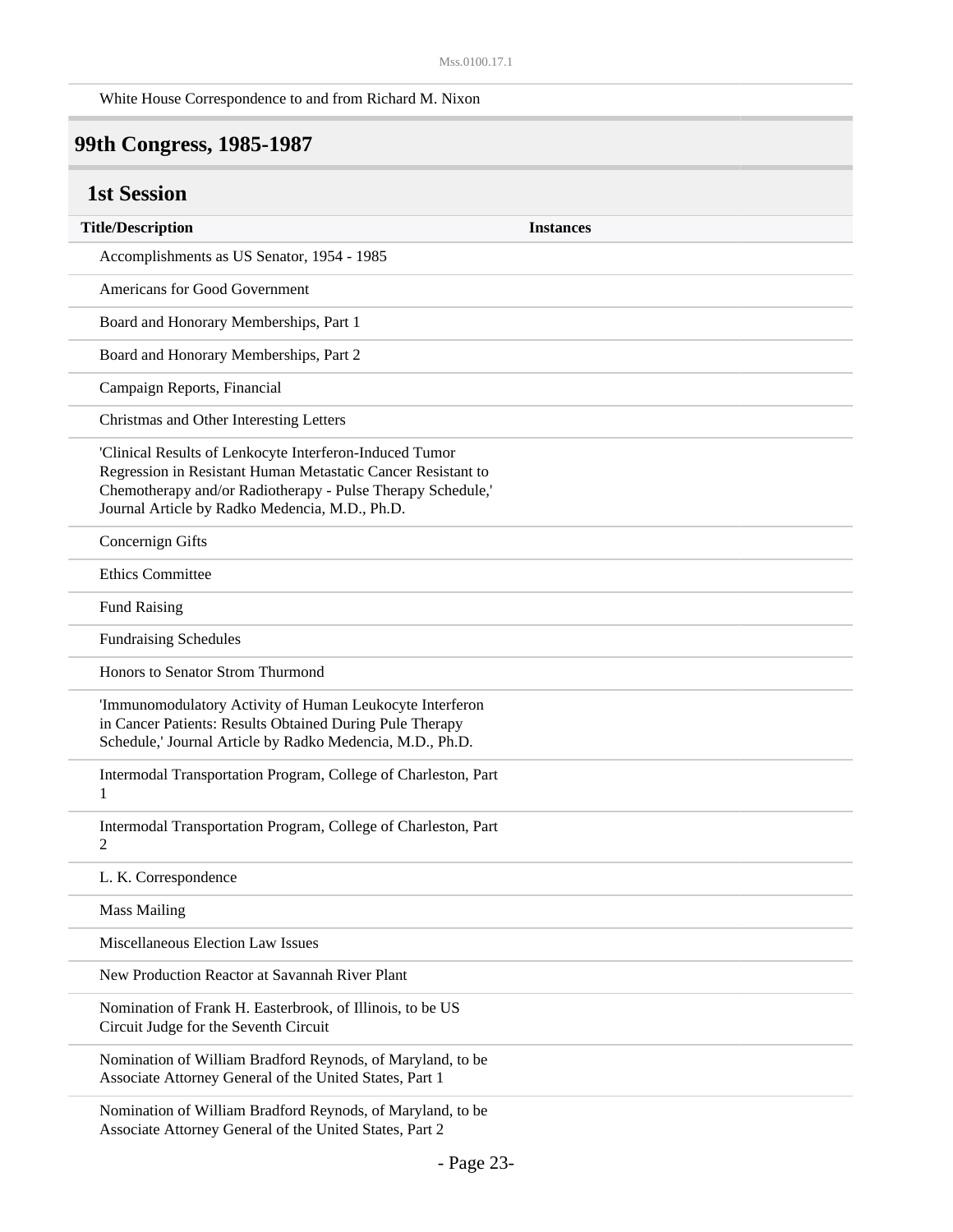| Nominees for Region IV Poitions/Appointments                           |
|------------------------------------------------------------------------|
| Old Federal Court House in Columbia, SC                                |
| <b>Operation Open Door</b>                                             |
| Patronage - Abramczyk, Louis W. to Andrews, Alfreda                    |
| Patronage - Adams, Weston (see same 1980 - 1984 and 1986)              |
| Patronage - Akers, Albert B. (1984 - 1985)                             |
| Patronage - Baker, Michael David to Byrd, Stephen                      |
| Patronage - Barkman, Nancy to Brown, Judy (1984 - 1985)                |
| Patronage - Ballenger, Sandra Mitchell                                 |
| Patronage - Buyck, Mark W. (1980 - 1985)                               |
| Patronage - Cannon, David to Creech, Greta E. (1984 - 1985)            |
| Patronage - Chambers, Henry to Cozad, John C.                          |
| Patronage - Crowder, James W. III (1984 - 1985)                        |
| Patronage - Daoulas, Sue H. to DuRoss, William H. III (1981 -<br>1985) |
| Patronage - DelJunco, Tirso and Driskell, Jim                          |
| Patronage - Edwards, James B.                                          |
| Patronage - Gathings, Gisele L. and Griffin, Robert P.                 |
| Patronage - Gay, Frances to Guy, Marsha                                |
| Patronage - Graglia, Lino A. (1980 - 1985)                             |
| Patronage - Grantham, Edgar A. Jr. and Greene, Mary Townes             |
| Patronage - Grimball, William Heyward Jr.                              |
| Patronage - Hackett, Barbara Kloka to Hull, Elizabeth                  |
| Patronage - Hardy, Dorcas to Hoyt, Janis (1982 - 1985)                 |
| Patronage - Haymond, Joseph D. (1979, 1984 - 1985)                     |
| Patronage - Hill, Rufus S. (1980 - 1985)                               |
| Patronage - Hodge, John A. (1983 - 1985)                               |
| Patronage - Jackson, Marlin D.                                         |
| Patronage - Jordan, Pat                                                |
| Patronage - Kanos, Deno Fred and Keyserling, Leon (1984 -<br>1985)     |
| Patronage - Kennedy, William H. to Kupke, Frederick L.                 |
|                                                                        |

Patronage - Langford, John; Ledford, Edwin D.; and Lewis, Elly Dixon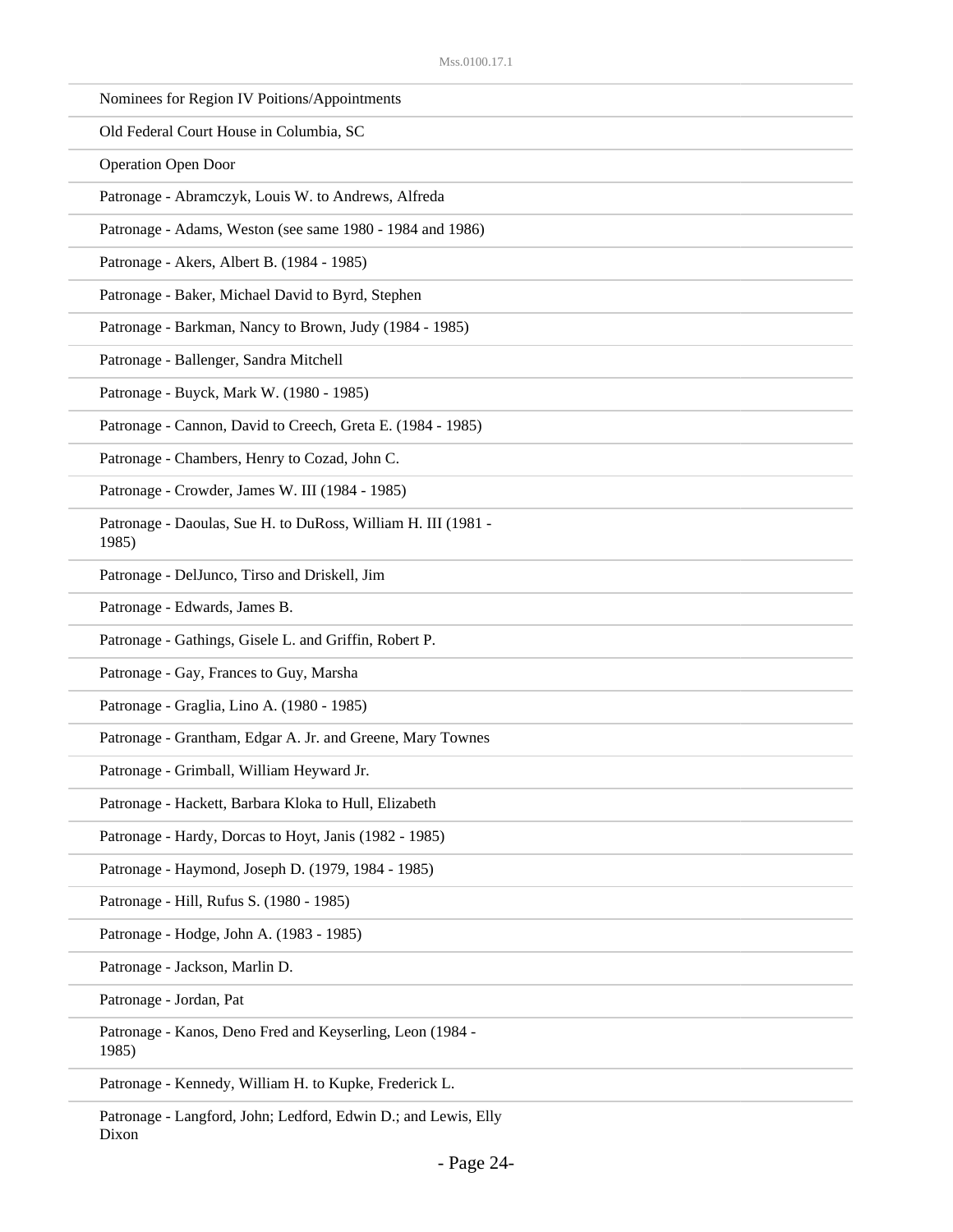| Patronage - Latker, Normand J. to Locklear, J. Grady                                            |
|-------------------------------------------------------------------------------------------------|
| Patronage - Leventis, George J. to Luce, Charles M. (1983 -<br>1985)                            |
| Patronage - Lide, Vinton D. (1980 - 1985)                                                       |
| Patronage - Marchant, Bristow to Miller, Robert                                                 |
| Patronage - Mathur, Kailash to Mooney, David J.                                                 |
| Patronage - Martschink, Sherry Shealy; McMahan, Richard L.;<br>McWhite, Benson C. (1982 - 1985) |
| Patronage - Moore, Thomas G. (1981 - 1985)                                                      |
| Patronage - Nahas, Gabriel                                                                      |
| Patronage - Nebeker, Frank Q. (1983 - 1985)                                                     |
| Patronage - Olson, Loren Keith to Orvin, George H.                                              |
| Patronage - Palmer, Charles E. and Pettus, Drew (1980 - 1985)                                   |
| Patronage - Powers, Edna (1981 - 1985)                                                          |
| Patronage - Prince, K. Michael (1984 - 1985)                                                    |
| Patronage - Ragsdale, James E. to Raven, George Aruthr (Jack<br>and Roberta Ravan included)     |
| Patronage - Rearden, Elizabeth Morgan to Russell, Ronald                                        |
| Patronage - Rogers, Enoch P. and Romano, Michael A. (1984 -<br>1985)                            |
| Patronage - Sasser, Charles to Strom, Mark A. (1984 - 1985)                                     |
| Patronage - Schlafly, Phyllis; Shafrom, Harold M.; Southard,<br>Lawrence G. (1979 - 1985)       |
| Patronage - Thurmond, Thomas R. and Trayler, William B. Jr.                                     |
| Patronage - Thomas, Lee M. (1980 - 1985)                                                        |
| Patronage - Usry, Joseph L. (1980 - 1985)                                                       |
| Patronage - Wallace, Walter C.; Witt, Helen M.; Woods, Charles<br>L.                            |
| Patronage - Watkins, Kenneth Rutledge to Wright, Willard W.                                     |
| Patronage - York, Jay W. (1980 - 1985)                                                          |
| <b>Political Miscellany</b>                                                                     |
| President Pro Tempore Office Staff Payroll Reports                                              |
| Projects - DuBois L. Gillian                                                                    |

Projects - FN Manufacturing and Ross Bikes (1984 - 1985)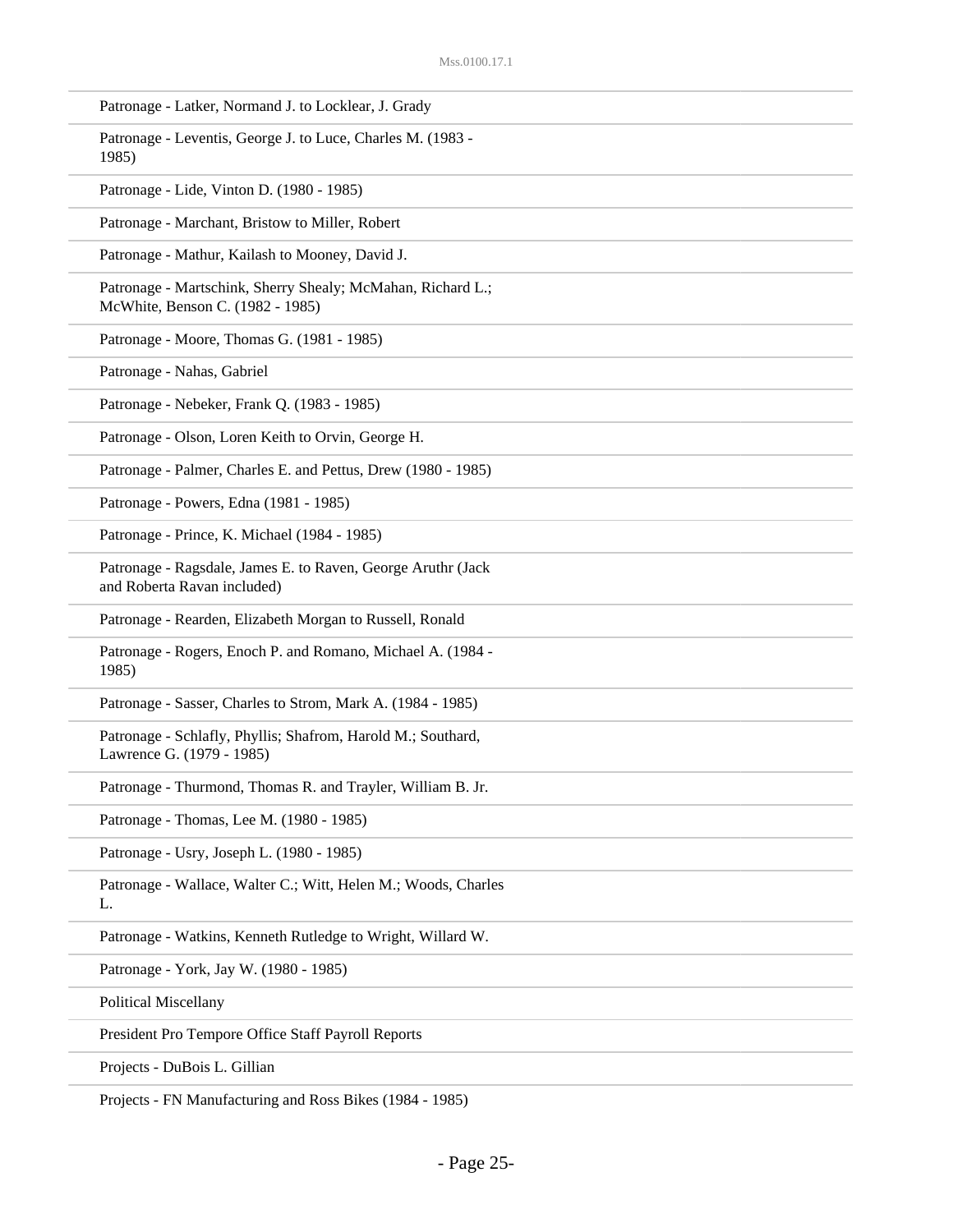| Projects - FN Manufacturing for M240 Machine Gun Part 1<br>$(1984 - 1985)$              |
|-----------------------------------------------------------------------------------------|
| Projects - FN Manufacturing for M240 Machine Gun Part 2<br>$(1984 - 1985)$              |
| Radko Medenica, M.D., Ph.D.                                                             |
| Republican Leadership, 99th Congress                                                    |
| <b>Senate Committee Assignments</b>                                                     |
| Senate Public Financial Disclosure Report                                               |
| South Carolina Issues, Voting Rights                                                    |
| <b>Speech Assignments</b>                                                               |
| <b>Staffing and Staff Procedures</b>                                                    |
| Strom Thurmond's Papers at the Strom Thurmond Institute at<br><b>Clemson University</b> |
| Staff - Camp, Caroline, I. (1982 - 1985                                                 |
| Staff - Courie, Snadra D. (1984 - 1985)                                                 |
| Staff - Frierson, Gregg N.                                                              |
| Staff - Gooin, Mark Wayne (1982 - 1985)                                                 |
| Staff - Hammond, Paul Glenn III                                                         |
| Staff - Hensley, Freda B. (1983 - 1985)                                                 |
| Staff - Heyward, Sarah Boykin (1977 - 1985)                                             |
| Staff - Huffman, Pamela J. (1982 - 1985)                                                |
| Staff - Kent, Kimberly S. (1983 - 1985)                                                 |
| Staff - Kinghorn, Edward J. Jr. (1981 - 1985)                                           |
| Staff - Lide, Vinton DeVane (1980 - 1985)                                               |
| Staff - Marchant, Bristow (1979 - 1985)                                                 |
| Staff - Phinney, Clare Murray (1979 - 1985)                                             |
| Staff - Phinney, Richard Allison (1980 - 1985)                                          |
| Staff - Pratt, Roxanna (1981 - 1985)                                                    |
| Staff - Schick, Michael W. (1981 - 1985)                                                |
| Staff - Shedd, Dennis W. (1979 - 1985)                                                  |
| The Strom Thurmond Center Fundraiser                                                    |
| Thurmond Campaign Finance                                                               |
| Thurmond Office Staff Payroll Reports                                                   |

1985 University of South Carolina Law Day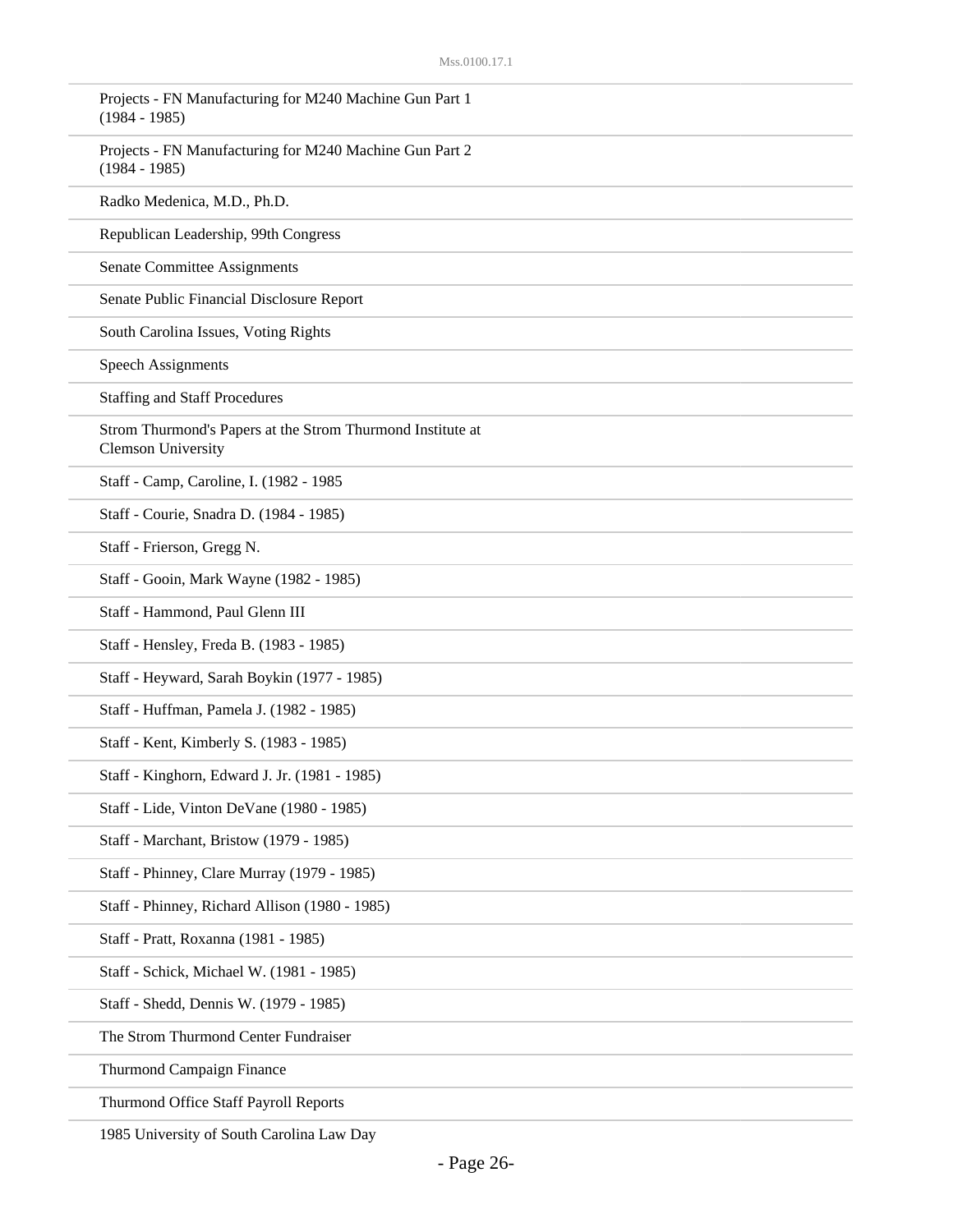White House Correspondence

White House Correspondence from Richard M. Nixon

#### **2nd Session**

#### **Title/Description Instances**

Accompishments of James Strom Thurmond, Part 1

Accompishments of James Strom Thurmond, Part 2

Americans for Good Government

Appointments - State and Federal

#### **Bills Authored by Senator Thurmond**

Board and Honorary Memberships, Part 1 Board and Honorary Memberships, Part 2 Board and Honorary Memberships, Part 3 Campaign Reports, Financial Combo Accounts Concerning Gifts Congressional Delegation Hearings, Senate Chambers, Columbia, SC Correspondence Concerning the Nomination of Judges Haynsworth, Rehnquist, and Scalia 82nd District Race - Clyde Reel Jackson III Edgefield County Schoolboard Election Suit Ethics Committee Financial Disclosure Form/Report Fund for a Conservative Majority Honoraria, 1977 - 1986 Intermodal Transportation Program, College of Charleston Legislative Accomplishments for the 99th Congress L. K. Correspondence, January to July L. K. Correspondence, August to December Mass Mailing

Military Trips - European Trip Report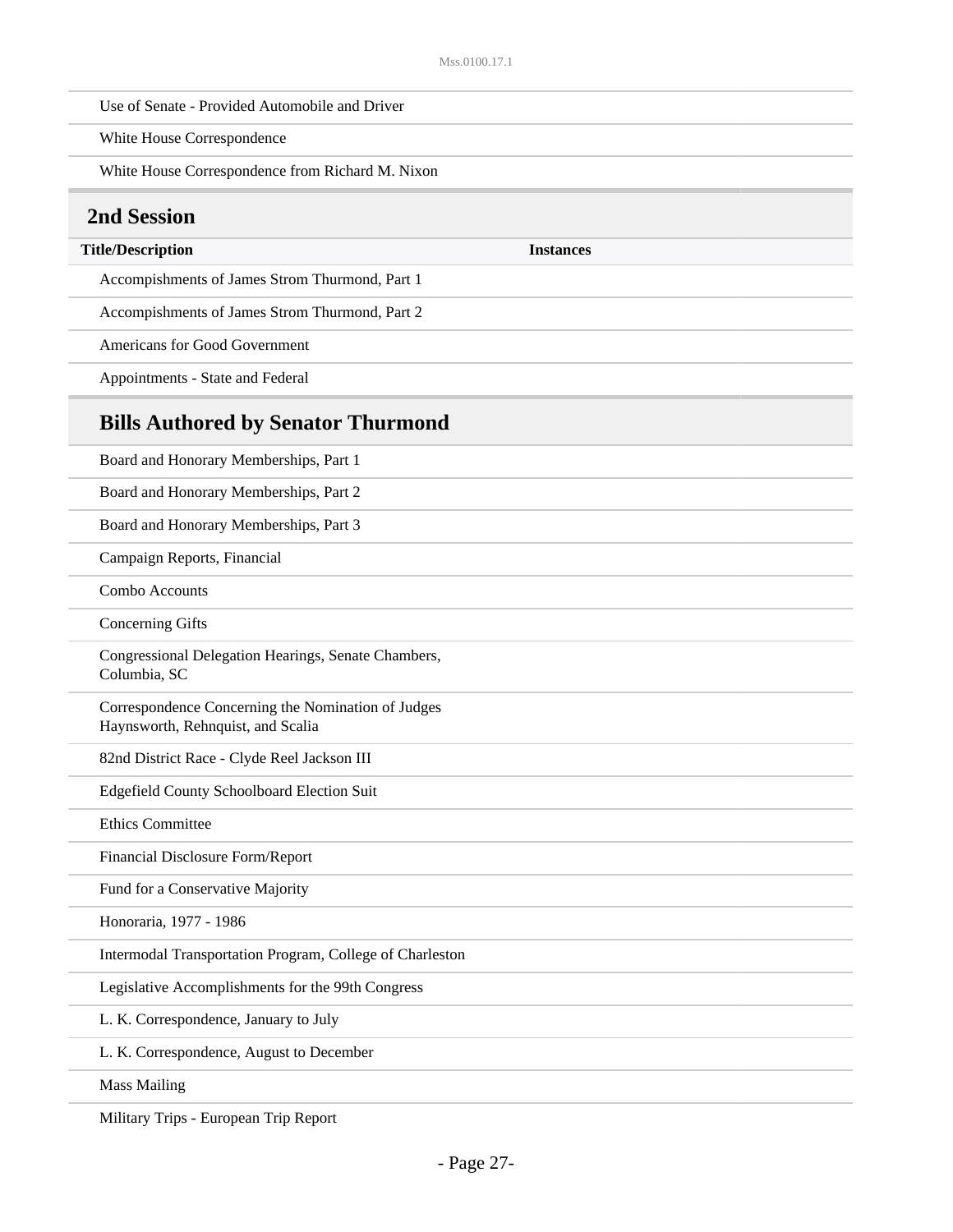| Military Trips - US Army Forces Command (FORSCOM)                                                 |
|---------------------------------------------------------------------------------------------------|
| Patronage - Adams, T. Patton to Antrum, Richard                                                   |
| Patronage - Adams, Weston (see same 1980 - 1985)                                                  |
| Patronage - Aitken, Terry and Allen, Frank (1985 - 1986)                                          |
| Patronage - Anderson, Joseph F. Jr.                                                               |
| Patronage - Ashy, Peter J. (1985 - 1986)                                                          |
| Patronage - Atchley, Bill Lee (1981 - 1986)                                                       |
| Patronage - Baugh, James E. (1983 - 1986)                                                         |
| Patronage - Beberman, Norman L. to Brown, Stanley A. (1985 -<br>1986)                             |
| Patronage - Bell, Harold (1974 - 1986)                                                            |
| Patronage - Bell, Harry S.                                                                        |
| Patronage - Bennett - White, Reider J.                                                            |
| Patronage - Berry, Jack K. to Burrell, Marion                                                     |
| Patronage - Boyle, F. Ladson (1984 - 1986)                                                        |
| Patronage - Briggs, Orin G. (1981 - 1986)                                                         |
| Patronage - Campe, John F. to Conable, Barber B.                                                  |
| Patronage - Cribb, T. Kenneth (1981 - 1986)                                                       |
| Patronage - Delano, Robert B. to Derrick, Jean Perrin                                             |
| Patronage - Dotson, James I.                                                                      |
| Patronage - Eadon, Julius R. III to Erwin, Sue Corby                                              |
| Patronage - Eagle, Marjorie (1981 - 1986)                                                         |
| Patronage - Eaton, Robert Strom; Edwards, James B.; Edwards,<br>James R.                          |
| Patronage - Franz, Jerry                                                                          |
| Patronage - Freeman, Ted Barron (1974 - 1986) Part 1, Mary<br>Thurmond Tompkins Freeman's Husband |
| Patronage - Freeman, Ted Barron (1974 - 1986) Part 2, Mary<br>Thurmond Tompkins Freeman's Husband |
| Patronage - Fired, Charles to Foster, Angela I. (1985 - 1986)                                     |
| Patronage - Graglia, Limo and Gregory, Thomas L. (1985 -<br>1986)                                 |
| Patronage - Grimsley, George C. (1971 - 1986)                                                     |

Patronage - Gissendanner, Clarence E. to Gray, Elizabeth VanDoren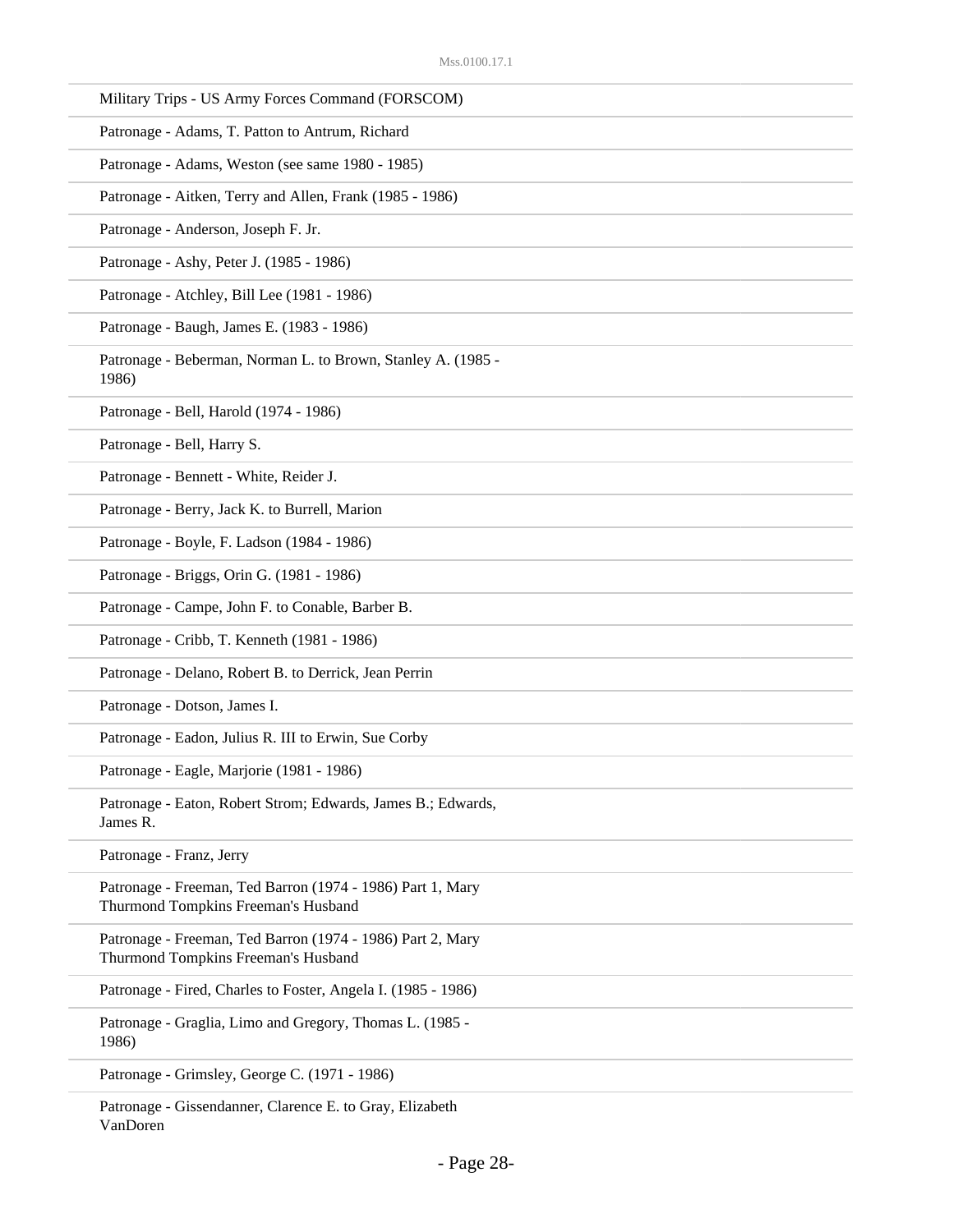| Patronage - Hare, Margaret Hawk (1985 - 1986)                                    |
|----------------------------------------------------------------------------------|
| Patronage - Harris, C. Raymond (1983 - 1986)                                     |
| Patronage - Harris, Raymond A.                                                   |
| Patronage - Hart, Peggy D. and Herlong, Henry M. Jr. (1982 -<br>1986)            |
| Patronage - Hudson, Eric Wayne and Humphries, Derrick A.<br>$(1985 - 1986)$      |
| Patronage - Hines, Richard T. (1980 - 1986)                                      |
| Patronage - Holderman, James B. (1984 - 1986)                                    |
| Patronage - Houston, William to Huerta, C. Lawrence                              |
| Patronage - Kaufman, Richard H. (1984 - 1986)                                    |
| Patronage - Keener, janet (1982 - 1986)                                          |
| Patronage - Keith, James W.; Kerr, Robert M.; King, Joseph W.<br>$(1980 - 1986)$ |
| Patronage - Kestenbaum, Zvi and Kinghorn, Edward (1985 -<br>1986)                |
| Patronage - Kuffner, Kenneth E.                                                  |
| Patronage - Lee, Connie Smith                                                    |
| Patronage - Lopez, John R.                                                       |
| Patronage - Love, Maxey D. Jr.                                                   |
| Patronage - Lowder, Clayton Jr.                                                  |
| Patronage - Mabry, Helen Branch                                                  |
| Patronage - Macomber, John O.                                                    |
| Patronage - Marlowe, Stephen D. (1985 - 1986)                                    |
| Patronage - Moon, Stephen Todd                                                   |
| Patronage - Morris, James A. (1982 - 1986)                                       |
| Patronage - Nall, Joseph, T. (1984 - 1986)                                       |
| Patronage - Napier, John Light (1982 - 1986)                                     |
| Patronage - Noah, J, Christopher (1984 - 1986)                                   |
| Patronage - Orders, William H. (1985 - 1986)                                     |
| Patronage - Park, Won Kook (1985 - 1986)                                         |
| Patronage - Painter, Denise and Pitts, James (1981 - 1986)                       |
| Patronage - Pendarvis, Jewell C. (Judy Kay)                                      |
|                                                                                  |

Patronage - Philips, John H.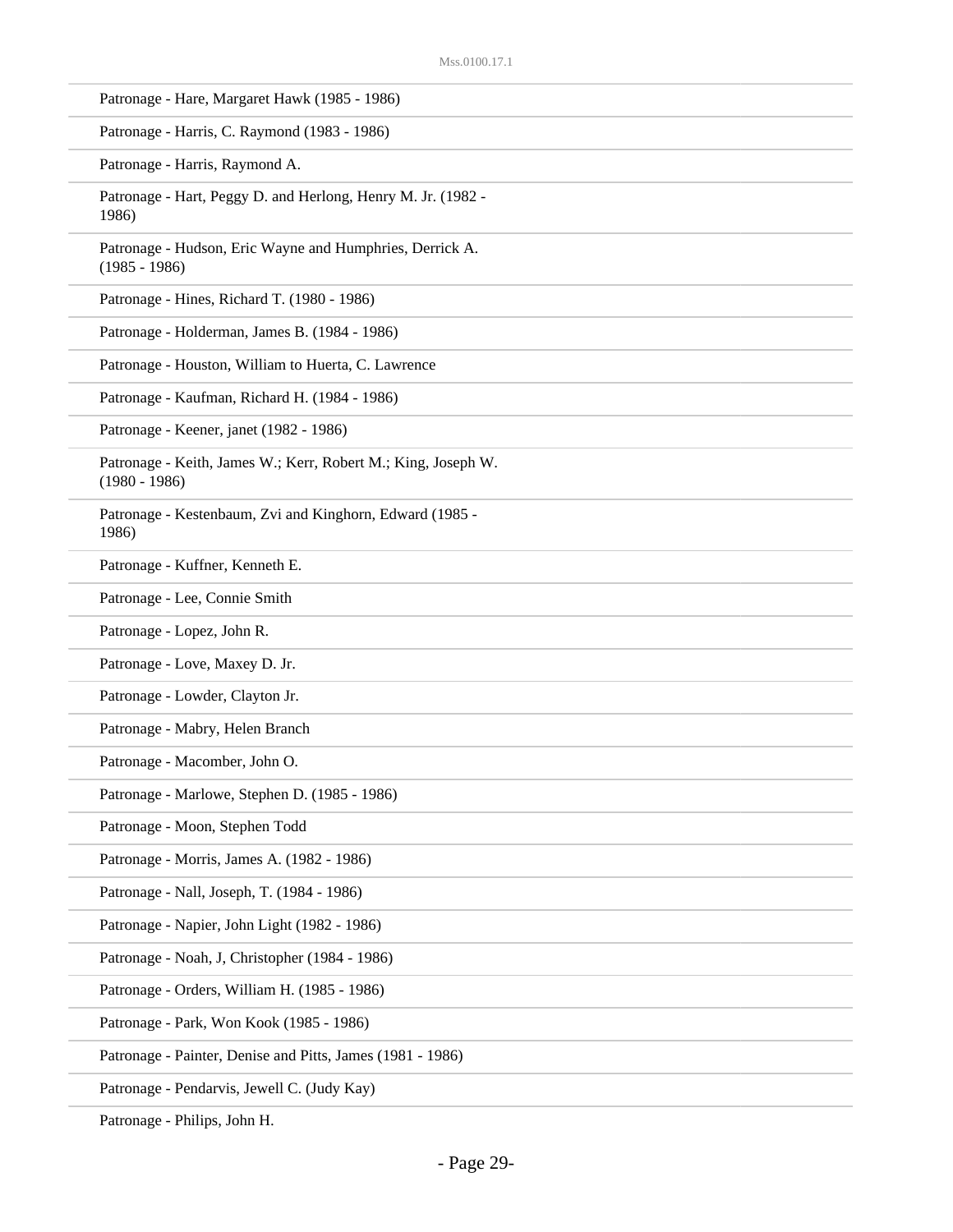| Patronage - Plexico, J. Clyde Jr. (1985 - 1986)                                     |
|-------------------------------------------------------------------------------------|
| Patronage - Polk, James L. (1985 - 1986)                                            |
| Patronage - Porter, J. kenneth (1985 - 1986)                                        |
| Patronage - Reynolds, Clark G. (1983 - 1986)                                        |
| Patronage - Rash, Ronald Allen to Riggs, Myrtle (1982 - 1986)                       |
| Patronage - Riley, Joseph P. Jr.                                                    |
| Patronage - Robinson, Bobby H. (1982 - 1986)                                        |
| Patronage - Robinson Walter, C. (1984 - 1986)                                       |
| Patronage - Rogers, Kay N. (1985 - 1986)                                            |
| Patronage - Rowland, Joseph Brannon                                                 |
| Patronage - Sabin, Albert (1976 - 1986)                                             |
| Patronage - Salem, George R. to Sullivan, Eugene R. (1984 -<br>1985)                |
| Patronage - Scarborough, Rivers Carl (1983 - 1986)                                  |
| Patronage - Sherlock, Dulcie Ann S.                                                 |
| Patronage - Shmidmam, Morris and Siphat, Ouk (1985 - 1986)                          |
| Patronage - Spann, James E.                                                         |
| Patronage - Spencer, James R.                                                       |
| Patronage - Spigner, Fletcher                                                       |
| Patronage - Spiro, Robert H. Jr.                                                    |
| Patronage - Starnes, Linda McCurry                                                  |
| Patronage - Tichenor, Charles B. (1982 - 1986)                                      |
| Patronage - Tilson, Anne Ballard                                                    |
| Patroange - Timmerman, James A. Jr.                                                 |
| Patronage - Ugast, Fred                                                             |
|                                                                                     |
| Patronage - Vickery, John D. (1980 - 1986)                                          |
| Patronage - Wachter, Theodore; Walker, Gordon D.;<br>Woodward, Pamela (1982 - 1986) |
| Patronage - Wasch, William Karl and Wykle, Louise (1985 -<br>1986)                  |
| Patronage - Whedbee, Jack Re: Climkscales, William (1985 -<br>1986)                 |
| Patronage - Whitaker, Mark B. (1985 - 1986)                                         |

Patronage - Wiggins, Benjamin Stinson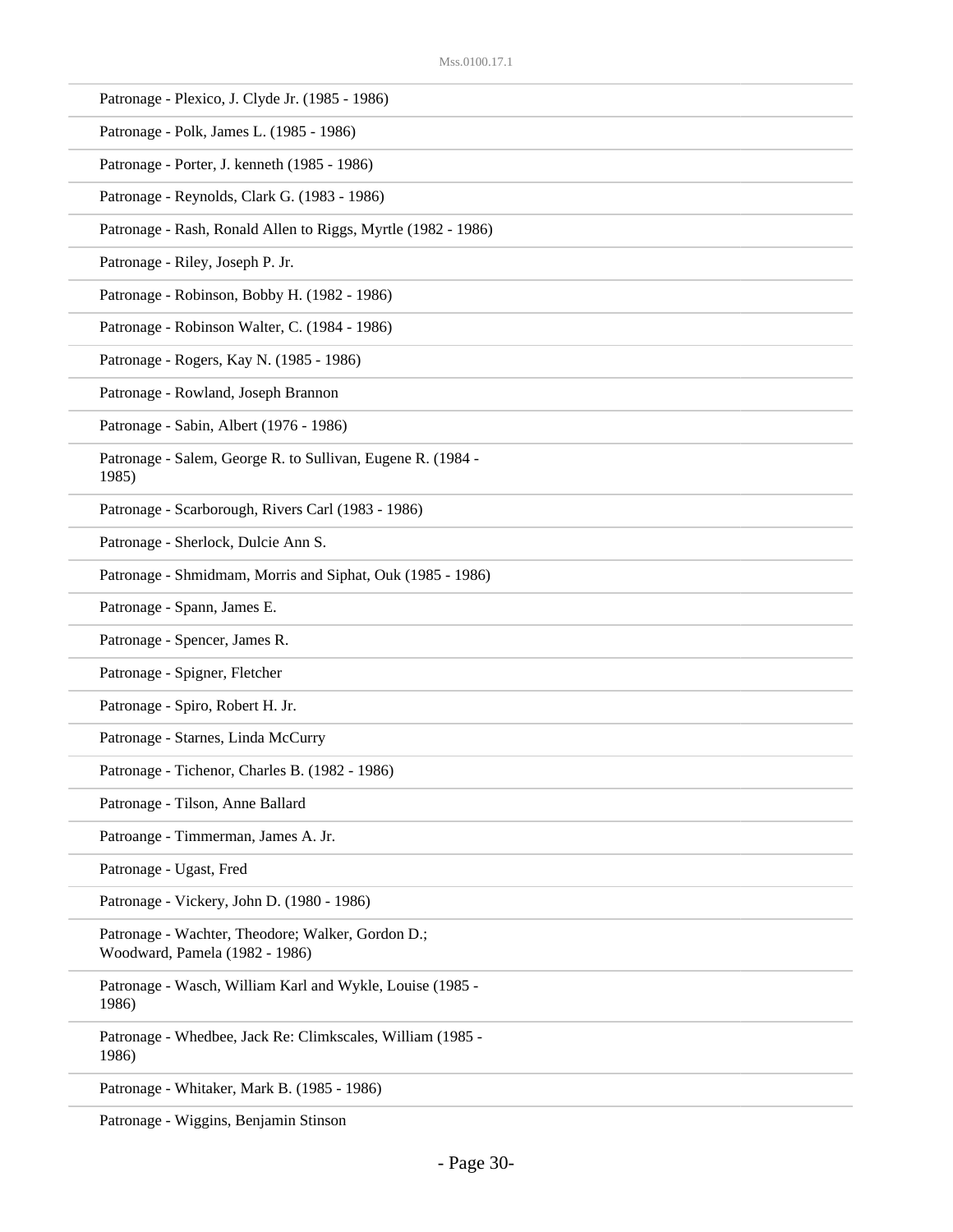Patronage - Wiggins, John Alexander

Patronage - Wilson, Clyde N.

Patronage - Wright, John Henry III (1985 - 1986)

Patronage - Yarbro, John and Yask, Joyce (1985 - 1986)

Patronage - Young, Ed

Patronage - Young, John Henry Jr.

President Pro Tempore Office Staff Payroll Reports

Projects - Defense Appropriation's Bill - Squad Automatic Weapon (SAW)

Radko Medenica, M.D., Ph.D.

Republican National Committee (1983 - 1986)

Security Clearances

Senate Committee Ethics, 1977 - 1986

Stern Murder Case

Strom Thurmond Chair, Medical University of South Carolina

Strom Thurmond Portrait Dedication

Staff - Burnside, Gloria S. (1984 - 1986)

#### **Staff - Fore, Kathleen M. Rhoads (1974 - 1986)**

Staff - Glenn, Cameron Anne (1981 - 1986)

Staff - Hawk, Jane Tigert (1979 - 1986)

Staff - Hill, Terry D. (1983 - 1986)

Staff - Keisler, Wade Patrick (1983 - 1986)

Staff - Kennedy - Wall, Deidra

Staff - Lifchez, Jean Marie (1981 - 1986)

Staff - Mirando, Felix A. III (1984 - 1986)

Staff - Mohorn, Lisa Gay

Staff - Offutt, Chirstine K.

Staff - Ott, Judy Diane Rister (1979 - 1986)

Staff - Parker, Harriet Herlong (1981 - 1986)

Staff - Pettigrew, John Wallace Jr. (1977 - 1986)

Staff - Sinnett, Vicki L. (1981 - 1986)

Staff - Sipe, Kathryn E. (1980 - 1986)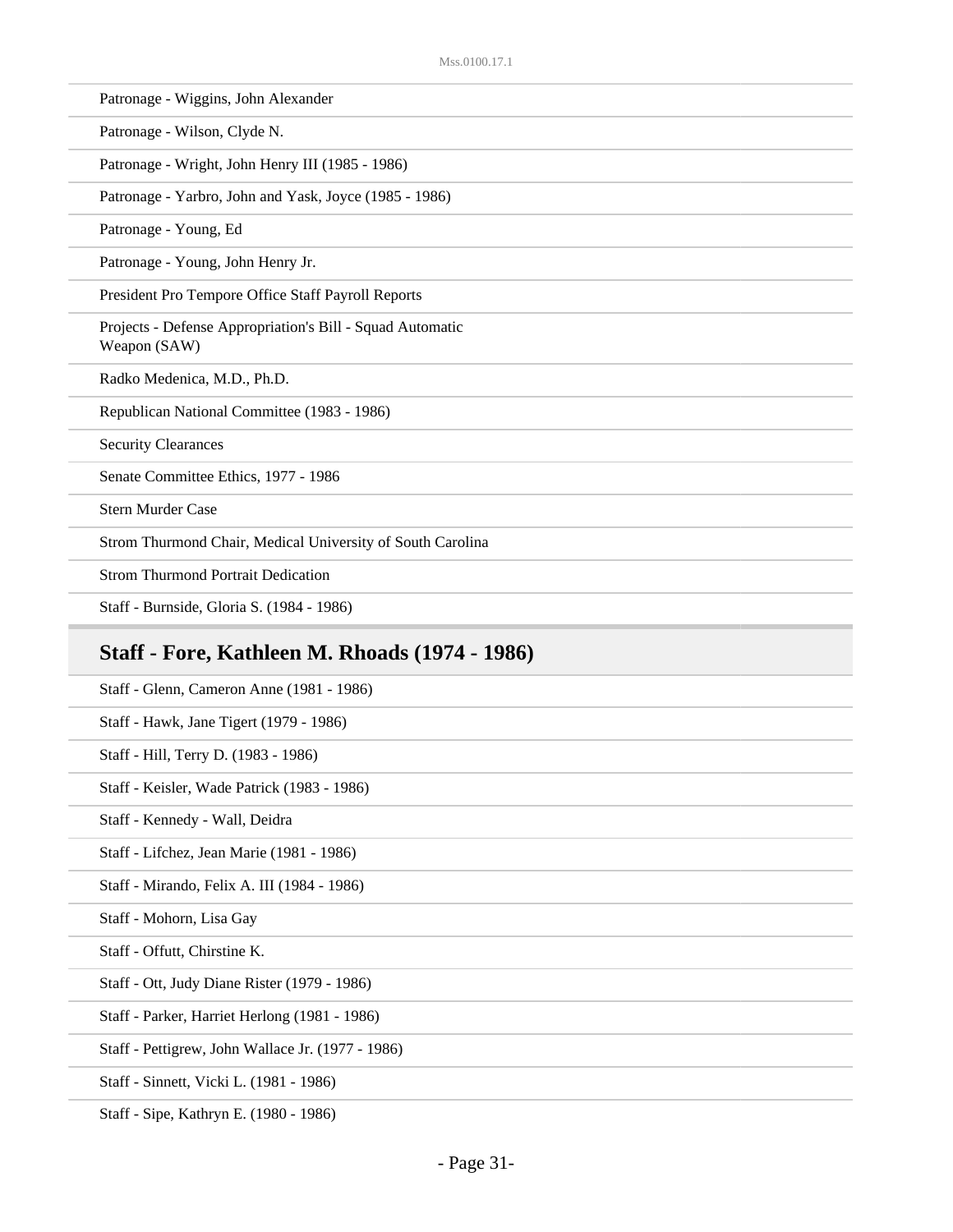| Staff - Spriggs, Alvin (1981 - 1986)                                                                                                                  |                  |
|-------------------------------------------------------------------------------------------------------------------------------------------------------|------------------|
| Strom Thurmond Fitness and Wellness Chair at the University<br>of South Carolina School of Medicine                                                   |                  |
| <b>Supreme Court Motions</b>                                                                                                                          |                  |
| Tariffs - Essential Oils and Methol Raw Materials                                                                                                     |                  |
| Textiles - Final Report: Analysis of the Employment and<br>Economic Welfare Effects of the Textile and Apparel Trade<br>Enforcement Act Part 1        |                  |
| Textiles - Final Report: Analysis of the Employment and<br>Economic Welfare Effects of the Textile and Apparel Trade<br><b>Enforcement Act Part 2</b> |                  |
| Textiles - Rules and Regulations Under the Textile Fiber<br>Products Identification Act                                                               |                  |
| Textiles - Rules and Regulations Under the Wool Products<br>Labeling Act of 1939                                                                      |                  |
| The Normandy Scholar Program                                                                                                                          |                  |
| The President's Dinner                                                                                                                                |                  |
| The Strom Thurmond Institute                                                                                                                          |                  |
| Thurmond Campaign Finance                                                                                                                             |                  |
| <b>Thurmond Leases</b>                                                                                                                                |                  |
| Thurmond Office Staff Payroll Reports                                                                                                                 |                  |
| Use of Senate - Provided Automobile and Driver                                                                                                        |                  |
| United States Attorney, South Carolina Office                                                                                                         |                  |
| Year - End Report Required by the Federal Election Campaign<br>Act                                                                                    |                  |
| WHite House Correspondence from Richard M. Nixon                                                                                                      |                  |
| 100th Congress, 1987-1989                                                                                                                             |                  |
| <b>1st Session</b>                                                                                                                                    |                  |
| <b>Title/Description</b>                                                                                                                              | <b>Instances</b> |
| Board and Honorary Memberships, Part 1                                                                                                                |                  |
| Board and Honorary Memberships, Part 2                                                                                                                |                  |
| Clarks Hill Dam and Lake Renamed J. Strom Thurmond Dam<br>and Lake                                                                                    |                  |
| History of Room 238 in the Capitol Occupied by Senator<br>Thurmond                                                                                    |                  |
|                                                                                                                                                       |                  |

Mass Mailing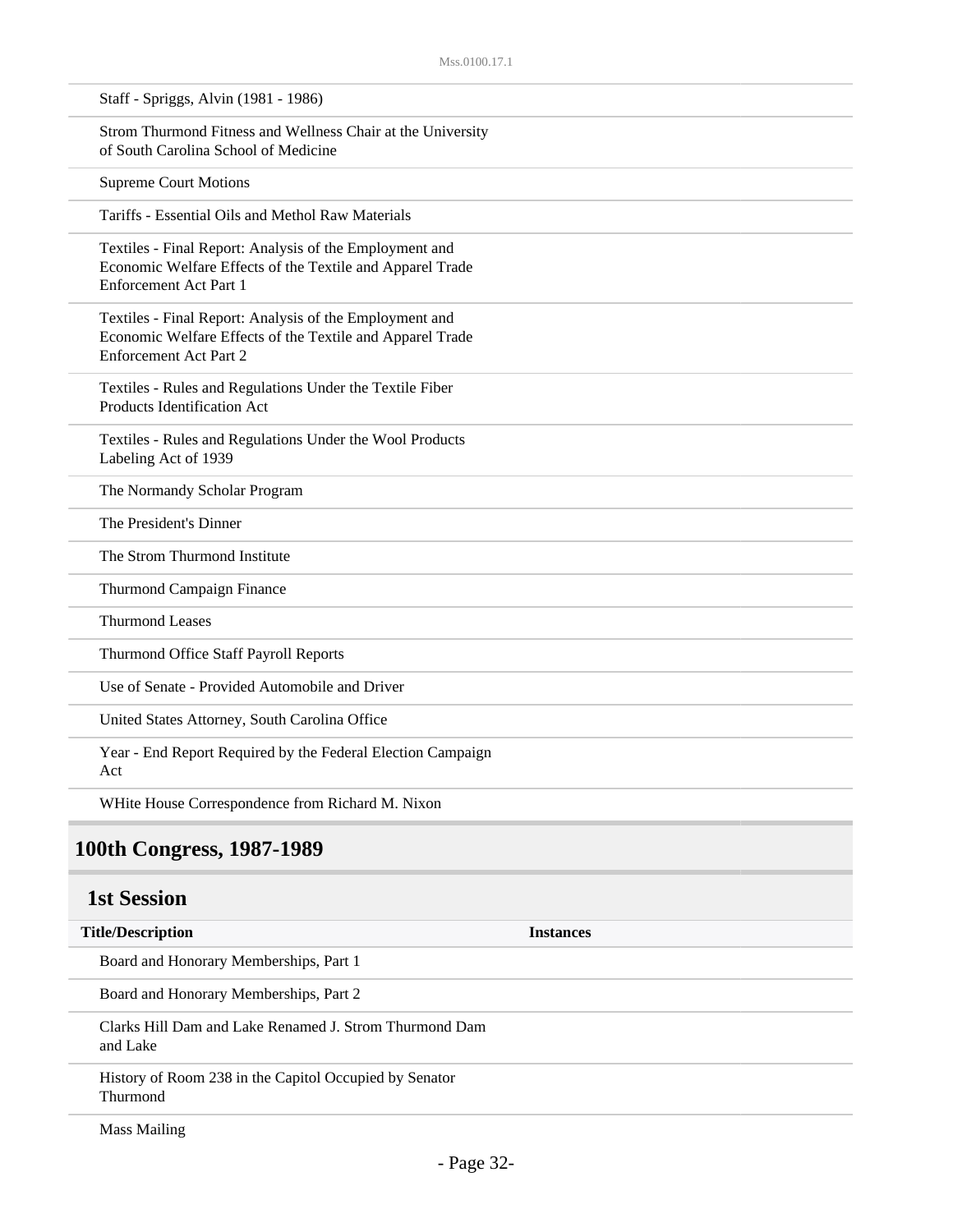| 'Medenica' by Bernard Robert-Charrue (Radko Medenica, M.D.,<br>Ph.D.) Part 1                                              |
|---------------------------------------------------------------------------------------------------------------------------|
| 'Medenica' by Bernard Robert-Charrue (Radko Medenica, M.D.,<br>Ph.D.) Part 2                                              |
| 'Medenica' by Bernard Robert-Charrue (Radko Medenica, M.D.,<br>Ph.D.) Part 3                                              |
| 'Medenica' by Bernard Robert-Charrue (Radko Medenica, M.D.,<br>Ph.D.) Part 4                                              |
| Nomination of George J. Terwilliger III, or Vermont, to be US<br>Attorney for the District of Vermont                     |
| Nomination of Stephen S. Trott, of Virginia, to be US Circuit<br>Judge for the Ninth Circuit Court, Part 1 - Biographical |
| Nomination of Stephen S. Trott, of Virginia, to be US Circuit<br>Judge for the Ninth Circuit Court, Part 2 - Biographical |
| Nomination of Stephen S. Trott, of Virginia, to be US Circuit<br>Judge for the Ninth Circuit Court, Part 3 - Financial    |
| Nomination of Stephen S. Trott, of Virginia, to be US Circuit<br>Judge for the Ninth Circuit Court, Part 4 - Financial    |
| Nomination of Stephen S. Trott, of Virginia, to be US Circuit<br>Judge for the Ninth Circuit Court, Part 5 - General      |
| Nomination of Stephen S. Trott, of Virginia, to be US Circuit<br>Judge for the Ninth Circuit Court, Part 6 - Publications |
| Nomination of Stephen S. Trott, of Virginia, to be US Circuit<br>Judge for the Ninth Circuit Court, Part 7 - Cases        |
| Nomination of Stephen S. Trott, of Virginia, to be US Circuit<br>Judge for the Ninth Circuit Court, Part 8 - Cases        |
| Nomination of Stephen S. Trott, of Virginia, to be US Circuit<br>Judge for the Ninth Circuit Court, Part 9 - Cases        |
| Patronage - Able, Ashley and Aiken, Paul C. III (1982 - 1987)                                                             |
| Patronage - Albright, Clarence H. (1981 - 1987)                                                                           |
| Patronage - Babb, James H. (1986 - 1987)                                                                                  |
| Patronage - Bauer, Gary L. (1985 - 1987)                                                                                  |
| Patronage - Borowiec, Frank                                                                                               |
| Patronage - Burke, Frank (1985 - 1987)                                                                                    |
| Patronage - Chennault, Anna (1980 - 1987) Part 1                                                                          |
| Patronage - Chennault, Anna (1980 - 1987) Part 2                                                                          |
| Patronage - Dargan, Richard L. and DelReal, Juan A.                                                                       |

Patronage - Dusenbury, Joe S. (1984 - 1987)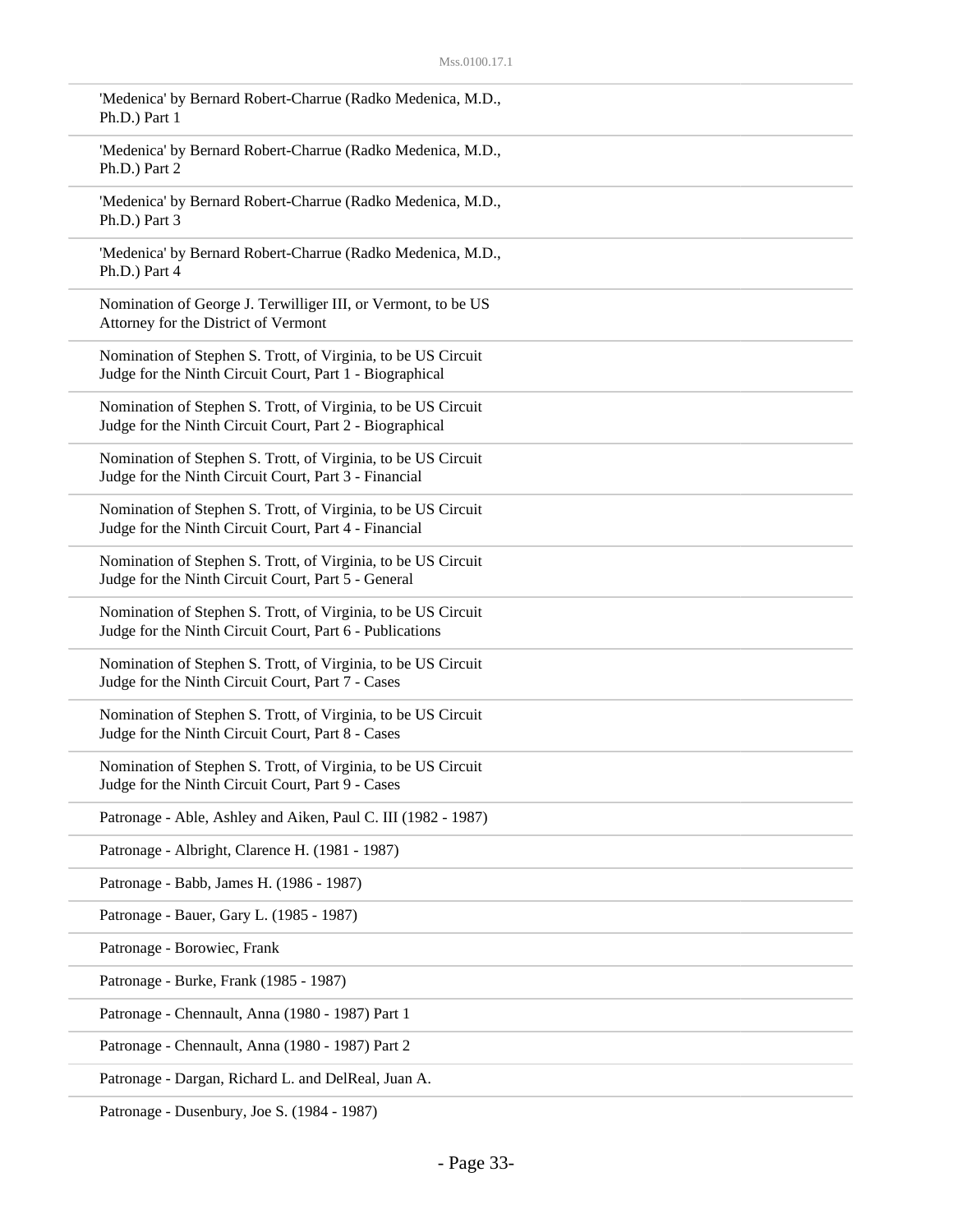| Patronage - Fernandez, Yolanda (1985 - 1987) |  |  |
|----------------------------------------------|--|--|
|----------------------------------------------|--|--|

Patronage - Gamble, Homer F. (1985 - 1987)

Patronage - Gibson, William E. (1986 - 1987)

Patronage - Kingsbury, William C. Jr., Colonel USAF (1985 - 1987)

Patronage - Mantykowski, Anthony (1979 - 1987)

Patronage - O'Harra, Robert Lee (1985 - 1987)

Patronage - Parker, Marshall (1980 - 1987)

Patronage - Powell, Barbara Key

Patronage - Rickenbaker, D. Gene (1981 - 1987)

Patronage - Royster, Brenda (1984 - 1987)

Patronage - Soldano, B. A. (1984 - 1987)

Patronage - Wilkins, William W. (1980 - 1986) Part 1

Patronage - Wilkins, William W. (1980 - 1986) Part 2

Patronage - Williams, Pontheolla T. - Part 1 (1981 - 1984)

Patronage - Williams, Pontheolla T. - Part 2 (1985 - 1987)

Projects - Weapons Procurement Involving FN Manufacturing - Miscellaneous

Radko Medenica, M.D., Ph.D.

Staff - Bonnett, Brian C. (1984 - 1987)

Staff - Brisbon, Kecia D.

Staff - Cannon, Roseanne S. (1985 - 1987)

Staff - Carlton, Henry Paige (1983 - 1987)

Staff - Chapman, Anne Lynne (1985 - 1987)

Staff - Chapman, Debbie (1982 - 1987)

Staff - Conits, George J.

Staff - Conrad, Patricia Sue Hansen (1975 - 1987)

Staff - Dowling, Katharine Louise (1978 - 1987)

Staff - Fletcher, Mary Mikal (1985 - 1987)

Staff - Hammond, Kaaren - Ellen O.

Staff - Keener, Janet (1972 - 1987)

Staff - Livingston, Dean B. Jr. (1985 - 1987)

Staff - Looper, Ann E. (1984 - 1987)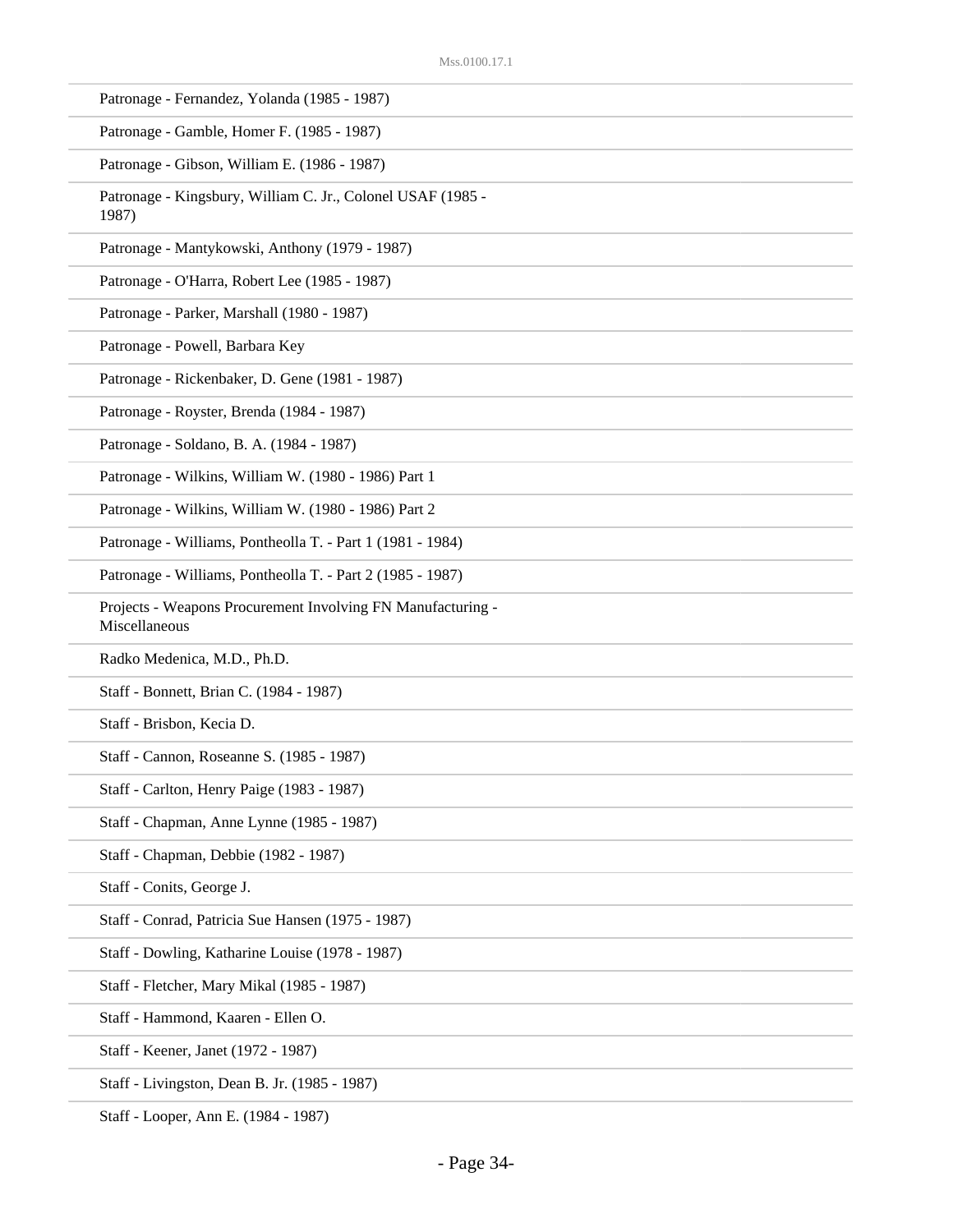| Staff - Manasse, Rachael A. (1986 - 1987)                                                           |                  |
|-----------------------------------------------------------------------------------------------------|------------------|
| Staff - McCain, Leta M. (1983 - 1987)                                                               |                  |
| Staff - Moore, Benjamin Allston III                                                                 |                  |
| Staff - Moore, Margaret Elizabeth 'Mitzi'                                                           |                  |
| Staff - Mullins, Lis Louise (1986 - 1987)                                                           |                  |
| Staff - Ney, James Curtis (1983 - 1987)                                                             |                  |
| Staff - Pelter, Susan L. (1986 - 1987)                                                              |                  |
| Staff - Reinovsky, Regina L. (1986 - 1987)                                                          |                  |
| Staff - Ryan, Cosette L. (1983 - 1987)                                                              |                  |
| Staff - Sneedon, Emery M. Part 1 (1974 - 1979)                                                      |                  |
| Staff - Sneedon, Emery M. Part 2 (1979 - 1984)                                                      |                  |
| Staff - Sneedon, Emery M. Part 3 (1984 - 1987)                                                      |                  |
| Staff - Steer, John R. (1972 - 1987)                                                                |                  |
| Staff - Thraves, Betsy J. (1983 - 1987)                                                             |                  |
| Staff - Tongour, Michael A. (1985 - 1987)                                                           |                  |
| Staff - Watson, Charles W. 'Buddy' (1986 - 1987)                                                    |                  |
| Staff - Wilcox, Virginia 'Ginnie' Risher (1984 - 1987)                                              |                  |
| Strom Thurmond Fitness and Wellness Chair at the University<br>of South Carolina School of Medicine |                  |
| The Jefferson Educational Foundation (1983 - 1987)                                                  |                  |
| Thurmond Office Staff Payroll Reports                                                               |                  |
| Thurmond Portrait Artists Correspondence (1969 - 1987)                                              |                  |
| United States Attorney, South Carolina Office                                                       |                  |
| University of South Carolina School of Law                                                          |                  |
| Use of Senate - Provided Automobile and Driver                                                      |                  |
| <b>Washington Legal Foundation</b>                                                                  |                  |
| 2nd Session                                                                                         |                  |
| <b>Title/Description</b>                                                                            | <b>Instances</b> |
| Americans for Good Government                                                                       |                  |
| Board and Honorary Memberships                                                                      |                  |

Clarks Hill Dam and Lake Renamed J. Storm Thurmond Dam and Lake, Part 1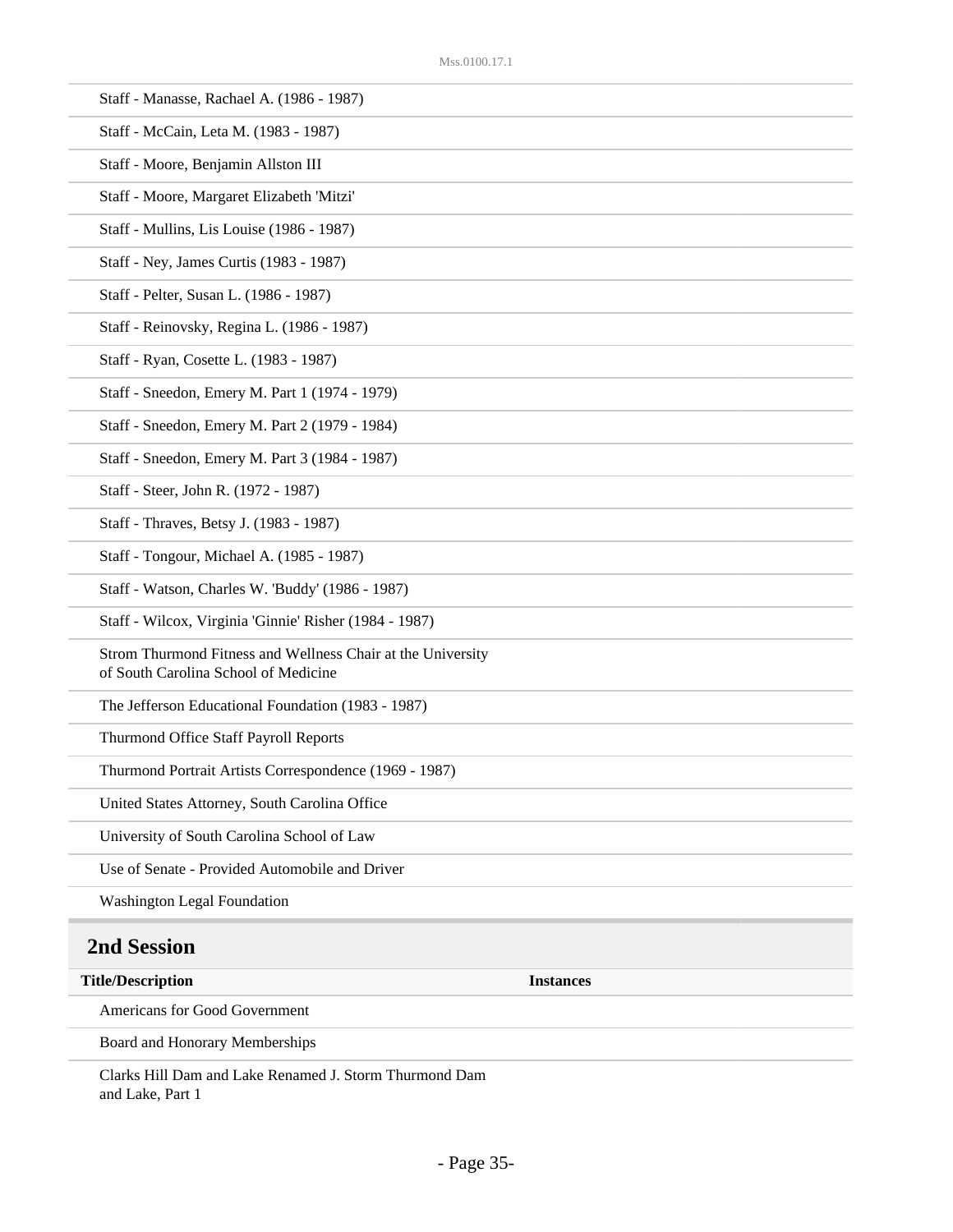| Clarks Hill Dam and Lake Renamed J. Storm Thurmond Dam<br>and Lake, Part 2                         |
|----------------------------------------------------------------------------------------------------|
| Clarks Hill Dam and Lake Renamed J. Storm Thurmond Dam<br>and Lake, Part 3                         |
| <b>Legislation Concerning Lithotripters</b>                                                        |
| Leslie Sealy, Records Manager                                                                      |
| <b>Mass Mailing</b>                                                                                |
| Military Trips - NATO Germany Report                                                               |
| Nomination of Stephen S. Trott, of Virginia, to be US Circuit<br>Judge for the Ninth Circuit Court |
| <b>Offcie Procedures Per Section</b>                                                               |
| Patronage - Chen, John H. M. (1977 - 1988)                                                         |
| Patronage - Eargle, Martha Lois (1985 - 1988)                                                      |
| Patronage - Henderson, Karen LeCraft (1986 - 1988) Part 1                                          |
| Patronage - Henderson, Karen LeCraft (1986 - 1988) Part 2                                          |
| Patronage - Marchant, Thomas M. III (1984 - 1988)                                                  |
| Patronage - Sims, Edward H. (1985 - 1988)                                                          |
| Patronage - Smoot, Jean J. (1981 - 1988)                                                           |
| Patronage - Southern, Gordon Clyde (1986 - 1988)                                                   |
| Patronage - Wooten, Michael J. (1986 - 1988)                                                       |
| Personal - Real Estate Income Tx Matters                                                           |
| Radko Medenica, M.D., Ph.D.                                                                        |
| Raleigh Ward, Florence Office Director                                                             |
| Reagan's Judicial Nominations                                                                      |
| Senate Office Staff and Family Lists                                                               |
| Staff - Carter, Robert L. Jr. (1983 - 1988)                                                        |
| Staff - Cooke, Katherine Anne Marie                                                                |
| Staff - Dorman, Rebecca A. (1986 - 1988)                                                           |
| Staff - Johnson, George Kenneth Jr. (1981 - 1988)                                                  |
| Staff - Kull, Jeffrey C. (1982 - 1988)                                                             |
| Staff - Nance, Robert F. Jr. (1984 - 1988)                                                         |
| Staff - Noyes, Jennifer Zeller (1987 - 1988)                                                       |
| Staff - Pulley, Catherine E. (1985 - 1988)                                                         |

Staff - Spong, Joseph Kershaw (1985 - 1988)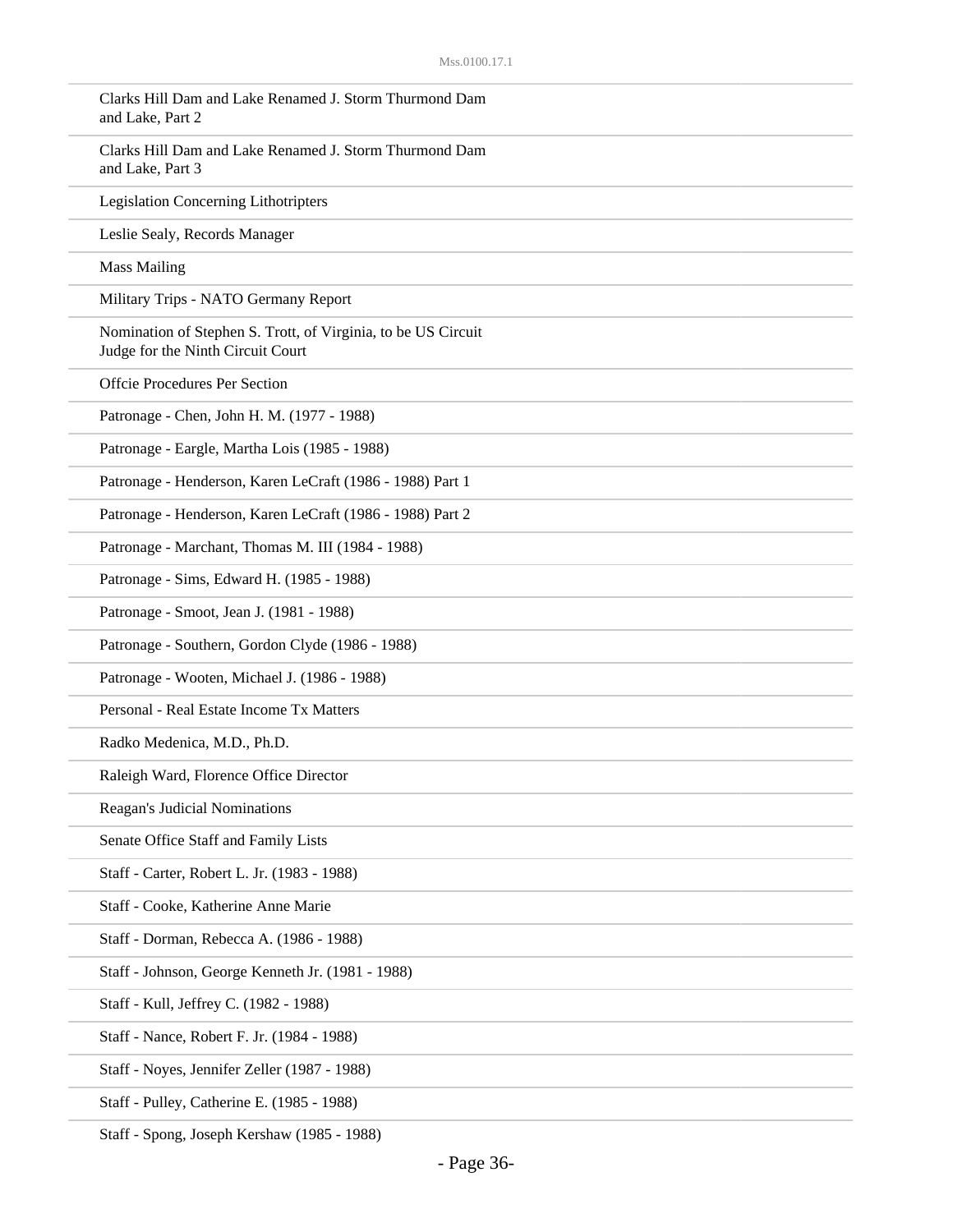| Staff - Thomas, Donna Kay (1987 - 1988)                                      |
|------------------------------------------------------------------------------|
| Staff - Westmoreland, Lee W. (1986 - 1988)                                   |
| Staff - Zingmark, Melody (1986 - 1988)                                       |
| The American Bicentennial Presidential Inaugural of President<br>George Bush |
| The American Bicentennial Presidential Inaugural Parade                      |
| The American Bicentennial Presidential Inaugural Swearing-In<br>Ceremony     |
| Thurmond Office Expense Account Reports 1                                    |
| Thurmond Office Expense Account Reports 2                                    |
| United States Capitol Historical Society, Re: Bicentennial                   |
| United States Marchal's Foundation Incorporated                              |
| White House Correspondence from Betty Ford                                   |
| White House Correspondence to and from George Bush                           |
| White House Correspondence to and from Richard M. Nixon                      |

# **101st Congress, 1989-1991**

### **1st Session**

| <b>Title/Description</b>                                                                          | <b>Instances</b> |
|---------------------------------------------------------------------------------------------------|------------------|
| Accomplishments as SC Governor, 1946 - 1951                                                       |                  |
| Board and Honorary Memberships                                                                    |                  |
| <b>Bureau of Prisons</b>                                                                          |                  |
| 1990 Campaign - South Carolina Election Commission Voter<br>Registration Breakdown by Race Report |                  |
| Charleston Naval Shipyard                                                                         |                  |
| Christmas Lists, Part 1                                                                           |                  |
| Christmas Lists, Part 2                                                                           |                  |
| Christmas Thank You's                                                                             |                  |
| Clarks Hill Dam and lake Renamed J. Strom Thurmond Dam<br>and Lake                                |                  |
| Committee on Labor and Human Resources                                                            |                  |
| Correspondence - Ambassadors, Armed Forces, Cabinet<br>Members, Courts - Not Answered             |                  |
| Correspondence - Members of Congress - Not Answered,<br>January to June                           |                  |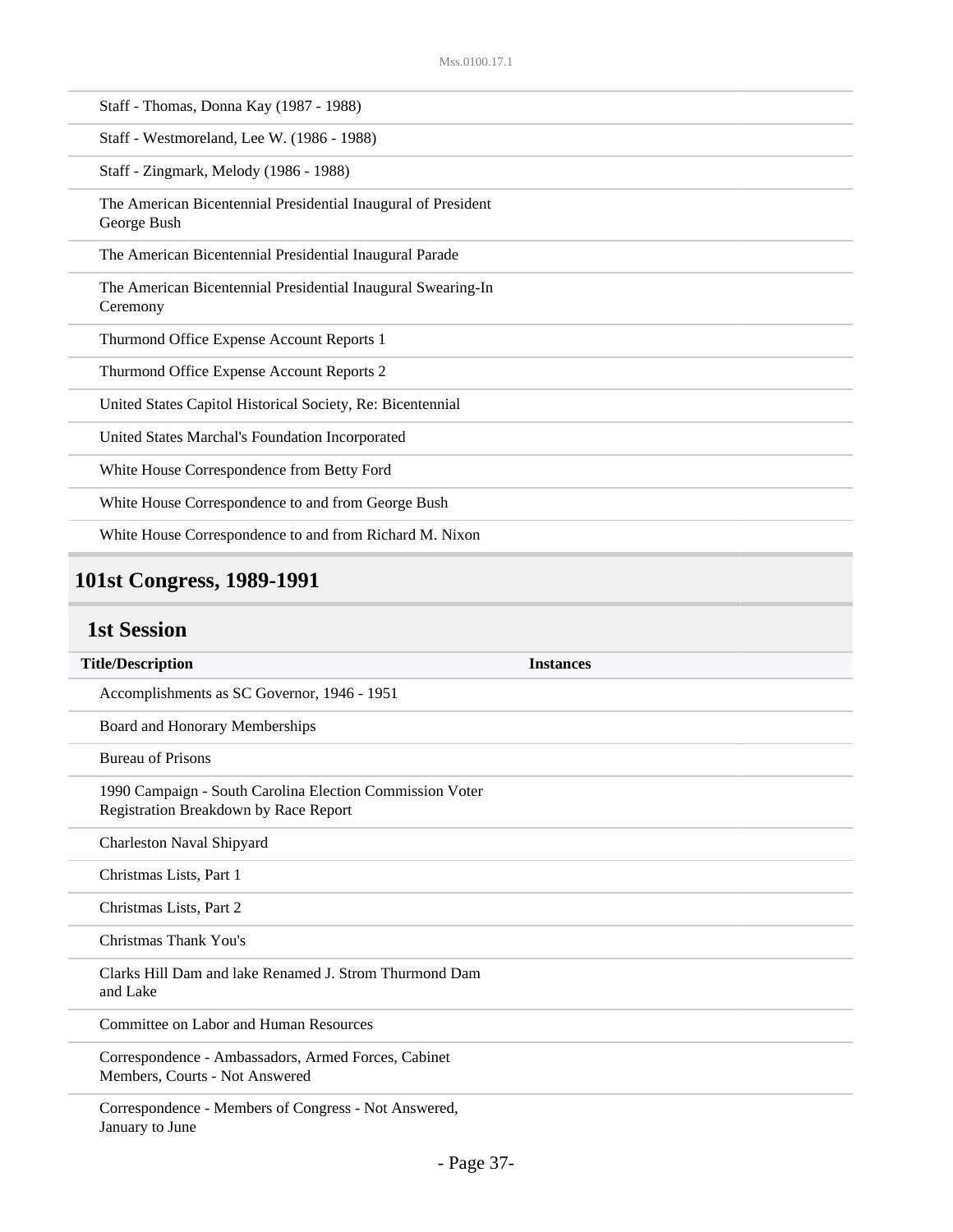| Correspondence - Members of Congress - Not Answered, July to<br>December                     |
|----------------------------------------------------------------------------------------------|
| Correspondence - VIPs - Not Answered                                                         |
| Foundations                                                                                  |
| Judiciary Committee Fair Housing Enforcement Cases (see<br>same for 1990, 1991, 1992)        |
| Patronage - Mixon, Norman Eugene (1985 - 1989)                                               |
| <b>Security Clearances</b>                                                                   |
| <b>Senate Office Staff Lists</b>                                                             |
| Staff - Delello, Michael Scott (1987 - 1989)                                                 |
| Staff - Fox, Sara H. (1977 - 1989)                                                           |
| Staff - Johnston, Sarah Montgomery                                                           |
| Staff - Parker, Elizabeth Kay (1986 - 1989)                                                  |
| Staff - Tantillo, Augustine D. (1981 - 1989)                                                 |
| Staff - Waring, Eveline Adams                                                                |
| Tariffs - Imported Chemicals                                                                 |
| Tariffs - Methol Raw Materials                                                               |
| Tariffs - Voluntary Restraint Agreements                                                     |
| Textiles - Chinese Diaper Quotes                                                             |
| Textiles - International Trade: The Special Access Program for<br>Carribbean Apparel Imports |
| <b>Textiles - Textile Labeling</b>                                                           |
| <b>Textiles - Textile Meetings</b>                                                           |
| The American Bicentennial Presidential Inaugural of President<br>George Bush - Part 1        |
| The American Bicentennial Presidential Inaugural of President<br>George Bush - Part 2        |
| Thurmonad Office Expense Accout Reports                                                      |
| White House Correspondence from Jimmy Carter                                                 |
| White House Correspondence from Gerald R. Ford                                               |
| White House Correspondence from Richard M. Nixon                                             |
| White House Correspondence to and from Ronald and Nancy<br>Reagan                            |

**2nd Session**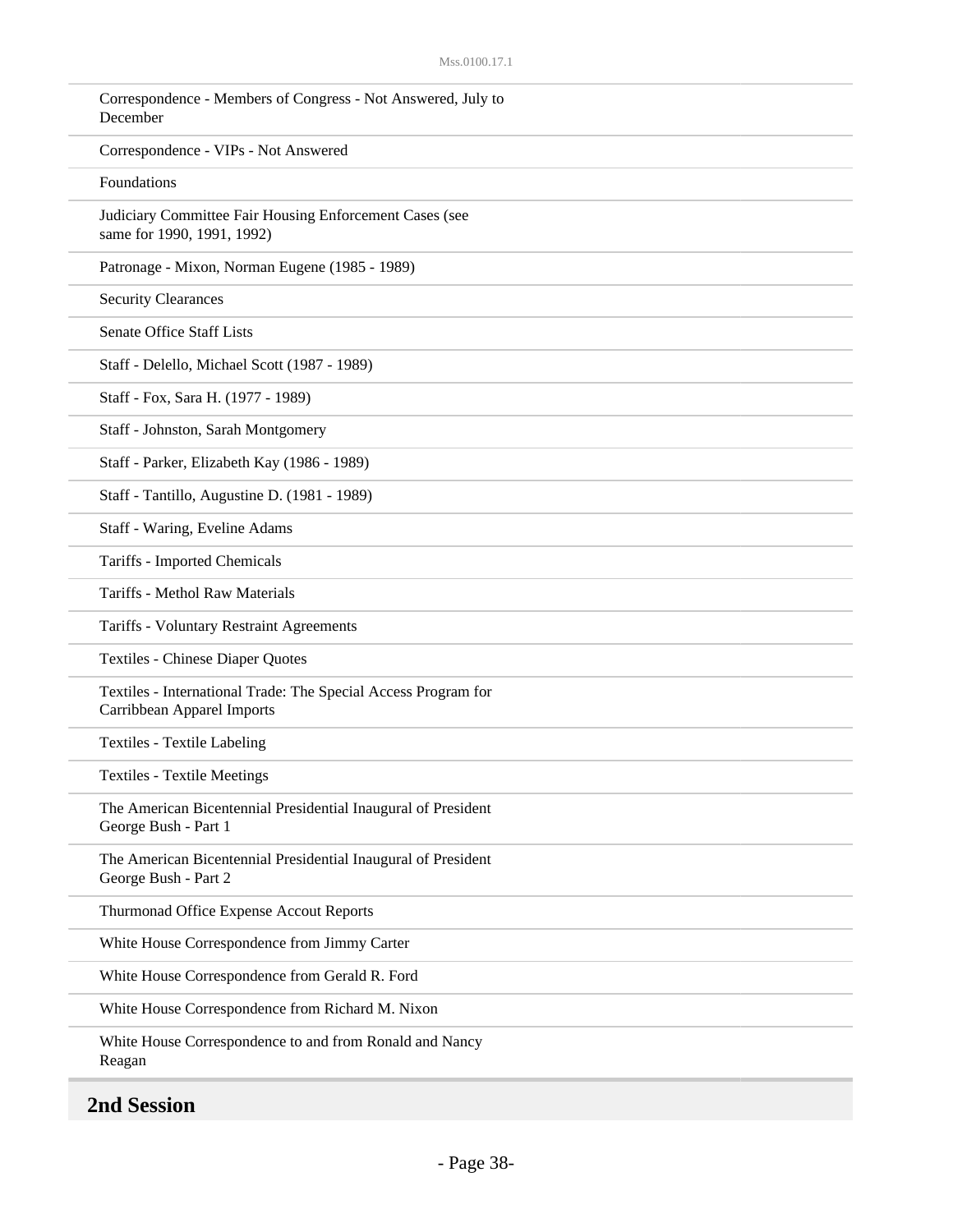| <b>Title/Description</b>                                                                 | <b>Instances</b> |
|------------------------------------------------------------------------------------------|------------------|
| Biography of Strom Thurmond, Part 1                                                      |                  |
| Biography of Strom Thurmond, Part 2                                                      |                  |
| Biographical Highlights of Strom Thurmond                                                |                  |
| Charleston Naval Shipyard                                                                |                  |
| China Delegation                                                                         |                  |
| Christmas Lists                                                                          |                  |
| <b>Ethics Committee</b>                                                                  |                  |
| Ethics in Government Reports                                                             |                  |
| <b>Issue Information - Americanism</b>                                                   |                  |
| Issue Information - Armed Services/Defense                                               |                  |
| <b>Issue Information - Blacks</b>                                                        |                  |
| Issue Information - Economic and Fiscal, Education, Foriegn<br>Affairs, Labor, Insurance |                  |
| <b>Issue Information - Families</b>                                                      |                  |
| Issue Information - Federal Government Power                                             |                  |
| Issue Information - Fire Fighting                                                        |                  |
| <b>Issue Information - Flags</b>                                                         |                  |
| Issue Information - Foriegn Policy, Part 1                                               |                  |
| Issue Information - Foriegn Policy, Part 2                                               |                  |
| Issue Information - Freedom of Information Act (FOIA)                                    |                  |
| Issue Information - Free Enterprise                                                      |                  |
| <b>Issue Information - Funeral Sermons</b>                                               |                  |
| Issue Information - Gambling                                                             |                  |
| Issue Information - Gun Control                                                          |                  |
| Issue Information - Handicapped                                                          |                  |
| Issue Information - Health Care, Part 1                                                  |                  |
| Issue Information - Health Care, Part 2                                                  |                  |
| Issue Information - Health Care, Part 3                                                  |                  |
| Issue Information - Health Care, Part 4                                                  |                  |
| <b>Issue Information - Health Care - Diabeetes</b>                                       |                  |
| Issue Information - Health Care - Diet                                                   |                  |

Issue Information - Health Care - Exercise, Part 1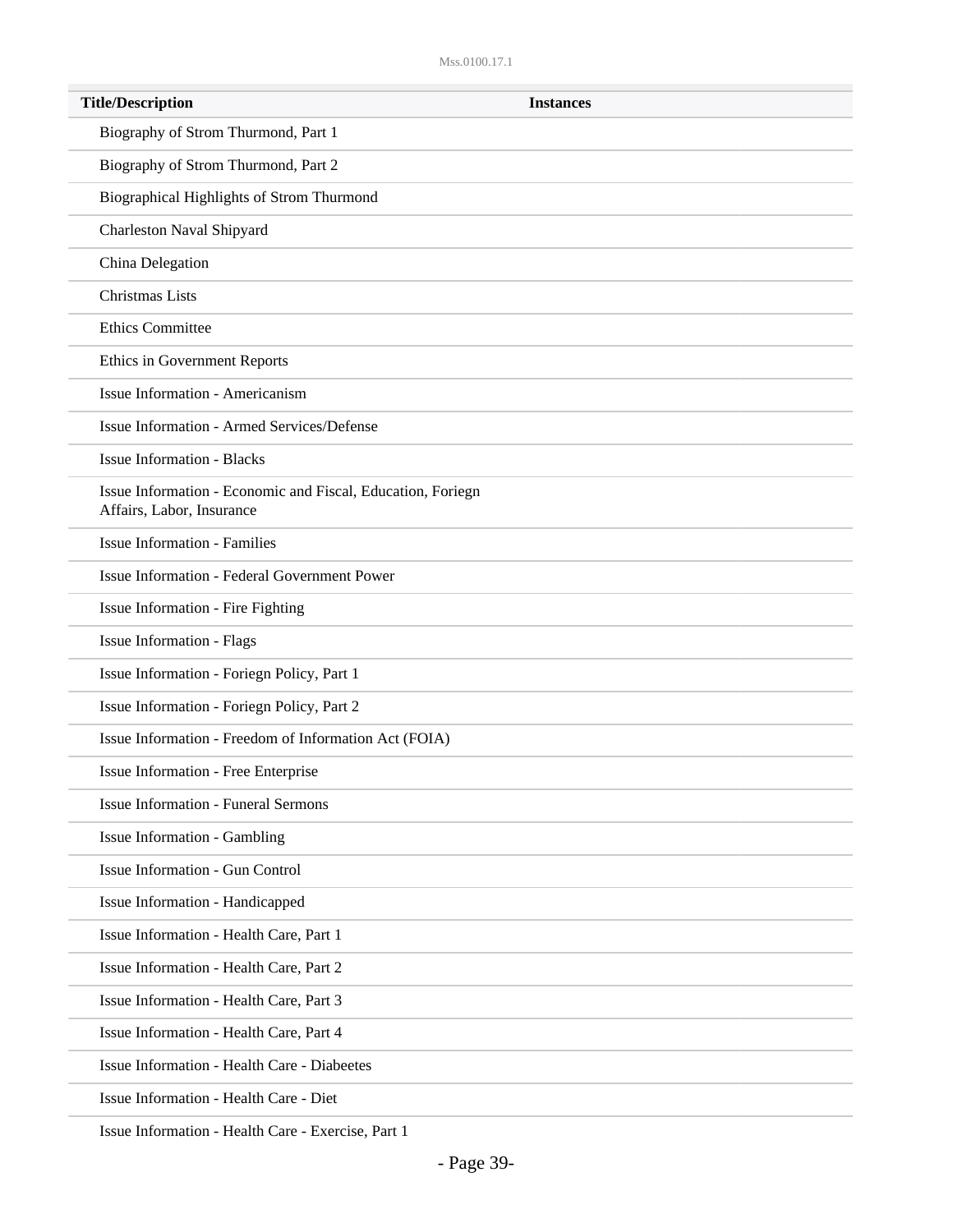| Issue Information - Health Care - Exercise, Part 2                                                  |
|-----------------------------------------------------------------------------------------------------|
| <b>Issue Information - Heroes</b>                                                                   |
| <b>Issue Information - Historic Documents</b>                                                       |
| Issue Information - History - Aiken County South Carolina                                           |
| Issue Information - History - Confederacy, Part 1                                                   |
| Issue Information - History - Confederacy, Part 2                                                   |
| Issue Information - History - Edgefield County South Carolina                                       |
| Issue Information - History - Foriegn                                                               |
| Issue Information - History - South                                                                 |
| Issue Information - History - South Carolina, Part 1                                                |
| Issue Information - History - South Carolina, Part 2                                                |
| Issue Information - History - South Carolina, Part 3                                                |
| <b>Issue Information - Judicial</b>                                                                 |
| Issue Information - Leadership                                                                      |
| Issue Information - Origins of Southern Republicanism,<br>Presodent Pro Tempore, Textiles, Veterans |
| Issue Information - South Carolina                                                                  |
| Judiciary Committee Fair Housing Enforcement Cases (see<br>same 1989, 1991, 1992)                   |
| Legislation Concerning Owens Fiberglass Corporation                                                 |
| Official Office Expense Account Statement, October                                                  |
| Official Office Expense Account Statement, November                                                 |
| Official Office Expense Account Statement, December                                                 |
| Senator's Official Personnel and Office Expense Account,<br>October - December                      |
| Staff - Metz, Craig Huseman (1988 - 1990)                                                           |
| Staff - Whatley, Irvena Vieni (1970 - 1990)                                                         |
| Tariffs - Caribbean Basin Initiative, Part 1                                                        |
| Tariffs - Caribbean Basin Initiative, Part 2                                                        |
| Tariffs - Imported Chemicals                                                                        |
| Tariffs - Imported Ibuprofen, Part 1                                                                |
| Tariffs - Imported Ibuprofen, Part 2                                                                |
| Tariffs - Imported Ibuprofen, Part 3                                                                |
|                                                                                                     |

Tariffs - Methol Raw Materials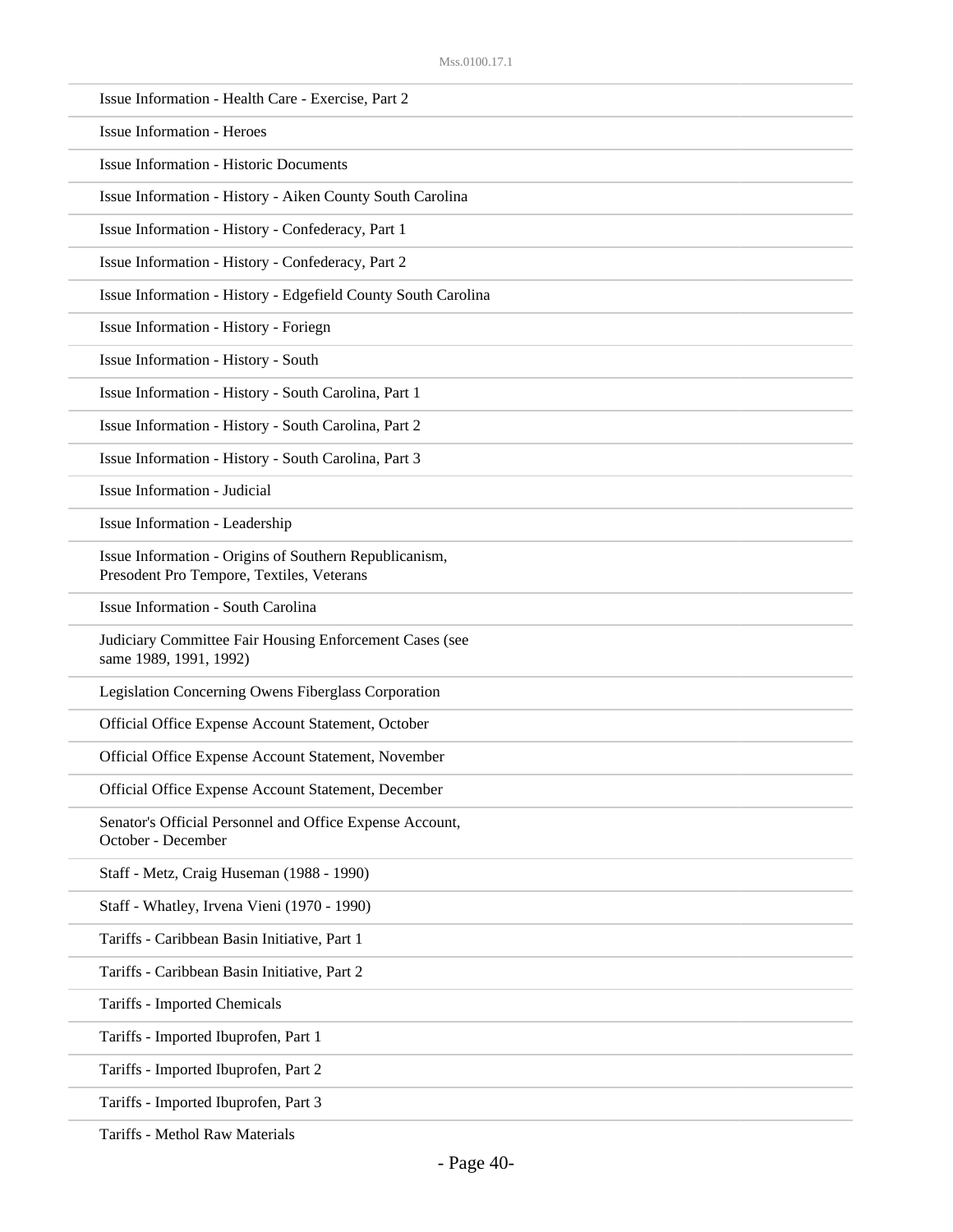Tariffs - Chinese Textile Raid

Tariffs - Textile Consortium

United States Marshals Foundation Incorporated

White House Correspondence to and from Richars M. Nixon

White House Correspondence from Ronald Reagan

#### **102nd Congress, 1991-1993**

#### **1st Session**

| <b>Title/Description</b><br><b>Instances</b>                                          |  |
|---------------------------------------------------------------------------------------|--|
| Atwater, Todd Kevin - DC Office                                                       |  |
| <b>Case Management Status</b>                                                         |  |
| Charleston Naval Shipyard                                                             |  |
| Cowan, Kay Kipling - DC Office                                                        |  |
| Homelessness and the Federal Response, 1987 - 1991                                    |  |
| <b>Homeless Reports</b>                                                               |  |
| HUD's Shelter Programs for the Homeless                                               |  |
| Judiciary Committee Fair Housing Enforcement Cases (see<br>same for 1989, 1990, 1992) |  |
| Legislation Concerning Sandoz Corporation Dyes                                        |  |
| Official Office Expense Account Statement, January                                    |  |
| Official Office Expense Account Statement, February                                   |  |
| Official Office Expense Account Statement, March                                      |  |
| Official Office Expense Account Statement, April                                      |  |
| Official Office Expense Account Statement, May                                        |  |
| Official Office Expense Account Statement, June                                       |  |
| Official Office Expense Account Statement, July                                       |  |
| Official Office Expense Account Statement, August                                     |  |
| Official Office Expense Account Statement, September                                  |  |
| Personal Senate Attendance Report and Vote Record                                     |  |
| Projects - Unwritten Contacts with Federal Agencies                                   |  |
| Senate Committee Budget Allocations                                                   |  |

Senator's Official Personnel and Office Expense Account, January - June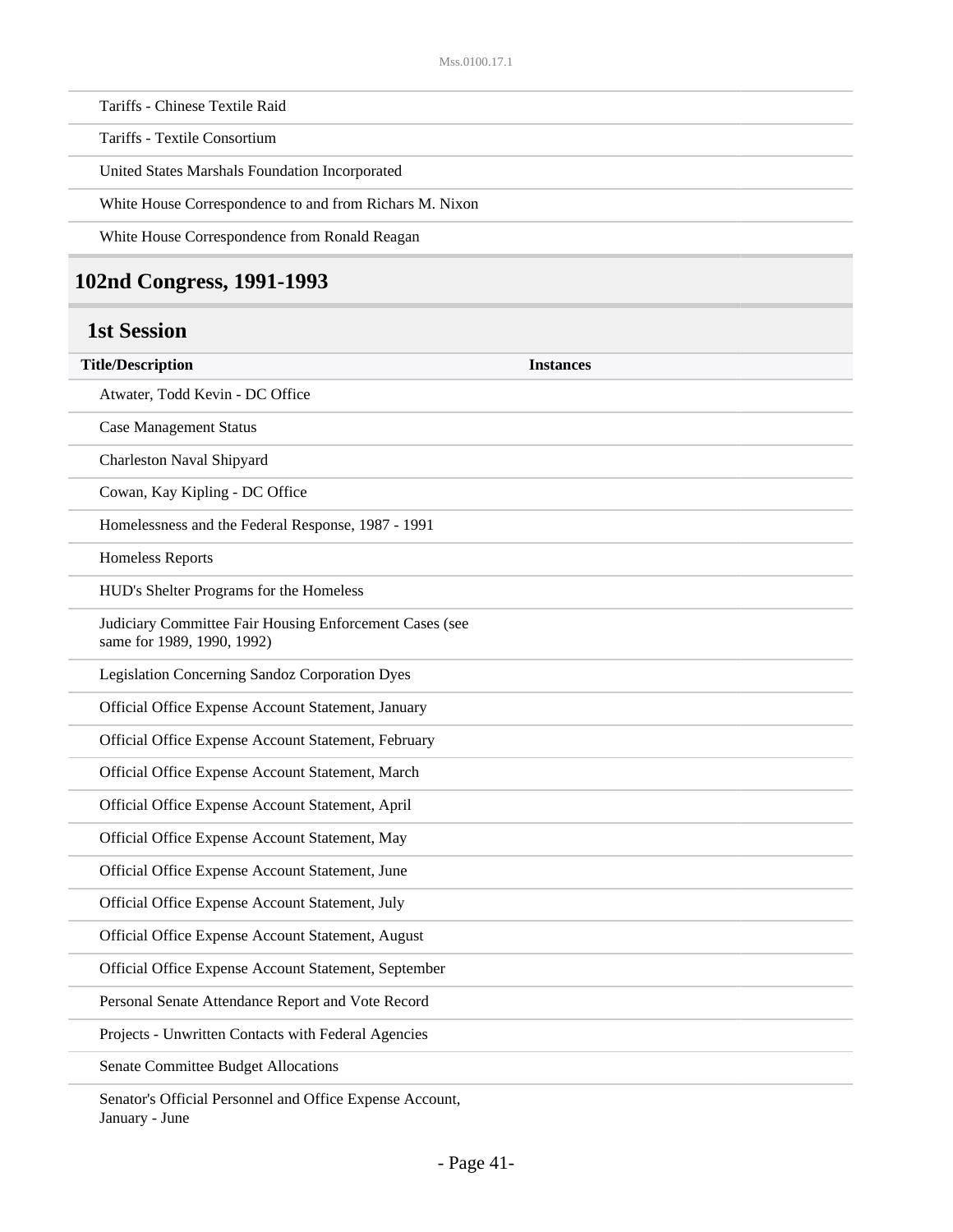| Senator's Official Personnel and Office Expense Account, July -<br>December                     |
|-------------------------------------------------------------------------------------------------|
| Staff - Walker, Helgard C. (1988 - 1991)                                                        |
| Staff - Whatley, Michael Timothy (1990 - 1991)                                                  |
| <b>Statements</b>                                                                               |
| Statement of Official Office Expense Account, October -<br>November                             |
| Tariffs - Imported Chemicals                                                                    |
| Tariffs - Imported Ibuprofen                                                                    |
| Textiles - Chinese Textile Raid                                                                 |
| <b>Textiles - Transshipping Textiles</b>                                                        |
| The Battle of Normandy Foundation                                                               |
| Transportation - Federal Excise Taxes on Gasoline and the<br>Highway Trust Fund A Short History |
| <b>Transportation Policy Issues</b>                                                             |
| Transportation - Surface Transportation Reauthorization                                         |
| War Casualties, Killed in Action, Missing - South Carolinians -<br>Korean War to Desert Storm   |
|                                                                                                 |
| White House Correspondence from Ronald Reagan                                                   |
| <b>2nd Session</b>                                                                              |
| <b>Title/Description</b><br><b>Instances</b>                                                    |
| Advice Letter from John William Thurmond, June 15, 1923                                         |
| 90th Birthday Celebration Steering Committee                                                    |
| <b>Committee on Armed Services</b>                                                              |
| <b>Fundraiser Donations</b>                                                                     |
| Homelessness: Issues and Legislation                                                            |
| Interpretative Ruling and Guidelines for Legislative Branch<br>Appropriations                   |
| Judiciary Committee Fair Housing Enforcement Cases (see<br>same 1989, 1990, 1991)               |
| Letters to Former Presidents Re: 90th Birthday Celebration                                      |
| Nancy Thurmond's Retirement Benefits                                                            |
| Newberry College                                                                                |
| <b>Nursing Homes</b>                                                                            |

Pages Knife Incident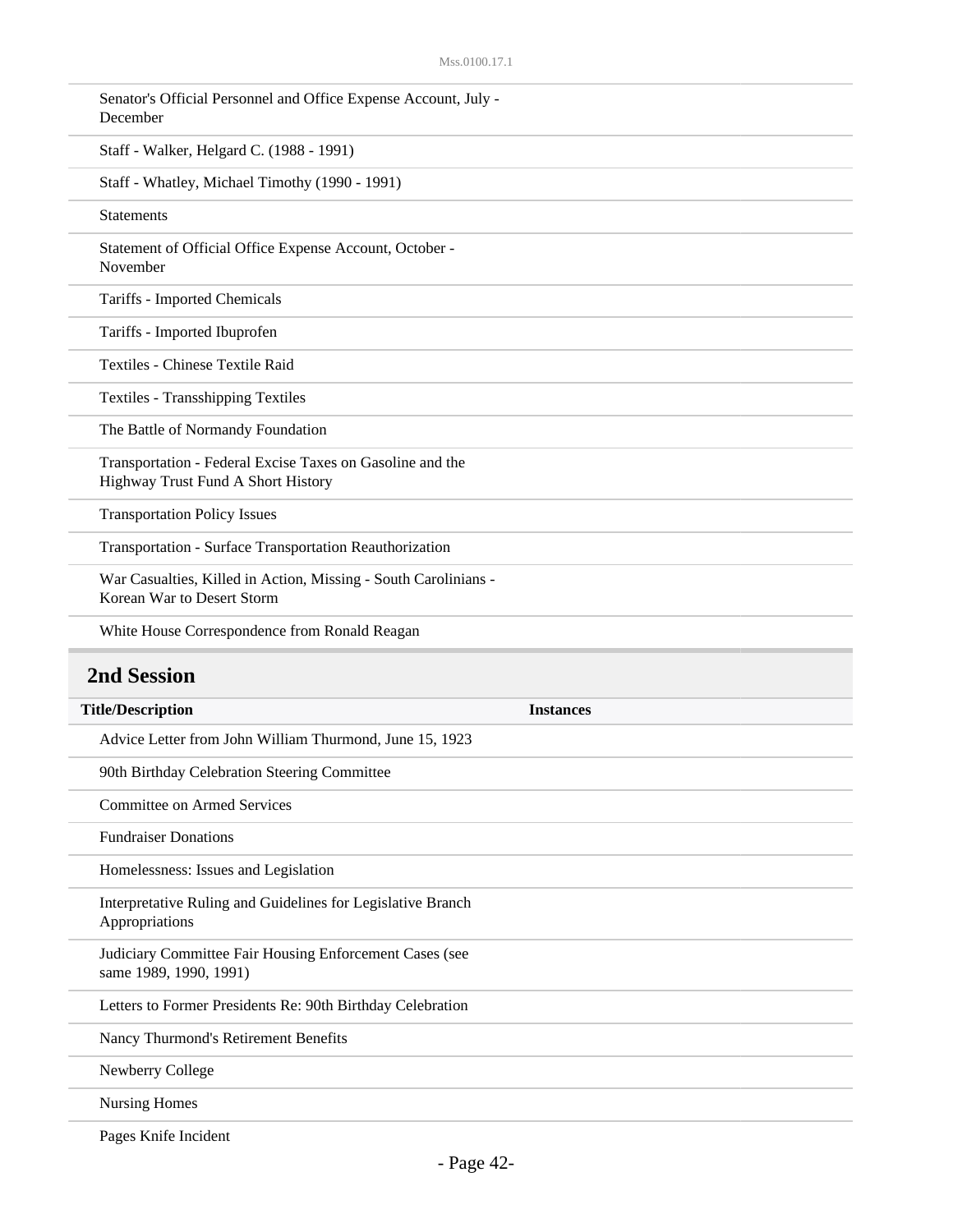| Projects - Contract Award to American Development<br>Corporation (ADCOR) (1991 - 1992) |
|----------------------------------------------------------------------------------------|
| Projects - The Civil Affairs Association Part 1 (1969 - 1971)                          |
| Projects - The Civil Affairs Association Part 2 (1971 - 1983)                          |
| Projects - The Civil Affairs Asociation Part 3 (1986 - 1992)                           |
| Projects - Intelligence on Cuba Via Col. John Miller, Military<br>Assistant            |
| Projects - Intelligence on Russia Via Col. John Miller, Military<br>Assistant          |
| Projects - Executive Branch Professionals Serving as Fellows                           |
| Projects - Gerald P. Dickinson Employment with Senator Lauch<br>Faircloth of NC        |
| Projects - Tommy W. Lueders Employment                                                 |
| Remarks and Statements Made by of for Thurmond, Part 1                                 |
| Remarks and Statements Made by of for Thurmond, Part 2                                 |
| Senate Committee Budget Allocations                                                    |
| <b>Senate Committee Issues</b>                                                         |
| Senator's Official Office Allowance Status Report, January -<br>June                   |
| Senator's Official Office Allowance Status Report, July -<br>December                  |
| Senator's Official Personnel and Office Expense Account,<br>January - June             |
| Senator's Official Personnel and Office Expense Account, July -<br>December            |
| Staff - Pope, N. Turner Jr.                                                            |
| Staff - Sensibaugh, Cindi Blackburn (1985 - 1992)                                      |
| Staff - Waterman, Renae Lynn (1989 - 1992)                                             |
| Staff - Williams, Kevin G.                                                             |
| Staff - Wilson, Linda Roberts Wiggins (1986 - 1992)                                    |
| Staff - Wooten, Terry L. (1986 - 1992)                                                 |
| Strom Thurmond's Library List                                                          |
| Strom Thurmond's Lifetime Accomplishments                                              |
| Surface Transportation Program Reauthorization                                         |
| Tariffs - Imported Chemicals                                                           |

Tariffs - Imported Ibuprofen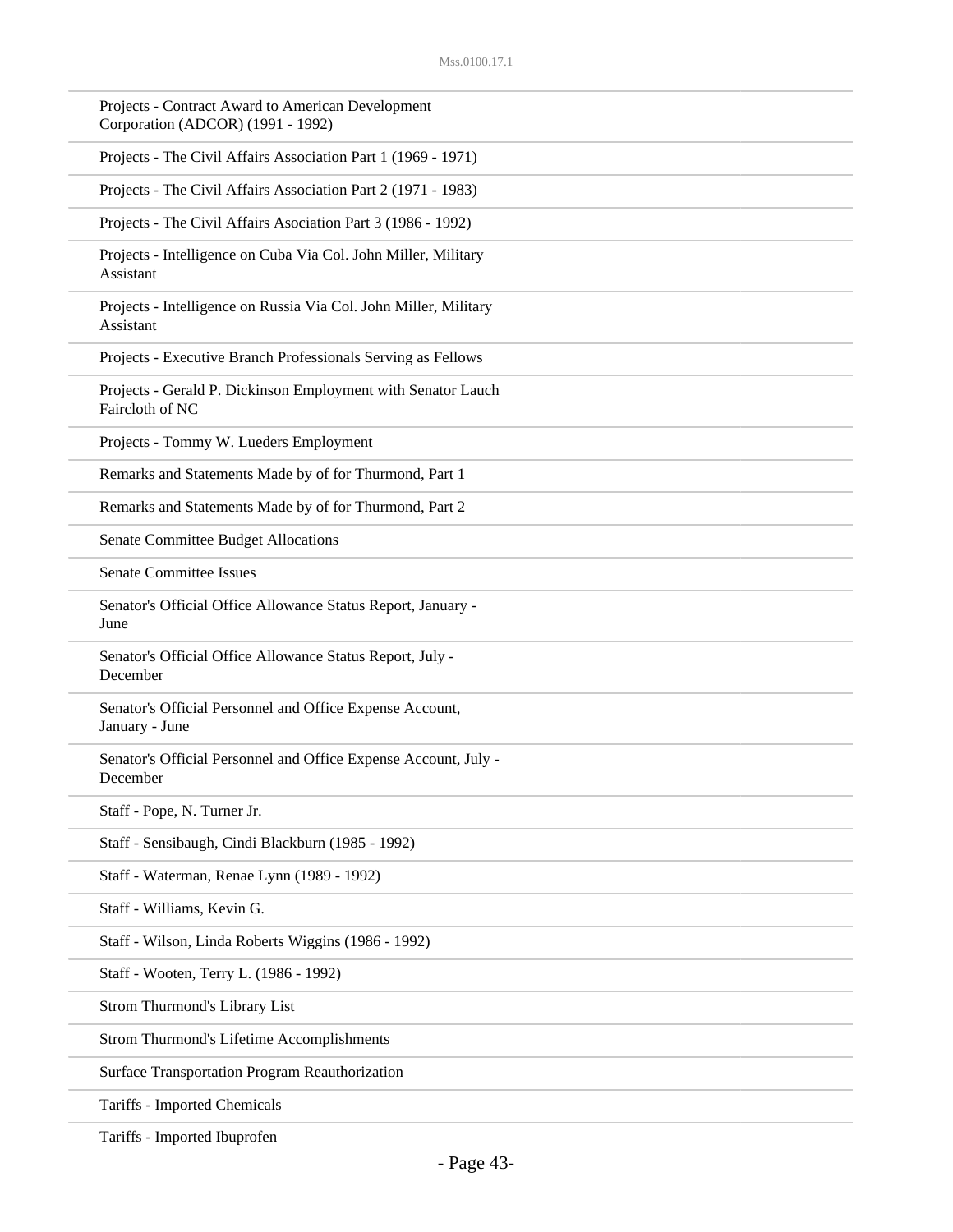| Textiles - Federal Prison Industries (1989 - 1992)                       |
|--------------------------------------------------------------------------|
| Textiles - National Textile Center at Clemson University                 |
| <b>Thank You Letters</b>                                                 |
| The Battle of Normandy Foundation, Board of Directors<br>Meetings        |
| The Battle of Normandy Foundation Board of Directors<br>Meetings 1       |
| The Battle of Normandy Foundation Board of Directors<br>Meetings 2       |
| The Battle of Normandy Foundation Board of Directors<br>Meetings 3       |
| The Battle of Normandy Foundation, Financial Statements                  |
| The Battle of Normandy Foundation, the 50th Anniversary<br>Commission    |
| Thurmond Godchildren                                                     |
| <b>Transportation Infastructure</b>                                      |
| <b>Transportation Issues</b>                                             |
| United States Marshals Foundation Incorporated                           |
| Warren H. Abernathy, South Carolina State Director                       |
| White House Correspondence                                               |
| White House Correspondence to and from George and Barbara<br><b>Bush</b> |
| White House Correspondence to aand from Jimmy Carter                     |

# **103rd Congress, 1993-1995**

### **1st Session**

| <b>Title/Description</b>                                | <b>Instances</b> |
|---------------------------------------------------------|------------------|
| Allan George Thurmond, M.D., Death and Condolences      |                  |
| Armed Services Committee                                |                  |
| 90th Birthday Celebration Steering Committee            |                  |
| <b>Community Development Banking</b>                    |                  |
| <b>Fundraiser Donations</b>                             |                  |
| Hearing on Community Development Banking                |                  |
| Hearing on the Proposed Community Development Financial |                  |

Act and Community Reinvestment Act Regulatory Reforms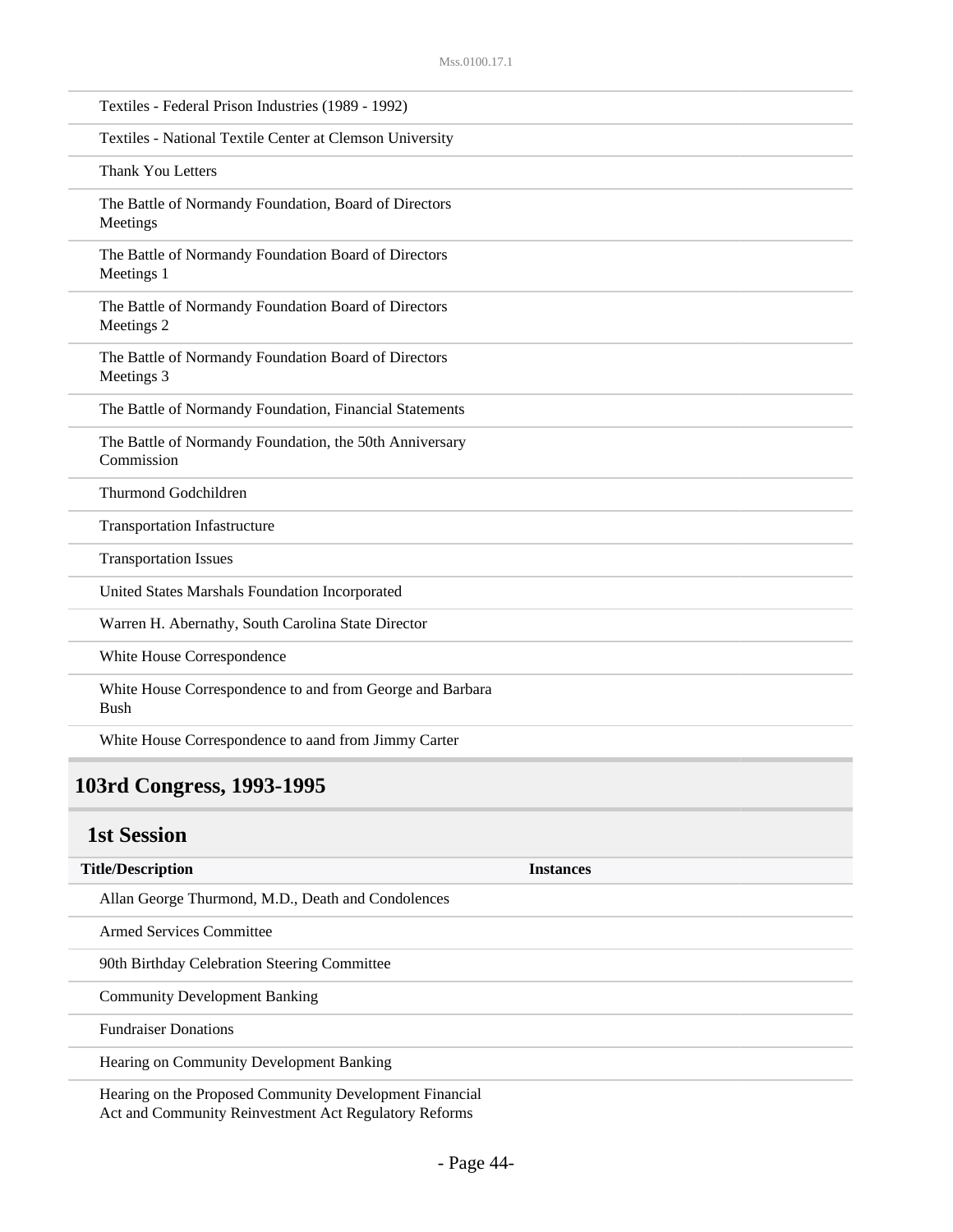| Legislation Concerning Certain Chemicals used in the<br>Manufacturing Industry                                   |
|------------------------------------------------------------------------------------------------------------------|
| Legislation Concerning the Tariff Act of 1930                                                                    |
| Letters to Former First Ladies Re: 90th Birthday Celebration                                                     |
| Principles of Community Development Lending and Proposals<br>for Key Federal Support                             |
| Projects - Alma Gamble Dupont Employment as Dental<br>Hygienist for the Mentally Retarded at the Midlands Center |
| Projects - American-Swiss Association 1993 Young Leaders<br>Conference                                           |
| Projects - Barbara Crawford-Graves Employment                                                                    |
| Projects - Draft of 'Strom Thurmond: The Public Man' by Joseph<br>C. Ellers, with Comments by Duke - Part 1      |
| Projects - Draft of 'Strom Thurmond: The Public Man' by Joseph<br>C. Ellers, with Comments by Duke - Part 2      |
| Projects - Draft of 'Strom Thurmond: The Public Man' by Joseph<br>C. Ellers, with Comments by Duke - Part 3      |
| Projects - Draft of 'Strom Thurmond: The Public Man' by Joseph<br>C. Ellers, with Comments by Duke - Part 4      |
| Projects - Draft of 'Strom Thurmond: The Public Man' by Joseph<br>C. Ellers, with Comments by Duke - Part 5      |
| Projects - Draft of 'Strom Thurmond: The Public Man' by Joseph<br>C. Ellers, with Comments by Duke - Part 6      |
| Projects - FN Manufacturing Business Forcast                                                                     |
| Projects - George L. Brailsford as Hydrologist with the SC<br>Department of Health and Environmental Control     |
| Projects - Harris Frank to Continues on the President's Council<br>on Physical Fitness and Sports                |
| Projects - Horry-Georgetown Technical College Student Support<br><b>Services Grant</b>                           |
| Projects - James M. Hutchens as Chaplain of the Senate                                                           |
| Projects - Kirk D. Flowers Employment with the SC Law<br><b>Enforcement Division (SLED)</b>                      |
| Projects - Portland F. Douglas Employment Reinstatement at the<br>Westinghouse Savannah River Company            |
| Projects - Richardson Sports News Releases Carolinas NFL<br>Stadium in Charlotte, NC                             |
| Projects - Susan Williams Stephenson Employment                                                                  |

Projects - Technology Reinvestment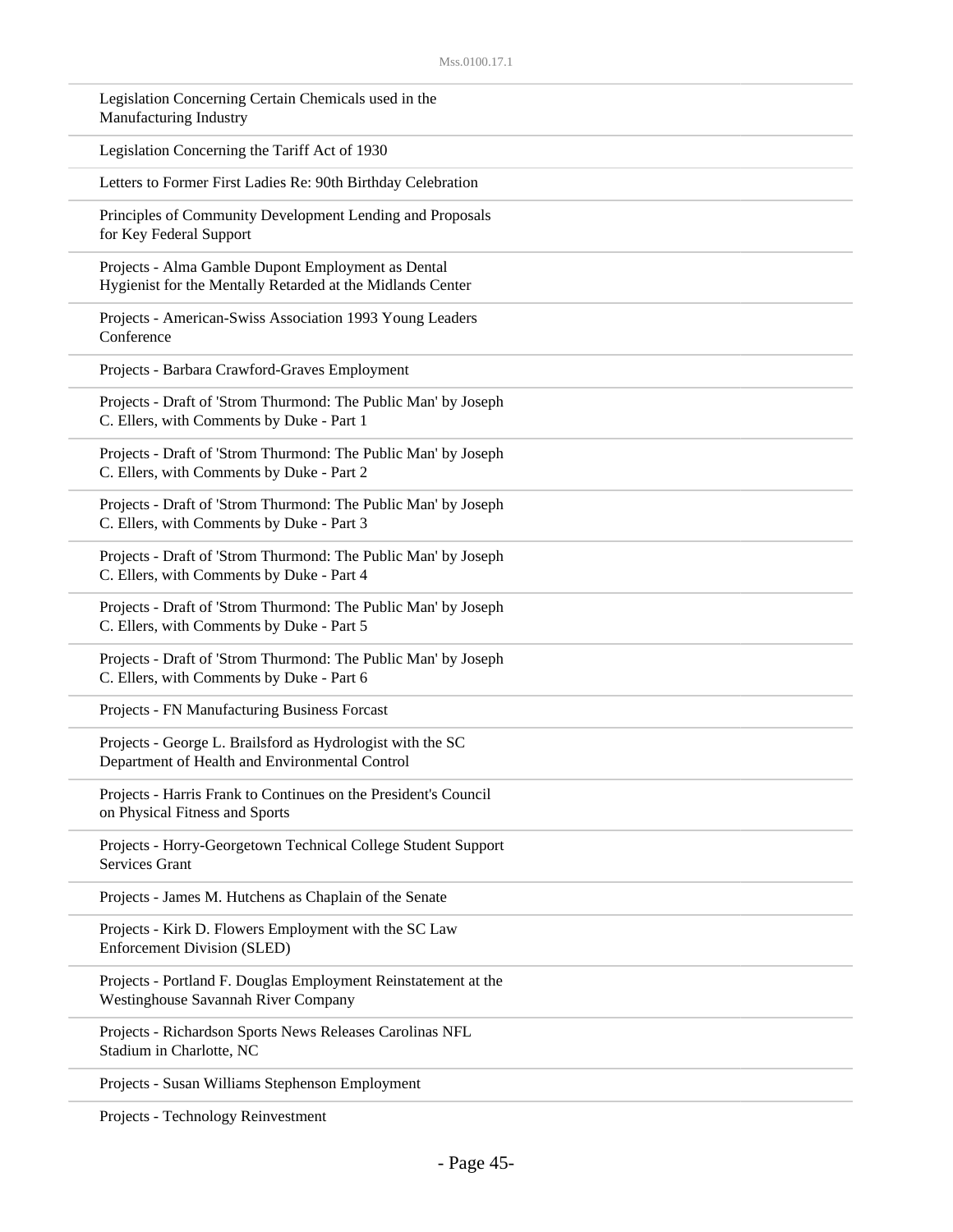| Projects - Torrance V. Bassard Employment                                                                                |
|--------------------------------------------------------------------------------------------------------------------------|
| Projects - University of South Carolina College of Business<br>Administration Sony Corporation Telecommunications Center |
| Projects - Walter Bishop Jr. Tire Disposal Landfill                                                                      |
| Public Policy Brief - A Path to Community Development                                                                    |
| Remarks and Statements Made by or for Thurmond                                                                           |
| Senate Committee Budget Allocations                                                                                      |
| <b>Senate Committee Issues</b>                                                                                           |
| Senator's Official Office Allowance Status Report, January -<br>June                                                     |
| Senator's Official Office Allowance Status Report, July -<br>December                                                    |
| Senator's Official Personnel and Office Expense Account -<br>January - May                                               |
| Senator's Official Personnel and Office Expense Account - June<br>- October                                              |
| Staff - Mixon, John Stephen (1992 - 1993)                                                                                |
| Staff - Talbert, Kent Dean (1986 - 1993)                                                                                 |
| Statements - February                                                                                                    |
| <b>Statements - March</b>                                                                                                |
| Statements - April                                                                                                       |
| Statements - May                                                                                                         |
| Statements - June                                                                                                        |
| Statements - July                                                                                                        |
| Statements - September                                                                                                   |
| <b>Statements - November</b>                                                                                             |
| <b>Statements - December</b>                                                                                             |
| Strom Thurmond's 90th Birthday Collage (1992 - 1993)                                                                     |
| <b>Storm Thurmond Biomedical Research Center</b>                                                                         |
| Tariffs - Imported Chemicals                                                                                             |
| The Battle of Normandy Foundation                                                                                        |
| The Battle of Normandy Foundation, Board of Directors<br>Meetings                                                        |
| The Battle of Normandy Foundation, Correspondence, Part 1                                                                |
|                                                                                                                          |

The Battle of Normandy Foundation, Correspondence, Part 2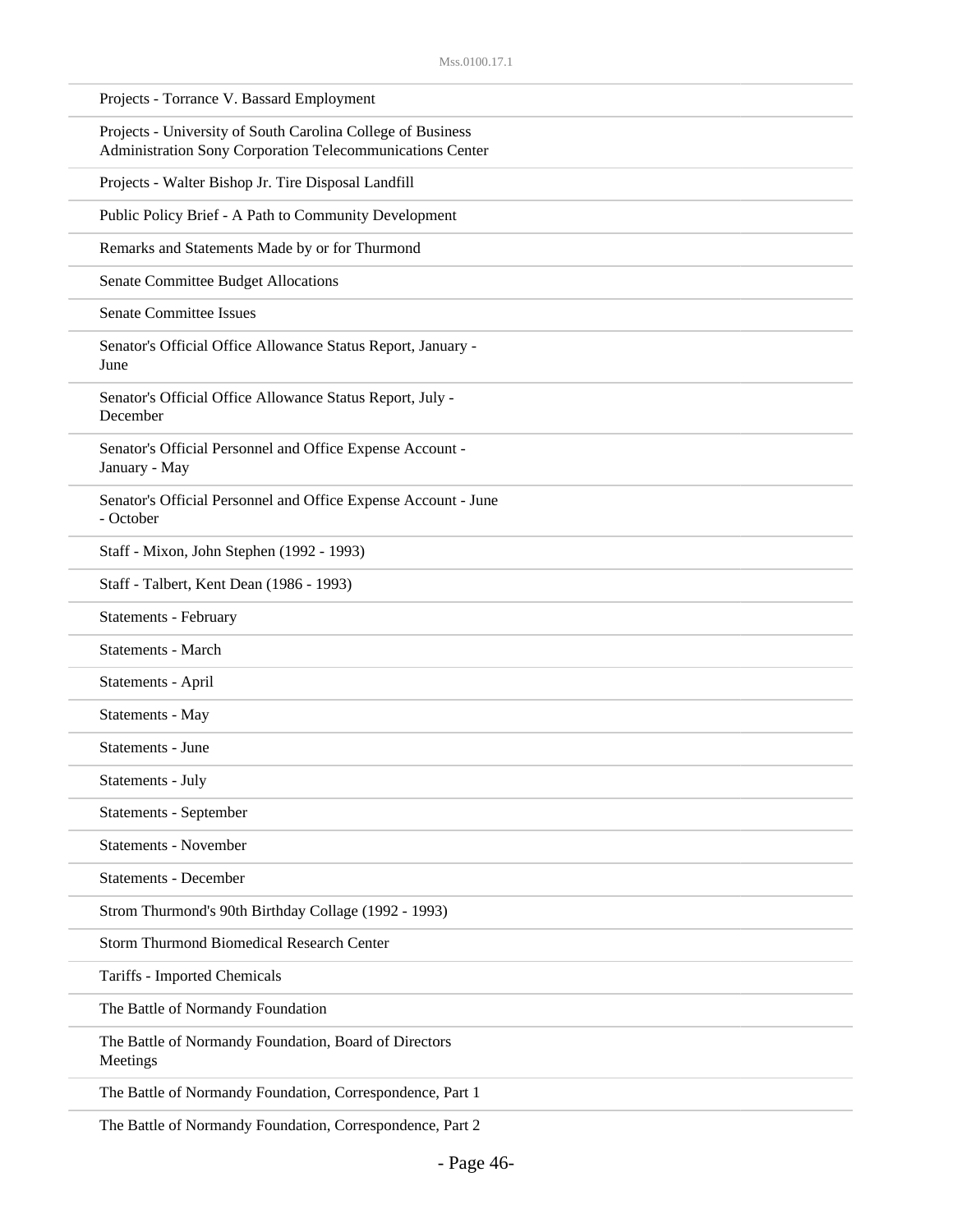| The Normandy Wall (Normandy Foundation American Veteran<br>Wall)                                           |                  |
|------------------------------------------------------------------------------------------------------------|------------------|
| Transportation - A Study of the Use of Recycled Paving<br>Material                                         |                  |
| Transportation Trust Fund Balances, Infastructure Financing,<br>and the Fedeal Budget                      |                  |
| <b>Transportation Issues</b>                                                                               |                  |
| Transportation Issues - Warner Amendment (1991 - 1993)                                                     |                  |
| United Marshals Foundation Incorporated                                                                    |                  |
| White House Correspondence from Gerald R. Ford                                                             |                  |
| White House Correspondence from Hillary Rodham Clinton                                                     |                  |
| White House Correspondence from Jimmy Carter                                                               |                  |
| White House Correspondence from Ronald Reagan                                                              |                  |
| White House Correspondence to and from George and Barbara<br><b>Bush</b>                                   |                  |
| White House Correspondence to and from Bill Clinton                                                        |                  |
| <b>2nd Session</b>                                                                                         |                  |
|                                                                                                            |                  |
| <b>Title/Description</b>                                                                                   | <b>Instances</b> |
| <b>Armed Services Committee</b>                                                                            |                  |
| Baghdasarian, Gevork, Courtesy Call - Chairman, Armenian<br>Parliment Defense Internal Security Commission |                  |
| 1996 Campaign File                                                                                         |                  |
| 1996 Campaign File - Governmental Affairs Council Roster                                                   |                  |
| Committee on Armed Services - Part 1                                                                       |                  |
| Committee on Armed Services - Part 2                                                                       |                  |
| Congressional Budget Office (CBO)                                                                          |                  |
| Congressional Research Service (CRS) Briefings on Committee<br>Jurisdiction and Oversight                  |                  |
| <b>Constituent Issues - Antitrust</b>                                                                      |                  |
| Engagements - January 2 - 31                                                                               |                  |
| Engagements - February 1 - 28                                                                              |                  |
| Engagements - March 1 - 30                                                                                 |                  |
| Engagements - April 1 - 30                                                                                 |                  |

Engagements - June 1 - 30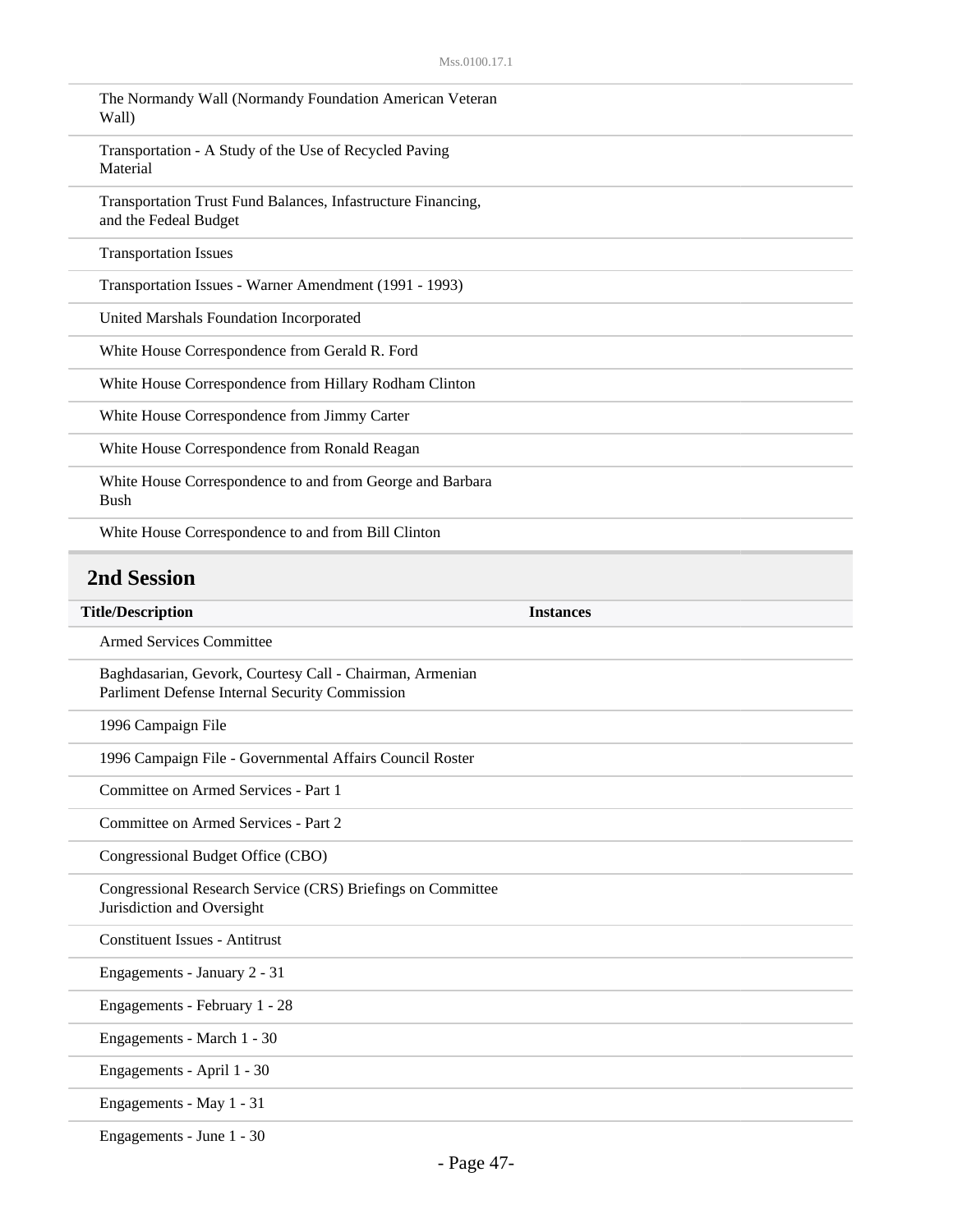| Engagements - July 1 - 31                                                                                                          |  |
|------------------------------------------------------------------------------------------------------------------------------------|--|
| Engagements - August 1 - 30                                                                                                        |  |
| Engagements - September 1 - 30                                                                                                     |  |
| Engagements - October 3 - 31                                                                                                       |  |
| Engagements - November 2 - 30                                                                                                      |  |
| Engagements - December 1 - 19                                                                                                      |  |
| Goodin, Mark W. - D.C. Office                                                                                                      |  |
| Guell, Linda Catoe - DC Office                                                                                                     |  |
| Miscellaneous Strom Thurmond Correspondence                                                                                        |  |
| Nancy Moore Thurmond's Memorials                                                                                                   |  |
| Nancy Moore Thurmond Chuildren's Trauma Center                                                                                     |  |
| National Republican Senatorial Committee Political Action<br><b>Committee Briefing</b>                                             |  |
| Office of the Legislative Counsel                                                                                                  |  |
| Projects - Aimee Galloway 'Aimin High' Self-esteem Program<br>for Head Start Students                                              |  |
| Projects - Andrews Manigault Employment                                                                                            |  |
| Projects - Beach Improvement/Renourishment at Cherry Grove<br>in the North Myrtle Beach Area of South Carolina                     |  |
| Projects - Bradley Douglas Bishop and South Carolina Wildlife<br>and Marine Resources Department Litigation                        |  |
| Projects - Charles W. Dunn, Clemson University, Civil Lawsuit                                                                      |  |
| Projects - Clarence Hermann to the Federal Advisory Committee<br>to Reduce Greenhouse Gas Emissions from Peronal Motor<br>Vehicles |  |
| Projects - Colonel Joseph Trez as Commandant of Cadets at the<br>Citadel                                                           |  |
| Projects - David S. Howey Federal Employment                                                                                       |  |
| Projects - Debra Day Williams Litigation                                                                                           |  |
| Projects - Donna McCaulley Concerning Husband's<br>Unemployment                                                                    |  |
| Projects - Earl W. Thomas and Army Corps of Engineers<br><b>Property Dispute</b>                                                   |  |
| Projects - Economic Development Partnership of the aiken<br><b>County Alliance</b>                                                 |  |
| Projects - Edisto Technical Services TF PURIFINER and the                                                                          |  |

National Institute of Standards and Technology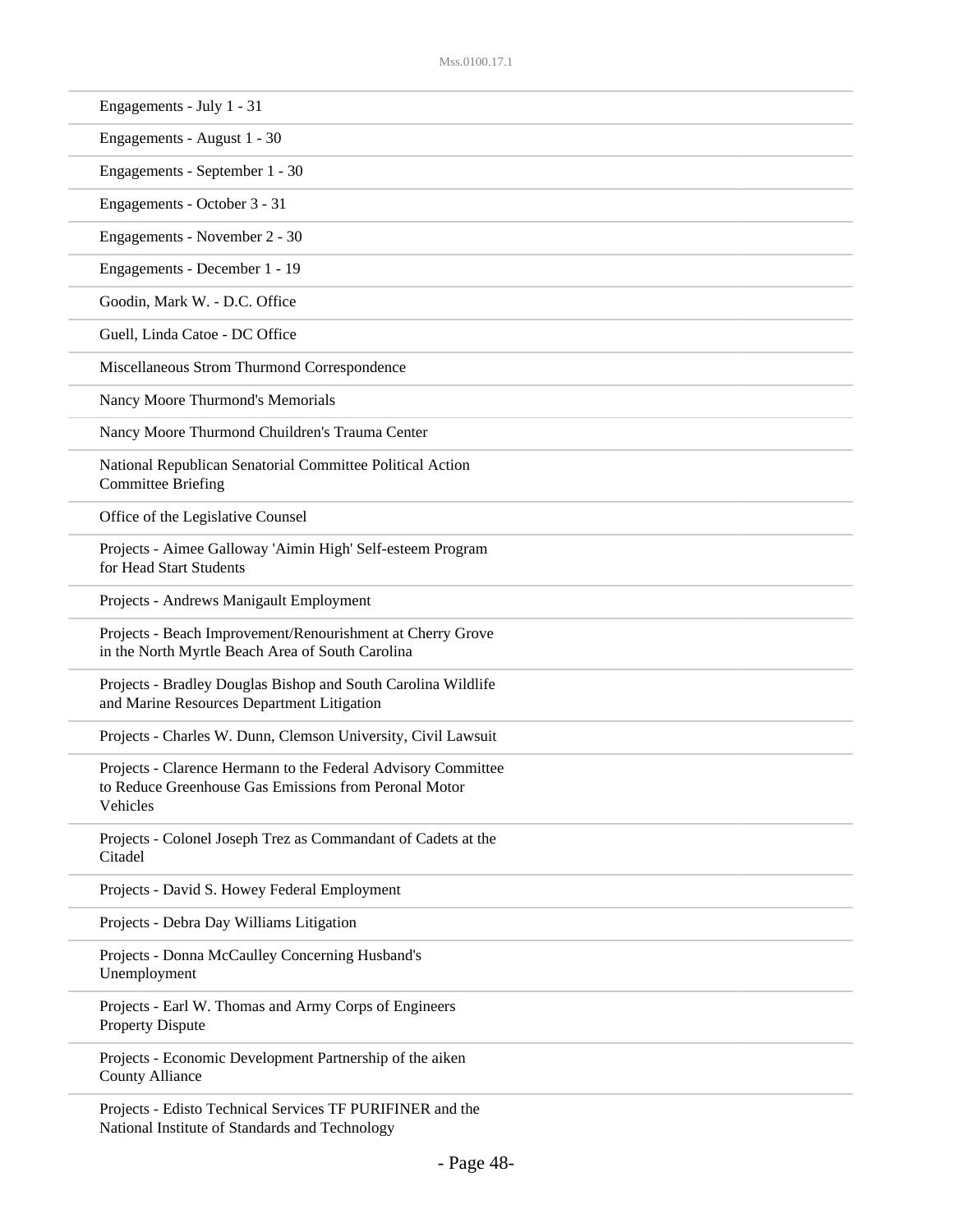| Projects - George T. Whitehurst Employment                                                                                                      |
|-------------------------------------------------------------------------------------------------------------------------------------------------|
| Projects - Glenn Westrick Employment                                                                                                            |
| Projects - Henry F. Cooper as President of Clemson University                                                                                   |
| Projects - James A. Shuford and the Lowcountry Enterprise<br><b>Community Grant</b>                                                             |
| Projects - Honald Flearing and Help with Law School (1989 -<br>1994)                                                                            |
| Projects - James John Teasar and AAMCO Transmission<br>Dispute                                                                                  |
| Projects - James C. Rodenburg Leaving the Reserve Officers<br>Association                                                                       |
| Projects - Jared K. Magun as Conservation Enforcement Office<br>with the SC Department of Natural Resources                                     |
| Projects - Jeffery W. Brunton Employment                                                                                                        |
| Projects - John A. McAllister Jr. as Governor and Chief<br>Executive Officer of the National Rural Utilities Cooperative<br>Finance Corporation |
| Projects - John L. Scott Litigation                                                                                                             |
| Projects - Juan Williams Freedom of Information Request                                                                                         |
| Projects - Katherine Lynn Whyte Employment                                                                                                      |
| Projects - Kathy Rhoades as Contract Specialist with the<br>Military Sealift Command                                                            |
| Projects - Kristen L. Cantrell Employment                                                                                                       |
| Projects - Libby Ann Strom Employment                                                                                                           |
| Projects - Marilyn R. Cumbie Medical Problems (1990 - 1994,<br>see 1995, 1996, 1998)                                                            |
| Projects - Mark Stewart Johnson Employment                                                                                                      |
| Projects - Martin Tyner as SLED Special Agent                                                                                                   |
| Projects - Mary Helen Askins Employment                                                                                                         |
| Projects - Michael B. Witty Employment                                                                                                          |
| Projects - National Gallery of Art American Art - First to Use<br>Digitl Images - Laser Videodisc to University of South Carolina               |
| Projects - Norman E. Walker Litigation                                                                                                          |
| Projects - Patricia A. Alexander Employment (1993 - 1994)                                                                                       |
| Projects - Pomaria, South Carolina, Fire Department                                                                                             |
|                                                                                                                                                 |

Projects - Pluralism, Chaplin Officer Basic Course Re:Wicca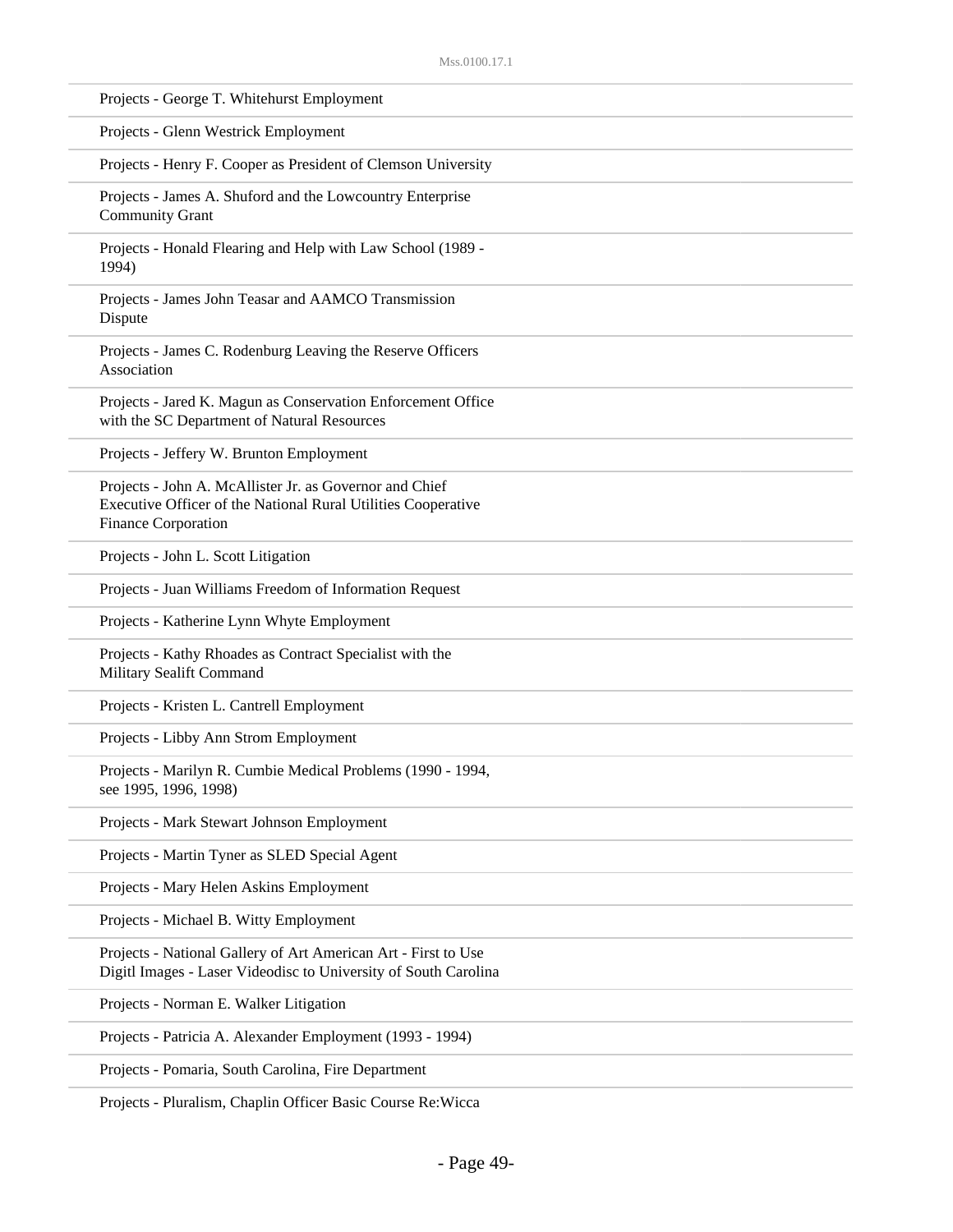| Projects - Ridgeville, SC, Community Center Funding Under the<br>Livable Communities Program (1988 - 1994)          |
|---------------------------------------------------------------------------------------------------------------------|
| Projects - Ronald B. Cooper Americna Association of<br><b>Orthodontics Endorsement</b>                              |
| Projects - Senior Military Colleges (SMCs)                                                                          |
| Projects - Sharon Lynn Spann Employment                                                                             |
| Projects - Shoreline Erosion in South Carolina                                                                      |
| Projects - South Carolina Department of Natural Resources<br><b>Artificial Reef Program</b>                         |
| Projects - South Carolina Marsh Management Poilicy                                                                  |
| Projects - South Carolina Wildlife Department and the Corps of<br>Engineers Pumpback Storage Project at Russell Dam |
| Projects - The Lake Homeowners, Surfside Beach, SC                                                                  |
| Projects - Thomas D. Hart as Senator Hatch Judiciary<br><b>Committee Staff Member</b>                               |
| Projects - US Army Corps of Engineer Civil Works<br><b>Restructuring Program</b>                                    |
| Projects - W. L. Snow and Army Corps of Engineers Dispute                                                           |
| Projects - William C. Robinson and Lowcountry Enterprise<br><b>Community Grant</b>                                  |
| Projects - Williamsburg County, South Carolina, Enterprise<br><b>Community Endorsement</b>                          |
| Remarks and Statements made by or for Thrumond                                                                      |
| Report of the Independent Review Committee of the Battle of<br>Normandy Foundation                                  |
| Republican Governors Association Williamsburg Resolve                                                               |
| Significant Activities, All Offices, June 20 - July 1                                                               |
| Significant Activities, All Offices, July 11 - 15                                                                   |
| Significant Activities, All Offices, July 18 - 21                                                                   |
| Significant Activities, All Offices, July 25 - 29                                                                   |
| Significant Activities, All Offices, August 1 - 5                                                                   |
| Significant Activities, All Offices, August 8 - 12                                                                  |
| Significant Activities, All Offices, August 15 - 19                                                                 |
| Significant Activities, All Offices, August 22 - 26                                                                 |
| Significant Activities, All Offices, September 12 - 16                                                              |
|                                                                                                                     |

Significant Activities, All Offices, September 19 - 23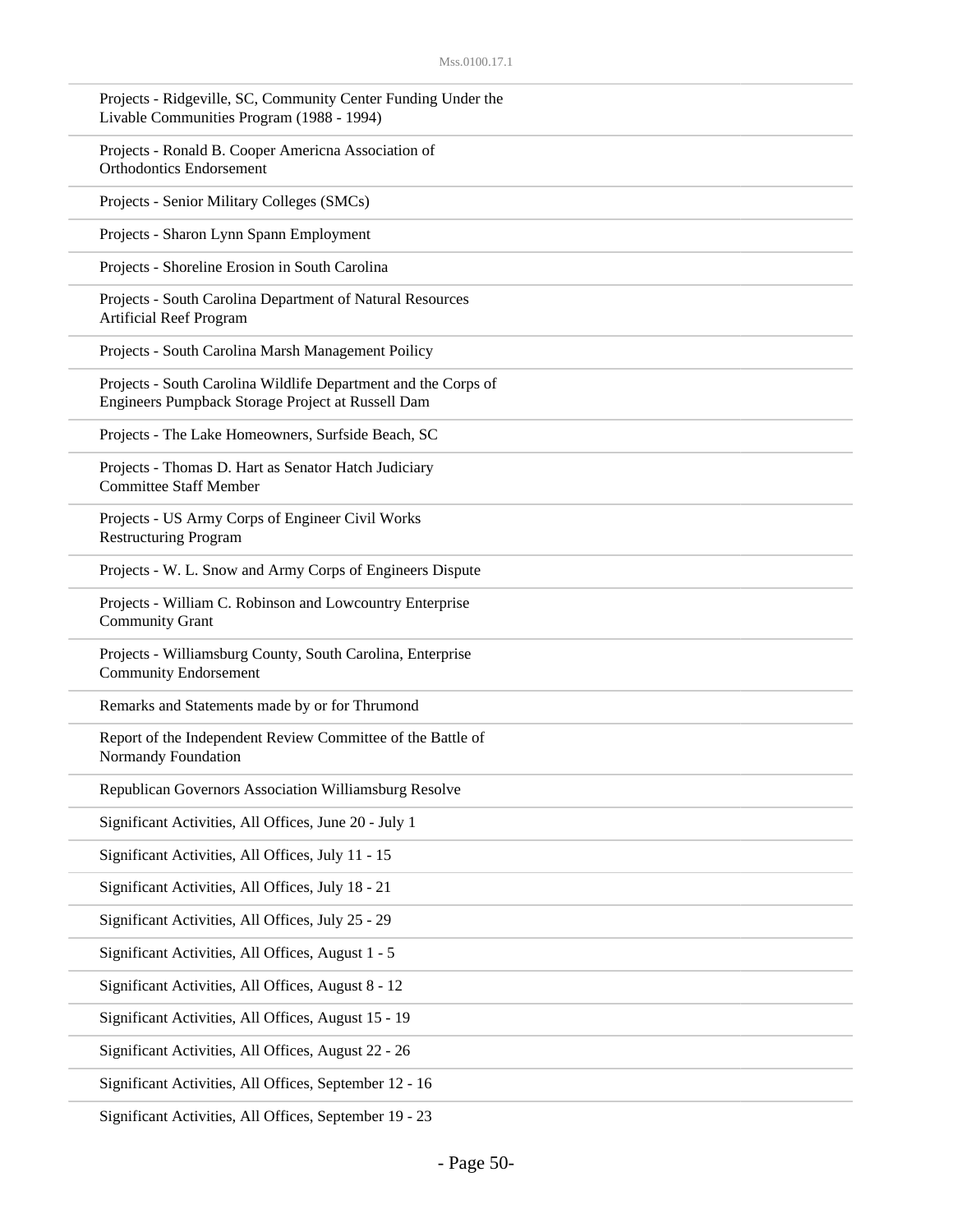| Significant Activities, All Offices, September 26 - 30                                                                    |
|---------------------------------------------------------------------------------------------------------------------------|
| Significant Activities, All Offices, October 3 - 7                                                                        |
| <b>Senate Committee Issues</b>                                                                                            |
| Senator's Official Office Allowance Status Report, January -<br>September                                                 |
| Senator's Official Personnel and Office Expense Account, Juary<br>- March                                                 |
| Senator's Official Personnel and Office Expense Account, April<br>- June                                                  |
| Senator's Official Personnel and Office Expense Account, July -<br>September                                              |
| Senator's Official Personnel and Office Expense Account,<br>October - December                                            |
| Senate Leadership                                                                                                         |
| South Carolina Heritage Corridor, Part 1                                                                                  |
| South Carolina Heritage Corridor, Part 2                                                                                  |
| South Carolina Heritage Corridor, Part 3                                                                                  |
| Staff - Suber, Walter Shell III (1990 - 1994)                                                                             |
| Staff - Stewart, Robert M.                                                                                                |
| Staff - Talmadge, Margaret Elizabeth (1993 - 1994)                                                                        |
| Staff - Williams, T. Russell                                                                                              |
| <b>Statements</b>                                                                                                         |
| <b>Staff Manual and Office Procedures</b>                                                                                 |
| Storm Thurmond's Fall                                                                                                     |
| Textiles - Fibre Drum: Comments to Dot Docket HM-221<br>Notice No. 94-9 Advance Notice of Proposed Rule Making, Part<br>1 |
| Textiles - Fibre Drum: Comments to Dot Docket HM-221<br>Notice No. 94-9 Advance Notice of Proposed Rule Making, Part<br>2 |
| The Battle of Normandy Foundation                                                                                         |
| White House Correspondence                                                                                                |
| White House Correspondence from Tricia Nixon Cox and Julie<br>Nixon Eisenhower                                            |
| White House Correspondence from Ronald Reagan                                                                             |
| White House Correspondence to and from George and Barbara                                                                 |

- Page 51-

Bush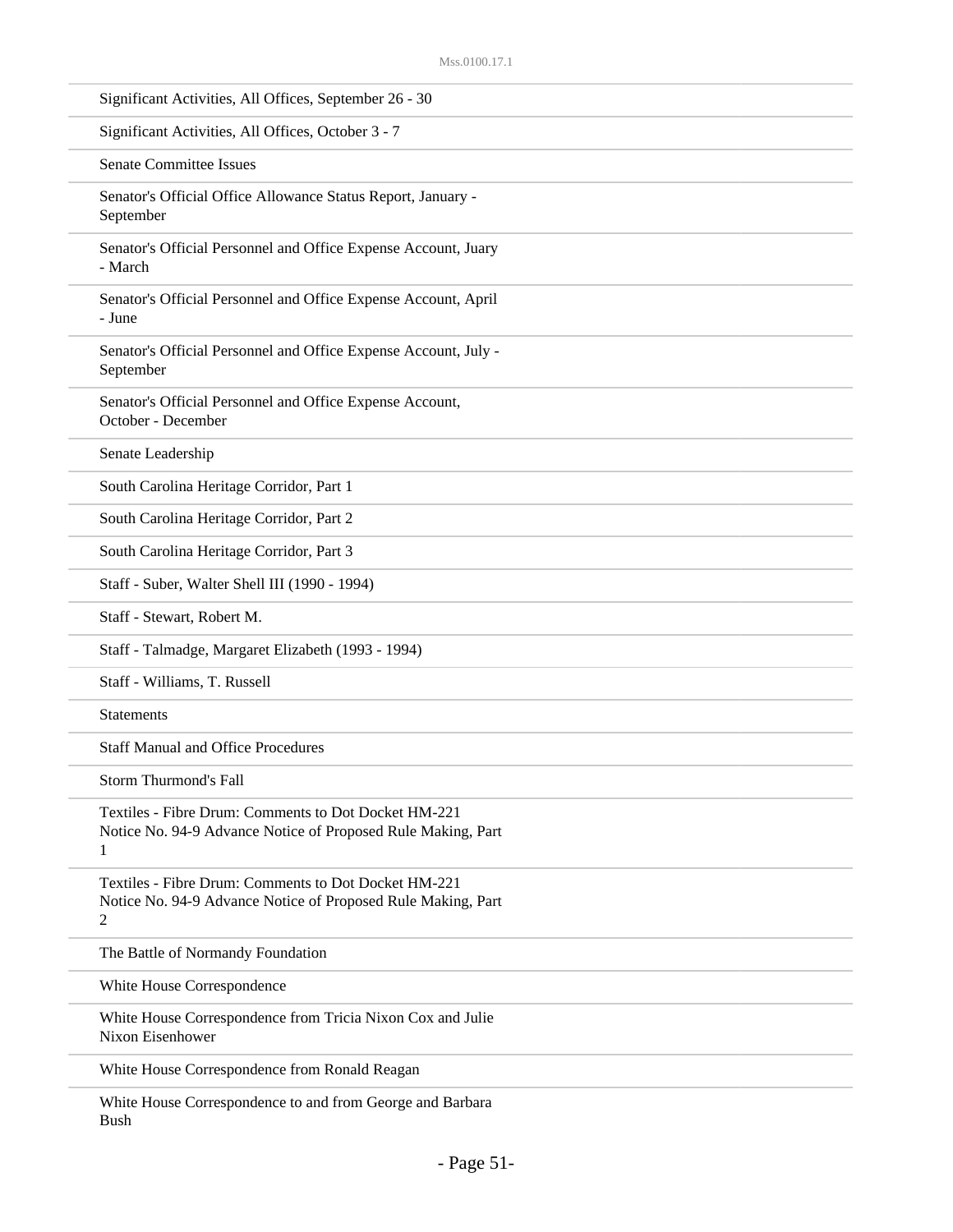White House Correspondence to and from Bill Clinton

| White House Correspondence to and from Albert Gore                                                                                   |                  |
|--------------------------------------------------------------------------------------------------------------------------------------|------------------|
| 104th Congress, 1995-1997                                                                                                            |                  |
| <b>1st Session</b>                                                                                                                   |                  |
| <b>Title/Description</b>                                                                                                             | <b>Instances</b> |
| Arms Control Observer Group                                                                                                          |                  |
| 1996 Campaign File                                                                                                                   |                  |
| Capitol Preservation Commission, Capitol Visitor Center, Final<br>Design Report                                                      |                  |
| Clinton Impeachment: An Overview of Constitutional<br>Provisions, Procedure, and Practice                                            |                  |
| <b>Committee on Armed Services</b>                                                                                                   |                  |
| Committee on Armed Services Advisory Committee                                                                                       |                  |
| Committee on Rules and Administration                                                                                                |                  |
| <b>Constituent Issues - Antitrust</b>                                                                                                |                  |
| <b>Constituent Issues - Exclusionary Rule</b>                                                                                        |                  |
| <b>Constituent Issues - Immigration Adoption</b>                                                                                     |                  |
| <b>Constituent Issues - Intellectual Property</b>                                                                                    |                  |
| <b>Constituent Issues - Legal Services Corporation</b>                                                                               |                  |
| Legislative Branch Appropriations Correspondence (1990 -<br>1995)                                                                    |                  |
| Miscellaneous Storm Thurmond Correspondence                                                                                          |                  |
| Ortega v. City of Columbia (McIntyre)                                                                                                |                  |
| Projects - Alan Ray for the SC State Board of Cosmetology                                                                            |                  |
| Projects - Allegations Against Israel Brooks Jr., US Marshal<br>District of SC, by Lydia Elise Glover, former US Marshal - Part<br>1 |                  |
| Projects - Allegations Against Israel Brooks Jr., US Marshal<br>District of SC, by Lydia Elise Glover, former US Marshal - Part<br>2 |                  |
| Projects - Ammy and Perry Hanson US Army Corp of Engineers<br>Housing Assistance Program (HAP)                                       |                  |
| Projects - Battle of Normandy Foundation (1993 - 1995)                                                                               |                  |
| Projects - Bobby E. Cardwell SC Department of Corrections                                                                            |                  |

Teaching Position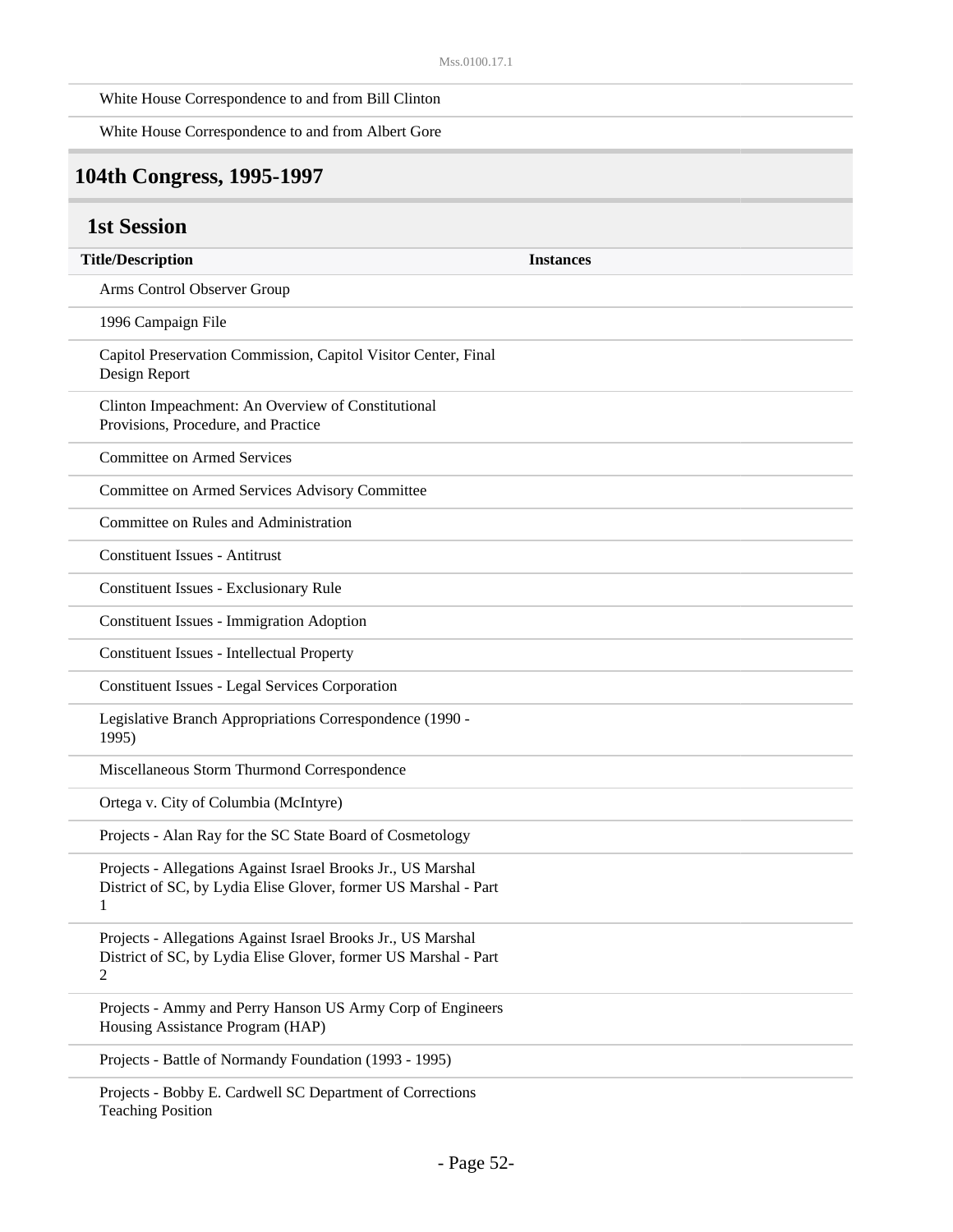| Projects - Bobby F. Edmonds Appointment to the SC State<br>Library Board                                                |
|-------------------------------------------------------------------------------------------------------------------------|
| Projects - Charleston County School District's School-to-work<br>Local Partnership Grant Application, Part 1            |
| Projects - Charleston County School District's School-to-work<br>Local Partnership Grant Application, Part 2            |
| Projects - Chatham County Mosquito Control Commission                                                                   |
| Projects - Claude Barnes Wetland Property (1993 - 1995)                                                                 |
| Projects - Clyde M. Dangerfield and Dredging of Hamlin Creek<br>Extension at Isle of Palms, SC                          |
| Projects - Columbia Police Chief Charles P. Austin for the<br>Veterans of Foreign Wars J. Edgar Hoover Gold Medal Award |
| Projects - Comptroller General Candidate Endorsements                                                                   |
| Projects - David C. Edgerton Employment as Special Agent with<br>the SC Law Enforcement Division (SLED)                 |
| Projects - Delores Porcher-Dacosta as Associate Director of<br>Minority Affairs at the SC Department of Correction      |
| Projects - Department pf Defense Household Goods Moves, Part<br>1                                                       |
| Projects - Department pf Defense Household Goods Moves, Part<br>2                                                       |
| Projects - Diane W. Timmerman as Assistant Project<br>Administrator for the Heritage Corridor Project                   |
| Projects - Edgefield, SC, Great American main Street Award                                                              |
| Projects - Emile Tucker Rodwell as Tourism Director with the<br>Lower Svannah Council of Governments                    |
| Projects - George E. Getz Employment                                                                                    |
| Projects - George Simpson for Medical University of South<br>Carolina Employment                                        |
| Projects - Geraldine Moss Freeman Employment                                                                            |
| Projects - Harry O. Harman Jr. as Director of the SC Department<br>of Probation, Pardon, and Parole Services            |
| Projects - Hayden McDowell and SeaPerfect Atlantic Littleneck<br><b>Clam Farms</b>                                      |
| Projects - Howard L. Wrinkler as Community Interest Director,<br>Federal Housing Finance Board (1993 - 1995)            |
| Projects - Independant Bankers of SC Independant Bankers<br><b>Convention FDIC Chairman Invitation</b>                  |
| Projects - Jack Corbett and Richland-Lexington Airport                                                                  |

Commission Grant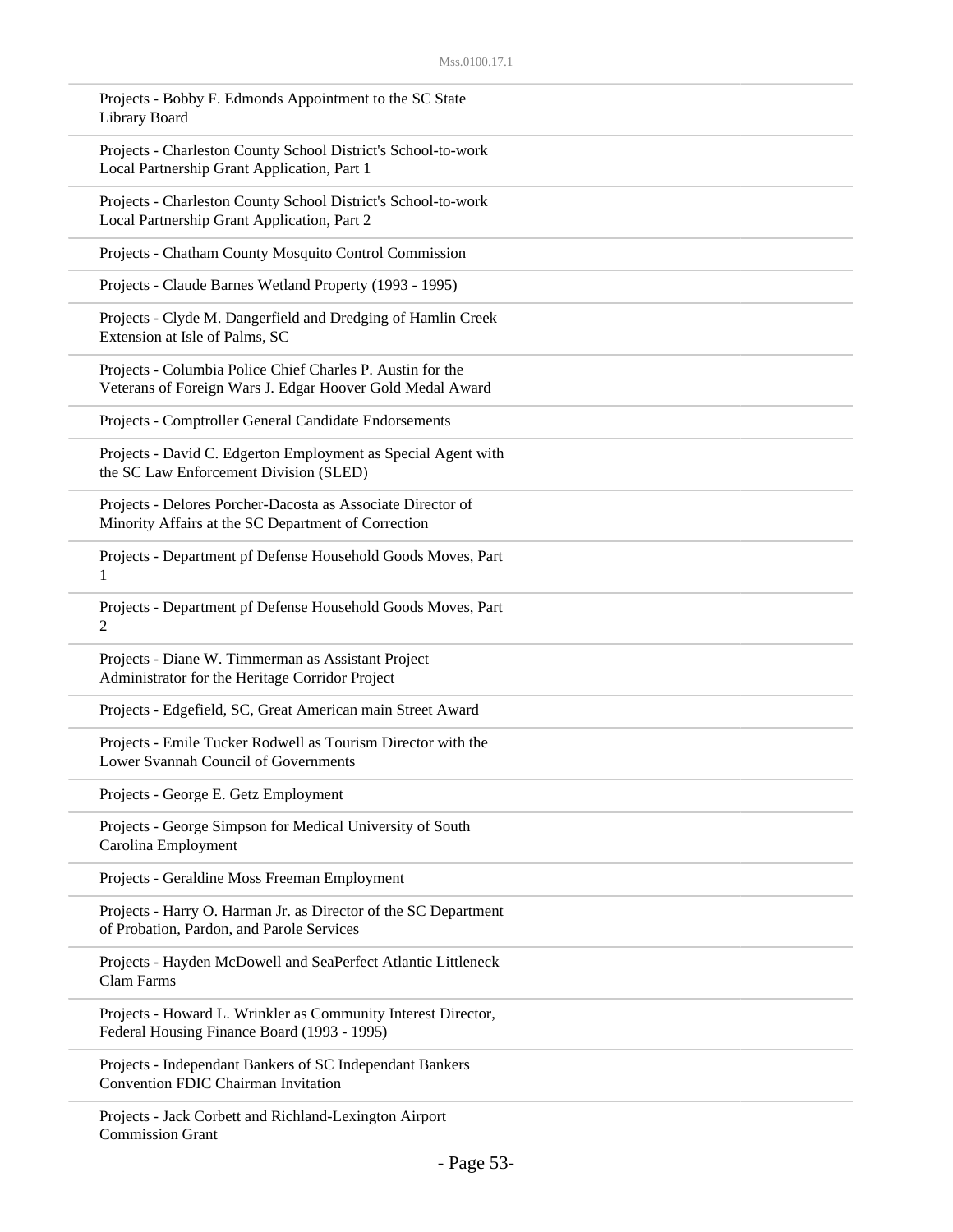| Projects - Jan E. Houston and Operation of the Parksville<br><b>Recreation Area</b>                                            |  |
|--------------------------------------------------------------------------------------------------------------------------------|--|
| Projects - James Baggott Westinghouse Employment                                                                               |  |
| Projects - James P. Struthers Employment                                                                                       |  |
| Projects - John S. Rainey and Brookgreen Gardens Permit to<br>Impound Abandoned 40-acre Ricefield                              |  |
| Projects - Joe D. Clark as Employee Development Specialist,<br>Office of the Architect of the Capitol                          |  |
| Projects - Joseph K. Coffey Admission to the Mississippi<br>College School of Law                                              |  |
| Projects - J. Christian Adams as Staff Counsel Republican<br>Policy Committee                                                  |  |
| Projects - Larry H. Huff as Child Advocate for the SC<br>Governors Office                                                      |  |
| Projects - Lind Morris Employment (Columbia Office)                                                                            |  |
| Projects - Lonnie Hamilton III for the Order of the Palmetto                                                                   |  |
| Projects - M. Christopher Brown II as Student Trustee at<br>Pensylvania State University                                       |  |
| Projects - Marilyn R. Cumbie Medical Problems (see 1990 -<br>1994, 1996, 1998)                                                 |  |
| Projects - Mark E. Fallaw Employment with the Federal Bureau<br>of Prisons                                                     |  |
| Projects - Mark Lyons Medical Issues                                                                                           |  |
| Projects - Mauri Lawson Employment                                                                                             |  |
| Projects - Neil R. Phillips Fish and Wildlife Service US<br>Department of the Interior Project P/N 94-IA-251-W                 |  |
| Projects - Nguyen Thi Thao Thanh Immigration Visa Bangkok,<br>Thaoland to Greenville, SC                                       |  |
| Projects - Paul Vitch                                                                                                          |  |
| Projects - Park Strom Bucker USC Masters Program in<br><b>LIterature Admission</b>                                             |  |
| Projects - R. Phil Roof Fairfield County Health Caomplex<br>Department of Social Services Building Complaints (1993 -<br>1995) |  |
| Projects - Rosemary Adams as Chief Guide, US Capitol Guide<br>Service                                                          |  |
| Projects - Sam P. Mannin and National Academy of Science<br>Study on Savannah River Sitre Radiation Health Effects             |  |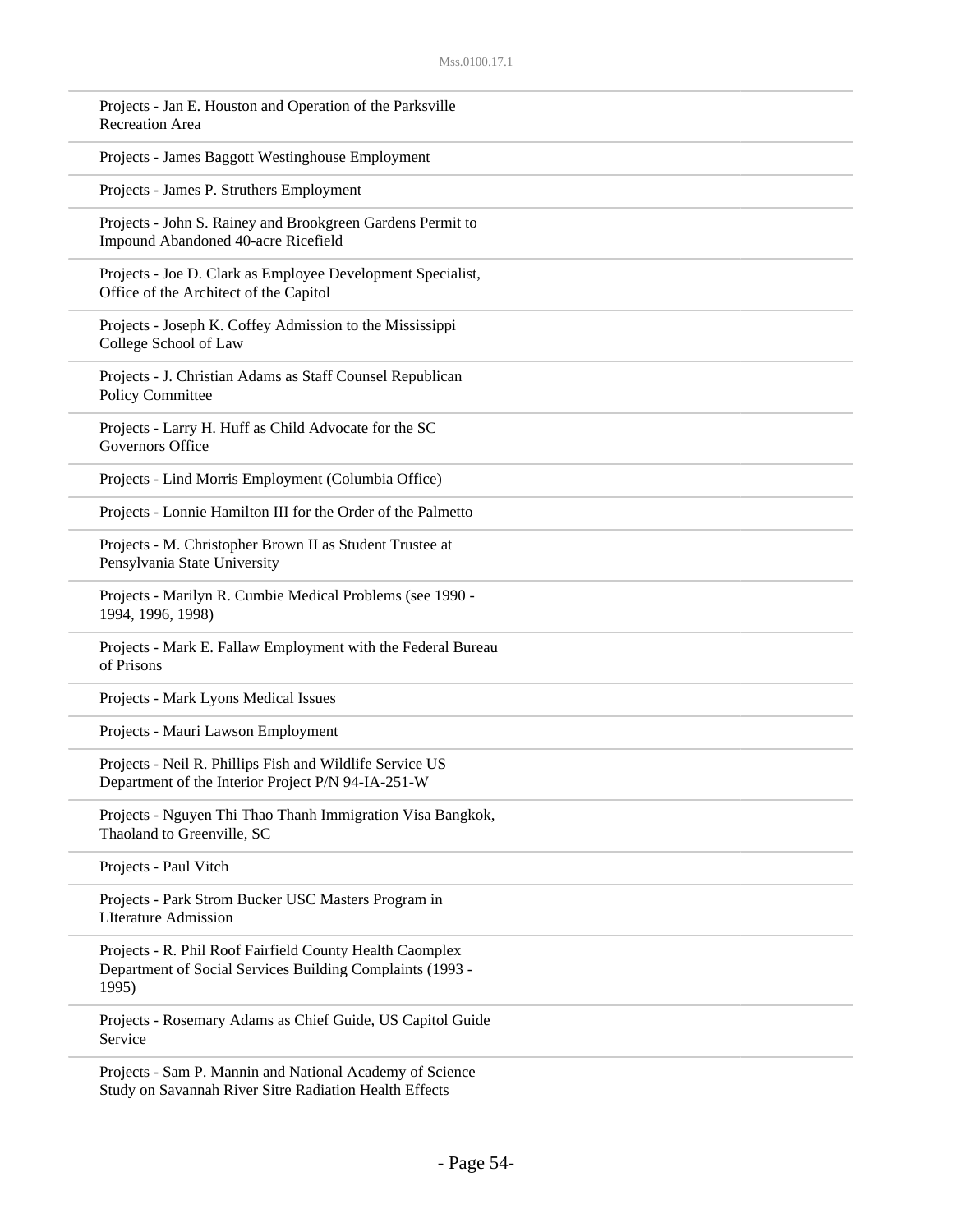| Projects - SC Department of Public Safety Drug Control and<br><b>System Improvement Program Grants</b> |
|--------------------------------------------------------------------------------------------------------|
| Projects - Stephen Scott Faust as a Special Agent with the SC<br>Law Enforcement Division (SLED)       |
| Projects - Steven C. Pop Employment as SC Department of<br>National Resources Enforcement Officer      |
| Projects - Torrington Company Factory Visit                                                            |
| Projects - Study for Lander Country Club Golf Course                                                   |
| Projects - Vernice L. James Fort Jackson Employment (1989 -<br>1995)                                   |
| Projects - White House Conference on Aging Delegate Betty S.<br>Cervenka                               |
| Projects - William Mansel Long Jr. Maximum Retirement Under<br>the Law                                 |
| Remarks and Statements Made by or for Thurmond, Part 1                                                 |
| Remarks and Statements Made by or for Thurmond, Part 2                                                 |
| Republican Conference                                                                                  |
| Senate Arms Control Observer Group                                                                     |
| Senator's Official Office Allowance Status Report, January -<br>June                                   |
| Senator's Official Office Allowance Status Report, July -<br>December                                  |
| Senator's Official Personnel and Office Expense Account,<br>January - March                            |
| Senator's Official Personnel and Office Expense Account, April<br>- June                               |
| Senator's Official Personnel and Office Expense Account, July -<br>September                           |
| Senator's Official Personnel and Office Expense Account,<br>October - December                         |
| Senator's Official President Pro Tempore Office Allowence<br>Status Report, January - September        |
| Significant Activities, All Offices - January 2 - 6                                                    |
| Significant Activities, All Offices - January 9 - 13                                                   |
| Significant Activities, All Offices - January 16 - 20                                                  |
| Significant Activities, All Offices - January 23 - 27                                                  |
| Significant Activities, All Offices - February 6 - 10                                                  |
|                                                                                                        |

Significant Activities, All Offices - February 13 - 17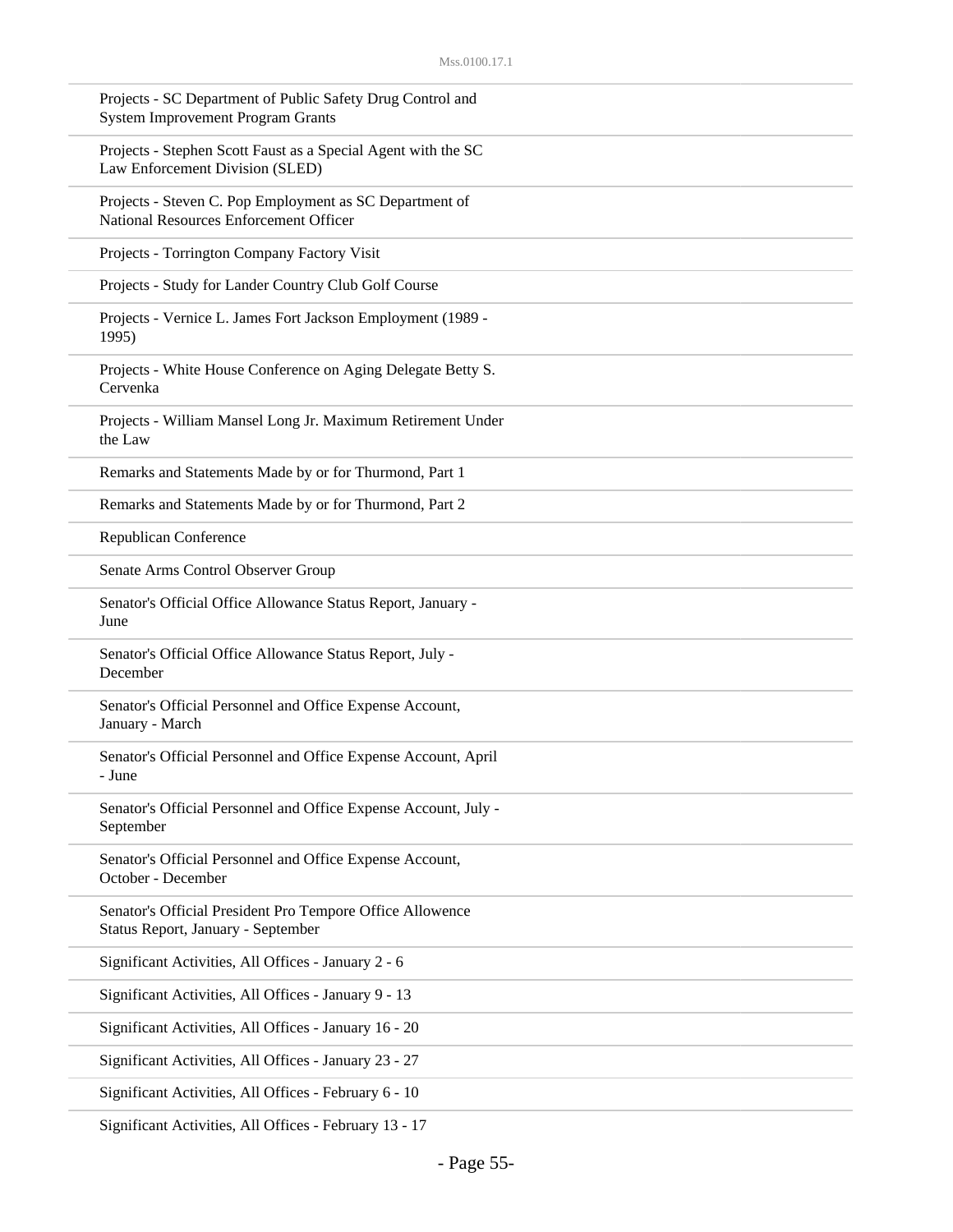| Significant Activities, All Offices - February 20 - 24                                                                                |                  |
|---------------------------------------------------------------------------------------------------------------------------------------|------------------|
| Significant Activities, All Offices - February 27 - March 3                                                                           |                  |
| Staff - Stilwell, Jason DuBose (1994 - 1995)                                                                                          |                  |
| Staff - Valis, Debbie L. Saar (1986 - 1995)                                                                                           |                  |
| Staff - Vallini Daniel J.                                                                                                             |                  |
| Staff - Wells, Mary Pearce (1985 - 1995)                                                                                              |                  |
| Staff - Wheeler, Barry B. (1994 - 1995)                                                                                               |                  |
| Textiles - Fibre Drum: Comments to Dot Docket HM-221<br>Notice No. 95-2 Supplemental Advance Notice of Proposed<br>Rulemaking, Part 1 |                  |
| Textiles - Fibre Drum: Comments to Dot Docket HM-221<br>Notice No. 95-2 Supplemental Advance Notice of Proposed<br>Rulemaking, Part 2 |                  |
| Textiles - Fibre Drum Packaging                                                                                                       |                  |
| Thurmond's Voting Record, Part 1                                                                                                      |                  |
| Thurmond's Voting Record, Part 2                                                                                                      |                  |
| Transportation Issues (1994 - 1995)                                                                                                   |                  |
| White House Correspondence from Albert Gore                                                                                           |                  |
| White House Correspondence from Dan Quayle (1994 - 1995)                                                                              |                  |
| White House Correspondence from Hillary Rodham Clinton                                                                                |                  |
| White House Correspondence to and from Bill Clinton                                                                                   |                  |
| White House Correspondence to and from George and Barbara<br><b>Bush</b>                                                              |                  |
| <b>2nd Session</b>                                                                                                                    |                  |
| <b>Title/Description</b>                                                                                                              | <b>Instances</b> |
| 1996 Campaign File                                                                                                                    |                  |
| 1996 Campaign File - Re-relect Strom Thurmond County<br>Chairman                                                                      |                  |
| Children's Wish Foundation Internation Incorporated                                                                                   |                  |
| <b>Constituent Issues - Antitrust</b>                                                                                                 |                  |
| Constituent Issues - Affirmative Action (1995 -1996)                                                                                  |                  |
| Constituent Issues - Discrimination 1994 - 1996                                                                                       |                  |
|                                                                                                                                       |                  |
| Constituent Issues - Immigration                                                                                                      |                  |

Constituent Issues - Habeas Corpus 1994 - 1996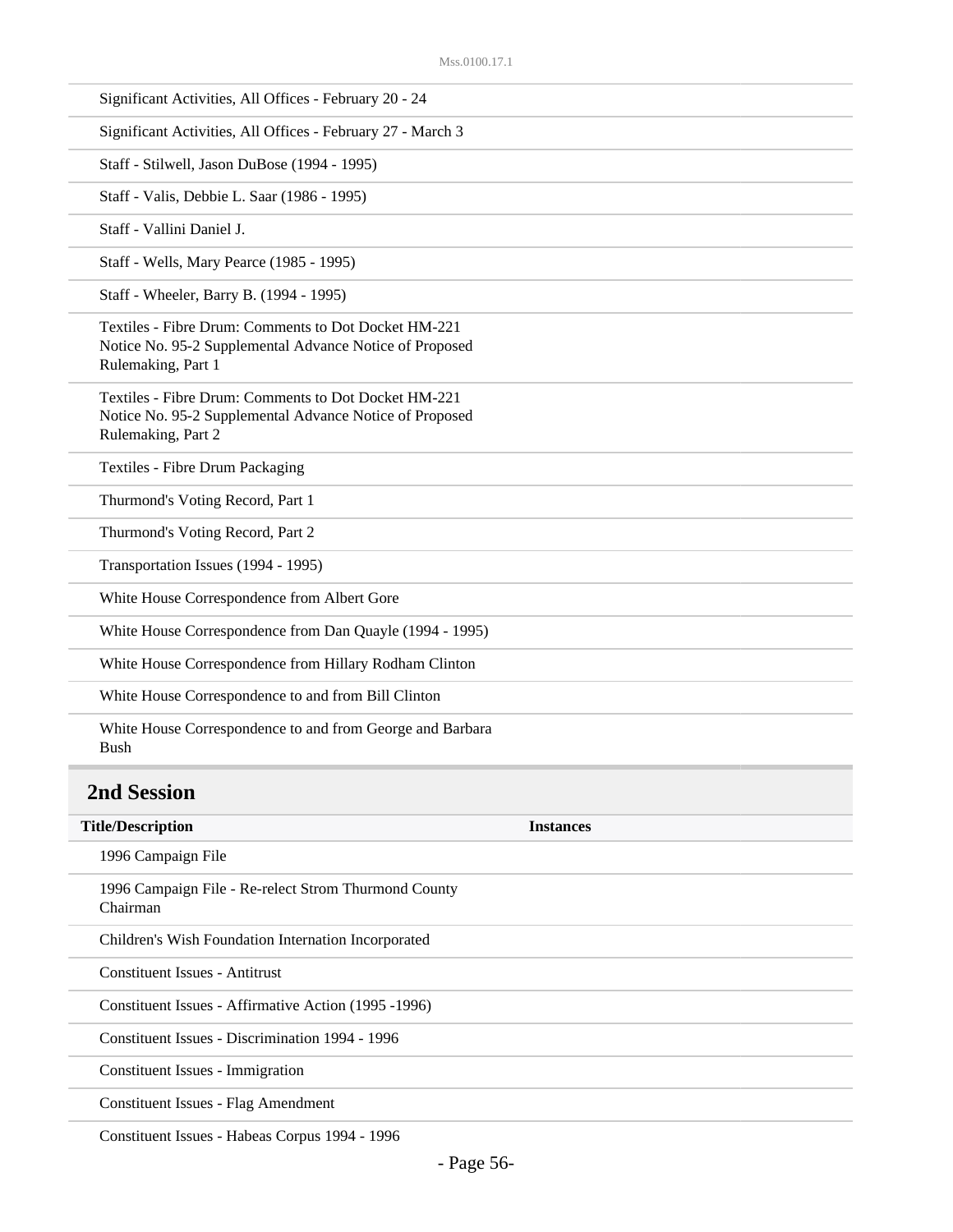| Employee Classification and Congressional Wage Provisions                                                |
|----------------------------------------------------------------------------------------------------------|
| Fair Labor Standards and Congressional Management                                                        |
| Fisheries - Part 1 (1994 - 1996)                                                                         |
| Fisheries - Part 2                                                                                       |
| Fisheries - Part 3                                                                                       |
| <b>Gift Rules</b>                                                                                        |
| History, Rules and Precedents of the Senate Republican<br>Conference                                     |
| Nancy Moore Thurmond Children's Trauma Center                                                            |
| Nancy Moore Thurmond Estate                                                                              |
| Nancy Moore Thurmond, In Memory of Correspondence                                                        |
| Naval Academy Issues                                                                                     |
| <b>Office Policy Manual</b>                                                                              |
| President Pro Tempore                                                                                    |
| President Pro Tempore Office Allowence Status Reports (1995 -<br>1996)                                   |
| Projects - Aiken County Coroner Forensic Pathology Laboratory                                            |
| Projects - Aiken County Transportation from the Federal Transit<br>Administration                        |
| Projects - Alamo Battle Flags                                                                            |
| Projects - Alfred Aldrich Richardson Simson, Artist (1983 -<br>1996)                                     |
| Projects - A. J. Costello and W. R. Grace Company Cleanup of<br>Wayne, NJ Property                       |
| Projects - American Citizens Held Captive in Colombia                                                    |
| Projects - Andrew Brand Immigration and Father's POW Story                                               |
| Projects - Arlington Cemetary: Internment and Polocies                                                   |
| Projects - Ashley Chamber Bone Marrow Transplant                                                         |
| Projects - Assistance for Church Road in Aiken, SC                                                       |
| Projects - Associate Marine Institutes                                                                   |
| Projects - Asylum in the US for Bernard L. Bongang                                                       |
| Projects - Barry D. Malphrus and the Impact of Further<br>Dredging in the Savannah River on Bass Fishing |
|                                                                                                          |

Projects - Barbara Neese in Need of Nursing Home Placement in SC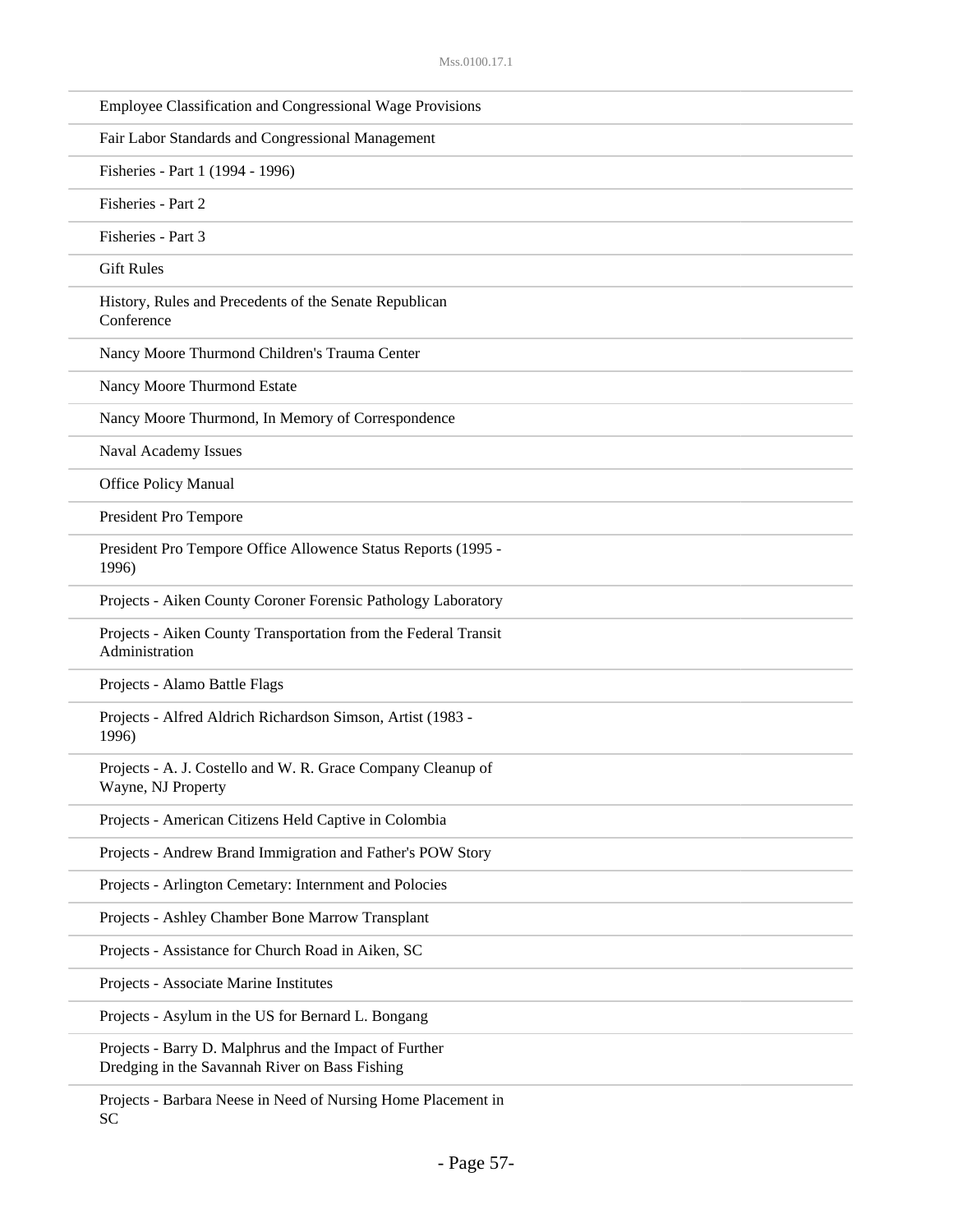| Projects - Barbara R. Tuten Concern for Uncle's Social Services<br>Support                             |
|--------------------------------------------------------------------------------------------------------|
| Projects - Barbara Thomas DHEC Employee Benefits                                                       |
| Projects - Barbara W. Fulmer and Her Mother's Pharmacy Bill                                            |
| Projects - Blue Ribbon Schools                                                                         |
| Projects - Board for Correction of Naval Records (BCNR)                                                |
| Projects - Booker McCray Workers' Compensation Benefits                                                |
| Projects - Brenda Bryant and Support for her Mentally<br>Handicapped Daughter                          |
| Projects - Carribel S. Ender IRS Help                                                                  |
| Projects - Cannon Project                                                                              |
| Projects - Carmen Hudson Tax Refund                                                                    |
| Projects - Charles E. McDonald Jr. and Issue with Norfolk<br>Southern                                  |
| Projects - Charles T. Smith Federal Trade Regulations<br>Regarding his Phone Bill                      |
| Projects - Charleston County School District's School-to-work<br>Urban/Rural grant Application, Part 1 |
| Projects - Charleston County School District's School-to-work<br>Urban/Rural grant Application, Part 2 |
| Projects - Charter Schools in SC                                                                       |
| Projects - Chicora Indian Tribe Concerns                                                               |
| Projects - Children Unlimited, Inc.                                                                    |
| Projects - Clean Up of Cowpens Mill Site                                                               |
| Projects - Closure of Balsam Mountain Campground                                                       |
| Projects - Complaint over Radio Broadcasting in Pawley's<br>Island, SC                                 |
| Projects - Concerns Regarding Carolina Water Services                                                  |
| Projects - Concerns Regarding the Closing of the Springs<br>Textile Plant in Columbia, SC              |
| Projects - Condition of Roads in Kershaw County                                                        |
| Projects - Congaree Swamp National Monument                                                            |
| Projects - Construction and Construction Services                                                      |
| Projects - Consumer Service Contracts                                                                  |
| Projects - Courtney Craig Child Support                                                                |

Projects - Daniel E. Harner as a Pilot with Air South Airline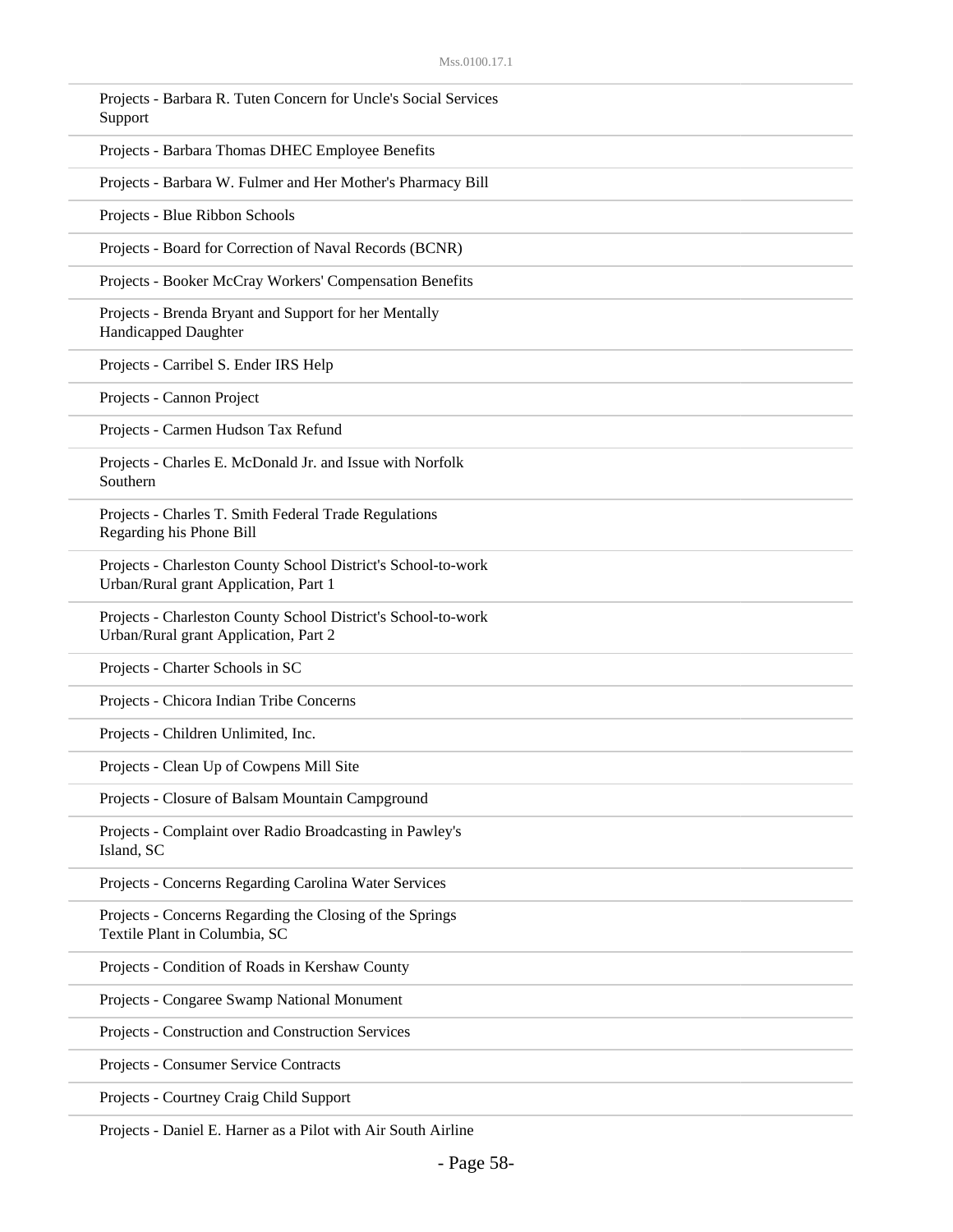| Projects - Daniel E. Harner Letter of Recommendation                                                          |
|---------------------------------------------------------------------------------------------------------------|
| Projects - Darius Rucker and Loss of Passport                                                                 |
| Projects - David J. Wilkinson and Help with Dealing with<br>AT&T                                              |
| Projects - David Oliver Rietz and Health Problems Related to<br>Aspartame                                     |
| Projects - David Seignious Stono River Property Spoil Disposal<br>Easement of the US Government (1995 - 1996) |
| Projects - Dinah Mo S. Rembert Accusing Senate Office of<br>Stealing                                          |
| Projects - Dive Unlimited - Scuba Diving Training at Strom<br><b>Thurmond Lake</b>                            |
| Projects - Donell Manigo Neyles Community Center Child Care                                                   |
| Projects - Downsizing of Rural Development                                                                    |
| Projects - Downsizing of the US Farmer's Home Administration                                                  |
| Projects - Dr. John Phinizy and Medicare Payment                                                              |
| Projects - Dr. Zaheer Ahmed and Student Visa                                                                  |
| Projects - Dr. Andrew Sebastyan and Request for Permenant<br>Residence in Piedmont, SC                        |
| Projects - Dr. Anastusios Salesiotis                                                                          |
| Projects - Earl Moore and Compensation for Disability                                                         |
| Projects - Eddie C. Berry Bone Marrow Transplant                                                              |
| Projects - Edgar G. Deschamps III Rural Health Care                                                           |
| Projects - Elias Mack New Post Office in Lexington, SC                                                        |
| Projects - Elise Rast Stewart and the Gaston Copper Recycling<br>Site Cleanup                                 |
| Projects - Elton Ko Johnson Abatement of Tax Penalties                                                        |
| Projects - Establishment of Waccomaw National Wildlife<br>Refuge in Georgetown County                         |
| Projects - Federal Funding for Marlboro County Airport                                                        |
| Projects - Forrest Whitaker Disability Payment                                                                |
| Projects - Franklin H. Turner III Law School Admission Letters                                                |
| Projects - Fuji Film Boycott and Kodak (1995 - 1996)                                                          |
| Projects - Funding for Claredon County Disabilities and Special<br>Needs Board                                |

Projects - George Polk Sumter National Forest Conservation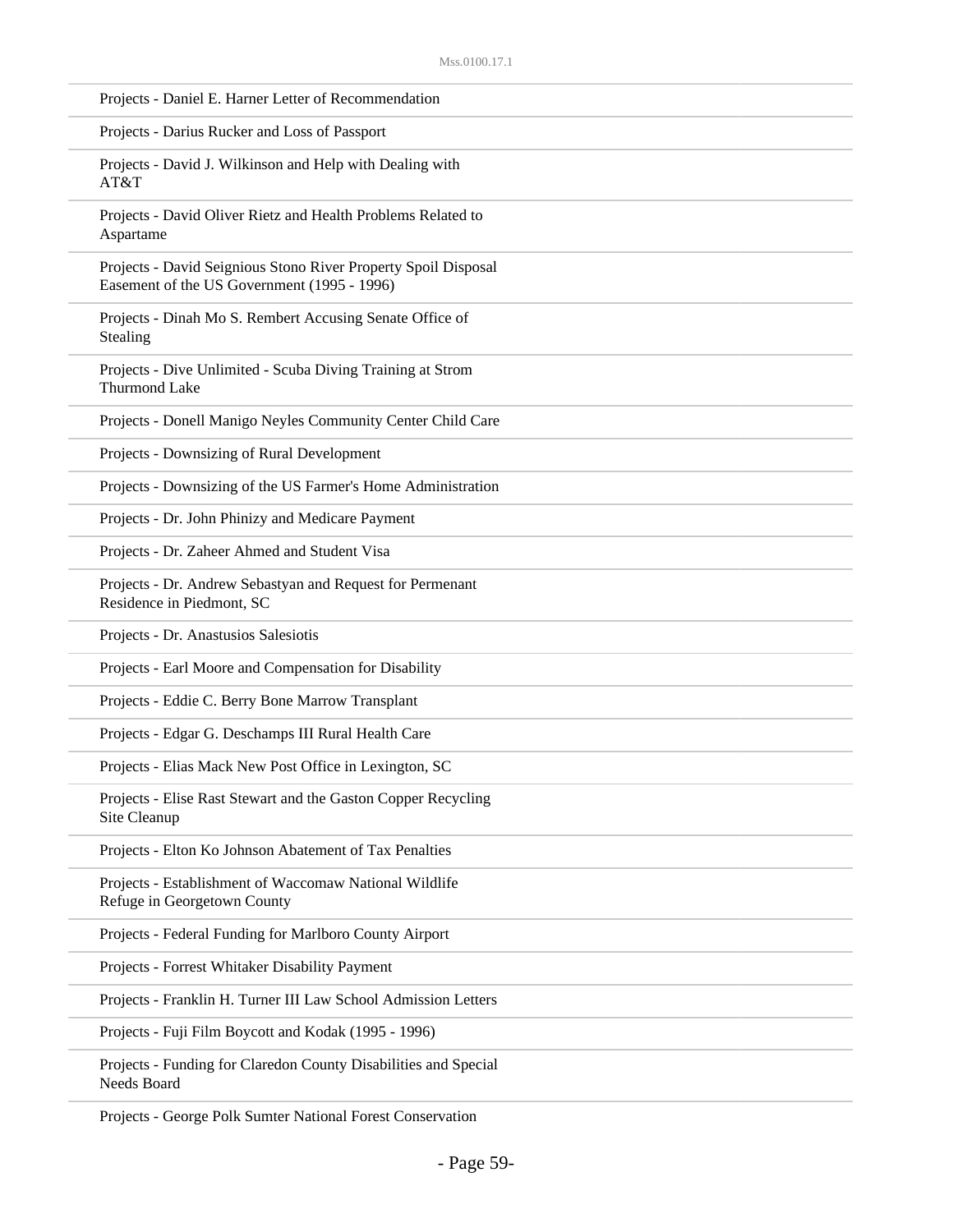| Projects - Glenda J. Wood Department of Defense Performance<br>Awards                       |
|---------------------------------------------------------------------------------------------|
| Projects - Grant Buntrock and Convervation Reserve Program<br>Application                   |
| Projects - Grant to Help Build IGA Supermarket in Beaufort<br>County                        |
| Projects - Gregory J. Topliff                                                               |
| Projects - Haarmann & Reimer Corporation Marketing Products                                 |
| Projects - Heather Boatwright IRS Payment                                                   |
| Projects - Houses Being Built in Anderson                                                   |
| Projects - Howard Rawl FDA in Violation of the Interstate<br>Commerce Act                   |
| Projects - HUD Housing Project in Columbia, SC                                              |
| Projects - HUD Support for VETS and Pickens County Seniors<br>Unlimited                     |
| Projects - Ida M. Harmon and Help with Medical Bills                                        |
| Projects - Immanuel Baptist Church and Their Concern for the<br>Safety of a Kuwaiti Convert |
| Projects - I.M.P.A.C.T., Concerned Parents for Schools in<br>Edgefield, SC                  |
| Projects - Inquiry of Federal Court Witness Stephen C. Gratzer                              |
| Projects - James Bedell Tax Refund                                                          |
| Projects - James T. Scurry Employment                                                       |
| Projects - Jeanne Sanders Traffic due to Train Crossings                                    |
| Projects - Jerry Weaver Roadway Improvement Project on his<br>Property                      |
| Projects - Jim Corley Wetlands 'Farm Pond' Dam Permit                                       |
| Projects - Jo Etta Griggs Eligibility for Medicaid                                          |
| Projects - Joan Hamsley and Financial Assistance                                            |
| Projects - John L. Straight and Housing Developments in Irmo,<br><b>SC</b>                  |
| Projects - John R. Nobles Wetland Determination                                             |
| Projects - Jose R. Neto Visa Application                                                    |
| Projects - Joyce Dangerfield Convern Over Husbands<br><b>Incarcerated Housing</b>           |
| Projects - Joyce M. Weeks Problems with the Department of                                   |

Social Services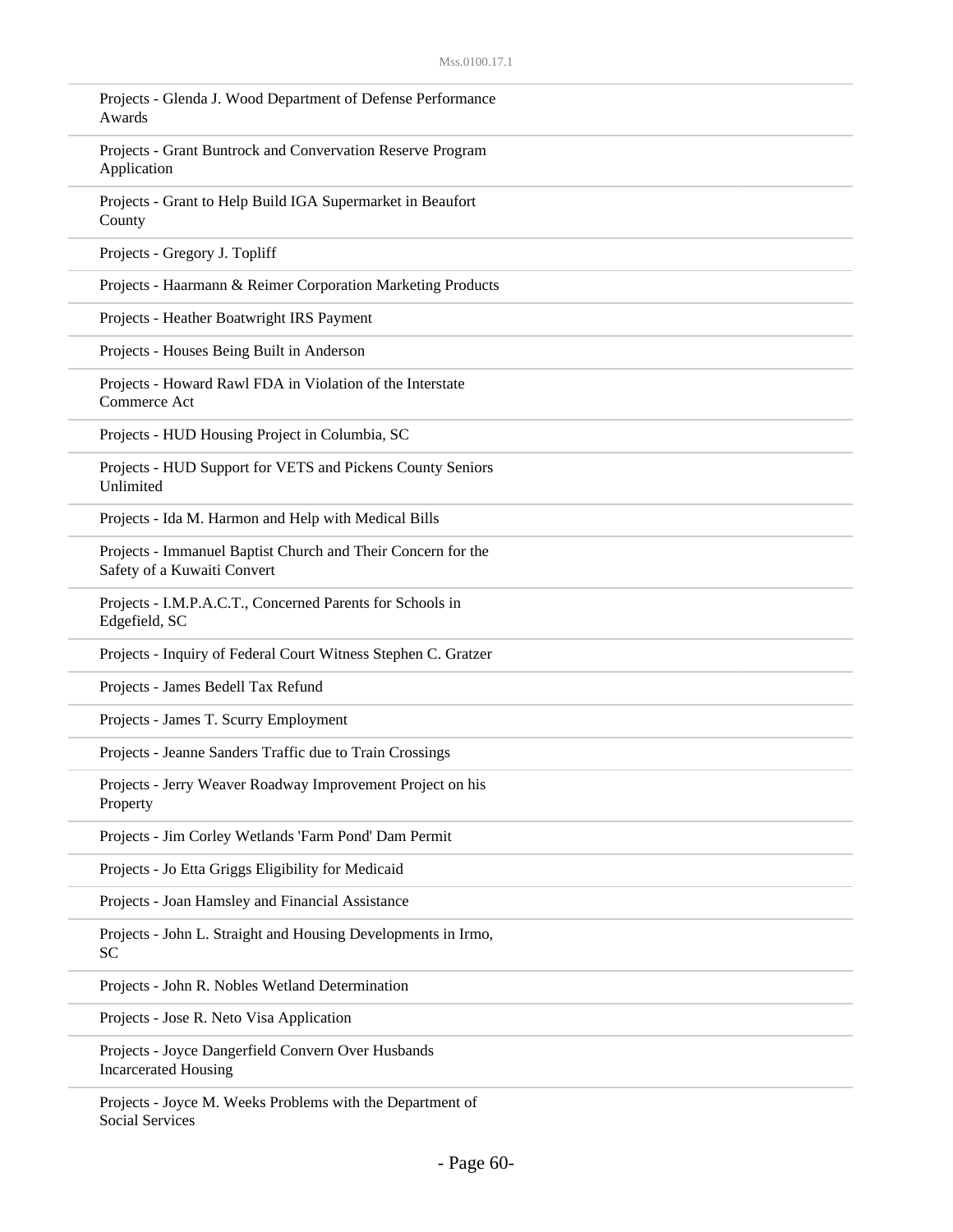| Projects - Julia d. Birchmore and Medicare Issues                                                                   |
|---------------------------------------------------------------------------------------------------------------------|
| Projects - Kenny Wright and Help with Medicare and Medicaid                                                         |
| Projects - Kim Witkowski and International Adoption                                                                 |
| Projects - Kindra Willard Tax Return                                                                                |
| Projects - Kirby Johnson and Fumagation of Cotton Imports                                                           |
| Projects - Kristen Hughey and the Revocation of Hartwell Lake/<br>Shoreline use Permit                              |
| Projects - L-1 Visa Petition on Behalf of Chritian Roux                                                             |
| Projects - Laurence D. Martel Combining Advanced Learning<br>with Technology-Based Distribution Grant Application   |
| Projects - Leo J. Marsden and US Army Corps of Engineers<br>Regulations Concerning Property Owners at Lake Hartwell |
| Projects - Leon Shuler and Employment with the Senate<br><b>Restaurants</b>                                         |
| Projects - Letter of Recommendation for Terry Gainey                                                                |
| Projects - Letters Forwarded to G. Thomas Mitchell Chief<br>Liason Officer for the DEA                              |
| Projects - Linda and Roy Watkins and Mortgage Refund                                                                |
| Projects - Linda V. Campbell and Help with Medicare for her<br>Father                                               |
| Projects - Lisa Kay Tirado Child Support                                                                            |
| Projects - Lovella H. Smith Widows Annuity                                                                          |
| Projects - M. A. Fraker and Creek Stagnation                                                                        |
| Projects - Mack Shiflet and Concern over Government<br>Subsidized Homes in Anderson                                 |
| Projects - Manning Kimmel IV and Radio Broadcasting<br>Application                                                  |
| Projects - March Passports                                                                                          |
| Projects - Marian F. Andrzejewski Concerning his Threatening<br>of the Senator's Office                             |
| Projects - Marilyn R. Cumbie Medical Problems (see 1990 -<br>1994, 1995, 1998)                                      |
| Projects - Mark Quentin Emick Jr. Admission to the University<br>of SC Law School                                   |
| Projects - Mark William Madison and Help with Insurance                                                             |
| Projects - Marlboro County's Need for a Grant form the Eederal                                                      |

Projects - Marlboro County's Need for a Grant form the Federal Aviation Administration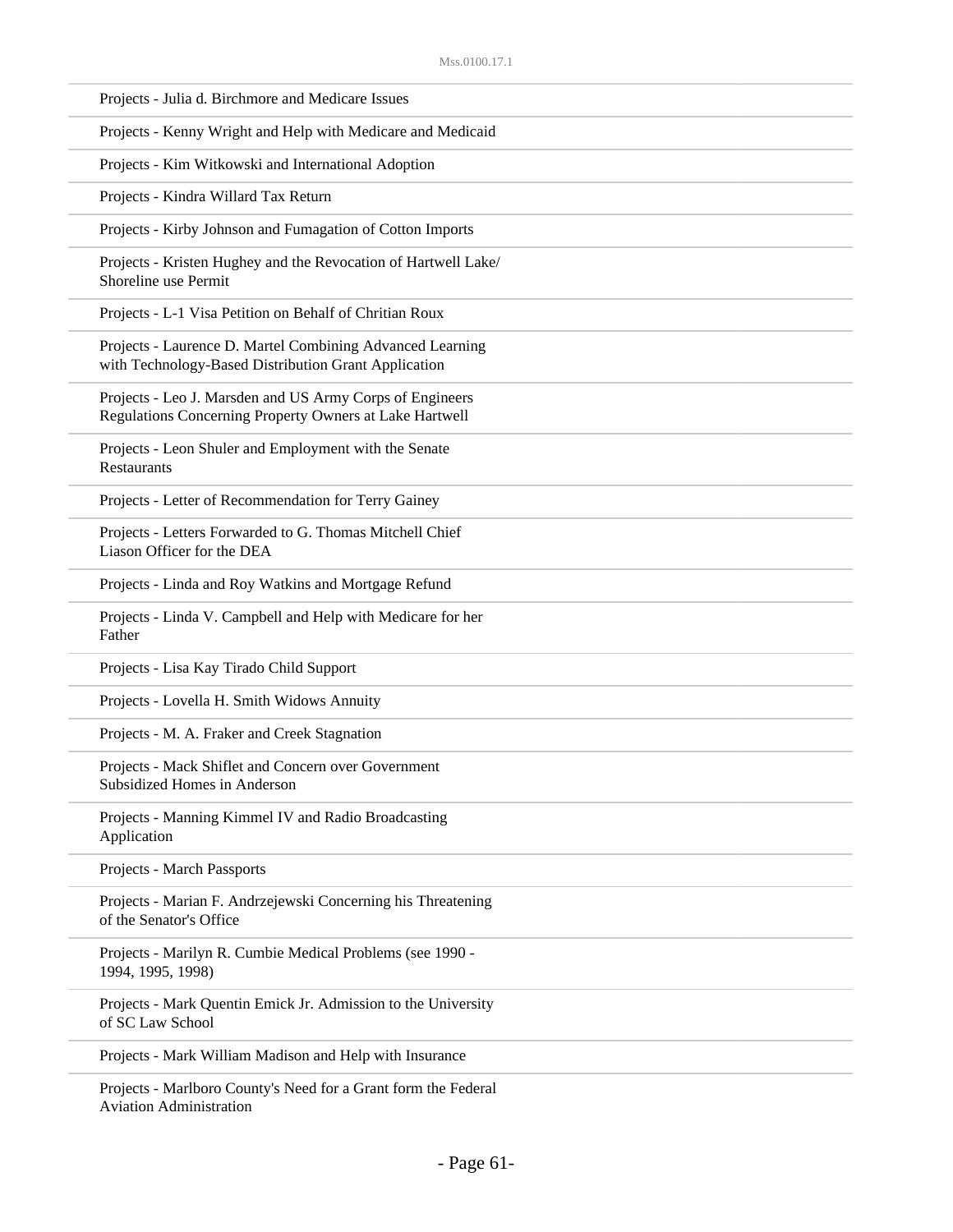| Projects - Marsha Stanley Property Flooded by River Drainage                                      |
|---------------------------------------------------------------------------------------------------|
| Projects - Martha Baker Medical Assistance for the Metzger<br>Family                              |
| Projects - Marty D. Barwick Purple Heart License Tag                                              |
| Projects - Mary Lee Hyatt and Help with Health Coverage                                           |
| Projects - Medicare Reimbursements of X-Rays to Doctors of<br>Chiropractic                        |
| Projects - Michael A. Filowiak and Names of Officials                                             |
| Projects - Michael Garvin and Racial Harrassment in the<br>Workplace                              |
| Projects - Michael Larry Smith US Marshals Service<br>Employment                                  |
| Projects - Michael P. Cumbee HUD Assistance                                                       |
| Projects - Midlands Area Consortium for the Homeless                                              |
| Projects - Mission of Mercy                                                                       |
| Projects - Mr. and Mrs. Rowe and Foster Parenthood                                                |
| Projects - New Post Office in Woodruff, SC                                                        |
| Projects - Nomination of South Carolina State Museum for the<br>National Award for Museum Service |
| Projects - Norman Dorn and Legal Dispute with his Son                                             |
| Projects - Noth Charleston Digital Imaging Studio                                                 |
| Projects - Opposition to the Motor Safety Carriers Act of 1986                                    |
| Projects - Opposition to Widening of Gold Hill Road in Tega<br>Cay, SC                            |
| Projects - Passport Assistance                                                                    |
| Projects - Patricia M. Enzor Requesting Medicare Benefits                                         |
| Projects - Patricia P. Bunch Health Insurance Claim                                               |
| Projects - Patricia Price Tax Return                                                              |
| Projects - Patrick M. Meachan and Recommendation for Law<br>School                                |
| Projects - Paul J. Thatcher Social Security Benefits                                              |
| Projects - Peggy Mallet FBI Intervention                                                          |
| Projects - Perry Harter and Help with Family Entering the<br>Country                              |
| Projects - Policy of the Division of Federal Occupational Health                                  |

Projects - Policy of the Division of Federal Occupational Health Regarding Allergy Shots for Federal Employees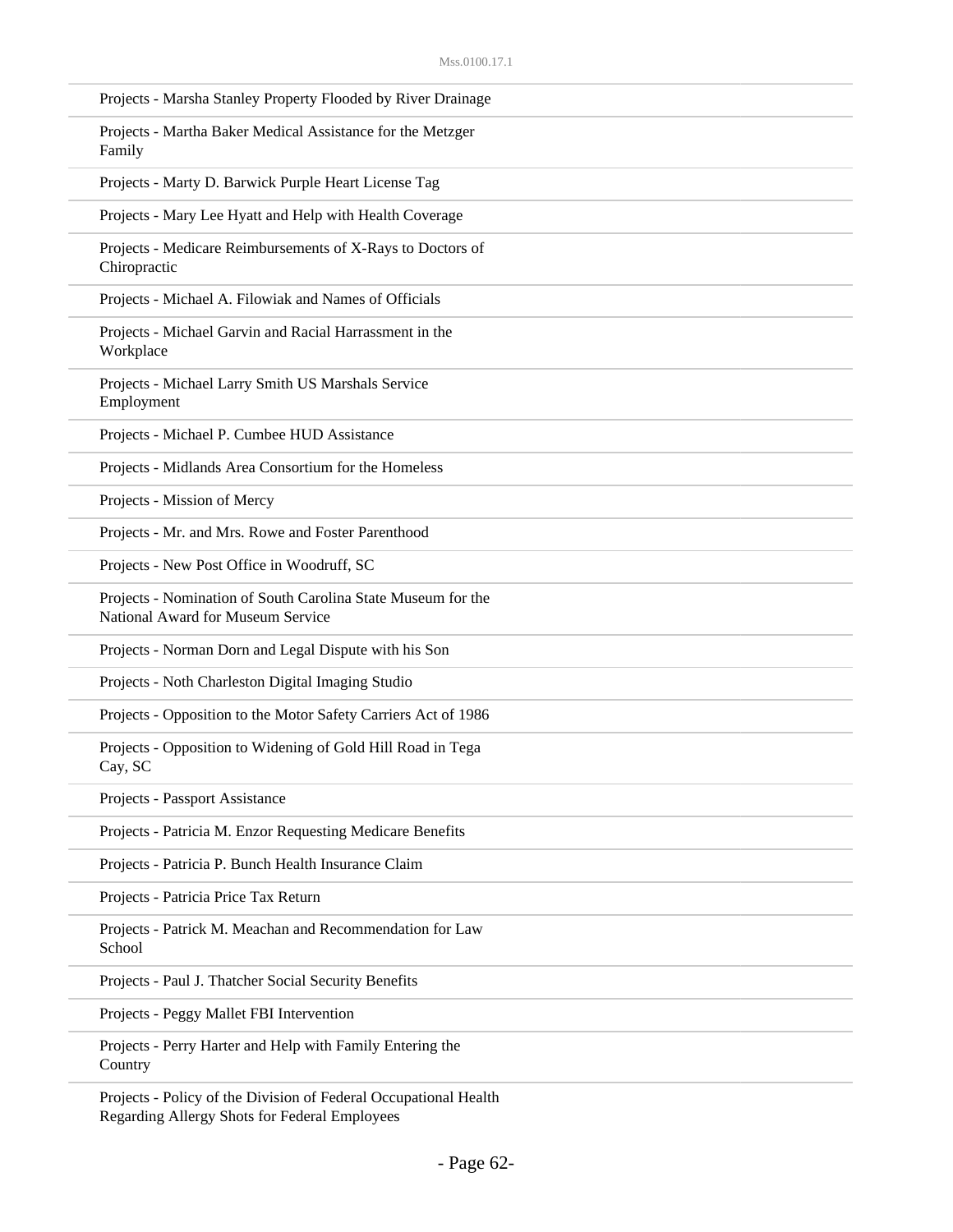| Projects - Problems with Clemson University Post Office                                                     |
|-------------------------------------------------------------------------------------------------------------|
| Projects - Quattlebaum Supply Rural Development Loan                                                        |
| Projects - R. Ashley Watson NSA Employment                                                                  |
| Projects - Ralph Williams Department of Agriculture Executive<br>Potential Program Edorsement (1991 - 1996) |
| Projects - Ram Bay Housing Project                                                                          |
| Projects - Randy W. Shaw Prison Furlough                                                                    |
| Projects - Ray Redd Medical Assistance                                                                      |
| Projects - Raylrode Daze Festival Inc. and Trademark                                                        |
| Projects - Refund from Government Priating Office                                                           |
| Projects - Represenative David Funderburk Concern for Jobs in<br>NC being Taken by Inmates in SC            |
| Projects - Resurfacing of I-385 Because of Hazardous Curve                                                  |
| Projects - Rhine Hoffman Farm Loan                                                                          |
| Projects - Richard W. Henderson and Patent Protection in Japan                                              |
| Projects - Rick Hester Concern over Tuckaluge Project                                                       |
| Projects - Roger Johns Hartwell Lake Access                                                                 |
| Projects - Ron C. Prado and Concern of Railroad Workers Strike                                              |
| Projects - Roosevelt and Thomasena S. Scott and IRS Help                                                    |
| Projects - Rural Route for Tigerville, SC Post Office                                                       |
| Projects - Saluda High School Band to Perform at the White<br>House Ellipse on July 5th                     |
| Projects - Sama Cook and Graduation Issues                                                                  |
| Projects - Sandi Padgett and Property Taxes on Car in Virginia                                              |
| Projects - Sandra Benjamin Byrd Will Litigation                                                             |
| Projects - Sandra Poole Concerning Tax Return                                                               |
| Projects - Savannah River Site: Various Issues                                                              |
| Projects - SC Route 118 Project                                                                             |
| Projects - Scheafer M. Farmer as a Special Agent with the SC<br>Law Enforcement Division (SLED)             |
| Projects - Shannon M. Willing and Help with Health Insurance                                                |
| Projects - Shipwreck off of New Zealand Coast                                                               |
| Projects - Sony Student Project Abroad 1996                                                                 |
|                                                                                                             |

Projects - St. Paul's Lutheran Church and Problem with the IRS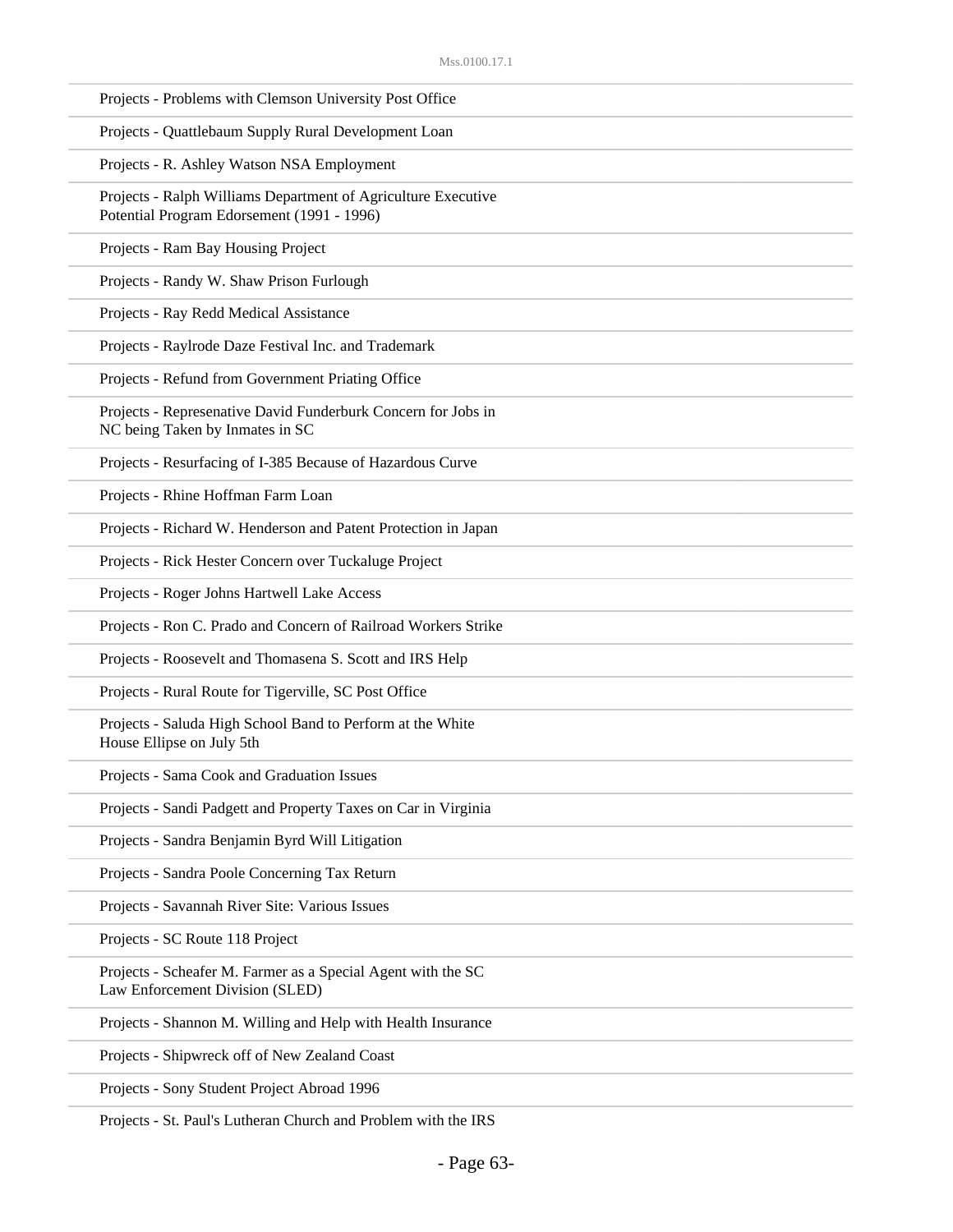| Projects - Storage of Spent Nuclear Fuel at the Savannah River<br>Site or in Nevada                                |  |
|--------------------------------------------------------------------------------------------------------------------|--|
| Projects - Student Loan Inquiry for Staff Member's Cousin                                                          |  |
| Projects - Suicide of Hungarian Citizen in Aiken, SC                                                               |  |
| Projects - Support for Anderson, Abbevill, and McCormick<br>Schools' Application for Technology in Education Grant |  |
| Projects - Support for Edgefield Historical Society                                                                |  |
| Projects - Support for N1H Gant Proposal                                                                           |  |
| Projects - Support for Tri-County Development Center's<br>Housing of Disabled Persons                              |  |
| Projects - Susan M. Seark and Flood Insurance Exemption<br>Application to FEMA                                     |  |
| Projects - Tatiana Brinkova and Visa Application                                                                   |  |
| Projects - Technology in Education Grant for Lexington School<br>District One, Part 1                              |  |
| Projects - Technology in Education Grant for Lexington School<br>District One, Part 2                              |  |
| Projects - Teresa Fowler and her son's Home Loan Payments                                                          |  |
| Projects - Thomas S. Nelson as State Climatologist with the SC<br>Department of Natural Resources                  |  |
| Projects - Thurmond R. Guess Bankruptcy Case                                                                       |  |
| Projects - Timmonsville Request for Assistance in Upgrading<br>Water and Sewer Systems                             |  |
| Projects - Tomato Industry in SC                                                                                   |  |
| Projects - Tommy McBride Mother in need of Medicaid                                                                |  |
| Projects - Traffic Light in Monk's Corner                                                                          |  |
| Projects - T.V. Tower in Brevard, NC                                                                               |  |
| Projects - USDA: Supplier Credit Gurantee Program                                                                  |  |
| Projects - Vera Perry Rural Economic and Community<br>Development Grant                                            |  |
| Projects - Vernice L. James Fort Jackson Employment                                                                |  |
| Projects - Virgin Islands Murders                                                                                  |  |
| Projects - Virginia Wood Hudson Funds for the Wateree Change<br>Crisis Center                                      |  |
| Projects - Visa for Jie Ding                                                                                       |  |

Projects - Visa For Zila Amiri Motlaghduvarzan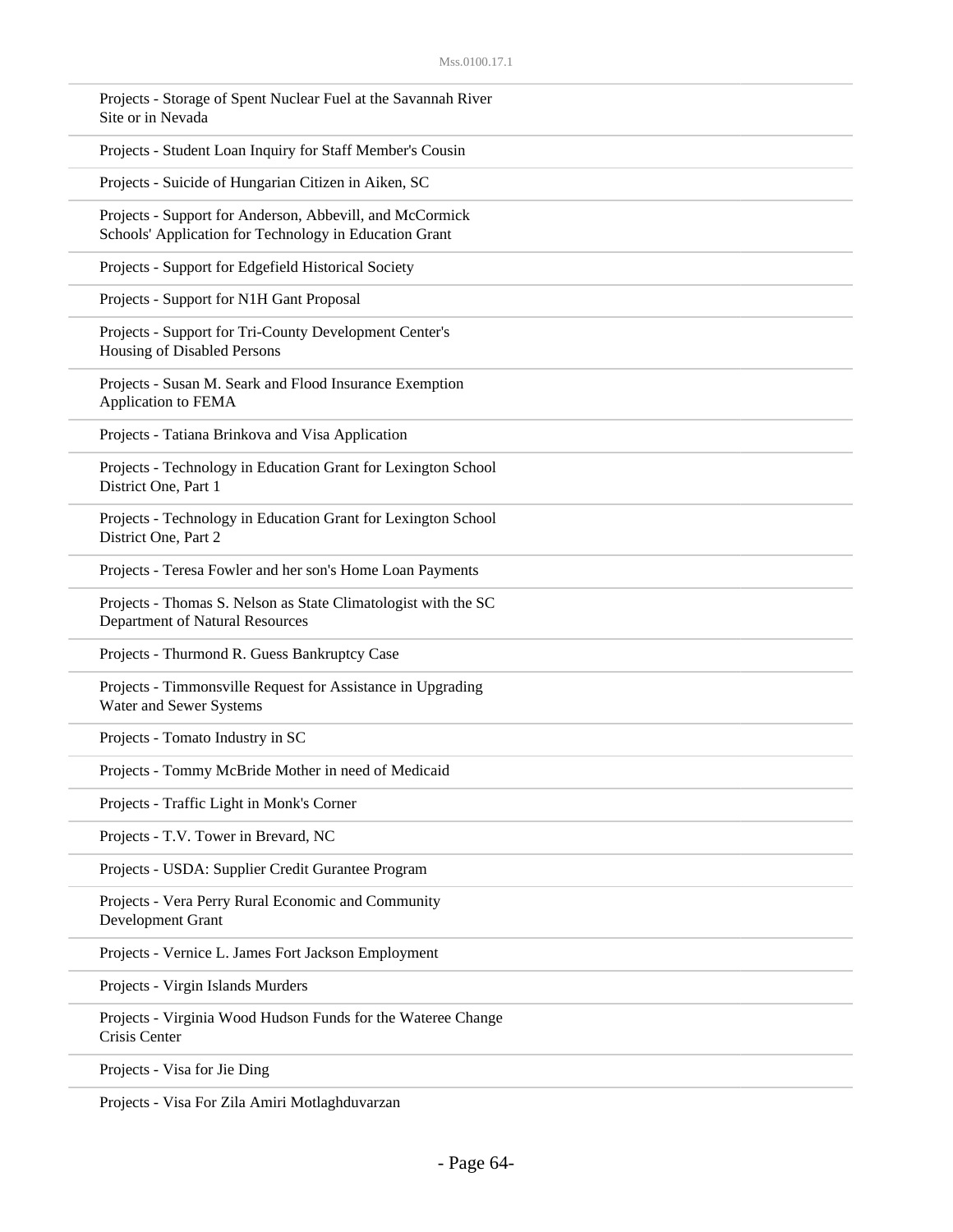| Projects - Voluntary Separation Packages Offered at the<br>Savannah River Site                                                                                                                          |
|---------------------------------------------------------------------------------------------------------------------------------------------------------------------------------------------------------|
| Projects - Walter Shealy Farm Loan                                                                                                                                                                      |
| Projects - Water Distribution for Liberty Hill, SC                                                                                                                                                      |
| Projects - Water Supply to Orangeburg County School District                                                                                                                                            |
| Projects - West Asheville Oral History                                                                                                                                                                  |
| Projects - William A. Nevin Jr. Exclusion from FDIC Buyout                                                                                                                                              |
| Projects - William G. Nicholas and the Satellite Home Viewer<br>Act                                                                                                                                     |
| Projects - Welfare Reform Act, Part 1                                                                                                                                                                   |
| Projects - Welfare Reform Act, Part 2                                                                                                                                                                   |
| Reserve Officer Training Corps (ROTC)                                                                                                                                                                   |
| Senator's Official Allowance Status Report, January - June                                                                                                                                              |
| Senator's Official Allowance Status Report, July - December                                                                                                                                             |
| Senator's Official Personnel and Office Expense Account,<br>January - March                                                                                                                             |
| Senator's Official Personnel and Office Expense Account, April<br>- June                                                                                                                                |
| Senator's Official Personnel and Office Expense Account, July -<br>September                                                                                                                            |
| Senator's Official Personnel and Office Expense Account,<br>October - December                                                                                                                          |
| Staff - Vaughan, Edward Hutchinson (1994 - 1996)                                                                                                                                                        |
| Staff - Vaughan, June Williams                                                                                                                                                                          |
| <b>Statements</b>                                                                                                                                                                                       |
| Textiles - Fibre Drum: Comments to DOT Docket HM-221A<br>Notice No. 96-I Extension of Authority for Open - Head Fibre<br>Drum Packaging for Liquid Hazardous Materials Notice of<br>Proposed Rulemaking |
| Textiles - Fibre Drum Packaging                                                                                                                                                                         |
| White House Correspondence from Albert Gore                                                                                                                                                             |
| White House Correspondence from Hillary Rodham Clinton                                                                                                                                                  |
| White House Correspondence to Nancy Thurmond (1989 -<br>1996)                                                                                                                                           |
| White House Correspondence to and from Bill Clinton                                                                                                                                                     |
| White House Correspondence to and from Predisdent Pro                                                                                                                                                   |

Tempore (1993 & 1996)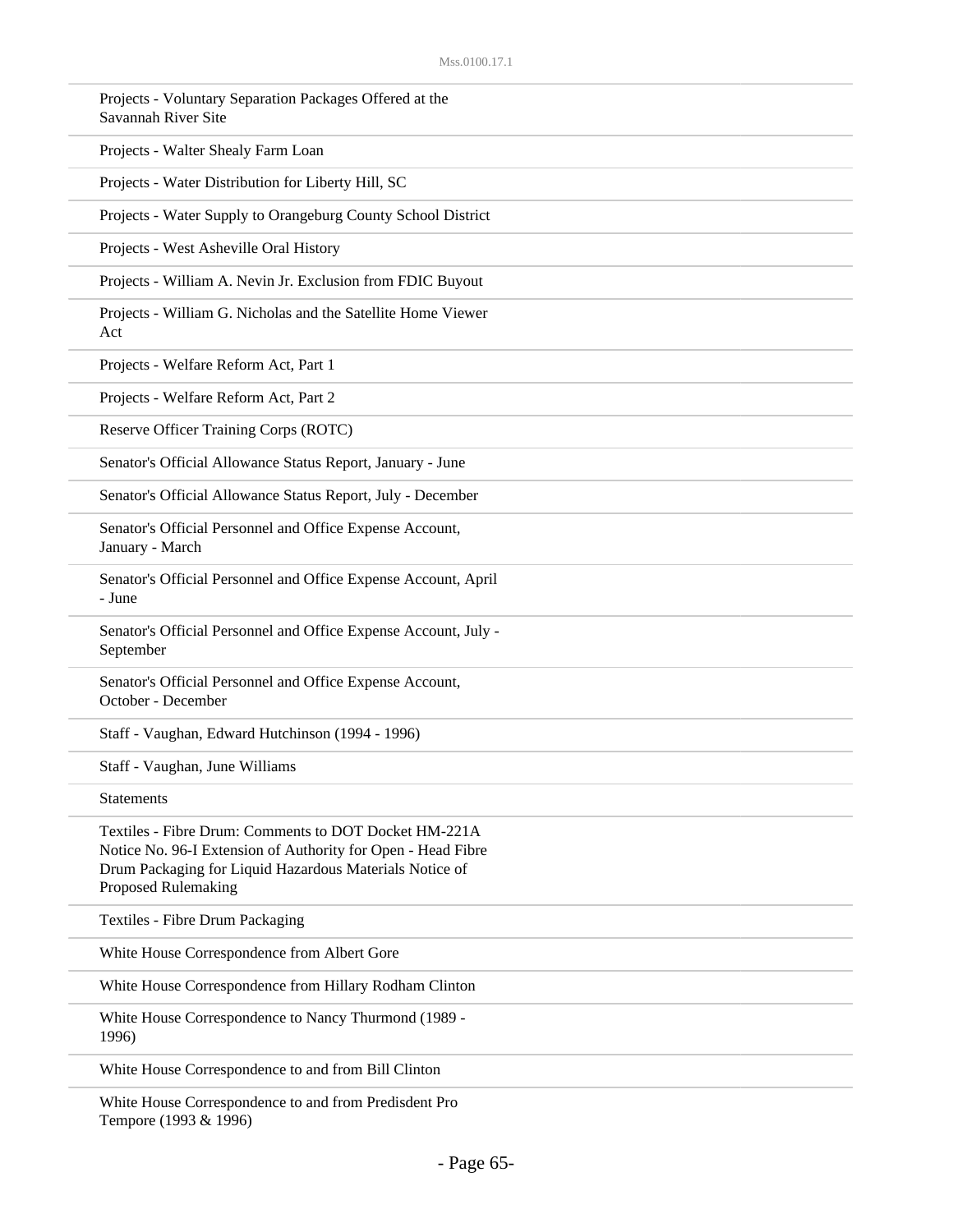# **105th Congress, 1997-1999**

| <b>1st Session</b>                                                                                                              |                  |
|---------------------------------------------------------------------------------------------------------------------------------|------------------|
| <b>Title/Description</b>                                                                                                        | <b>Instances</b> |
| Central Intelligence Agency Nicaraguan Contras                                                                                  |                  |
| Children's Wish Foundation International Incorporated                                                                           |                  |
| China Trip                                                                                                                      |                  |
| Chiropractic Health Care Program                                                                                                |                  |
| Colonel David Gwin McLeod                                                                                                       |                  |
| <b>Constituent Issues - Drugs</b>                                                                                               |                  |
| Constituent Issues - Abortion 1995 - 1997                                                                                       |                  |
| Constituent Issues - Gun Control 1995 - 1997                                                                                    |                  |
| Correspondence                                                                                                                  |                  |
| Fairness in Musical Licensing                                                                                                   |                  |
| Lost Trust, the South Carolina Legislative Scandal                                                                              |                  |
| Naval Academy Issues                                                                                                            |                  |
| President Pro Tempore Budget                                                                                                    |                  |
| Projects - 1985 US - China Agreement for Nuclear Cooperation                                                                    |                  |
| Projects - Access Fee for Military Retirees for Medical Care                                                                    |                  |
| Projects - Air Force Reserves Material                                                                                          |                  |
| Projects - Battle of Normandy Wall of Liberty (1996 - 1997)                                                                     |                  |
| Projects - Bill Lann Lee as Assistant Attorney General of the<br>Civil Rights Division of the Justice Department                |                  |
| Projects - Blue Cross Blue Shield of South Carolina Re:<br>TRICARE                                                              |                  |
| Projects - Brian Hopkins Employment                                                                                             |                  |
| Projects - Chief Justice, Supreme Court of SC, Ernest A. Finney<br>Jr. to the Board of Directors of the State Justice Institute |                  |
| Projects - Colonel Alfred J. Plowden, Jr., to Recieve the<br>Adjutant General Palmetto Patriot Award Postumously                |                  |
| Projects - Concern over Change in Department of Defense<br>Policy that Would Affect Dental Services                             |                  |
| Projects - Coy Short to Continue as Chairman of the Georgia                                                                     |                  |

Committee for Employer Support of the Guard and Reserve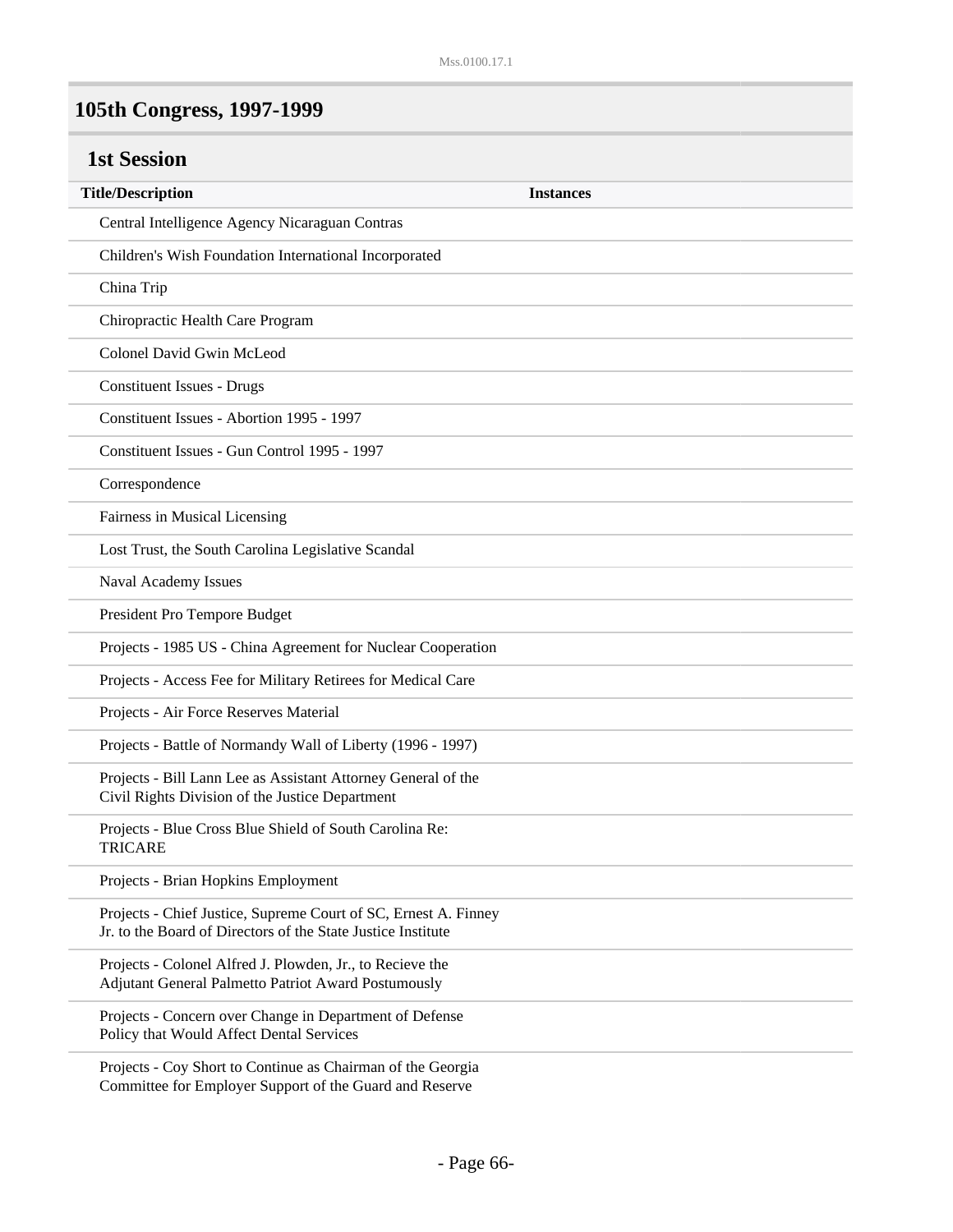| Projects - Dan T. Suddeth as Deputy Assistant Secretary of<br>Defense                                                                            |
|--------------------------------------------------------------------------------------------------------------------------------------------------|
| Projects - David Nilson and the Military Traffic Management<br>Command (MTMC) - Military Relocation Contracts with<br>Moving Industry, Part 1    |
| Projects - David Nilson and the Military Traffic Management<br>Command (MTMC) - Military Relocation Contracts with<br>Moving Industry, Part 2    |
| Projects - Dean Campbell for SC Junior Chamber of Commerce<br>Outstanding Young American in the Area Overall Community<br>Service Award          |
| Projects - Defense Health Care: Actions Under way to Address<br>many TRICARE Contract Change Order Problems                                      |
| Projects - Defense Logistics Agency and Wholesale Produce<br>Businesses, Part 1                                                                  |
| Projects - Defense Logistics Agency and Wholesale Produce<br>Businesses, Part 2                                                                  |
| Projects - Defense Logistics Agency and Wholesale Produce<br>Businesses, Part 3                                                                  |
| Projects - Edward Francis Reilly Jr., Commissioner of the US<br>Parole Commission, as Commissioner of the US Sentencing<br>Commission (see 2000) |
| Projects - Emory M. Sneeden memorial Judicial Center at Fort<br><b>Bragg</b>                                                                     |
| Projects - Federal Court Security Officers in SC                                                                                                 |
| Projects - Foreign Policy Reform Act Re: Gibbs & Hill Claim<br>Against the Kingdom of Saudi Arabia (1993 - 1997)                                 |
| Projects - Fort Sumter National Monument                                                                                                         |
| Projects - Foutanga Dit Babani Sissoko Diplomatic Immunity                                                                                       |
| Projects - Fred M. Armfield Assistance                                                                                                           |
| Projects - George Wren's Son's Employment                                                                                                        |
| Projects - Gregory J. Topliff                                                                                                                    |
| Projects - Hansford Bland Benefits and Employment                                                                                                |
| Projects - Holocaust Survivors Claims Program                                                                                                    |
| Projects - Ileana M. Colon-Carlo for Comptroller General                                                                                         |
| Projects - Invitation to President Bill Clinton to be the Keynote<br>Speaker at Boiling Springs High School Graduation                           |
| Projects - J. Egerton Burroughs & Chapin Company and the<br>Myrtle Beach Shore Protection Project                                                |

Projects - Jason Herlong Scholarship Assistance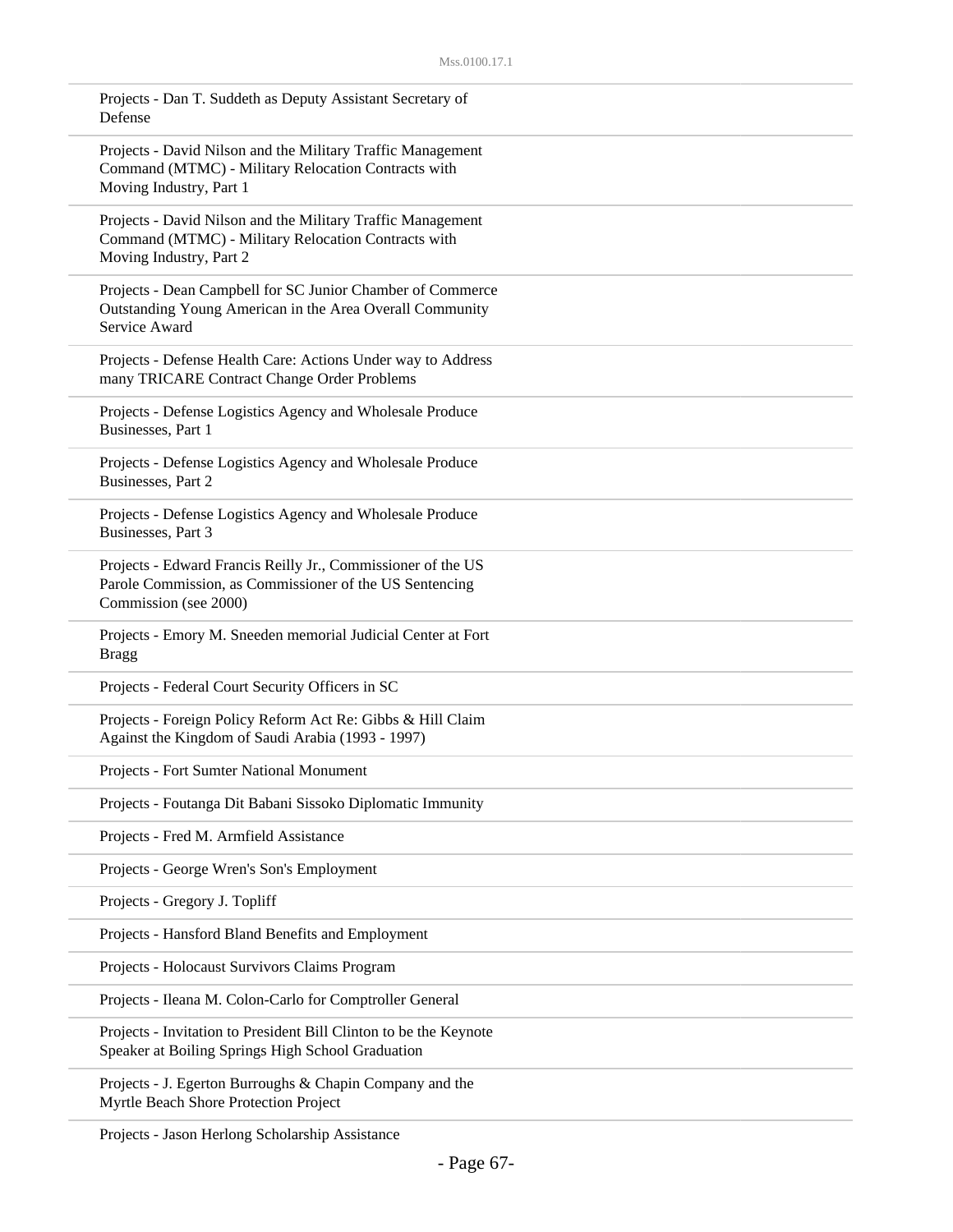| Projects - Jeffery James Hammond Jr. Admission to the<br>Merchant Marine Academy                                                                                            |
|-----------------------------------------------------------------------------------------------------------------------------------------------------------------------------|
| Projects - Jeffery W. Goodman as Chief Financial Officer of the<br>Armed Forces Retirement Home Board                                                                       |
| Projects - Keith T. Oldham, MD, as Assistant Secretary of<br>Defense for Health                                                                                             |
| Projects - Kline Iron & Steel Company EXIM Bank Loan                                                                                                                        |
| Projects - Lieutenant General Paul E. Blackwell to Receive the<br>Clemson Alumni Association Dinsinguished Service Award                                                    |
| Projects - Louis L. Waring III Employment                                                                                                                                   |
| Projects - Low Earth Obiting (LEO) Satellites 'Little LEOs'                                                                                                                 |
| Projects - Maxey D. Long Jr. to the Flordia Agriculture Hall of<br>Fame                                                                                                     |
| Projects - Medical University of SC Envirtonmental Hazards<br>Assessment Program (EHAP)                                                                                     |
| Projects - Monica T. Cindrich and US Air Force C1413 and<br>German Air Force Tu-154 Mid Air Collision Reparations (see<br>$1998 - 2000$                                     |
| Projects - National World War II Memorial                                                                                                                                   |
| Projects - Navy Dive Pay (see 1998)                                                                                                                                         |
| Projects - Opposition to Appointment of Eldon Greenbergas<br>Director of the Department of Energy's Office of<br>Nonproliferation and National Security                     |
| Projects - Pamela L. Buchanan-Lyon Employment                                                                                                                               |
| Projects - Proposed Downsizing of the Housing and Urban<br>Development (HUD) Office in Columbia, SC (see 1998)                                                              |
| Projects - Richard Abner Jones Jr. as Judge Advocate Individual<br>Mobilization Angmentee (IMA) at the Office of the Judge<br>Advocate General for the Army in the Pentagon |
| Projects - Robert Ryan Breckenridge USC Law School<br>Admission                                                                                                             |
| Projects - Stephen R. Phillips to the Open Republican Seat in the<br><b>Internation Trade Commission</b>                                                                    |
| Projects - Timothy M. Culbertson as Firefighter at the<br><b>Massachusetts Port Anthority</b>                                                                               |
| Projects - Tri-County Technical College Technology Innovation<br><b>Challenge Grant Program</b>                                                                             |
| Projects - Various Issues Regarding the Charleston Naval<br>Shipyard (1987 - 1997)                                                                                          |

Projects - Vernice L. James Fort Jackson Employment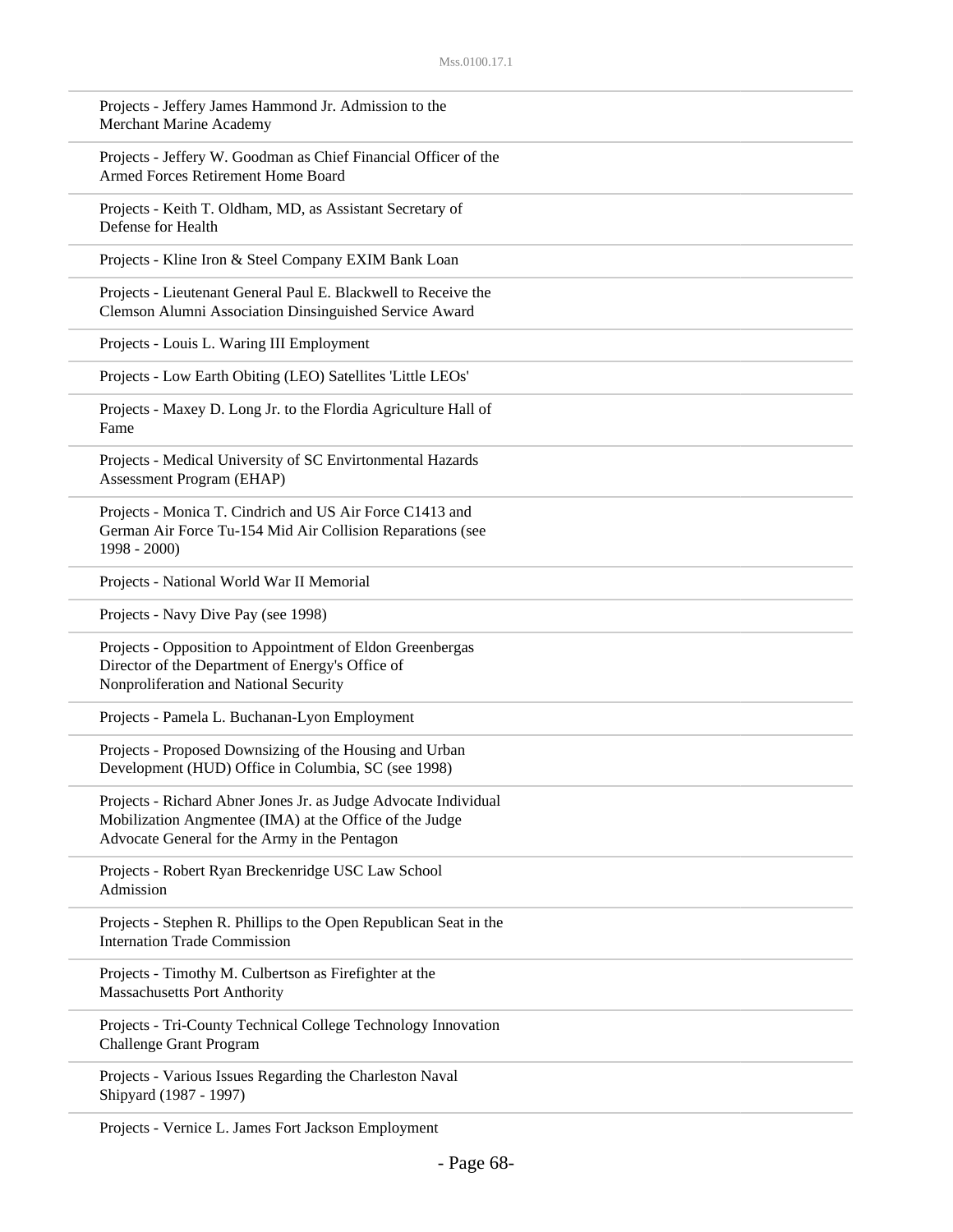| Projects - Weapons Station Land Transfer (1992 - 1997) Part 1                                                       |
|---------------------------------------------------------------------------------------------------------------------|
| Projects - Weapons Station Land Transfer (1992 - 1997) Part 2                                                       |
| Projects - Wendell R. Estep and Members of the First Bapstist<br>Church of Columbia Audience with Pope John Paul II |
| Re: Philip J. Corso, Colonel US Army Retired, Part 1                                                                |
| Re: Philip J. Corso, Colonel US Army Retired, Part 2                                                                |
| Re: Philip J. Corso, Colonel US Army Retired, Part 3                                                                |
| Reserve Officers Training Corps (ROTC)                                                                              |
| Sam Nunn Portrait                                                                                                   |
| Savannah Lakes                                                                                                      |
| <b>Senate Committees</b>                                                                                            |
| Senator John Warner and Senate Committees                                                                           |
| South Carolina H. L. Hundley Commission Board of Directors                                                          |
| Staff - Seat, Keith (1993 - 1997)                                                                                   |
| Staff - Sims, Anna W. (1995 - 1997)                                                                                 |
| Staff - Strom, Thaddeus E. Part 1 (1974 - 1982)                                                                     |
| Staff - Strom, Thaddeus E. Part 2 (1983 - 1997)                                                                     |
| Strom Thurmond's Record Celebrated, Part 1                                                                          |
| Strom Thurmond's Record Celebrated, Part 2                                                                          |
| Strom Thurmond's Record Celebrated, Part 3                                                                          |
| Strom Thurmond's 95th Birthday Party at the Embassy of<br>Austria                                                   |
| Strom Thurmond's Statements Concerning His Record of<br>Service                                                     |
| Subpoena - Ken Rentiers                                                                                             |
| The Battle of Normandy Foundation                                                                                   |
| The George C. Marshall International Center                                                                         |
| 'The Killing Clan' The Sue Logue Story                                                                              |
| The Palmetto Leadership Political Action Committee (PAC)                                                            |
| The Strom Thurmond Monument Commission                                                                              |
| Veteran's Cemeterys and Arlington National Cemetery                                                                 |
| White House Correspondence from George Bush                                                                         |
| White House Correspondence from Hillary Rodham Clinton                                                              |

White House Correspondence to and from Bill Clinton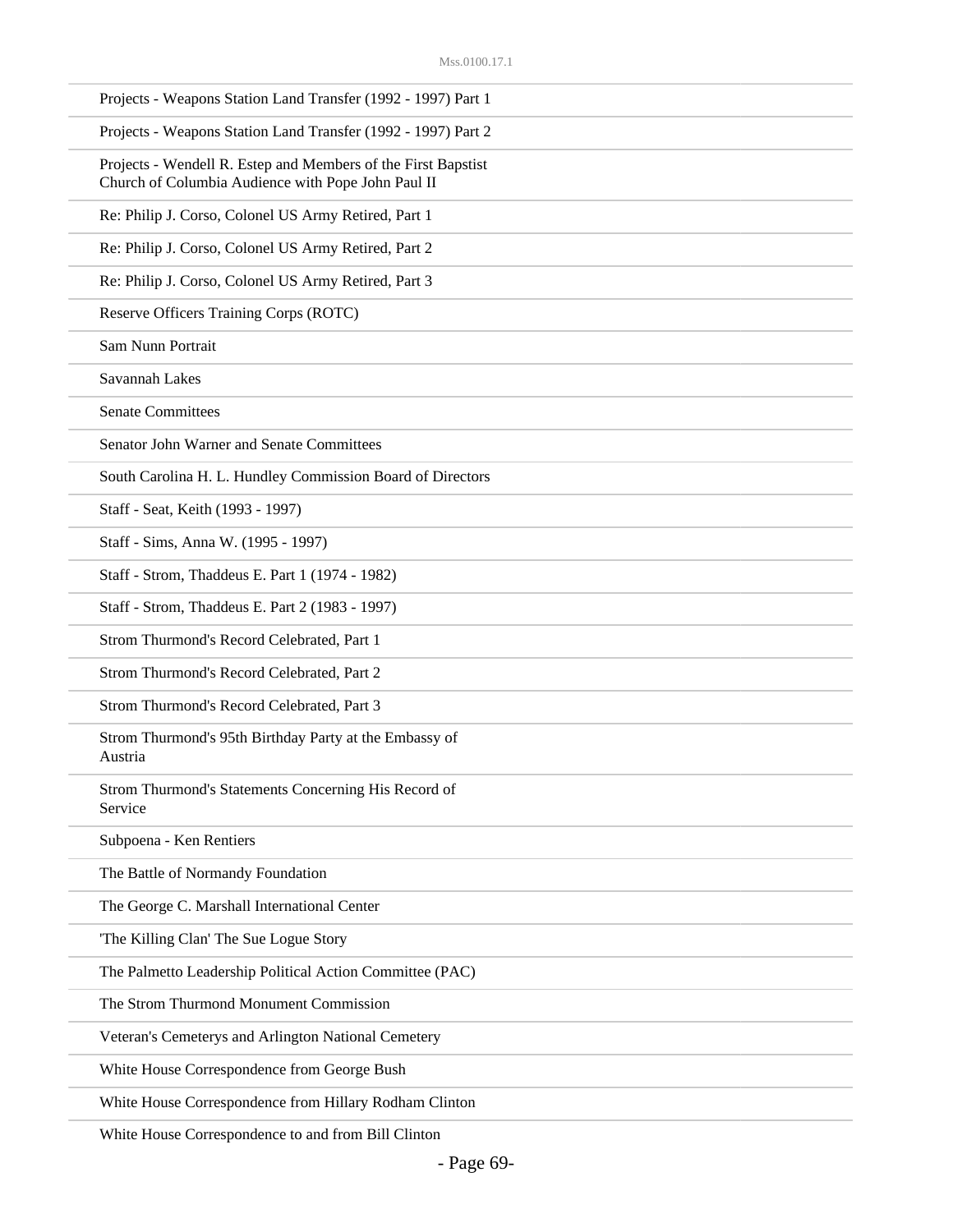| 2nd Session                                                                                                                                                |  |
|------------------------------------------------------------------------------------------------------------------------------------------------------------|--|
| Afghanistan Attack, Part 1                                                                                                                                 |  |
| Afghanistan Attack, Part 2                                                                                                                                 |  |
| Alcohol, Tobacco, and Firearms (ATF) Alcohol Warning Labels                                                                                                |  |
| Campaign Contributions for 1996                                                                                                                            |  |
| Capitol Perservation Commission, Capitol Visitor Center                                                                                                    |  |
| Children's Wish Foundation International Incorporated, Part 1                                                                                              |  |
| Children's Wish Foundation International Incorporated, Part 2                                                                                              |  |
| Children's Wish Foundation International Incorporated, Part 3                                                                                              |  |
| Chiropractic Health Care Program, Part 1                                                                                                                   |  |
| Chiropractic Health Care Program, Part 2                                                                                                                   |  |
| Chiropractic Health Care Program, Part 3                                                                                                                   |  |
| Chiropractic Health Care Program, Part 4                                                                                                                   |  |
| Clinton Impeachment - Answer of President William Jefferson<br>Clinton to the Articles of Impeachment                                                      |  |
| Clinton Impeachment - The Case for Impeachment                                                                                                             |  |
| Clinton Impeachment - Constitutional Grounds for Presidential<br>Impeachment                                                                               |  |
| Clinton Impeachment - Correspondence                                                                                                                       |  |
| Clinton Impeachment - High Crimes and Misdemeanors; The<br>Clinton - Gore Scandals and the Question of Impeachment                                         |  |
| Clinton Impeachment - House Resolution 611                                                                                                                 |  |
| Clinton Impeachment - Replication of the House of<br>Represenatives to the Answer of President William Jefferson<br>Clinton to the Articles of Impeachment |  |
| Clinton Impeachment - Reply of the United States House of<br>Represenatives to the Trial Memorandum of President William<br>Jefferson Clinton              |  |
| Clinton Impeachment - Response of the House Managers to the<br>Presentation of Mr. Ruff, Mr. Craig, and Mr. Mills                                          |  |
| Clinton Impeachment - Trial Memorandum of President William<br>Jefferson Clinton, Part 1                                                                   |  |
| Clinton Impeachment - Trial Memorandum of President William<br>Jefferson Clinton, Part 2                                                                   |  |
| Clinton Impeachment - Trial Memorandum of President William<br>Jefferson Clinton, Part 3                                                                   |  |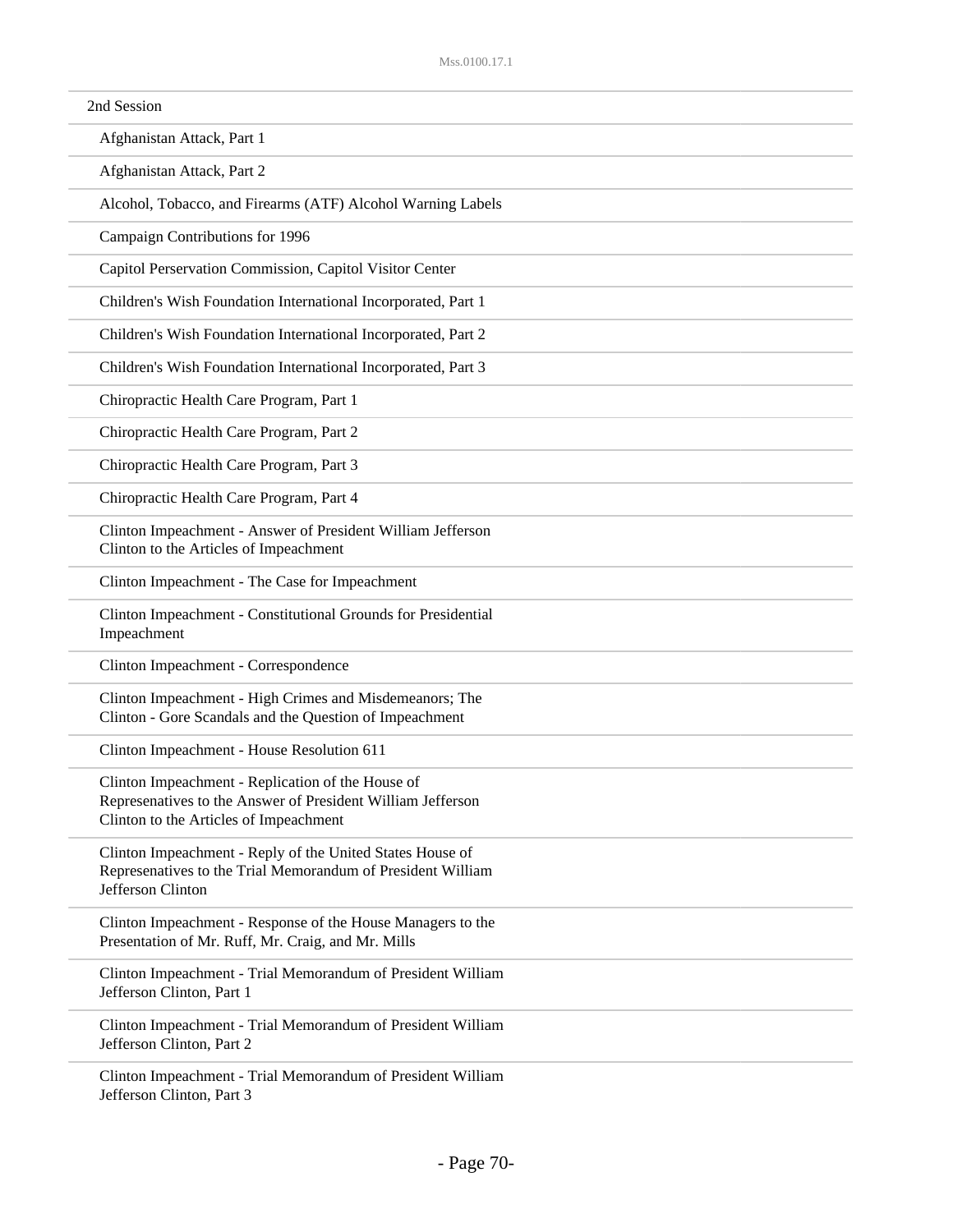| Clinton Impeachment - Trial Memorandum of President William<br>Jefferson Clinton, Part 4                                           |
|------------------------------------------------------------------------------------------------------------------------------------|
| Clinton Impeachment - Trial Memorandum of the United States<br>House of Represenatives, Part 1                                     |
| Clinton Impeachment - Trial Memorandum of the United States<br>House of Represenatives, Part 2                                     |
| Clinton Impeachment - Trial Memorandum of the United States<br>House of Represenatives, Part 3                                     |
| <b>Committee Selection Guidelines</b>                                                                                              |
| Correspondence                                                                                                                     |
| Federal Election Commission Re: Brian Babin                                                                                        |
| Hook, Kathryn A. - Florence Office                                                                                                 |
| Impeachment of President William Jefferson Clinton                                                                                 |
| Irish National Caucus Incorporated                                                                                                 |
| John Courson for Comptroller General                                                                                               |
| Macalloy Stockpile Site, Charleston                                                                                                |
| Military Order of the Carabao Award                                                                                                |
| National Museum of the United States Army                                                                                          |
| Naval Academy Issues                                                                                                               |
| Nomination of Daryl L. Jones to be Secretary of the Air Force,<br>Part 1                                                           |
| Nomination of Daryl L. Jones to be Secretary of the Air Force,<br>Part 2                                                           |
| Nomination of Daryl L. Jones to be Secretary of the Air Force,<br>Part 3                                                           |
| Office - Miscellaneous Engagements and Itineraries (1981 -<br>1998)                                                                |
| President Pro Tempore Budget                                                                                                       |
| Projects - Adalyn Sherwood Brugger Internal Revenue Service<br>Employment                                                          |
| Projects - All Military Regarding Pay, Violations and Other<br>Issues (1992 - 1998)                                                |
| Projects - An Analysis of the Issues, Policies and Competition<br>in the Low-Level and Mixed Low-Level Radioactive Waste<br>Market |
| Projects - Adultery in the Military (1997 - 1998)                                                                                  |
|                                                                                                                                    |

Projects - Beverly J. Watson 1990 Military and 1998 Civilian Problems, Part 1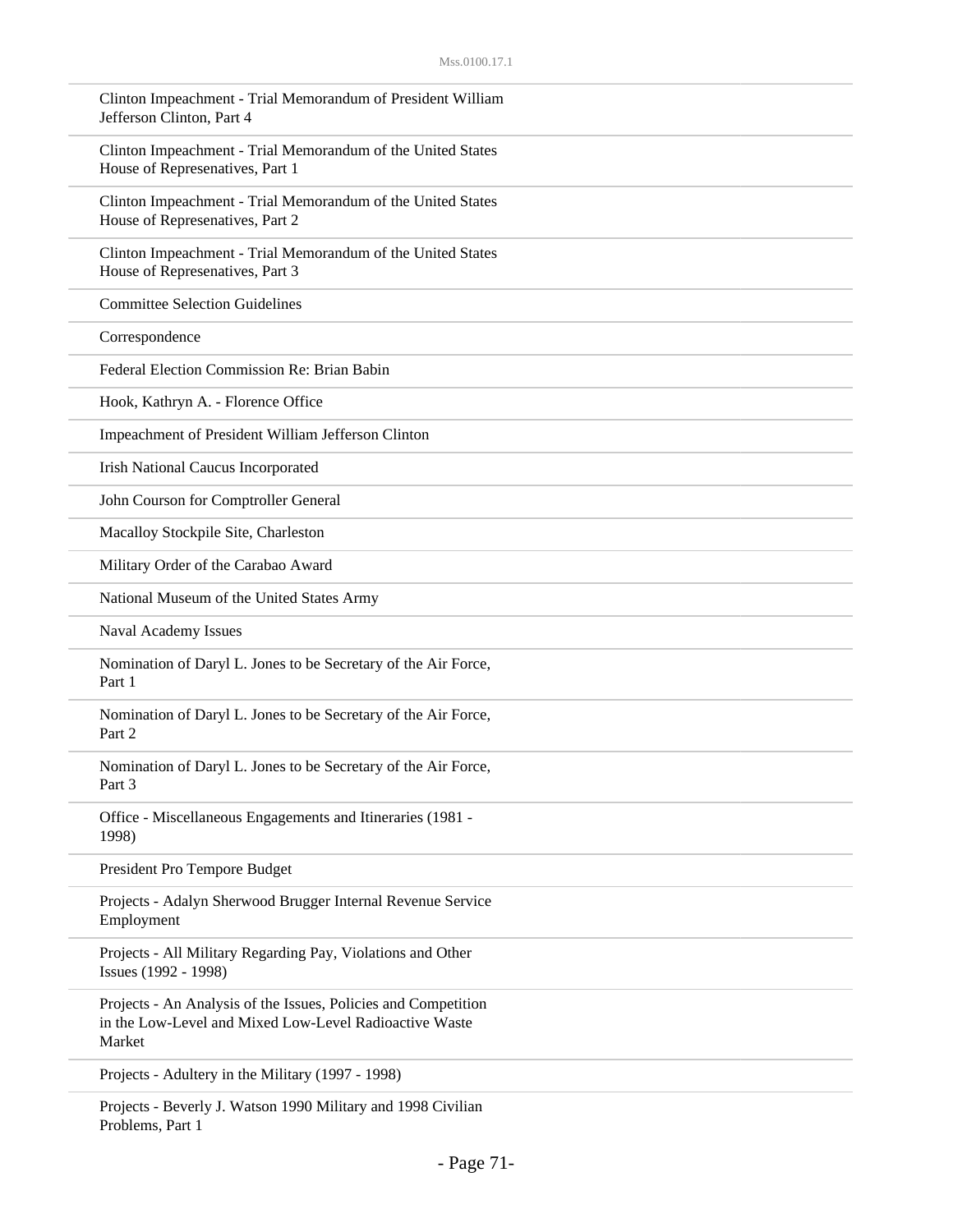| Projects - Beverly J. Watson 1990 Military and 1998 Civilian<br>Problems, Part 2                                                                     |
|------------------------------------------------------------------------------------------------------------------------------------------------------|
| Projects - Beverly J. Watson 1990 Military and 1998 Civilian<br>Problems, Part 3                                                                     |
| Projects - Beverly J. Watson 1990 Military and 1998 Civilian<br>Problems, Part 4                                                                     |
| Projects - Beverly J. Watson 1990 Military and 1998 Civilian<br>Problems, Part 5                                                                     |
| Projects - Beverly J. Watson 1990 Military and 1998 Civilian<br>Problems, Part 6                                                                     |
| Projects - Braswell Services Group Proposal for Repairs to the<br><b>USNS Mount Baker (1997 - 1998)</b>                                              |
| Projects - Bruce Bailey and Abbeville County Memorial<br>Hospital (1995 & 1998)                                                                      |
| Projects - Cameron M. Doolittle Employment Referred by<br>Senator Mark Hatfield                                                                      |
| Projects - Chesnee Community Learning Center                                                                                                         |
| Projects - Clemson University and the US Army's National<br>Automotive Center's (TACOM) University Coalition the<br>Automotive Research Center (ARC) |
| Projects - Cold War Service Medal (1997 - 1998)                                                                                                      |
| Projects - Concern over the Closrue of the Defense Information<br>Processing Center                                                                  |
| Projects - Darius T. Hill and Operation Longfuse                                                                                                     |
| Projects - David Nilson and the Military Traffic Namagement<br>Command (MTMC) - Military Relocation Contracts with<br>Moving Industry, Part 1        |
| Projects - David Nilson and the Military Traffic Namagement<br>Command (MTMC) - Military Relocation Contracts with<br>Moving Industry, Part 2        |
| Projects - David Nilson and the Military Traffic Namagement<br>Command (MTMC) - Military Relocation Contracts with<br>Moving Industry, Part 3        |
| Projects - Debbie S. Engel Federal Employment Assistance                                                                                             |
| Projects - Department of Energy Inspection Reports Concerning<br><b>Tritium Production</b>                                                           |
| Projects - Department of Energy and Inspector General<br>Concerning Plutonium Disposition at the Savannah River Site                                 |
| Projects - Department of Energy's Tritium Production Program                                                                                         |

Projects - District of Columbia Veteran's Day Parade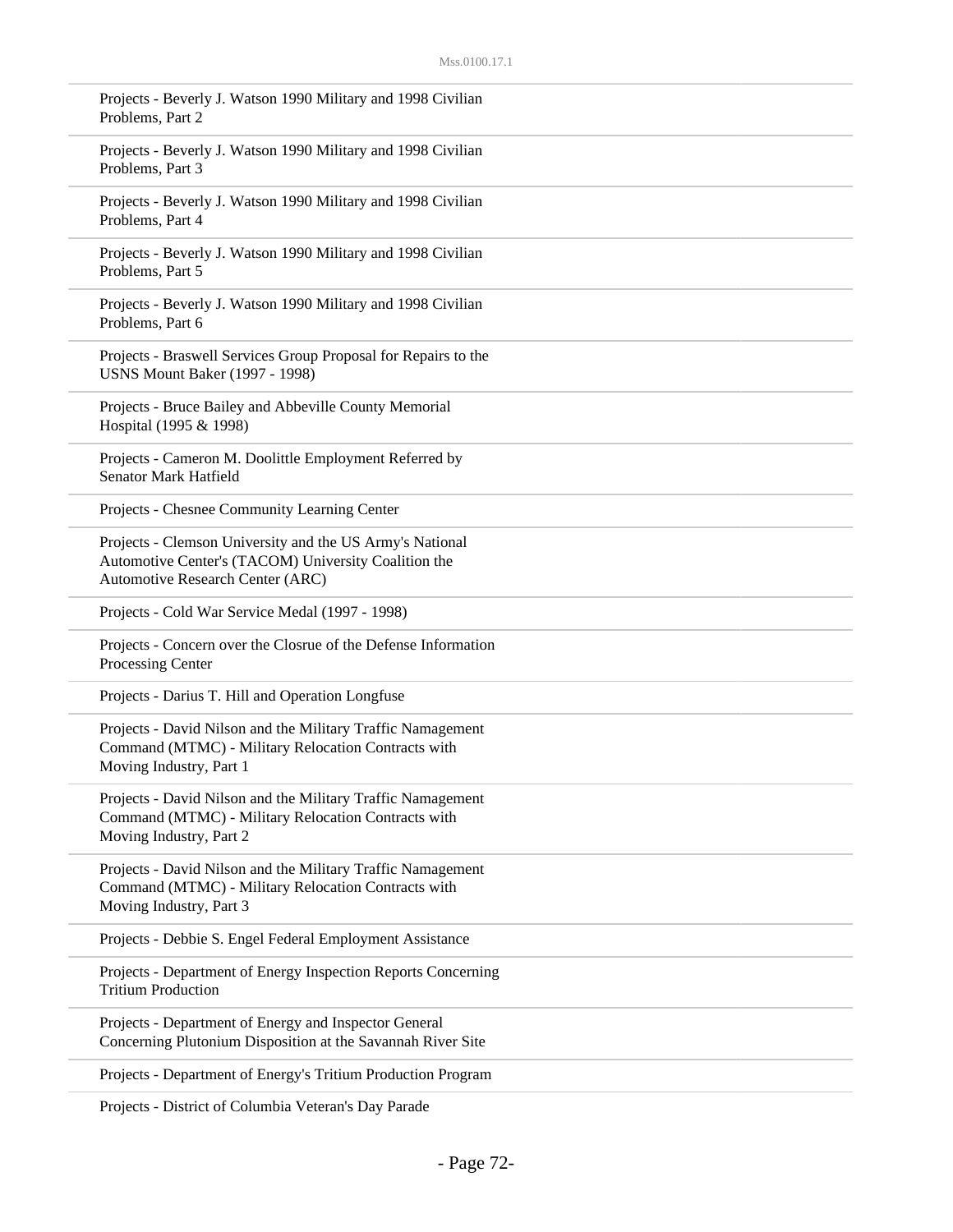| Projects - Drazen Romic Immigration                                                                            |  |
|----------------------------------------------------------------------------------------------------------------|--|
| Projects - Douglas A.Tetrick Interview and Operation Longfuse,<br>Tape 1                                       |  |
| Projects - Douglas A.Tetrick Interview and Operation Longfuse,<br>Tape 2                                       |  |
| Projects - Douglas A.Tetrick Interview and Operation Longfuse,<br>Tape 3                                       |  |
| Projects - Douglas A.Tetrick Interview and Operation Longfuse,<br>Tape 4                                       |  |
| Projects - Douglas A.Tetrick Interview and Operation Longfuse,<br>Tape 5                                       |  |
| Projects - EPA Clean Air Act and the Ozone Transport<br>Assesment Group (OTAG)                                 |  |
| Projects - Fastship - US Strategic Naval Mobility                                                              |  |
| Projects - Garry Richardson Green Card (1997 - 1998)                                                           |  |
| Projects - Gaston Cooper Recycling Site (1996 - 1998)                                                          |  |
| Projects - General Willem Hekman, Royal Netherlands Marine<br>Corps, and the General George C. Marshall Museum |  |
| Projects - Grace Memorial or Old Cooper River Bridge                                                           |  |
| Projects - Gregory J. Topliff, Part 1                                                                          |  |
| Projects - Gregory J. Topliff, Part 2                                                                          |  |
| Projects - Gregory J. Topliff, Part 3                                                                          |  |
| Projects - Hartsell Rogers and the Civil Air Patrol (1997 - 1998)                                              |  |
| Projects - Hawaiian Household Goods Rates                                                                      |  |
| Projects - Hunley Project (1995 - 1998)                                                                        |  |
| Projects - J. Egerton Burroughs & Chapin Company Grande<br>Dunes Myrtle Beach Resort                           |  |
| Projects - James A. Deer Family Legal Assistance Children's<br>Exposure to Unfit Mother & Step Father          |  |
| Projects - James H. Scully to the Bipartisan Commission on the<br>Future of Medicare                           |  |
| Projects - Jeffrey C. Kull Admission to Masters of Theological<br>Studies at Harvard Divinity School           |  |
| Projects - Jeffery P. Moore Admission to the Amos Tuck School<br>of Business Administration                    |  |
| Projects - Jim Burzynski, INS                                                                                  |  |
| Projects - John P. Hazzard V ad Senator Hatch Judiciary<br><b>Committee Staff Counsel</b>                      |  |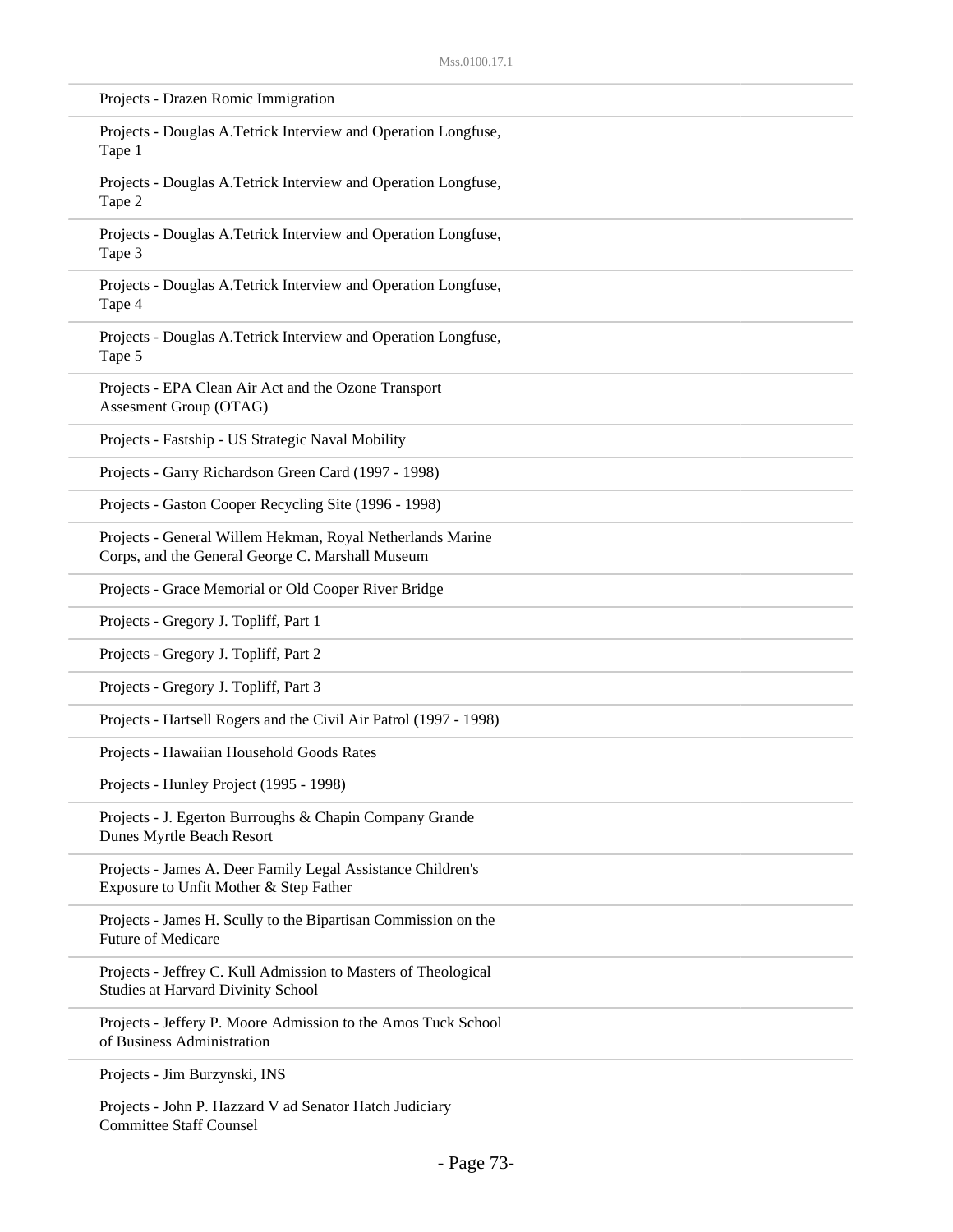| Projects - Josephine Reich Permanent Residency                                                                                               |
|----------------------------------------------------------------------------------------------------------------------------------------------|
| Projects - Keith L. Seat as Commissioner of the Federal Trade<br>Commission                                                                  |
| Projects - Legal Analysis of Religion Issues in the Army, Re:<br>Wicca                                                                       |
| Projects - Marilyn R. Cumbie Medical Problems (see 1990<br>-1994, 1995, 1996)                                                                |
| Projects - Monica T. Cindrichand US Air Force C141B and<br>German Air Force Tu-154 Mid Air Collision Reparations (see<br>1997 & 1999 - 2000) |
| Projects - National Cancer Genetics Network (NCGN)                                                                                           |
| Projects - Naional Guard Civilian Youth Challenge Program,<br>Part 1                                                                         |
| Projects - Naional Guard Civilian Youth Challenge Program,<br>Part 2                                                                         |
| Projects - Naional World War II Memorial, Part 1                                                                                             |
| Projects - Naional World War II Memorial, Part 2                                                                                             |
| Projects - Navy Dive Pay (see 1997)                                                                                                          |
| Projects - Paul and Julia Moore Assistance                                                                                                   |
| Projects - P-3C Advanced Early Waning (AEW) Anti-Surface<br>Warfare (ASUW) Improvement Program (AIP) Appropriations                          |
| Projects - Pierce B. Irby Concern for the Military Health System<br>Competition with Johns Hopkins Medical Services                          |
| Projects - Plutonium Disposition at the Savannah River Site,<br>Part 1                                                                       |
| Projects - Plutonium Disposition at the Savannah River Site,<br>Part 2                                                                       |
| Projects - Priscilla Jourdan Dobson Jones Employment with the<br><b>Republican National Committee</b>                                        |
| Projects - Proposed Downsizing of the Housing and Urban<br>Development (HUD) Office in Columbia, SC (see 1997)                               |
| Projects - Purple Heart Hall of Honor (1997 - 1998)                                                                                          |
| Projects - Religious Requirements and Practices of Certain<br>Select Groups: A Hankbook for Chaplins Re: Wicca, Part 1                       |
| Projects - Religious Requirements and Practices of Certain<br>Select Groups: A Hankbook for Chaplins Re: Wicca, Part 2                       |
| Projects - Report on Nuclear Weapons: Key Nuclear Weapons<br>Component Issues are Unresolved                                                 |
|                                                                                                                                              |

Projects - Robert B. Russell and Lockheed Martin Litigation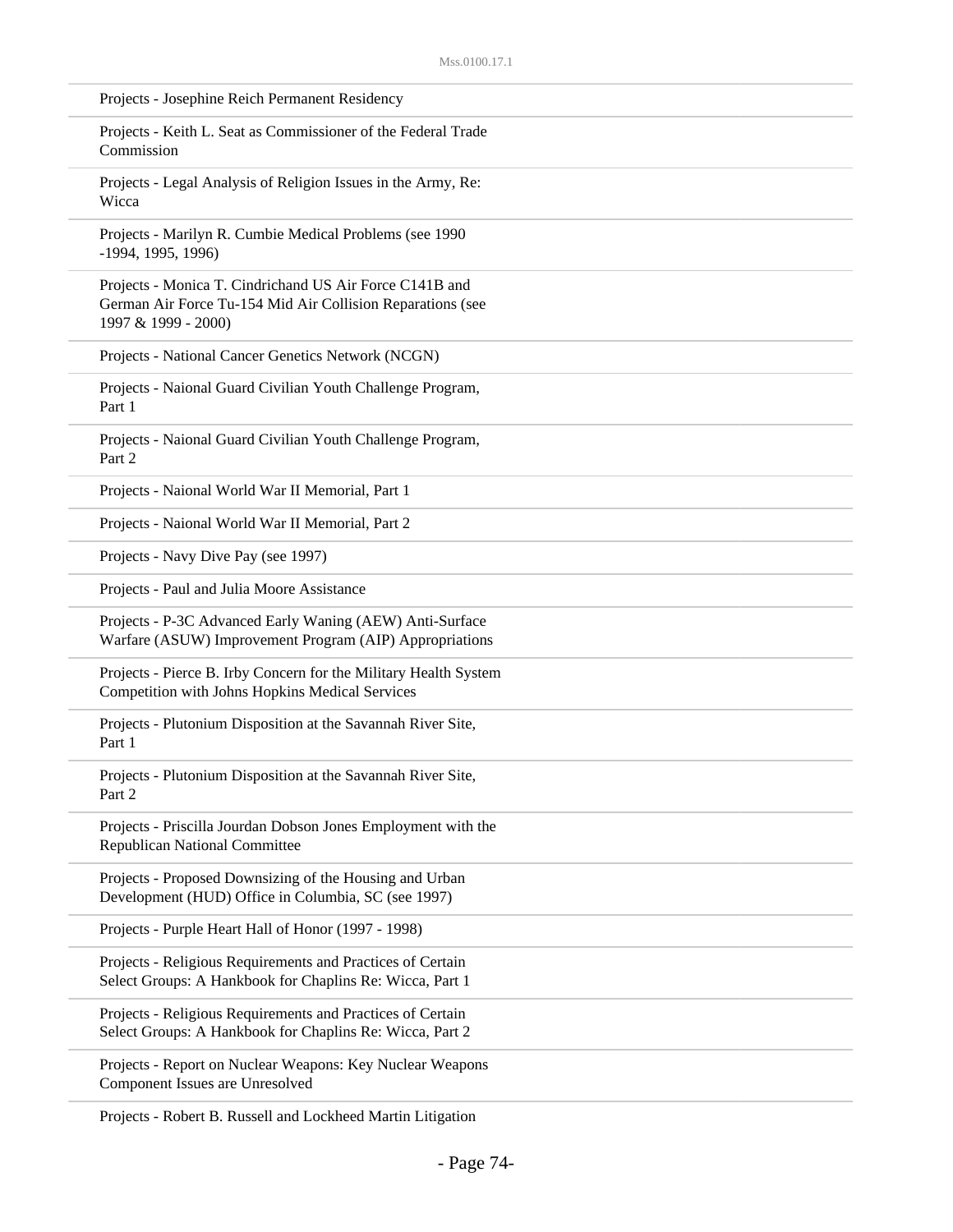| Projects - Robert C. Becker and D. Day Dummy Paratroops<br>$(1959 - 1998)$                                          |
|---------------------------------------------------------------------------------------------------------------------|
| Projects - Roy Russell Ray Military and medical Records<br>Regarding Exposure to Mustard and Lewisite Gases, Part 1 |
| Projects - Roy Russell Ray Military and medical Records<br>Regarding Exposure to Mustard and Lewisite Gases, Part 2 |
| Projects - Roy Russell Ray Military and medical Records<br>Regarding Exposure to Mustard and Lewisite Gases, Part 3 |
| Projects - Roy Russell Ray Military and medical Records<br>Regarding Exposure to Mustard and Lewisite Gases, Part 4 |
| Projects - Roy Russell Ray Military and medical Records<br>Regarding Exposure to Mustard and Lewisite Gases, Part 5 |
| Projects - Roy Russell Ray Military and medical Records<br>Regarding Exposure to Mustard and Lewisite Gases, Part 6 |

#### **Projects - Savannah Lakes at Strom Thurmond Lake (1997 - 1998) Part 1**

Projects - Savannah Lakes at Strom Thurmond Lake (1997 - 1998) Part 2

Projects - Senior Military Colleges Naval Reserve Officer Training Corps Cap

Projects - Special Agent Steward W. Thompson, Naval Criminal Investigation Service (1996 - 1998) Part 1

Projects - Special Agent Steward W. Thompson, Naval Criminal Investigation Service (1996 - 1998) Part 2

Projects - The USO Spirit of Hope Award Presented to Senator Strom Thurmond

Projects - Thomas A. Crawford and Operation Longfuse, Part 1

Projects - Thomas A. Crawford and Operation Longfuse, Part 2

Projects - Thomas P. Humphrey Concerning Protest by Paragon Fuels of Disqualification from Max Procurement

Projects - Timothy Alan Witham and Operation Longfuse

Projects - Torrington Company Rudder Strock Bearings for the USS Tarawa - Declaration

Projects - United States Park Police (1996 - 1998, see same for 2000)

Projects - US Air Force South Carolina KC-10 Fleet

Projects - US Army Combat Equipment Base at Charleston Naval Weapons Station Correspondence

Projects - US Marshal Israel Brooks, District of South Carolina

Projects - Vernice L. James Fort Jackson Employment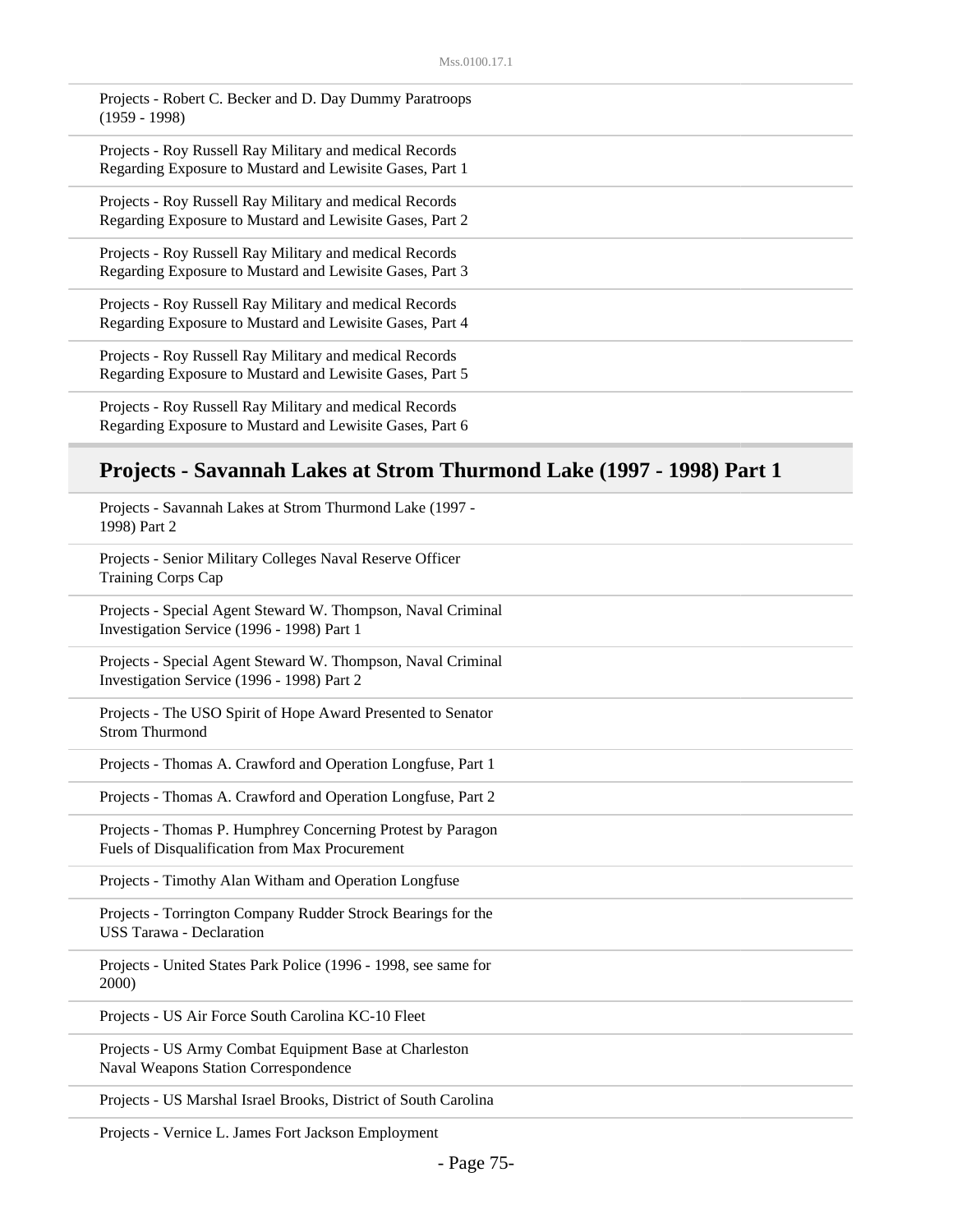| Projects - Walter Reed Imaging Research Program Support                     |
|-----------------------------------------------------------------------------|
| Quinn, MIchele Diane - Columbia Office                                      |
| Republican Conference Survey                                                |
| Revised Rules for Old Senate and Old Supreme Court Chambers                 |
| Savannah Lakes                                                              |
| <b>Senate Committees</b>                                                    |
| Senator John Warner and Senate Committees                                   |
| Significant Activities, All Offices - January 26 - 30 and<br>February 2 - 6 |
| Significant Activities, All Offices - February 9 - 13 and 23 - 27           |
| Significant Activities, All Offices - March 2 - 20                          |
| Significant Activities, All Offices - March 23 - April 3                    |
| Significant Activities, All Offices - April 20 - May 1                      |
| Significant Activities, All Offices - May 4 - 22                            |
| Significant Activities, All Offices - June 1 - 12                           |
| Significant Activities, All Offices - June 15 - 26                          |
| Significant Activities, All Offices - July 6 - 17                           |
| Significant Activities, All Offices - July 20 - 31                          |
| Significant Activities, All Offices - August 31 - September 4               |
| Significant Activities, All Offices - September 7 - 18                      |
| Significant Activities, All Offices - September 21 - October 2              |
| Significant Activities, All Offices - Ocotber 5 - 16                        |
| Staff - Shaw, Jennifer J. (1991 - 1998)                                     |
| Staff - Stevenson, Molly M. (1997 - 1998)                                   |
| Staff - Vanderwerff, Amy (1997 - 1998)                                      |
| Staff - Wallace, Jennifer Lynn (1995 - 1998)                                |
| Staff - Williams, L. J. Mele (1989 - 1998)                                  |
| Staff - Willis, Dorothy Banks                                               |
| <b>Statements</b>                                                           |
| The George C. Marshall International Center                                 |
| The Palmetto Leadership Political Action Committee (PAC)                    |
| The Strom Thurmond Monument Commission                                      |

Tritium Accelerator - Part 1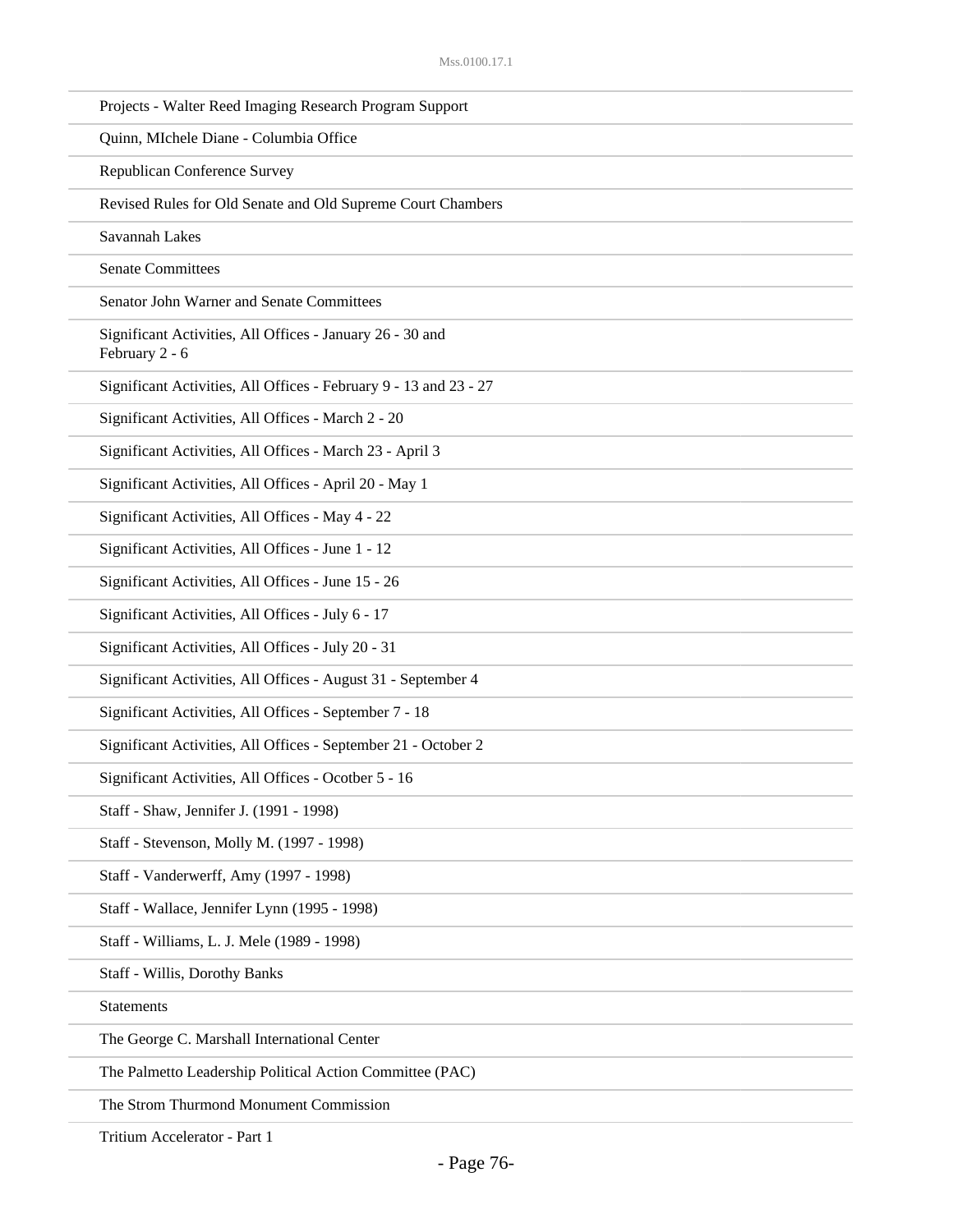Tritium Accelerator - Part 2

Tritium Accelerator - Part 3

United States 4th Circuit Court of Appeals

United States Sentencing Commission

White House Correspondence to and from Bill Clinton

## **106th Congress, 1999-2001**

#### **1st Session**

### **2nd Session**

| <b>Title/Description</b>                                                                                                                     | <b>Instances</b> |
|----------------------------------------------------------------------------------------------------------------------------------------------|------------------|
| Becky Fleming, Press Secretary                                                                                                               |                  |
| Biographical News Clippings About Strom Thurmond                                                                                             |                  |
| <b>Bush - Cheney Transition</b>                                                                                                              |                  |
| Chief Judge C. Weston Houck and the Matthew J. Perry<br>Courthouse                                                                           |                  |
| Committee on Armed Services, Inspection Report of Surplus<br>Computer Equipment Management at the Savannah River Site                        |                  |
| Committee on Armed Services, Security at the Savannah<br><b>River Site</b>                                                                   |                  |
| Correspondence Re: Bush for President                                                                                                        |                  |
| Dr. Alison Bell, Art and Preservation Advisor                                                                                                |                  |
| Eliza Edgar, Mr. Short's Secretary (Walter Edgar's daughter)                                                                                 |                  |
| George W. Bush Campaign                                                                                                                      |                  |
| Helena Huntly Mell, Legislative Staff                                                                                                        |                  |
| Honoraria - 1990 to the Present                                                                                                              |                  |
| Interim Report of the Judiciary Subcommittee on<br>Administrative Oversight and the Courts Task Force<br>Regarding Alleged Chinese Espionage |                  |
| <b>Issues - Boy Scouts Admitting Gays</b>                                                                                                    |                  |
| <b>Issues - Class Action Reform</b>                                                                                                          |                  |
| Issues - The Confederate Flag in South Carolina                                                                                              |                  |
| Issues - Federal Excise Tax on Telephone Services                                                                                            |                  |
| Issues - Funding for the Coastal Environment                                                                                                 |                  |
| <b>Issues - Health Care Providers</b>                                                                                                        |                  |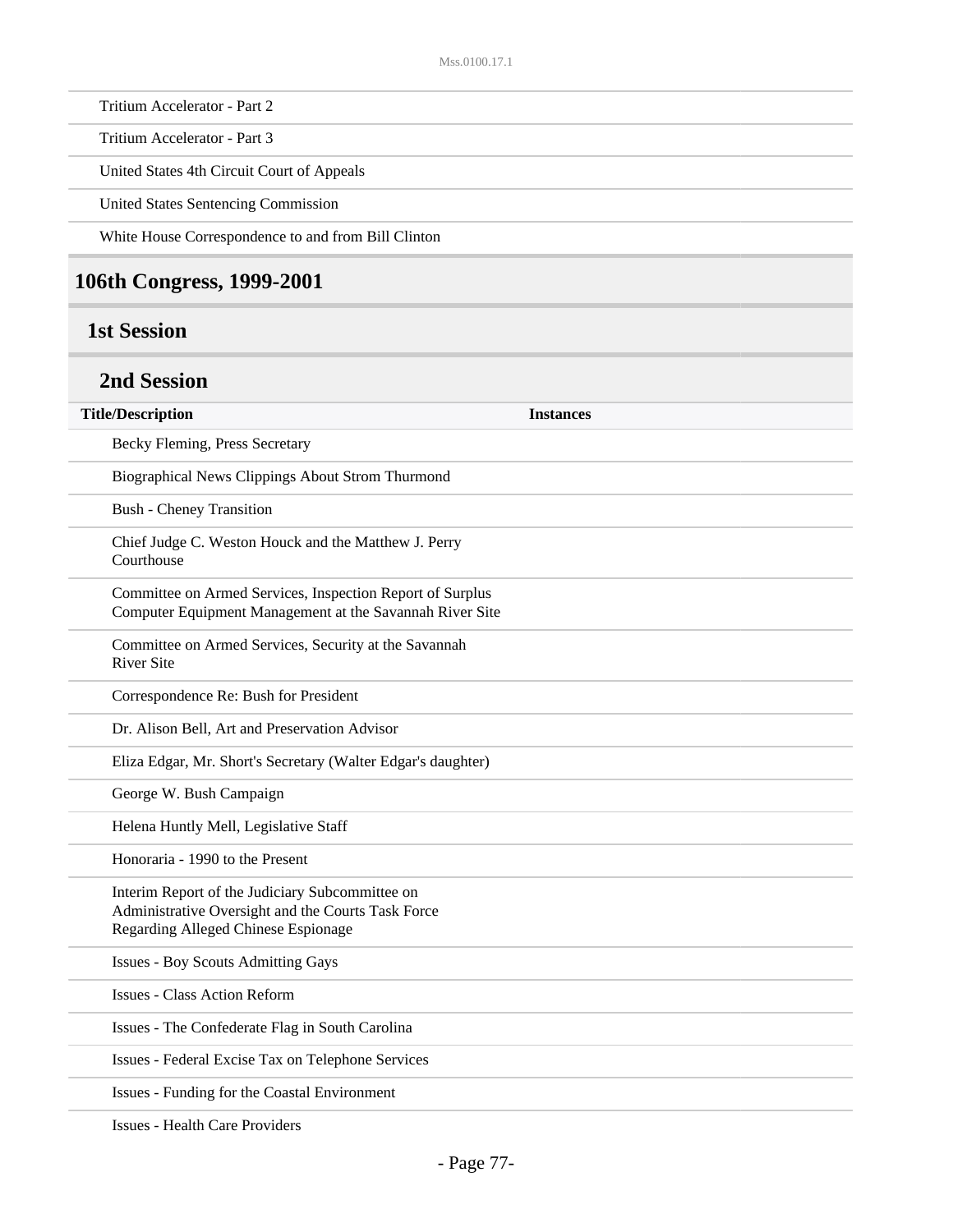| Issues - Immigration and Naturalization Service's Proposed<br>Rule no. 1991-99           |
|------------------------------------------------------------------------------------------|
| Issues - Immigration Case of Elian Gonzalez                                              |
| Issues - Inclusion of Prescription Drug Benefits to Medicare                             |
| Issues - Labeling of Genetically Engineered Foods 1                                      |
| Issues - Labeling of Genetically Engineered Foods 2                                      |
| Issues - Microsoft and Competition in the Computer Software<br>Industry                  |
| Issues - Modification of the Installment Method                                          |
| <b>Issues - Nominations</b>                                                              |
| Issues - Occupational Safety and Health Administration<br>(OSHA)'s Proposed Regulations  |
| <b>Issues - Palliative Care</b>                                                          |
| Issues - The Panama Canal                                                                |
| Issues - Position of US Senator for South Carolina                                       |
| <b>Issues - Prescription Drug Coverage for Medicare</b><br><b>Beneficiaries</b>          |
| Issues - Quality Care for the Uninsured                                                  |
| <b>Issues - Retirement Benefits for Military Technicians</b>                             |
| Issues - Right to Bear Arms Under the Second Amendment                                   |
| Issues - The Telecommunications Act                                                      |
| Issues - Trade Policies with Sub-Saharan Africa                                          |
| Issues - Various Issues, February                                                        |
| Issues - Various Issues, March                                                           |
| Issues - S.345, The Animal Welfare Act                                                   |
| Issues - S.758, The Fairness in Asbestos Compensation Act                                |
| Issues - S.818, The Safe Seniors Assurance Study Act                                     |
| Issues - S.866, The Anesthesia Services Preservation Act                                 |
| Issues - S.1020, The Motor Vehicle Franchise Contract<br><b>Arbitration Fairness Act</b> |
| Issues - S.2419, Veteran's Higher Education Oppertunities Act                            |
| Issues - S.2504, The Methyl Bromide Fairness Act                                         |
| Issues - S.2636, Equal Pay for VA Dentists                                               |
|                                                                                          |

James Graham, Chauffer and President Pro Tempore Staff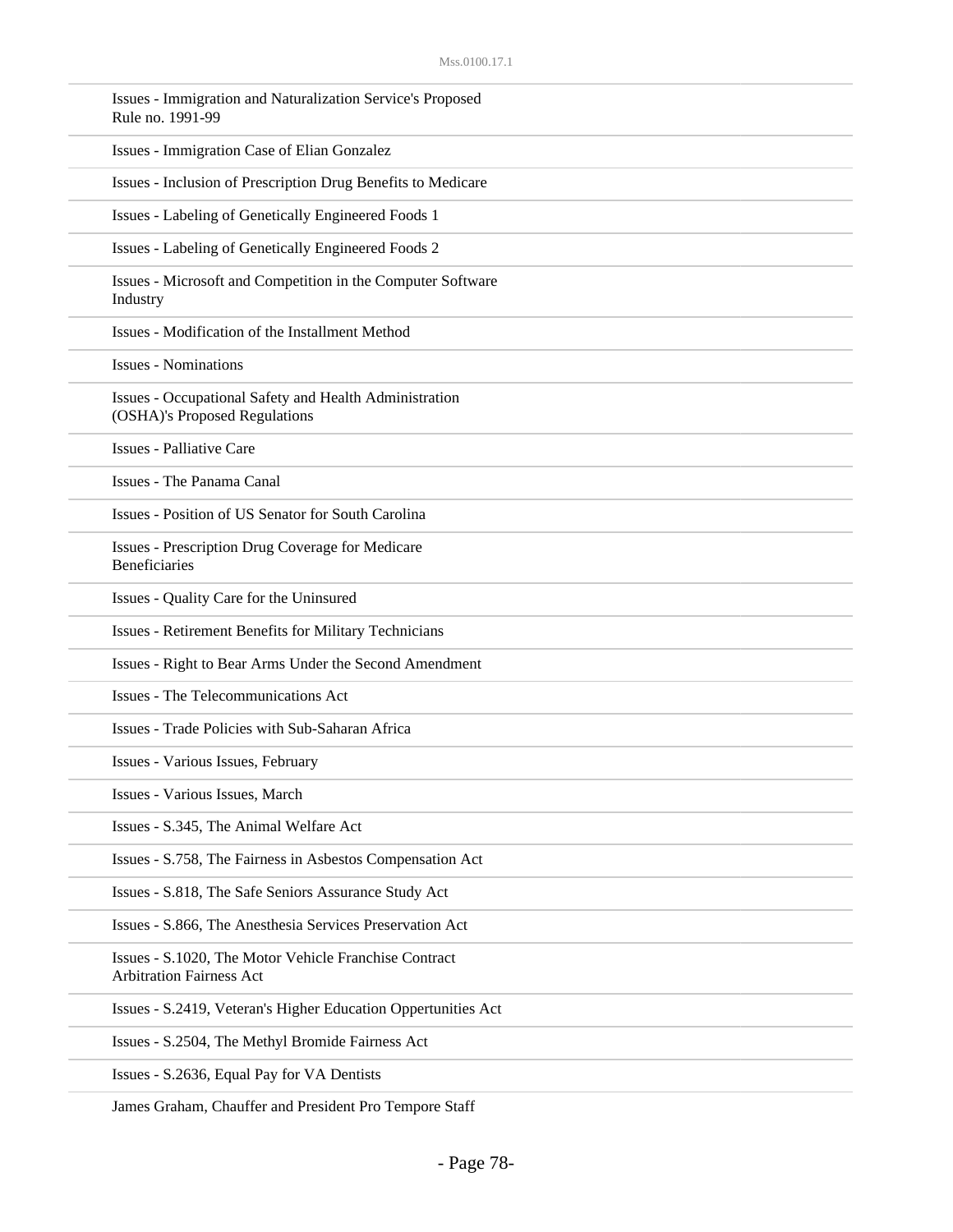| J. C. Herbert Bryant Jr. and the George C. Marshall<br>International Center, Part 1                                |
|--------------------------------------------------------------------------------------------------------------------|
| J. C. Herbert Bryant Jr. and the George C. Marshall<br>International Center, Part 2                                |
| Jim Hodges v. John Rainey - Santee Cooper, Affidavit of the<br>Honorable J. Strom Thurmond                         |
| Judicial Nominations History and Policy                                                                            |
| Leader's Lecture Series                                                                                            |
| Mark Ivany, Front Office, Special Assistant                                                                        |
| Melinda Koutsoumpas, Judiciary Chief Clerk                                                                         |
| National Council for a Republican Congress                                                                         |
| National Museum of the United States Army                                                                          |
| National Security Agency Allegations                                                                               |
| Palmetto Leadership                                                                                                |
| Price, Alyson Gayle - DC Office                                                                                    |
| Projects - Addison 'Joe' Graves Wilson as Civilian Aide to the<br>Secretaryof the Army for South Carolina          |
| Projects - Adler Sady Rijo Farias Costa Visa                                                                       |
| Projects - Advanced Aluminum Aerostructures                                                                        |
| Projects - Allied General Nuclear Site (AGNS) see 2001                                                             |
| Projects - Allied Museum in Berlin                                                                                 |
| Projects - Allison A. Ross and Discrimination Allegations<br>Against the University of South Carolina              |
| Projects - Anida Kopa and Visa for Medical Reasons                                                                 |
| Projects - Andit Report on Management of the Nuclear<br><b>Weapons Production Infastructure</b>                    |
| Projects - Ann Rushton and Financial Assistance                                                                    |
| Projects - Anti-Drug Program in Partview Apartments                                                                |
| Projects - Appalachian-Turkish Trade Project                                                                       |
| Projects - Army Reserve Marksmanship Program                                                                       |
| Projects - Ashley G. Hurt Admission to Law School                                                                  |
| Projects - Andit Report on Importation of Presidential<br>Decision Directive 63, Critical Infastructure Protection |
| Projects - B. Michael Eaton of United States Defense,                                                              |

Producer of M8 Medium Combat Vehicles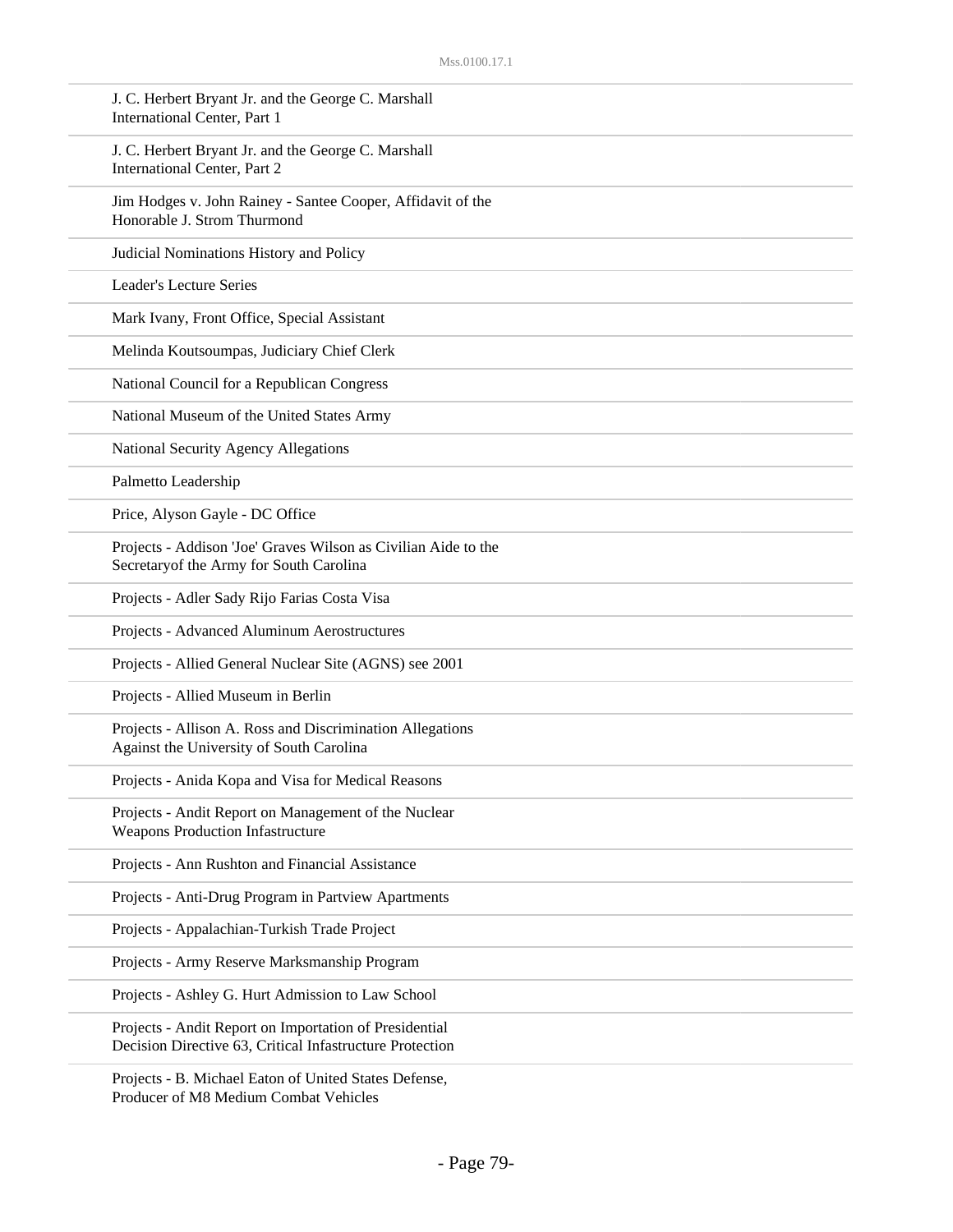| Projects - Barbara George Barton as Federal Bankruptcy<br>Judge for South Carolina                          |
|-------------------------------------------------------------------------------------------------------------|
| Projects - Bobbie J. Jeffcoat Back Taxes Owed                                                               |
| Projects - Bobby Jones Expressway, Aiken County, SC                                                         |
| Projects - Bolivar Olivares and Relatives' Immigration                                                      |
| Projects - Bridgestone/Firestone South Carolina                                                             |
| Projects - Brown Packing Company, Gaffney, SC                                                               |
| Projects - Bruce Dunbar and Wite's Termination from the SC<br>Department of Corrections                     |
| Projects - Burroughs and Chapin Congaree Flood Plain<br>Development                                         |
| Projects - Cadet Omar Bautista, The Citadel                                                                 |
| Projects - Cadet Petra Lovetniska, The Citadel                                                              |
| Projects - Carl G. Corvin and Military Health Care Options                                                  |
| Projects - Carl Weatherman and Military Service<br>Compensation (1999 - 2000)                               |
| Projects - Carri Smith for Government Affairs Employment                                                    |
| Projects - Casework Cheat-Sheet, State and Federal Agency<br>Abbreviations and Contacts                     |
| Projects - Charles E. Simons Jr. US Courthouse in Aiken, SC,<br>Elevator                                    |
| Projects - Charleston County Aviation Authority                                                             |
| Projects - Chirstopher Phillips and Immigration Issues                                                      |
| Projects - Civilian Nuclear Waste Disposal Report                                                           |
| Projects - Clarence E. Cannon Death and Social Security<br>Check                                            |
| Projects - Clemson University Defense Advanced Research<br>Projects Agency (DARPA) Grant Application        |
| Projects - Clerks of Court, Centralized Wage Withholdings                                                   |
| Projects - Colonel Robert P. Smart, Promotion to Brigadier<br>General                                       |
| Projects - Cooper River Bridges, Charleston, SC                                                             |
| Projects - Correspondence Concerning Tritium Production and<br>Plutonium Disposition at Savannah River Site |
| Projects - Craig Stinson and Visa for Mother-in-law                                                         |

Projects - D.A.R.E. Drug Abuse Resistance Education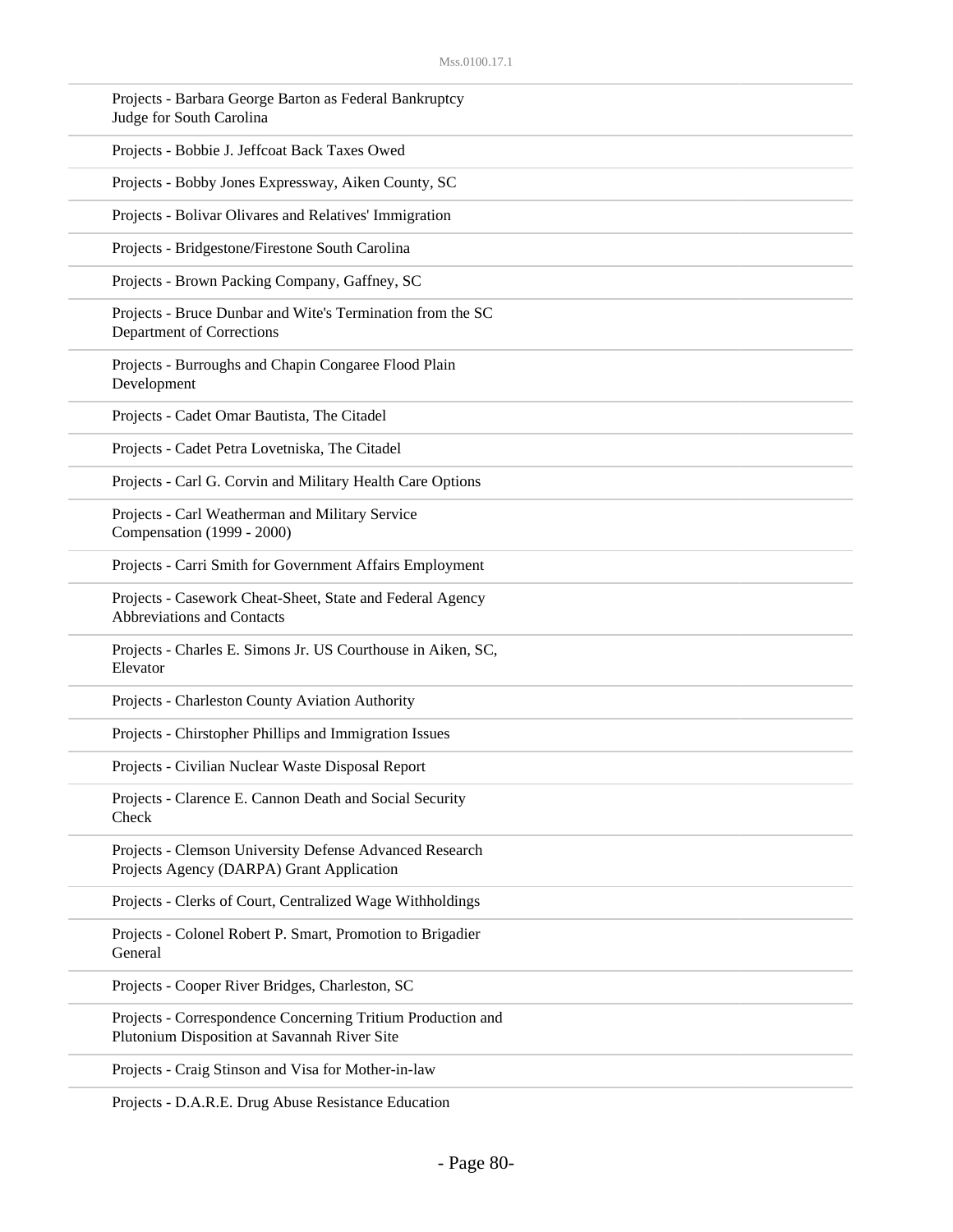| Projects - Darlene F. Burnett Concerning Incarcerated<br>Husband and Family Visitation Rights                                                    |
|--------------------------------------------------------------------------------------------------------------------------------------------------|
| Projects - Department of Defense Appropriation Bill Programs<br>- Stinger Block II Modification and Anti-Ship Missile Deploy<br>System           |
| Projects - Department of Defense Recruiting Practices                                                                                            |
| Projects - Department of Energy Nuclear Employee<br>Compensation                                                                                 |
| Projects - Department of Energy Office of Nonproliferation<br>and National Security Briefing Report                                              |
| Projects - Diane Pollin and Housing Assistance                                                                                                   |
| Projects - Dominique D'Ermo Requests Vise for Leony<br>Binwag in the Phillippines                                                                |
| Projects - Donna B. Miles and Assistance with IRS                                                                                                |
| Projects - DSP.82 Passport Renewal                                                                                                               |
| Projects - Dr. & Mrs. Edward Cathcart and Party Foreign<br>Travel and Consulate Services (1999 - 2000)                                           |
| Projects - Dual Management of Commercially Available Items<br>and Prime Vendor (1995 - 2000) Part 1                                              |
| Projects - Dual Management of Commercially Available Items<br>and Prime Vendor (1995 - 2000) Part 2                                              |
| Projects - Edward Francis Reilly Jr., Commissioner of the US<br>Parole Commission, as Commissioner of the US Sentencing<br>Commission (see 1997) |
| Projects - Emin Toro Citizenship Application                                                                                                     |
| Projects - Environmental Protection Agency (EPA) Resident<br>Agent David McLead Landmark Case Against Morton<br>International                    |
| Projects - Florence B. Welch and Assistance with Transfer<br>within Housing and Urban Development                                                |
| Projects - Florence County Sheriff's Office, Local Law<br><b>Enforcement Block Grant</b>                                                         |
| Projects - Florence Water System                                                                                                                 |
| Projects - Friends of the Hunley Project                                                                                                         |
| Projects - Fuji Film and the Air France Exchange Services                                                                                        |
| Projects - Garry Malphrus Soliciation Letter                                                                                                     |
| Projects - Gay Izzard and Disability and Housing Issues                                                                                          |
|                                                                                                                                                  |

Projects - General Eric K. Shinseki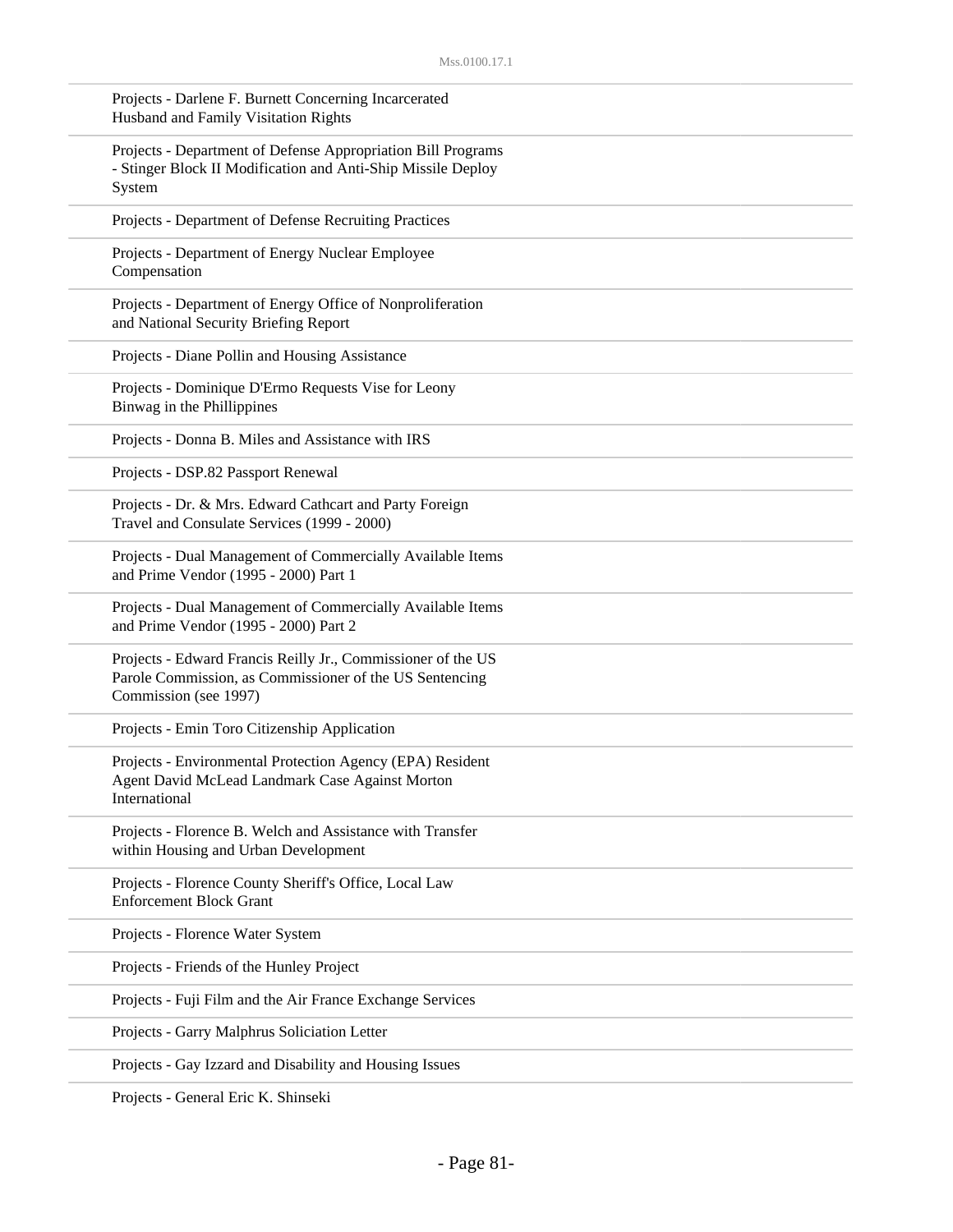| Naturalization  | Projects - George H. Tower and Assistance with                                               |
|-----------------|----------------------------------------------------------------------------------------------|
|                 | Projects - Georgetown Steel                                                                  |
|                 | Projects - Glen Mandigo and Slow Pace of Navy<br><b>Technological Program</b>                |
| Drug Grant      | Projects - Gloria D. Teal and Support of New Approach Anti-                                  |
|                 | Projects - Grants - Beaufort County Mobile Incident<br><b>Command Vehicle</b>                |
|                 | Projects - Grants - Cherokee County School District, Part 1                                  |
|                 | Projects - Grants - Cherokee County School District, Part 2                                  |
|                 | Projects - Grants - Greenwood Garden Apartments                                              |
|                 | Projects - Grants - McCormick County School District                                         |
|                 | Projects - Grants - Medical University of South Carolina                                     |
| Apartments      | Projects - Grants - Mount Zion African Methodist Episcopal                                   |
|                 | Projects - Grants - Oconee County Emergency Preparedness<br>Agency Re: Rachel Trois Death    |
|                 | Projects - Grants - Pickens County Board of Disabilities                                     |
|                 | Projects - Grants - Rock Hill Water Project                                                  |
| (SCAAP)         | Projects - Grants - State Criminal Alien Assistance Program                                  |
|                 | Projects - Grants - United Methodist Relief Center                                           |
| $(1996 - 2000)$ | Projects - Gregory J. Topliff, Purple Hearts and VA Benefits                                 |
|                 | Projects - H. Edward Mercer III Admission to the University<br>of SC School of Law           |
|                 | Projects - Hearing on Department of Energy Plutonium Pit<br><b>Production Plans</b>          |
| Affairs         | Projects - Hershel W. Gober, Acting Secretary of Veterans'                                   |
|                 | Projects - Hilton Head Island Dredging                                                       |
|                 | Projects - Homeland Security                                                                 |
|                 | Projects - Hugh Leatheman, SC State Senator, SC<br><b>COnservation Incentives Act Letter</b> |
|                 | Projects - Huh Kyung Man Attending the Republican National                                   |

Convention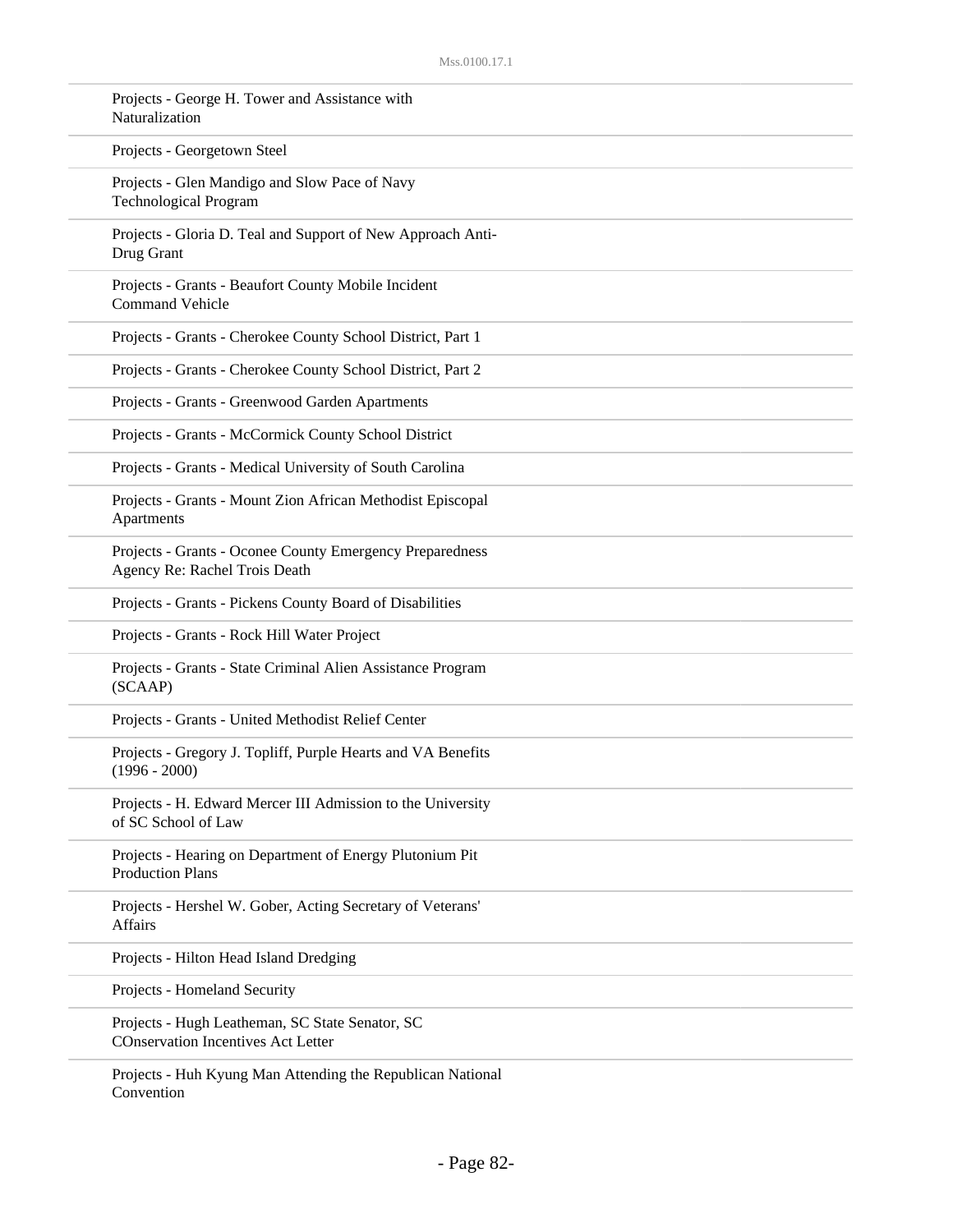| Projects - Immigration and Naturalization Service<br>Nationalization Quality Procedures (NQP)                    |
|------------------------------------------------------------------------------------------------------------------|
| Projects - Incomplete Files                                                                                      |
| Projects - Information Concerning Savannah River Site's<br>Modern Pit Facility Re: Plutonium Pit                 |
| Projects - In-Tank Precipitation and Salt Waste Processing at<br>the Savannah River Site                         |
| Projects - J. Egerton Burroughs Endorsement of Effort to<br>Relocate Confederal Flag from SC State Capitol Dome  |
| Projects - J. Egerton Burroughs to the Carolina First Board                                                      |
| Projects - James A. Richardson Jr. Concerning COPS FAST<br>and UHP Grants for the Town of Pinewood (1999 - 2000) |
| Projects - James Joseph Hill III Admission to the Medical<br>University of SC (1996) and Other Assistance        |
| Projects - James T. Pearce Concerning Marine Corps Recruit<br>Deport at Parris Island Annexation                 |
| Projects - Jim Miller and Fine Imposed on Business by DHEC<br>$(1999 - 2000)$                                    |
| Projects - Jim Ringer and Adoption Assistance                                                                    |
| Projects - John A. McAllister and the Mount Carmel, SC, Post<br>Office, Part 1 (1989 - 1998)                     |
| Projects - John A. McAllister and the Mount Carmel, SC, Post<br>Office, Part 2 (1999 - 2000)                     |
| Projects - John Miles and Application for Permanent<br><b>Residence Status</b>                                   |
| Projects - John Paul Evans and Sons African Safari Pretoria<br><b>Embassy Assistance</b>                         |
| Projects - John R. Steer of the US Sentencing Commission<br>$(1998 - 2000)$                                      |
| Projects - Johnny Mack Brown Retirement                                                                          |
| Projects - Joyce Pringle and the Expanded Food and Nutrition<br><b>Education Program</b>                         |
| Projects - Julianne Farnsworth as US Attorney for the District<br>of SC                                          |
| Projects - Justice Department FBI Articles of Concern                                                            |
| Projects - Karen Bradder Visa Renewal                                                                            |
| Projects - Kelley Spears Dunn Admission to Nursing School at<br>the University of SC                             |
| Projects - Kenneth Redenbaugh and Frances Austin                                                                 |

Projects - Kenneth Bedenbaugh and Frances Austin Bedenbaugh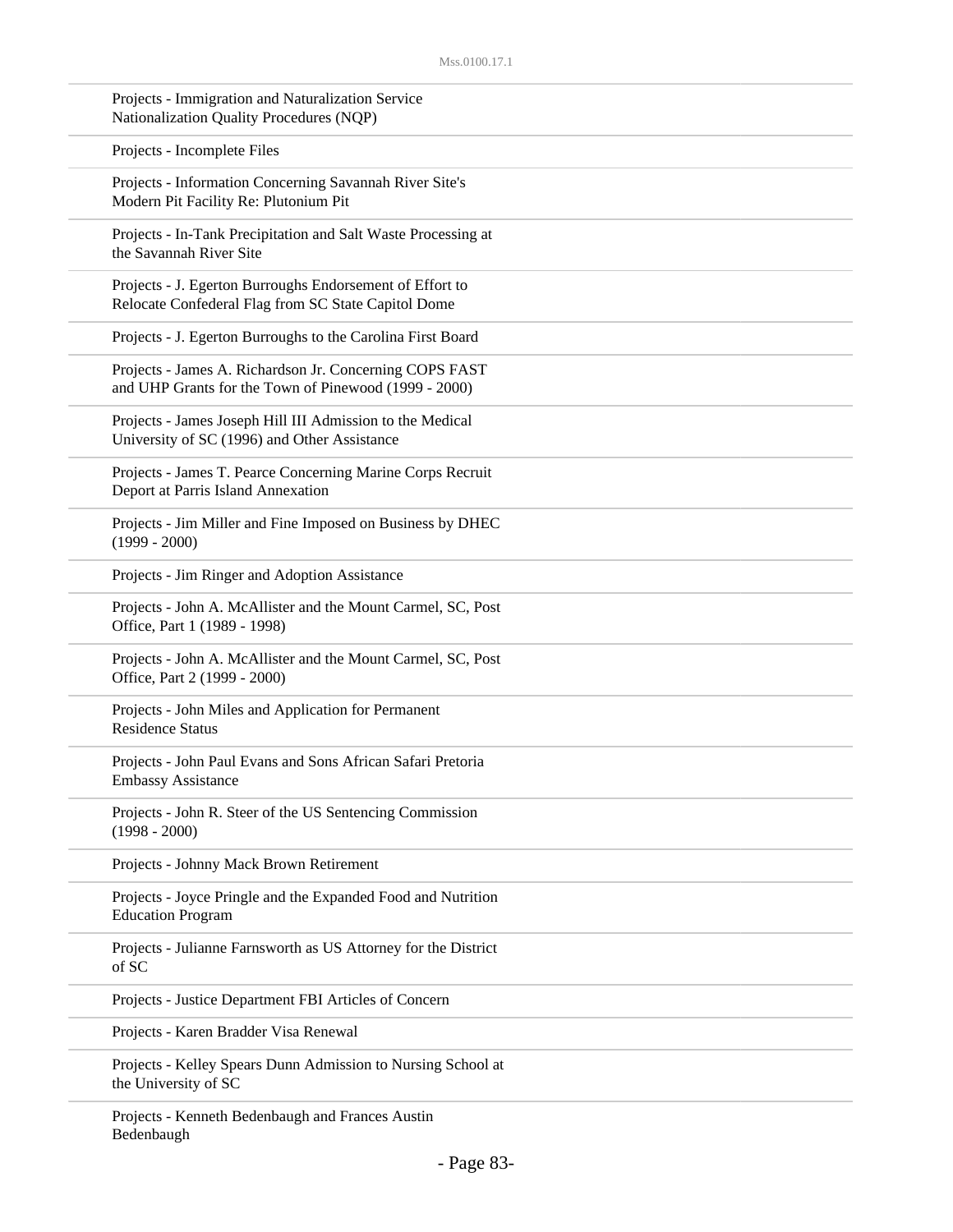| Projects - Kristen N. Nichols Employment at the American<br>Embassy in Costa Rica                                                                         |
|-----------------------------------------------------------------------------------------------------------------------------------------------------------|
| Projects - Leonard Browder Pardon Request Letter to Attorney<br>General Janet Reno                                                                        |
| Projects - Leroy Simmons Complaint Regarding Veteran's<br><b>Outpatient Clinic</b>                                                                        |
| Projects - Liberty, SC, Community Oriented Policing Services<br>(COPS) Grant                                                                              |
| Projects - Linda Mele Williams as Legislative Counsel/Policy<br>Advisor for the Federal Maritime Commission                                               |
| Projects - M. Earle Eargle and Retirement Income Plan                                                                                                     |
| Projects - Medical University of SC Transplant Center Return<br>to Work Project Grant Funding                                                             |
| Projects - Midway Airlines                                                                                                                                |
| Projects - Monica T. Cindrich and US Air Force C141B and<br>German Air Force Tu-154 Mid-Air Collision Reparations (see<br>1997 - 1999)                    |
| Projects - Morrison Knudsen Corporation to Move its<br>Westinghouse Government Services Group to Aiken, SC<br>Parent Companies of the Savannah River Site |
| Projects - Moscow Briefing, Weapons - Grade Plutonium                                                                                                     |
| Projects - National Wild Turkey Federation Import of<br>Shotguns to Canada                                                                                |
| Projects - Naval Sea Systems Command (NAVSEA) Standard<br>for the Exchange of Product Model Data (STEP) Program<br>Appropriations                         |
| Projects - Navy F/A-18E/F Super Hornet Basing<br><b>Environmental Impact Statement</b>                                                                    |
| Projects - No Fly Zone Over the Hunly Project                                                                                                             |
| Projects - Normandy Medal of the Jubilee of Liberty                                                                                                       |
| Projects - Nuclear Weapons in Russia: Safety, Security, and<br>Control Issues Report                                                                      |
| Projects - Officer Paul Anderson and the USC Spartanburg<br>Police Department Re: Racism and Corruption                                                   |
| Projects - Patrick C. Labbe and Wife's Visa                                                                                                               |
| Projects - Patsy Jones Disability Retirement Benefits                                                                                                     |
| Projects - Pee Dee Chamber of Commerce, Southeast High<br>Speed Rail Corridor                                                                             |
| Projects - Petition for Presidential Pardon by Joseph Riddick<br>'Rick' Hendrick III                                                                      |

- Page 84-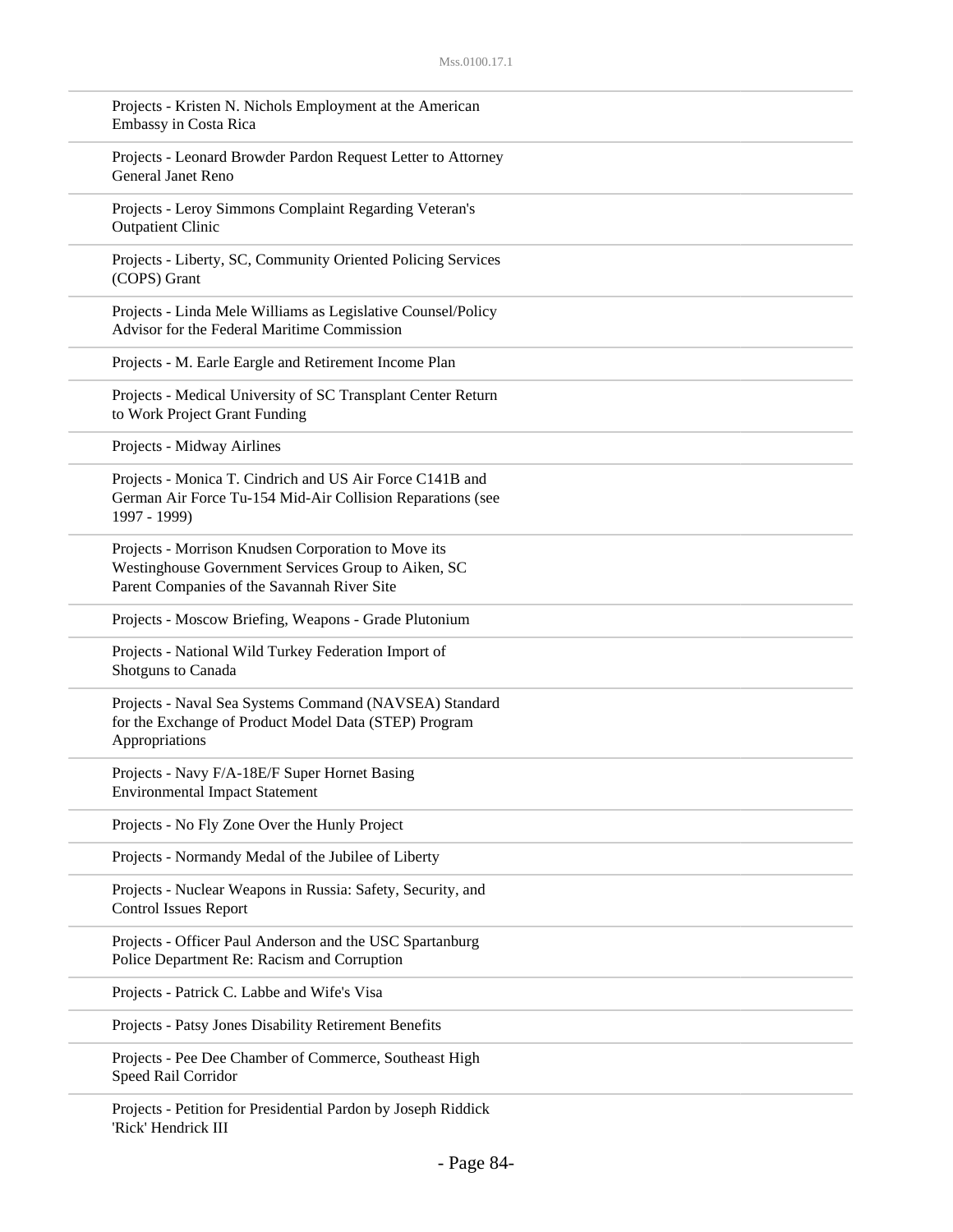| Projects - Questions for Assistant Secretary of Energy for<br>Nonproliferation and National Security Rose E. Gottemoeller<br>Concerning Tritium Production and Nuclear Stockpile Issues                   |
|-----------------------------------------------------------------------------------------------------------------------------------------------------------------------------------------------------------|
| Projects - Questions for Deputy Administrator for Defense<br>Programs forthe National Nuclear Security Administration<br>Madelyn R. Creedon Concerning Tritium Production and<br>Nuclear Stockpile Issues |
| Projects - Questions for Secretary of Energy Bill Richardson<br>Concerning US Tritium Production and Nuclear Stockpile<br><b>Issues</b>                                                                   |
| Projects - Ramesh Manoharan Visa                                                                                                                                                                          |
| Projects - Recommendation of Virginia Young Gean for the<br>MBA Program at Pepperdine University                                                                                                          |
| Projects - Reports on Nuclear Weapons: Challenges<br>Remain for Successful Implementation of DOE's Tritium<br>Supply Decision and Stockpile Certification Process Needs<br>Strengthening                  |
| Projects - Richard Michael Campbell Military Records<br><b>Request by Carrol Campbell</b>                                                                                                                 |
| Projects - Robert E. Pierce and Wife's Immigration Petition                                                                                                                                               |
| Projects - Robert T. Craig South African Embassy Assistant                                                                                                                                                |
| Projects - Roberta Watts and Repairs Needed for Home<br>Bought fro the USDA (1999 - 2000)                                                                                                                 |
| Projects - Russell Garber, Work Visas                                                                                                                                                                     |
| Projects - Russell Roosevelt Kennedy Jr.                                                                                                                                                                  |
| Projects - Ruth C. Tagwap and Assistance with Permanent<br>Visa                                                                                                                                           |
| Projects - Soa Sakayo and Visa Assistance (1995 - 2000)                                                                                                                                                   |
| Projects - Sandra Yabeth Galezo Zabaletta Killed by a Stray<br>Bullet as she Slept, Greenville, SC                                                                                                        |
| Projects - Sara Ann Romney and Request for Financial<br>Records Pertaining to a Project in Downtown Spartanburg                                                                                           |
| Projects - SCDOT Route 81 Widening Starr to Iva                                                                                                                                                           |
| Projects - Scott Edward Frick (Judiciary Committee Counsel)<br>'Scientific Uncertainties and the Clean Air Act'                                                                                           |
| Projects - Serpil Melton and Assistance with Permanent<br>Resident Alien Card (1999 - 2000)                                                                                                               |
| Projects - Shawn Javaheri Passport                                                                                                                                                                        |
|                                                                                                                                                                                                           |

Projects - Shelton E. Wiles Presidential Pardon (see 2001)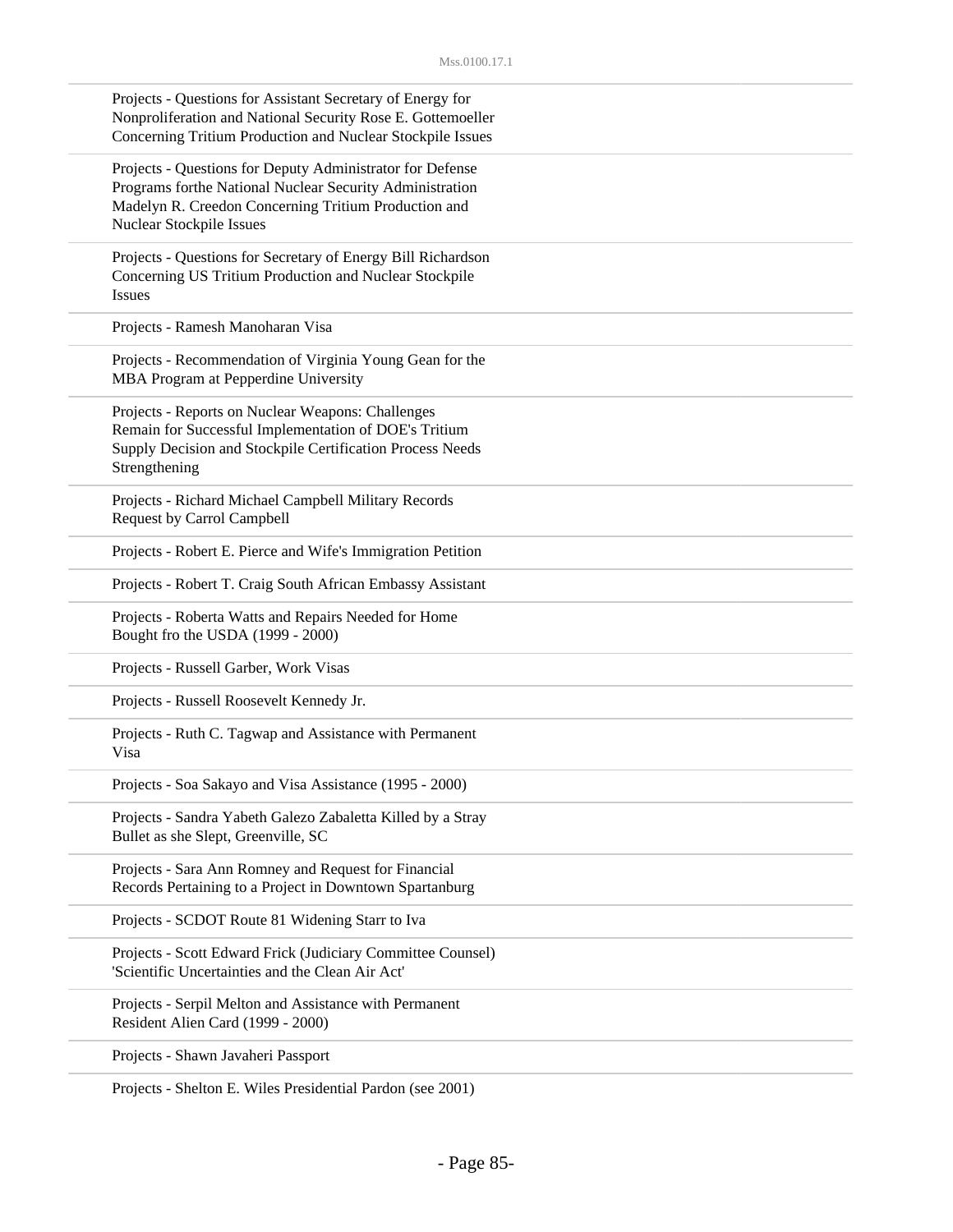| Projects - Shoeless Joe Jackson and Baseball Hall of Fame,<br>Part 1                                                                    |
|-----------------------------------------------------------------------------------------------------------------------------------------|
| Projects - Shoeless Joe Jackson and Baseball Hall of Fame,<br>Part 2                                                                    |
| Projects - Starbase Program                                                                                                             |
| Projects - State Department Request for Information on<br>Business Venture Exporting Oil from Iraq                                      |
| Projects - Stephen Lane Jones as President of Clemson<br>University or Wofford College (1999 - 2000)                                    |
| Projects - Steve Imbeau and Charlotte, NC, Airport Security                                                                             |
| Projects - Technical College of the Lowcountry                                                                                          |
| Projects - Terex Rough Terrain Container (RTCC) and<br>Defence Authorization BIll Funding                                               |
| Projects - Terex Rough Terrain Container Crane (RTCC)<br>Correspondence                                                                 |
| Projects - The Computer Historical Society of the Upstate to<br>Operate the SC Minority Business Development Center                     |
| Projects - Thomas F. Hartnett as Ambassador to the Vatican                                                                              |
| Projects - Thomas Rush and Immigration to be Pastor at Grace<br><b>Baptist Church</b>                                                   |
| Projects - Thomas W. Kaspala Civil Service Retirement Fund                                                                              |
| Projects - Tiberivsala and Assistance with Immigration<br>Assistance (1998 - 2000)                                                      |
| Projects - Tichenor & Associates and Auditing of the<br>Department of Defense                                                           |
| Projects - United States Park Police (1999 - 2000, see same for<br>1998)                                                                |
| Projects - US Naval Academy Visit and Remarks                                                                                           |
| Projects - US Navy P-3C Anti-Surface Warfare Improvement<br>Program (AIP) Support (1999 - 2000)                                         |
| Projects - Vernice L. James Fort Jackson Employment                                                                                     |
| Projects - Vice Admiral James F. Amerault as Vice President<br>for Finance and Administration at the Medical University of<br><b>SC</b> |
| Projects - Victoria Montoya Sheridan and Visa Assistance                                                                                |
| Projects - William E. Morgan as Doctor of Chiropractic to the<br>Attending Physicians Office of the US Congress                         |
| Projects - William G. Rosel and Hazardous Location of                                                                                   |

Mailbox (1998 - 2000)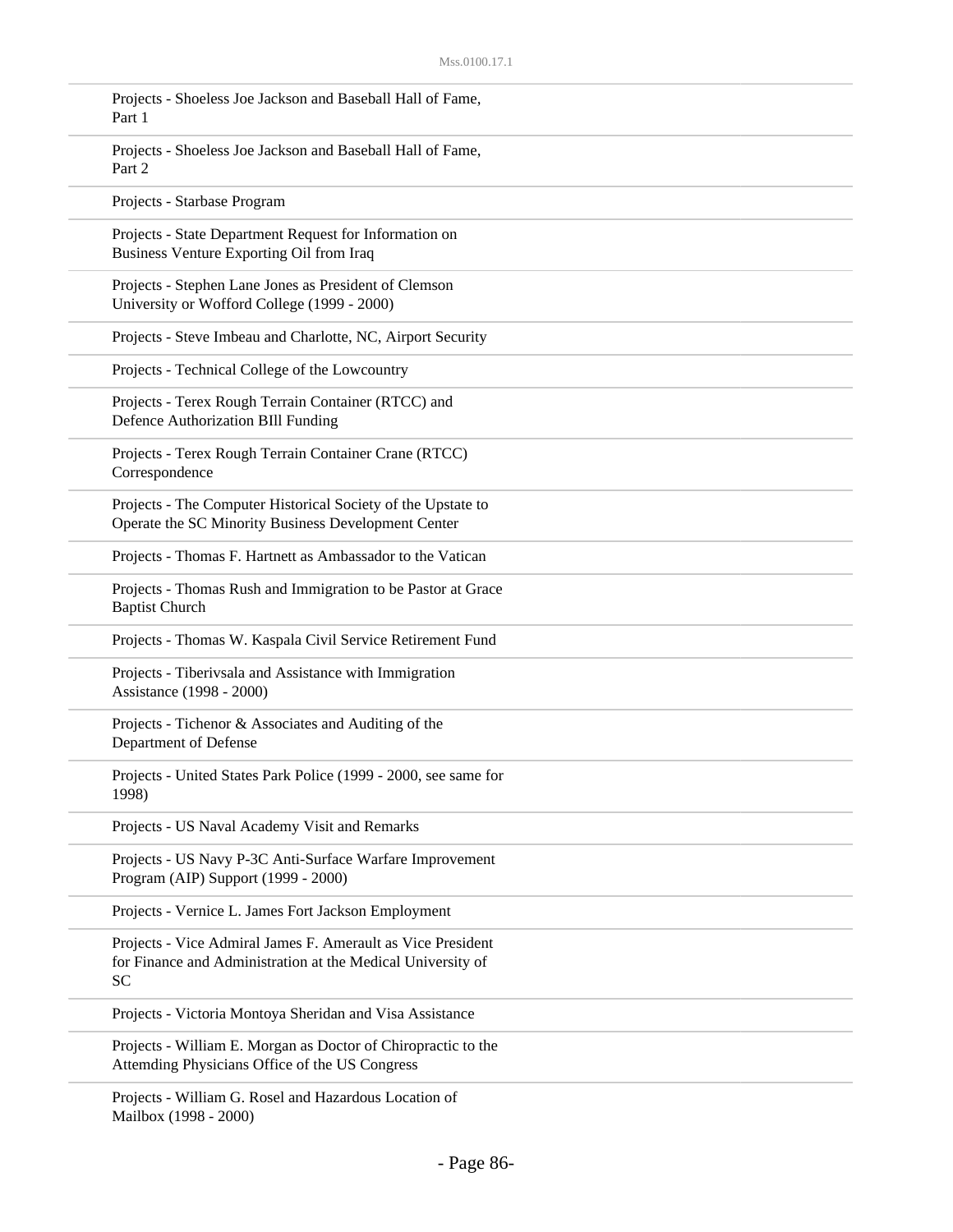| Projects - William S. Livingston and Environmental<br>Protection Agency Property Dispute                                              |
|---------------------------------------------------------------------------------------------------------------------------------------|
| Projects - William T. Walls, Legislative Representative,<br>America Federation of Government Employees and Big Navy<br>Issues, Part 1 |
| Projects - William T. Walls, Legislative Representative,<br>America Federation of Government Employees and Big Navy<br>Issues, Part 2 |
| Projects - York Water Treatment Plant                                                                                                 |
| Projects - Youth Violence Prevention Center                                                                                           |
| Report on the Investigation of Espionage Allegations Against<br>Dr. Wentto Lee                                                        |
| Republican Conference Leadership                                                                                                      |
| Scott Frick, Judiciary Counsel                                                                                                        |
| Seante Concurrent Resolution 85 - Condemning the<br>Discriminatory Practices Prevalent at Bob Jones University                        |
| <b>Senator Thurmond's Senate Service</b>                                                                                              |
| Senators' Thank You's for South Carolina Peaches                                                                                      |
| Significant Activities, All Offices - January 24 - 28                                                                                 |
| Significant Activities, All Offices - January 31 - February 11                                                                        |
| Significant Activities, All Offices - February 22 - March 3                                                                           |
| Significant Activities, All Offices - March 6 - 24                                                                                    |
| Significant Activities, All Offices - March 27 - April 7                                                                              |
| Significant Activities, All Offices - April 10 - 28                                                                                   |
| Significant Activities, All Offices - May 1 - 26                                                                                      |
| Significant Activities, All Offices - June 5 - 16                                                                                     |
| Significant Activities, All Offices - June 19 - 30                                                                                    |
| Significant Activities, All Offices - July 10 - 14                                                                                    |
| Significant Activities, All Offices - July 16 - 28                                                                                    |
| Significant Activities, All Offices - September 5 - 15                                                                                |
| Significant Activities, All Offices - September 18 - 29                                                                               |
| Significant Activities, All Offices - October 2 - 13                                                                                  |
| Significant Activities, All Offices - October 16 - 27                                                                                 |
| Significant Activities, All Offices - October 30 - November 3                                                                         |

South Carolina Republican Party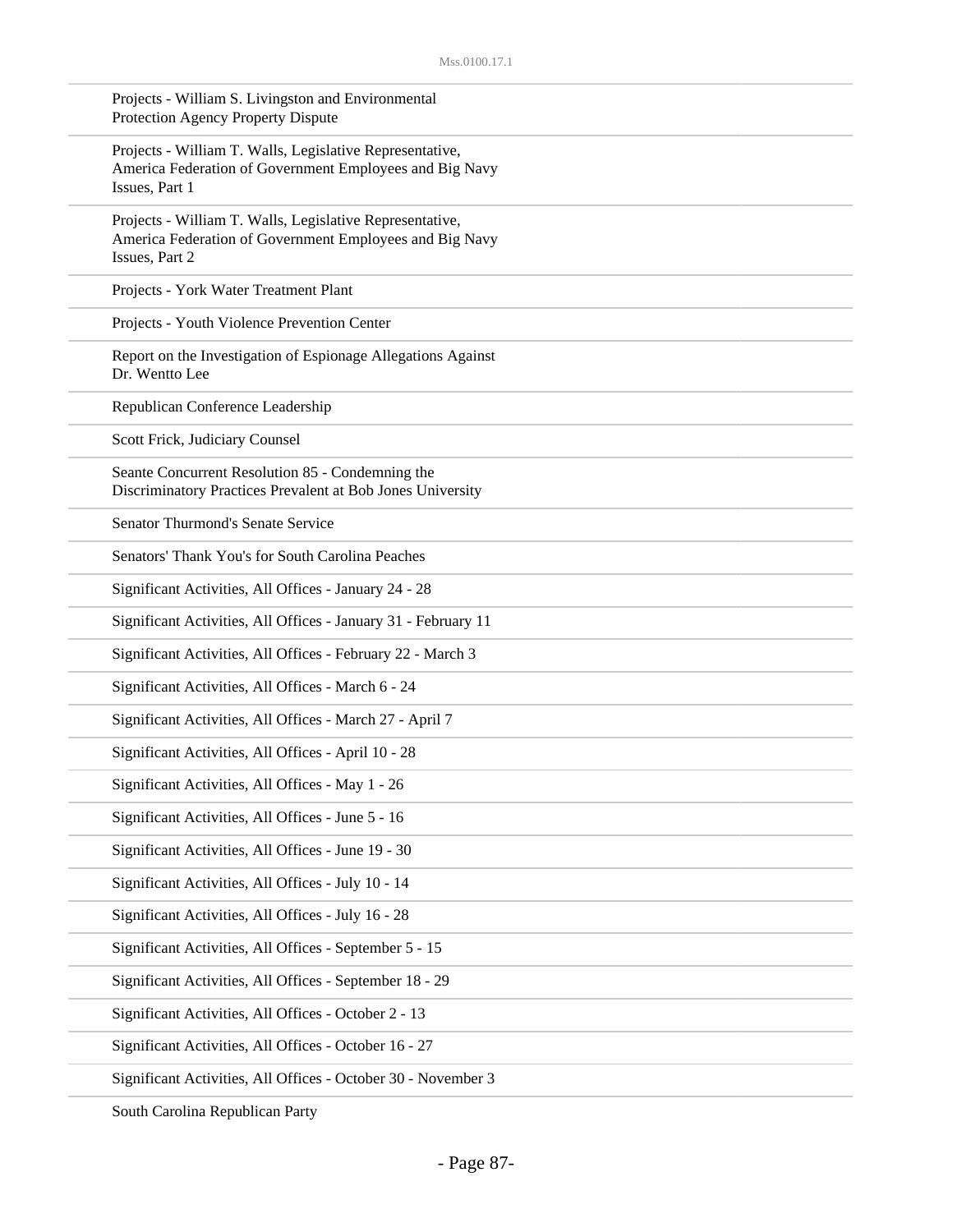| Staff - Smith, Carri S. (1999 - 2000)                                                               |
|-----------------------------------------------------------------------------------------------------|
| Staff - Vincent, Alexander C. (1999 - 2000)                                                         |
| Staff - Wallace, Ben Charles (1997 - 2000)                                                          |
| <b>Statements</b>                                                                                   |
| Stromthurmond.com                                                                                   |
| Task Force on Campaign Financing Part 1                                                             |
| Task Force on Campaign Financing Part 2                                                             |
| Task Force on Wen Ho Lee Espionage Part 1                                                           |
| Task Force on Wen Ho Lee Espionage Part 2                                                           |
| Task Force on Wen Ho Lee Espionage Part 3                                                           |
| Task Force on Wen Ho Lee Espionage Part 4                                                           |
| The George C. Marshall International Center, Part 1                                                 |
| The George C. Marshall International Center, Part 2                                                 |
| The George C. Marshall International Center, Part 3 - Address<br><b>Book</b>                        |
| The Strom Thurmond Fitness and Wellness Center                                                      |
| United States 4th Circuit Court of Appeals                                                          |
| White House Correspondence from George Bush                                                         |
| White House Correspondence to and from Bill Clinton                                                 |
| White House Correspondence from Albert Gore                                                         |
| Biographical News Clippings About Strom Thurmond, Part 1                                            |
| Biographical News Clippings About Strom Thurmond, Part 2                                            |
| Bundrick, Alfred E. - D.C. Office                                                                   |
| CH-47F Chinook Helicopter Funding                                                                   |
| Children's Wish Foundation International Incorporated                                               |
| Christie Humphries, Columbia Office Staff (Mr. Short's niece)                                       |
| Chiropractic Health Care Program                                                                    |
| Clinton Impeachment - Impeachment Issues                                                            |
| Clinton Impeachment - Trial of William Jefferson Clinton,<br>President of the United States, Part 1 |
| Clinton Impeachment - Trial of William Jefferson Clinton,<br>President of the United States, Part 2 |
| Clinton Impeachment - Trial of William Jefferson Clinton,                                           |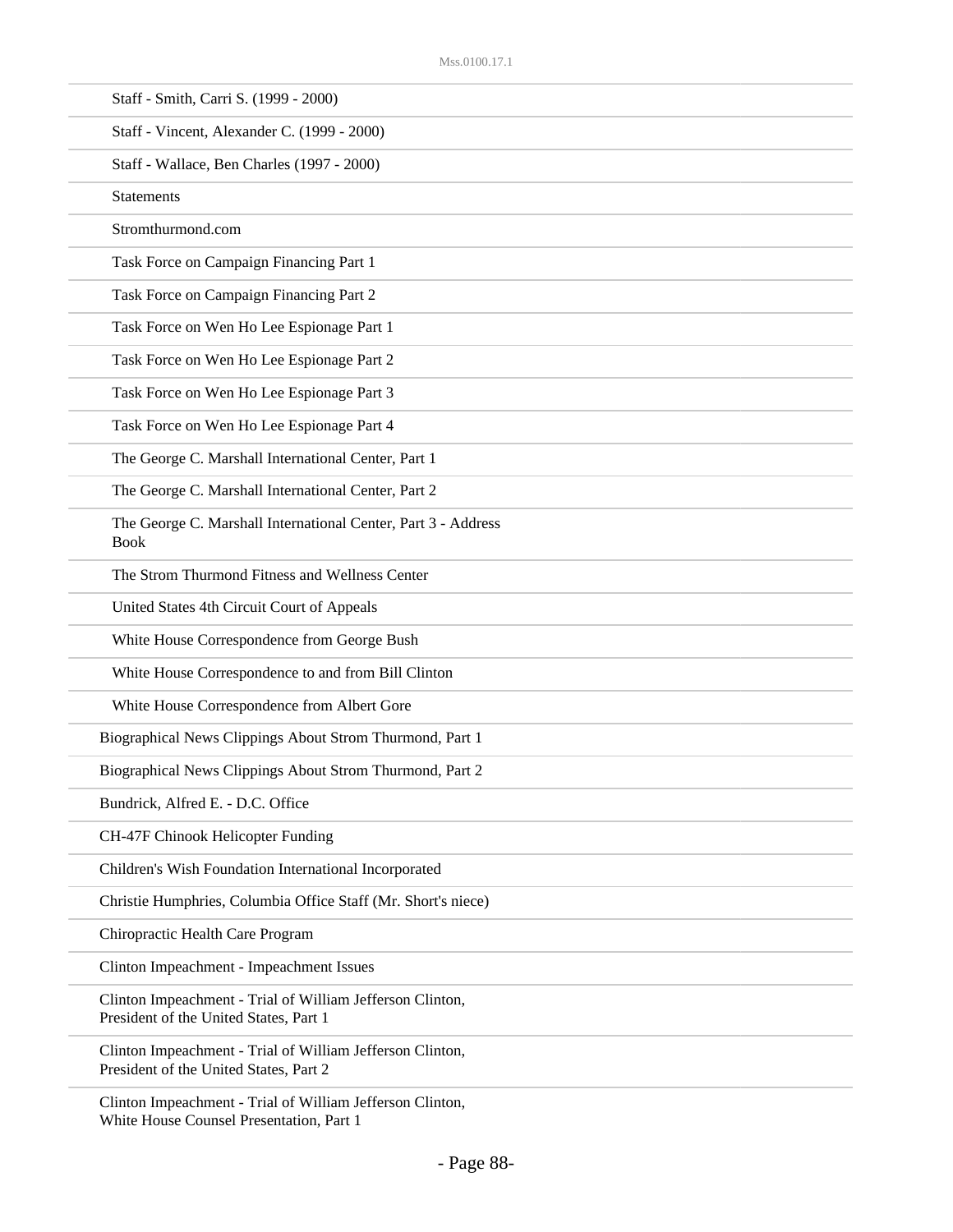| Clinton Impeachment - Trial of William Jefferson Clinton,<br>White House Counsel Presentation, Part 2               |
|---------------------------------------------------------------------------------------------------------------------|
| Clinton Impeachment - Trial of William Jefferson Clinton,<br>Opening Remarks by Congressman Henry J. Hyde (1)       |
| Clinton Impeachment - Trial of William Jefferson Clinton,<br>Opening Remarks by Congressman James Sensenbrenner (2) |
| Clinton Impeachment - Trial of William Jefferson Clinton,<br>Opening Remarks by Congressman Ed Bryant (3)           |
| Clinton Impeachment - Trial of William Jefferson Clinton,<br>Opening Remarks by Congressman Asa Hutchinson (4A)     |
| Clinton Impeachment - Trial of William Jefferson Clinton,<br>Opening Remarks by Congressman Asa Hutchinson (4B)     |
| Clinton Impeachment - Trial of William Jefferson Clinton,<br>Opening Remarks by Congressman James E. Rogan (5A)     |
| Clinton Impeachment - Trial of William Jefferson Clinton,<br>Opening Remarks by Congressman James E. Rogan (5B)     |
| Clinton Impeachment - Trial of William Jefferson Clinton,<br>Opening Remarks by Congressman James E. Rogan (5C)     |
| Clinton Impeachment - Trial of William Jefferson Clinton,<br>Opening Remarks by Congressman Bill McCollum (6)       |
| Clinton Impeachment - Trial of William Jefferson Clinton,<br>Opening Remarks by Congressman George Gekas (7)        |
| Clinton Impeachment - Trial of William Jefferson Clinton,<br>Opening Remarks by Congressman Chris Cannon (8)        |
| Clinton Impeachment - Trial of William Jefferson Clinton,<br>Opening Remarks by Congressman Bob Barr (9)            |
| Clinton Impeachment - Trial of William Jefferson Clinton,<br>Opening Remarks by Congressman Stephen E. Buyer (10)   |
| Clinton Impeachment - Trial of William Jefferson Clinton,<br>Opening Remarks by Congressman Lindsey Graham (11)     |
| Clinton Impeachment - Trial of William Jefferson Clinton,<br>Opening Remarks by Congressman Charles T. Canady (12)  |
| Clinton Impeachment - Trial of William Jefferson Clinton,<br>Opening Remarks by Congressman Henry J. Hyde (13)      |
| Correspondence                                                                                                      |
| Correspondence - Miscellaneous Correspondence (1949 - 1999)                                                         |
| Correspondence Re: Bush for President                                                                               |
| <b>Crazy Letters</b>                                                                                                |
| David Best, Legislative Chief                                                                                       |

David Black, Records Assistant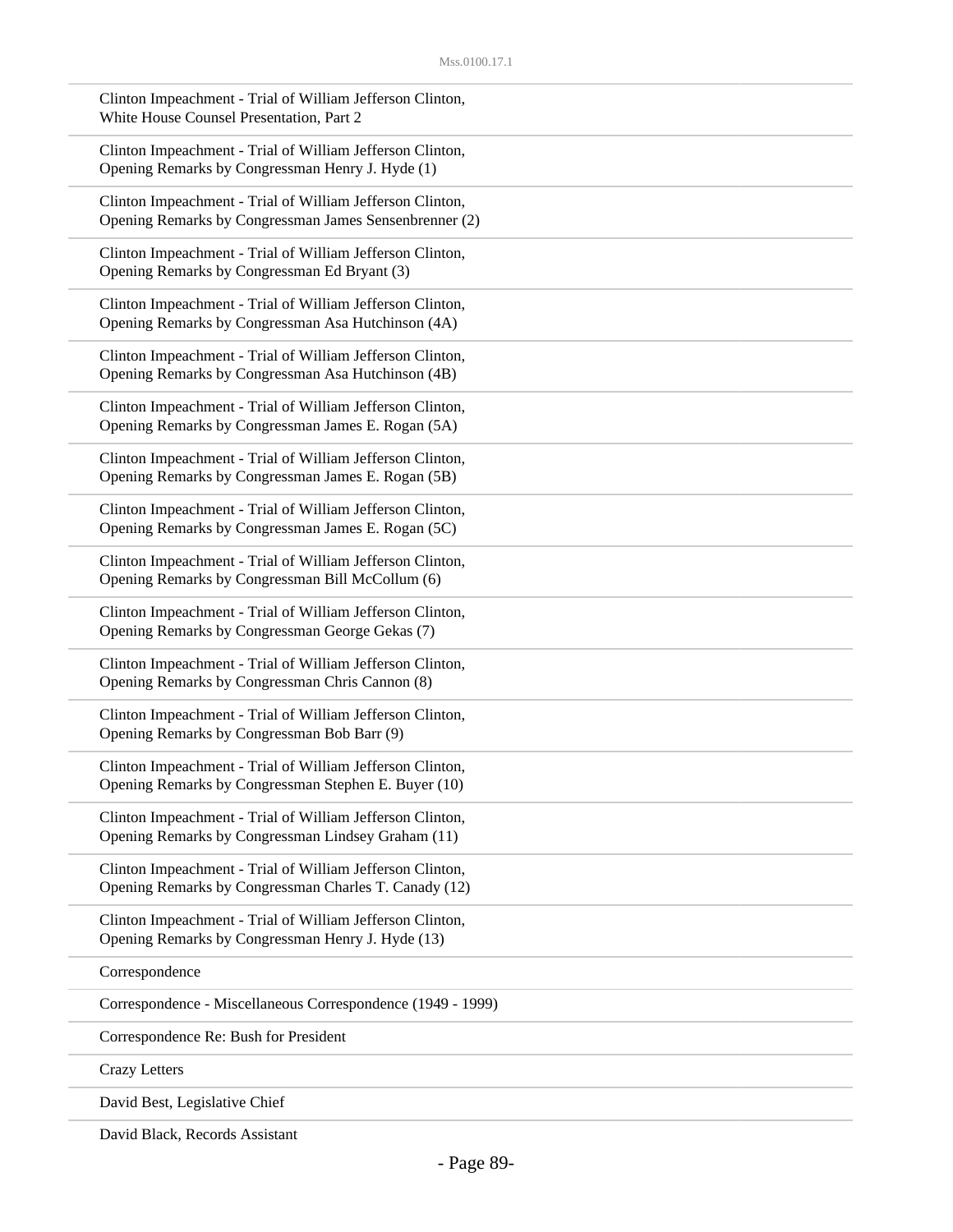| David M. Giles - Hate Letter                                                                                                                                                                                                          |  |
|---------------------------------------------------------------------------------------------------------------------------------------------------------------------------------------------------------------------------------------|--|
| Draft                                                                                                                                                                                                                                 |  |
| <b>Federal Election Commission</b>                                                                                                                                                                                                    |  |
| Hearing on the Effect of State Ethics Rules on Federal Law<br>Enforcement, Committee on the Judicicary, Subcommittee on<br>Criminal Justice Oversight, March 24                                                                       |  |
| Impeachment of President William Jefferson Clinton, Part 1                                                                                                                                                                            |  |
| Impeachment of President William Jefferson Clinton, Part 2                                                                                                                                                                            |  |
| Impeachment of President William Jefferson Clinton - Appendix<br>to Trial Memorandum of the Managers Appointed by the US<br>House of Represenatives, Part 1                                                                           |  |
| Impeachment of President William Jefferson Clinton - Appendix<br>to Trial Memorandum of the Managers Appointed by the US<br>House of Represenatives, Part 2                                                                           |  |
| Impeachment of President William Jefferson Clinton - Appendix<br>to Trial Memorandum of the Managers Appointed by the US<br>House of Represenatives, Part 3                                                                           |  |
| Impeachment of President William Jefferson Clinton - Articles,<br>Press Releases, Statements, Part 1                                                                                                                                  |  |
| Impeachment of President William Jefferson Clinton - Articles,<br>Press Releases, Statements, Part 2                                                                                                                                  |  |
| Impeachment of President William Jefferson Clinton - Motion<br>and Memorandum in Support of the Motion of the US House of<br>Represenatives for the Appearance of Witnesses at a Deposition<br>and to Admit Evidence no in the Record |  |
| Impeachment of President William Jefferson Clinton - Reply<br>of the United States House of Represenatives to the Trial<br>Memorandum of President Clinton                                                                            |  |
| Impeachment of President William Jefferson Clinton - Trial<br>Memorandum of the United States House of Represenatives,<br>Part 1                                                                                                      |  |
| Impeachment of President William Jefferson Clinton - Trial<br>Memorandum of the United States House of Represenatives,<br>Part 2                                                                                                      |  |
| J. C. Herbet Bryant Jr. and the George C. Marshall International<br>Center                                                                                                                                                            |  |
| Jerusalem Embassy Act Letter to Clinton                                                                                                                                                                                               |  |
| Leadership Guidelines for Travel                                                                                                                                                                                                      |  |
| Letter Concerning Battle of Normandy Foundation                                                                                                                                                                                       |  |
| Military Judicial Independence Act                                                                                                                                                                                                    |  |

National Museum of the United States Army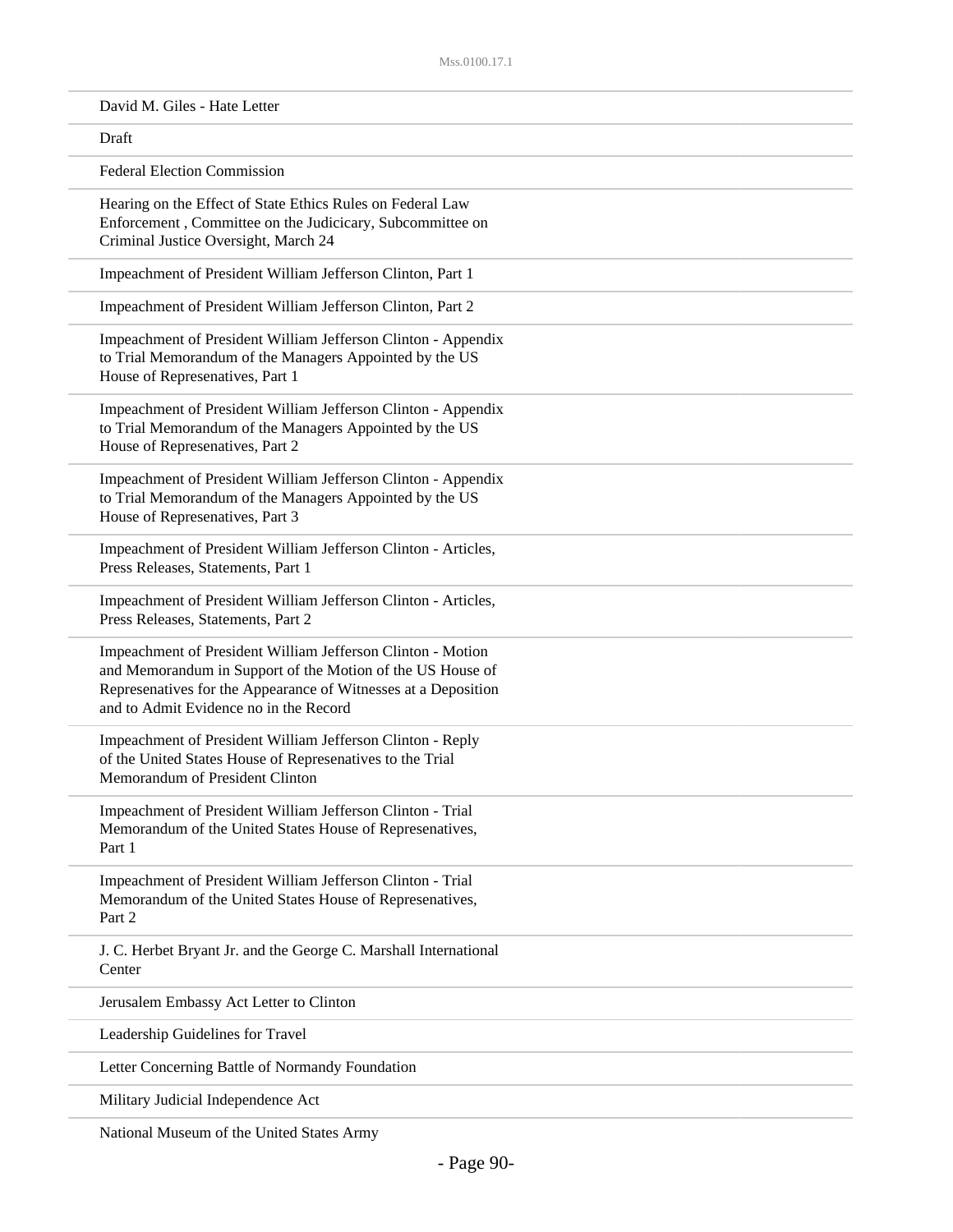| Personal Budget Justification Worksheet                                                                                               |  |
|---------------------------------------------------------------------------------------------------------------------------------------|--|
| Personal Office Employment/Staffing                                                                                                   |  |
| Pledge of Allegiance                                                                                                                  |  |
| Projects - \$200 Million Emergency Appropriation to Implement<br>Bilateral Plutonium Disposition Agreement with Russia                |  |
| Projects - A Comparison of Surplus Weapons Plutonium<br><b>Disposition Technologies</b>                                               |  |
| Projects - Adger Shaw and Establishment of Belton, SC's Sister<br>City Relationship with Ballycastle, Ireland                         |  |
| Projects - Andre Bauer, D.C. Assisted Care Facilities                                                                                 |  |
| Projects - Army War reserve Preposition Stock Mission (1998 -<br>1999)                                                                |  |
| Projects - Bell Atlantic Wireless at Rock Creek Park                                                                                  |  |
| Projects - Benjamin S. Parvey II as an Intelligence Officer in the<br><b>US Navy</b>                                                  |  |
| Projects - Brian W. Jones to the US Commission on Civil Rights                                                                        |  |
| Projects - Billy Kennedy, Request for Andrew Jackson Picture                                                                          |  |
| Projects - Carolyn L. Huntoon as Assistant Secretary of Energy<br>for Environmental Management                                        |  |
| Projects - Center for Disease Control Compendium of HIV<br>Prevention Interventions with Evidence of Effectiveness                    |  |
| Projects - Center for Disease Control Gay Men's Health Crisis                                                                         |  |
| Projects - Central Savannah River Association (CSRA)                                                                                  |  |
| Projects - Civil Air Patrol                                                                                                           |  |
| Projects - Cogema Nuclear Facilities Information, Part 1                                                                              |  |
| Projects - Cogema Nuclear Facilities Information, Part 2                                                                              |  |
| Projects - Concurrent Receipt of Military Retirement Pay and<br>Veteran's Compensation                                                |  |
| Projects - Cooperative Research and Development Agreements<br>(CRDAs)                                                                 |  |
| Projects - Correspondence Concerning Rachel Mae Trios<br><b>Chattooga River Drowning</b>                                              |  |
| Projects - David Nilson and the Military Traffic Management<br>Command (MTMC) - Military Relocation Contracts with<br>Moving Industry |  |
| Projects - Defense Appropriations and University of South                                                                             |  |

Carolina Friction Stir Welding Project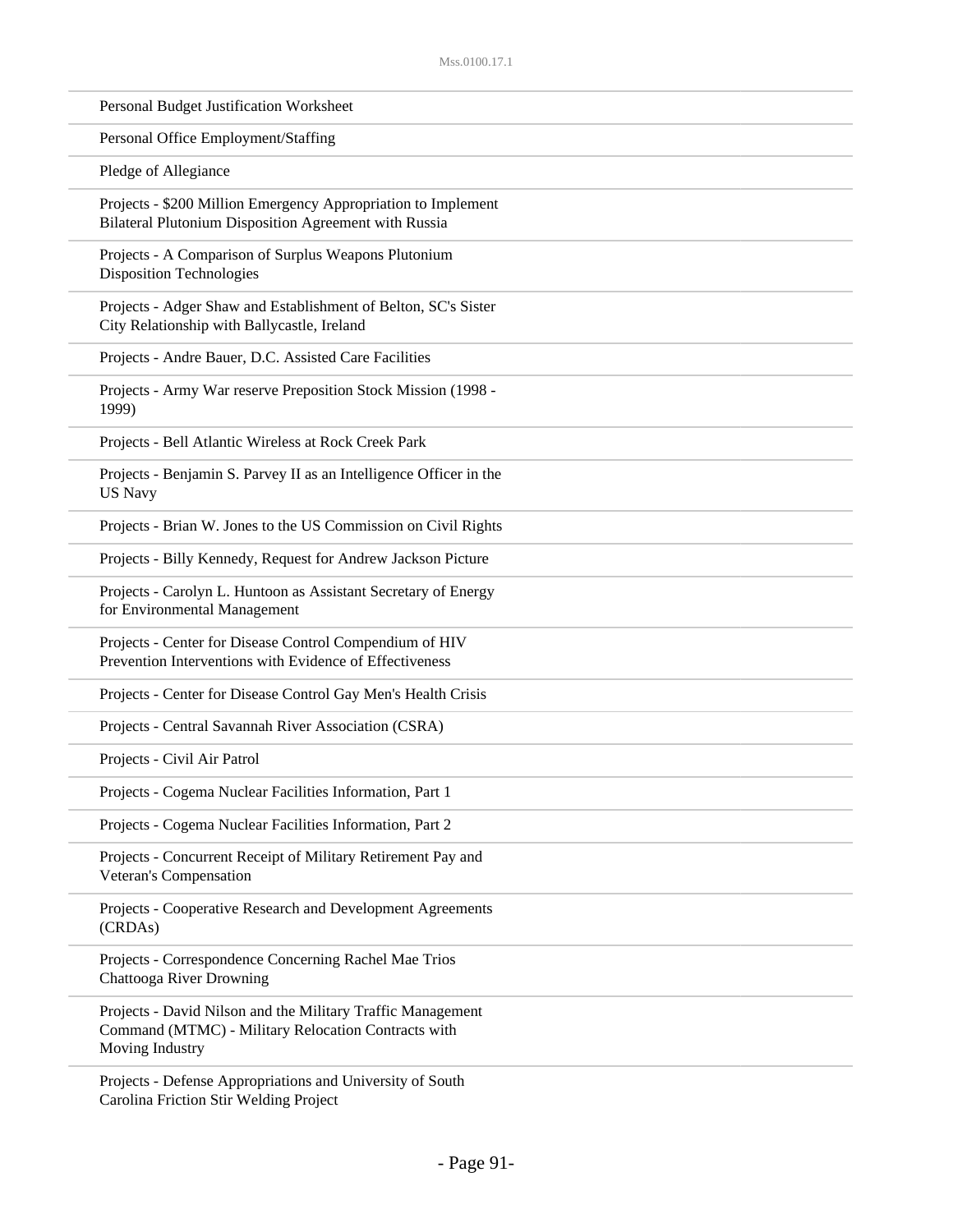| Projects - Defense Authorization Act Funding of Lightweight<br>Maintenence Enclosures (LMEs)                                                   |
|------------------------------------------------------------------------------------------------------------------------------------------------|
| Projects - Department of Energy Fissle Material Disposition<br>Program                                                                         |
| Projects - Department of Energy and Plutonium Disposition at<br>the Savannah River Site                                                        |
| Projects - Department of Health and Human Services Fiscal<br>Year Justifications (1995 & 2000) Re: CDC                                         |
| Projects - Duke Energy's Oconee Nuclear Station License<br><b>Renewal Process</b>                                                              |
| Projects - Eligibility of Macalloy Site on Shipyard Creek in<br>North Charleston, SC, for Funding Under Formerly Used<br>Defense Sites Program |
| Projects - Elizabeth Harvin Belseras Chapter 13 Trustee                                                                                        |
| Projects - Extension Request of the Intergovernmental Loan<br>Association (IPA) for Ted B. Freeman                                             |
| Projects - Federal Acquisition Regulation Revision and Federal<br><b>Contractor Blacklist</b>                                                  |
| Projects - Friends of the Hunley, Incorporated, Directors<br>Handbook, Part 1                                                                  |
| Projects - Friends of the Hunley, Incorporated, Directors<br>Handbook, Part 2                                                                  |
| Projects - Friends of the Hunley Project                                                                                                       |
| Projects - Georgia - South Carolina Boundary Compact                                                                                           |
| Projects - Great Lakes Composites Consortium (GLCC) and the<br>Center of Excellence for Composites Manufacturing Technology<br>(CECMT) Part 1  |
| Projects - Great Lakes Composites Consortium (GLCC) and the<br>Center of Excellence for Composites Manufacturing Technology<br>(CECMT) Part 2  |
| Projects - Hearing on Improvements in the Movement of<br>Household Goods for the Military Services, March 18, Part 1                           |
| Projects - Hearing on Improvements in the Movement of<br>Household Goods for the Military Services, March 18, Part 2                           |
| Projects - Hearing on Nonproliferation and Arms Control Issues                                                                                 |
| Projects - Honor Guard Bill (1985 - 1999) Part 1                                                                                               |
| Projects - Honor Guard Bill (1985 - 1999) Part 2                                                                                               |
| Projects - Honor Guard Bill (1985 - 1999) Part 3                                                                                               |
| Projects - HUD                                                                                                                                 |

Projects - Hunley Project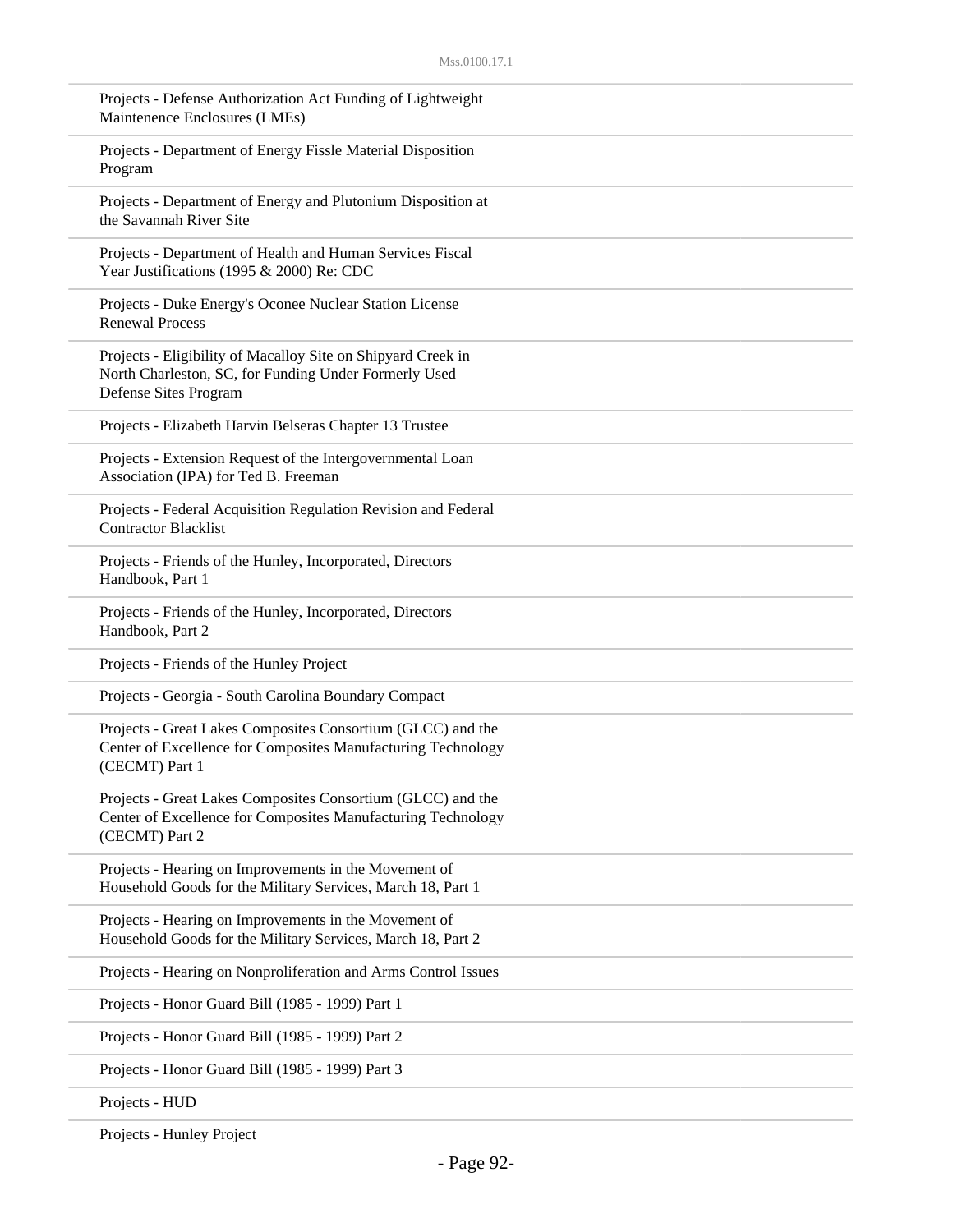| Projects - Hurricane Floyd                                                                                                                                               |
|--------------------------------------------------------------------------------------------------------------------------------------------------------------------------|
| Projects - Immigration Assistance                                                                                                                                        |
| Projects - Immigration, Private Relief of Ibrahim Al-Assaad<br>(1985 - 1999) Part 1                                                                                      |
| Projects - Immigration, Private Relief of Ibrahim Al-Assaad<br>(1985 - 1999) Part 2                                                                                      |
| Projects - Inspector General's Report (98-037) on Dual<br>Management of Commercially Available Items                                                                     |
| Projects - In-Tank Precipitation and Salt Waste Processing at the<br>Savannah River Site, Part 1                                                                         |
| Projects - In-Tank Precipitation and Salt Waste Processing at the<br>Savannah River Site, Part 2                                                                         |
| Projects - James A. Lander Trip to Korea as SC Comptroller<br>General and as Colonel USA Ret.                                                                            |
| Projects - Jim Guirared, Government Affairs Consultant, and the<br>Joint Mobile Offshore Base (JMOB)                                                                     |
| Projects - John Long as Chairman of the Agricultural<br><b>Commission of South Carolina</b>                                                                              |
| Projects - John Reardon and Nextel - Motorola Consent Decree                                                                                                             |
| Projects - Joint Recruiting Command                                                                                                                                      |
| Projects - Junaid and Shahreen Rafigue Visas                                                                                                                             |
| Projects - Larry Garrett Admission to Cumberland University<br>$(1998 - 1999)$                                                                                           |
| Projects - Lesley Jane Preston Permanent Residency Status                                                                                                                |
| Projects - Letters to South Carolina County Governments<br>Concerning Office of Community Oriented Policing Services<br>(COPS) Grants                                    |
| Projects - Letters to South Carolina County Governments<br>and Police and Sheriff Departments Concerning Office of<br>Community Oriented Policing Services (COPS) Grants |
| Projects - Letter to South Carolina Police and Sheriff<br>Departments Concerning Office of Community Oriented<br>Policing Services (COPS) Grants                         |
| Projects - Linda Truluck Moore as Chapter 13 Standing Trustee<br>in the Office of the US Trustee                                                                         |
| Projects - Margareta Rajcaniova Visa                                                                                                                                     |
| Projects - Mixed Oxide (MOX) Defense                                                                                                                                     |
| MIZ COMBITZA A  01. ALCOHOL D.C.                                                                                                                                         |

Projects - MK-53 NULKA Anti-Ship Missile Defense Secoy System Appropriations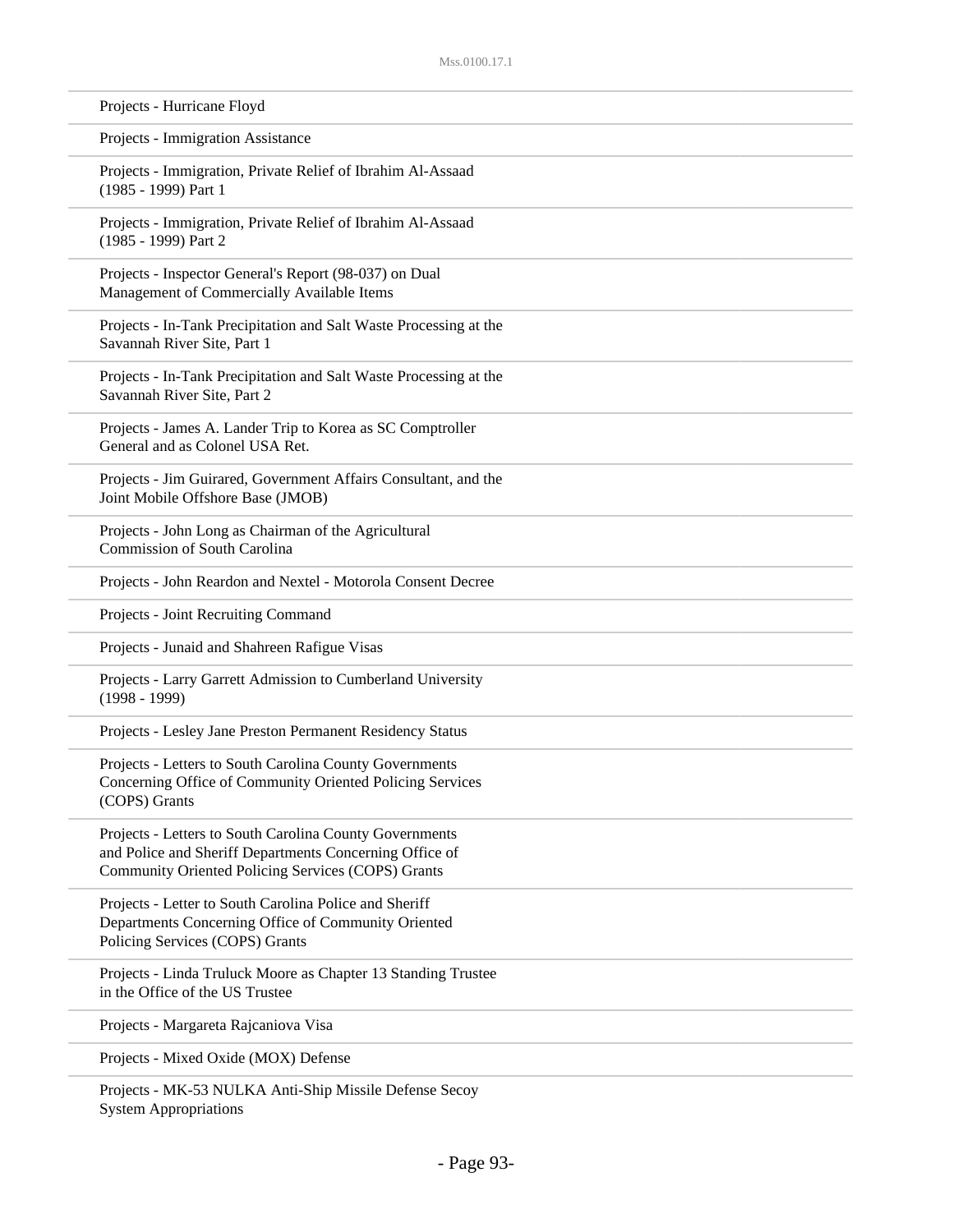| Projects - Materials Protection, Control and Accounting<br>Program and Long-term Strategic Planning for Savannah River<br>Site                         |
|--------------------------------------------------------------------------------------------------------------------------------------------------------|
| Projects - Monica T. Cindrich and US Air Force C141B and<br>German Air Force Tu-154 Mid Air Collision Reparations - Part<br>1 (see 1997 - 1998 & 2000) |
| Projects - Monica T. Cindrich and US Air Force C141B and<br>German Air Force Tu-154 Mid Air Collision Reparations - Part<br>2 (see 1997 - 1998 & 2000) |
| Projects - National Defense University National Security<br>Education Program (NSEP)                                                                   |
| Projects - National Gaurd Youth Challenge Contracts                                                                                                    |
| Projects - Newto Leigh Klements as Principal Deputy General<br>Counsel for the Army                                                                    |
| Projects - Norfolk Southern and Edgefield, SC Industrial Park<br>Rail Spur (1997 - 1999)                                                               |
| Projects - Nuclear Material Protection, Control, and Accounting<br>Program Report                                                                      |
| Projects - Nuclear Weapons Disposal of Weapons - Usable<br>Plutonium                                                                                   |
| Projects - One-by-One Foundation Christmas Gift Program                                                                                                |
| Projects - Ossama Abdul Rahman Employment                                                                                                              |
| Projects - Paul Moore, Passport Application                                                                                                            |
| Projects - Peter L. Gray and New Tritium for US Nuclear<br>Weapons                                                                                     |
| Projects - Planned Parenthood                                                                                                                          |
| Projects - Planned Parenthood Reports (1997 - 1999)                                                                                                    |
| Projects - Planned Parenthood and Sex Education (1988 - 1999)<br>Part 1                                                                                |
| Projects - Planned Parenthood and Sex Education (1988 - 1999)<br>Part 2                                                                                |
| Projects - Planned Parenthood and Sex Education (1988 - 1999)<br>Part 3                                                                                |
| Projects - Planned Parenthood and Sex Education (1988 - 1999)<br>Part 4                                                                                |
| Projects - Planned Parenthood and Sex Education What Kinsey<br>Started - The Sexual Revolution                                                         |
| Projects - Plutonium Disposition at the Savannah River Site                                                                                            |
| Projects - Polymer Fiber Asphalt Binder                                                                                                                |
|                                                                                                                                                        |

Projects - Rachel Mae Trois Chattooga River Drowning, Part 1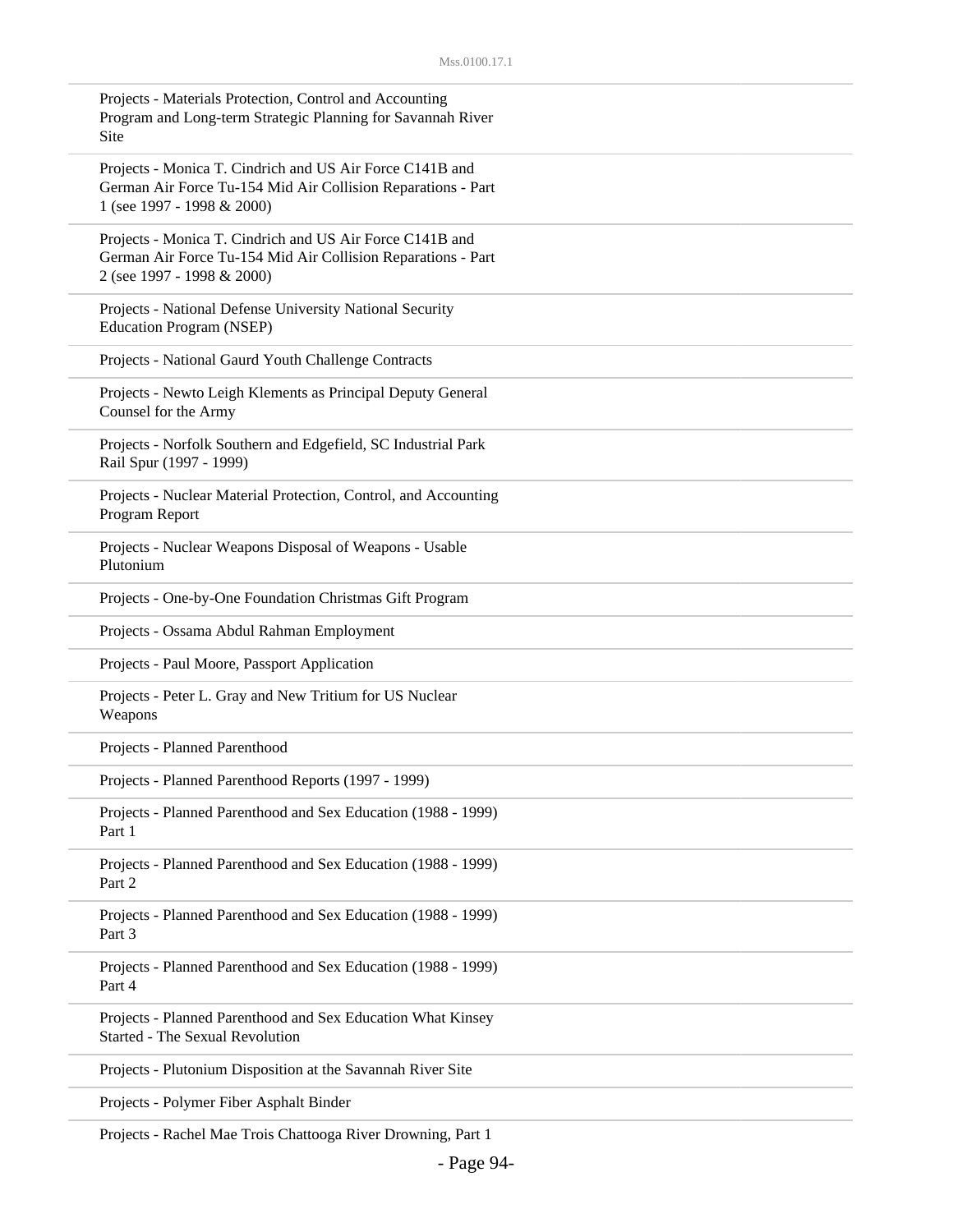|   | Projects - Rachel Mae Trois Chattooga River Drowning, Part 2                                                                                                                                                                               |
|---|--------------------------------------------------------------------------------------------------------------------------------------------------------------------------------------------------------------------------------------------|
|   | Projects - Richard B. Russell (Dam) Pumpback Storage<br><b>Turbines Project</b>                                                                                                                                                            |
|   | Projects - Religious Liberty in the Army, Re: Wicca, Part 1                                                                                                                                                                                |
|   | Projects - Religious Liberty in the Army, Re: Wicca, Part 2                                                                                                                                                                                |
|   | Projects - Religious Liberty in the Army, Re: Wicca, Part 3                                                                                                                                                                                |
|   | Projects - Report on Nuclear Proliferation: Concerns with<br>Department of Energy's Efforts to Reduce the Risks Posed by<br>Russia's Unemployed Weapons Scientists, Part 1 - See Svannah<br>River Site's Modern Pit Facility (2000 - 2002) |
|   | Projects - Report on Nuclear Proliferation: Concerns with<br>Department of Energy's Efforts to Reduce the Risks Posed by<br>Russia's Unemployed Weapons Scientists, Part 2 - See Svannah<br>River Site's Modern Pit Facility (2000 - 2002) |
|   | Projects - Report to Congress of the Panel to Access Reliability,<br>Safety, and Security of the US Nuclear Stockpile - See Svannah<br>River Site's Modern Pit Facility (2000 - 2002)                                                      |
|   | Projects - Robert L. Dean and the Normandy Foundation Wall<br>of Liberty                                                                                                                                                                   |
|   | Projects - Robert L. Sanders VA Claim and Subsequent South<br>Carolina Law Enforcement Division Visit                                                                                                                                      |
|   | Projects - Safe Start Initiative                                                                                                                                                                                                           |
|   | Projects - Senate Special Committee on America Culture                                                                                                                                                                                     |
|   | Projects - Sex Information and Education Council of the United<br>States (SIECUS), Part 1                                                                                                                                                  |
|   | Projects - Sex Information and Education Council of the United<br>States (SIECUS), Part 2                                                                                                                                                  |
|   | Projects - Sex Information and Education Council of the United<br>States (SIECUS), Part 3                                                                                                                                                  |
| 1 | Projects - Shoeless Joe Jackson and Baseball Hall of Fame, Part                                                                                                                                                                            |
| 2 | Projects - Shoeless Joe Jackson and Baseball Hall of Fame, Part                                                                                                                                                                            |
|   | Projects - South Carolina based US Army Reserve Readiness<br>Command                                                                                                                                                                       |
|   | Projects - Stephen L. Gregory Employment as Special Agent<br>with the Drug Enforcement Administration                                                                                                                                      |
|   | Projects - South Carolina Disaster Relief                                                                                                                                                                                                  |

Projects - Summary of Site-Wide Environmental Impact Statement for Continued Operation of the Los Alamos National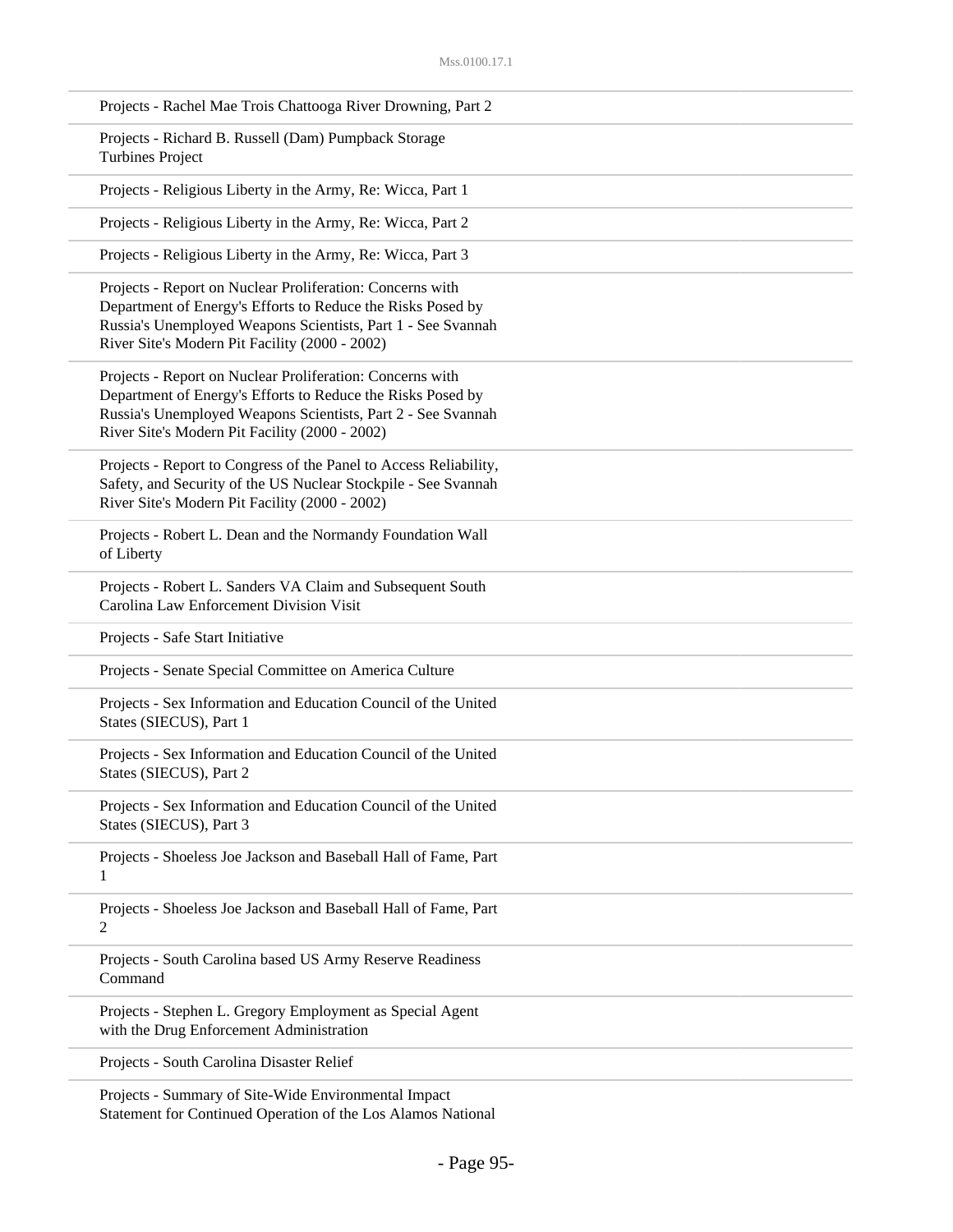Laboratory - see Savannah River Site's Modern Pit Facility (2000 -2002)

Projects - Surplus Plutonium Disposition Final Environmental Impact Statement

Projects - Terey Rough Terrain Container Crane (RTCC) and Defense Authorization Bill Funding (1998 - 1999)

Projects - Thank You Letters Concerning Rachel mae Trois Chattooga River Drowning, July 27th

Projects - Thank You Letters Concerning Rachel mae Trois Chattooga River Drowning, July 28th - Part 1

Projects - Thank You Letters Concerning Rachel mae Trois Chattooga River Drowning, July 28th - Part 2

Projects - Thank You Letters Concerning Rachel mae Trois Chattooga River Drowning, July 29th

Projects - Thank You Letters Concerning Rachel mae Trois Chattooga River Drowning, July 30th

Projects - Timmonsville Colleges and Community Outreach Partnership Center

Projects - Total Inventory of Spent Fuel (Uranium) in the US - State by State Stats

Projects - Transition of Charleston INS to a Suboffice

Projects - Tritium Production for the US Nuclear Weapons Program: An Analysis of Key Issues

Projects - US Civilian Research and Development Foundation for the Independant States of the Former Soviet Union

Projects - Venture Star and the South Carolina Spaceport

Projects - Vernice L. James Fort Jackson Employment

Projects - William L. Davis Concerning Automobile Tax Issue and Military Exemption

Projects - Wofford College Commemorative Stamped Postcard

Robert Louis Ammidown - Hate Letter

Senate Chamber Desk Conservation Project

Senate Committees

Significant Activities, All Offices - January 11 - 31

Significant Activities, All Offices - February 1 - 26

Significant Activities, All Offices - March 15 - 26

Significant Activities, All Offices - April 12 - 30

Significant Activities, All Offices - May 3 - 14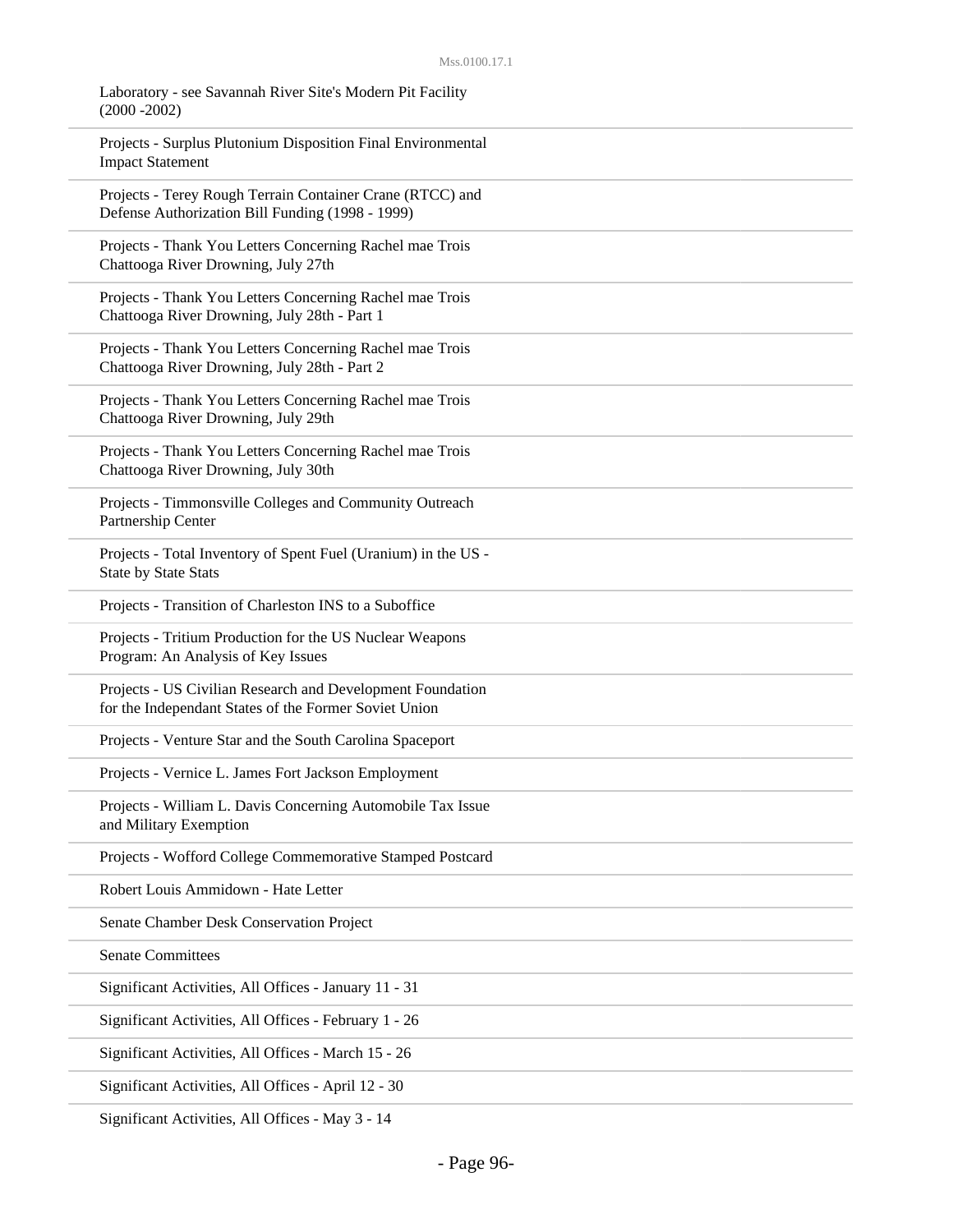| Significant Activities, All Offices - May 17 - 28                                               |
|-------------------------------------------------------------------------------------------------|
| Significant Activities, All Offices - June 14 - 25                                              |
| Significant Activities, All Offices - July 2 - 16                                               |
| Significant Activities, All Offices - July 19 - 30                                              |
| Significant Activities, All Offices - August 2 - 5                                              |
| Significant Activities, All Offices - September 6 -17                                           |
| Significant Activities, All Offices - September 20 - 27                                         |
| Significant Activities, All Offices - October 4 - 15                                            |
| Significant Activities, All Offices - October 18 - 29                                           |
| Significant Activities, All Offices - November 2 - 19                                           |
| South Carolina State University Honorary Committee                                              |
| Southern GOP Leadership Conference                                                              |
| Staff - Saleeby, Jonathan H. (1998 - 1999)                                                      |
| Staff - Sweatman, Mark C. (1998 - 1999)                                                         |
| Staff - Williams, W. Andrew (1995 - 1999) Part 1                                                |
| Staff - Williams, W. Andrew (1995 - 1999) Part 2                                                |
| Statement by Lieutenant Governor Bob Peeler at the Strom<br><b>Thurmond Dedication</b>          |
| Statement in Support of Senator Jon Kyl's Amendment to the<br><b>Defense Authorization Bill</b> |
| <b>Statements</b>                                                                               |
| <b>Strom Thurmond Fitness and Wellness Center</b>                                               |
| <b>Strom Thurmond Foundation</b>                                                                |
| Subcommittee on Criminal Justice Oversight                                                      |
| The George C. Marshall International Center                                                     |
| The Estate of James Strom Thurmond                                                              |
| The Palmetto Leadership Political Action Committee (PAC)                                        |
| The Strom Thurmond Monument Commission                                                          |
| United States 4th Circuit Court of Appeals                                                      |
| <b>United States Sentencing Commission</b>                                                      |
| White House Correspondence to and from Bill Clinton                                             |
| White House Correspondence from George Bush                                                     |
|                                                                                                 |

# **107th Congress, 2001-2003**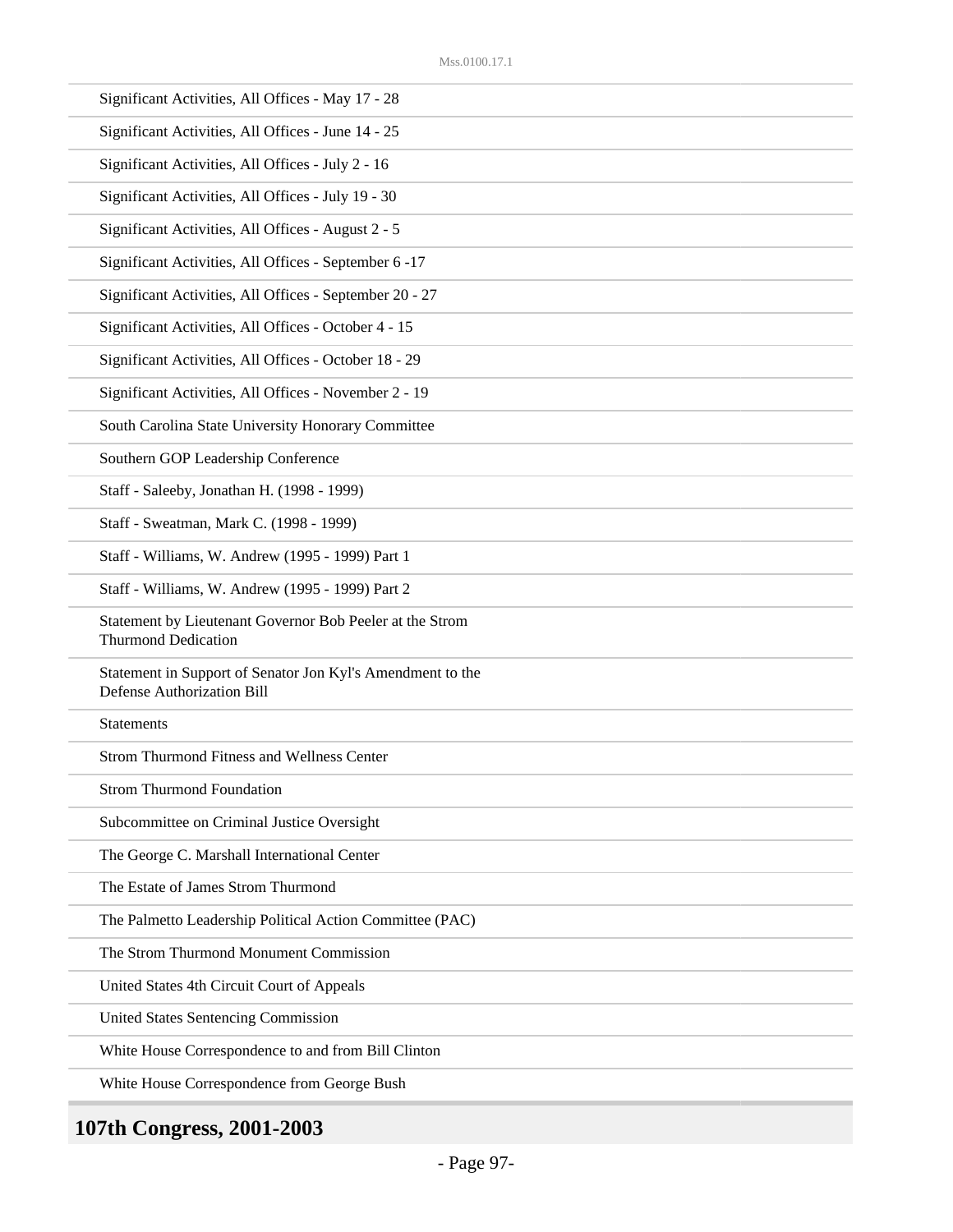| <b>Title/Description</b>                                                                                  | <b>Instances</b> |
|-----------------------------------------------------------------------------------------------------------|------------------|
| Adela Holzer Case                                                                                         |                  |
| Briefing on the Return of US Mail Delivery to the US Senate                                               |                  |
| Bryant B. Gary - Hate Letter                                                                              |                  |
| <b>Cass Ballenger Article</b>                                                                             |                  |
| Correspondence Miscellaneous Correspondence (2000 - 2001)                                                 |                  |
| <b>Email Threats</b>                                                                                      |                  |
| Ernie Coggins, Legislative Staff                                                                          |                  |
| Garry Malphrus, Judiciary Counsel                                                                         |                  |
| Genevieve Erny, Press Assistant                                                                           |                  |
| George Lauffer, Armed Services Chief                                                                      |                  |
| Honors and Tributes (1933 - 2001)                                                                         |                  |
| Jeanie Rhyne, Columbia Offcie Manager                                                                     |                  |
| James Galyean, Legislative Staff                                                                          |                  |
| Jason Rossback, Front Office, Special Assistant                                                           |                  |
| John DaCrosta, Judiciary Staff Director                                                                   |                  |
| J. C. Herbert Bryant Jr. and the George C. Marshall International<br>Center                               |                  |
| Judiciary Legislation Sponsored and Other Legislative Priorities                                          |                  |
| Letters from the Kyrgyzstan Republic Re: 9/11                                                             |                  |
| Letters Referred to and Information About US Capitol Police<br><b>Threat Assessment Division</b>          |                  |
| Military Support for President's Address to Congress                                                      |                  |
| National Council for a Republican Congress                                                                |                  |
| National Museum of the United States Army, Part 1                                                         |                  |
| National Museum of the United States Army, Part 2                                                         |                  |
| Nomination of Terry L. Wooten to be US District Court Judge<br>for the District of South Carolina, Part 1 |                  |
| Nomination of Terry L. Wooten to be US District Court Judge<br>for the District of South Carolina, Part 2 |                  |
| President Bush's Speeches Since the Attacks of September 11                                               |                  |

President Pro Tempore Office (1997 - 2001)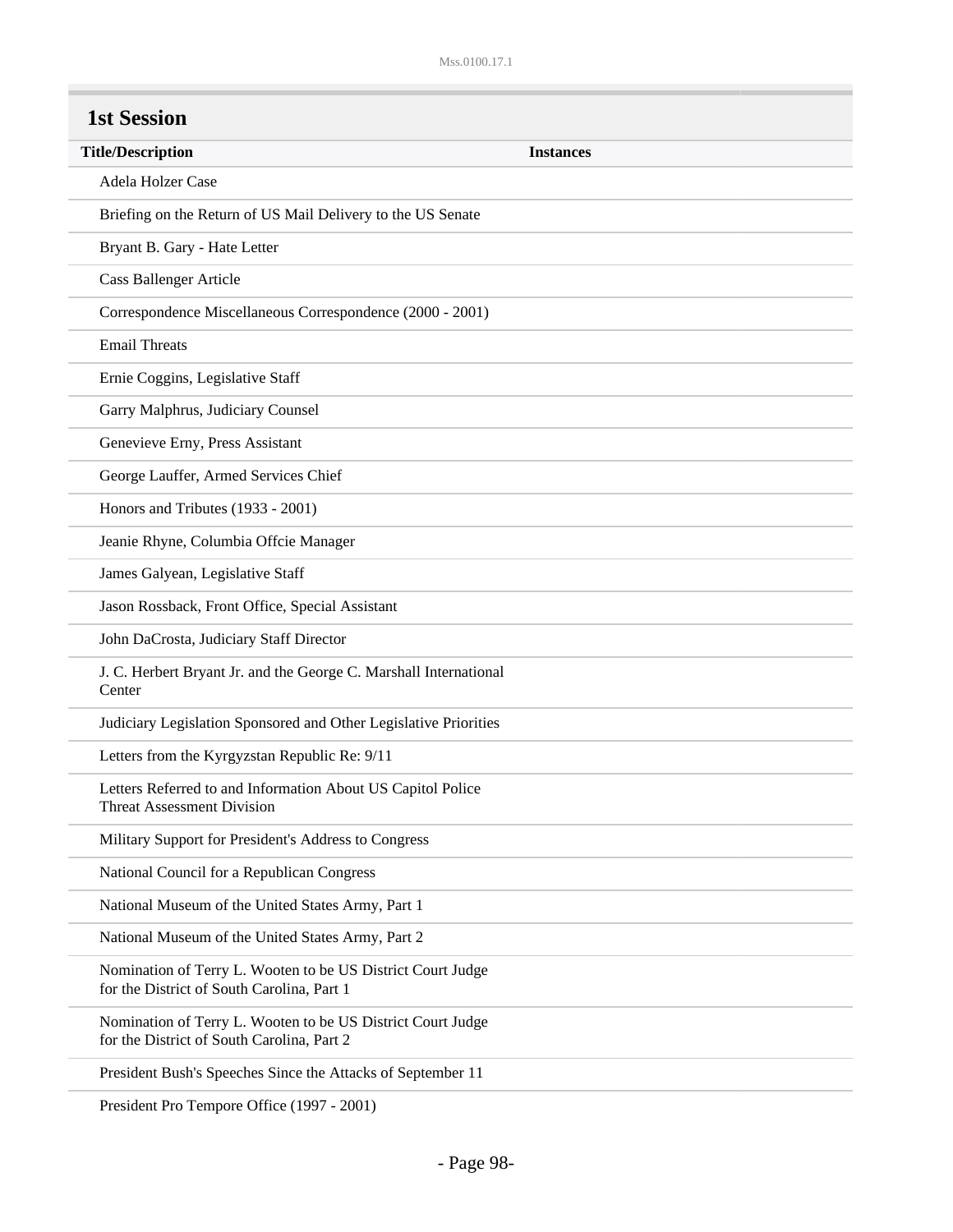| Projects - ABC News, Michael Eisner, and Lapel Flage Pins                                                              |
|------------------------------------------------------------------------------------------------------------------------|
| Projects - Adeel Ahmed Department of Justice Employment                                                                |
| Projects - Adele and Abraham Halgryn Tourist Visas                                                                     |
| Projects - Amiral Cutler Dawson Change of Assignment                                                                   |
| Projects - Adoption Assistance for Ian Matthew Anderson                                                                |
| Projects - Air Force Special Operations Command (AFSOC)<br>Aerial Refueling Pod Foreign Cooperative Test (FCT) Program |
| Projects - A. James Vause Magistrate Endorsement                                                                       |
| Projects - Alan Epley Concerning Automotive Replacement<br><b>Glass From China</b>                                     |
| Projects - Albert Lee Wiley Jr. as US Ambassador at Large to<br>the Internation Atomic Energy Agency (IAEA)            |
| Projects - Albert P. Barry for a Deputy Assistant Position in the<br><b>Bush Administration</b>                        |
| Projects - Aleksandar Kobilarov Permanent Residing<br>Application                                                      |
| Projects - Alex Stalvey Admission to the University of South<br>Carolina Law School                                    |
| Projects - Alexander M. Bullock for a Position as Environmental<br>Protection Agency Attorney                          |
| Projects - Alexander R. Hawkins as Athletic Trainer for the US<br><b>Border Patrol</b>                                 |
| Projects - Allied General Nuclear Site (AGNS) see 2000                                                                 |
| Projects - Allison Barber for a Position in the Office of Public<br>Affairs at the Department of Defense               |
| Projects - Alternative Energy Sources                                                                                  |
| Projects - Alyssah NiQin Ridley Citizenship Application                                                                |
| Projects - Amanda P. Jacobs and Children's Citizenship<br>Applications                                                 |
| Projects - Ambassador J. William Middendorf II as a Member of<br>the President's Foreign Intelligence Advisory Board   |
| Projects - Amy English Concerning Romanian Adoption                                                                    |
| Projects - Andrew D. Wittman Employment                                                                                |
| Projects - Andrew E. Ballard as Director of Special Events for<br>the General Services Agency                          |
| Projects - Andrew G. Horton Concerning Federal Air Marshal<br>Application                                              |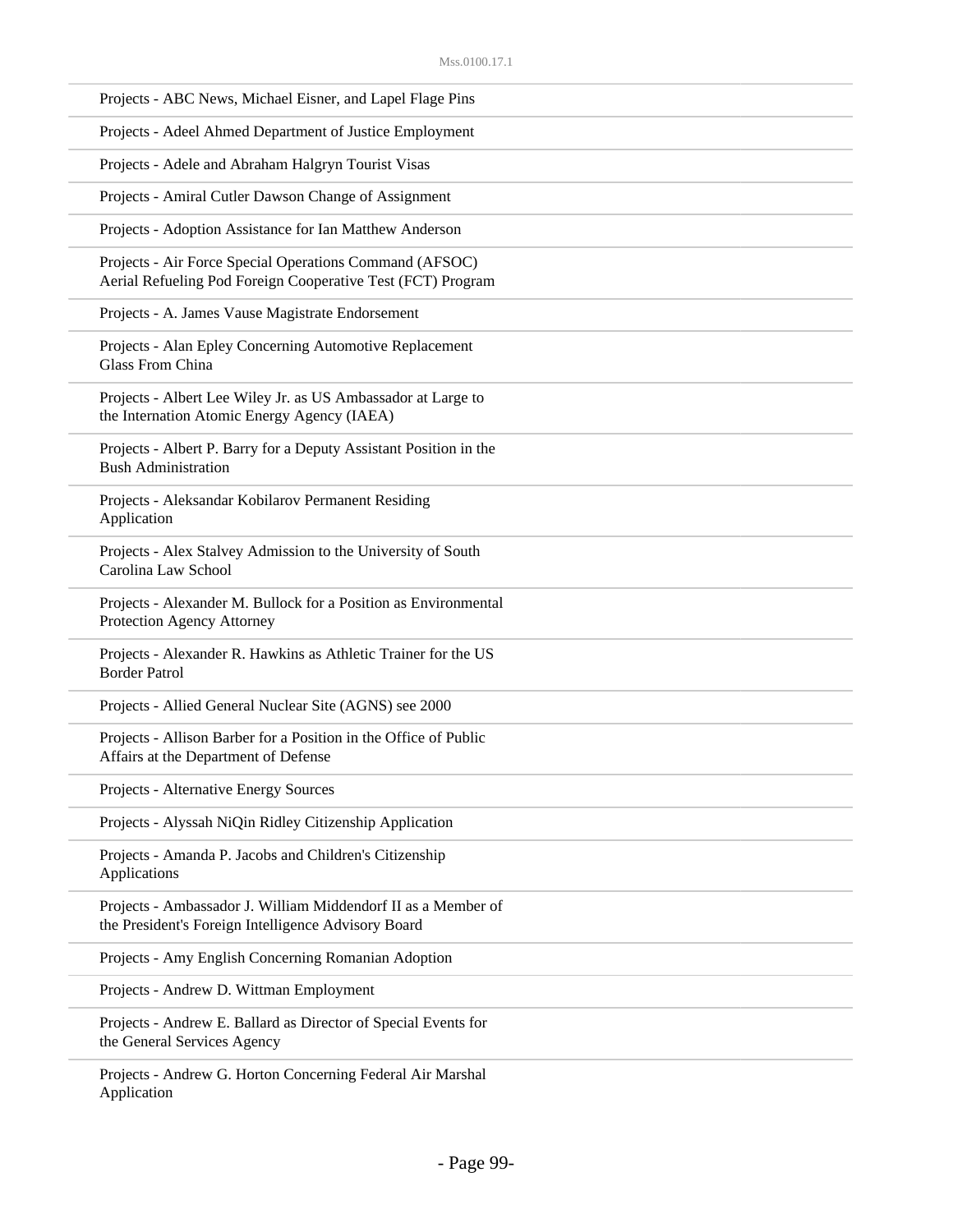| Projects - Audrey J. jenkins as Staff Attorney with the US Court<br>of Appeals of the District of Columbia Circuit              |
|---------------------------------------------------------------------------------------------------------------------------------|
| Projects - Angela M. Smith Public Housing Assistance                                                                            |
| Projects - Angustus Rodgers National Black Family Summit<br>(NBFS) Request                                                      |
| Projects - Anibal L. Taboas for the Defense Nuclear Facilities<br>Safety Board (DNFSB)                                          |
| Projects - Anna Grace Olga Peterson Naturalization Application                                                                  |
| Projects - Anna Skowronski and Assistance with Family's<br>Citizenship Issues with Immigration Services (2000 - 2001)           |
| Projects - Anna Turney Home Endangered by the Dave Lyle<br><b>Boulevard Extension Alternate 4 Plan</b>                          |
| Projects - Appreciation of Senate Staff Member Frank Zhang                                                                      |
| Projects - April Austin and Housing Assistance                                                                                  |
| Projects - Armstrong Williams and Assistance for Sadgun A.<br>Amin Becuase of Flood Damage                                      |
| Projects - Army Aviation Heritage Foundation to Receive the<br>Zachary and Elizabeth Fisher Distinguished Humanitarian<br>Award |
| Projects - Army Corps of Engineers Information, Part 1                                                                          |
| Projects - Army Corps of Engineers Information, Part 2                                                                          |
| Projects - Army Museum (1999 - 2001)                                                                                            |
| Projects - Arhtur G. Keene Concerning 118th Naval<br><b>Construction Battalion 'Seabee' 42nd Reunion</b>                        |
| Projects - Barry Kyle Taylor Forced Medical Bill Payments                                                                       |
| Projects - Bart Deferne Cultural Exchange/Work Visa                                                                             |
| Projects - Bas M. Antic-Groen DMD and the USC School of<br>Dentistry                                                            |
| Projects - Battle of Normandy Wall of Liberty (1998 - 2001)                                                                     |
| Projects - Beth Bartalot Research Internship                                                                                    |
| Projects - Betty Duffey Misconduct Case                                                                                         |
| Projects - Berkeley County, SC, Rural Development                                                                               |
| Projects - Bess Anderson Concerning National Aquarium<br>Deplorable Condition                                                   |
| Projects - Betty A. Tncker US Postal Service Issues                                                                             |
| Projects - Betty R. Amick Retirement Assistance                                                                                 |

Projects - Billie Sawyer Texaco Billing Dispute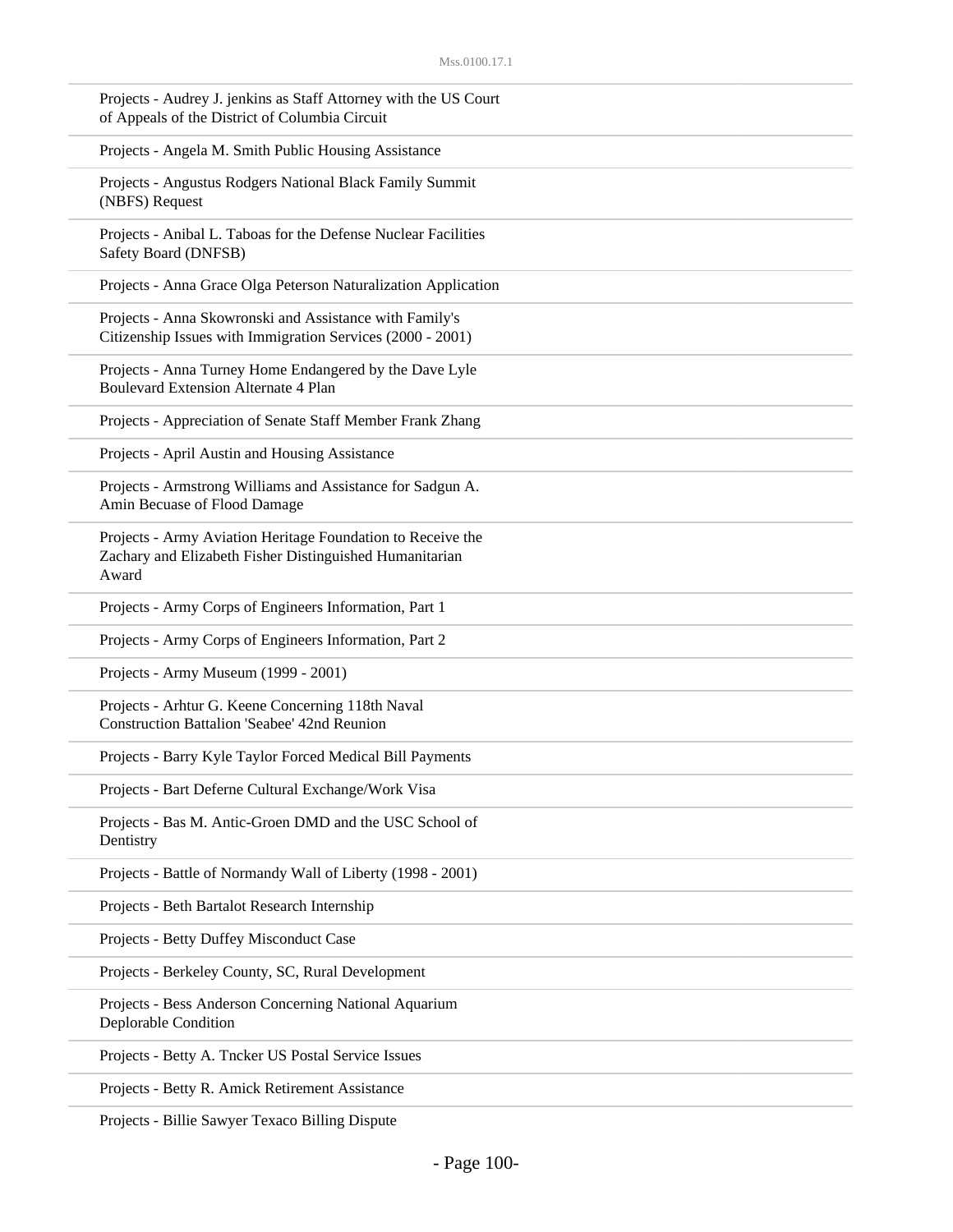| Projects - Billy Abercorombie Concerning the Proposed Hickory<br>Tavern Transmission Line and Substation                                            |
|-----------------------------------------------------------------------------------------------------------------------------------------------------|
| Projects - Bishop Johnnie M. Smith Faith Based Initiatives                                                                                          |
| Projects - Blue Sky Productions and Gibbs Rifle Company<br><b>Import Permit Application to BATF</b>                                                 |
| Projects - Bluffton, SC, Post Office, Part 1                                                                                                        |
| Projects - Bluffton, SC, Post Office, Part 2                                                                                                        |
| Projects - Bluffton, SC, Post Office, Part 3                                                                                                        |
| Projects - Bob and Cam: Amory Guatemalan Adoption                                                                                                   |
| Projects - Bobby Cook Concerning Unsolicited Shild Porn                                                                                             |
| Projects - Brenda Baker Concerning Tiger Direct Hewlett -<br>Packard Rebate                                                                         |
| Projects - Brenda C. Moss and Employment Discrimination<br>$(2000 - 2001)$                                                                          |
| Projects - Brennan Moseley Employment Assistance                                                                                                    |
| Projects - Brian K. Davis Concerning US Capitol Police<br><b>Employment Application</b>                                                             |
| Projects - Brigadeir General Phil P. Leventis, Air National<br>Guard (Ret), as Secretary of the Air Force                                           |
| Projects - Brigadier General Phil P. Leventis Nomination as<br>Secretary of the Air Force (1998 - 2001)                                             |
| Projects - Bruce Beard for a Natural Resource Policy Position in<br>the Department of Interior or Agriculture                                       |
| Projects - Bruce E. Kasold as Judge on the US Court of Appeals<br>for the Federal Circuit                                                           |
| Projects - Bruce E. Rucker Lexington County Postal Delivery<br>Concerns                                                                             |
| Projects - Burroughs and Chapin Congaree Flood Plain<br>Development, Part 1                                                                         |
| Projects - Burroughs and Chapin Congaree Flood Plain<br>Development, Part 2                                                                         |
| Projects - Caitlin Myers Student Visa for Spain                                                                                                     |
| Projects - Carl Edward Koch Concerning Future State Park<br>Plans                                                                                   |
| Projects - Carl Wedler Information Concerning Allen E. Weh<br>Application for Assistant Secretary of Defense for Reserve<br><b>Affairs Position</b> |
| Projects - Carla Scott's Daughter's Domestic Terrorism                                                                                              |
|                                                                                                                                                     |

Projects - Cecile and Luc Raeckelboom Citizenship Application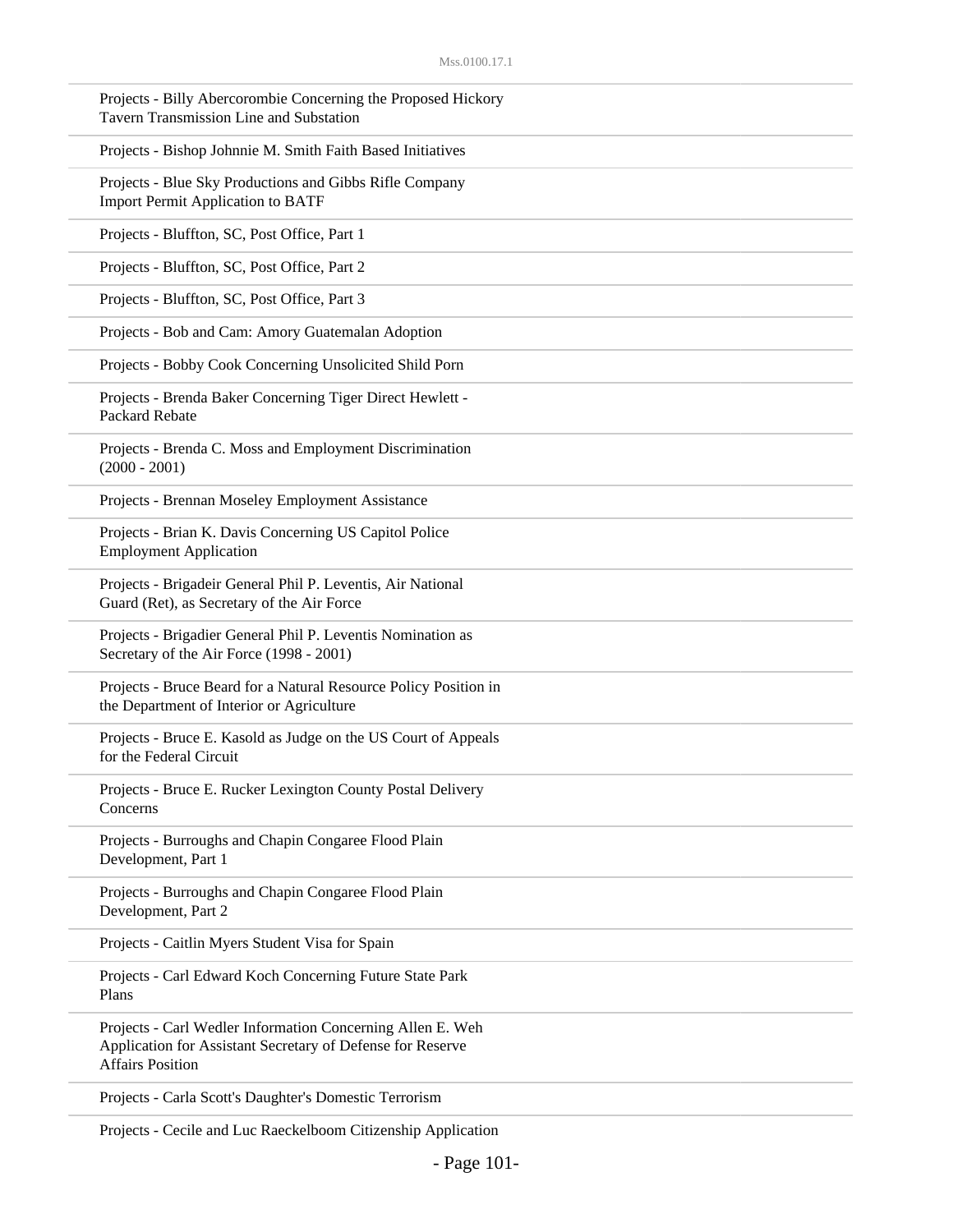| Projects - Cedric Maris Scott Wages During Astrid Contract<br>Technical Services (ACTS) Staff Augmentation Contract at the<br>Westinghouse Savannah River Site   |
|------------------------------------------------------------------------------------------------------------------------------------------------------------------|
| Projects - Celebrate Virginia North Building Project and Army<br>Corps of Engineers Regulations                                                                  |
| Projects - Census Problem Concerning Cumter, SC (1999 -<br>2001)                                                                                                 |
| Projects - Chapin, SC, Post Office Grounds                                                                                                                       |
| Projects - Charles D. Sparks as State Director for the Rural<br>Development Agency                                                                               |
| Projects - Charles E. Edge Concerning Long Distance Moving                                                                                                       |
| Projects - Charles Earl Bennett Concerning the UN International<br><b>Civilian Police Force</b>                                                                  |
| Projects - Charles L. Appleby Jr. Federal Appointment                                                                                                            |
| Projects - Charles Micrek President of Clinton Power<br>Corporation and Problems with the US Small Business<br>Administration (2000 - 2001)                      |
| Projects - Charles R. Kirchner Assistance to the Office of<br>Homeland Security                                                                                  |
| Projects - Charles Stacy Thomas Visa Application Request                                                                                                         |
| Projects - Charleston County Council                                                                                                                             |
| Projects - Charlotte/Columbia/Charleston Segment to the<br>Southeast High-Speed Rail Corridor                                                                    |
| Projects - Chiropractic Benefits Under the Federal Employees<br>Health Benefits Programs Between the Office of Personal<br>Management and Blue Cross/Blue Shield |
| Projects - Chi-Sun K. McDaniel and Citizenship Papers                                                                                                            |
| Projects - Chritine M. Bierman Concerning Shipping<br>Regulations to Prevent Oil Spills                                                                          |
| Projects - Christopher Browder Concerning Alcohol Treatment<br>Program                                                                                           |
| Projects - Christopher L. Bowman as Federal Aviation<br><b>Administration Sky Marshal</b>                                                                        |
| Projects - Chris Neeley for Director of Government Affairs at<br>Clemson University (2000 - 2002)                                                                |
| Projects - Christian R. Millett University of South Carolina<br>Medical School Enrollment                                                                        |
| Projects - Chuck Reinert Edgefield County Jail Chaplain<br>Suggestion                                                                                            |
| Projects - Chuck Starks Prison Work Release Assistance                                                                                                           |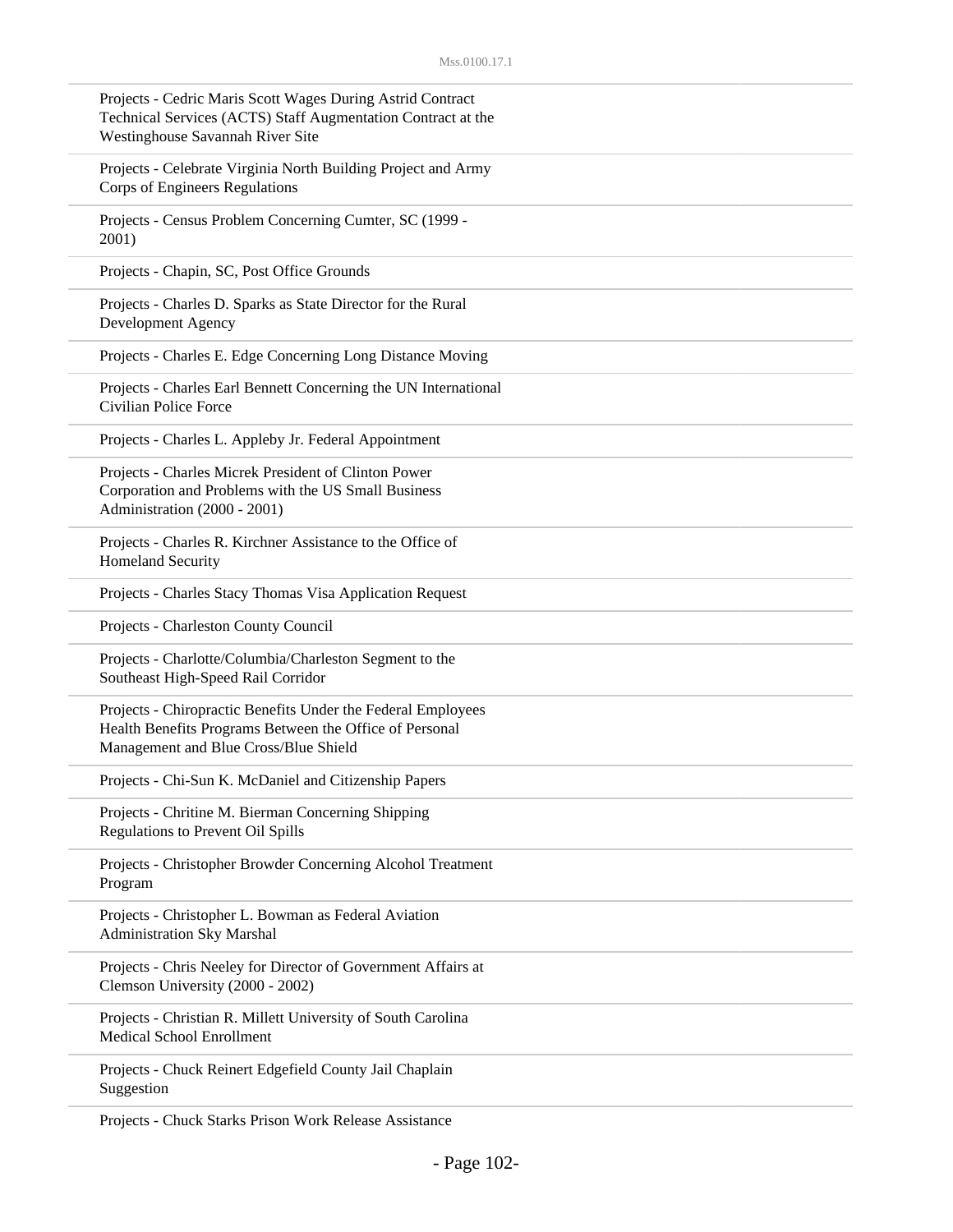| Projects - Cindy Irene Bacon Citizenship Application                                                                         |
|------------------------------------------------------------------------------------------------------------------------------|
| Projects - Clarke Bynum Jr. to Receieve the Presidential<br>Citizens Medal                                                   |
| Projects - Clemson University Airplanes and 9/11 Restrictions                                                                |
| Projects - Clyde Gurosik and Unfair Treatment by Westinghouse<br>Savannah River Company (2000 - 2001)                        |
| Projects - Colleton County Council and Proposal of School in<br>Edisto Beach (1999 - 2001)                                   |
| Projects - Colleton County Development                                                                                       |
| Projects - Colonel Les Brownlee as Deputy Secretary or Under<br>Secretary of Defense (Comptroller)                           |
| Projects - Colonel Robert P. Smart, Promotion to Brigadier<br>General                                                        |
| Projects - Coleen C. Salonga Santiago Visas                                                                                  |
| Projects - Communication with Prince El-Hussan Bin Talal of<br>Jordan                                                        |
| Projects - Confined-Space Shoulder-Fire Weapons System<br>or Multi-Purpose Individual Munition/Short Range Assault<br>Weapon |
| Projects - Congressional Research Service (CRS) Accelerator<br>for the Production of Tritium (APT) Reports                   |
| Projects - Connie D. Banks Concerning WWII Memorial<br>Afghan/Blanket/Throw Design                                           |
| Projects - Connie P. Addison Concerning Sick Leave Pay                                                                       |
| Projects - Constancia Rutherford Concerning Tiger Direct                                                                     |
| Projects - Cooper River Bridge Replacement                                                                                   |
| Projects - Correspondence Concerning Savannah River Site's<br>Modern Pit Facility Re: Plutonium Pit (2000 - 2001)            |
| Projects - Cost Estimates for the Disposition of Weapon-Grade<br>Plutonium Withdrawn from Russia's Nuclear Military Programs |
| Projects - Cristine Boehringer Concerning Bank Policy                                                                        |
| Projects - Cynthia Burns Concerning Federal Prison Camp<br>Conditions                                                        |
| Projects - Cynthia Corley-Layne Concerning the SC Department<br>of Corrections Phone System                                  |
| Projects - Cynthia J. Levy Employment with the Office of<br>Homeland Security                                                |
| Projects - D. Gene Rickenbaker Et Al as Federal Judge for the                                                                |

District of South Carolina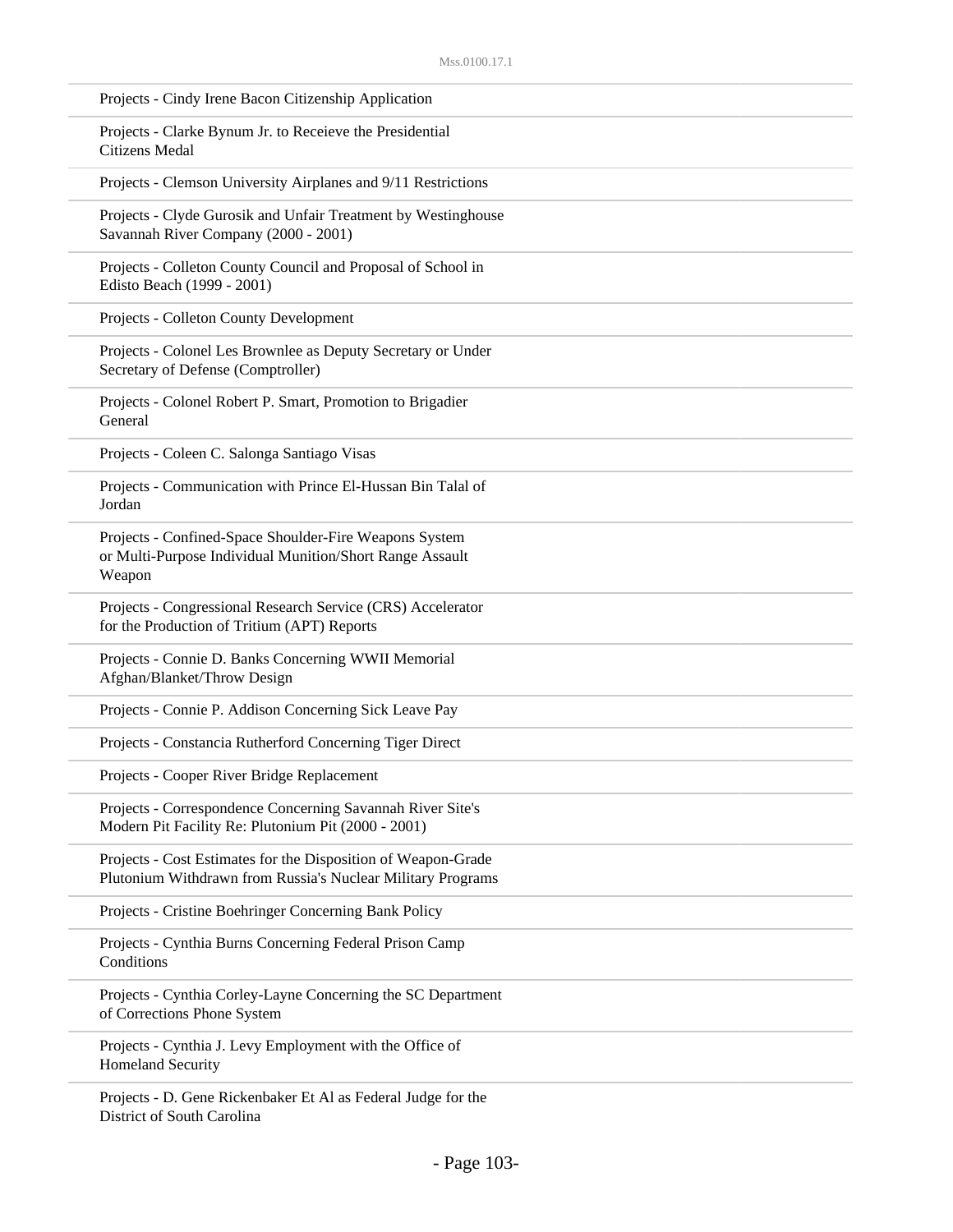| Projects - D. Leslie Tindal and USDA Conservation Reserve<br>Program (CRP) for Longleaf Pine                                                            |
|---------------------------------------------------------------------------------------------------------------------------------------------------------|
| Projects - Damon V. Pike for the US Court of International<br>Trade                                                                                     |
| Projects - Dan M. Morse Civil Service Hiring Freeze                                                                                                     |
| Projects - Danilo Arthur-Scott Citizenship Application                                                                                                  |
| Projects - Darrel Dix Admission to the University of South<br>Carolina School of Music                                                                  |
| Projects - David C. Rouzer as Deputy Under-Secretary for<br>Farm and Foreign Agricultural Services in the Department of<br>Agriculture                  |
| Projects - David C. Sojourner Tractor-Trailer Truck Weight<br>Concerns                                                                                  |
| Projects - David Evans Concerning Save More Gas Price Fixing<br>Allegation                                                                              |
| Projects - David Fleischman Concerning International Adoption<br>Application Documents - Form I-600A                                                    |
| Projects - David Garman as Assistant Secretary of Energy for<br><b>Conservation and Renewable Energy</b>                                                |
| Projects - David H. Wilkins as Federal Judge for the District of<br>South Carolina                                                                      |
| Projects - David L. Bell as Field Office Director, SC Office of<br>Housing and Urban Development                                                        |
| Projects - David L. Lightsey and Assault Case (1998 - 2001)                                                                                             |
| Projects - David Max Scholl State Housing Authority Section 8<br><b>Housing Assistance</b>                                                              |
| Projects - David Rosser Employment Assistance                                                                                                           |
| Projects - David S. Seiger and Assistance in Obtaining Work<br>Orders                                                                                   |
| Projects - Deanna Schultz Divorce Lawyer Dispute                                                                                                        |
| Projects - Death of Cadet Patrick Hux                                                                                                                   |
| Projects - Debbie Pisano-Bigg Petition to the Commission of<br>Lawyer Conduct                                                                           |
| Projects - Debbie Turner Equifax Gulf State Credit Error                                                                                                |
| Projects - Debbie Witchey as Deputy Assistant Secretary in the<br>Office Management and Budget at the Department of Health and<br><b>Human Services</b> |
| Projects - Deborah C. Strautmann Criminal Justice Concerns                                                                                              |

Projects - Defense Authorization Act for 2002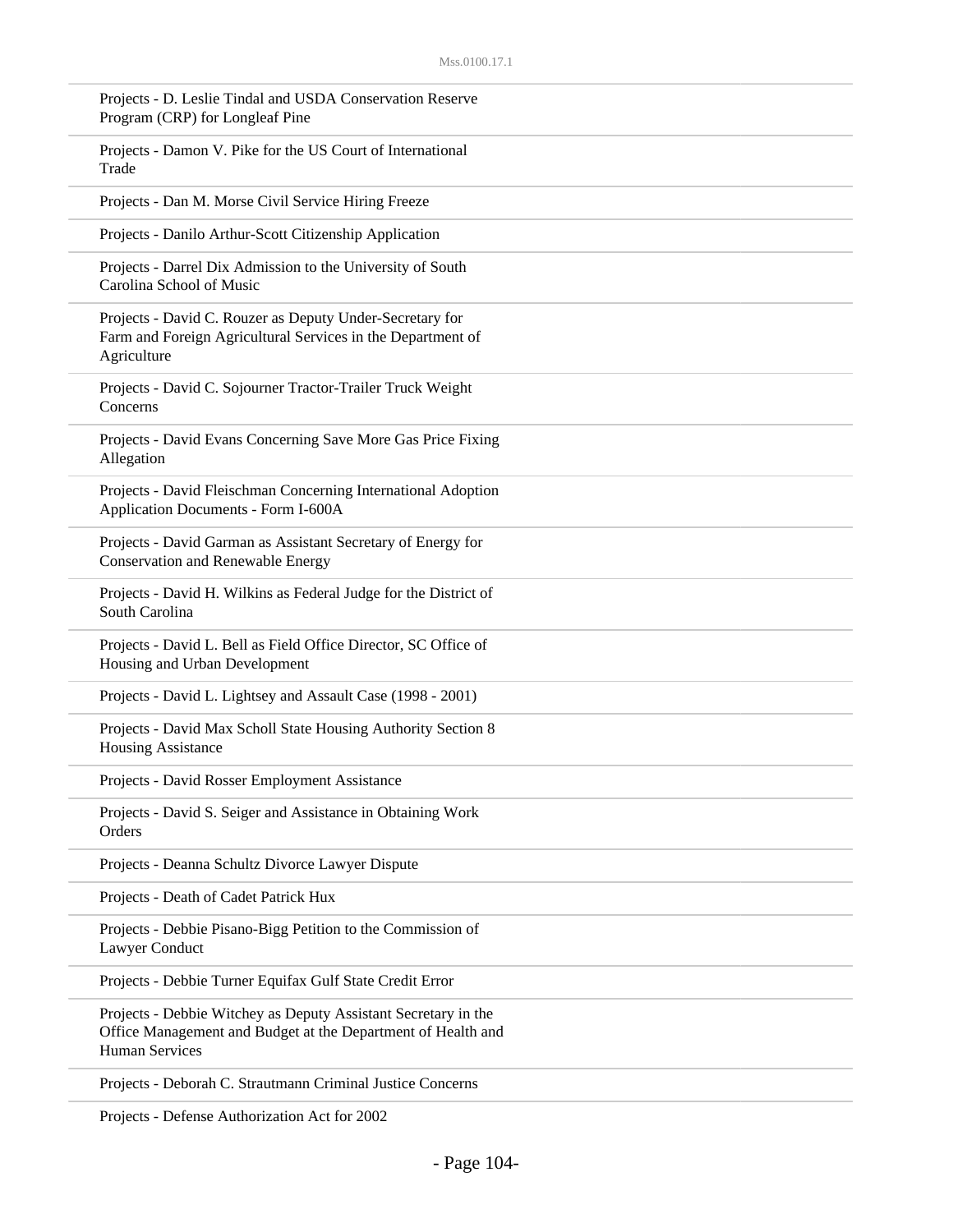Projects - Defense Security Services (DSS) Extensive Case Backlog Problem

Projects - Delegation Letter Supporting the Reconsideration and Revocation of the Federal Acquisition Regualtion (FAR) Rule on Contractor Responsibility

Projects - Dell Isham Concerning National Forest Roadless Areas

#### **Projects - Dennis Dorsey to Serve as Regional Administrator for the Department of Labor**

Projects - Dennis W. Shedd for the Fourth Circuit Court of Appeals Projects - Department of Energy Community Relations Review Projects - Department of Energy Funding Request Letter Projects - Department of Energy Infrastructure Support Letters Projects - Department of Energy Rule on Energy Efficiency Standards for Central Air Conditioners and Heat Pumps - The Seasonal Energy Efficiency Ratio (SEER) Standard - Part 1 Projects - Department of Energy Rule on Energy Efficiency Standards for Central Air Conditioners and Heat Pumps - The Seasonal Energy Efficiency Ratio (SEER) Standard - Part 2 Projects - The Department of Energy's Tritium Production Program Projects - Department of Energy Worldwide Performance and Innovation Projects - Department of Transportation Official Website Projects - Derrick L. Samuels and Manning, SC, Police Civil Rights Violation Projects - Detyens Marine Industries US Coast Guard Bid Protests Projects - Devra M. Thompson FHA Mortgage Insurance Premium Refund Projects - DHL/UPS SCDOT/USDOT Licensing Projects - Diane Wolf as Director of the US Mint Projects - Doctor M. Sims Employment Projects - Dodie Burns Magill as the Department of Education Regional Representative for District IV Projects - Dolly Wells for the Marketing Department of the US Department of Agriculture

Projects - Dominic J. Monetta as Deputy Secretary of Energy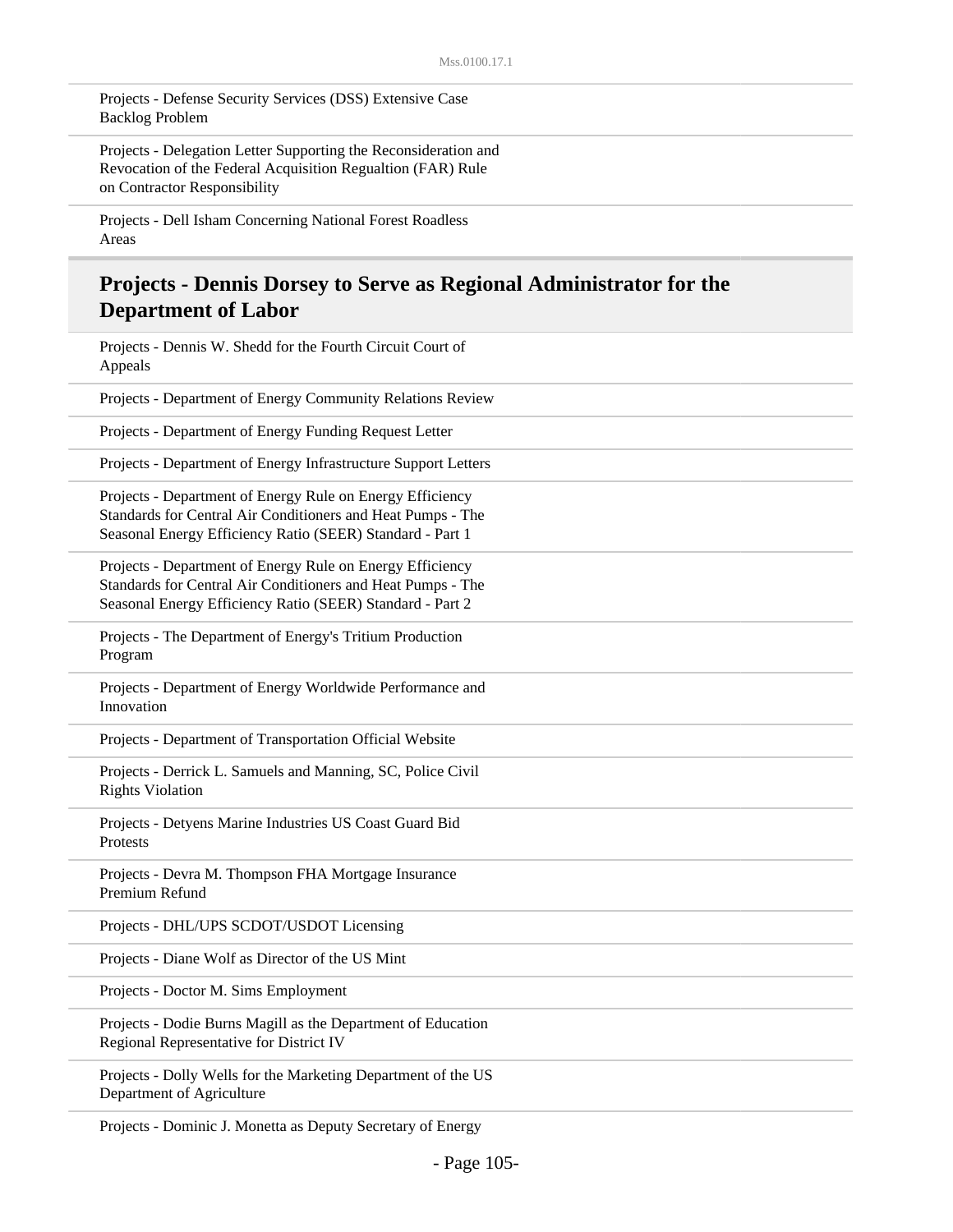| Projects - Donald J. Holtzinger Concerning National Weather<br>Service Staffing in NC & SC                                |
|---------------------------------------------------------------------------------------------------------------------------|
| Projects - Donna F. Barbisch as Assistant to the Secretary of<br>Defense for Civil Support                                |
| Projects - Donnie B. Keene Inter-State Prison Transfer                                                                    |
| Projects - Donnie Hugh Etters Concerning Prison Sentence Error                                                            |
| Projects - Dorothy Rodgers Request for her Brother's Early<br><b>Release from Prison</b>                                  |
| Projects - Dorothy S. Davenport Concerning Calvin Davenport's<br><b>Insurance Coverage</b>                                |
| Projects - Dorothy Stone TWA Retirement Benefits                                                                          |
| Projects - Dr. Shaun A. Nguyen and Employment with the US<br>Census Bureau (2000 - 2001)                                  |
| Projects - Duane B. Johnson Concerning Timber Prices                                                                      |
| Projects - Duke Cogema Stone and Webster Mixed Oxide<br>(MOX) Fuel Facility at the Savannah River Site                    |
| Projects - Earl C. Cox Concerning Citizenship Application                                                                 |
| Projects - Earnest Saylor Workers' Compensation Claim                                                                     |
| Projects - Ed Weklar Proposed Lucent Technologies Project in<br>Blythewood, SC, Concerns                                  |
| Projects - Edith Ray Denal: National Park Fine Waiver Request                                                             |
| Projects - Edward B. Kenney Concerning Library of Congress<br>Book 'Missing in Inventory'                                 |
| Projects - Edward J. Wade Consternation with SC State Police<br><b>Officer Conduct</b>                                    |
| Projects - Edward Reilly Jr. as Ambassador to Ireland                                                                     |
| Projects - Edwin D. Williamson as Chairman of the Securities<br>and Exchange Commission                                   |
| Projects - Edwin G. Foulke Jr. to Head the Bush Transition at<br>the Department of Labor                                  |
| Projects - E. H. White Jr. and Equal Employment                                                                           |
| Projects - Elizabeth A. Fishburne Department of Commerce<br>Internship                                                    |
| Projects - Elizabeth Bell Family Medical Benefits                                                                         |
| Projects - Elizabeth Lide Taylor as Regional Advocate of<br>Region IV (Southeast) at the US Small Business Administration |
|                                                                                                                           |

Projects - Elly Vajda Seng for Immigration and Naturalization Service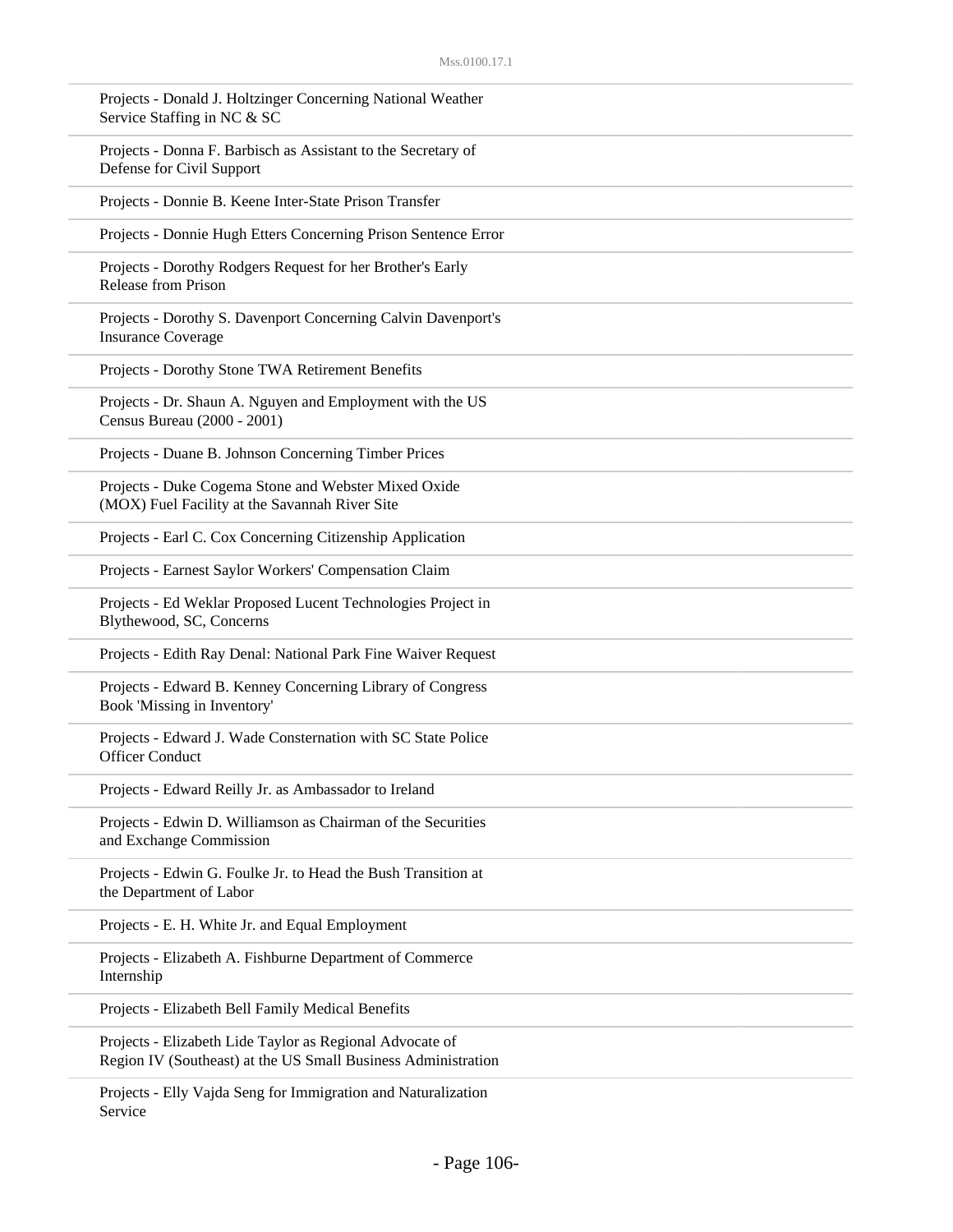| Projects - Ernest S. Chaput to Serve on the Department of<br><b>Energy Transition Team</b>                                                                      |
|-----------------------------------------------------------------------------------------------------------------------------------------------------------------|
| Projects - Essie Dantzler Concerning Workplace Discrimination                                                                                                   |
| Projects - Estelle Prinsloo Permanent Residency Application                                                                                                     |
| Projects - Estill Stapleton and Worker's Compensation for her<br>Husband                                                                                        |
| Projects - Eugene R. Sullivan to Continue as Federal Judge on<br>the US Court of Appeals for the Armed Forces                                                   |
| Projects - Eugenia H. Townsend Estate Tax Refund and Home<br>Satellite Signal Issues (1998 - 2001)                                                              |
| Projects - Everatt G. Sinclair Petition for Trade Adjustment<br>Assistance                                                                                      |
| Projects - Ezekiel Powell and Discrimination Suit (2000 - 2001)                                                                                                 |
| Projects - F. Hugh Atkins Concerning Julieta C. Lopez Entering<br>the United States                                                                             |
| Projects - Faiyaz M. Yousuf Concerning His Mother's Visitor<br>Visa Application                                                                                 |
| Projects - Federal Air Marshals                                                                                                                                 |
| Projects - Federal Emergency Management Agency Support                                                                                                          |
| Projects - Federal Funding of Faith Based Social Programs                                                                                                       |
| Projects - Financial Fraud                                                                                                                                      |
| Projects - Finis Horne and Sports Tours International's<br><b>Basketball Tournament in Puerto Rico</b>                                                          |
| Projects - Fletcher C. Derrick Jr. to Serve on the National<br>Bipartisan Commission for the Future of Medicare                                                 |
| Projects - Florence County Department of Parks and Recreation<br>Land and Water Conservation Fund Grant from SC Department<br>of Parks, Recreation, and Tourism |
| Projects - Fort Sumter Deterioration (1998 - 2001)                                                                                                              |
| Projects - Foster Wheeler Environmental Corporation<br>Resoration of the Rocky Mountain Arsenal                                                                 |
| Projects - Frances P 'Mickey' Lindler Concerning Delta Airlines<br>Employment                                                                                   |
| Projects - Francisco Rivera-Colon Prison Transfer Request                                                                                                       |
| Projects - Frank H. Hill to Assist the Bush Administration in<br>Advancing the Agenda on Budget and Entitlement Reform                                          |
| Projects - Frank M. Wardlaw Concerning Water for the Town of                                                                                                    |

Troy, SC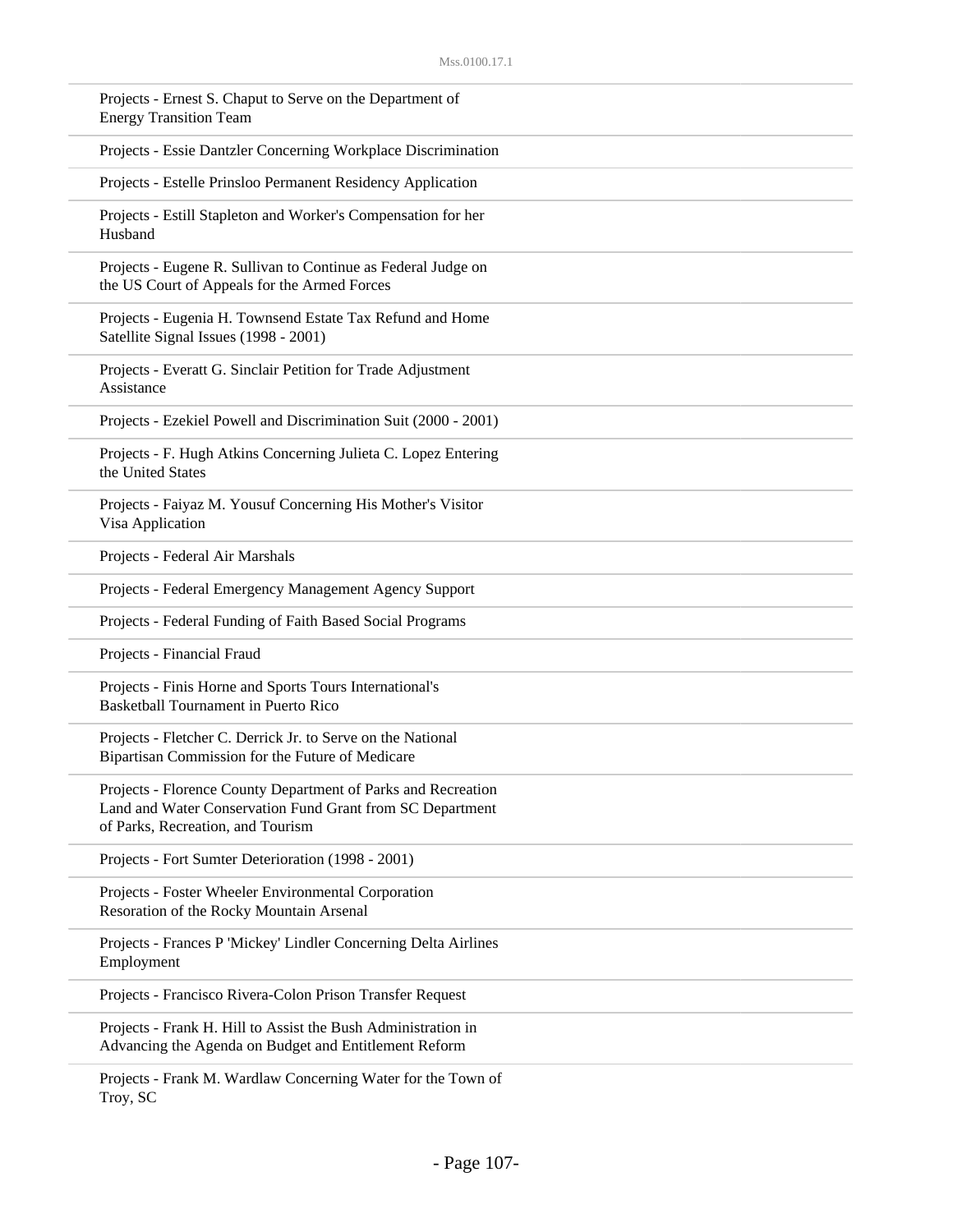| Projects - Franklin W. Allen as Counsel to the Secretary of the<br>US Department of Housing and Urban Development                      |
|----------------------------------------------------------------------------------------------------------------------------------------|
| Projects - Fred Broughton Concerning Farm Service Agency<br>(FSA) Disaster Payment Disbursements                                       |
| Projects - Fred Klatt Concerning Westinghouse Savannah River<br>Site Employment Policy                                                 |
| Projects - Fred Sharpe Homeland Security Corps                                                                                         |
| Projects - Furman Gary Towery as Assistant Administrator of<br>Regional Bureau for the Agency for International Development<br>(USAID) |
| Projects - G. Andrew Lawrence as Deputy Assistant Secretary of<br>Defense for Reserve Affairs                                          |
| Projects - Gaillard Pinckney Regarding SC Constables<br>Acquiring Compensation Time for Weekend Work                                   |
| Projects - Garland L. Slagle Promissory Note and Insurance<br>Fraud                                                                    |
| Projects - Gary E. Clary as Federal Judge for the District of<br>South Carolina                                                        |
| Projects - Gary L. Rogers and the Myrtle Beach King Mackerel<br>Tournament                                                             |
| Projects - Gaston Cooper Recycling Site                                                                                                |
| Projects - Gay Suber and Customs Assistance                                                                                            |
| Projects - General James B. Vaught, USA (Retired) for<br><b>Honorary Degree</b>                                                        |
| Projects - George E. Donnelly Concerning land Use Dispute                                                                              |
| Projects - George E. Morgan Jr. Employment                                                                                             |
| Projects - George J. Contis as Federal Judge for the District of<br>South Carolina                                                     |
| Projects - George J. McFarlane Sr. as Staff Assistant to the<br>Public Printerin the Government Printing Office                        |
| Projects - George Micah Reed Crime Victim Concerns                                                                                     |
| Projects - George Ruff Maryland Bank National Association<br>(MBNA) Credit Card Issues                                                 |
| Projects - Gerald Biyeau Green Card                                                                                                    |
| Projects - Geraldine Arrants Concerning Time Warner Cable<br>Fee Increases                                                             |
| Projects - Gerry Franklin Brown Workers Compensation                                                                                   |
| Projects - Gina G. Couch Concerning IRS Taxes                                                                                          |

Projects - Glenn Anderson SC Employment Certification Delay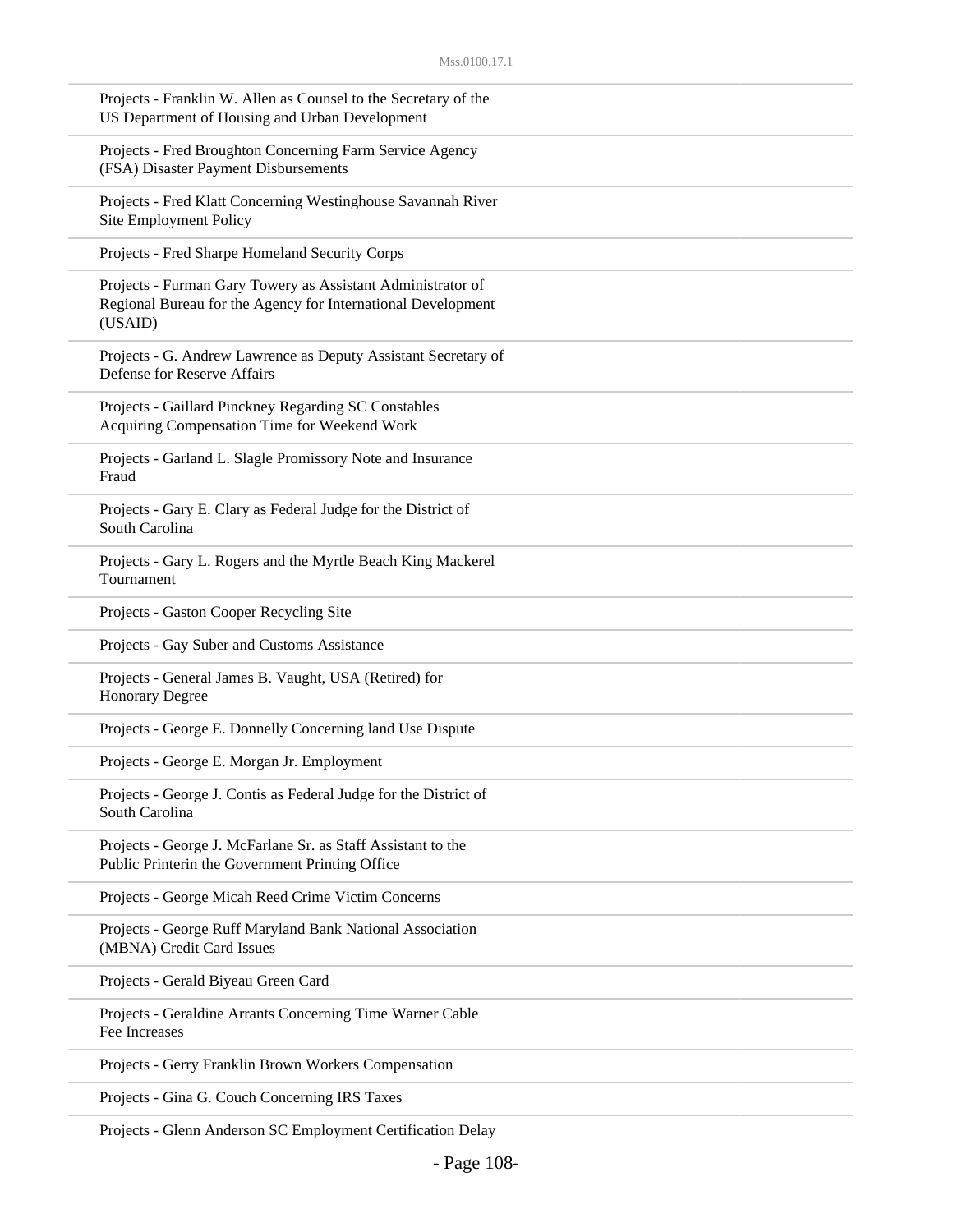| Projects - Glenn F. Givens and Choices of Florence                                                                                         |  |
|--------------------------------------------------------------------------------------------------------------------------------------------|--|
| Projects - Gloria F. Jeffrey's Employment Assistance                                                                                       |  |
| Projects - Governor Jim Hodges Resistance to Plutonium<br>Disposition at the Savannah River Site - Articles, Part 1                        |  |
| Projects - Governor Jim Hodges Resistance to Plutonium<br>Disposition at the Savannah River Site - Articles, Part 2                        |  |
| Projects - Governor Jim Hodges Resistance to Plutonium<br>Disposition at the Savannah River Site - Correspondence                          |  |
| Projects - Grady Williams Home Repair Assistance                                                                                           |  |
| Projects - Grants - Anderson County Board of Education                                                                                     |  |
| Projects - Grants - Awards in South Carolina                                                                                               |  |
| Projects - Grants - Benedict-Allen Community Development<br>Corporation                                                                    |  |
| Projects - Grants - City of Lancaster Fire Department                                                                                      |  |
| Projects - Grants - City of Marion Fire Department                                                                                         |  |
| Projects - Grants - City of North Charleston Fire Department                                                                               |  |
| Projects - Grants - City of York Fire Department                                                                                           |  |
| Projects - Grants - Department of Agriculture Awards in South<br>Carolina                                                                  |  |
| Projects - Grants - Department of Agriculture, Rural<br>Development Office, Berkeley County Water to Schools (2000 -<br>2001)              |  |
| Projects - Grants - Department of Agriculture, Rural<br>Development Office, Renaissance Park Hotel Company of<br>Spartanburg (2000 - 2001) |  |
| Projects - Grants - Department of Commerce Awards in South<br>Carolina                                                                     |  |
| Projects - Grants - Department of Defense, Defense Logistics<br><b>Agency Concerning Dave Porter</b>                                       |  |
| Projects - Grants - Department of Education Awards in South                                                                                |  |

## Carolina

## **Projects - Grants - Department of Education 21st Century Learning Center**

Projects - Grants - Department of Energy Concerning David T. Dowell

Projects - Grants - Department of Health and Human Services Awrds in South Carolina

Projects - Grants - Department of Health and Human Services Pee Dee Healthy Start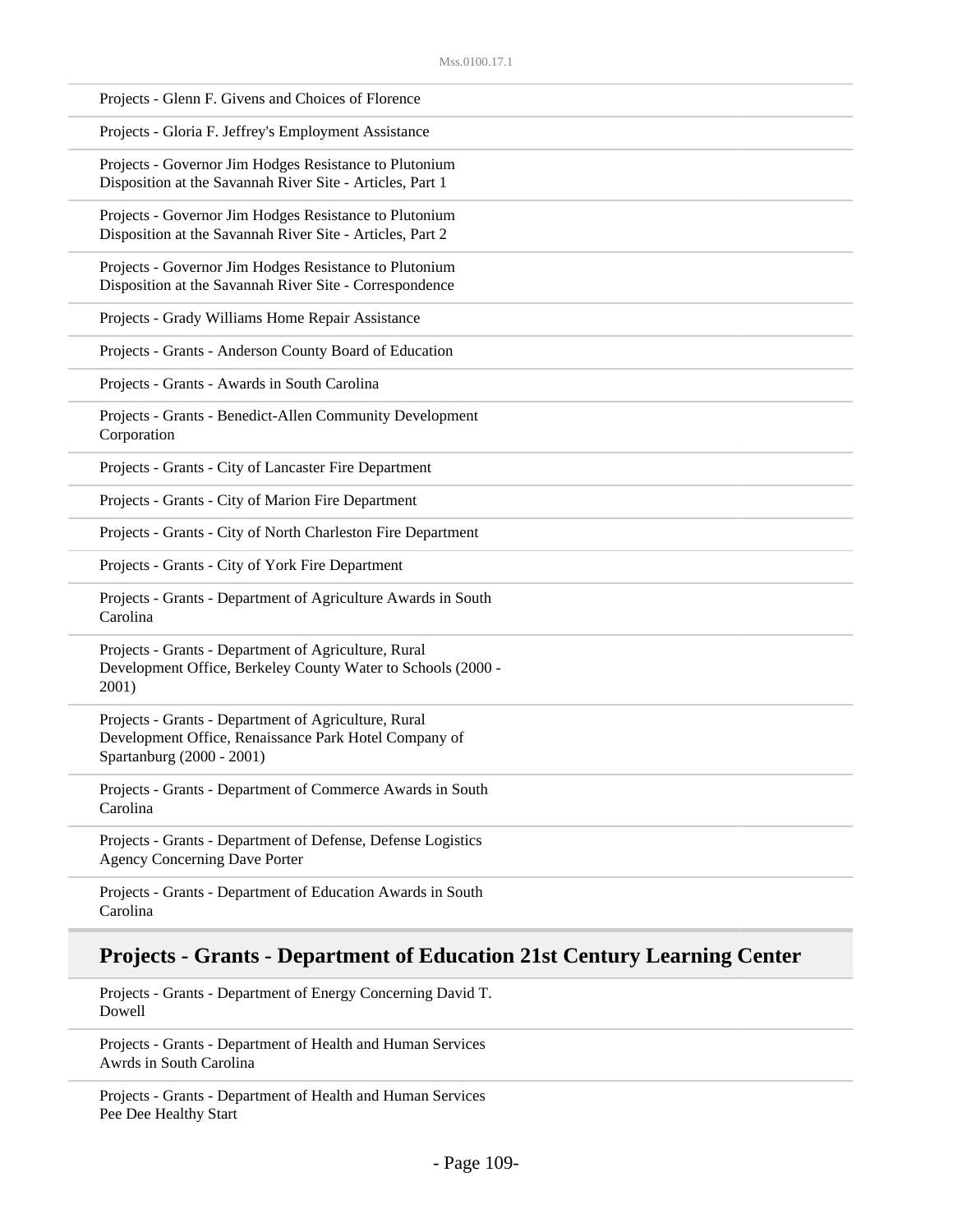| Projects - Grants - Department of Housing and Urban<br>Development Activities and Awards in South Carolina  |  |
|-------------------------------------------------------------------------------------------------------------|--|
| Projects - Grants - Department of Housing and Urban<br>Development Renewal Communities - Greenville, Part 1 |  |
| Projects - Grants - Department of Housing and Urban<br>Development Renewal Communities - Greenville, Part 2 |  |
| Projects - Grants - Department of Justice Awards in South<br>Carolina                                       |  |
| Projects - Grants - Department of Transportation Activities and<br>Awards in South Carolina                 |  |
| Projects - Grants - Environmental Protection Agency Awards in<br>South Carolina                             |  |
| Projects - Grants - Federal Emergency Management Agency<br><b>Assistance Awards</b>                         |  |
| Projects - Grants - Federal Emergency Management Agency<br>Awards in South Carolina                         |  |
| Projects - Grants - Federal Emergency Management Agency for<br><b>Fire Services</b>                         |  |
| Projects - Grants - Firefighter Support Letters                                                             |  |
| Projects - Grants - Georgetown County Rural Fire Department                                                 |  |
| Projects - Grants - Georgetown County School District, Part 1                                               |  |
| Projects - Grants - Georgetown County School District, Part 2                                               |  |
| Projects - Grants - Georgetown County School District, Part 3                                               |  |
| Projects - Grants - North Charleston Housing Authority HOPE<br>VI Revitalization                            |  |
| Projects - Grants - Ridge Spring Fire Department                                                            |  |
| Projects - Grants - School District of Edgefield County                                                     |  |
| Projects - Grants - Self Memorial Hospital, Greenwood, SC                                                   |  |
| Projects - Grants - South Carolina Biotechnology Incubation<br>Facility and Greenwood Biotechnology Park    |  |
| Projects - Grants - South Carolina Fire Departments                                                         |  |
| Projects - Grants - South Carolina Guardian ad Litem Program<br>to the Close Foundation                     |  |
| Projects - Green Diamond Project (1977 & 2001)                                                              |  |
| Projects - Greenville Airport Traffic Control Tower<br>Construction                                         |  |
| Projects - Greenville-Spartanburg Airport Embraer Aircraft<br><b>Corporation Maintenance Facility</b>       |  |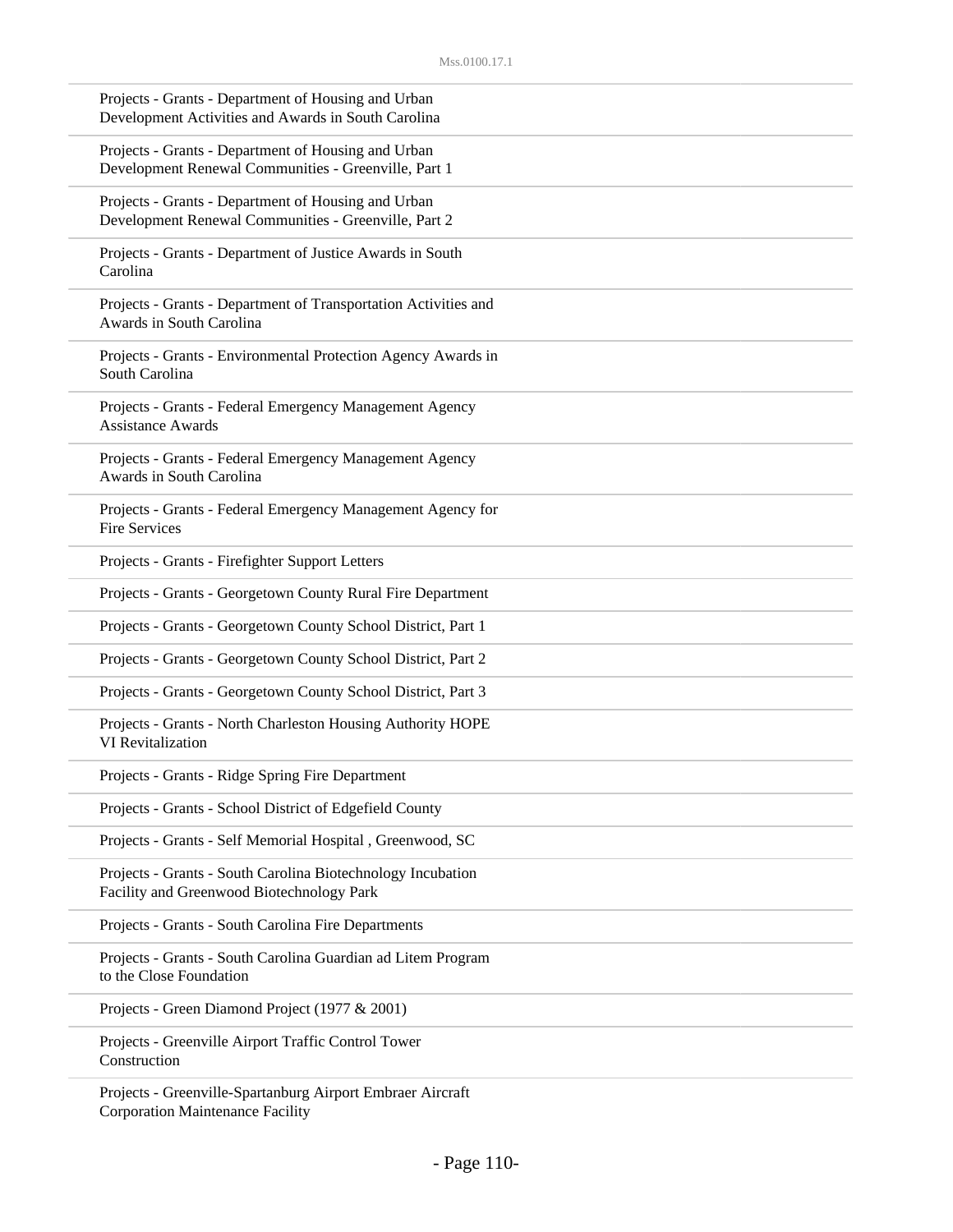| Projects - Greer Tidwell Jr. as Region IV (Southeast)<br>Administrator of the US Environmental Protection Agency                                                    |
|---------------------------------------------------------------------------------------------------------------------------------------------------------------------|
| Projects - Greg Hicks and the Bridge to Nowhere                                                                                                                     |
| Projects - Greg W. Anderson Concerning Small Business                                                                                                               |
| Projects - Gregory J. Topliff (1999 - 2001)                                                                                                                         |
| Projects - H. Bryan Riley Employment Assistance                                                                                                                     |
| Projects - Hansford T. Johnson as Deputy Secretary of<br>Transportation or Federal Aviation Administrator                                                           |
| Projects - Harmannus H. van Bergen and the Citadel Thomas<br>Dry Howie Carillon Restoration                                                                         |
| Projects - Harold Randall Federal Gold Reserve Concerns                                                                                                             |
| Projects - Harry Bancroft 'Buck' Limehouse as Federal Highway<br>Administrator                                                                                      |
| Projects - Harry J. Wamboldt Concerning the Charleston, SC,<br>Dock Expansion                                                                                       |
| Projects - Harry S. Truman Letters Concerning Savannah River<br>and Federal LAnd in SC, 1946 - 1947                                                                 |
| Projects - Healthcare Consultants Tri-County Project Care                                                                                                           |
| Projects - Hearing on the Fiscal Year 2000 Report to COngress<br>of the Panel to Assess the Reliability, Safety, and Security of the<br><b>US Nuclear Stockpile</b> |
| Projects - Henry F. Floyd as Federal Judge for the District of<br>South Carolina                                                                                    |
| Projects - Henry Hampton 'Bud' Howard Listed on the National<br><b>Law Enforcement Memorial</b>                                                                     |
| Projects - Hill-Rom Healthcare Services (1999 - 2000) Part 1                                                                                                        |
| Projects - Hill-Rom Healthcare Services (1999 - 2000) Part 2                                                                                                        |
| Projects - Hilton Head Island Airport                                                                                                                               |
| Projects - Hilton Head Island Dredging                                                                                                                              |
| Projects - Hollings Amendment Regarding Plutonium<br>Disposition at the Savannah River Site                                                                         |
| Projects - H.D. Walston and Issues with the Census Bureau                                                                                                           |
| Projects - Heyward Bruce Ewart Concerning Hematology<br><b>Treatment Clinic Recognition</b>                                                                         |
| Projects - Homeland Security, Part 1                                                                                                                                |
| Projects - Homeland Security, Part 2                                                                                                                                |
|                                                                                                                                                                     |

Projects - Horace Gary Wade Concerning the Catawba Indian Settlement Act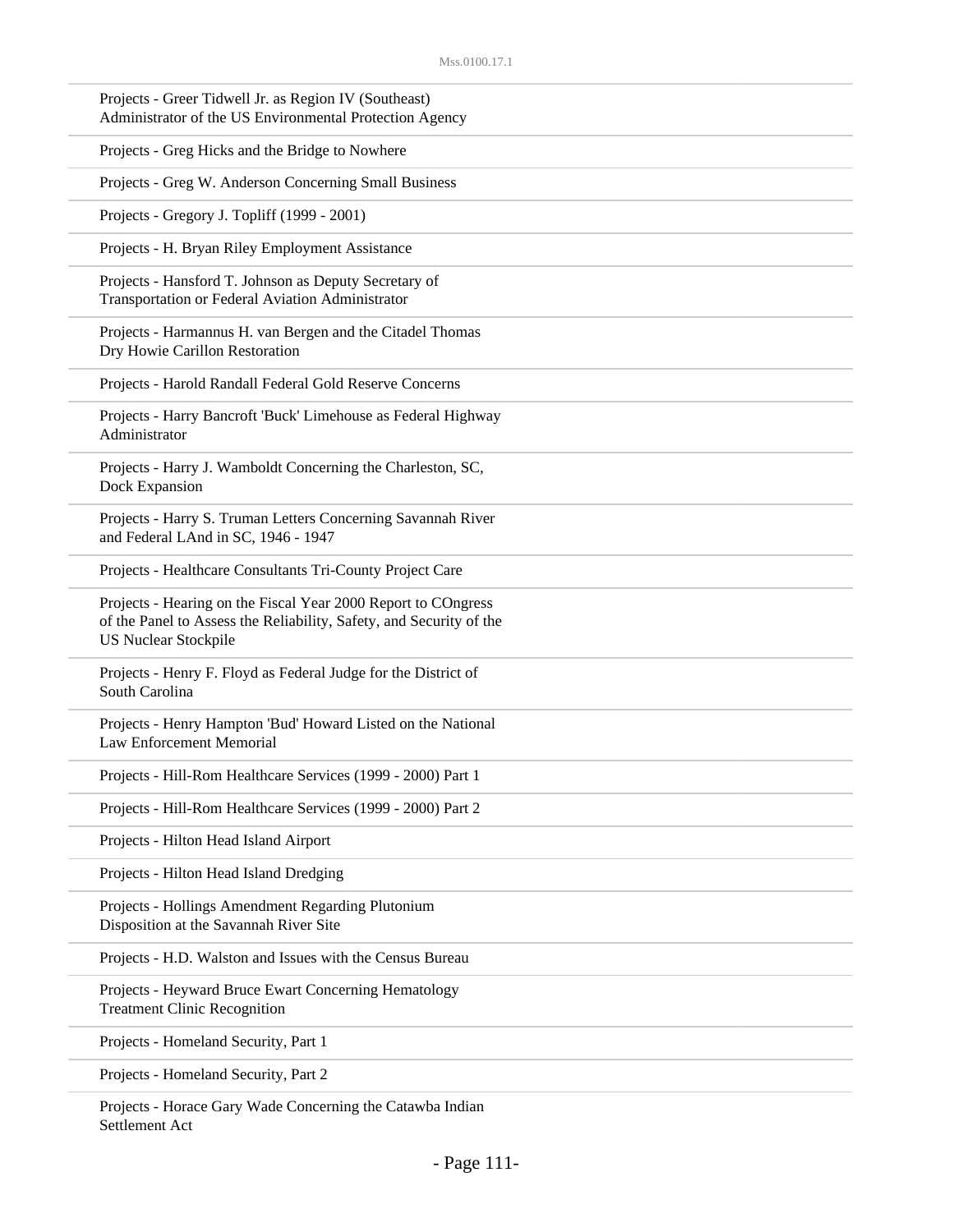| Projects - Horry County Census Inquiry                                                                                                                                         |
|--------------------------------------------------------------------------------------------------------------------------------------------------------------------------------|
| Projects - Horst Brautigam Concerning Naturalization                                                                                                                           |
| Projects - House Judiciary Committee Hearing on Application of<br>Fedral Antitrust Laws to Major League Baseball - Submission of<br>Allan H. 'Bud' Selig, Commissioner, Part 1 |
| Projects - House Judiciary Committee Hearing on Application of<br>Fedral Antitrust Laws to Major League Baseball - Submission of<br>Allan H. 'Bud' Selig, Commissioner, Part 2 |
| Projects - House Judiciary Committee Hearing on Application of<br>Fedral Antitrust Laws to Major League Baseball - Submission of<br>Allan H. 'Bud' Selig, Commissioner, Part 3 |
| Projects - Howard W. Ridgely Jr. and the US Census Bureau<br>$(2000 - 2001)$                                                                                                   |
| Projects - Hunley Project Future Location                                                                                                                                      |
| Projects - Hunting Island Beach Erosion                                                                                                                                        |
| Projects - Immigration and Naturalization Service EB-5<br><b>Immigrant Investor Visa Program</b>                                                                               |
| Projects - Ina Pestunowitz Equal Employment Opportunity                                                                                                                        |
| Projects - Incomplete Files                                                                                                                                                    |
| Projects - Information Concerning Savannah River Site's<br>Modern Pit Facility Re: Plutonium Pit                                                                               |
| Projects - In-Tank Precipitation and Salt Waste Processing at the<br>Savannah River Site, Part 1                                                                               |
| Projects - In-Tank Precipitation and Salt Waste Processing at the<br>Savannah River Site, Part 2                                                                               |
| Projects - In-Tank Precipitation and Salt Waste Processing at the<br>Savannah River Site, Part 3                                                                               |
| Projects - Isidore Oback Assistance                                                                                                                                            |
| Projects - J. Carlos Castillo Employment as Airways<br>Transportation Systems Specialist with Federal Aviation<br>Administration                                               |
| Projects - J. L. Williams and Complaint Against Norfolk<br>Southern Railway (2000 - 2001)                                                                                      |
| Projects - J. M. Watts Russian Business Venture Query                                                                                                                          |
| Projects - J. Kenneth Rentires as State Executive Officer for the<br>Farm Service Agency                                                                                       |
| Projects - J. Strom Thurmond Jr. as US Attorney for the District<br>of South Carolina                                                                                          |
| Projects - J. Strom Thurmond Jr. Letters Concerning his<br>Nomination as US Attorney for the District of South Carolina                                                        |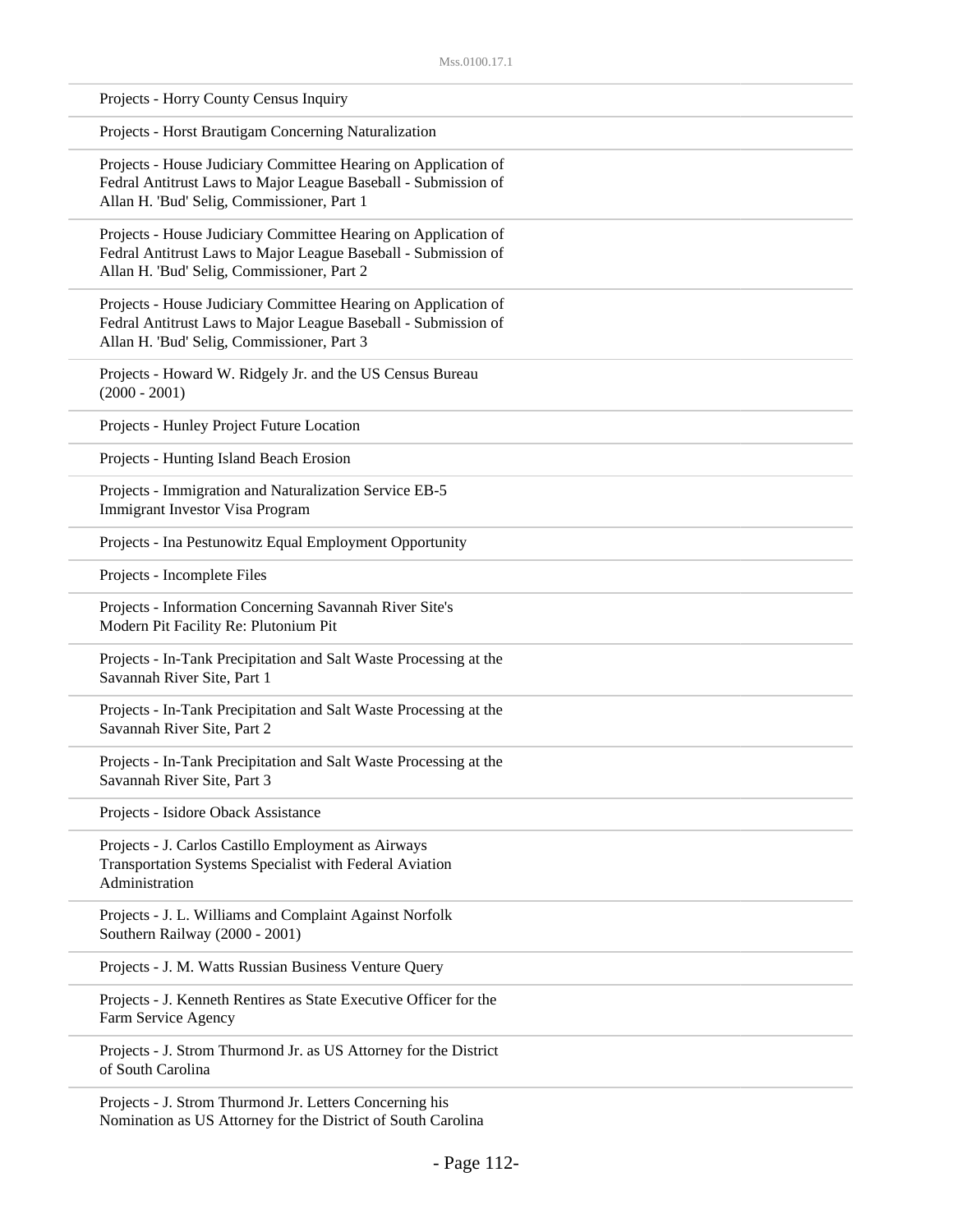| Projects - Jack C. Mills to the President's Council on Physical<br><b>Fitness and Sports</b>                                           |
|----------------------------------------------------------------------------------------------------------------------------------------|
| Projects - Jack McConnell M.D. Nomination for the<br><b>Congressional Gold Medal</b>                                                   |
| Projects - Jack Wise Cocnerning Forest Service and Recreation                                                                          |
| Projects - James Abercrombie Concerning Property Taxes                                                                                 |
| Projects - James B. Edwards Cocnerning Appointment of<br>Stephen L. Jones to a Federal Post                                            |
| Projects - James B. Vaught Watertower Road Relocation to<br>Facilitate the Carolina Bays Parkway Interchange                           |
| Projects - James David Belk as Federal Aviation Administration<br>Air Marshal                                                          |
| Projects - James E. Doescher as Deputy Undersecretary for<br>Natural Resources and the Environment at the Department of<br>Agriculture |
| Projects - James Edwards Whitehead Jr. as Director of the<br>Office of Small and Disadvantaged Business Utilization                    |
| Projects - James E. Seawright Veterans' Administration Cold<br><b>Weather Claim</b>                                                    |
| Projects - James F. Price Flying the America Flag                                                                                      |
| Projects - James H. Hartman as Assistant Secretary of Labor for<br>Veterans' Employment and Training                                   |
| Projects - James H. Holcombe Private Vessel Coastwise Trade<br>Waiver                                                                  |
| Projects - James J. Frelin Concerning Financial Fraud                                                                                  |
| Projects - James Michael Preston Employment and IRS Issues                                                                             |
| Projects - James O. Taylor III Turkish Embassy Employment                                                                              |
| Projects - James R. Fischer as Deputy Under-Secretary of<br>Agriculture for Research, Education, and Economics                         |
| Projects - James R. Frysinger Cocnerning the New Cooper<br><b>Bridge Metirc Unit Construction</b>                                      |
| Projects - James T. Clark as Undersecratary for Food, Nutrition<br>ans Consumer Affairs at the Department of Agriculture               |
| Projects - James W. Bell Concerning Employment<br>Discrimination                                                                       |
| Projects - James W. Fender Jr. Concerning Deer Population<br>Control                                                                   |
| Projects - James W. Morhard as Undersecratary of the Navy                                                                              |
| <b>Droigota</b> Ignos Willie Criffin Citi Einangial Crodit Dobt                                                                        |

Projects - James Willis Griffin Citi Financial Credit Debt Recovery Assistance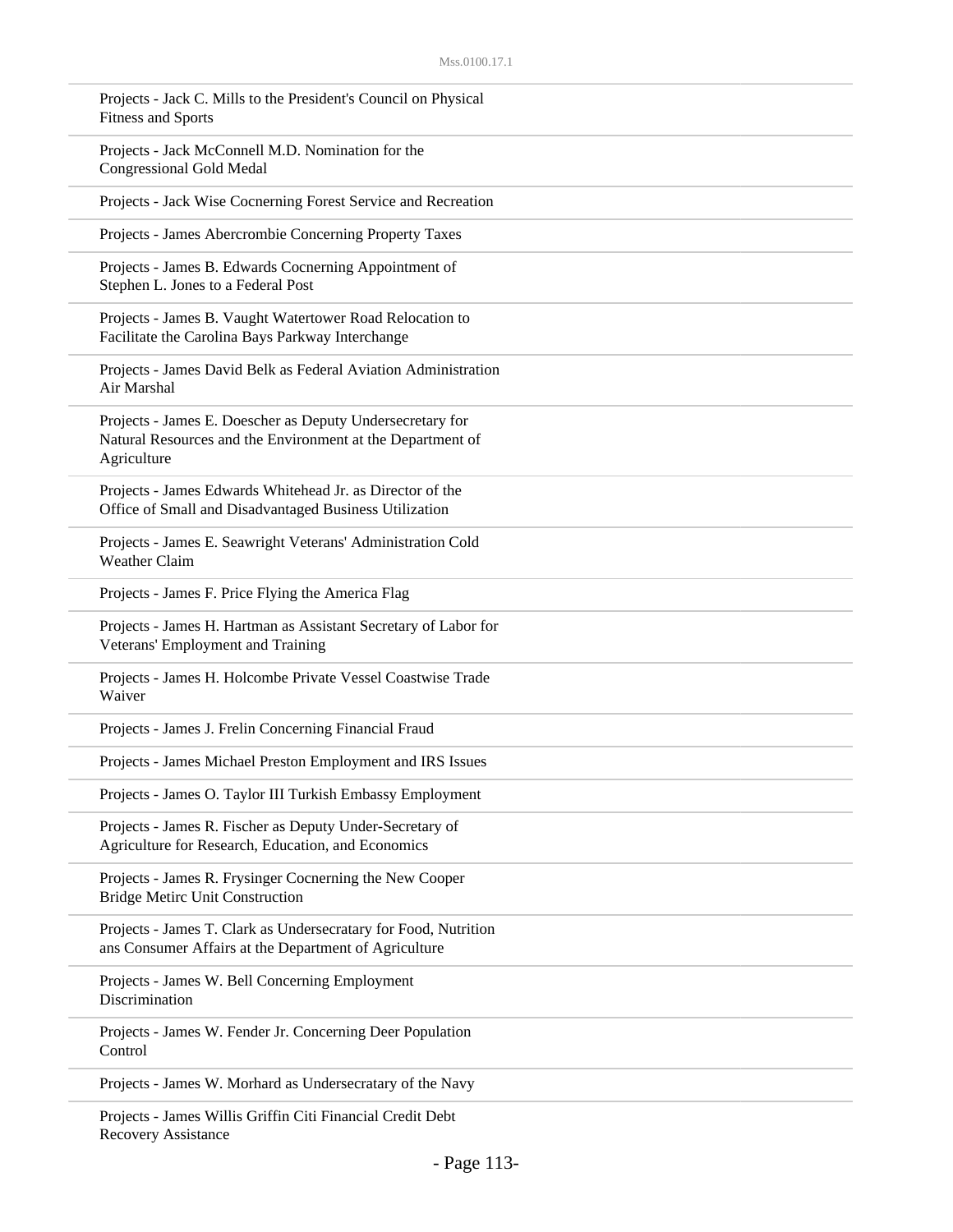| Projects - James Turnage Ex-Convict Housing Assistance                                                                                     |
|--------------------------------------------------------------------------------------------------------------------------------------------|
| Projects - James T. Wallace Employment as SC State Constable                                                                               |
| Projects - Jan Baren Johnson to Serve in the Department of<br>Education                                                                    |
| Projects - Janice Tyler Citi Financial/Trans South Mortgage<br><b>Lending Concerns</b>                                                     |
| Projects - Jane Pulling Delta Airlines Refund                                                                                              |
| Projects - Jay B. Stephens as Deputy Attorney General                                                                                      |
| Projects - Jay James Concerning IRS Handling of Estate Tax<br><b>Returns and Payments</b>                                                  |
| Projects - Jeanette Cooper Ray Request that Edgar R. Bryan<br>Never Get Parole                                                             |
| Projects - Jeanette Singleton Employment Discrimination                                                                                    |
| Projects - Jeff Saxon Family Prison Transfer Request                                                                                       |
| Projects - Jennifer L. Carrico for a Position with the Computer<br>Crime and Intellectual Property Section of the Department of<br>Justice |
| Projects - Jerome J. Tiemann and Investor Services Division of<br>General Motors (Stocks)                                                  |
| Projects - Jerry Hynes Letter of Reference                                                                                                 |
| Projects - Jesse Hill Roberson as Assistant Secretary of Energy<br>for Environmental Management                                            |
| Projects - Jesse R. Ashley Prison Release Assistance                                                                                       |
| Projects - Jesusa I. Enriquez Concerning Permanent Resident<br>Petition                                                                    |
| Projects - Jim Harrison Denmark, SC, Artist and Smithsonian<br>American Art Museum Display                                                 |
| Projects - Jimmy L. Adams Concerning Lake Thurmond Boat<br>Club Access Road Paving Request                                                 |
| Projects - Joan Baker Concerning the New England International<br><b>Surety Default</b>                                                    |
| Projects - Joan Pettigrew SC Employment Considerations                                                                                     |
| Projects - Joanna Long Concerning Oil Shipping                                                                                             |
| Projects - Joe Seel, Endgefield County Hospital and Upper Pay<br>Limit (UPL) for Medicare Payments                                         |
| Projects - Joe W. Dunn Jr. Cocnerning Entry Visa                                                                                           |

Projects - Joey H. Johnson BMW Termination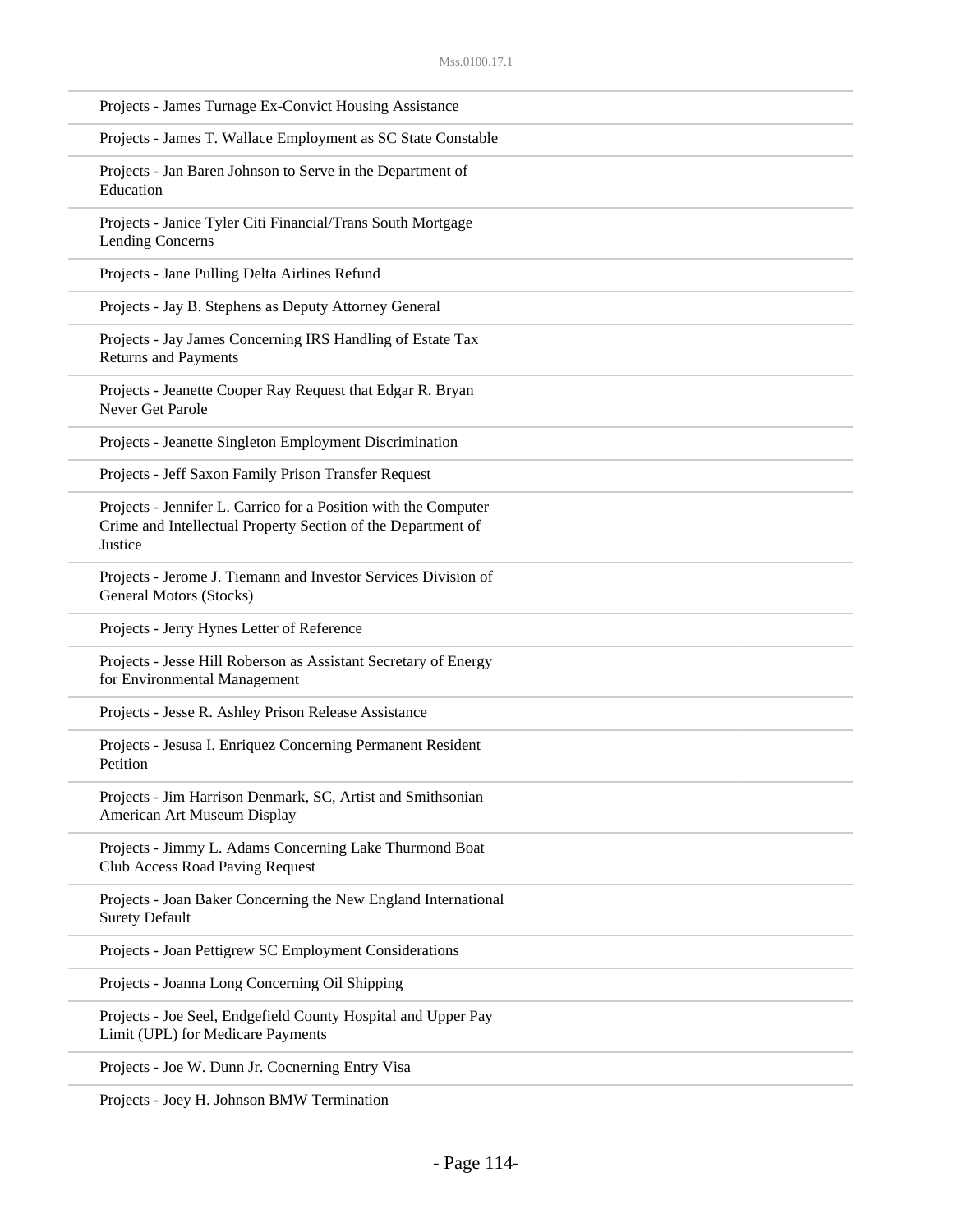| Projects - John C. Lawn as Director of the Federal Bureau of<br>Investigation (FBI)                                 |
|---------------------------------------------------------------------------------------------------------------------|
| Projects - John Dowling Concerning Greenwood Residential<br>Gas Equal Payment Plan                                  |
| Projects - John E. Courson Appointment to the National Railway<br>Passenger Corporation (AMTRAK) Board of Directors |
| Projects - John E. Frampton as Director of the US Fish and<br>Wildlife Service                                      |
| Projects - John Evans Concerning Automotive Replacement<br>Glass from China                                         |
| Projects - John F. Erickson as Deputy Secretary of Defense for<br>Prisoner of War and Missing Personnel             |
| Projects - John F. Gehrig as Director, Operational Test and<br>Evaluation, Department of Defense                    |
| Projects - John F. Hay as a member of the American Battlefield<br><b>Monuments Commission</b>                       |
| Projects - John H. Douglas Concerning Chesterfield Water<br><b>Resources Improvement Grant</b>                      |
| Projects - John J. McClain Job Rehiring Assistance                                                                  |
| Projects - John J. Lindsay Concerning McCormick Economic<br>Development Support                                     |
| Projects - John Kerley Permanent Residence Application                                                              |
| Projects - John L. Lindsay Cocnerning McCormick Sewer<br><b>System Authority</b>                                    |
| Projects - John M. Clerici as Deputy Undersecretary of Defense<br>for Installations                                 |
| Projects - Johnny M. Colburn Prison Relocation                                                                      |
| Projects - John M. Sauls Medical Benefits Claim                                                                     |
| Projects - John Mark Hunter as Assistant Secretary of Education                                                     |
| Projects - John Martin and Customs Assistance in Mexico                                                             |
| Projects - John McAneney and Assisted Rental Housing                                                                |
| Projects - John P. Fields Concerning Belton Waterline                                                               |
| Projects - John P. Linton as Federal Judge for the District of<br>South Carolina                                    |
| Projects - John R. Hawkins III to Serve in the Bush<br>Administration                                               |
| Projects - John R. Ross Private Airplane Radio Station License                                                      |
|                                                                                                                     |

Projects - John Raymond and Purnell M. Morris Insurance Disclosure Issues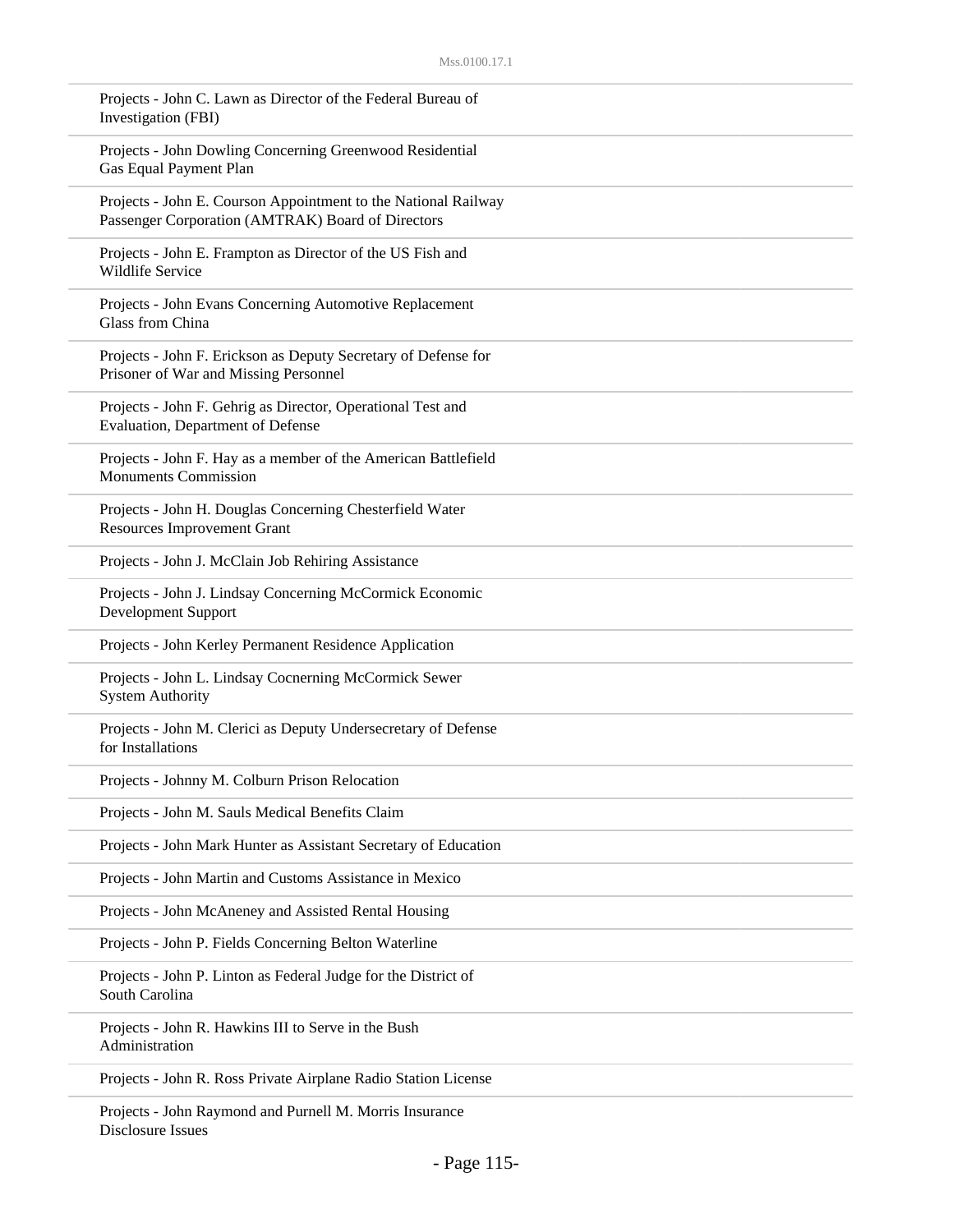| Projects - John Riley Medicare Business Grant Assistance                                                                  |
|---------------------------------------------------------------------------------------------------------------------------|
| Projects - John Rumsey Carolina Sailing Center Dock<br><b>Construction to Provide Access</b>                              |
| Projects - John T. Brewer's Son's Murder Case                                                                             |
| Projects - John W. Palmer Jr. and Renewal of his Controlled<br><b>Substance Registration Certificate</b>                  |
| Projects - Jonathan Lotz Concerning Hotel Reservations and<br>Age Discrimination                                          |
| Projects - Johnny L. Hughes as a Member of the Bush<br><b>Administration Law Enforcement Transition Team</b>              |
| Projects - Johnny L. Hughes as US Marshal for the Eastern<br>District of Maryland                                         |
| Projects - Johnny Colburn Prison Transfer                                                                                 |
| Projects - Jorge Arrizurieta as US Ambassador                                                                             |
| Projects - Jorge Mauricio Soliz Visa Application                                                                          |
| Projects - Josefina C. Rushton Citizenship Application                                                                    |
| Projects - Joseph A. Rich Sunshine Recycling Loan                                                                         |
| Projects - Joseph L. Riley Jr. and the Cooper River Bridge<br>Project                                                     |
| Projects - Joseph M. Band as Assistant Director for Executive<br>Services for the US Marshals Service (USMS)              |
| Projects - Joseph M. Band as Director of the US Marshal<br>Service or US District Court Judgeship                         |
| Projects - Josh R. Patterson and Wages Owed to him by A & D<br><b>Fire Protection</b>                                     |
| Projects - Joyana D. Simmons Naturalization Adjustment<br>Application                                                     |
| Projects - Judith McInnis and Adoption Assistance                                                                         |
| Projects - Judge Chirstine Odell Cook Miller, US Court of<br>Federal Claims, to the US Court of Appeals or District Court |
| Projects - Judge Dennis Shedd Recommendation Letters                                                                      |
| Projects - Judge Terry Lynn Wooten Application Form                                                                       |
| Projects - Jules McNeff for Service in the Bush Administration<br>for Space and Information Technology                    |
| Projects - Julia Ferrill and Travel in France                                                                             |
| Projects - Julia Krauss, Director, Legislative Affairs Aircraft                                                           |

Owners and Pilots Association Visual Flight Rules Ban Lift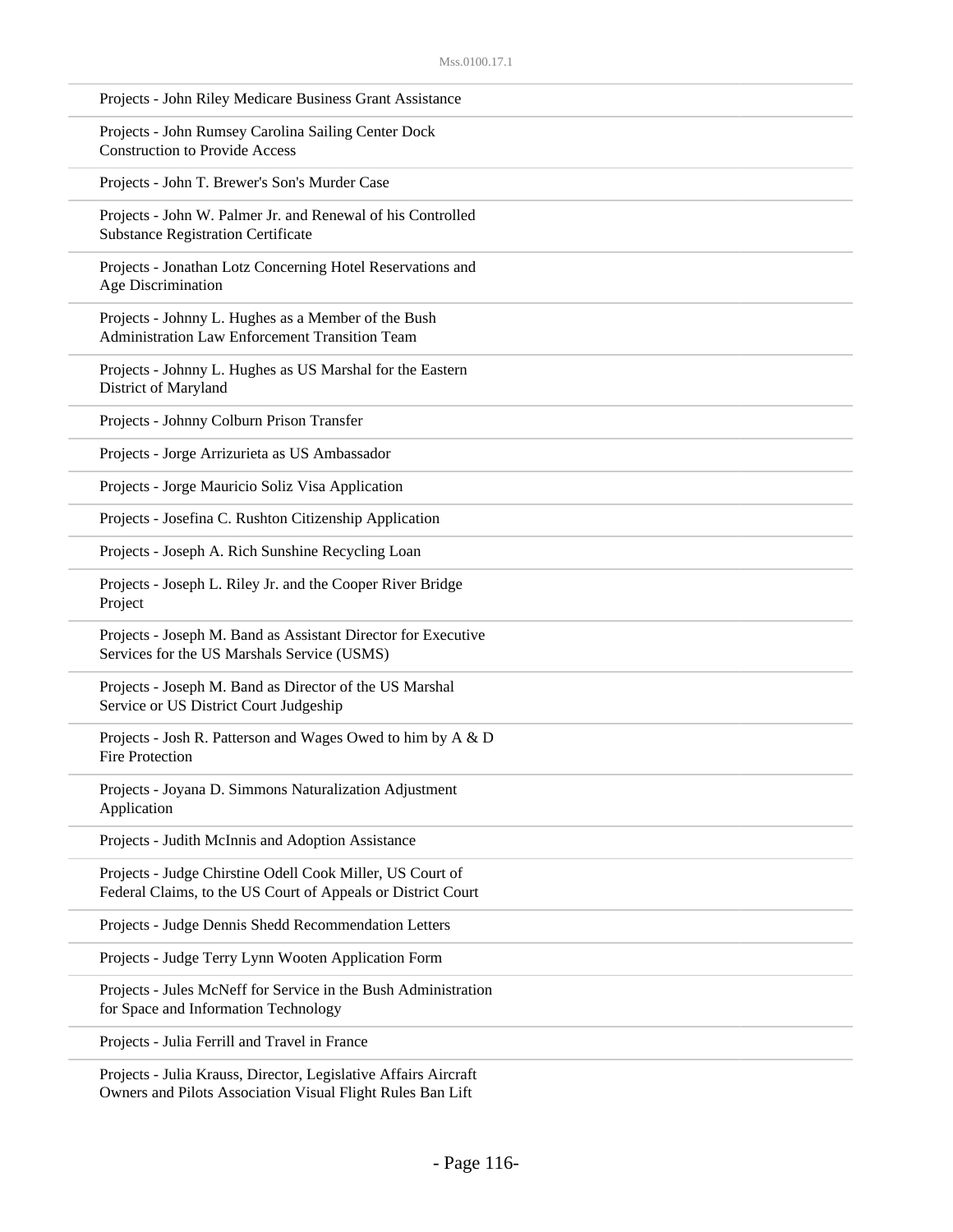| Projects - Julie S. Fleming as Deputy Assistant Secretary<br>of Commerce for Textiles, Apparel and Consumer Goods<br>Industries |
|---------------------------------------------------------------------------------------------------------------------------------|
| Projects - June Murff Opposition to CSRA Local Development<br>Corporation Expansion into SC                                     |
| Projects - Justiana Olorunsoia and Visa Interview                                                                               |
| Projects - Karen D. Whitley and Work Injury Claim                                                                               |
| Projects - Karen Turesdale Credit Card Offers                                                                                   |
| Projects - Karman Dean Brown Speeding Citation                                                                                  |
| Projects - Katherine A. Wells Medical Insurance<br>Misrepresentation                                                            |
| Projects - Katharine C. Purcell Visitor Visas Request                                                                           |
| Projects - Kathleen G. Kempe Concerning Multiple Ph. D.s                                                                        |
| Projects - Kathleen Hawk Sawyerr as Director, Federal Bureau<br>of Prisons                                                      |
| Projects - Kathryn A. Clarke Concerning the Greenwood<br>Christian School I-17 INS Application                                  |
| Projects - Kathy Parnell as Director of the Five-A-Day Program<br>for the National Cancer Institute                             |
| Projects - Katie Phillips and Job Losses in SC                                                                                  |
| Projects - Keisha V. McCoy-Wilson Employment Issues                                                                             |
| Projects - Kelly Brian McClanahan for a Presidential Personnel<br>Office of the White House Schedule C Appointment              |
| Projects - Kenneth Johnson Patent Application Discrimination                                                                    |
| Projects - Kenny Reames Ephedrine as an Over-the-Counter<br><b>Medication Concerns</b>                                          |
| Projects - Kenny Wardlaw Concerning Neighborhood Crime                                                                          |
| Projects - Kent Segars and Campanion Health Care Unethical<br><b>Tactics</b>                                                    |
| Projects - Kermit A. Mullinay Employment Assistance                                                                             |
| Projects - Kevin Wayne Wallace Prison Relocation                                                                                |
| Projects - Kim Elizabeth Nickles to Serve in the Bush<br>Administration in Administrative and Public Affairs                    |
| Projects - Kim Schrieff and Foster Historic House                                                                               |
| Projects - Kum Karren Persuad and Wife's Visa                                                                                   |

Projects - Kyong S. Huffman Citizenship Application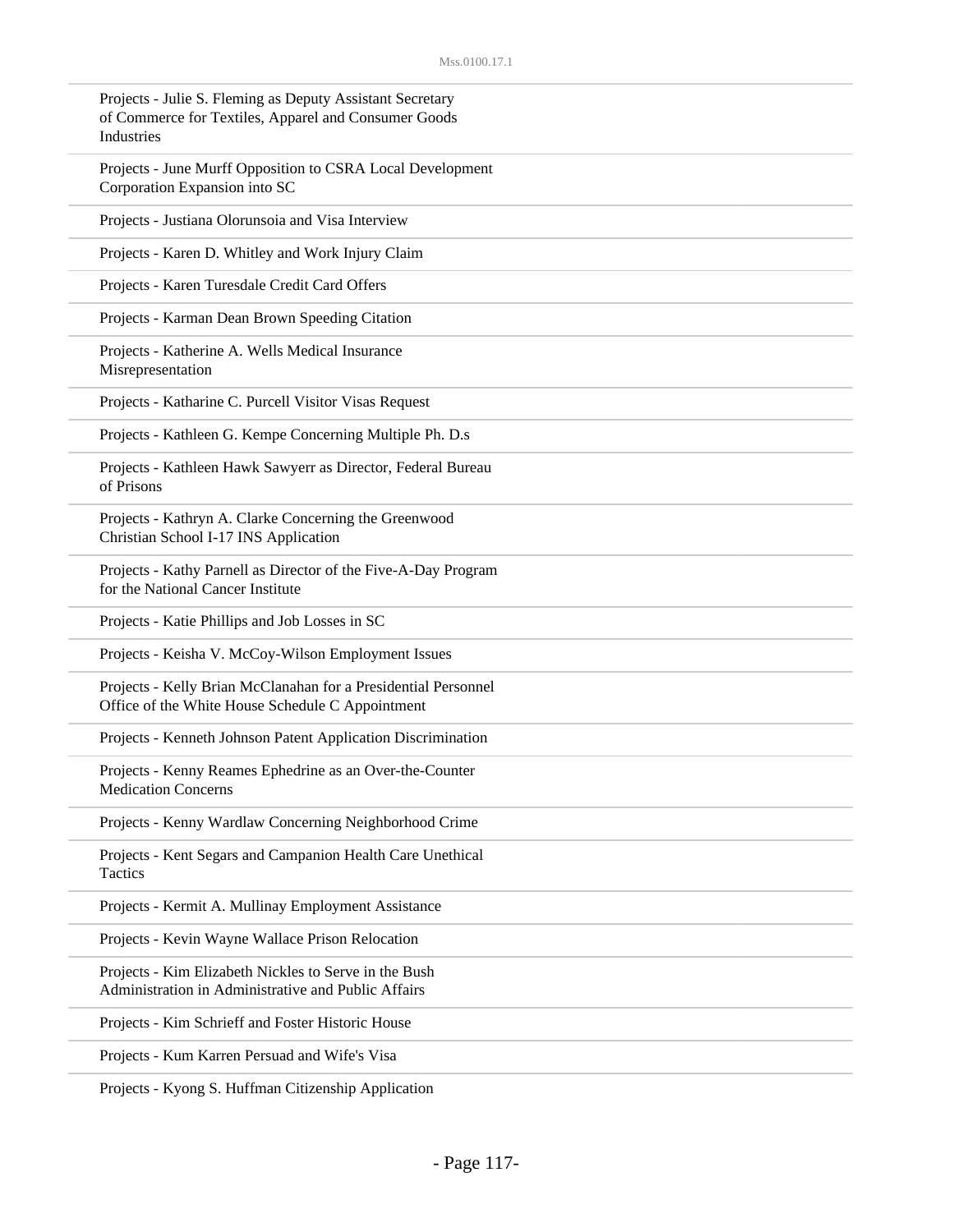| Projects - L. Chandler Vreeland as Associate Counsel to the<br>President in the White House Counsel's Office                      |
|-----------------------------------------------------------------------------------------------------------------------------------|
| Projects - L. Yates Johnson, Jr. and Inquiry of Federal Surplus<br>Computers                                                      |
| Projects - Ladenia Harmon Disability Assistance                                                                                   |
| Projects - Lance Armstrong and US Postal Service Support                                                                          |
| Projects - Larry Della Vecchia Bombardier Neighborhood<br>Electric Vehicle (NEV) Complaint                                        |
| Projects - Larry E. Greene and Sexual Harrassment Case (2000 -<br>2001)                                                           |
| Projects - Larry Lee Pressler as Ambassador to India                                                                              |
| Projects - Larry W. Higgins and Client's Lake Murray Fringe<br>Property (See William D. Sexton 2001)                              |
| Projects - Laurel M. Sugga and the Plutonium Situation at the<br>Savannah River Site                                              |
| Projects - Lauren Jada Bodiford Alien Registration Card                                                                           |
| Projects - LaVerne Lebby David for a Position in the Bush<br>Administration                                                       |
| Projects - Lawrence C. Mohr Jr. as Under Secretary for Health,<br>Department of Veteran's Affairs, or Surgeon General of the US   |
| Projects - Leanne I. Fishburne Concerning FCC Refund                                                                              |
| Projects - Lewis A. Pinner Jr. SC Division of Motor Vehicles<br>Reimbursement                                                     |
| Projects - Leroy J. Bennett Concerning Public Works<br>Department Reduction In Force at Marine Corps Air Station,<br>Beaufort, SC |
| Projects - Leslie H. Sharff Sr. Wife's Citizenship Application                                                                    |
| Projects - Leverina Thomas and Parole Assistance                                                                                  |
| Projects - Lieselotte Van Poucke Kronotey SC Employment                                                                           |

Contingent to US Visa Application

## **Projects - Lieutenant General Claud M. 'Mick' Kicklighter, USA (Ret), as Undersecretary for Memorial Affairs, Department of Veteran's Affairs**

Projects - Lieutenant General Robert D. Chelberg as the Defense Advisor to NATO

Projects - Lillie A. Williams SC State Employee Cuts

Projects - Linda Ann McKenzie-Holmes Pending Immigration Visa Petition

Projects - Linda Duncan Concerning Criminal Justice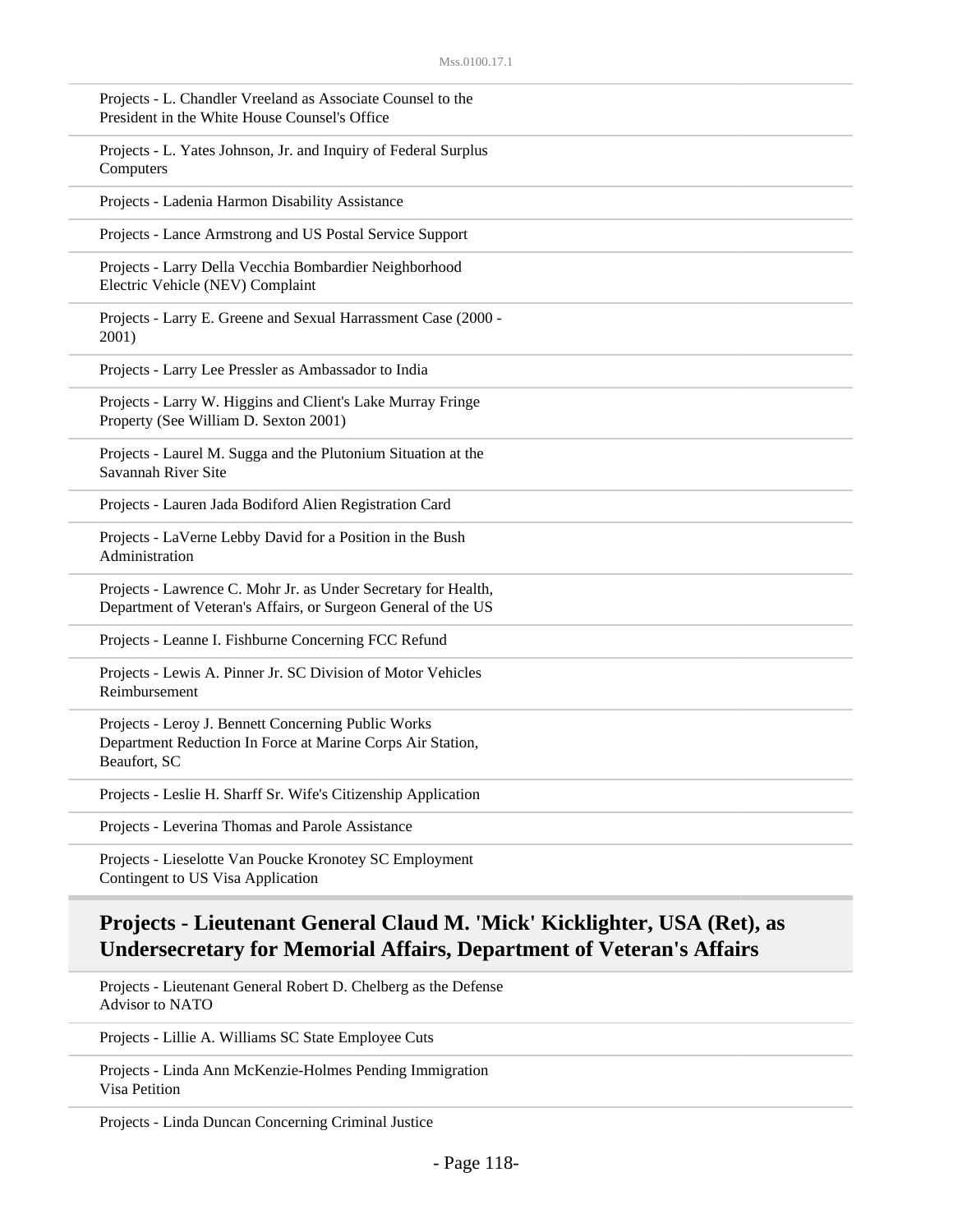| Projects - Linda H. Douglas Concerning Energy Employees<br>Occupational Illness Compensation                                                  |
|-----------------------------------------------------------------------------------------------------------------------------------------------|
| Projects - Liston D. Barfield as Ambassador to Costa Rica, Part<br>1                                                                          |
| Projects - Liston D. Barfield as Ambassador to Costa Rica, Part<br>2                                                                          |
| Projects - Linda Buzhardt Brown as Education Associate II With<br>the SC Department of Education                                              |
| Projects - Lisa Ann Nine to Serve in the Office of Homeland<br>Security                                                                       |
| Projects - Lori Walker Concerning Swedish Residency Permit                                                                                    |
| Projects - Lou Ann Bennett Workers Compensation                                                                                               |
| Projects - Louis D. Rhodes Best Available Retrofit Technologies<br>(BART) Guidelines Publishing Request                                       |
| Projects - Low Country Diagnostics DOT Inspection                                                                                             |
| Projects - Lower Piedmont Rescue Squadron and Financial<br>Assistance                                                                         |
| Projects - Luis de la Torre Employment                                                                                                        |
| Projects - Lynn Nolan to Serve in the US Department of<br><b>Education Office of Educational Technology</b>                                   |
| Projects - M. Alan Miner and Employment Reccommendation to<br><b>Bush Administration</b>                                                      |
| Projects - M. Rhett DeHart as Assistant US Attorney for the<br>District of South Carolina                                                     |
| Projects - M. Theresia Teubner US Civil Service Reinstatement<br>Application                                                                  |
| Projects - Madielan Keita and Family's Permanent Residence<br><b>Status</b>                                                                   |
| Projects - Major General Philip R. Anderson, Commander,<br>South Atlantic Division, US Army Corps of Engineers, SC Issue                      |
| Projects - Major General Roger W. Sandler, US Army (Ret) as<br>the Assistant Secretary of the Army for Manpower and Reserve<br><b>Affairs</b> |
| Projects - Margaret A. Hunter Position on Senator Patrick J.<br>Leahy's Staff                                                                 |
| Projects - Margaret C. Coster Concerning Insurance Claim                                                                                      |
| Projects - Margaret 'Mitzi' Moore Caine for a Position at the US<br>Securities and Exchange Commission                                        |
| Projects - Margaret P. Litchfield Vann Tax Issues (1999 - 2001)                                                                               |

Projects - Maria Sindraw Prins and Father's Visa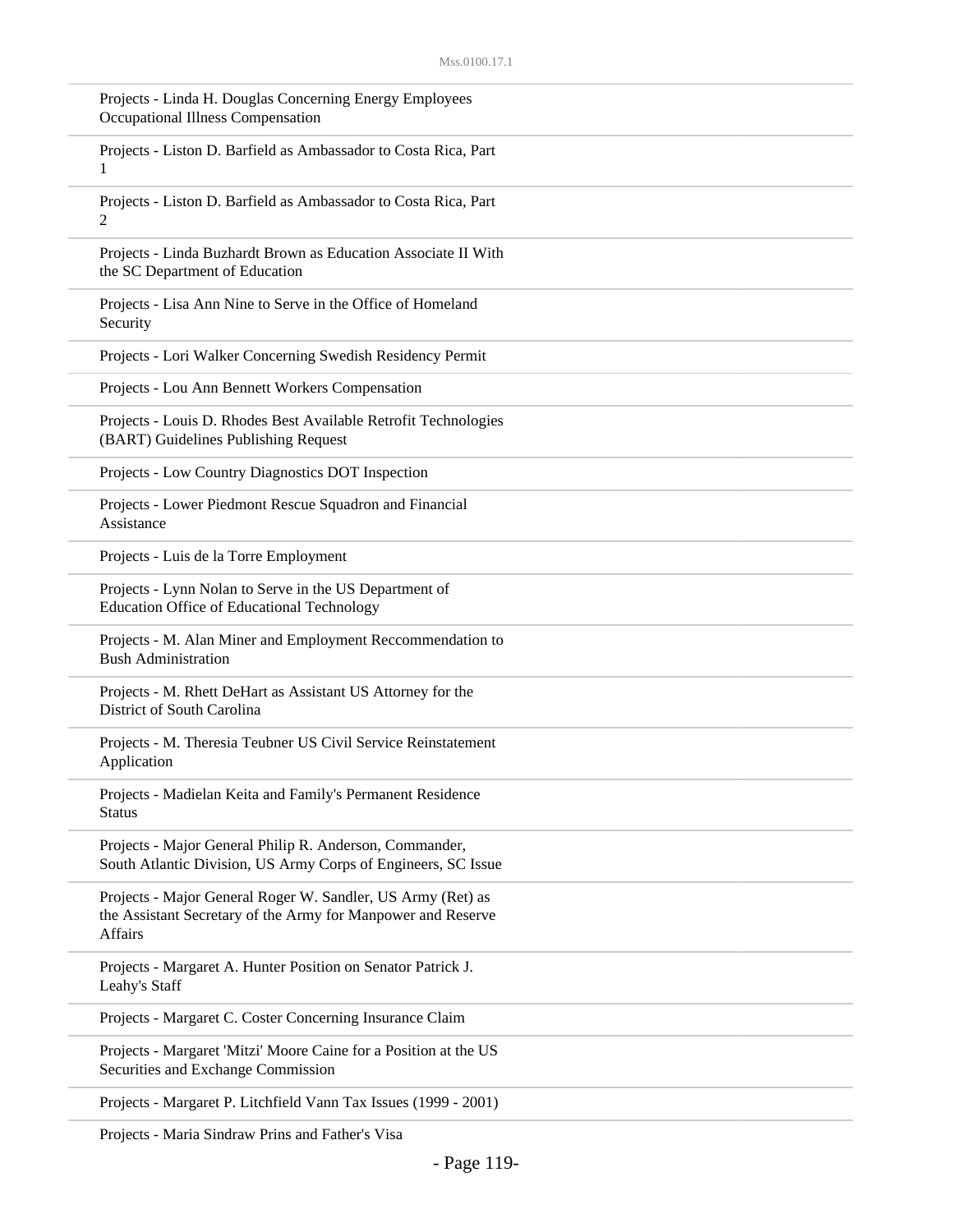| Projects - Marian Blank Horn Reappointment to the US Court of<br><b>Federal Claims</b>                     |
|------------------------------------------------------------------------------------------------------------|
| Projects - Mario Cunningham Concerning Citizenship<br>Application                                          |
| Projects - Mario P. Fiori as Assistant Secretary of the Army for<br><b>Installations and Environment</b>   |
| Projects - Marion T. Burnside for an Honorary Degree fomr the<br>University of South Carolina              |
| Projects - Mark A. Neal as Assistant US Trustee in the<br>Department of Justice Baltimore, MD, Office      |
| Projects - Mark Baruch Kent as Ambassador to Australia                                                     |
| Projects - Mark E. Whitacre Executive Clemency Petition                                                    |
| Projects - Mark J. Brezina as Assistant Secretary with the<br>Department of Housing and Urban Development  |
| Projects - Mark R. Muth Request for a Presidential Pen                                                     |
| Projects - Mark Whettstone and Assistance for Equipment for<br><b>Edisto Fire Department</b>               |
| Projects - Marvin Boyd Concerning Establishment of a Minority<br>Commercial Bank - Security National Bank  |
| Projects - Maxie Stevenson Compensation for Radiation<br>Exposure                                          |
| Projects - Maxine R. Edwards Concerning Incarceration and her<br>Children's Resultant Foster Care Abuse    |
| Projects - Mary Capers Bledsoe Concerning US Capitol Bird<br>Control                                       |
| Projects - Mary Pope Hutson as Assistant Secretary of Interior<br>for Fish, Wildelife and Parks            |
| Projects - Martin T. Whitmer Jr. as Assistant Secretary of<br><b>Transportation for Governemtn Affairs</b> |
| Projects - Massah Sherman Simmons Citizenship Application                                                  |
| Projects - Matthew J. Perry Jr. US Courthouse, Columbia, SC<br>(1999 - 2000) Part 1                        |
| Projects - Matthew J. Perry Jr. US Courthouse, Columbia, SC<br>(1999 - 2001) Part 2                        |
| Projects - Matthew Wash as Federal Aviation Administration<br>Sky Marshal                                  |
| Projects - Medical Policy Regarding Kidney Dialysis Patients                                               |
| Projects - Medical University of South Carolina and the                                                    |

Learning Antime Anywhere Partnership (LAAP)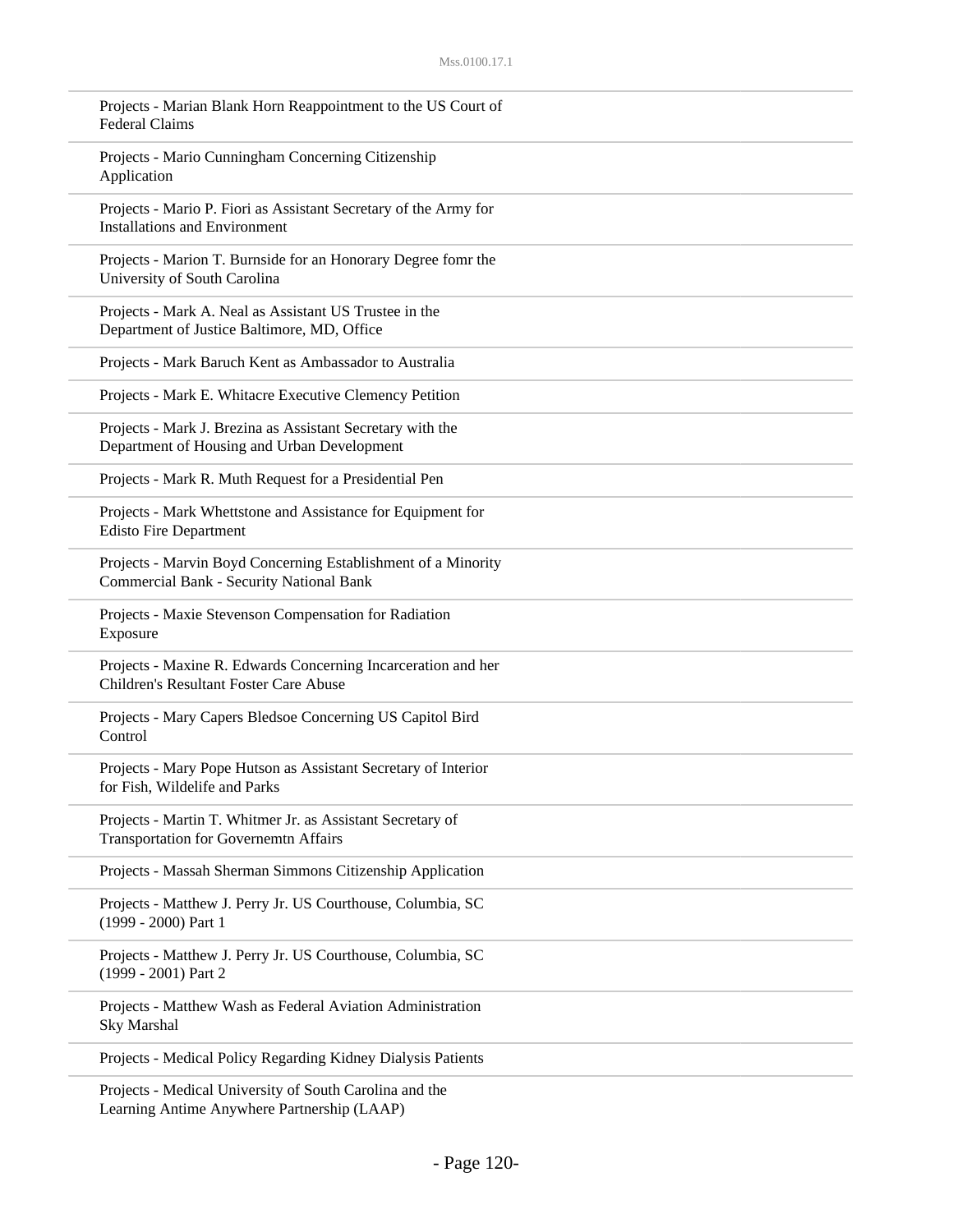| Projects - Meeting with Secretary of Energy Spencer Abraham<br>to Discuss the Savannah River Site                            |
|------------------------------------------------------------------------------------------------------------------------------|
| Projects - Megan E. McCarter and Romanian Adoption                                                                           |
| Projects - Melba Kidd Cocnerning Administrative Management<br>Position at Clemson University                                 |
| Projects - Meredith Learnard and Housing Loan (2000 - 2001)                                                                  |
| Projects - McClinton Stanley Documentary Film Support                                                                        |
| Projects - Michael J. Russell as Deputy Assistant Secretary for<br>Affairs in the US Department of State                     |
| Projects - Michael Joseph Wooten for a Position in the Bush-<br>Cheney Administration                                        |
| Projects - Michael R. Ross DEA Registration Practice Transfer<br>from Ohio to SC                                             |
| Projects - Mike McGuire and Penni O'Connor and Green Card<br>Inquiry                                                         |
| Projects - Minh Ha Ngoyen and Non-Immigrant work Permit<br>$(2000 - 2001)$                                                   |
| Projects - Mitchell Kaye, Georgia House of Represenatives,<br>Appointment to the US Embassy in Tel Aviv (1994 - 2001)        |
| Projects - Mixed Oxide (MOX) Fuel Facility at the Savannah<br>River Site and Clemson University                              |
| Projects - Mixed Oxide (MOX) Fuel Facility at the Savannah<br>River Site and SC State Senator Phil P. Leventis (1999 - 2001) |
| Projects - Mixed Oxide (MOX) Fuel Lead Test Assembly (LTA)<br>Program                                                        |
| Projects - Mixed Oxide (MOX) Fuel Program National Decurity<br><b>Advisor Condoleezza Rice</b>                               |
| Projects - Michael Allan Letts as Director of the Bureau of<br><b>Justice Assistance</b>                                     |
| Projects - Nancy Dinwiddie Hawk Appointment to the Advisory<br>Council on Historic Preservation                              |
| Projects - Nancy W. Richardson Husband's Funeral Expenses                                                                    |
| Projects - Nassar Hassanali Virani Non-Immigration Visa<br>Application                                                       |
| Projects - Nathaniel hansford for the US Court of Appeals for<br>the Armed Forces                                            |
| Projects - Nathaniel J. Blount Workers Compensation                                                                          |
| Projects - National Judicial Education Program (NJEP) Sexual<br>Violence Against Woman Grant                                 |

Projects - National World War II Memorial (2000 - 2001)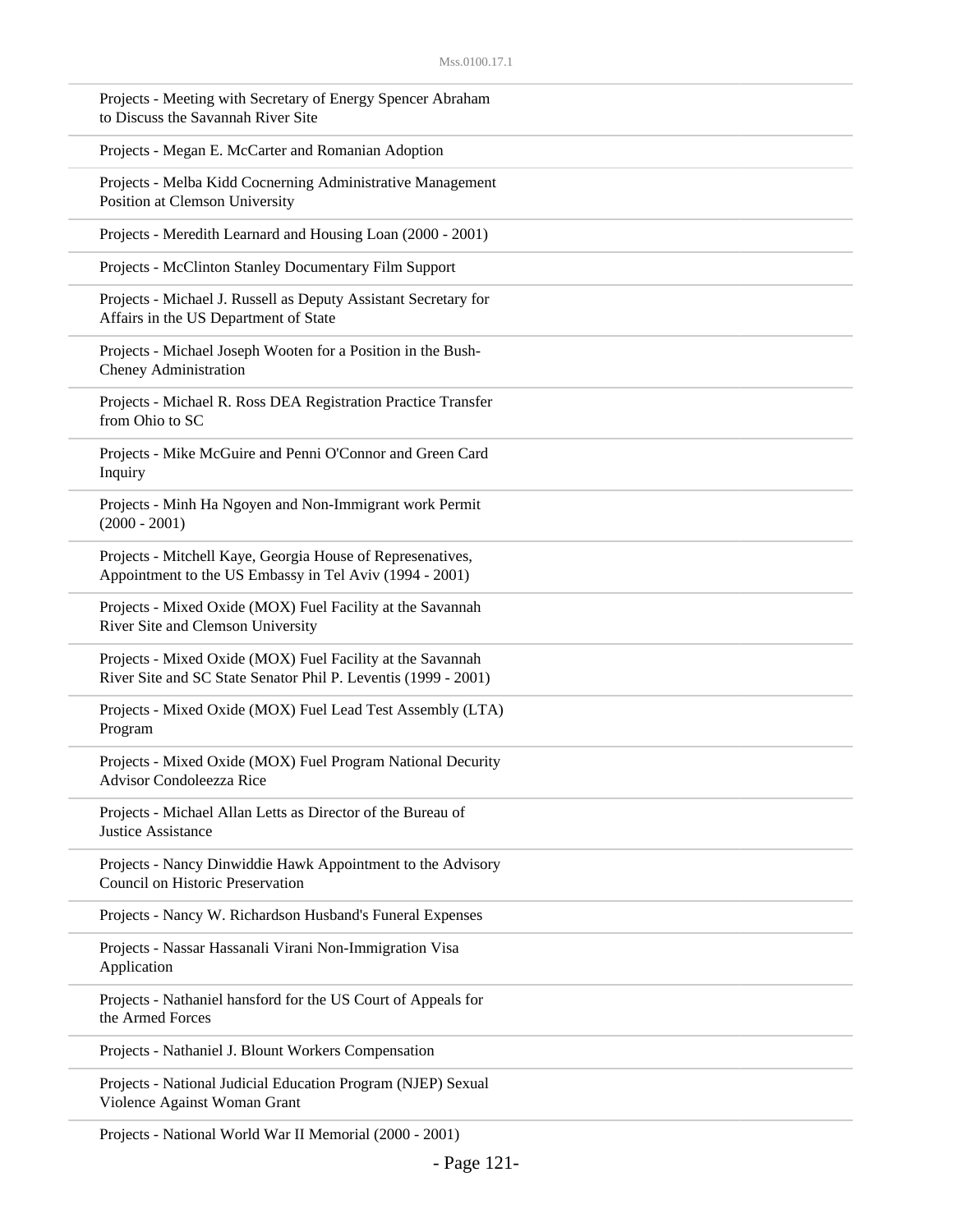| Projects - National Wild Turkey Federation Gun Import Permit<br>from Canada                                                  |
|------------------------------------------------------------------------------------------------------------------------------|
| Projects - Native American Remains held by State of South<br>Carolina                                                        |
| Projects - Naturalization of Paulina Adzoa and Winfred Bright<br>Anumah                                                      |
| Projects - Neal B. Dillon Book Proceeds to the Washington<br>WWII Veterans' Monument Project                                 |
| Projects - New Cooper River Bridge, Charleston, SC                                                                           |
| Projects - Nidal A. Matar Permanent Residence Application                                                                    |
| Projects - Nonproliferation of Plutonium at the Savannah River<br>Site                                                       |
| Projects - Norene C. Williams SC Income Tax Refund                                                                           |
| Projects - Norman Eugene Mixon and the Department of Justice<br>(1980 - 2001) Part 1                                         |
| Projects - Norman Eugene Mixon and the Department of Justice<br>$(1980 - 2001)$ Part 2                                       |
| Projects - O. Daniel Cooper Concerning Family Disputes                                                                       |
| Projects - Odell W. Vaughn to Attend the National WWII<br>Memorial Groundbreaking Ceremony                                   |
| Projects - Off-Specification Highly Enriched Uranium (HEU)<br>Fuel Tennessee Valley Authority (TVA) Project                  |
| Projects - Orlando L. Lorie as Associate General Assistant<br>Secretary in the Office of the Assistant Secretary for Housing |
| Projects - Oscar P. Butler Concerning USDA Rural<br><b>Development Appropriations</b>                                        |
| Projects - Owens Corning Move from Anderson, SC to Toledo,<br><b>OH</b>                                                      |
| Projects - Pamela J. Johnson Concerning Assisted Living<br><b>Federal Claims Procedures</b>                                  |
| Projects - Pamela J. Roberts for the Legal Services Corporation<br><b>Board of Directors</b>                                 |
| Projects - Park Bucker for a Teaching Position at the United<br><b>States Naval Academy</b>                                  |
| Projects - Pat Jobe Concerning IRS Charitable Contributions<br>Code Re: Churches                                             |
| Projects - Patricia Frey Concerning Nanotechnology                                                                           |
|                                                                                                                              |

Projects - Patricia M. Walker and Immigration Fee for Husband  $(2000 - 2001)$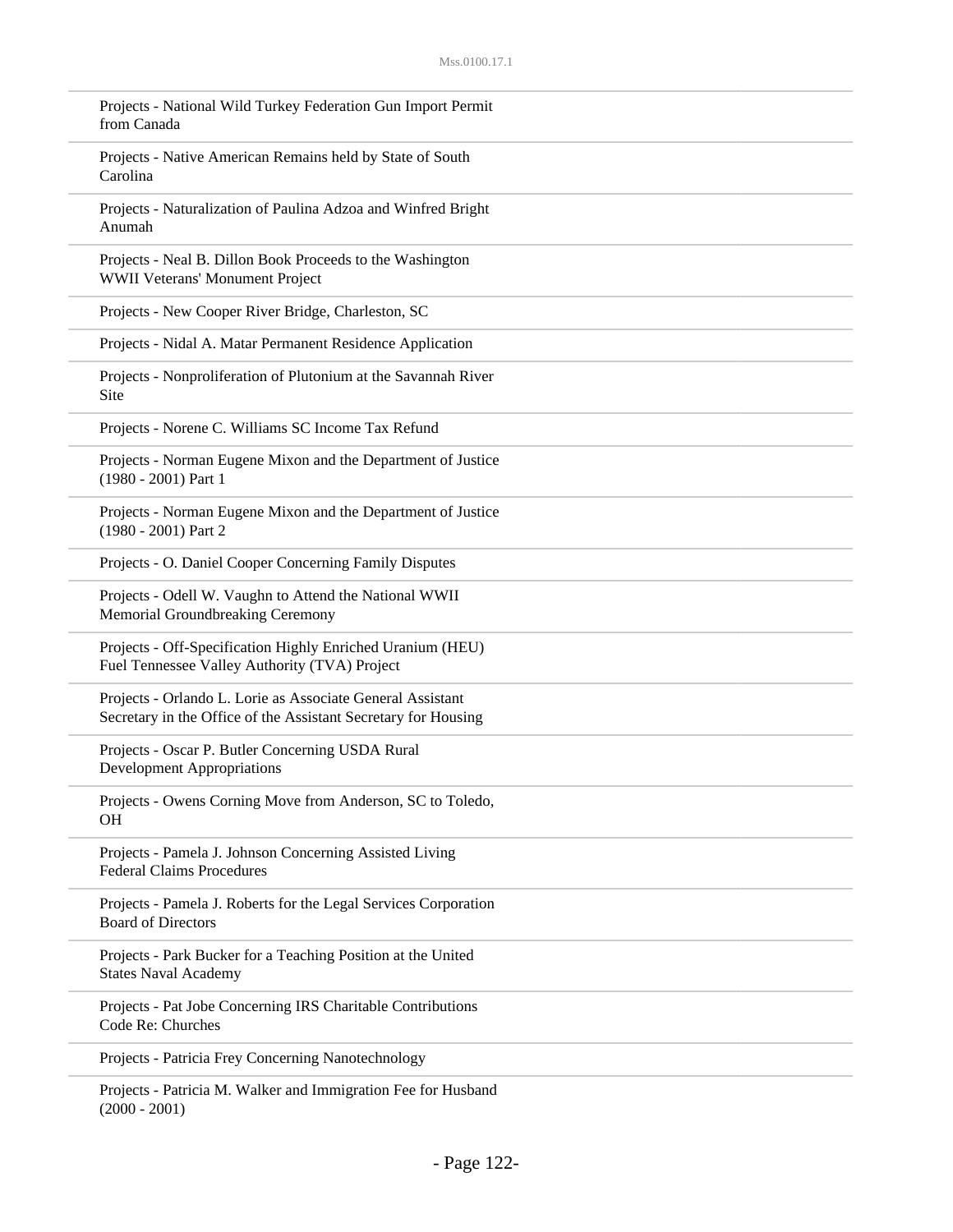| Projects - Patrick C. Reilly for the University of SC Washington<br>Semester Program                                                          |
|-----------------------------------------------------------------------------------------------------------------------------------------------|
| Projects - Paul D. Reinhart for Homeland Security                                                                                             |
| Projects - Paul Longsworth as Deputy Administrator of Defense<br>for Nuclear Nonproliferation                                                 |
| Projects - Paulina Magee and Problems Getting Out of Russia<br>because of Power of Attorney Issues                                            |
| Projects - Pei Feng Wen Citizenship Application                                                                                               |
| Projects - Peter C. Schaumber for the US District Court for the<br>District of Columbia                                                       |
| Projects - Peter R. Bailey Workers Compensation                                                                                               |
| Projects - Peter W. Singer as Foreign Policy Advisor                                                                                          |
| Projects - Philip Frank Home Mortgage Application with AAA<br>Mortgage Loans and Investments                                                  |
| Projects - Philip Morris Czech Republic Report                                                                                                |
| Projects - Phillip E. Richardson Jr. as Deputy Assistant<br>Secretary for Program and Data Analysis, Department of<br><b>Veterans Affairs</b> |
| Projects - Phanupong Khaisri and Assylum in the US (2000 -<br>2001)                                                                           |
| Projects - The Plutonium Immobilization Plant at the Savannah<br><b>River Site</b>                                                            |
| Projects - Project Home Safe - A Safe Place for Guns                                                                                          |
| Projects - Purple Heart Stamp                                                                                                                 |
| Projects - Ralph Loxie Keller and Census Bureau (2000 - 2001)                                                                                 |
| Projects - Ralph McGee Concerning Housing Assistance                                                                                          |
| Projects - Randy Crosby Concerning Pickens Road Condition                                                                                     |
| Projects - Randy D. Kearns Concerning Rural Ambulance<br>Service                                                                              |
| Projects - Randy G. Sease as Director of the Center for Health<br>Plans and Providers in the Department of Health and Human<br>Services       |
| Projects - Ray H. Smith Armed Services Concerns                                                                                               |
| Projects - Rebeccas Saccherri Unemployment Benefits Claim                                                                                     |
| Projects - Rebecca Shawn Finley as Law Clerk for Judge Dennis<br>Shedd, 4th Circuit Court of Appeals                                          |
|                                                                                                                                               |

Projects - Recommendation for Jefferey G. Lind II for Medical School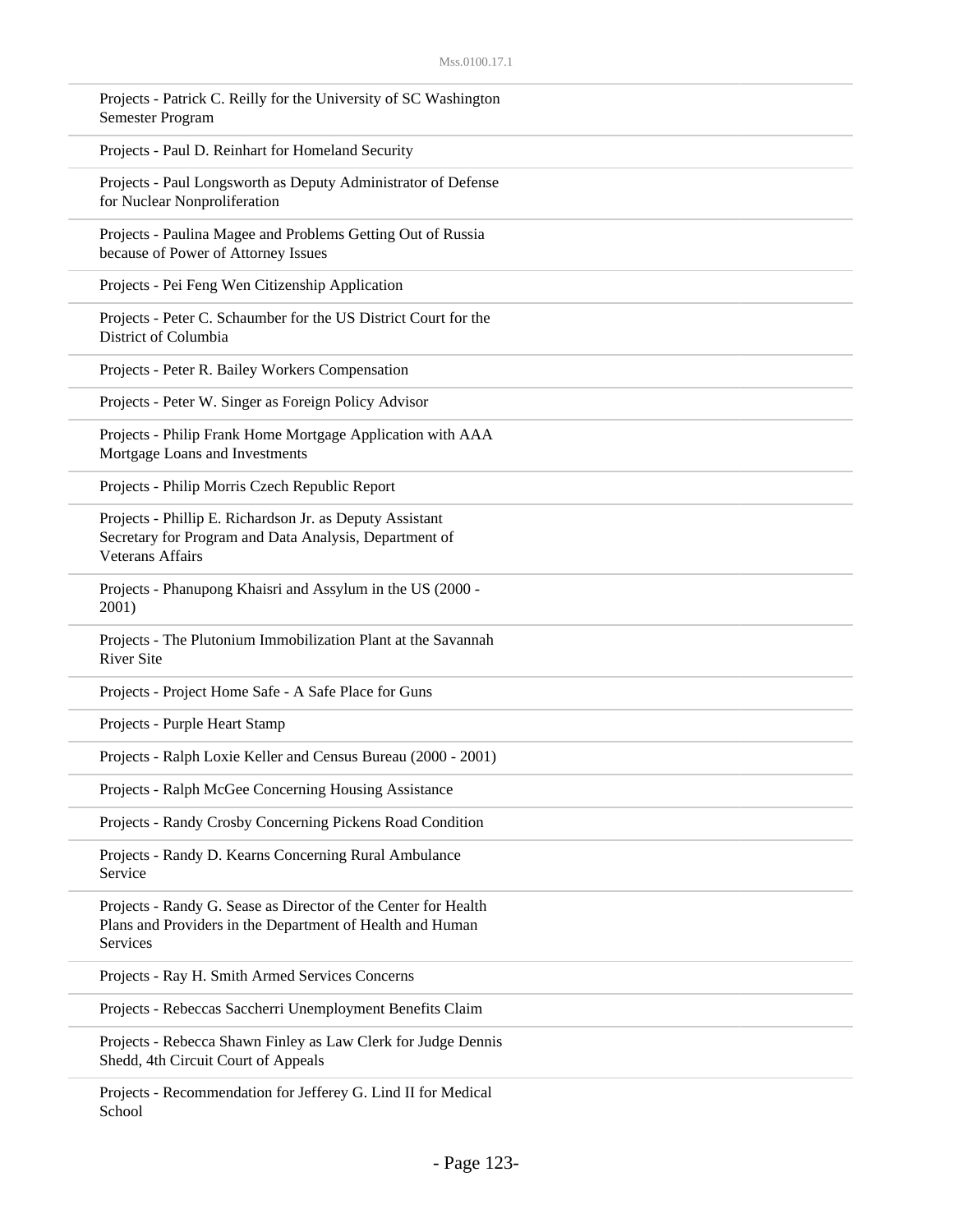| Projects - Reccommendation of Ashley B. Summer for Embassy<br>Internship (2000 - 2001)                                                                                                       |
|----------------------------------------------------------------------------------------------------------------------------------------------------------------------------------------------|
| Projects - Recommendation of Brian O'Callaghan for the Office<br>of Homeland Defense                                                                                                         |
| Projects - Recommendation of Carolyn R. Stokes for President<br><b>Bush's Social Security Panel</b>                                                                                          |
| Projects - Recommendation of Donald W. Horton for US<br>MArshall for the District fo Columbia                                                                                                |
| Projects - Recommendation of Dr. Donald J. Senese to the<br>Department of Health and Human Services, Labor or Education                                                                      |
| Projects - Recommendation of Dr. Inderjit Singh for the Jaid<br>Javit Award                                                                                                                  |
| Projects - Recommendation of Martin Annen for a Civil<br><b>Aviation Security Specialist Position</b>                                                                                        |
| Projects - Recommendation of Paul Stewart Atkins for<br>Commissioner of Securities and Exchanges Commission                                                                                  |
| Projects - Recommendation on Behalf of Stephen Weite for an<br>FBI Internship                                                                                                                |
| Projects - Renaming Lower Richland High School in Honor of<br>George D. Martin III                                                                                                           |
| Projects - Renaming the Saluda County Airport in Honor of<br>Caroline and Les Hembel                                                                                                         |
| Projects - Report Card on the Department of Energy's<br>Nonproliferation Programs with Russia                                                                                                |
| Projects - Report to Congress of the Panel to Access Reliability,<br>Safety, and Security of the US Nuclear Stockpile (See Savannah<br>River Site's Modern Pit Facility (1999 - 2000, 2002)) |
| Projects - Reactions to J. Kenneth Retires Appointment State<br>Executive Director of the USDA Farm Service Agency in SC                                                                     |
| Projects - Rebekah E. Sutherland Concerns                                                                                                                                                    |
| Projects - Recommendations for State Executive Director of the<br>USDA Farm Service Agency in SC                                                                                             |
| Projects - Release of Legacy Funds for the Hunley Project (1999<br>$-2001)$                                                                                                                  |
| Projects - Requests to Assist with or Perform in the Bush<br>Inauguration                                                                                                                    |
| Projects - Reserve Officers Association and Anthrax Threat                                                                                                                                   |
| Projects - Responses from the Bush-Cheney Transition                                                                                                                                         |
|                                                                                                                                                                                              |

Projects - Rhonda Eaton Concerning National Associtaiton of Realtors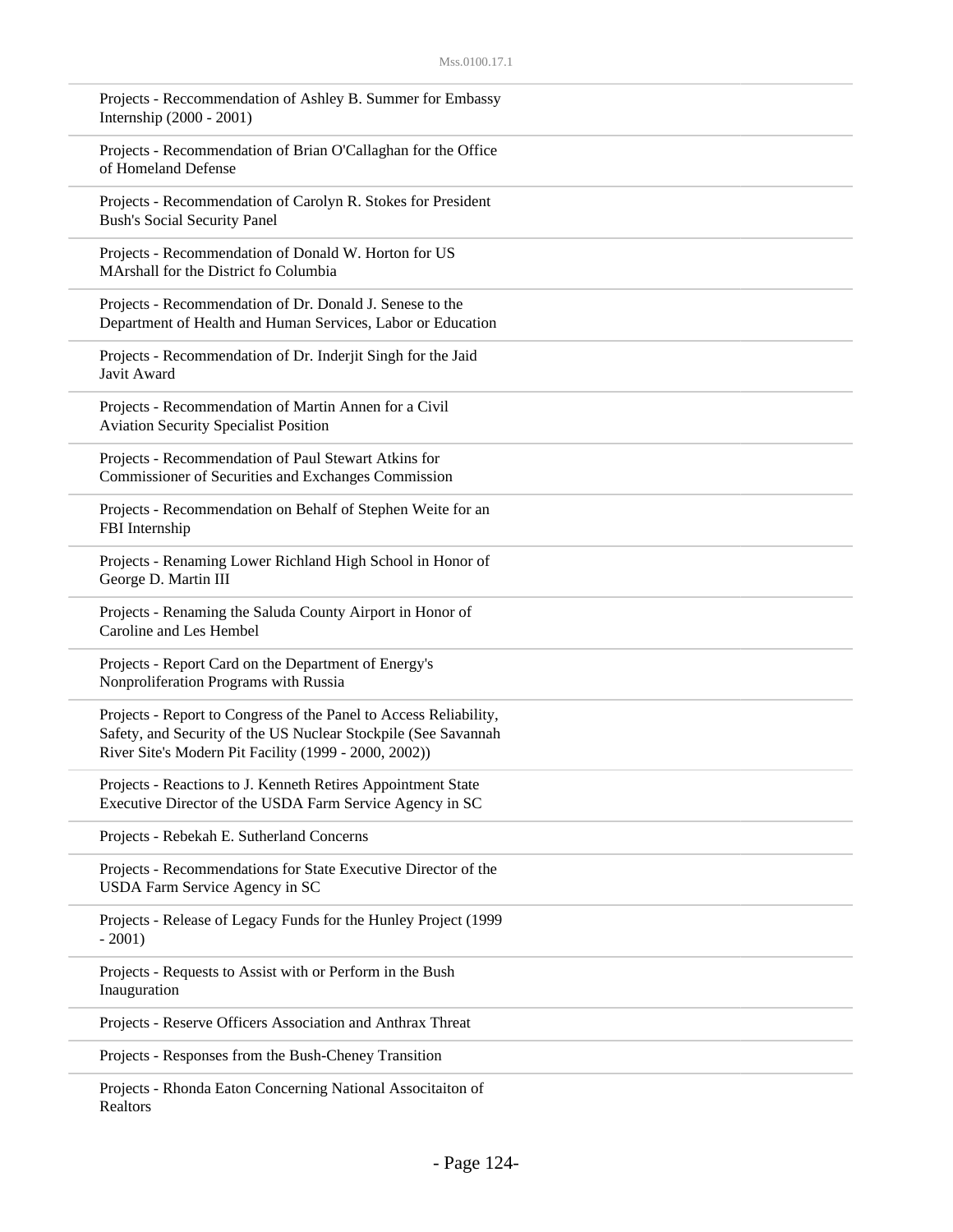| Projects - Richard Dieth Concerning Raymond Kelly as Director<br>of the FBI                                                                            |
|--------------------------------------------------------------------------------------------------------------------------------------------------------|
| Projects - Richard H. Eyman Concerning the EPA Sanity Sewer<br>Overflow (SSO) Rule                                                                     |
| Projects - Rob Dewey Concerning Coastal Crisis Chaplaincy                                                                                              |
| Projects - Rob Trimble MTOA Corporation and DOE Budget<br>Cuts                                                                                         |
| Projects - Robert Alexander and Role Models of America (1999<br>$-2001$ )                                                                              |
| Projects - Robert and Vanessa Kauffman Pending Citizship<br>Application                                                                                |
| Projects - Robert Brown Cocerning Mail Box Revolution                                                                                                  |
| Projects - Robert Bryan Harwell as Federal Judge for the District<br>of South Carolina                                                                 |
| Projects - Robert E. Langston as Inspector General of the<br>Department of Interior                                                                    |
| Projects - Robert E. Luby Jr. as Deputy Undersecretary of<br>Defense, Logistics (DUSDL)                                                                |
| Projects - Robert E. Sanders as Assistant Secretary of Treasury<br>for Law Enforcement                                                                 |
| Projects - Robert Earl Reagin Employment Assistance                                                                                                    |
| Projects - Robert F. Dozier Jr. to Serve on the Board of<br>Directors for Fannie Mae                                                                   |
| Projects - Robert Fohrmeister Concerning Assistant Director of<br><b>Budget and Management Position</b>                                                |
| Projects - Robert H. Dowling Concerning North Carolina<br>Institute of Technology Files                                                                |
| Projects - Robert Hayne Hodges Appointment to a Position with<br>the Bush Administration                                                               |
| Projects - Robert J. Burg, Fellow in the American College of<br>Health Care Executives (FACHE), for a Position with the Office<br>of Homeland Security |
| Projects - Robert J. Cook Concerning Death of Son                                                                                                      |
| Projects - Robert J. Edsall Concerning BMW Corporate Income<br>Tax                                                                                     |
| Projects - Robert K. McCann for Surgeon General                                                                                                        |
| Projects - Robert L. Brinson Employment Discrimination                                                                                                 |
| Projects - Robert Louis Ammidown, Paxaura International and                                                                                            |

the International Peace Academy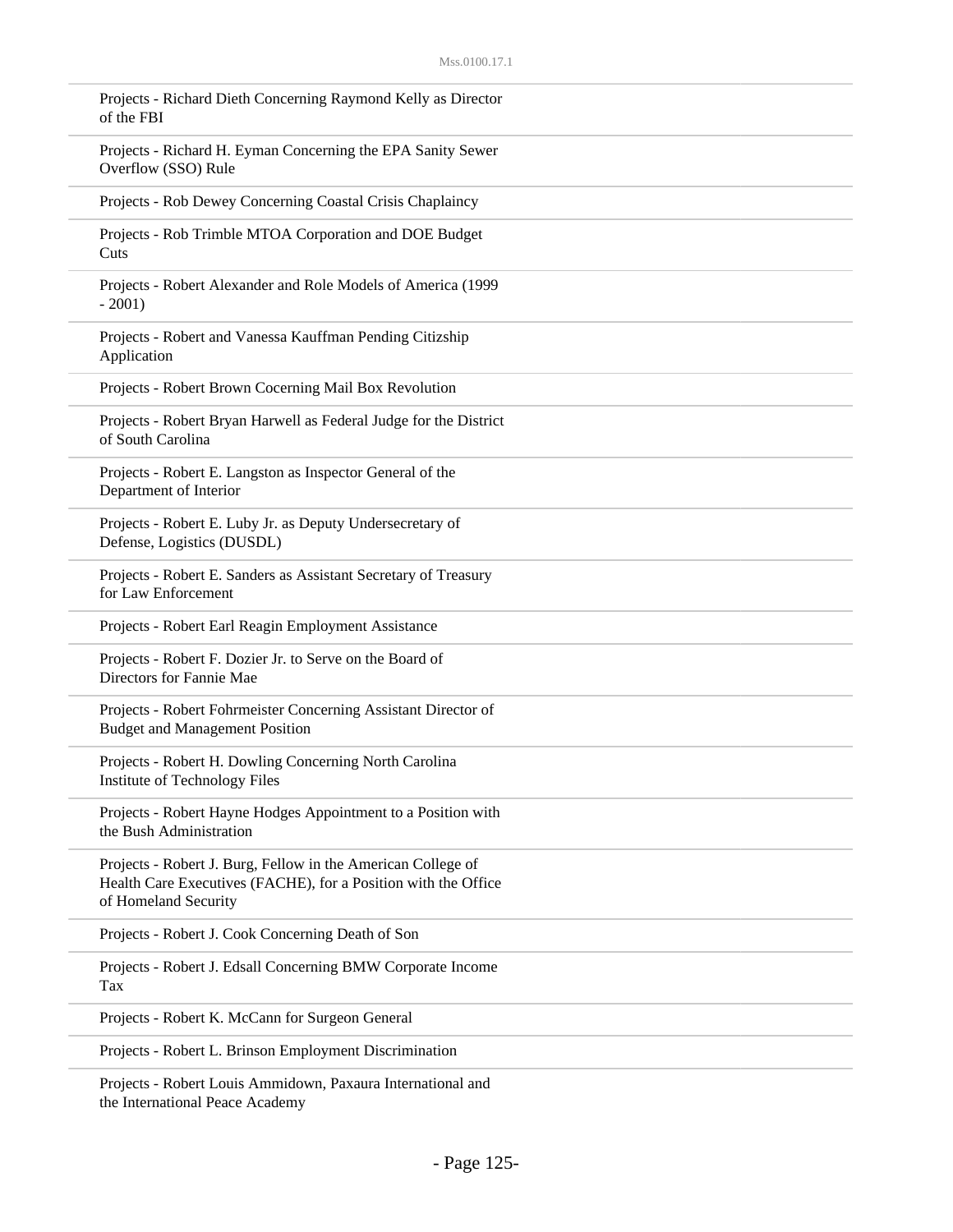Projects - Robert M. Stewart as US Marshal for the District of SC

## **Projects - Robert Mike Walker as Undersecretary of Defense for Personnel Readiness**

Projects - Robert Rhoads and Difficulties with Federal Home Loan (2000 - 2001)

Projects - Robert Waites and Assistance with New Church in Moscow

Projects - Robert Shuler Galapagos Islands and South American Endangered Species Concerns

Projects - Robert Spinner Federal Firearms License Dispute

Projects - Robert Tillman Prison Release Program Request

Projects - Robinson and Summer Nuclear Power Plants

Projects - Roderick Alan King as Deputy Assistant Secretary of the Army for Manpower and Reserve Affairs (Training and Mobilization)

Projects - Rodney Jones Concerning Prison Conditions

Projects - Rodney Thigpen Comp Time Pay Concerns

Projects - Roger A. Bailey Cocnerning Textile Plant Purchasing Incentives

Projects - Roman Pekar Immigrant Petition for Alien Worker

Projects - Romeo Haley and Reward for Information Given in Church Burnings Case

Projects - Ronald A. Herman and Elvis Welding Services, Inc. Insurance Rates (2000 - 2001)

Projects - Rowena Matthews Concerning Eastover, SC (2000 - 2001)

Projects - Roxana Fux-Khan Bowne Citizenship Application

Projects - Roy Baxley Concerning EPA/National Resources Defense Council Consent Decree Regarding the Food Quality Protection Act

Projects - Roy B. Whithead Concerning Trucking Industry

Projects - Rudi Gresham

Projects - Sajila Aslam Citizenship Application

Projects - Sammy M. Sharpe Prior Criminal Record

Projects - Samuel Thad Strom as Field Sales Represenative for the SC Education Lottery Commission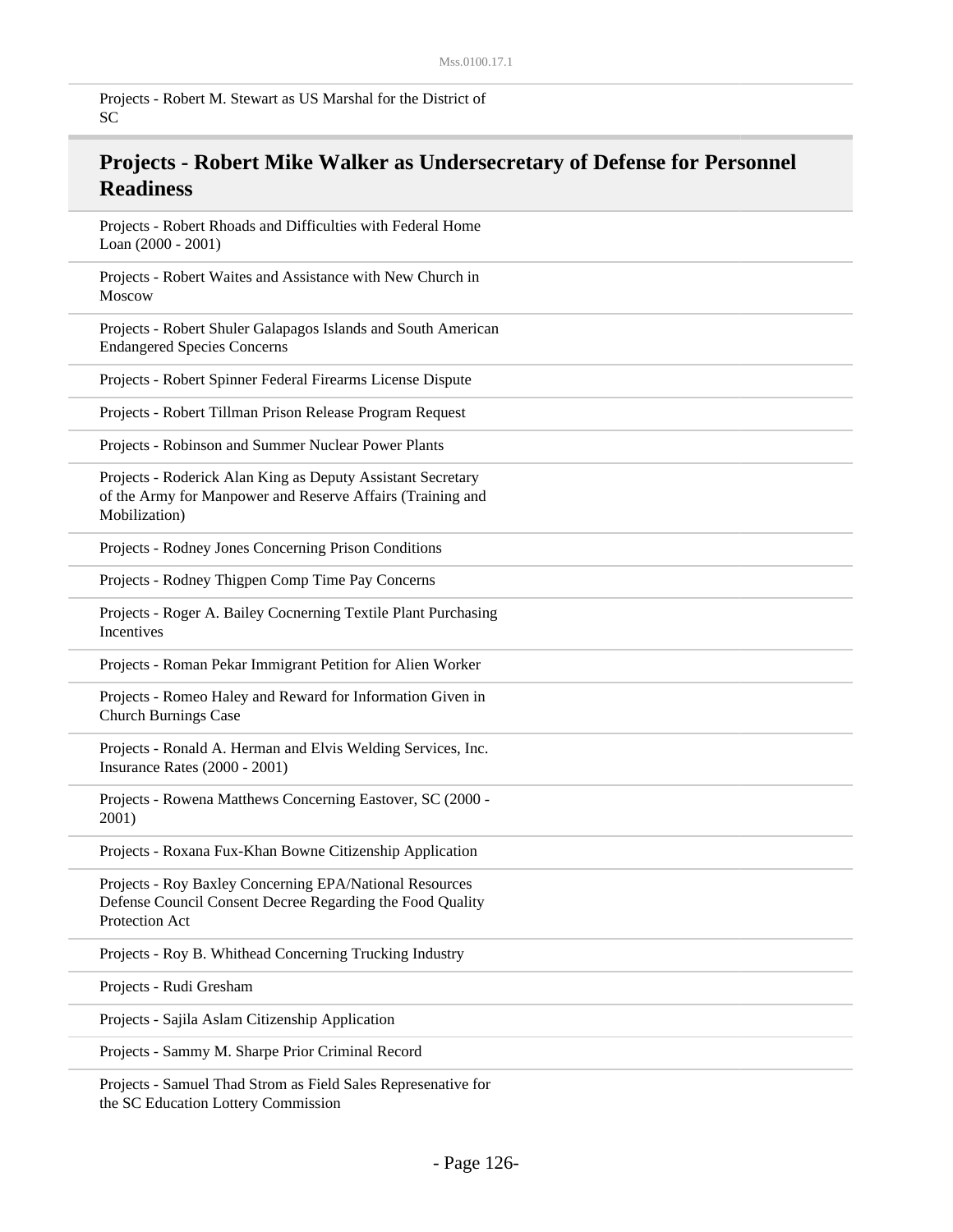| Projects - Samuel Todd Whatley Hong Kong Embassy Personal<br><b>File Retrieval Request</b>                                                    |  |
|-----------------------------------------------------------------------------------------------------------------------------------------------|--|
| Projects - Samuel Trenton Edwards Employment                                                                                                  |  |
| Projects - Sandra A. Browy Concerning Medicaid Problem                                                                                        |  |
| Projects - Sandra Rupp for the European Visitor's Program                                                                                     |  |
| Projects - Sara McIntosh Permanent Residence Status                                                                                           |  |
| Projects - Sarah M. Ritter Promotes National Write a Letter Day<br>Holiday                                                                    |  |
| Projects - Sarwa A. A. Aldoor: Seeking Asylum (1987 - 2001)                                                                                   |  |
| Projects - Savannah River Site Mixed Oxide (MOX) Fuel<br>Facility and Clemson University                                                      |  |
| Projects - Savannah River Site Wackenht Services                                                                                              |  |
| Projects - SC Department of Transportation Bridge<br>Discretionary Funds, Part 1                                                              |  |
| Projects - SC Department of Transportation Bridge<br>Discretionary Funds, Part 2                                                              |  |
| Projects - SC State Farm Service Agency                                                                                                       |  |
| Projects - Scott james Williams Murder Case Closure                                                                                           |  |
| Projects - Selective Service (1999 - 2001)                                                                                                    |  |
| Projects - Senator Pete Domenici Invite to Address the Citzens<br>for Nuclear Technology Awareness (CNTA) and Tour the<br>Savannah River Site |  |
| Projects - Scott N. Schools as Interim US Attorney for the<br>District of South Carolina                                                      |  |
| Projects - September 11 Victim Compensation Fund                                                                                              |  |
| Projects - Shannon Sutherland Prison Relocation                                                                                               |  |
| Projects - Shelly Dawn Carson for a Protocol Position at the<br>White House or State Department                                               |  |
| Projects - Shelly Rae Schmidt Identity Papers Replacement<br><b>Costs Waiver</b>                                                              |  |
| Projects - Shelton E. Wiles Presidential Pardon (see 2000)                                                                                    |  |
| Projects - Shepard Wallace and Reccommendation for<br>Americorps                                                                              |  |
| Projects - Shirley Ann Puchalski as Atlanta Administrator with<br><b>Bush/Cheney Administration</b>                                           |  |
| Projects - Shirley W. Duncan Concerning Passport Application                                                                                  |  |

Projects - Shoeless Joe Jackson and Baseball Hall of Fame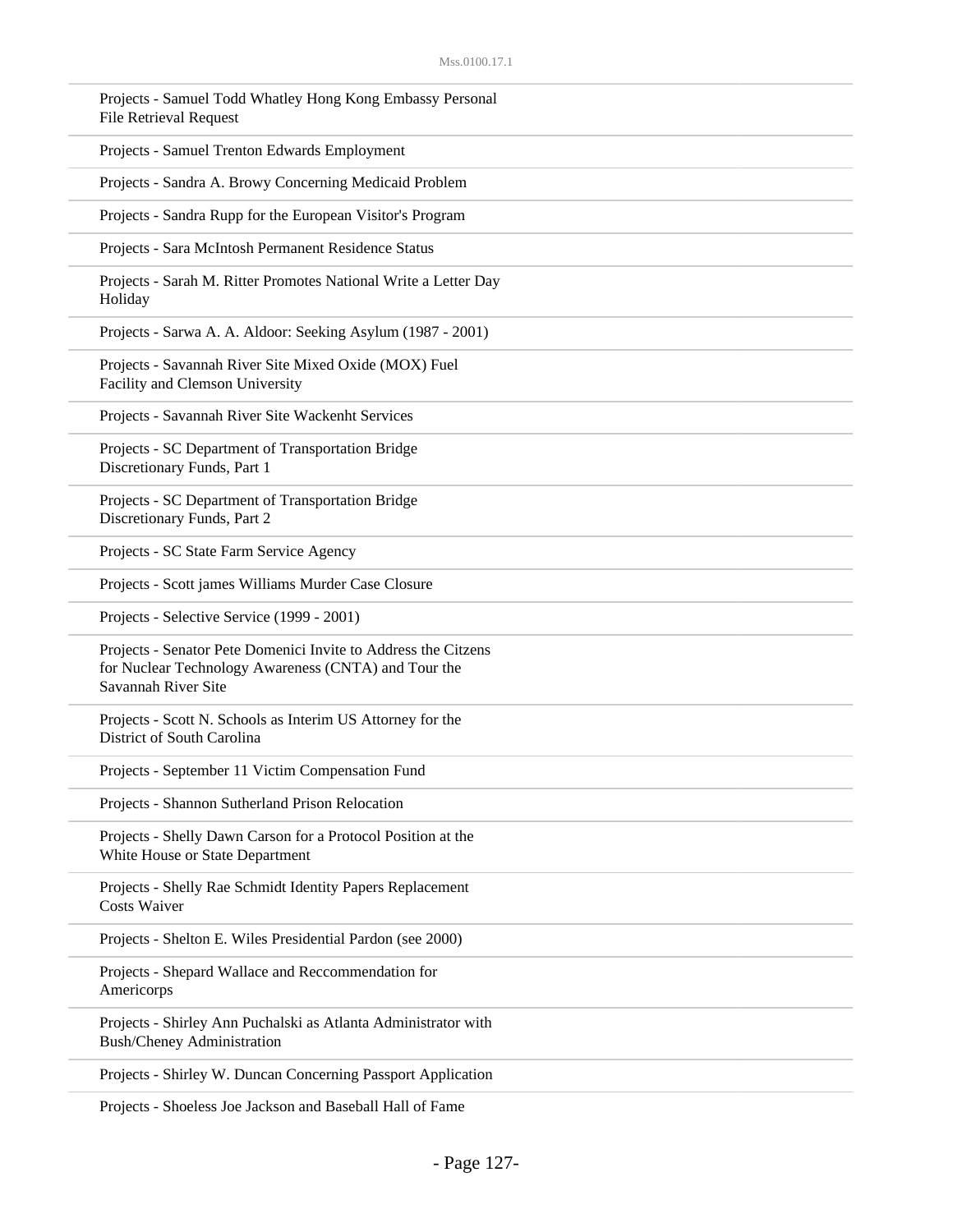| Projects - Significant Activities, October 15 - 26                                                                               |
|----------------------------------------------------------------------------------------------------------------------------------|
| Projects - Sisters of Charity Foundation of SC Williamsburg<br><b>Enterprise Community Commission Grant</b>                      |
| Projects - Social Security, Office of Hearings and Appeals                                                                       |
| Projects - Sonia Landau for Membership and Chairmanship<br>of the Defense Committee on Women in the Services<br>(DACOWITS) Board |
| Projects - Sonia P. Holmes as an Attorney with the<br>Departmental Appeals Board (DAB)                                           |
| Projects - Sonia Radcliffe Bell Employment Assistance                                                                            |
| Projects - Southern Glass and Plastics Company Chinese<br>Automotive Replacement Glass Windshields                               |
| Projects - Stanley K. Bailey as Federal Aviation Administration<br>Air Traffic Control Specialist                                |
| Projects - Stanley Shealy Employment Discrimination                                                                              |
| Projects - Stanley T. Crumbo Concerning Irina Zbrojec's Visitor<br>Visa                                                          |
| Projects - Stephen A. Purves as Civilian Aide to the Secretary of<br>the Army for South Carolina                                 |
| Projects - Stephen Bramell Concerning Network Broadcasting<br>Access                                                             |
| Projects - Stephen H. Eargle Concerning Romanian Adoptions                                                                       |
| Projects - Stephen M. Lanier and Family's Resettlement in<br>Bosnia (2000 - 2001)                                                |
| Projects - Stephen P. Barton Employment Assistance                                                                               |
| Projects - Stephen W. Podmore Request for a Civil Service<br>Transfer to Charleston, SC                                          |
| Projects - Steven M. Topple Visa Employment Authorization<br>Form for Work in US                                                 |
| Projects - Steven K. Saunders Smoke Mask Incorporated Carbon<br>Monoxide Catalyst License Application                            |
| Projects - Sneha Suchak Nurse Shortages in SC and H1-C Visa<br>Request                                                           |
| Projects - Sue Pearl White Concerning Police Brutality                                                                           |
| Projects - Susan A. Robertson Student Financial Assistance and<br><b>IRS Tax Refund Garnishment</b>                              |
| Projects - Susan Sertrude Braden as General Counsel for the<br>Department of Air Force, Army or Navy                             |
|                                                                                                                                  |

Projects - Susan H, Davis Concerning Lake Murray Property Purchase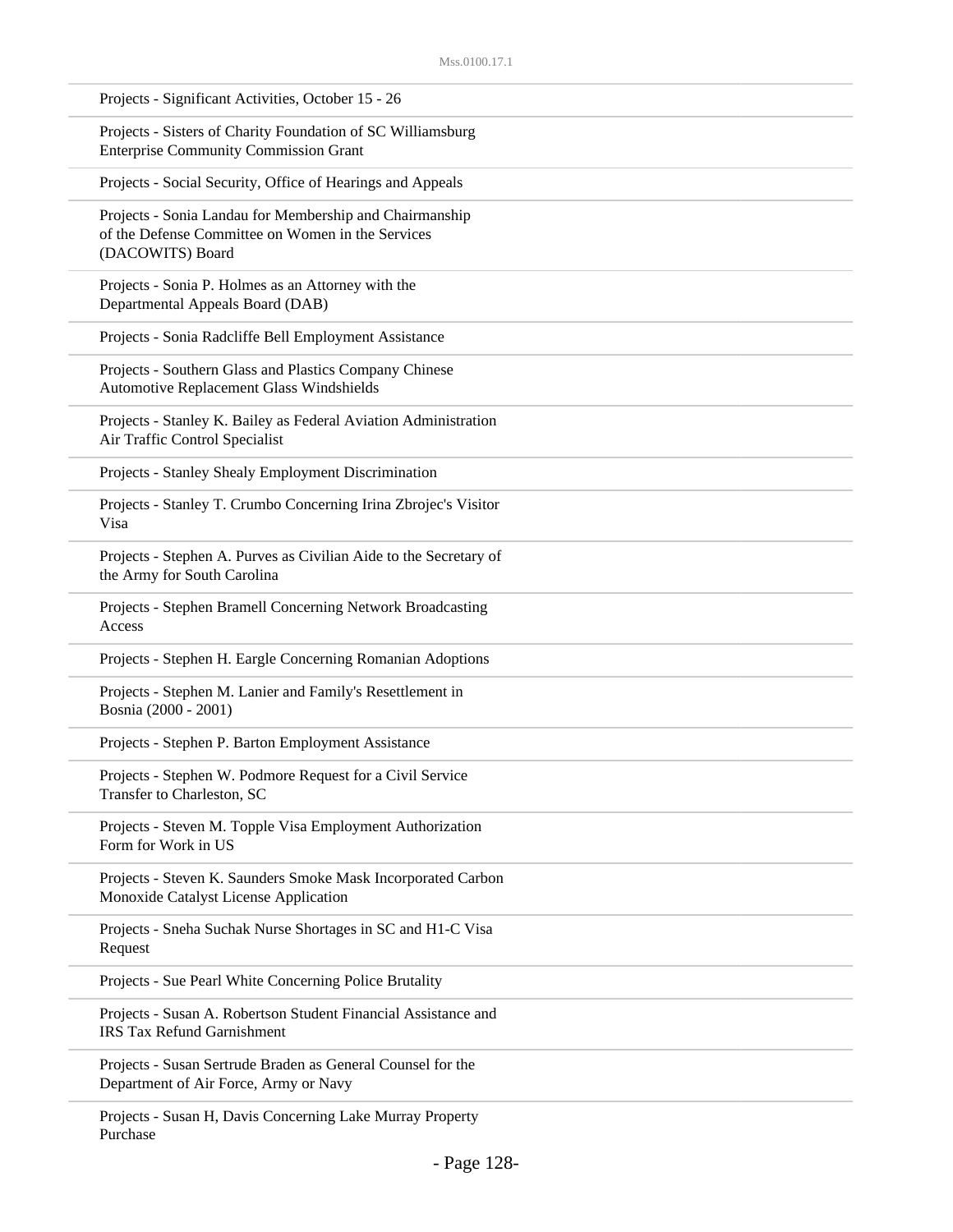| Projects - Susan Pamir-Rogers and Citizenship for her Mother                                                                      |
|-----------------------------------------------------------------------------------------------------------------------------------|
| Projects - State Committee Nominees for the Farm Service<br>Agency (FSA) in SC                                                    |
| Projects - T. Louis Cox Concerning Moving Storage Company<br>Bill                                                                 |
| Projects - Tammy Hutchins Request for Counseling within the<br>Correctional System                                                |
| Projects - Tammy L. Simon and Assistance with Immigration<br>Proceedures (2000 - 2001)                                            |
| Projects - Teresa Troutman Public Housing Request                                                                                 |
| Projects - Terry Watts and the "Lemon Law"                                                                                        |
| Projects - Terry Wooten for a Position in the Bush-Cheney<br>Administration                                                       |
| Projects - The Somestic Preparedness Initiative                                                                                   |
| Projects - The Family Financial Literacy Initiative                                                                               |
| Projects - Thomas A. Boland Sr. for a Position with the Office<br>of Homeland Security                                            |
| Projects - Thomas E. Cunningham Concerning the Horton<br>Gristmill and the Widening of SC Route 151                               |
| Projects - Thomas J. Bettencourt Concenring Status of Import<br>Quotas on Woven Fiberglass Fabric                                 |
| Projects - Thomas J. Boone Concerning Department of Treasury<br>Debt Collection via SS Deductions                                 |
| Projects - Tibbetts Warad for Small Business Innovation                                                                           |
| Projects - Tim and Gina Votion Romanian Adoption                                                                                  |
| Projects - Time Dangerfield and Savannah River Regional<br>Diverification Initiative Financial Support                            |
| Projects - Timothy E. Madden for Federal Employment                                                                               |
| Projects - Timothy J. Foreman as Director of the Office of Small<br>and Disadvantaged Business Utilization, Department of Defense |
| Projects - Timothy Snyder Worker Compensation Assistance                                                                          |
| Projects - Tina Fuller Concerning the Mission of Mercy Nobel<br>Peace Prize Nomination                                            |
| Projects - Tom R. Smith Home Construction and Rennovation<br><b>Issues</b>                                                        |
| Projects - Tommy R. Wicker Prison Relocation                                                                                      |
| Projects - Tom D. McNutt and National Association of Realtors                                                                     |

Projects - Tony Burnett Concerning Small Business Grant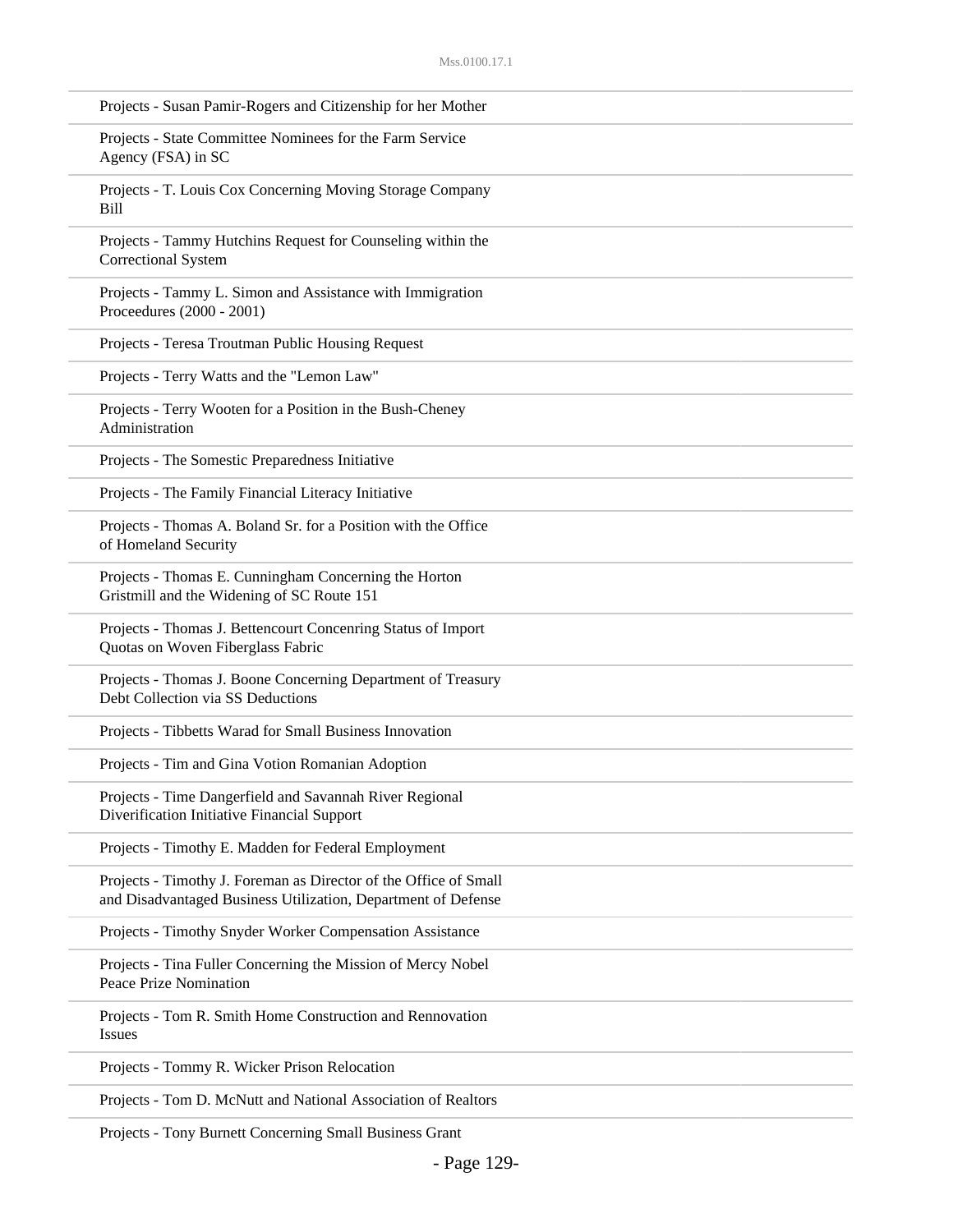| Projects - Tracy Smith and Refund from US Airways (2000 -<br>2001)                                               |
|------------------------------------------------------------------------------------------------------------------|
| Projects - Transportation Infastructure Financing and Innovation<br>Act Loan for the Cooper River Bridge Project |
| Projects - Tzuen-Rong Tzeng Permanent Residency Petition                                                         |
| Projects - Una J. And Uwe T. Wetzel Adjustment to Permanent<br><b>US Resident Status</b>                         |
| Projects - United States Enrichment Corporation (USEC) Versus<br>Cogema Regarding Antidumping Enriched Uranium   |
| Projects - US Capitol Police                                                                                     |
| Projects - US Marshals, Thurmond's Recommendations                                                               |
| Projects - US Postal Service Guardian Ad Litern Program of<br>South Carolina                                     |
| Projects - US Postal Service Home Loan Program (2000 - 2001)                                                     |
| Projects - US Sites Storing Excess Plutonium                                                                     |
| Projects - Valera Bassov Visitor Visa Denied/Ingnored                                                            |
| Projects - Vanessa D. Bartley Concerning Emergency<br>Operations Specialist Interview                            |
| Projects - Vernice L. James Fort Jackson Employment                                                              |
| Projects - Veronica J. Barrow Concerning the J. Reuben Long<br>Detention Center in Conway, SC                    |
| Projects - Vicentc Otto Sanger and Complaint Against US<br>Consulate (1999 - 2001)                               |
| Projects - Victor Reilly Nuclear Power Waste Concerns                                                            |
| Projects - Victoria Cook Concerning County Road Right of Way<br>and Safety                                       |
| Projects - Visa for Lani A. Holmes                                                                               |
| Projects - Visa for Kerri-Anne Wood and her Daughter                                                             |
| Projects - Vitamin D. Drugs Used by Dialysis Patients                                                            |
| Projects - Vivian Pate and Opening of Day Care Center (2000 -<br>2001)                                           |
| Projects - W. Allan Beach, Collenton County Sheriff Recipt of<br>Large Amounts of Cash                           |
| Projects - Walter M. Bailey Jr. Concerning the Community Gun<br>Violence Prosecution Program                     |
| Projects - Warren E. Pressley Rural Water Grant                                                                  |
|                                                                                                                  |

Projects - Warren Kenneth Giese as a Member of the President's Council on Physical Fitness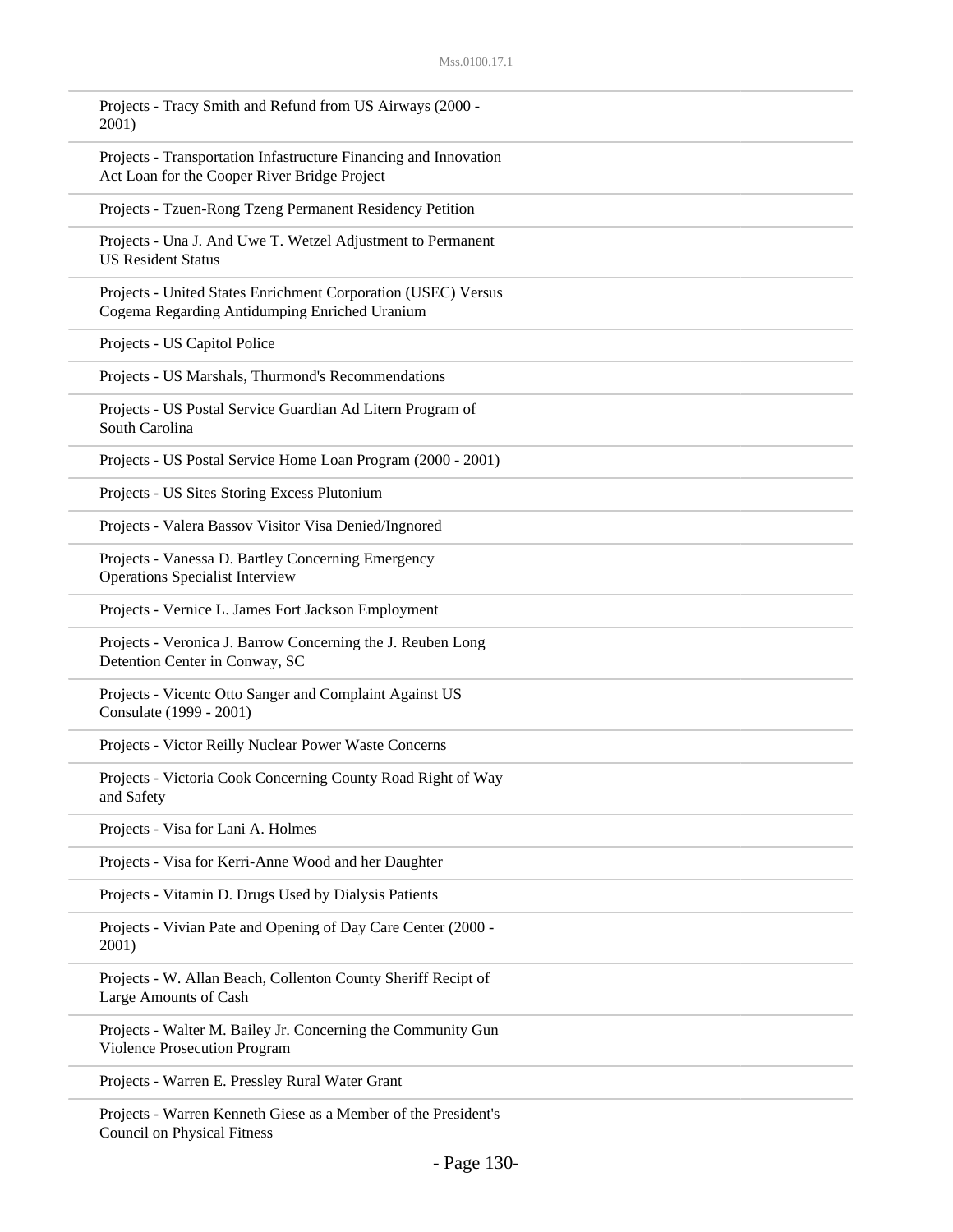| Projects - Wendell Smith SC Department of Transportation<br>Concerns                                                        |
|-----------------------------------------------------------------------------------------------------------------------------|
| Projects - Wesley Blanding Concerning UnPaid Invoice                                                                        |
| Projects - Westinghouse Washington Group and the Savannah<br><b>River Site Report</b>                                       |
| Projects - Whitner S. Bishop Concerning On Gaurd Security<br>Services                                                       |
| Projects - Willard Serfass Notory Public License Query                                                                      |
| Projects - William A. Coates as Federal Judge for the District of<br>South Carolina                                         |
| Projects - William A. Fisher as Associate Deputy Administrator<br>for Government Contracting and Business Development       |
| Projects - William C. Cleveland as United States Marshal for the<br><b>Easton District of Virginia</b>                      |
| Projects - William D. Sexton and Lake Murray Fringe Property<br>(see Larry W. Higgins 2001)                                 |
| Projects - William E. Daniel Concerning Blue Cross Blue Shield<br>Claim Denial                                              |
| Projects - William H. DuRoss III as a Republican Political<br>Appointee                                                     |
| Projects - William Kinard Concerning Springfield High School<br><b>Building Restoration</b>                                 |
| Projects - William L. Bograkos for a Position with the Office of<br>Homeland Security                                       |
| Projects - William M. Smoak Low Country Airport Commission<br><b>Business Request</b>                                       |
| Projects - William McCarthy Jr. International Denomination<br>Chirstmas Postal Stamp                                        |
| Projects - William N. LaForge as Director of the Peace Corps                                                                |
| Projects - William N. Outlaw IV to Serve at the US Agency for<br>International Development in the Public Affairs Media Area |
| Projects - William Russ Ferrara as Director of the US<br>Department of Energy Plutonium Disposition Program                 |
| Projects - William S. Livingston and Environmental Protection<br><b>Agency Property Dispute</b>                             |
| Projects - William T. Hawks as Deputy Secretary of Agriculture                                                              |
| Projects - William Thurmond Bishop for a Federal Judgeship                                                                  |
| Projects - William Thurmond Bishop and US District Court                                                                    |

Judgeship for South Carolina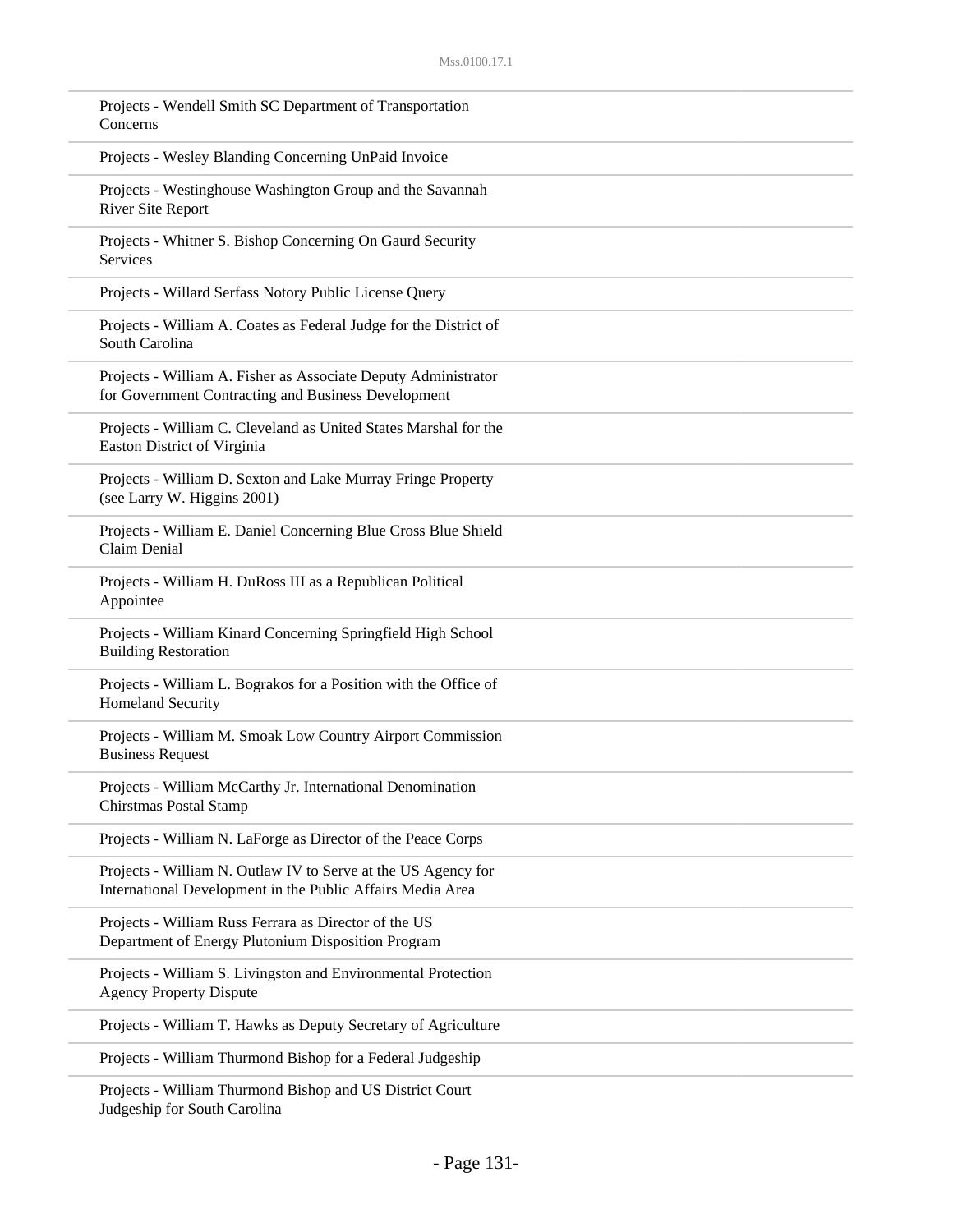| Projects - William W. Fitzhugh Concerning Columbia Airport<br><b>Security Position</b>               |
|------------------------------------------------------------------------------------------------------|
| Projects - Willie Bennett Veterans' Affairs Employment                                               |
| Projects - Wilma H. Allen Concerning Credit for Additional<br>Government Service                     |
| Projects - Willie J. Peterson Employment Assistance                                                  |
| Projects - Wyndylyn von Zharen Federal Employment on<br>Marine-Relocated Committees                  |
| Projects - Younesse Alami I-130 Travel Visa                                                          |
| Projects - Yemassee Revitalization Plan                                                              |
| Projects - Yemassee Transportation Enhancement Program<br>Grant                                      |
| Projects - Zack Fulmer J. Ronald Hudnell and the Evac-U-Valve<br>Automatic Drain Valve (2000 - 2001) |
| Projects - Zan Fort Concerning Delta Airlines Travel                                                 |
| Projects - Zorana Paunovic Work Visa and SS Number                                                   |
| Rentiers, J. Kenneth Jr. - DC Office                                                                 |
| Re: Philip J. Corso, Colonel US Army Retired                                                         |
| Republican Conference                                                                                |
| Republican National Committee Campaign Finance Memo                                                  |
| Significant Activities, All Offices - January 3 - 5 and 22 - 26                                      |
| Significant Activities, All Offices - January 29 - February 16                                       |
| Significant Activities, All Offices - March 5 - 9                                                    |
| Significant Activities, All Offices - April 30 - May 4                                               |
| Significant Activities, All Offices - May 7 - 11 and 20 - 25                                         |
| Significant Activities, All Offices - June 3 - 22                                                    |
| Significant Activities, All Offices - July 9 - 27                                                    |
| Staff - Walton, D. Tucker (1998 - 2001)                                                              |
| <b>Statements</b>                                                                                    |
| Tara Hassell Dorfman Re: Child Abuse                                                                 |
| Tom Moss, Field Represenative                                                                        |
| United States 4th Circuit Court of Appeals                                                           |
| US Marshals - Aaron James Ard                                                                        |
|                                                                                                      |

US Marshals - Barringer Fox Wingard, Jr.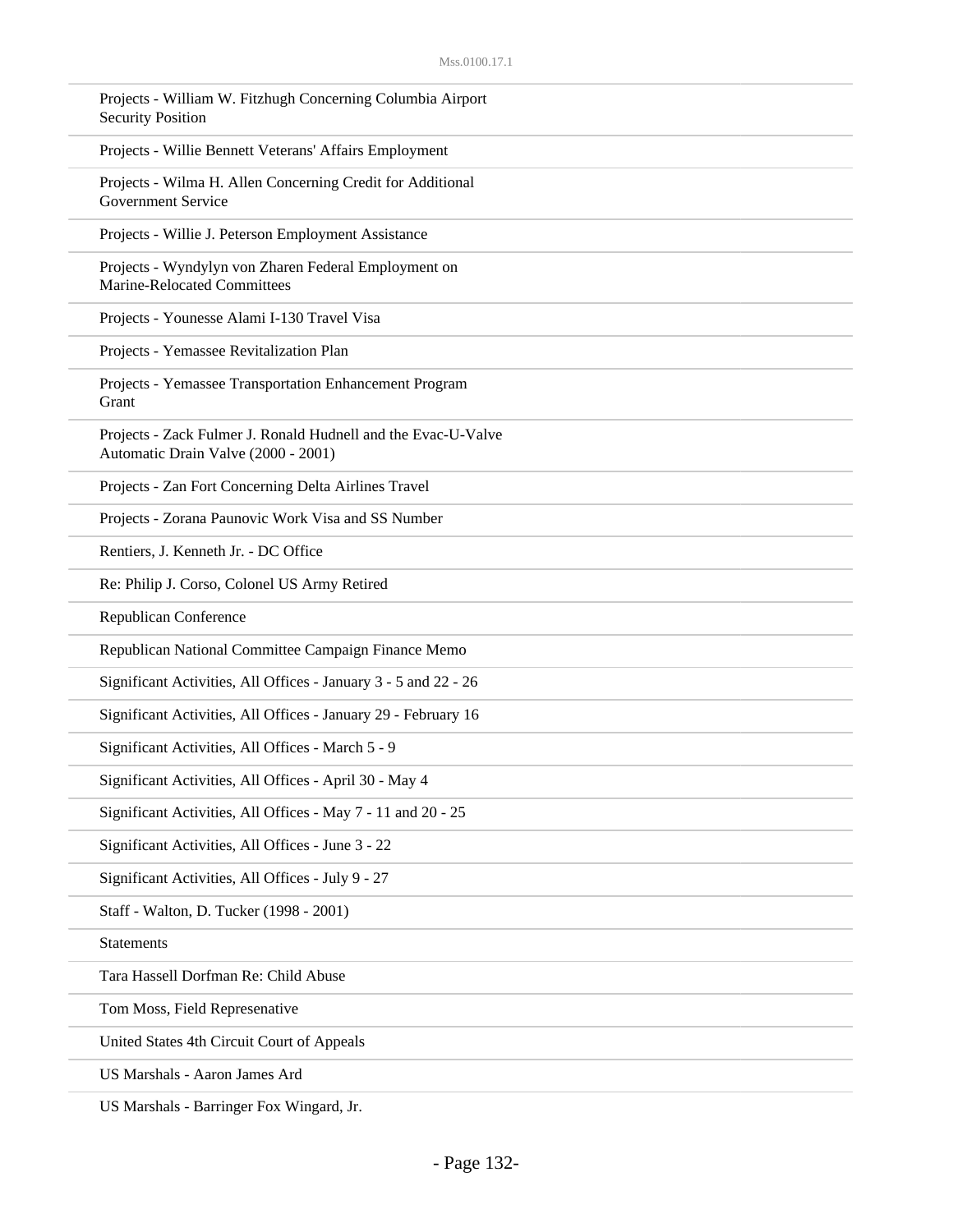| US Marshals - Bruce Monroe Bryant                                                      |
|----------------------------------------------------------------------------------------|
| US Marshals - Charles E. Williams                                                      |
| US Marshals - Duane M. Swygert                                                         |
| <b>US Marshals - Denny Charles Powers</b>                                              |
| US Marshals - Frank E. Barron, III                                                     |
| US Marshals - Gary W. Clark, Sr.                                                       |
| US Marshals - Howard L. Sellers                                                        |
| US Marshals - Jack E. Fengel                                                           |
| US Marshals - James E. Braddock                                                        |
| US Marshals - James Kinley McKenzie, Jr.                                               |
| <b>US Marshals - James O. Matthews</b>                                                 |
| <b>US Marshals - James R. Metts</b>                                                    |
| US Marshals - Johnny mack Brown                                                        |
| US Marshals - Julian Lee Thigpen                                                       |
| US Marshals - Mark W. Huguley                                                          |
| US Marshals - Richard Allen Flippo, Sr.                                                |
| US Marshals - Richard H. Hillman                                                       |
| US Marshals - R. Wesley Luther                                                         |
| Veterans' Legislation to Provide Chiropractic Care                                     |
| Walker Clarkson, Front Office (3rd Generation Staffer)                                 |
| White House Correspondence from George Bush                                            |
| White House Correspondence from George W. Bush                                         |
| White House Correspondence from Ronald and Nancy Reagan                                |
| White House Correspondence Re: General Issues                                          |
| White House Correspondence Re: Invitations                                             |
| White House Correspondence Re: Position Recommendations<br>(Projects) February & March |
| White House Correspondence Re: Position Recommendations<br>(Projects) April & May      |
| White House Correspondence Re: Position Recommendations<br>(Projects) June             |
| White House Correspondence Re: Position Recommendations<br>(Projects) July to December |
| White House Correspondence Re: Tours                                                   |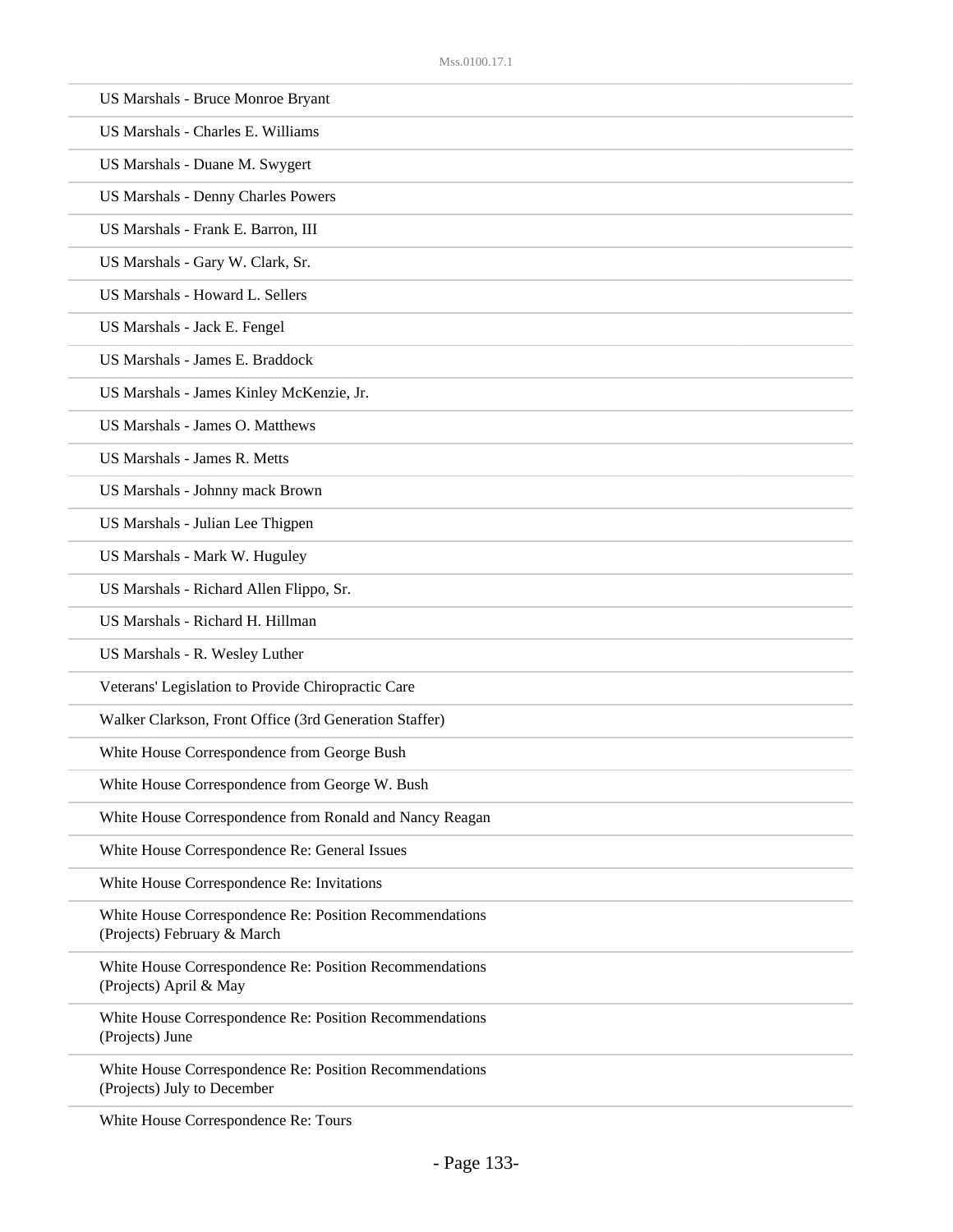| White House Letter on Judges                                              |                  |
|---------------------------------------------------------------------------|------------------|
| White House Letter on US Attorneys and US Marshals                        |                  |
| <b>2nd Session</b>                                                        |                  |
| <b>Title/Description</b>                                                  | <b>Instances</b> |
| Ashley Hunt, Legislative Staff                                            |                  |
| Aviation Security - Armed Federal Law Enforcement Officers                |                  |
| Bill Tuten, Projects and Military Casework Chief                          |                  |
| <b>Charleston Commercial Gateway</b>                                      |                  |
| Clarence Harris - Appeal for Assistance                                   |                  |
| Correspondence - Miscellaneous Correspondence (2001 - 2002)               |                  |
| Elizabeth McFarland, Aiken Office                                         |                  |
| Emily Dorroh, Front Office                                                |                  |
| Erin Goodin, Front Office (2nd Generation Staffer)                        |                  |
| History, Rules and Precedents of the Senate Republican<br>Conference      |                  |
| Holly Johnston Richardson, Seantor Thurmond's Personal<br>Secretary       |                  |
| Institute for Humane Studies at George Mason University                   |                  |
| John Gastright, Projects Chief                                            |                  |
| John Hawk, Projects Staff                                                 |                  |
| John Robert Groom - Hate Letter                                           |                  |
| Jurisdiction of the Committee on Agriculture, Nutrition, and<br>Forestry  |                  |
| Jurisdiction of the Committee on Armed Services                           |                  |
| Jurisdiction of the Committee on Commerce, Science, and<br>Transportation |                  |
| Lillie Daniels - Hate Letter                                              |                  |
| Lind Morris, Columbia Office                                              |                  |
| Lyndsey Goodman, Military Staff                                           |                  |
| Major General Strom Thurmond Deployment Staging Complex<br>at Fort Bragg  |                  |
| Matt Martin, Military Staff                                               |                  |
| Michael Bozzelli, Judiciary Committee Staff                               |                  |
| Michelle Quinn, Columbia Office                                           |                  |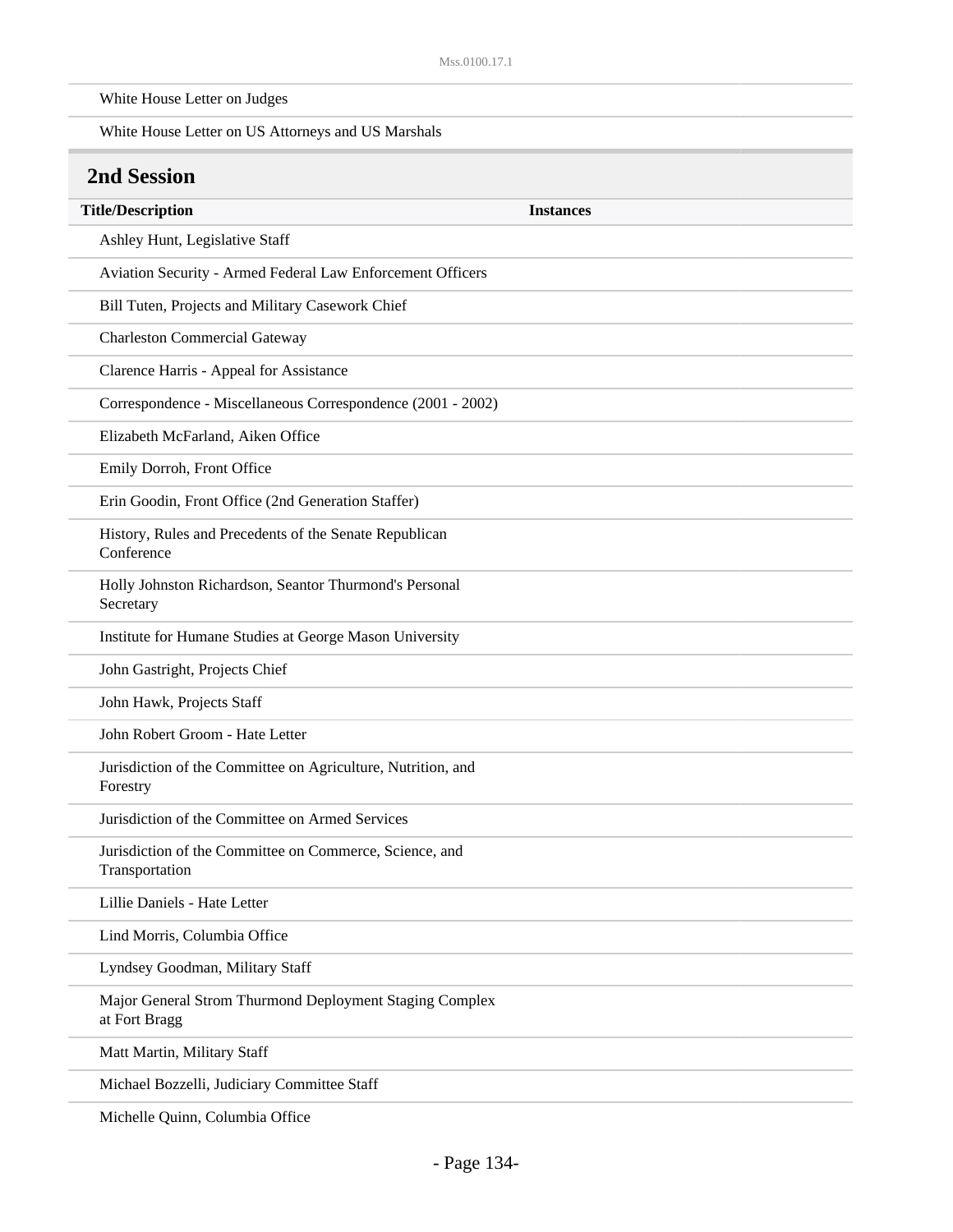| National Museum of the United States Army                                                                                                                                                    |
|----------------------------------------------------------------------------------------------------------------------------------------------------------------------------------------------|
| Nomination of Dennis W. Shedd to be US Circuit Judge for the<br>4th Circuit, Part 1                                                                                                          |
| Nomination of Dennis W. Shedd to be US Circuit Judge for the<br>4th Circuit, Part 2                                                                                                          |
| Nomination of Dennis W. Shedd to be US Circuit Judge for the<br>4th Circuit, Part 3                                                                                                          |
| Nuclear Waste, Plutonium, and Savannah River Site, Part 1                                                                                                                                    |
| Nuclear Waste, Plutonium, and Savannah River Site, Part 2                                                                                                                                    |
| Nuclear Waste, Plutonium, and Savannah River Site, Part 3                                                                                                                                    |
| Patricia Rones-Sykes, Charleston Office Manager                                                                                                                                              |
| Permanent Normal Trade Relations (PNTR)                                                                                                                                                      |
| Projects - 4th Circuit Security at Courthouses                                                                                                                                               |
| Projects - Abdellah Najjari K3 Visa Application                                                                                                                                              |
| Projects - Ada F. Womack Energy Employee Health Benefits<br>Request                                                                                                                          |
| Projects - Ada Finney Womack Energy Employees'<br>Occupational Inquiry Compensation Program Act Claim                                                                                        |
| Projects - Adam Weiner Puck's Theatre Grant Assistance                                                                                                                                       |
| Projects - Adela Holzer and Immigration Fraud (1997 - 2002)<br>Part 1                                                                                                                        |
| Projects - Adela Holzer and Immigration Fraud (1997 - 2002)<br>Part 2                                                                                                                        |
| Projects - Adela Holzer and Immigration Fraud (1997 - 2002)<br>Part 3                                                                                                                        |
| Projects - Aiken, SC, High All Sports Booster Club Sports Track<br>Resurfacing                                                                                                               |
| Projects - Airborne and Special Operations Museum                                                                                                                                            |
| Projects - Alfred H. Vang, Deputy Director, SC Department of<br>Natural Resources, and Federal Energy Regulatory Commission<br>Power Dam Requirement Concerns on the Yadkim-Pee Dee<br>River |
| Projects - Allen W. Parrott Kingstree African Methodist<br>Episcopal Church Purchase of St. Stephen High School                                                                              |
| Projects - Allyn E. Kilsheimer and Pentagon Renovation<br>Program Recognition                                                                                                                |
|                                                                                                                                                                                              |

Projects - Alton Swann Savannah River Site Employee Query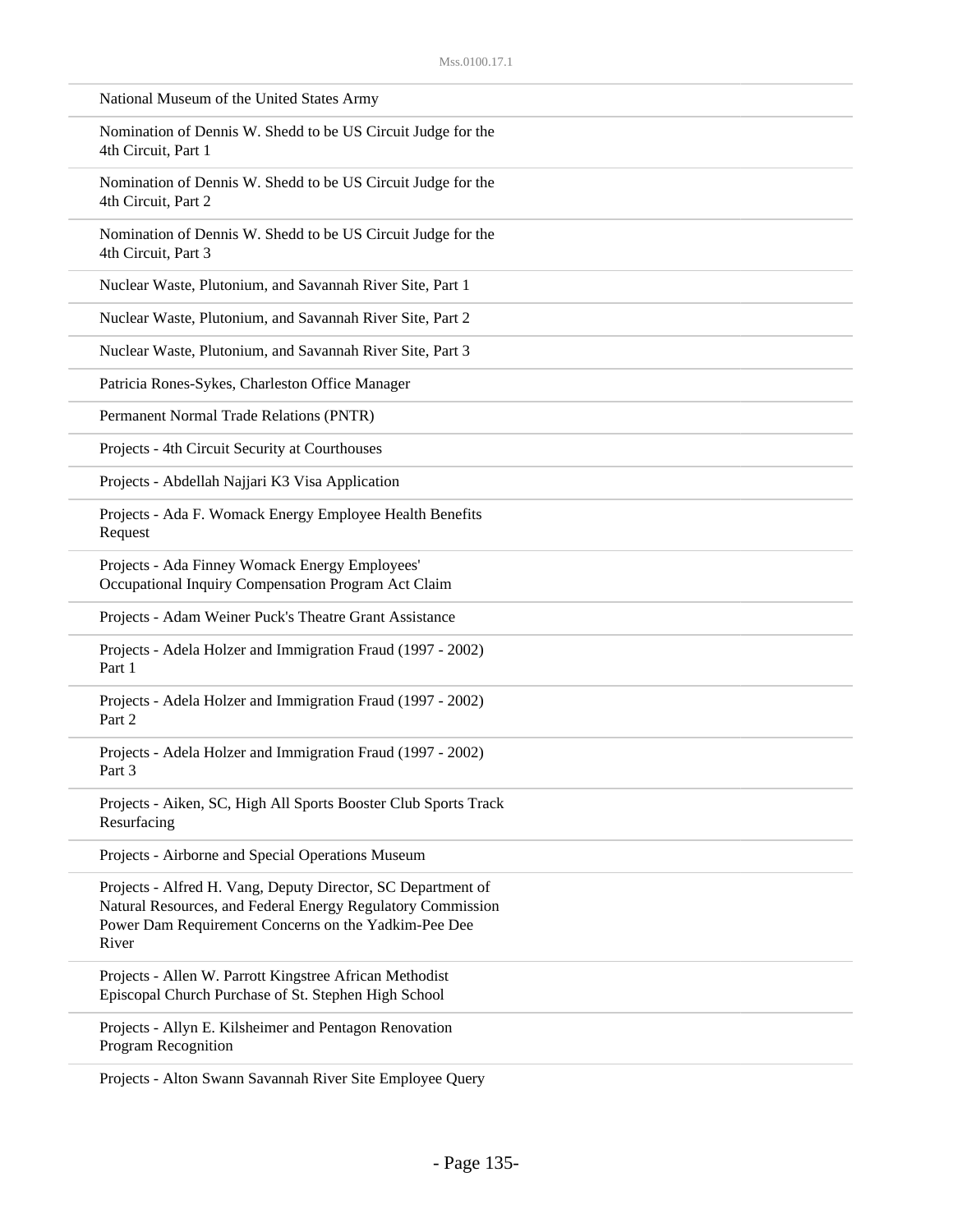| Projects - Amendments and Bills Concerning Plutonium<br>Disposition and Mixed Oxide (MOX) Fuel Facility at Savannah<br><b>River Site</b>                       |
|----------------------------------------------------------------------------------------------------------------------------------------------------------------|
| Projects - Andrew B. Munn and Pee Dee Electric Cooperative                                                                                                     |
| Projects - Andrew R. Coyne Concerning Intellegence<br><b>Community Employment</b>                                                                              |
| Projects - Angela Quillin Business Grant Assistance                                                                                                            |
| Projects - Angelia B. Riefe Brother's Prison Health                                                                                                            |
| Projects - Angie and Hugh Rhodes Westinghouse Savannah<br>River Site Employment                                                                                |
| Projects - Annie F. Klingler Concerning Town Square<br>Apartments                                                                                              |
| Projects - Anthrax Incidents and Sergeant at Arms                                                                                                              |
| Projects - Anton Gunn and the USS Cole Attack (2001 - 2002)<br>Part 1                                                                                          |
| Projects - Anton Gunn and the USS Cole Attack (2001 - 2002)<br>Part 2                                                                                          |
| Projects - Anton Gunn and the USS Cole Attack (2001 - 2002)<br>Part 3                                                                                          |
| Projects - Anton Gunn and the USS Cole Attack (2001 - 2002)<br>Part 4                                                                                          |
| Projects - Arlene Bowers Andrews Concerning USC Institute for<br>Families in Society                                                                           |
| Projects - Arming Pilots Against Terrorism Act                                                                                                                 |
| Projects - Arrest of Brian Michael Prasun                                                                                                                      |
| Projects - Atlantic Intercoastal Waterway                                                                                                                      |
| Projects - Barringer F. Wingard Transportation Security<br><b>Administration Employment</b>                                                                    |
| Projects - Background Materials for the Senate Judiciary<br>Committee Hearing on the Application of Federal Antitrust<br>Laws to Major League Baseball, Part 1 |
| Projects - Background Materials for the Senate Judiciary<br>Committee Hearing on the Application of Federal Antitrust<br>Laws to Major League Baseball, Part 2 |
| Projects - Background Materials for the Senate Judiciary<br>Committee Hearing on the Application of Federal Antitrust<br>Laws to Major League Baseball, Part 3 |
| Projects - Background Materials for the Senate Judiciary                                                                                                       |

Committee Hearing on the Application of Federal Antitrust Laws to Major League Baseball, Part 4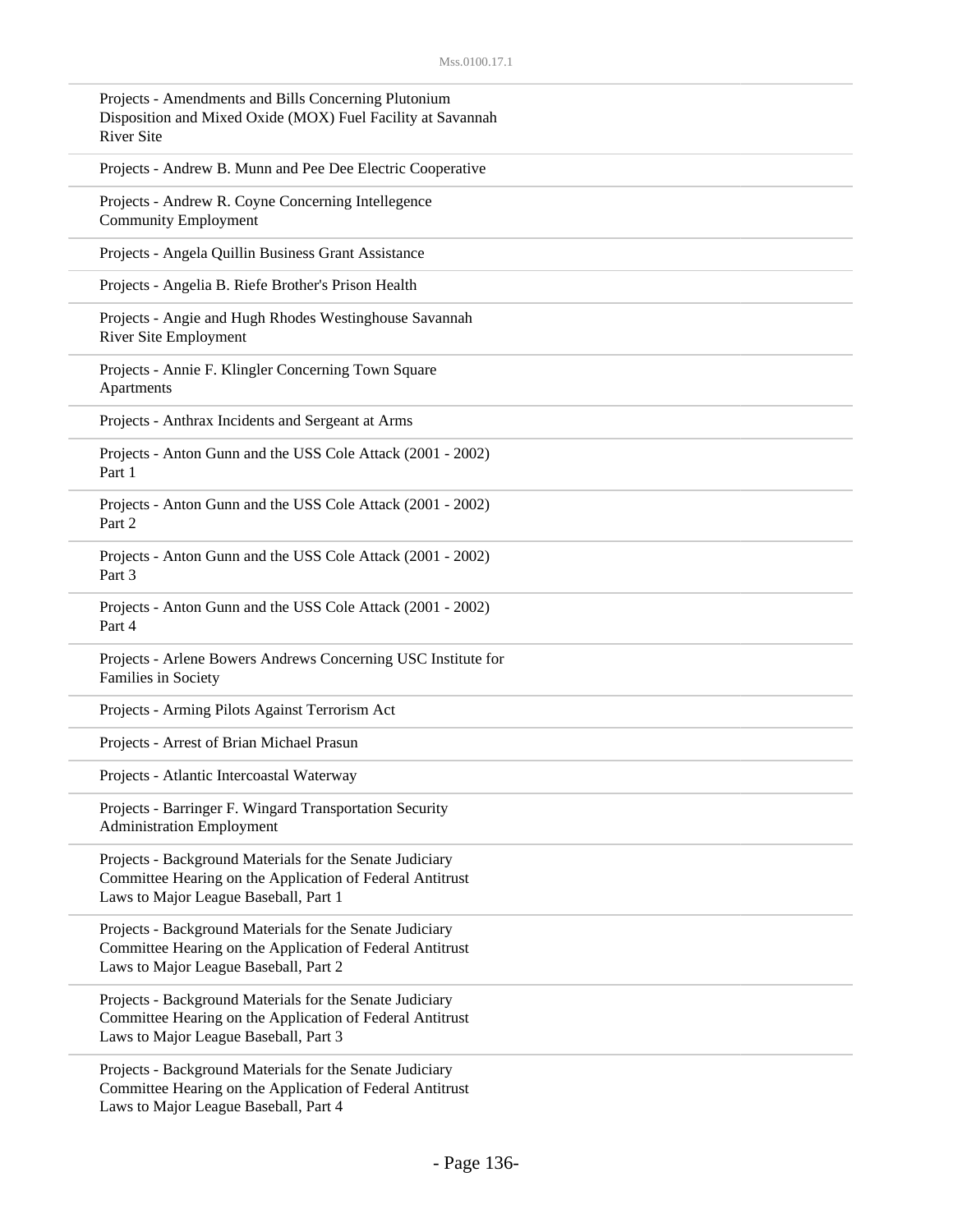| Projects - Bailisa Cartagena Arroyo and Naturalization<br>Application (2001 - 2002)                                                     |
|-----------------------------------------------------------------------------------------------------------------------------------------|
| Projects - Beaufort County Immigration and Naturalization<br>Service Incident                                                           |
| Projects - Beaufort, South Carolina, Sheriffs and Public Safety<br>Officers Benefit (PSOB)                                              |
| Projects - Benjamin Mark Watkins Leagal Assistance                                                                                      |
| Projects - Betty Fryar Concerning Parole of Harry Woods                                                                                 |
| Projects - Bill Kuhns Concerning the USDA Animal and Plant<br>Health Inspection Service, Veterinary Services Office                     |
| Projects - Billy G. Johnson Employment Discrimination (1997 -<br>2002)                                                                  |
| Projects - B. J. Littlejohn Concerning Oconee County Seats<br>Redistricting                                                             |
| Projects - Bobby Brookshire Concerning Temporary Flight<br><b>Restrictions Near Major Sports Events</b>                                 |
| Projects - Border Patrol (2001 - 2002)                                                                                                  |
| Projects - Brent A. Daugherty Concerning Current Status of the<br>Pension Program at the Savannah River Site                            |
| Projects - Brian Edward Anthony Concerning Cambodian<br>Adoption                                                                        |
| Projects - Brian K. Gouty Application to Become a Federal Sir<br>Marshal                                                                |
| Projects - Brian Wesley Jeffcoat an Attorney Under the<br>Office of the Chief Counsel for the Transportation Security<br>Administration |
| Projects - Brown vs. Board of Education 50th Anniversary<br>Commission                                                                  |
| Projects - Bryan P. Stirling as Assistant US Attorney for the<br>District of South Carolina                                             |
| Projects - Bullet-Proof Vest Grants (1999 & 2002)                                                                                       |
| Projects - Burton A. Gellman and World Trade Center Plans,<br>Part 1                                                                    |
| Projects - Burton A. Gellman and World Trade Center Plans,<br>Part 2                                                                    |
| Projects - Business Venture of Wandy Terry, Ocean<br>Technologies (Daughter of Essie Mae Washington-Williams)                           |
| Projects - C. Michael Royall Radio Programming Complaint                                                                                |

Projects - Cal Ripken, Sr. Foundation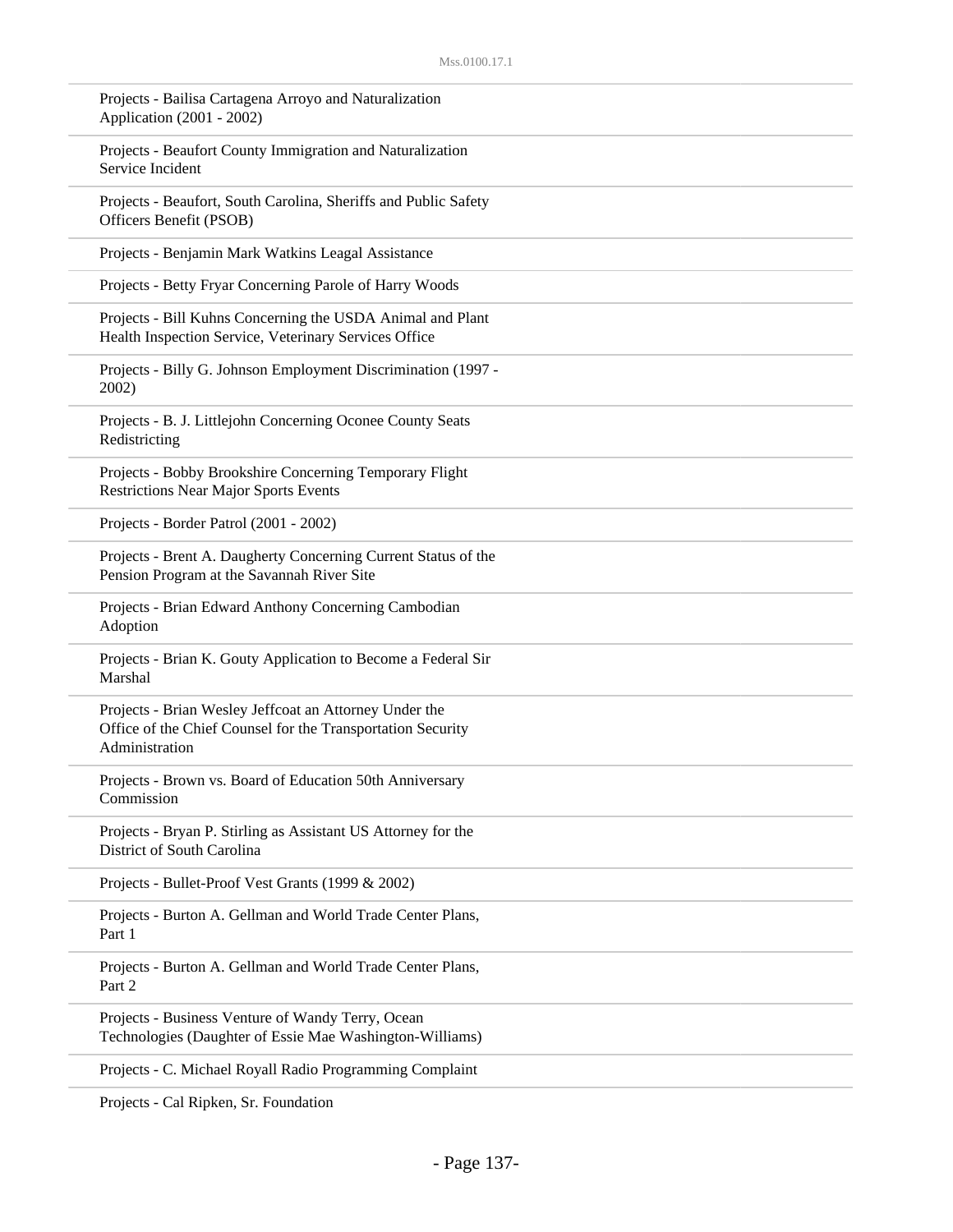| Projects - Callie Abel-Bagshaw Concerning US Department of<br>Agriculture Animal and Plant Health Inspection Service Move            |
|--------------------------------------------------------------------------------------------------------------------------------------|
| Projects - Carol Kay Coker Concerning Proposed Greenville<br><b>County Power Plants</b>                                              |
| Projects - Carolina Panthers Stadium and FAA Overflight<br>Restrictions                                                              |
| Projects - Caroline Strickland Bryson for a Position with the<br>Office of Legal Education of Department of Justice                  |
| Projects - Catherine S. Wallace Health Springs Senior Nutrition<br><b>Center Concerns</b>                                            |
| Projects - Charles P. Boyles Concerning Savannah River Basin<br>Water Use Regulation                                                 |
| Projects - Charles W. Best Concerning Drivers License Renewal                                                                        |
| Projects - Charleston Area Regional Transportation Authority<br>(CARTA)                                                              |
| Projects - Charleston Police Department Accreditation                                                                                |
| Projects - Chief Warrant Officer John R. Lee, Retired, Claim                                                                         |
| Projects - Chinese Government Non-Proliferation Policy                                                                               |
| Projects - Chris O'Connor and jackie Shoemaker Activities (see<br>Norman Eugene Mixon)                                               |
| Projects - Citizens Against Terrorists and Conspirators Hotline<br>(CATCH)                                                           |
| Projects - Claudia Rogers and Worker's Visa                                                                                          |
| Projects - Clippings Concerning Plutonium Disposition and<br>Mixed Oxide (MOX) Fuel Facility at Savannah River Site, April<br>Part 1 |
| Projects - Clippings Concerning Plutonium Disposition and<br>Mixed Oxide (MOX) Fuel Facility at Savannah River Site, April<br>Part 2 |
| Projects - Clippings Concerning Plutonium Disposition and<br>Mixed Oxide (MOX) Fuel Facility at Savannah River Site, May<br>Part 1   |
| Projects - Clippings Concerning Plutonium Disposition and<br>Mixed Oxide (MOX) Fuel Facility at Savannah River Site, May<br>Part 2   |
| Projects - Clippings Concerning Plutonium Disposition and<br>Mixed Oxide (MOX) Fuel Facility at Savannah River Site, May<br>Part 3   |
| Projects - Clippings Concerning Plutonium Disposition and<br>Mixed Oxide (MOX) Fuel Facility at Savannah River Site, May<br>Part 4   |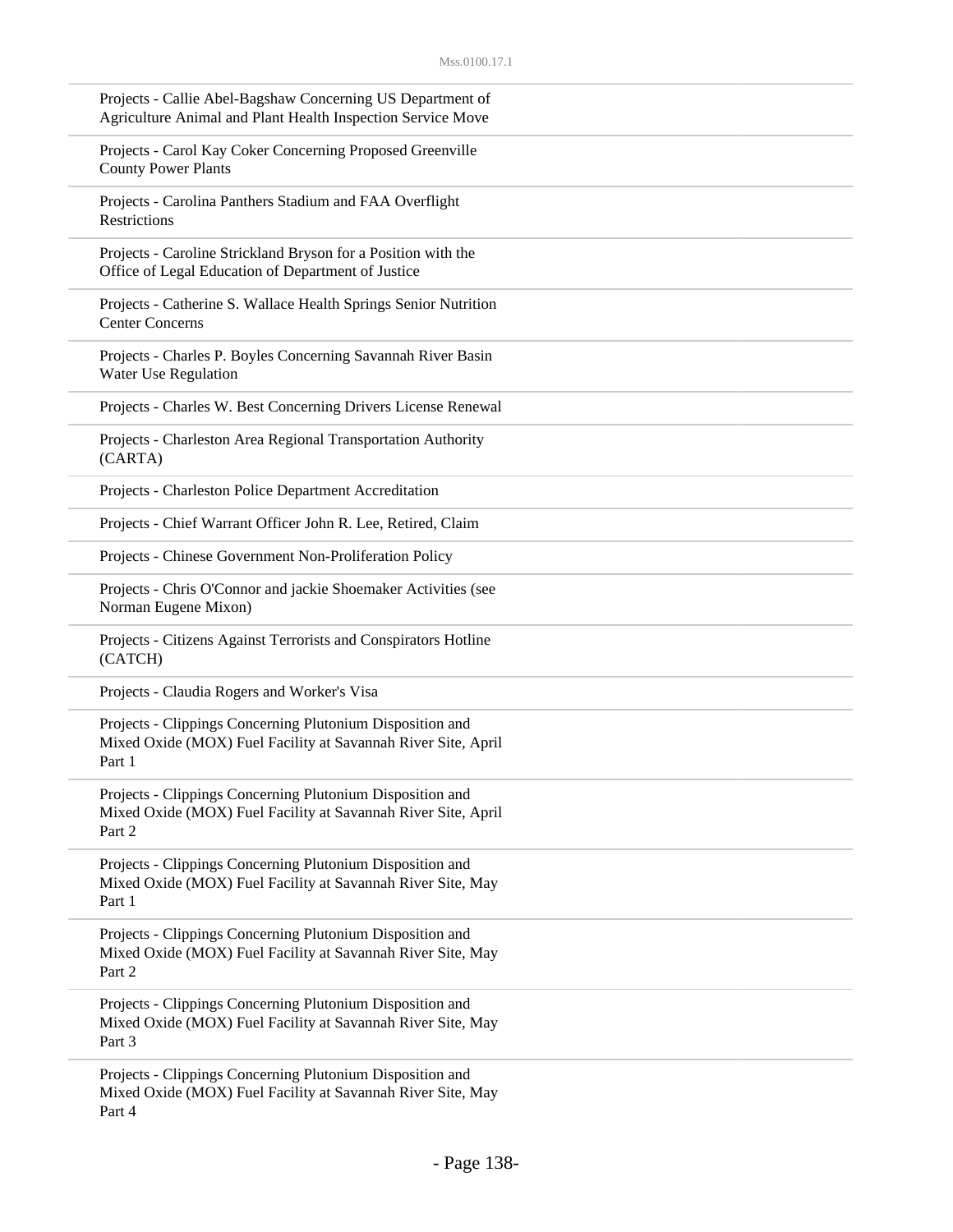| Projects - Clippings Concerning Plutonium Disposition and<br>Mixed Oxide (MOX) Fuel Facility at Savannah River Site, June               |
|-----------------------------------------------------------------------------------------------------------------------------------------|
| Projects - Clippings Concerning Plutonium Disposition and<br>Mixed Oxide (MOX) Fuel Facility at Savannah River Site, June<br>- November |
| Projects - Clyburn Bridge AKA James E. Clyburn Connector<br>(Bridge to Nowhere) 2001 - 2002                                             |
| Projects - Clyde L. Riley Jr. HUD Mobile Home Loan                                                                                      |
| Projects - Colonel Roert P. Smart, Promotion to Brigadier<br>General                                                                    |
| Projects - Colonel Theodus L. Drayton as Commanding General<br>of the District of Columbia National Guard (DCNG)                        |
| Projects - Columbia, South Carolina, Airport                                                                                            |
| Projects - Connie Lee Nichols, Mayor of Chesnee, SC                                                                                     |
| Projects - Conflicts of Interest and Paul Goetowski (2000 -<br>2002)                                                                    |
| Projects - Congressman Joe Wilson Committee Assignments<br>$(2001 - 2002)$                                                              |
| Projects - Constance Taylor as Federal Probation Officer                                                                                |
| Projects - Correspondence Concerning Plutonium Disposition<br>and Mixed Oxide (MOX) Fuel Facility at Savannah River Site                |
| Projects - Correspondence Concerning Svannah River Site<br>Modern Pit Facility Re: Plutonium Pit                                        |
| Projects - Daniel Alvarado Magana and Assistance with Visa<br>$(2001 - 2002)$                                                           |
| Projects - David Ashley Smith Admission to the University of<br><b>SC Law School</b>                                                    |
| Projects - David E. Simanek Bell South Regulatory Matters                                                                               |
| Projects - David P. Kendrick Department of Labor Employment                                                                             |
| Projects - Dawna Quick 'To Whom it May Concern'<br><b>International Scholar Letter</b>                                                  |
| Projects - Dean Secor and Assistant US Attorney for South<br>Carolina                                                                   |
| Projects - Deanna N. Sanborn Letter to President Bush<br>Regarding Veterans' Administration Issues                                      |
| Projects - Death of Cadet Patrick Hux                                                                                                   |
| Projects - Debbie Jo Smith People to People Ambassador                                                                                  |
|                                                                                                                                         |

Projects - Debbie Plane Concerning Burial of Matthew Alan

J.

L.

 $\overline{\phantom{a}}$ 

 $\overline{\phantom{a}}$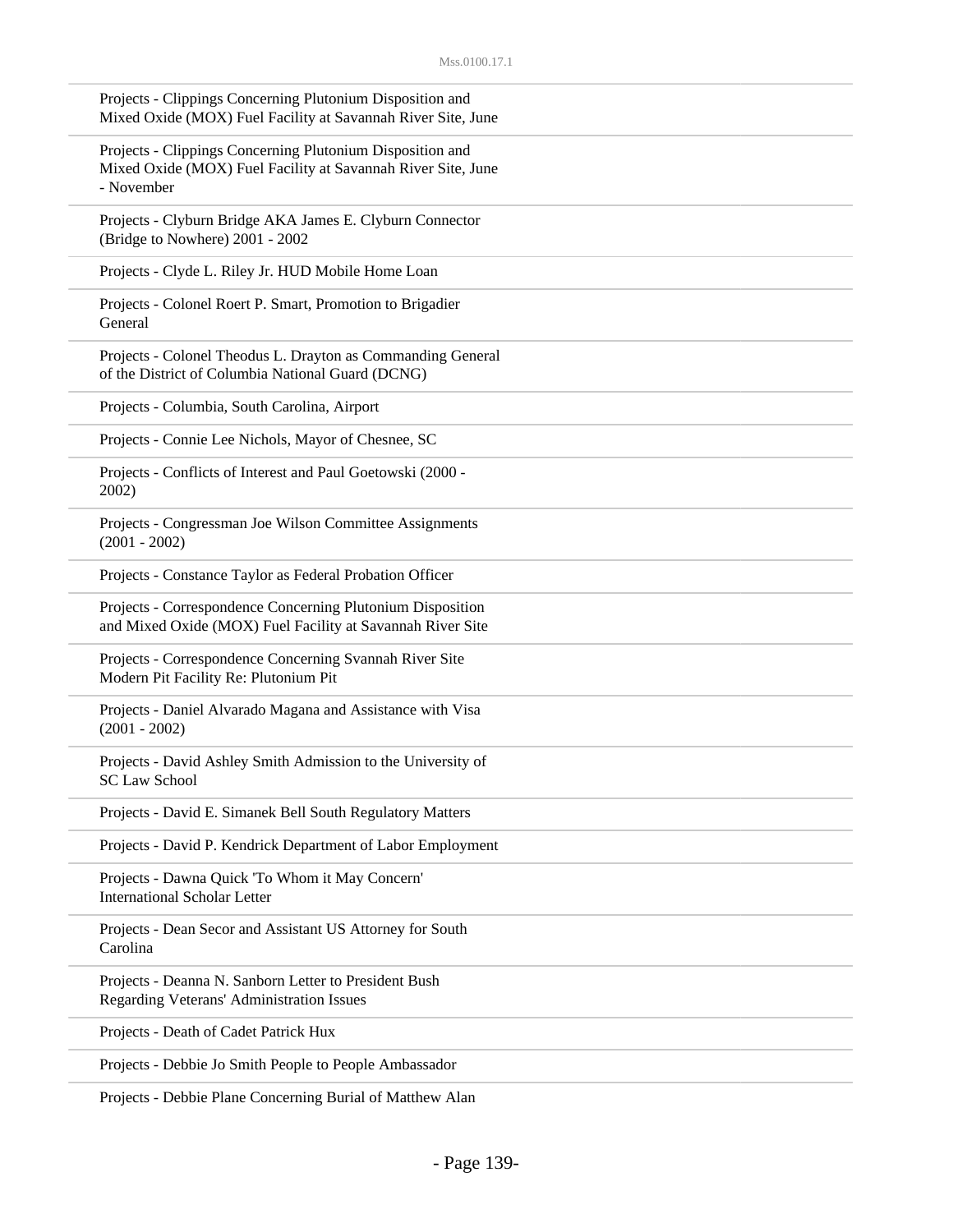| Projects - Delorias M. Lenard, SC Area Veterinarian, USDA     |  |
|---------------------------------------------------------------|--|
| Animal and Plant Health Inspection Service (APHIS) Veterinary |  |
| Services (VS) Location Retention                              |  |

Projects - Dennis Fulmer Concerning Retirement

Projects - Department of Health and Human Services Grants with Senator Thurmond's Response

Projects - Department of Treasury Community Adjustment and Investment Program (CAIP) in South Carolina

Projects - Department of Labor North American Free Trade Agreement - Transitional Adjustment Assistance (NAFTA-TAA) Announcements, Part 1

Projects - Department of Labor North American Free Trade Agreement - Transitional Adjustment Assistance (NAFTA-TAA) Announcements, Part 2

Projects - Disability Benefits of Joan S. Jenkins

Projects - Donald Smith Land Company Proposed Riverside Project

Projects - Donnie Malphus and National Instant Check System (NICS) Problems

Projects - Dora Bell Turner SC Retirement Benefits

Projects - Dorothy Walker Bush Museum and President's Train Artifacts (1999 - 2002)

Projects - Duke Cogema Stone and Webster Mixed Oxide (MOX) Fuel Facility at the Savannah River Site

Projects - Duke Energy Acquisition of Westcoast Energy and the Santee-Cooper Basin

Projects - E. Rosemond and Oconee County, SC, Council Division Concerns

Projects - Eastover, South Carolina, Universal Hiring Program (UHP) Grant Application

Projects - Endorsements for Stephen L. Jones to State and Federal Positions

Projects - Energy Employees Occupational Illness Compensation Act

Projects - Employment of James Walker

Projects - Embassy Suites Director of Sales Conference at Myrtle Beach Kingston Plantation/Embassy Suites

Projects - Encarciration of Jeffrey Brian Brock

Projects - Elizabeth Maitland Davis as White House Intern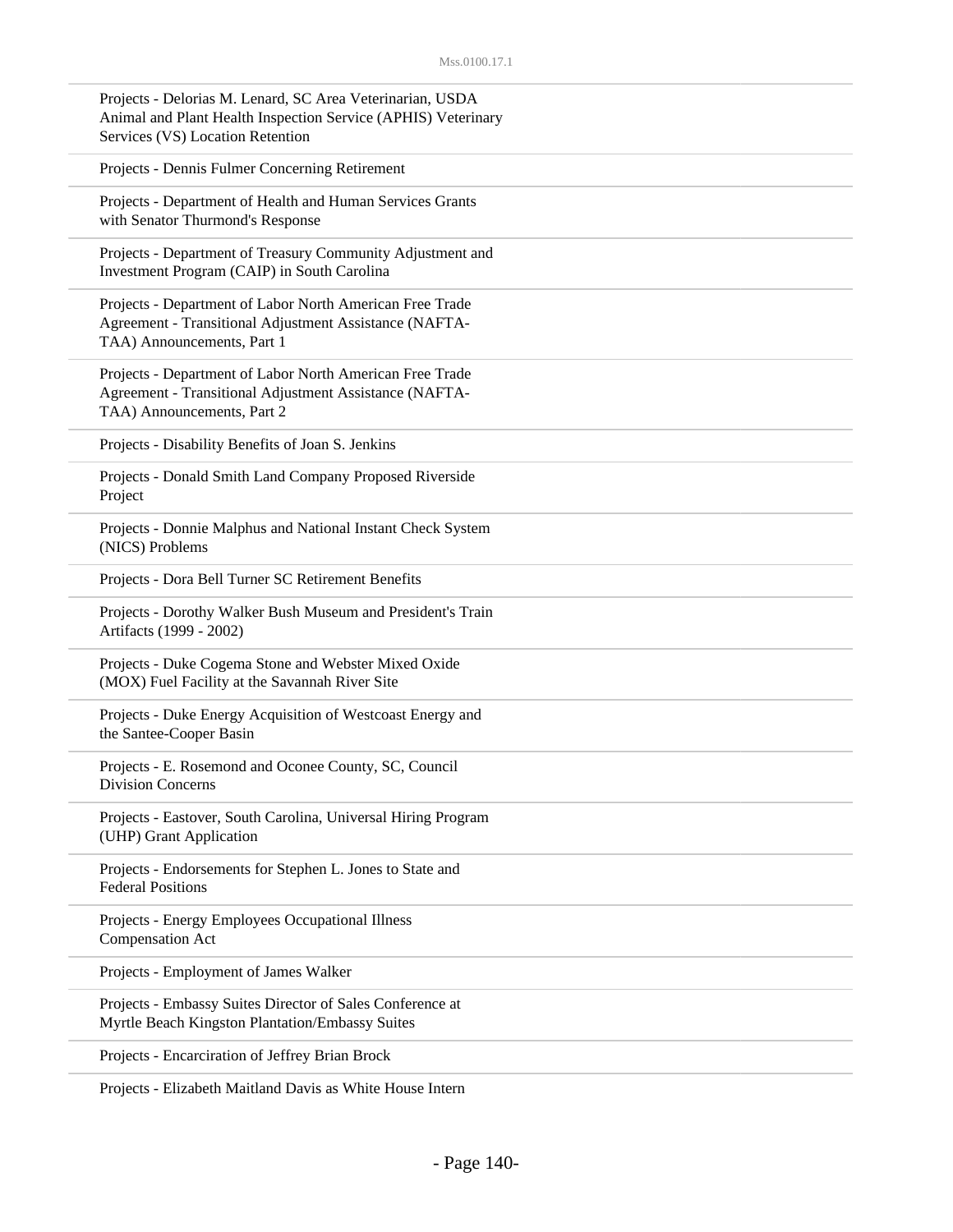| Projects - Environmental Impact Study of the Lake Murray<br>Marina and Yacht Club Project                                  |
|----------------------------------------------------------------------------------------------------------------------------|
| Projects - EPA Fines Against SCDOT                                                                                         |
| Projects - Ernest D. Webb Drivers License Reinstatement                                                                    |
| Projects - Eugene McGrath and the US Postal Service                                                                        |
| Projects - Fawn M. Myers Disability Benefits Issue                                                                         |
| Projects - Federal Emergency Management Agency Grant<br>Awards in South Carolina                                           |
| Projects - Federal Byrne Formula Grant Program and the Local<br>Law Enforcement Black Grant (LLEBG) Funding                |
| Projects - Federal Trade Commission (FTC) Consumer Sentinel                                                                |
| Projects - First United Methodist Church Bellringers                                                                       |
| Projects - Fort Sumter Range Replacement Project, Part 1                                                                   |
| Projects - Fort Sumter Range Replacement Project, Part 2                                                                   |
| Projects - Foster Haselden Admission to the University of South<br>Carolina School of Law                                  |
| Projects - Francis L. Mitchell Blue Cross Blue Shield of SC<br><b>Employment Status</b>                                    |
| Projects - Frank Andrews Concerning Satellite TV                                                                           |
| Projects - Gary K. Pontiere Federal Aviation Administration of<br><b>Transportation Security Administration Employment</b> |
| Projects - Gary L. Fellers Concerning USPS Buy American<br>Policy                                                          |
| Projects - George D. Yonstra as Director of the Office of Private<br>Education in the US Department of Education           |
| Projects - George M. Crouch Jr. Concerning State Department<br>or Foreign Service Employment                               |
| Projects - George Plight US Capitol Employment Termination<br>Appeal                                                       |
| Projects - George S. Robinson Severance Agreement                                                                          |
| Projects - Grand Ole Opray National Historic Designation                                                                   |
| Projects - Grants - Central Midlands Career Partnership                                                                    |
| Projects - Grants - Charleston County Adult Drug Court                                                                     |
| Projects - Grants - Department of Agriculture, Rural<br>Development Office, Colleton County Elementary School<br>Project   |

Projects - Grants - Department of Agriculture, Rural Development Office, South Carolina Export Consortium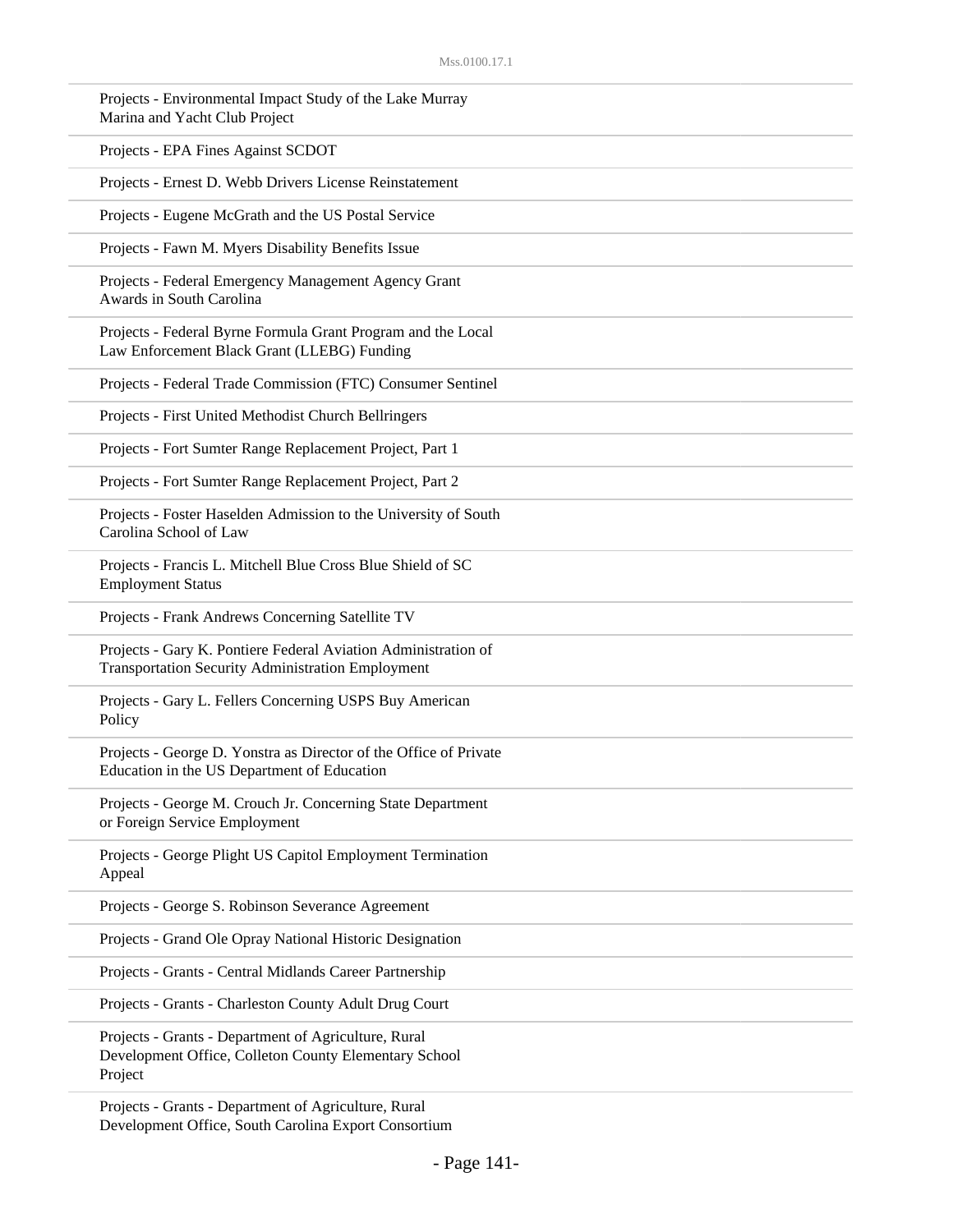| Projects - Grants - Department of Transportation City of Sumter,<br>South Carolina                                                                                                                      |
|---------------------------------------------------------------------------------------------------------------------------------------------------------------------------------------------------------|
| Projects - Grants - Educational Talent Search Project at Benedict<br>College, South Carolina                                                                                                            |
| Projects - Grants - Environmental Protection Agency<br>Greenbrook Gardens (2001 - 2002)                                                                                                                 |
| Projects - Grants - Francis Marion University/Georgetown<br><b>County School District</b>                                                                                                               |
| Projects - Grants - Gift of Life Trust Fund                                                                                                                                                             |
| Projects - Grants - Little River Medical Center                                                                                                                                                         |
| Projects - Grants - Sumter Family Health Center (2000 - 2002)<br>Part 1                                                                                                                                 |
| Projects - Grants - Sumter Family Health Center (2000 - 2002)<br>Part 2                                                                                                                                 |
| Projects - Grants - Sumter Family Health Center (2000 - 2002)<br>Part 3                                                                                                                                 |
| Projects - Greg Shovey and the IRS (1990 - 2002)                                                                                                                                                        |
| Projects - Gregory C. Speaker FAA Air Marshal Position                                                                                                                                                  |
| Projects - Hanna Ruth Hoban Admission to Clemson University<br>- Granddaughter of Senator Vance Hartke                                                                                                  |
| Projects - Harold B. Wright Concerning Cruise Line Consumer<br>Fraud Complaint                                                                                                                          |
| Projects - Harold 'Gene' Langbehn Jr. Concerning Architect<br><b>Disability Discrimination</b>                                                                                                          |
| Projects - Harold T. Whitaker Transportation Security<br><b>Administration Employment</b>                                                                                                               |
| Projects - Harso Track Technologies China Sales                                                                                                                                                         |
| Projects - Harvey G. Key Concerning Internation Union<br>Security - Police & Fire Professionals of America Defined<br><b>Benefit Retirement Program</b>                                                 |
| Projects - Health Benefits for Harold Lee                                                                                                                                                               |
| Projects - Hearing on Department of Energy's Environmental<br>Management Program and the National Nuclear Security<br>Administration's Defense Programs and Other Defense/Weapons<br>Activities, Part 1 |
| Projects - Hearing on Department of Energy's Environmental<br>Management Program and the National Nuclear Security<br>Administration's Defense Programs and Other Defense/Weapons<br>Activities, Part 2 |
| Projects - Hearing on Increasing Our Nonproliferation Efforts in<br>the Former Soviet Union                                                                                                             |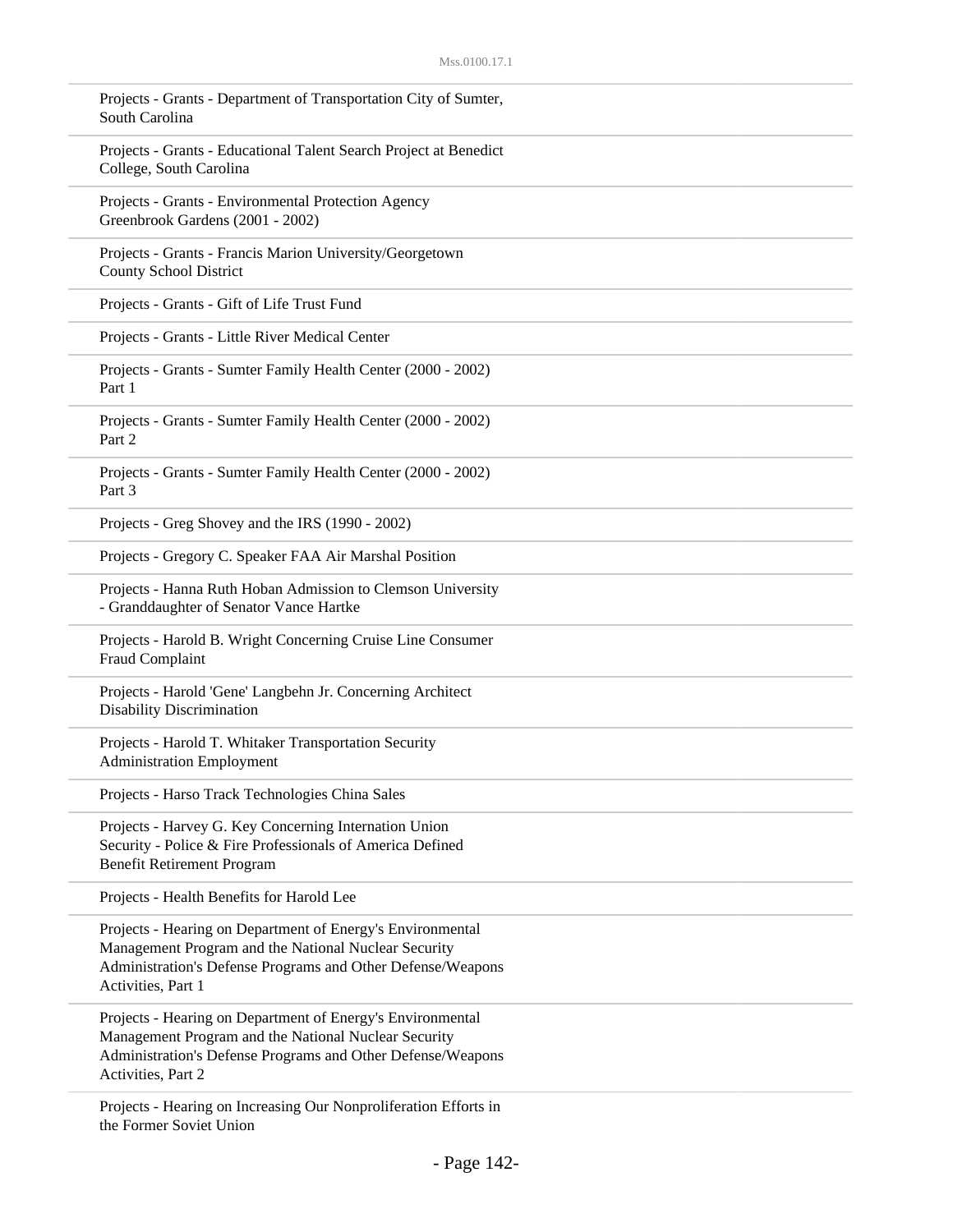| Projects - Hebert Valmond INS Incarceration                                                                                            |
|----------------------------------------------------------------------------------------------------------------------------------------|
| Projects - Helen Krasowski College Admission                                                                                           |
| Projects - Highway 302 Aiken, South Carolina                                                                                           |
| Projects - Historic Sardinia, SC Post Office Closing                                                                                   |
| Projects - Hitesh Tolani Support                                                                                                       |
| Projects - Homeland Security                                                                                                           |
| Projects - Homeland Security Part 1                                                                                                    |
| Projects - Homeland Security Part 2                                                                                                    |
| Projects - Housing Terrorist Suspects in SC                                                                                            |
| Projects - Human Rights of Han Rong Qin, China                                                                                         |
| Projects - Hunley Project Commemorative Coin (2000 - 2002)                                                                             |
| Projects - Hunley Project Funding (2001 - 2002)                                                                                        |
| Projects - Immigration and Naturalization Service and David L.<br>Wright                                                               |
| Projects - Immigration of Matt Gevaert                                                                                                 |
| Projects - Imprisonment of Anthony C. Sanders                                                                                          |
| Projects - Inertial Fusion Research                                                                                                    |
| Projects - Information Concerning Savannah River Site's<br>Modern Pit Facility Re: Plutonium Pit, Part 1                               |
| Projects - Information Concerning Savannah River Site's<br>Modern Pit Facility Re: Plutonium Pit, Part 2                               |
| Projects - Inspector General Confirms the Department of<br>Energy's Strategy for Disposal of Plutonium                                 |
| Projects - Institue for Economic and Community Development<br>at Clemson University and Department of Housing and Urban<br>Development |
| Projects - J. G. Long US Postal Service Calendar Dispute                                                                               |
| Projects - J. Williams Thurmond III M. D. and DEA<br>Registration                                                                      |
| Projects - Jack E. Buttram and Assistance in the Middle East                                                                           |
| Projects - Jackie Fritz Concerning Educational Testing Service<br>Complaint                                                            |
| Projects - Jacquelyn C. Williams and Visas for Two Haitian<br>Citizens (2001 - 2002)                                                   |
| Projects - Jamee Ana Ruth Ringer INS Name Change                                                                                       |
|                                                                                                                                        |

Projects - James B. Riddle Employment Assistance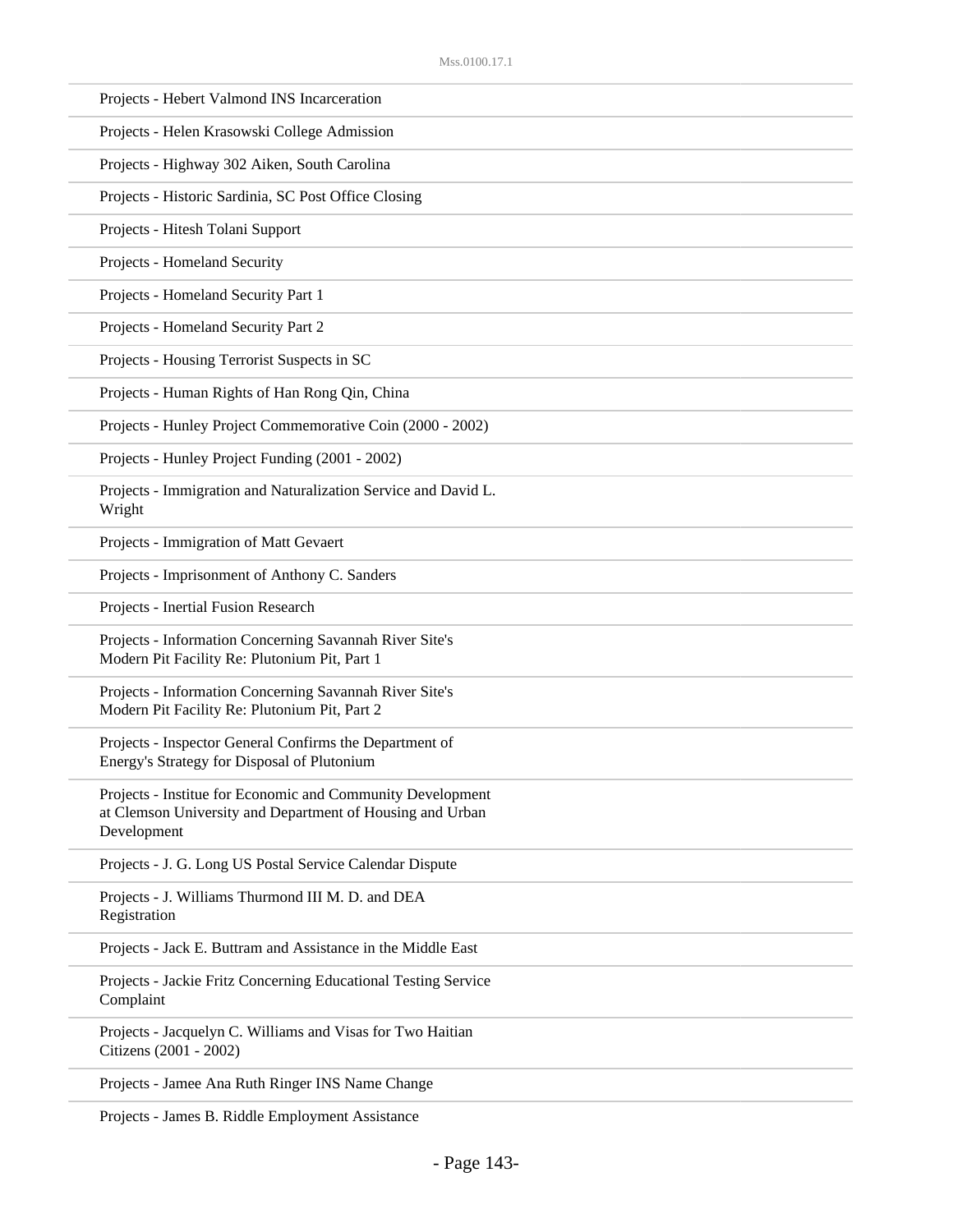| Projects - James Claude McLeod III Transportation Security<br><b>Authority Employment</b>                                                                                                                      |
|----------------------------------------------------------------------------------------------------------------------------------------------------------------------------------------------------------------|
| Projects - James D. Draffin USPS Retirement                                                                                                                                                                    |
| Projects - James H. Holcombe Private Vessel Coastwise Trade<br>Waiver                                                                                                                                          |
| Projects - James M. Bell and Fraternal Order of Police                                                                                                                                                         |
| Projects - James Patrick Campbell and Foreign Divorce Law                                                                                                                                                      |
| Projects - James W. Ziglar, Commissioner, Immigration and<br><b>Naturalization Service Border Patrol Issues</b>                                                                                                |
| Projects - James Wallace Davis Jr. Concerning Grievance<br>Against Teresa L. Hier                                                                                                                              |
| Projects - Janice Bohac Concerning Employment Difficulties                                                                                                                                                     |
| Projects - Janice Jackson as Public Health Officer with the<br><b>Surgeon General's Office</b>                                                                                                                 |
| Projects - Janice Rice Oversight Hearing Request for the EPA<br><b>Endocrine Distuptor Program</b>                                                                                                             |
| Projects - Jason Sullivan US Postal Service Probation                                                                                                                                                          |
| Projects - Jean D'Meza Leuner Defense Advisory Committee on<br>Women in the Services (1999 - 2002)                                                                                                             |
| Projects - Jean K. Boek Concerning the National Graduate<br>University                                                                                                                                         |
| Projects - Jeannette Richardson Son's Prison Medical Care                                                                                                                                                      |
| Projects - Jenifer G. Floyd Concerning Job Termination                                                                                                                                                         |
| Projects - Jennifer J. Tye Savannah River Site Operations<br>Contract                                                                                                                                          |
| Projects - Jennifer S. Altman Grant Assistance                                                                                                                                                                 |
| Projects - Jenny A. Barber Medical Treatment                                                                                                                                                                   |
| Projects - Jerome F. McAndrews as a Member of the<br>Chiropractic Advisory Committee of the Department of<br>Veteran's Affairs                                                                                 |
| Projects - Jerry D. Davis for Federal Employment                                                                                                                                                               |
| Projects - Jim Davis Concerning Thurmond Lake Property<br><b>Owners and Small Business Concerns</b>                                                                                                            |
| Projects - Jim Hodges, Governor of South Carolina, Plaintiff,<br>V. Spencer Abraham, Secretary of the Department of Energy,<br>Defendant, Concerning Sendign Excess Plutonium to Savannah<br><b>River Site</b> |
|                                                                                                                                                                                                                |

Projects - Jimmy Bullard Veteran Records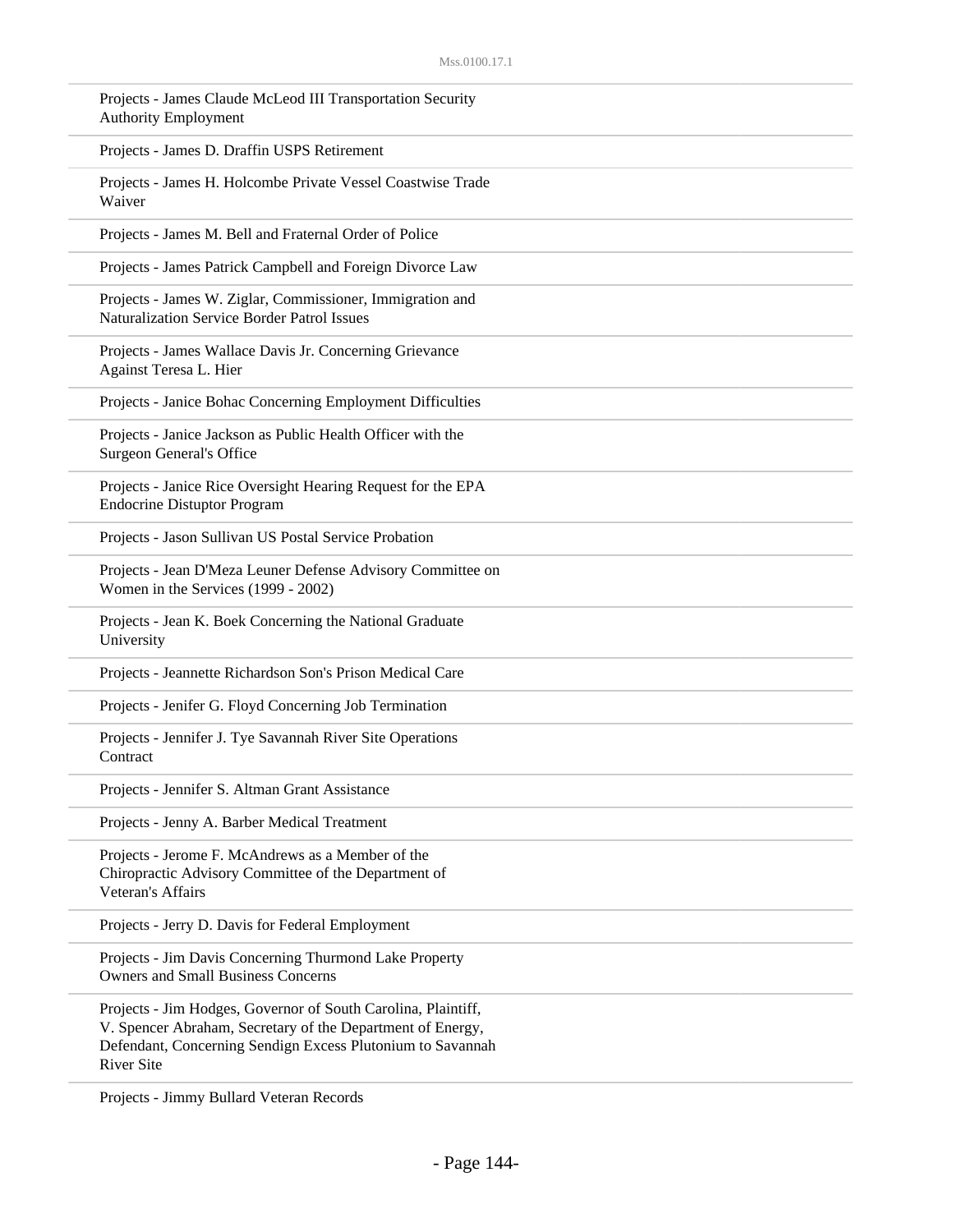| Projects - Jimmy Cook Concerning Santee Cooper Right of Way<br>Around Lake Moultrie                                 |
|---------------------------------------------------------------------------------------------------------------------|
| Projects - Joan P. Waldhour Retirement Pay Issue                                                                    |
| Projects - Joann Player Domestic Violence Concerns                                                                  |
| Projects - Joe Nathan McElveen as Federal Air Marshall                                                              |
| Projects - Joe Seel, Edgefield County Hospital and Upper Pay<br>Limit (UPL) for Medicare Payments                   |
| Projects - John F. Angil Concerning SC Emergency<br><b>Management Association Concerns</b>                          |
| Projects - John M. Duncan Concerning Freedom of Information<br>Act Infromation                                      |
| Projects - John McAllister and Still Pines Emergy Project                                                           |
| Projects - John Moultrie Truluck III as Director, Tobacco and<br>Peanuts Division, Farm Service Agency, USDA        |
| Projects - John Philip Kassebaum as Attorney Advisor for Judge<br>Advocate in Kaiserslautern, Germany               |
| Projects - John Robert Clark Concerning Class 3 Weapon<br>Ownership Issues                                          |
| Projects - John Stephen Gusler Early Parole                                                                         |
| Projects - Jon C. McDaniel as Criminal Investigator with the US<br><b>Customs Service</b>                           |
| Projects - Jose Villanueva and Border Patrol Academy                                                                |
| Projects - John W. Chott Jr. as the State Farm Agency (FSA)<br>Executive Director for Senate Operations (EDSO)      |
| Projects - Joy Batchelor Groomes Husband's Case His Reckless<br><b>Behavior Killed Her Sons</b>                     |
| Projects - Juana Flores MacLean Citizenship/Residency                                                               |
| Projects - Judgeship Solicitation Letters (2001 - 2002)                                                             |
| Projects - Larry L. Yonce for the Fruit and Vegetable Advisory<br>Committee of the US Department of Agriculture     |
| Projects - Kang Shou Lu for Permanent Resident Status in the<br><b>Catagory of Outstanding Researcher Professor</b> |
| Projects - Kay G. Wages Thank You Letter                                                                            |
| Projects - Kathryn Campbell and the South Carolina Department<br>of Social Services (1994 - 2002)                   |
| Projects - Kelly McClanahan Central Intelligence Agency<br><b>Employment Assistance</b>                             |

Projects - Kelly Sooklal Vose I-90 Citizenship Application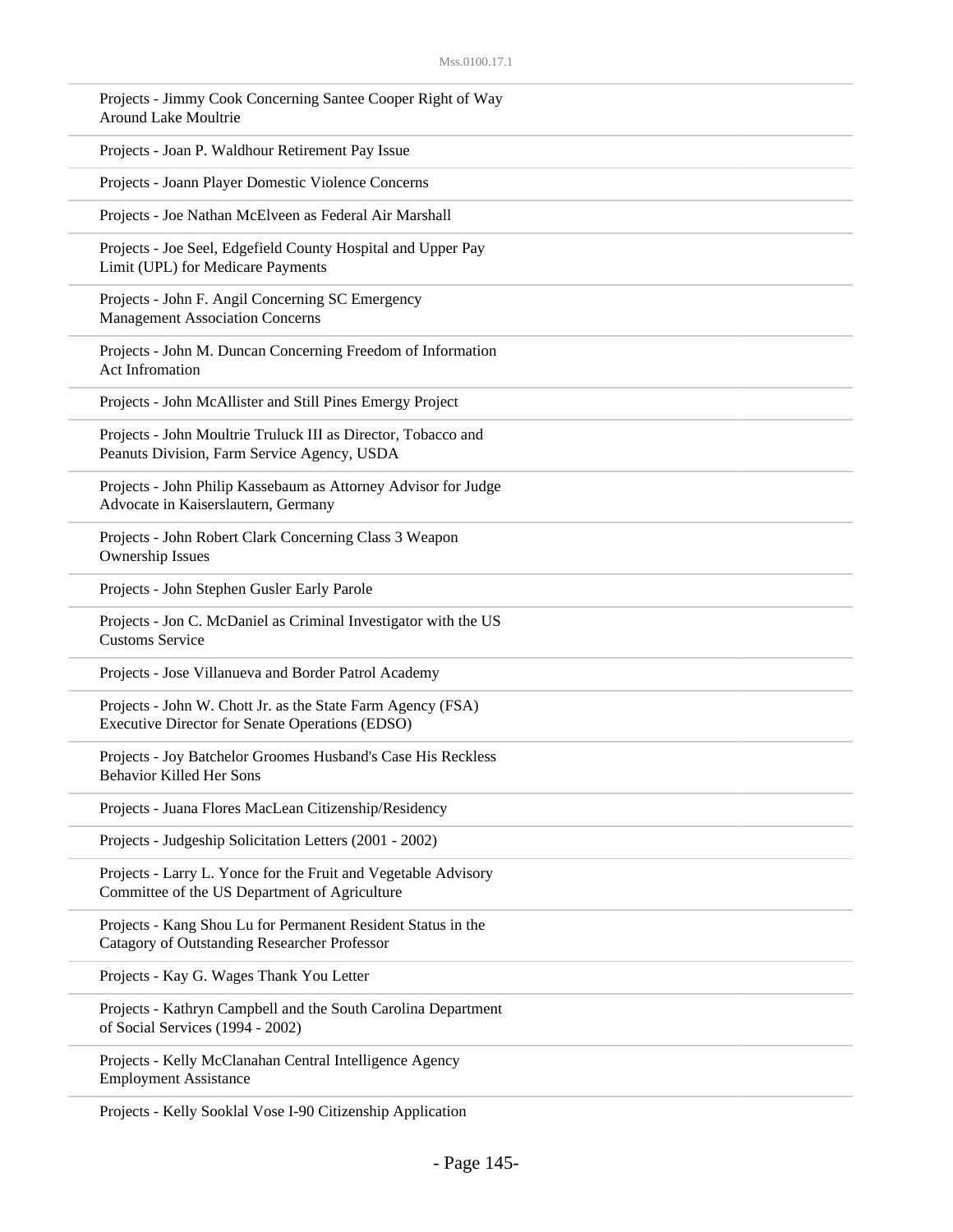| Projects - Kenneth Brock and Transportation Security<br><b>Administration Hiring Practices</b>                  |
|-----------------------------------------------------------------------------------------------------------------|
| Projects - Kenneth Roy Ferrell Voting Issues                                                                    |
| Projects - Lake Thurmond Water Level and Jerry Clontz                                                           |
| Projects - Lancaster County Sheriff's Office Universal Hiring<br>Program (UHP) Grant Application                |
| Projects - Larry D. Kuhl as Accountant/Fiscal Analyst III at<br><b>Clemson University</b>                       |
| Projects - Larry Gordon Kirby Prison Relocation Request                                                         |
| Projects - Larry J. Olson as Chief Administrative Officer at the<br>National Advocacy Center                    |
| Projects - LaRyn M. DeWitte Concerning Nilson Van and<br><b>Storage Complaint</b>                               |
| Projects - Lashon Ladson Concerning Juvenile Justice Inmate<br>Treatment                                        |
| Projects - Lawrence Wade Thompson for the Enforcement<br>Division of the Immigration and Naturalization Service |
| Projects - Lee Ernest McCray Employment                                                                         |
| Projects - Legal Issues on Investments of Larry W. Davis                                                        |
| Projects - Lelie Jovon Ashley, Football Player, Passport                                                        |
| Projects - Leroy Stroman Voorhees College Security Concern                                                      |
| Projects - Lisa Marie Burnette Humphries Wrongful<br>Imprisonment, Part 1                                       |
| Projects - Lisa Marie Burnette Humphries Wrongful<br>Imprisonment, Part 2                                       |
| Projects - Lonnie Tabron, Capitol Police                                                                        |
| Projects - Lower Retirement Age for National Gaurd and<br>Reservists                                            |
| Projects - Luther J. Mowery DOEQ Clearance Reinstatement                                                        |
| Projects - Maggie Sanders Modified Postal Delivery Service                                                      |
| Projects - Marie Fisher Mauldin Concern that William Howard<br>Manus Should be behind Bars                      |
| Projects - Marvin M. Bryant Concerning Son's Murder                                                             |
| Projects - Mark R. Dailey as Executive Office with the Internal<br><b>Revenue Service</b>                       |
| Projects - Martin Lutero and Assistance with Immigration (2000)<br>$-2002)$                                     |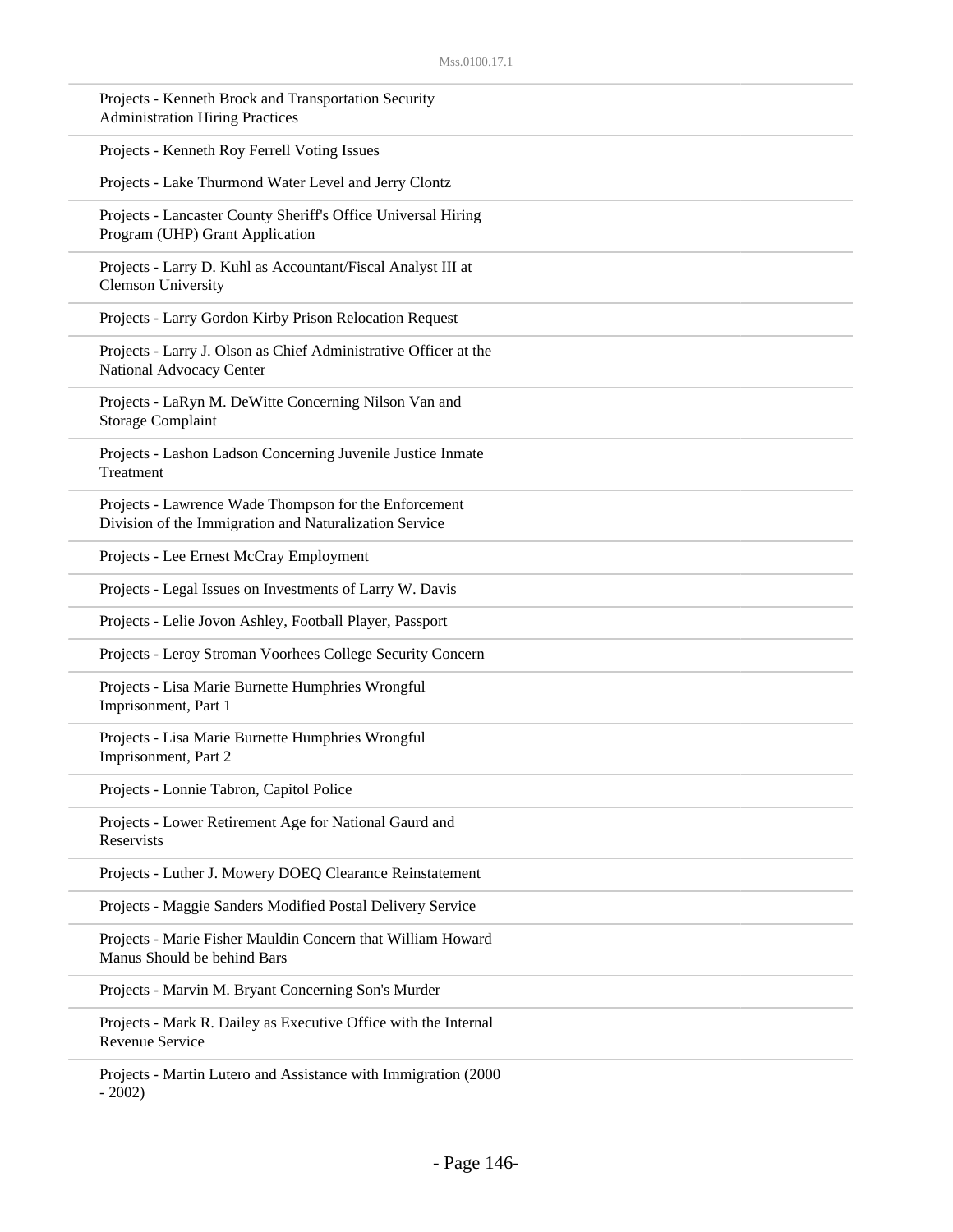| Projects - Marvin Simpson, Assistant Superintendent, Senate<br>Office Buildings, Service                           |  |
|--------------------------------------------------------------------------------------------------------------------|--|
| Projects - Mary Bergeron Concerning Job Corps Violence                                                             |  |
| Projects - Mary I. Rabon and the American Indian Center of SC                                                      |  |
| Projects - Mary W. Deku Concerning Husband's Employment                                                            |  |
| Projects - Mary Whittle Chalker Concerning Daughter's Lost<br><b>Identity Documents</b>                            |  |
| Projects - Matt Summerlin Application to the Citadel                                                               |  |
| Projects - Medical University of South Carolina (MUSC) and<br>South Carolina State University (SCSU) EXPORT Center |  |
| Projects - Medical Univrsity of South Carolina Department of<br><b>Energy Environmental Management Grant</b>       |  |
| Projects - Meerim B. Abdrisaeva, Daughter of the Kyrgyz<br>Republic Ambassador                                     |  |
| Projects - Meredith Gammon Appeals Process for Admission to<br><b>Clemson University</b>                           |  |
| Projects - Michael Adamick Trucking Permit Issue                                                                   |  |
| Projects - Michael Arthur Moore as Director of the Veteran's<br>Affairs 'Connecting the Veteran's Initiative'      |  |
| Projects - Michael Birdwell for Social Security Aministration<br>Employment                                        |  |
| Projects - Michael Grubowski and Bluffton, SC, Post Office                                                         |  |
| Projects - Michael Morningstar American Airlines Termination<br>$(2001 - 2002)$                                    |  |
| Projects - Micahel Parker, Assistant Secretary of the Army for<br>Civil Works (Corps of Engineers)                 |  |
| Projects - Mike DuBose Concerning Private Non-Profit<br><b>Organizations Listings</b>                              |  |
| Projects - Mike Flack Concerning the Trusted Passenger<br>Program of the Aviation Transportation Security Act      |  |
| Projects - Mollie W. Floyd Concerning Marion County Road                                                           |  |
| Projects - Name the Next US Naval Aircraft Carrier after US<br>Senator Jesse Helms - USS Helms                     |  |
| Projects - Nancy Shaffer Daniel Concerning Energy Employees<br>Occupational Illness Act                            |  |
| Projects - National Defense Authorization Bill                                                                     |  |
| Projects - National Gay Pride Month - Shame Letters                                                                |  |

Projects - N. kathleen Swayngin Drivers License Reinstatement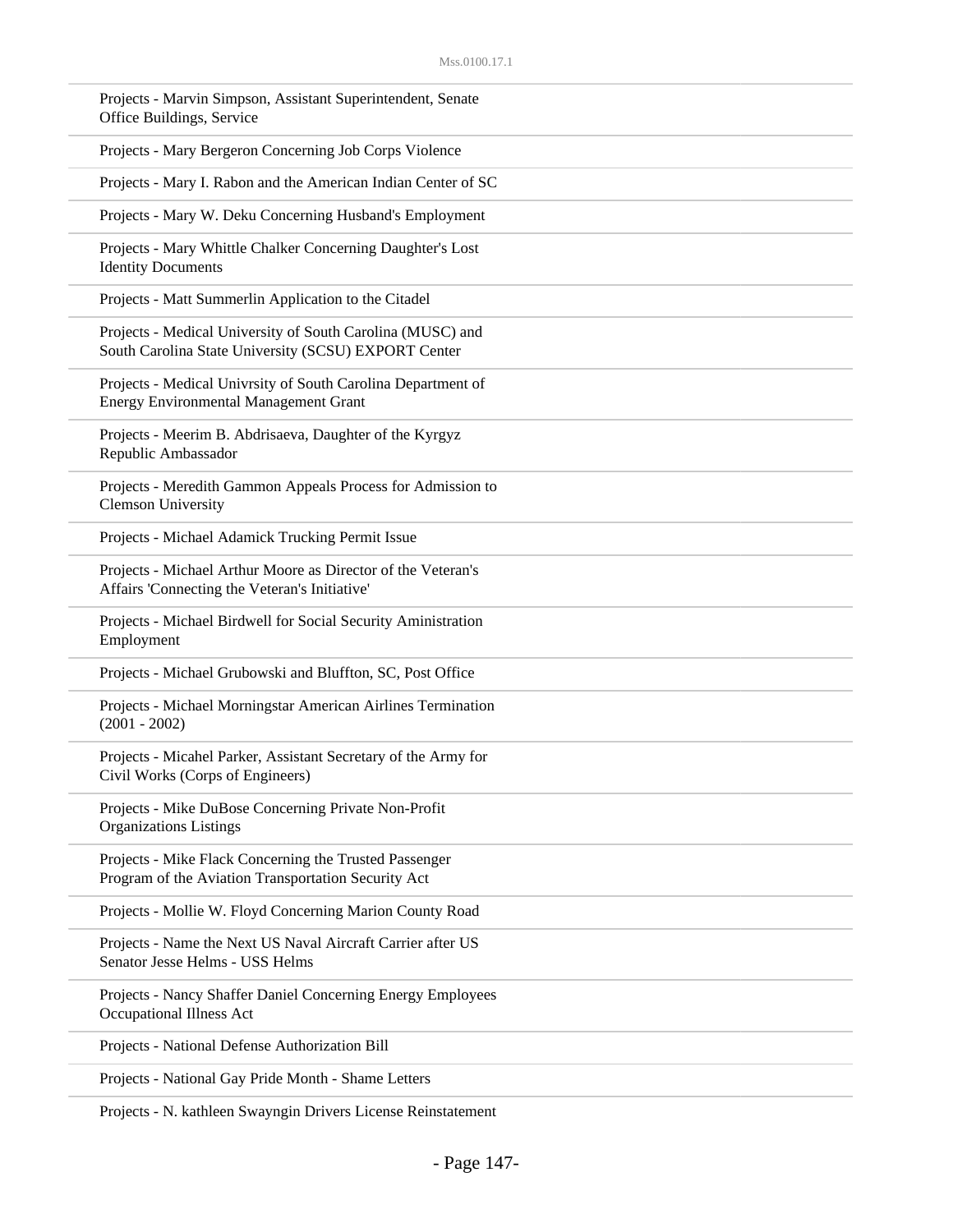| Projects - Noah R. Robinson's Petition for Presidential<br><b>Executive Clemency Commutation of Sentence</b>             |
|--------------------------------------------------------------------------------------------------------------------------|
| Projects - Nuclear Cooperative Threat Reduction Pact                                                                     |
| Projects - O. Marshall Richards FBI Contract Operative<br>Recognition                                                    |
| Projects - Patrick J. Emrich Concerning Loreta Dylgjeri<br>Citizenship                                                   |
| Projects - Paul A. Sandifer for the North American Wetlands<br>Council                                                   |
| Projects - Paul S Koczylas Employment Thurmond Legislative<br><b>Staff</b>                                               |
| Projects - Paul Stephenek Boardman for a Position with the<br>Office of Homeland Security                                |
| Projects - Perfect Fit for Success                                                                                       |
| Projects - Philip Christopher Smith Law School<br>Recommendation                                                         |
| Projects - Piaggio America P180 Static Display at Reagan<br>National Airport                                             |
| Projects - Pinkertons and 9/11 Aviation                                                                                  |
| Projects - Plutonium Disposition Plan at the Savannah River Site                                                         |
| Projects - Plutonium Disposition Plan Editorials                                                                         |
| Projects - Preservation Society of Union County and Sarah Fant<br>Jones                                                  |
| Projects - President George Bush Articles and Letters<br>Concerning Plutonium Disposition at Savannah River Site         |
| Projects - Press Releases Concerning Plutonium Disposition and<br>Mixed Oxide (MOX) Fuel Facility at Savannah River Site |
| Projects - R. S. Nick Fisher Concerning Corp of Engineers<br>Savannah River Drought Contingency Plan                     |
| Projects - Rachel Allgood and 9/11 Insurance                                                                             |
| Projects - Randy W. Self and Carolinas Hospital System                                                                   |
| Projects - Ravindra Maleshri and Visitor Visas for his Family<br>$(2001 - 2002)$                                         |
| Projects - Ray Reece Employment Discrimination Case Tranfer<br>from SC to Miami, FL                                      |
| Projects - Ray Skenes Transportation Security Administration<br><b>Employment Assistance</b>                             |
| Projects - Recommendations for Federal Judges in SC                                                                      |

Projects - Rene Roach Trade Adjustment Assistance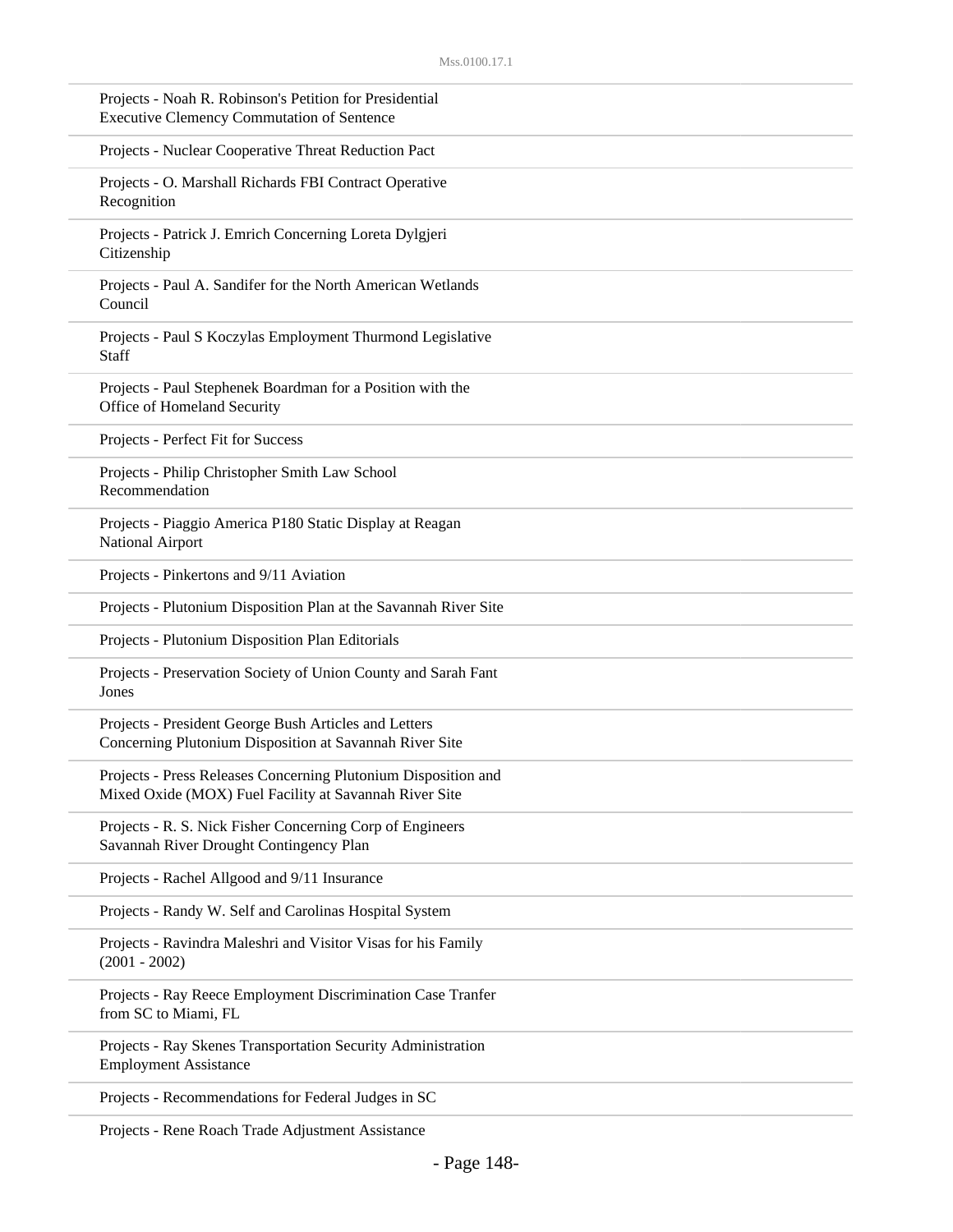| Projects - Renee McMurray Et Al Grant Application Assistance                                                                                                                         |
|--------------------------------------------------------------------------------------------------------------------------------------------------------------------------------------|
| Projects - Report to Congress of the Panel to Access Reliability,<br>Safety, and Security of the US Nuclear Stockpile See Savannah<br>River Site's Modern Pit Facility (1999 - 2001) |
| Projects - Reports Concerning Plutonium Disposition at the<br>Savannah River Site                                                                                                    |
| Projects - Reports Concerning Plutonium Disposition and Mixed<br>Oxide (MOX) Fuel Facility at Savannah River Site                                                                    |
| Projects - Report on COPS Grants to Law Enforcement in South<br>Carolina                                                                                                             |
| Projects - Retirement Letters from Strom Thurmond                                                                                                                                    |
| Projects - Reverant Rob Dewey, Coastal Crisis Chaplaincy and<br>First House-Senate Faith-Based Summit                                                                                |
| Projects - Retirement Benefits for Adell B. Gray                                                                                                                                     |
| Projects - Retirement of Patrick M. Rogers                                                                                                                                           |
| Projects - Richard A. Hertling to the US Court of Appeals for<br>the Second Circuit in New York                                                                                      |
| Projects - Richard A. Sprowls Great Smoky Mts National Park<br>Ranger Issue                                                                                                          |
| Projects - Richard J. Mungo - Mungo Casket Company<br><b>Financial Assistance</b>                                                                                                    |
| Projects - Richard M. Driscoll Concerning Anthrax Cleanup<br>Service                                                                                                                 |
| Projects - Ricky D. Allen Disputed Medical Bills                                                                                                                                     |
| Projects - Robert A. Faile Concerning Convicted Murderers<br><b>Potential Early Parole</b>                                                                                           |
| Projects - Robert G. Pastula as US Marshal for the Middle<br>District of Florida                                                                                                     |
| Projects - Robert Ivey Ballet Company, Charleston, SC                                                                                                                                |
| Projects - Robert M. Clement Department of Transportation<br>Security Administration (TSA) Employment                                                                                |
| Projects - Robert W. Groseclose as Federal Sky Marshal                                                                                                                               |
| Projects - Rodney B. Pigford Federal Employment                                                                                                                                      |
| Projects - Ron Paul and Brighton 'Alljoy' Beach Improvement                                                                                                                          |
| Projects - Ronnie McGirt as Civil Aviation Security Specialist                                                                                                                       |
| Projects - Ronnie H. Fulmer Jr. for Army Officer Candidate<br>School                                                                                                                 |

Projects - Roy A. Bryson as Assistant Commissioner, Training and Development, INS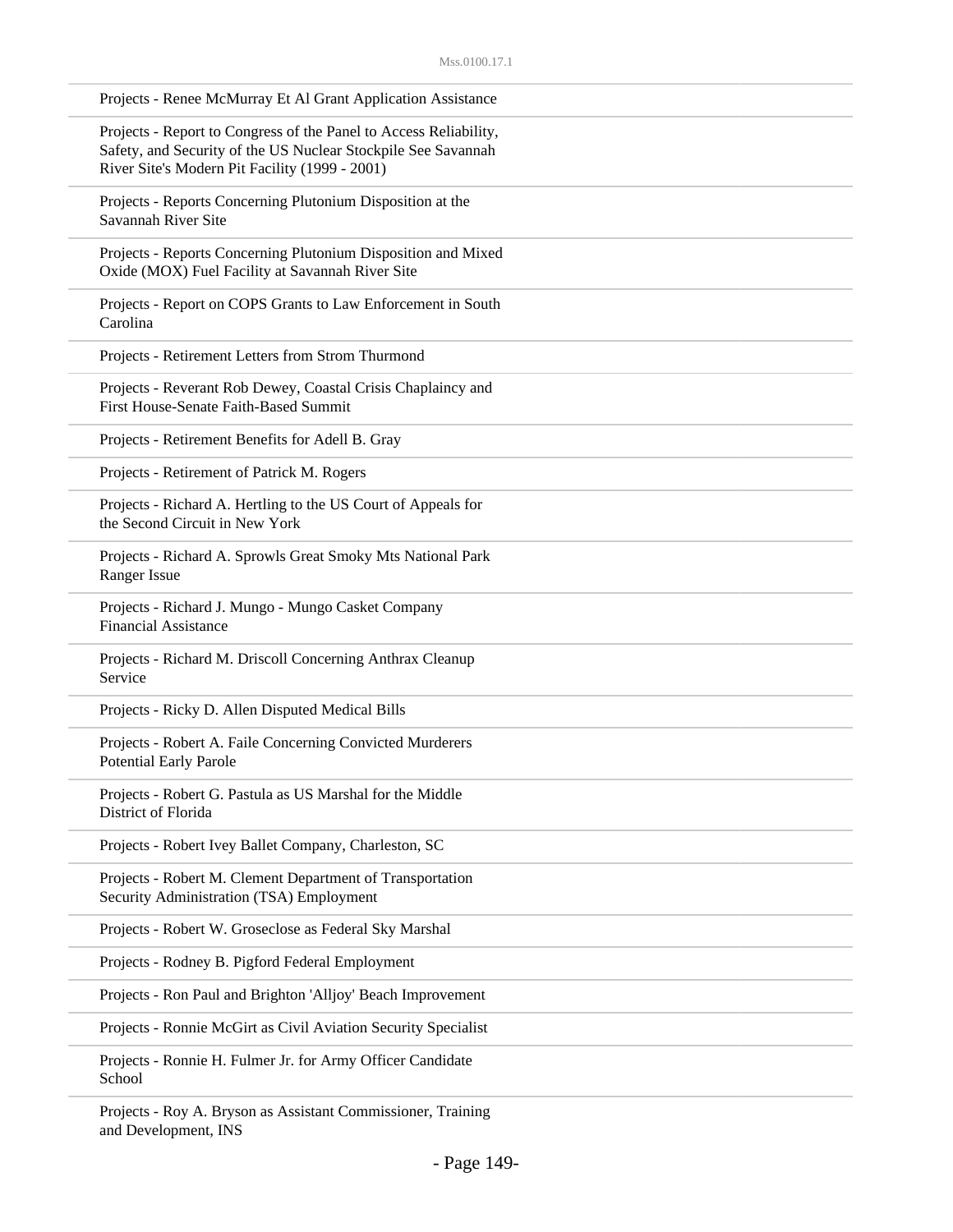| Projects - Ruth B. Maddox Concerning Husband's Veterans<br>Long Term Health Care                                   |
|--------------------------------------------------------------------------------------------------------------------|
| Projects - Sam DeMattos Concerning Inspection Trip Visas                                                           |
| Projects - Samuel Lowey and Green Card Assistance (2001 -<br>2002)                                                 |
| Projects - Sandi Satterfield and Piedmont Wilderness Institue<br><b>HVAC Conditions</b>                            |
| Projects - Sara L. Segrist Application to the College of<br>Charleston                                             |
| Projects - Sara Surratt Domestic Violence Concerns                                                                 |
| Projects - Sarah Hutto Concerning the US Constitution                                                              |
| Projects - Savannah River Basin, Part 1                                                                            |
| Projects - Savannah River Basin, Part 2                                                                            |
| Projects - Savannah River Basin, Part 3                                                                            |
| Projects - Scott Law Firm for the Designated Counsel Program<br>for Fannie Mae and Freddie Mac of SC               |
| Projects - Scott W. Stucky for the US Court of Appeals for<br>Veterans' Claims                                     |
| Projects - Secret Service Letter Scam                                                                              |
| Projects - Secret Service Relocation (2001 - 2002)                                                                 |
| Projects - Senator Thurmond's Letters of Recommendation - A<br>List                                                |
| Projects - September 11 Victim Compensation                                                                        |
| Projects - Shantelle Danielle Coleman Concerning Regina<br><b>Coleman's Prison Relocation</b>                      |
| Projects - Sharon Trefny Augusta National Golf Course Request                                                      |
| Projects - Sheriff Samuel C. Simmons Support for Jane Daniel's<br>Reappointment to the SC Foster Care Review Board |
| Projects - Ship Naming in the US Navy - Jesse Helms                                                                |
| Projects - Shirley Rogers US Postal Service Issues                                                                 |
| Projects - Shoeless Joe Jackson and Baseball Hall of Fame                                                          |
| Projects - Simon Graham Sponser Engen Rapa Visa Status<br>Change                                                   |
| Projects - South Carolina Department of Commerce                                                                   |
|                                                                                                                    |

Projects - South Carolina Department of Natural Resources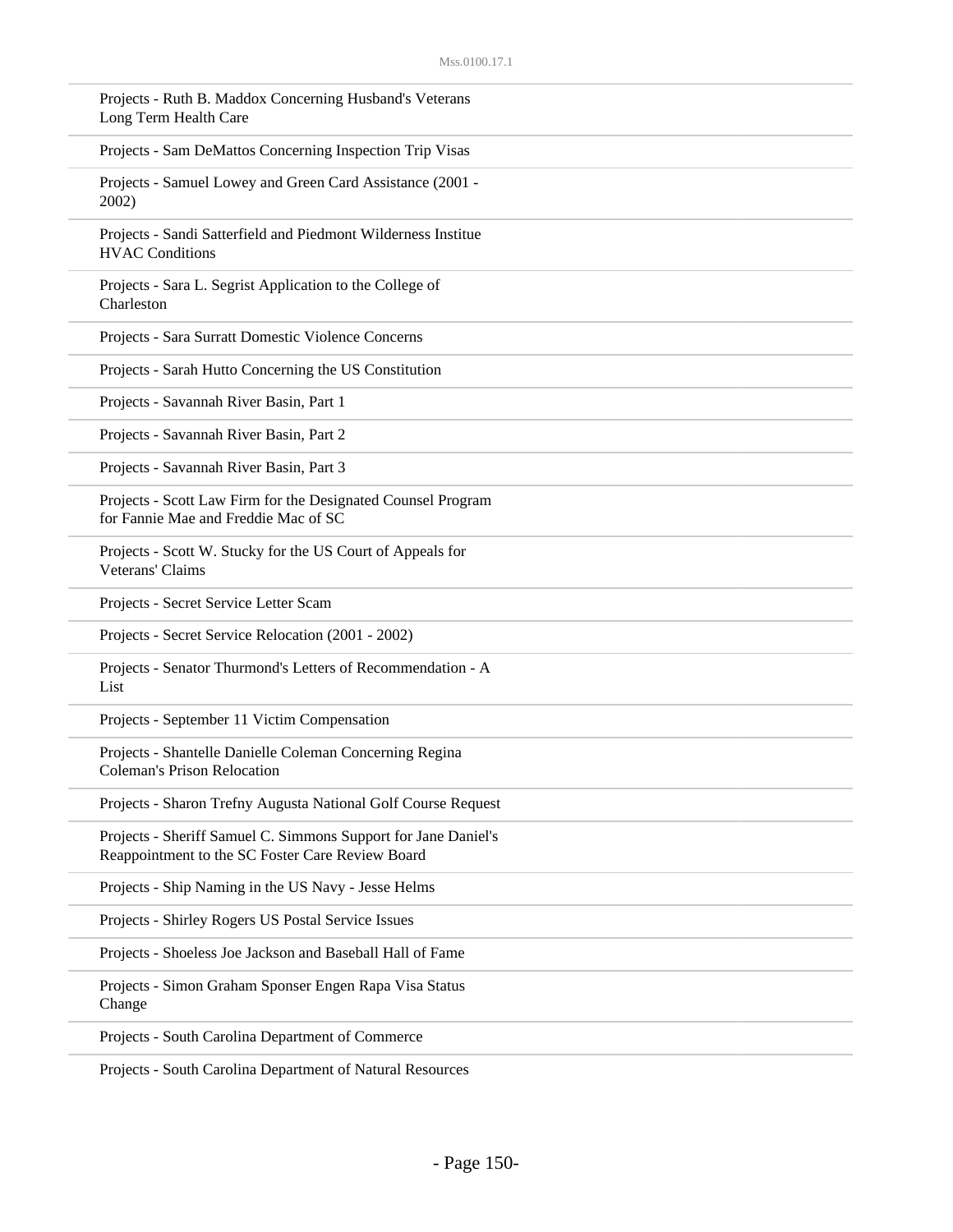| Projects - South Carolina Highway Patrol (SCHP) Community<br>Oriented Policing Services (COPS) MORE Grant Program<br>$(2001 - 2002)$ |
|--------------------------------------------------------------------------------------------------------------------------------------|
| Projects - South Carolina Housing and Urban Development<br>Position (2001 - 2002)                                                    |
| Projects - South Carolina Manufacturing Extension Partnerships<br>(SCMEP)                                                            |
| Projects - South Carolina Veterans' Cemetary (1994 - 2002) Part<br>1                                                                 |
| Projects - South Carolina Veterans' Cemetary (1994 - 2002) Part<br>$\overline{2}$                                                    |
| Projects - South Carolina Veterans' Home (1999 - 2002) Part 1                                                                        |
| Projects - South Carolina Veterans' Home (1999 - 2002) Part 2                                                                        |
| Projects - Spartenburg, South Carolina, Arts Center                                                                                  |
| Projects - Susan Farr Concerning Wrecker Service and Public<br><b>Vehicle Auctions</b>                                               |
| Projects - Stephen Reed Wells Pardon Request                                                                                         |
| Projects - Steve Piacente as Public Affairs Specialist in the<br><b>Natural Resources Conservation Service</b>                       |
| Projects - Steven P. Adragna Federal Employment                                                                                      |
| Projects - Steve Willis, Lancater City Administrator, and HUD<br>Financed Apartments Federal Inspection                              |
| Projects - Sue Royal Townsend, Aiken County SC Coroner, FBI<br>Laboratory Missing Persons Unit Request                               |
| Projects - Suppliemental Retirement Plan For Robert H. Cox<br>$(1998 - 2002)$                                                        |
| Projects - Surplus Curio and Relic Firearms - Import of Surplus<br>Military Curio and Relic Firearms (1998 - 2002)                   |
| Projects - Tanya Dillihay Concerning Dangerous Road                                                                                  |
| Projects - Terry Bolinger Grant Assistance                                                                                           |
| Projects - The Houses the Senate Built Project, habitat for<br>Humanity (2000 - 2002)                                                |
| Projects - Thomas E. Barton Nomination for Induction into the<br>Clemson Ring of Honor                                               |
| Projects - Thomas E. McAllister Federal Employment                                                                                   |
| Projects - Thomas T. Parisi and the University of Georgia                                                                            |
| Projects - Tim Foster Concerning Ticket to Work Program                                                                              |
|                                                                                                                                      |

Projects - University of SC - Salkenhatchie Leadership Center Grant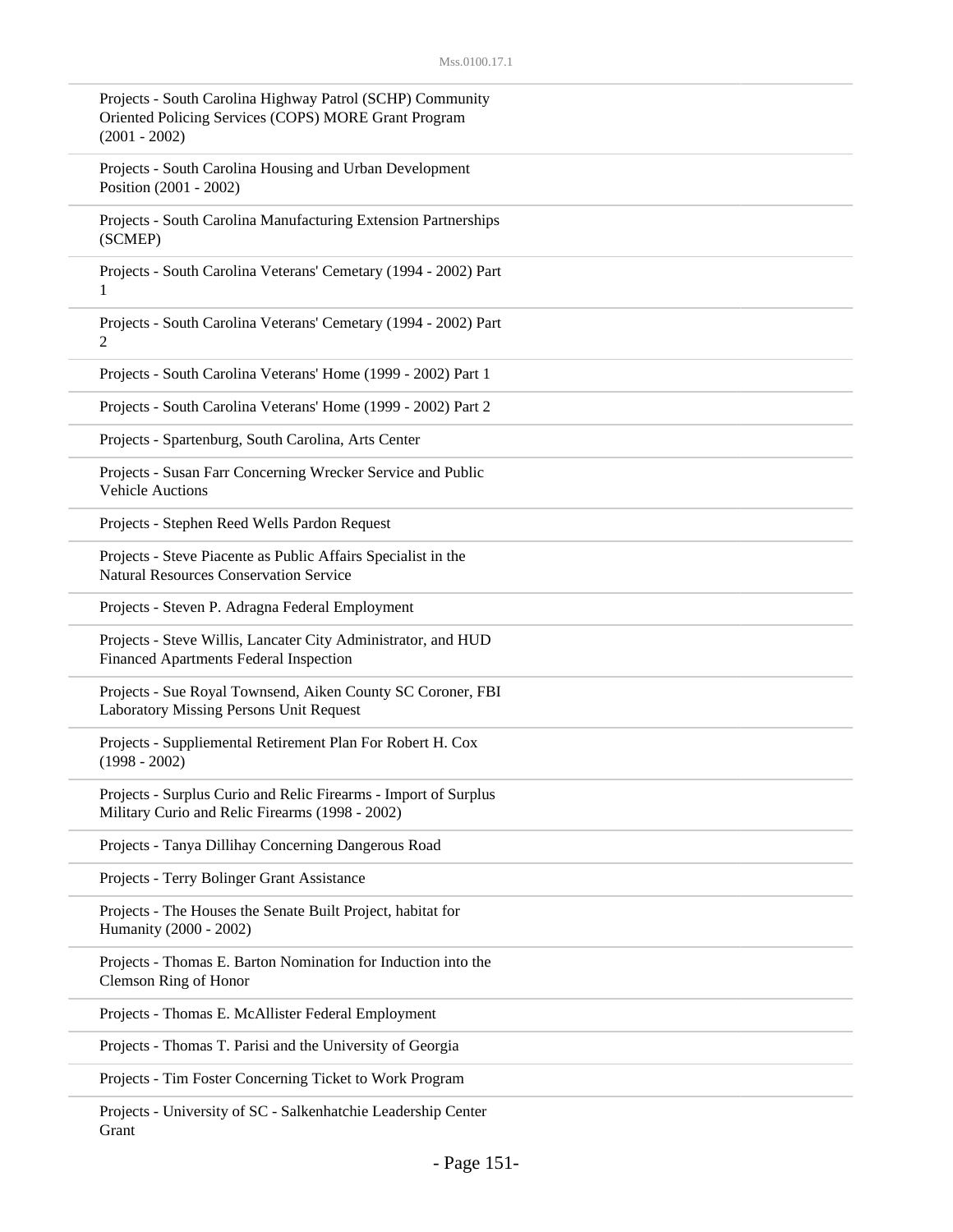| Projects - US Postal Service Concerns and Issues (2000 - 2002)                                                                         |
|----------------------------------------------------------------------------------------------------------------------------------------|
| Projects - VA Benefits for Captain Craig Fitzpatrick                                                                                   |
| Projects - Visa for David Finch                                                                                                        |
| Projects - Visa Application of Elisa and James Rikard (1992 -<br>2002)                                                                 |
| Projects - Volume Services America Spartenburg, SC                                                                                     |
| Projects - Vrendenburg Technology Services Freedom of<br><b>INformation Act (FOIA) Requests</b>                                        |
| Projects - Walter Clarke Concerning Employee Treatment at the<br>Savannah River Site                                                   |
| Projects - Wanda K. Stafford, Mayor of Jefferson SC, Rewuest<br>for Assistance                                                         |
| Projects - Warren H. Brune Concerning Delta Airlines Travel<br><b>Issue</b>                                                            |
| Projects - Wayne Ronald Boyles III as Deputy Assistant<br>Secretary of Transportation for Aviation and International<br><b>Affairs</b> |
| Projects - Wesley D. Daniels Jr. Concerning US Air Marshals<br>Service Employment                                                      |
| Projects - Widening of US Highway 38 in Dillon County, SC                                                                              |
| Projects - Wilfred Rogers Civil Rights Violation Concerns                                                                              |
| Projects - William A. McKinnon as Supreme Court Justice Clerk                                                                          |
| Projects - William E. Busser Concerning Westinghouse<br>Savannah River Site Retirement Package                                         |
| Projects - William H. 'Bill' Laughlin as a Member of the<br>Advisory Committee on Veteran's Employment and Training                    |
| Projects - William L. Reed Retirement Discrimination                                                                                   |
| Projects - William R. Parker Health Discrimination Issues                                                                              |
| Projects - William S. Livingston and Environmental Protection<br><b>Agency Property Dispute</b>                                        |
| Projects - Wolfgang Graf Von Schlieffen INS Detention<br><b>Mistreatment Allegations</b>                                               |
| Projects - Welena Mikhailovna Turner US Citizenship<br>Application                                                                     |
| Projects - Zel E. Lipsen Appropriations Requests                                                                                       |
| <b>Republican Conference</b>                                                                                                           |
| <b>Reserve Officers Association</b>                                                                                                    |
|                                                                                                                                        |

Savannah River Site, MOX - Correspondence